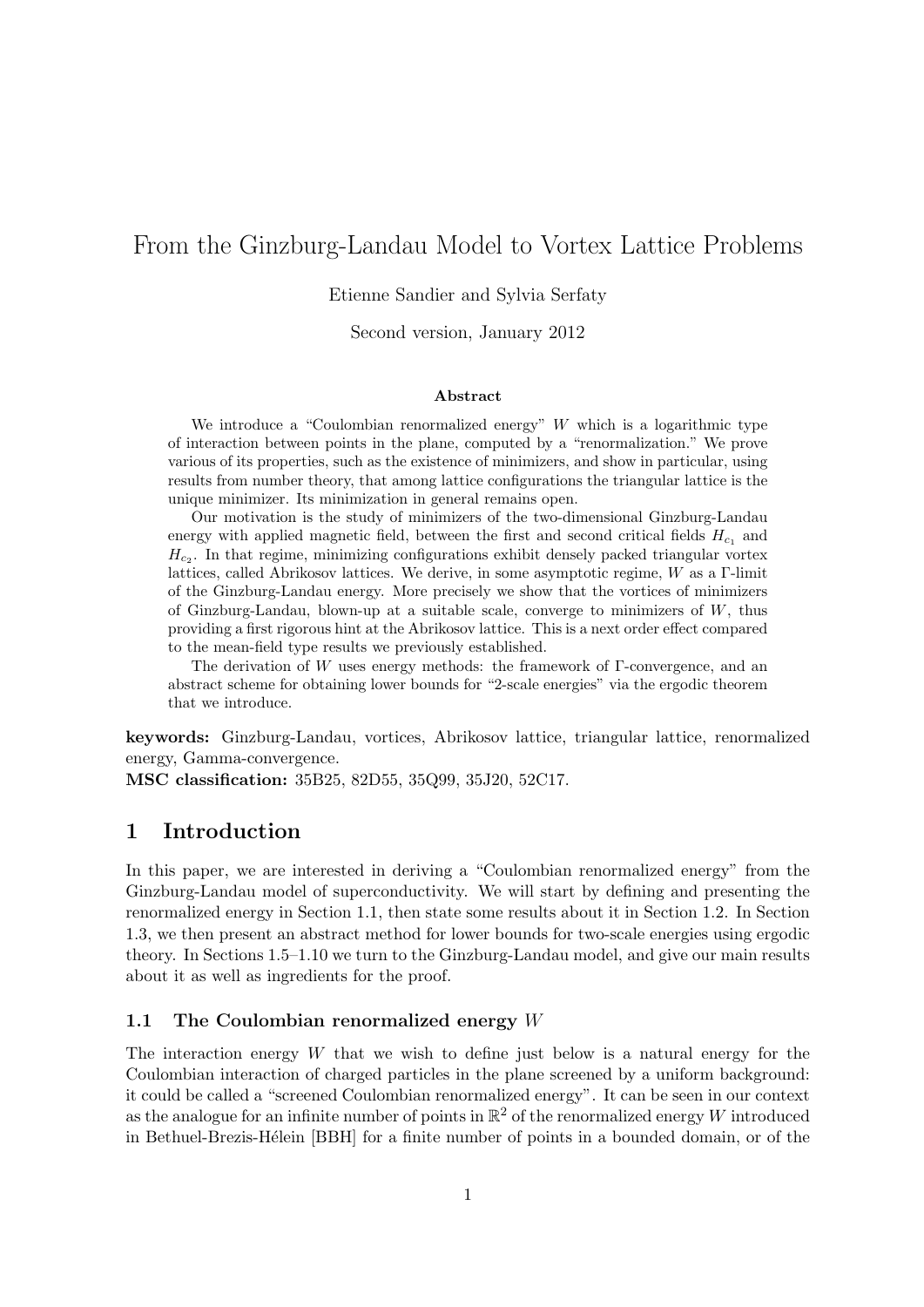Kirchhof-Onsager function. We believe that this energy is quite ubiquitous in all problems that have an underlying Coulomb interaction: it already arises in the study of weighted Fekete sets and of the statistical mechanics of Coulomb gases and random matrices [SS6], as well as a limit in some parameter regime for the Ohta-Kawasaki model [GMS2]. In [SS7] we introduce a one-dimensional analogue (a renormalized logarithmic interaction for points on the line) which we also connect to one-dimensional Fekete sets as well as "log gases" and random matrices.

We will discuss more at the end of this subsection and in the next, but let us first give the precise definition.

In all the paper,  $B_R$  denotes the ball centered at 0 and of radius R, and  $|\cdot|$  denotes the area of a set.

**Definition 1.1.** Let m be a positive number. Let j be a vector field in  $\mathbb{R}^2$ . We say j belongs to the admissible class  $A_m$  if

(1.1) 
$$
\operatorname{curl} j = \nu - m, \qquad \operatorname{div} j = 0,
$$

where  $\nu$  has the form

$$
\nu = 2\pi \sum_{p \in \Lambda} \delta_p \quad \text{ for some discrete set } \Lambda \subset \mathbb{R}^2,
$$

and

(1.2) 
$$
\frac{\nu(B_R)}{|B_R|} \quad \text{ is bounded by a constant independent of } R > 1.
$$

For any family of sets  $\{U_R\}_{R>0}$  in  $\mathbb{R}^2$  we use the notation  $\chi_{U_R}$  for positive cutoff functions satisfying, for some constant  $C$  independent of  $R$ ,

(1.3) 
$$
|\nabla \chi_{\mathbf{U}_R}| \leq C, \quad \text{Supp}(\chi_{\mathbf{U}_R}) \subset \mathbf{U}_R, \quad \chi_{\mathbf{U}_R}(x) = 1 \text{ if } d(x, \mathbf{U}_R^c) \geq 1.
$$

We will always implicitly assume that  ${U_R}_{R>0}$  is an increasing family of bounded open sets, and we will use the following set of additional assumptions:

$$
\bullet
$$

(1.4) 
$$
\{ \mathbf{U}_R \} \text{ is a Vitali family and } \lim_{R \to +\infty} \frac{|(\lambda + \mathbf{U}_R) \triangle \mathbf{U}_R|}{|\mathbf{U}_R|} = 0.
$$

for any  $\lambda \in \mathbb{R}^2$ . Here, a Vitali family (see [Ri]) means that the intersection of the closures is  $\{0\}$ , that  $R \mapsto |\mathbf{U}_R|$  is left continuous, and that  $|\mathbf{U}_R - \mathbf{U}_R| \leq C|\mathbf{U}_R|$  for some constant  $C > 0$  independent of R.

• There exists  $\theta < 2$  such that for any  $R > 0$ 

$$
(1.5) \qquad \mathbf{U}_R + B(0,1) \subset \mathbf{U}_{R+C}, \quad \mathbf{U}_{R+1} \subset \mathbf{U}_R + B(0,C), \quad |\mathbf{U}_{R+1} \setminus \mathbf{U}_R| = O(R^{\theta}).
$$

**Definition 1.2.** The Coulombian renormalized energy W is defined, for  $j \in A_m$ , by

(1.6) 
$$
W(j) = \limsup_{R \to \infty} \frac{W(j, \chi_{B_R})}{|B_R|},
$$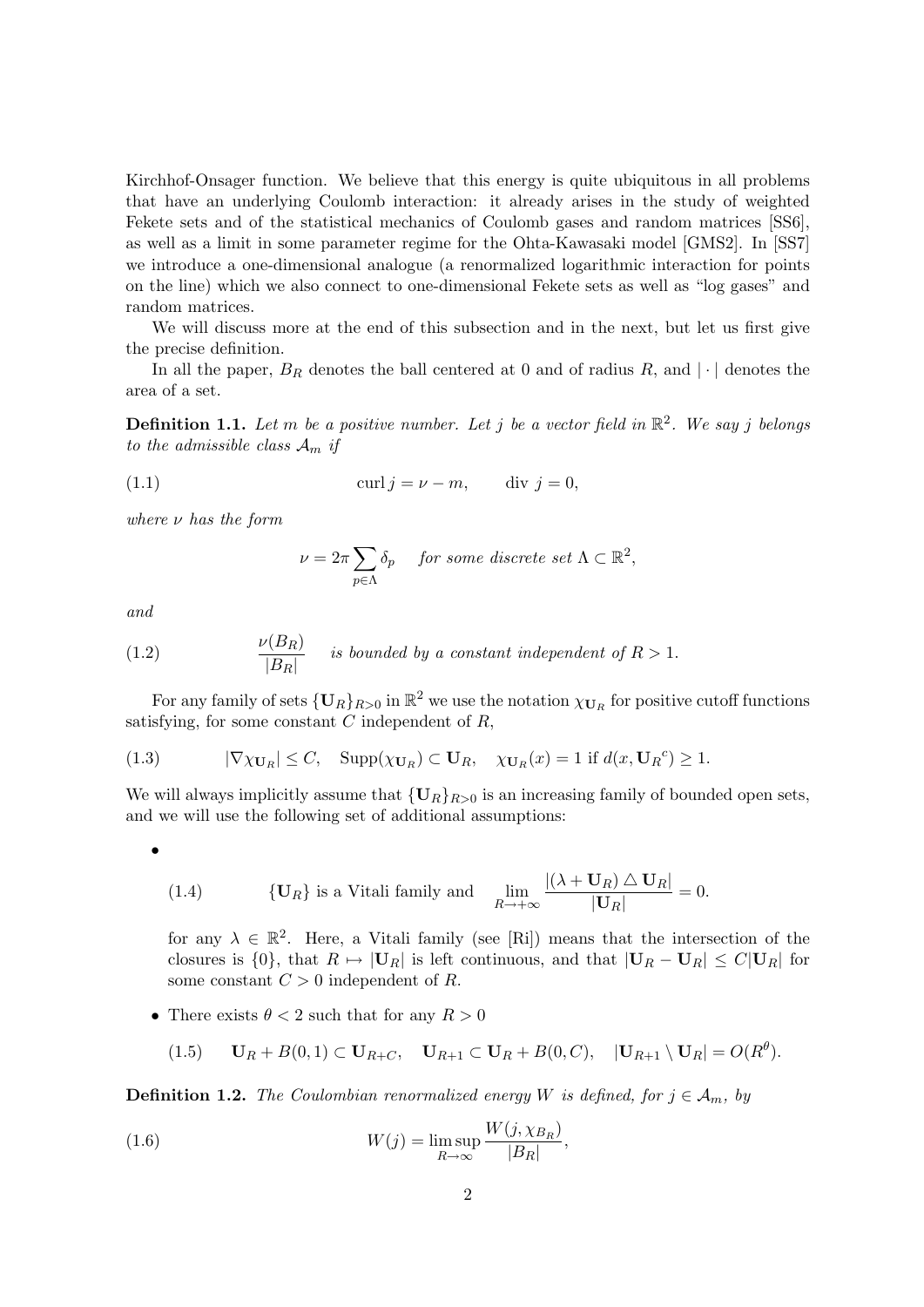where for any function  $\chi$  we denote

(1.7) 
$$
W(j,\chi) = \lim_{\eta \to 0} \left( \frac{1}{2} \int_{\mathbb{R}^2 \setminus \bigcup_{p \in \Lambda} B(p,\eta)} \chi |j|^2 + \pi \log \eta \sum_{p \in \Lambda} \chi(p) \right).
$$

We similarly define the renormalized energy relative to the family  ${U_R}_{R>0}$  by

(1.8) 
$$
W_U(j) = \limsup_{R \to \infty} \frac{W(j, \chi_{\mathbf{U}_R})}{|\mathbf{U}_R|}.
$$

Let us make several remarks about the definition.

- 1. We will see in Theorem 1 that the value of W does not depend on  $\{\chi_{B_R}\}_R$  as long as it satisfies  $(1.3)$ . The corresponding statement holds for  $W_U$  under the assumptions  $(1.4)–(1.5).$
- 2. Since in the neighborhood of  $p \in \Lambda$  we have curl  $j = 2\pi \delta_p 1$ , div  $j = 0$ , we have near p the decomposition  $j(x) = \nabla^{\perp} \log |x - p| + f(x)$  where f is smooth, and it easily follows that the limit (1.7) exists. It also follows that j belongs to  $L_{\text{loc}}^p$  for any  $p < 2$ .
- 3. From (1.1) we have  $j = -\nabla^{\perp} H$  for some H, and then

$$
-\Delta H = 2\pi \sum_{p \in \Lambda} \delta_p - m.
$$

Then the energy in (1.7) can be seen as the (renormalized) interaction energy between the "charged particles" at  $p \in \Lambda$  and between them and a constant background  $-m$ . We prefer to take  $j = -\nabla^{\perp}H$  as the unknown, though, because it is related to the superconducting current  $j_{\varepsilon}$ .

- 4. We will see in Theorem 1 that the minimizers and the value of the minimum of  $W_U$ are independent of  $U$ , provided  $(1.4)$  and  $(1.5)$  hold. However there are examples of admissible j's (nonminimizers) for which  $W_U(j)$  depends on the family of shapes  ${\bf \{U}_R\}_{R>0}$  which is used.
- 5. Because the number of points is infinite, the interaction over large balls needs to be normalized by the volume and thus  $W$  does not feel compact perturbations of the configuration of points. Even though the interactions are long-range, this is not difficult to justify rigorously.
- 6. The cut-off function  $\chi_R$  cannot simply be replaced by the characteristic function of  $B_R$ because for every  $p \in \Lambda$

$$
\lim_{\substack{R\to |p|\\R<|p|}} W(j,\mathbf{1}_{B_R})=+\infty, \quad \lim_{\substack{R\to |p|\\R>|p|}} W(j,\mathbf{1}_{B_R})=-\infty.
$$

7. It is easy to check that if j belongs to  $\mathcal{A}_m$  then  $j' = \frac{1}{\sqrt{j}}$  $\frac{1}{m}j(\cdot/\sqrt{m})$  belongs to  $\mathcal{A}_1$  and

(1.9) 
$$
W(j) = m\left(W(j') - \frac{1}{4}\log m\right).
$$

so we may reduce to the study of W over  $\mathcal{A}_1$ .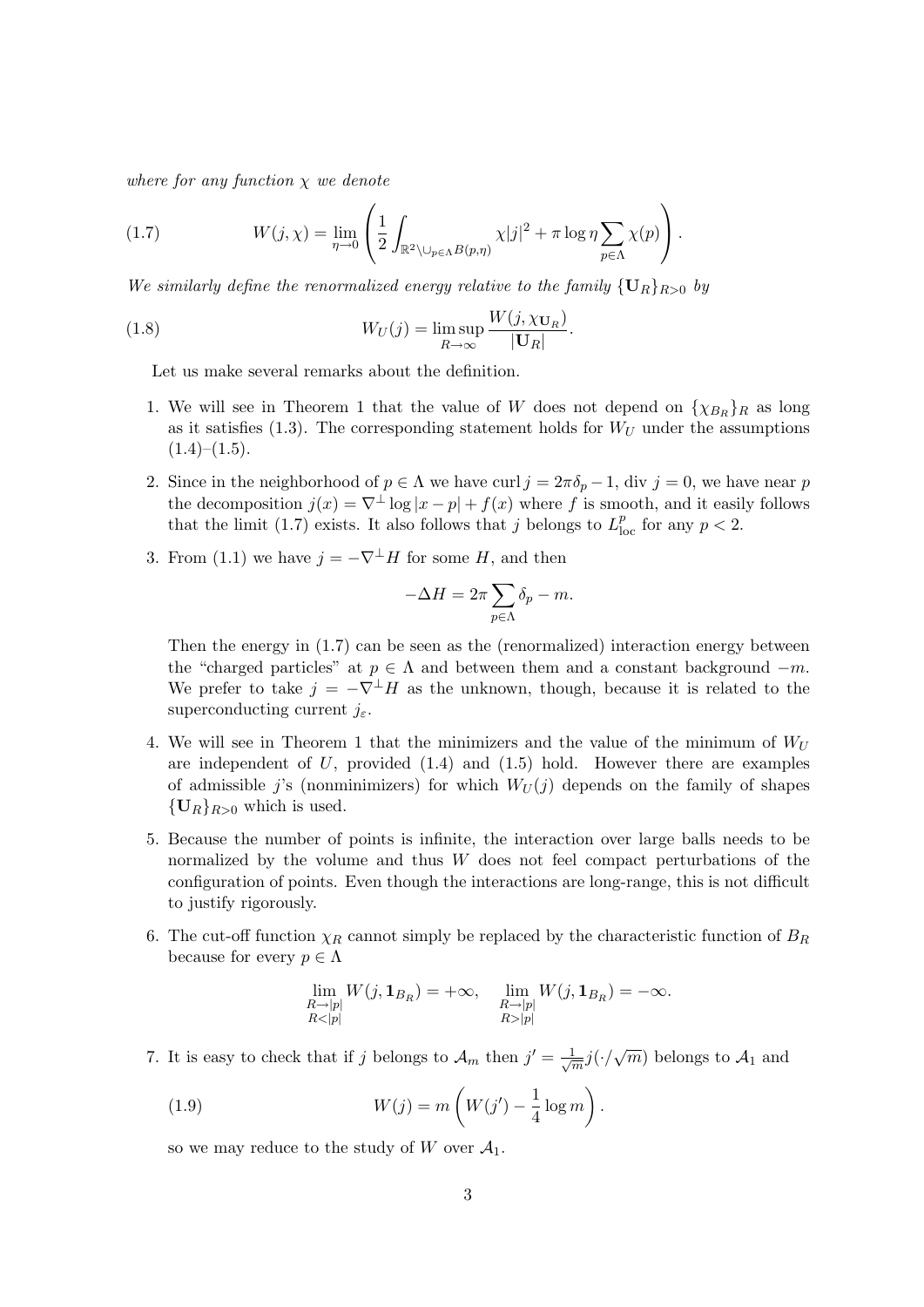When the set of points  $\Lambda$  is periodic with respect to some lattice  $\mathbb{Z}t + \mathbb{Z}t$  then it can be viewed as a set of n points  $a_1, \dots, a_n$  over the torus  $\mathbb{T}_{(\vec{u}, \vec{v})} = \mathbb{R}^2/(\mathbb{Z}\vec{u} + \mathbb{Z}\vec{v})$ . There also exists a unique periodic (with same period)  $j_{\{a_i\}}$  with mean zero and satisfying (1.1) for some m which from (1.1) and the periodicity of  $j_{\{a_i\}}$  must be equal to  $2\pi n$  divided by the surface of the periodicity cell. Moreover  $j_{\{a_i\}}$  minimizes W among  $(\vec{u}, \vec{v})$ -periodic solutions of (1.1) (see Proposition 3.1). The computation of W in this setting where both  $\Lambda$  and j are periodic is quite simpler (the need for the limit  $R \to \infty$  and the cutoff function disappear). By the scaling formula (1.9), we may reduce to working in  $\mathcal{A}_n$  in a situation where the volume of the torus is  $2\pi$ . Then we will see in Section 3.1 the following

Lemma 1.3. With the above notation, we have

(1.10) 
$$
W(j_{\{a_i\}}) = \frac{1}{2} \sum_{i \neq j} G(a_i - a_j) + nc_{(\vec{a},\vec{v})}
$$

where  $c_{(\vec{u},\vec{v})}$  is a constant depending only on  $(\vec{u},\vec{v})$  and G is the Green function of the torus with respect to its volume form, i.e. the solution to

$$
-\Delta G(x) = 2\pi \delta_0 - 1 \quad in \quad \mathbb{T}_{(\vec{u},\vec{v})}.
$$

Moreover,  $j_{\{a_i\}}$  is the minimizer of  $W(j)$  among all  $\mathbb{T}_{(\vec{u},\vec{v})}$ -periodic j's satisfying (1.1).

Remark 1.4. The Green function of the torus admits an explicit Fourier series expansion, through this we can obtain a more explicit formula for the right-hand side of  $(1.10)$ : (1.11)

$$
W(j_{\{a_i\}}) = \frac{1}{2} \sum_{i \neq j} \sum_{p \in (\mathbb{Z} \vec{u} + \mathbb{Z} \vec{v})^* \setminus \{0\}} \frac{e^{2i\pi p \cdot (a_i - a_j)}}{4\pi^2 |p|^2} + \frac{n}{2} \lim_{x \to 0} \left( \sum_{p \in (\mathbb{Z} \vec{u} + \mathbb{Z} \vec{v})^* \setminus \{0\}} \frac{e^{2i\pi p \cdot x}}{4\pi^2 |p|^2} + \log |x| \right)
$$

where  $*$  refers to the dual of a lattice.

The function  $\sum_{i \neq j} G(a_i - a_j)$  is the sum of pairwise Coulombian interactions between particles on a torus. It arises for example in number theory (Arakelov theory), see [La2] p. 150, where a result attributed to Elkies is stated:  $\sum_{i \neq j} G(a_i - a_j) \geq -\frac{n}{4} \log n + O(n)$  (on any Riemann surface of genus  $\geq$  1). Note that we can retrieve this estimate in the case of the torus by using the fact that  $\min_{A_1} W$  is finite and formula (1.12) with  $m = n$ .

So conversely, another way of looking at our energy  $W$  is that it provides a way of computing an analogue of  $\sum_{i \neq j} G(a_i - a_j)$  in an infinite-size domain.

# 1.2 Results and conjecture on the renormalized energy

The following theorem summarizes the basic results about the minimization of  $W$ . Note that by the scaling relation (1.9) we may reduce to the case of  $A_1$ , and we have

(1.12) 
$$
\min_{\mathcal{A}_m} W = m \left( \min_{\mathcal{A}_1} W - \frac{1}{4} \log m \right).
$$

Theorem 1. Let W be as in Definition 1.2.

1. Let  $\{U_R\}_{R>0}$  be a family of sets satisfying  $(1.4)-(1.5)$ , then for any  $j \in \mathcal{A}_1$ , the value of  $W_U(j)$  is independent of the choice of  $\chi_{\mathbf{U}_R}$  in its definition as long as it satisfies (1.3).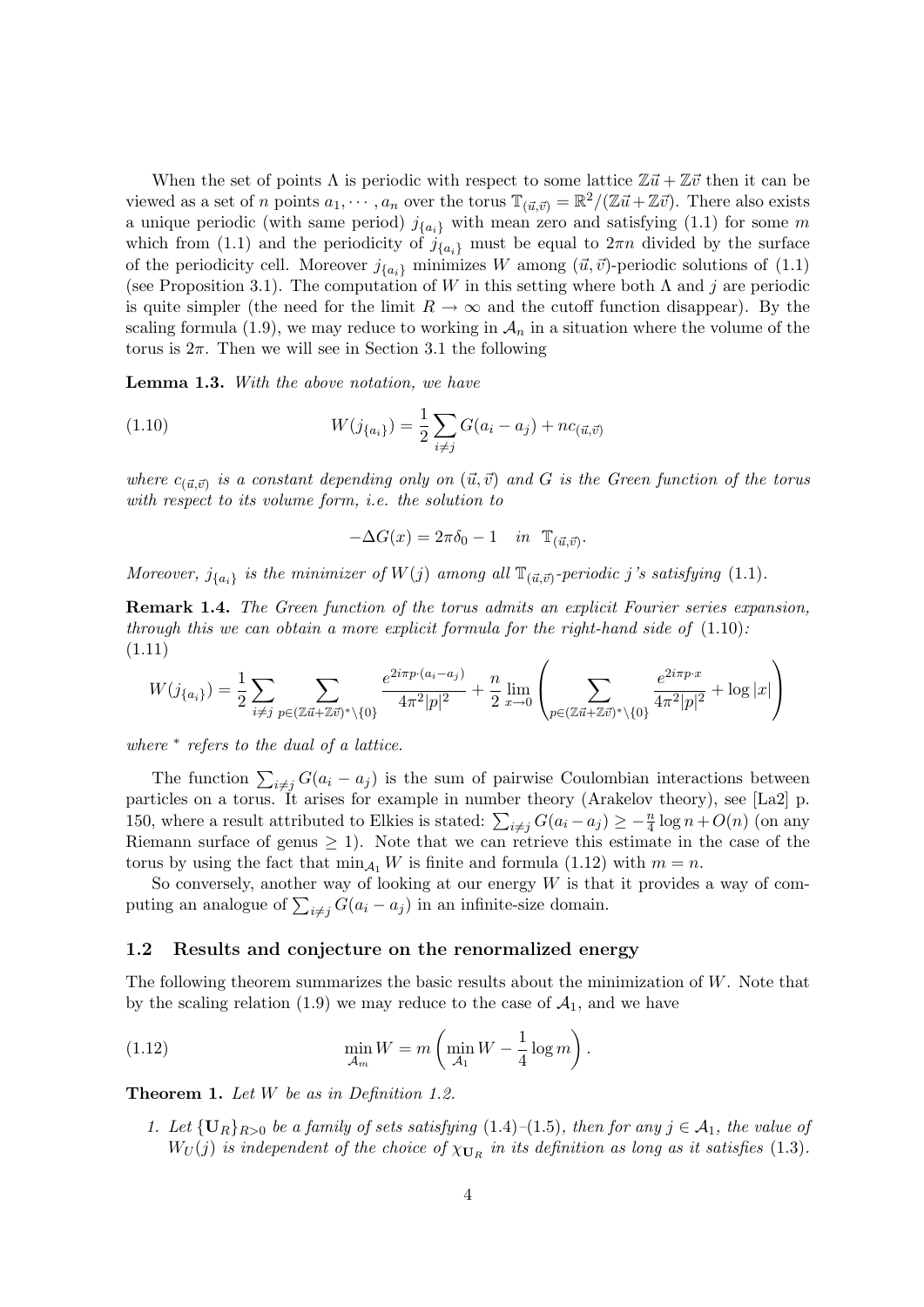- 2. W is Borel measurable on  $L_{loc}^p(\mathbb{R}^2, \mathbb{R}^2)$ ,  $p < 2$ .
- 3.  $\min_{A_1} W_U$  is achieved and finite, and it is independent of the choice of U, as long as  ${U_R}$  satisfies  $(1.4)$ - $(1.5)$ .
- 4. There exists a minimizing sequence  ${j_n}_{n\in\mathbb{N}}$  for  $\min_{\mathcal{A}_1} W$  consisting of vector-fields There exists a minimizing sequence  $\{f_n\}_{n \in \mathbb{N}}$  for  $\min_{A_1} w$  consisting which are periodic (with respect to a square lattice of sidelength  $\sqrt{2\pi n}$ ).

The question of identifying the minimum and minimizers of W seems very difficult. In fact it is natural to expect that the triangular lattice (of appropriate volume) minimizes  $W$ over any  $\mathcal{A}_m$ , we will come back to this below. We show here a weaker but nontrivial result: the triangular lattice is the unique minimizer among lattice configurations.

When the set of points  $\Lambda$  itself is a lattice, i.e. of the form  $\mathbb{Z} \vec{u} \oplus \mathbb{Z} \vec{v}$ , denoting by  $j_{\Lambda}$  the j which is as in Lemma 1.3, that lemma shows that  $W(j_\Lambda)$  is equal to  $c_{(\vec{u},\vec{v})}$  and only depends on the lattice  $\Lambda$ . We will denote it in this case by  $W(\Lambda)$ . For the sake of generality, we state the result for any volume normalization:

**Theorem 2.** Let  $\mathcal{L} = {\Lambda | \Lambda}$  is a lattice and  $j_{\Lambda} \in \mathcal{A}_m$ . Then the minimum of  $\Lambda \mapsto W(\Lambda)$ over  $\mathcal L$  is achieved uniquely, modulo rotation, by the triangular lattice

$$
\Lambda_m = \sqrt{\frac{4\pi}{m\sqrt{3}}} \left( (1,0)\mathbb{Z} \oplus \left( \frac{1}{2}, \frac{\sqrt{3}}{2} \right) \mathbb{Z} \right).
$$

The normalizing factor ensures that the periodicity cell has area  $2\pi/m$ , or equivalently that  $\Lambda_m \in \mathcal{A}_m$ .

**Remark 1.5.** The value of W for the triangular lattice with  $m = 1$  estimated numerically from formula (3.6) or (3.10) is  $\simeq -0.2011$ . For the square lattice it is  $\simeq -0.1958$ .

Theorem 2 is proven by expressing  $j_{\Lambda}$  using Fourier series. Then minimizing W over  $\mathcal L$  is a limit case of minimizing the Epstein  $\zeta$  function

$$
\Lambda \mapsto \sum_{p \in \Lambda \backslash \{0\}} \frac{1}{|p|^{2+x}}
$$

over  $\mathcal L$  when  $x \to 0$ . This question was answered by Cassels, Rankin, Ennola, Diananda, [Cas, Ran, En1, En2, Di]. In a later self-contained paper [Mont], Montgomery shows that the ζ-function is actually the Mellin transform of another classical function from number theory: the Theta function

(1.13) 
$$
\theta_{\Lambda}(\alpha) = \sum_{p \in \Lambda} e^{-\pi \alpha |p|^2}.
$$

He then deduces the minimality of the  $\zeta$  function at the triangular lattice from the corresponding result for the  $\theta$  function (we will give more details in Section 3).

The main open question is naturally to show that the triangular lattice is a minimizer among all configurations:

**Conjecture 1.** The lattice  $\Lambda_m$  being defined as in Theorem 2, we have  $W(\Lambda_m) = \min_{\mathcal{A}_m} W$ .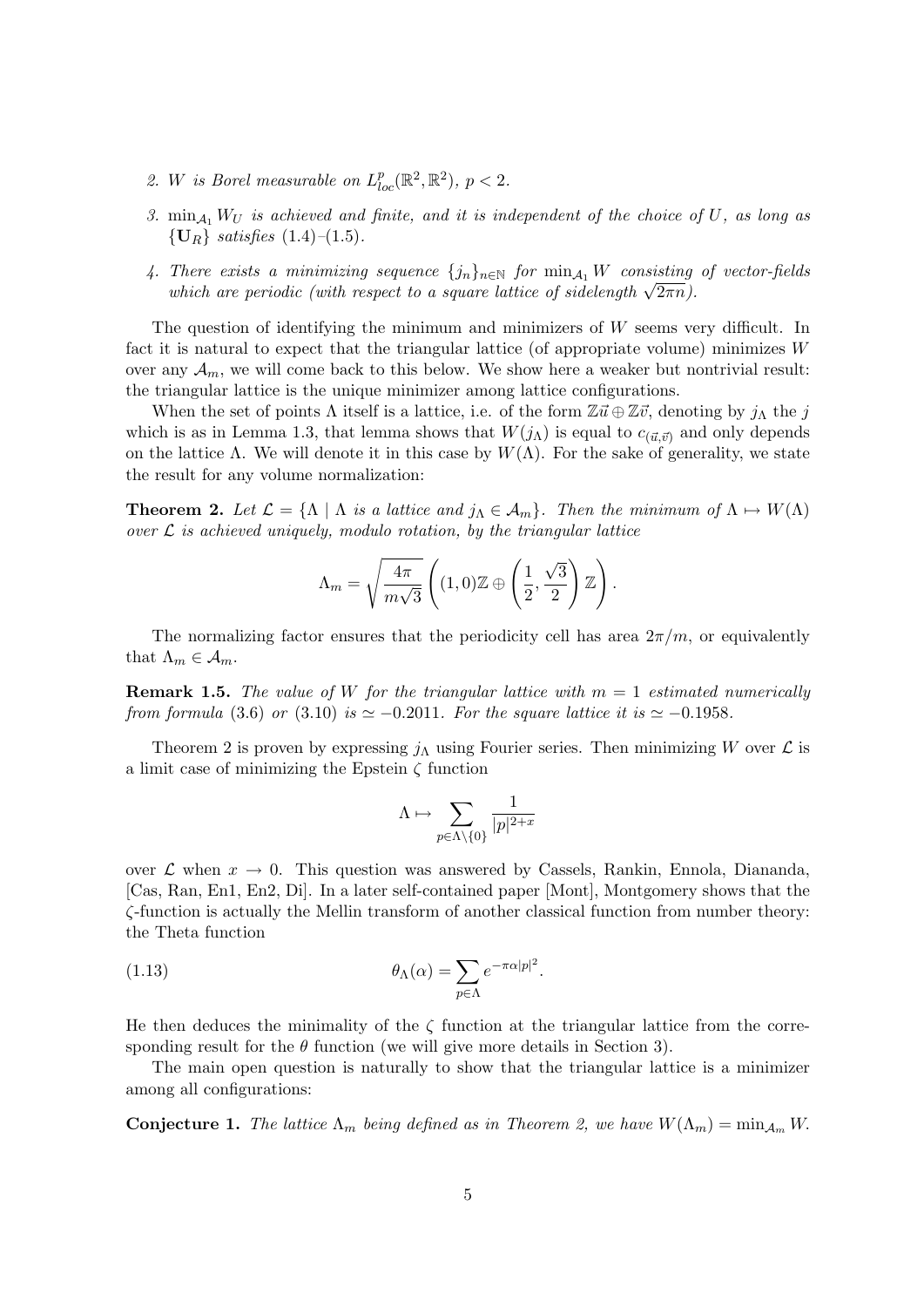Note that a minimizer of W cannot be unique since compact perturbations do not affect the value of  $W$ , as seen in the fifth remark in Section 1.1. However, it could be that the triangular lattice is the only minimizer which is also a local minimizer in the following sense: if  $\Lambda'$  is any set of points differing from  $\Lambda$  by a finite number of points, and  $j_{\Lambda'}$  a corresponding perturbation of  $j_\Lambda$ , then

$$
\lim_{R \to \infty} W(j_{\Lambda'}, \chi_{B_R}) - W(j_{\Lambda}, \chi_{B_R}) \ge 0.
$$

(Note that here we do not normalize by  $|B_R|$ .)

A first motivation for this conjecture comes from the physics: in the experiments on superconductors, triangular lattices of vortices, called Abrikosov lattices, are observed, as predicted by the physicist Abrikosov from Ginzburg-Landau theory. But we shall prove here, cf. Theorem 4, that vortices of minimizers of the Ginzburg-Landau energy functional (or rather, their associated "currents") converge in some asymptotic limit to minimizers of  $W$ , so if one believes experiments show ground states, then it can be expected that the triangular lattice corresponds to a minimizer of  $W$ . Another motivation for this conjecture is that, returning to the expression (1.6)–(1.7), W can be seen as a renormalized way of computing  $||2\pi \sum_{p} \delta_p - 1||_{H^{-1}}$ , thus minimizing W over  $\mathcal{A}_1$  is heuristically like trying to minimize  $||2\pi \sum_p \delta_p - 1||_{H^{-1}}$  over points in the plane, or trying to allocate points in the plane in the most uniform manner. By analogy with packing problems and other crystallisation problems, it seems natural, although far out of reach, that this could be accomplished by the triangular lattice. Positive answers are found in [Rad] for packing problems, [Th] for some very short-range pairwise interaction potential, and one also finds the same conjecture and some supporting arguments in [CK] Section 9, for a certain (but different) class of interaction potentials. But we note however again that here the interaction between the points is logarithmic hence long range, in contrast with these known results. Finally, in dimension 1, the situation is much easier, since we can prove in [SS7] that the minimum of the one-dimensional analogue of  $W$  is indeed achieved by the perfect lattice  $\mathbb Z$  (suitably rescaled).

We have seen in Theorem 1 that  $W$  has a minimizer which is a limit of periodic configurations with large period. This will be used crucially for the energy upper bound on Ginzburg-Landau in Section 7. It also connects the question of minimizing  $W$  in all generality to the simpler one of minimizing it in the periodic setting. By the formula (1.10) the problem in the periodic setting reduces to minimizing  $\sum_{i \neq j} G(a_i - a_j)$  or (1.11) over the torus. The points that achieve such minima (on all types of surfaces) are called Fekete points (or weighted Fekete sets) and are important in potential theory, random matrices, approximation, see [ST]. Their average distribution is well-known (see [ST]), in our setting it is uniform, but their precise location is more delicate to study (in [SS6] we make progress in that direction and connect them to  $W$ ). As already mentioned in the last remark of the previous subsection, estimates on the minimum value of  $W$  in this setting are also used in number theory.

The energy W also bears some ressemblance with a nonlocal interaction energy related to diblock copolymers, sometimes called "Ohta-Kawasaki model" and studied in particular in a recent paper of Alberti, Choksi and Otto [ACO], see also [Mu, GMS1] (and previous references therein): there, one also has a logarithmic interaction, but the Dirac masses are replaced by nonsingular charges, and so no renormalization is needed. More precisely the interaction energy is  $||u - m||_{H^{-1}}$  where m is a fixed constant in [−1, 1] and u takes values in  $\{-1, 1\}$ , whose BV norm is also penalized. There, triangular lattice configurations are also observed, it can even be shown  $[GMS2]$  that the energy W can be derived as a limit in the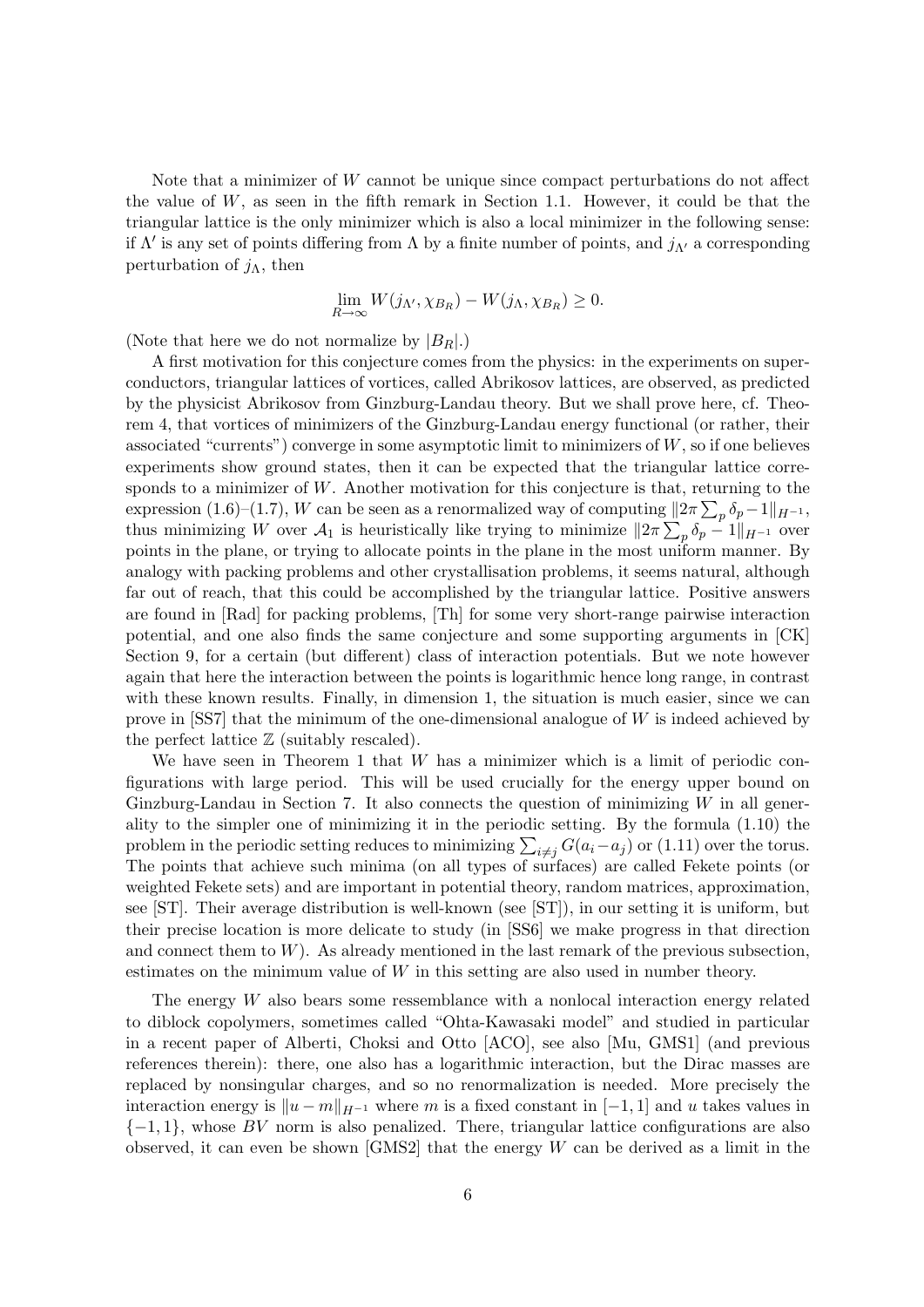regime where  $m \to 1$  (in this regime, the problem becomes singular again). Also, the analogue result to our Theorem 2 is proven for that model in [CO] using also modular functions. In [ACO] it is proven that for all  $m \in [-1, 1]$  the energy for minimizers is uniformly distributed. Our study of  $W$  in Section 4 is similar in spirit. Note that results of equidistribution of energy analogous to [ACO] could also most likely be proven with our method.

#### 1.3 Lower bounds for two-scale energies via the ergodic theorem

In this subsection we present an abstract framework for proving lower bounds on energies which contain two scales (one much smaller than the other). This framework will then be crucially used in this paper, both for proving the results of  $W$  in Theorem 1 and for obtaining the lower bounds for Ginzburg-Landau in Theorem 4 and 5. We believe it is of independent interest as well.

The question is to deduce from a Γ-convergence (in the sense of De Giorgi) result at a certain scale a statement at a larger scale. The framework can thus be seen as a type of Γconvergence result for 2-scale energies. The lower bound is expressed in terms of a probability measure, which can be seen as a Young measure on profiles (i.e. limits of the configuration functions viewed in the small scale). Following the suggestion of Varadhan, this is achieved by using Wiener's multiparameter ergodic theorem, as stated in Becker [Be]. Alberti and Müller introduced in [AM] a different framework for a somewhat similar goal, with a similar notion of Young measure, that they called "Young measures on micropatterns". In contrast with Young measures, these measures (just like ours) are not a probability measure on values taken by the functions, but rather probability measures on the whole limiting profile. The spirit of both frameworks is the same, however Alberti and Müller's method did not use the ergodic theorem. It was also a bit more general since it dealt with problems that are not homogeneous at the larger scale but admit slowly varying parameters (however we generalize to such dependence in forthcoming work), and it adressed the Γ-limsup aspect as well. Our method is more rudimentary, but maybe also more flexible. In forthcoming work, we refine it and include a version with dependence on the "slow (larger scale) variable" in [SS6], as well as an application to random homogenization in [BSS].

Let X denote a Polish metric space (for reference see [Du]). When we speak of measurable functions on X we will always mean Borel-measurable. We assume that there exists an  $n$ parameter group of transformations  $\theta_{\lambda}$  acting continuously on X. More precisely we require that

- For all  $u \in X$  and  $\lambda, \mu \in \mathbb{R}^n$ ,  $\theta_{\lambda}(\theta_{\mu}u) = \theta_{\lambda+\mu}u$ ,  $\theta_0u = u$ .
- The map  $(\lambda, u) \mapsto \theta_{\lambda} u$  is measurable on  $\mathbb{R}^n \times X$ .
- The map  $(\lambda, u) \mapsto \theta_{\lambda}u$  is continuous with respect to each variable (hence measurable with respect to both).

Typically we think of X as a space of functions defined on  $\mathbb{R}^n$  and  $\theta$  as the action of translations, i.e.  $\theta_{\lambda}u(x) = u(x + \lambda)$ .

We also consider a family  $\{\omega_{\varepsilon}\}_\varepsilon$  of domains of  $\mathbb{R}^n$  such that for any  $R > 0$  and letting  $\omega_{\varepsilon,R} = \{x \in \omega_{\varepsilon} \mid \text{dist}(x,\partial \omega_{\varepsilon}) > R\},\$ we have

(1.14) 
$$
|\omega_{\varepsilon}| \sim |\omega_{\varepsilon,R}| \text{ as } \varepsilon \to 0.
$$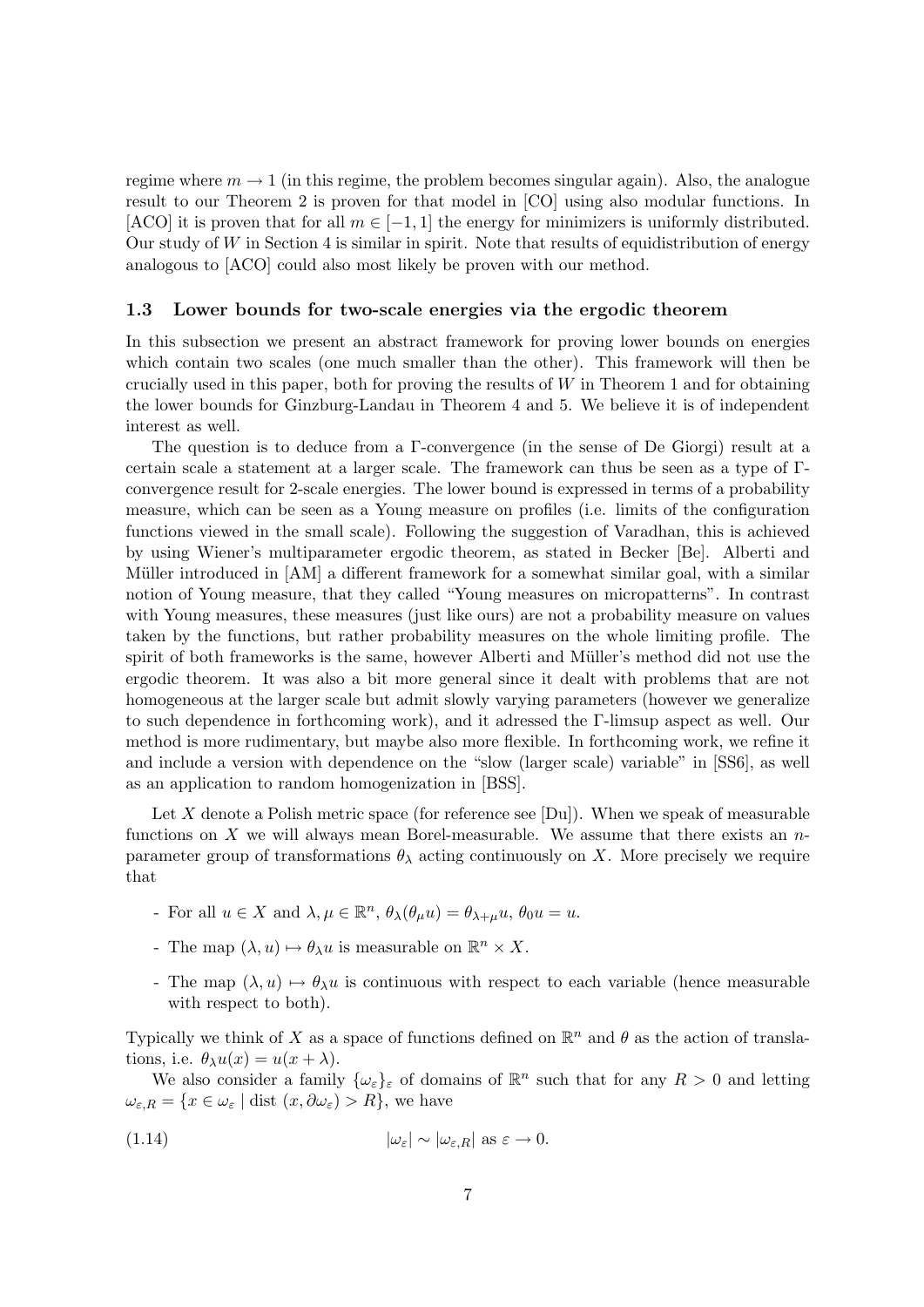In particular the diameter of  $\omega_{\varepsilon}$  tends to  $+\infty$  as  $\varepsilon \to 0$ .

Finally we let  $\{f_{\varepsilon}\}_{\varepsilon}$  and f be measurable nonnegative functions on X, and assume that for any family  $\{u_{\varepsilon}\}_{\varepsilon}$  such that

(1.15) 
$$
\forall R > 0, \quad \limsup_{\varepsilon \to 0} \int_{B_R} f_{\varepsilon}(\theta_{\lambda} u_{\varepsilon}) d\lambda < +\infty
$$

the following holds:

- 1. (Coercivity)  $\{u_{\varepsilon}\}_{\varepsilon}$  admits a convergent subsequence.
- 2. (Γ-liminf) If  $\{u_{\varepsilon}\}_{\varepsilon}$  is a convergent subsequence (not relabeled) and u is its limit, then

(1.16) 
$$
\liminf_{\varepsilon \to 0} f_{\varepsilon}(u_{\varepsilon}) \ge f(u).
$$

The abstract result is

**Theorem 3.** Let  $\{\theta_\lambda\}_\lambda$ ,  $\{\omega_\varepsilon\}_\varepsilon$  and  $\{f_\varepsilon\}_\varepsilon$ , f be as above. Let  $\{\mathbf{U}_R\}_{R>0}$  be a family satisfying (1.4). Let

(1.17) 
$$
F_{\varepsilon}(u) = \int_{\omega_{\varepsilon}} f_{\varepsilon}(\theta_{\lambda} u) d\lambda.
$$

Assume that  ${F_{\varepsilon}(u_{\varepsilon})}_{\varepsilon}$  is bounded. Let  $P_{\varepsilon}$  be the image of the normalized Lebesgue measure on  $\omega_{\varepsilon}$  under the map  $\lambda \mapsto \theta_{\lambda} u_{\varepsilon}$ . Then  $P_{\varepsilon}$  converges along a subsequence to a Borel probability measure P on X invariant under the action  $\theta$  and such that

(1.18) 
$$
\liminf_{\varepsilon \to 0} F_{\varepsilon}(u_{\varepsilon}) \ge \int f(u) dP(u).
$$

Moreover, for any family  ${U_R}_{R>0}$  satisfying (1.4), we have

(1.19) 
$$
\int f(u) dP(u) = \int f^*(u) dP(u),
$$

with  $f^*$  given by

(1.20) 
$$
f^*(u) := \lim_{R \to +\infty} \int_{\mathbf{U}_R} f(\theta_\lambda u) d\lambda.
$$

In particular, the right-hand side of (1.19) is independent of the choice of  $\{U_R\}_{R>0}$ .

**Remark 1.6.** The result (1.19) is simply the ergodic theorem in multiparameter form. Part of the result is that the limit in  $(1.19)$  exists for P-almost every u.

The probability measure  $P$  is the "Young measure" on limiting profiles we were referring to before, indeed it encodes the limit of all translates of  $u_{\varepsilon}$ . Note that  $P_{\varepsilon} \to P$  implies that P almost every u is of the form  $\lim_{\varepsilon\to 0} \theta_{\lambda_{\varepsilon}} u_{\varepsilon}$ . The limit defining  $f^*$  can be viewed as a "cell problem", using the terminology of homogenization, providing the limiting small scale functional.

To illustrate this result, we shall give two examples, in order of increasing generality, both models for what we will use here.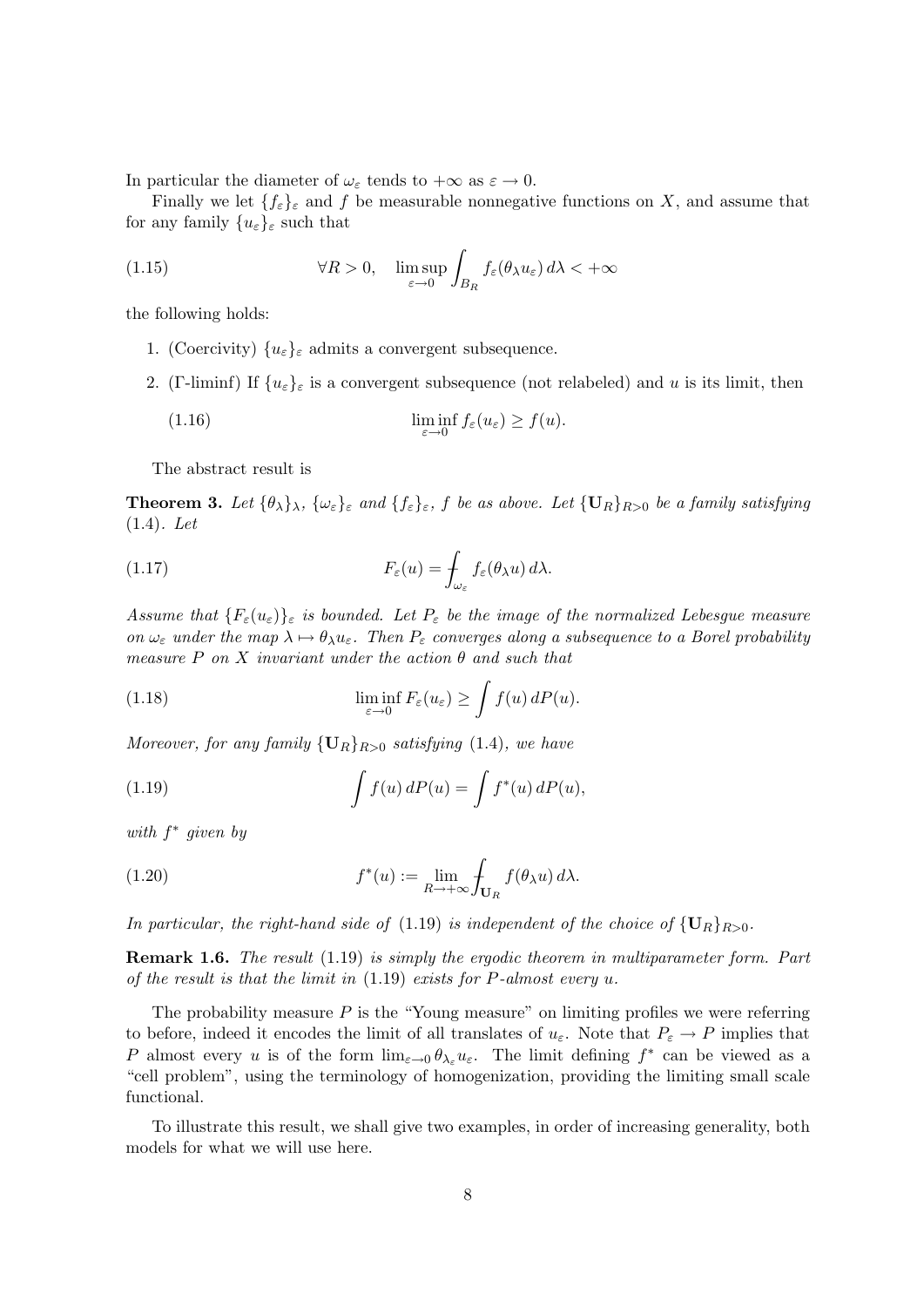**Example 1.** Consider  $X = \mathcal{M}(\mathbb{R}^n)$  the set of positive bounded measures on  $\mathbb{R}^n$ , and  $\theta_{\lambda}$  the action of translations of  $\mathbb{R}^n$ . Let  $\chi$  be a given nonnegative smooth function with support in the unit ball of  $\mathbb{R}^n$ , and define  $f_{\varepsilon}(\mu) = f(\mu) = \int_{\mathbb{R}^n} \chi d\mu$ . Then one can check that  $F_{\varepsilon}$ , as defined in  $(1.17)$ , is

$$
F_{\varepsilon}(\mu) = \frac{1}{|\omega_{\varepsilon}|} \int_{\mathbb{R}^n} \chi * \mathbf{1}_{\omega_{\varepsilon}} d\mu.
$$

The result of the theorem (choosing balls for example) is the the assertion that

$$
\liminf_{\varepsilon \to 0} F_{\varepsilon}(\mu_{\varepsilon}) \ge \int f(\mu) dP(\mu) = \mathbb{E}^{P}\left(\lim_{R \to +\infty} \int \chi * \mathbf{1}_{B_R} d\mu\right).
$$

The probability P gives a measure over all limiting profiles of  $\mu_{\varepsilon}$  (depending on the centering point), and the result says that the quantity we are computing, here the average of  $\mu_{\varepsilon}$  over the large sets  $\omega_{\varepsilon}$ , can be bounded below by an average, this time over P, of a similar quantity for the limiting profiles. This implies in particular that there is a  $\mu_0$  in the support of P, hence of the form  $\lim_{\varepsilon\to 0}\mu_{\varepsilon}(\lambda_{\varepsilon}+\cdot)$  such that

$$
\liminf_{\varepsilon\to 0}\frac{1}{|\omega_{\varepsilon}|}\int_{\mathbb{R}^n}\chi*\mathbf{1}_{\omega_{\varepsilon}}d\mu_{\varepsilon}\geq \lim_{R\to+\infty}\int\chi*\mathbf{1}_{B_R}d\mu_0.
$$

In other words we can find a good centering sequence  $\lambda_{\varepsilon}$  such that the average of  $\mu_{\varepsilon}$  over the large sets  $\omega_{\varepsilon}$  can be bounded from below by the average over large balls of the limit after centering,  $\mu_0$ . The averages over  $\omega_{\varepsilon}$  or  $B_R$ , and the average with respect to P are not of the same nature (in standard ergodic settings, the first ones are usually time averages, while the latter is a space average).

Example 2. Let us assume we want to bound from below an energy which is the average over large (as  $\varepsilon \to 0$ ) domains  $\omega_{\varepsilon}$  of some nonnegative energy density  $e_{\varepsilon}(u)$ , defined on a space of functions X (functions over  $\mathbb{R}^n$ ),  $\int_{\omega_{\varepsilon}} e_{\varepsilon}(u(x)) dx$ , and we know the  $\Gamma$ -liminf behavior of  $e_{\varepsilon}(u)$ on small (i.e. here, bounded) scales, say we know how to prove that  $\liminf_{\varepsilon\to 0} \int_{B_R} e_{\varepsilon}(u) dx \ge$  $\int_{B_R} e(u) dx$ . We cannot always directly apply such a knowledge to obtain a lower bound on the average over large domains, this may be due to a loss of boundary information, or due to the difficulty to reverse limits  $R \to \infty$  and  $\varepsilon \to 0$ . (These are two obstructions that we encounter specifically both for Ginzburg-Landau and W, as illustrated by the 6th remark in Section 1.1) What we can do is let  $\chi$  be a smooth cutoff function as above, and define the functions  $f_{\varepsilon}$  by

$$
f_{\varepsilon}(u) = \int e_{\varepsilon}(u(x)) \,\chi(x) \,dx,
$$

that is  $f_{\varepsilon}$  can be seen as the small scale local functional. Since we know the  $\Gamma$ -liminf behavior of the energy density  $e_{\varepsilon}$  on small scales, let us assume we can prove that (1.16) holds for some function(al) f, a function on u (we may expect that f will also be of the form  $\int e(u(x)) \chi(x) dx.$ 

Defining  $F_{\varepsilon}$  as in (1.17) and using Fubini's theorem, we see that

$$
F_{\varepsilon}(u) = \int_{\omega_{\varepsilon}} \int_{\mathbb{R}^n} e_{\varepsilon}(u(x+y)) \chi(x) \, dx \, dy = \frac{1}{|\omega_{\varepsilon}|} \int_{z \in \omega_{\varepsilon}-x} \int_{x} e_{\varepsilon}(u(z)) \chi(x) \, dx \, dz.
$$

Since  $\chi$  is supported in B<sub>1</sub>,  $\int \chi = 1$ , and  $\omega_{\varepsilon}$  satisfies (1.14), we check that

$$
F_{\varepsilon}(u) \sim_{\varepsilon \to 0} \int_{\omega_{\varepsilon}} e_{\varepsilon}(u(y) \, dy,
$$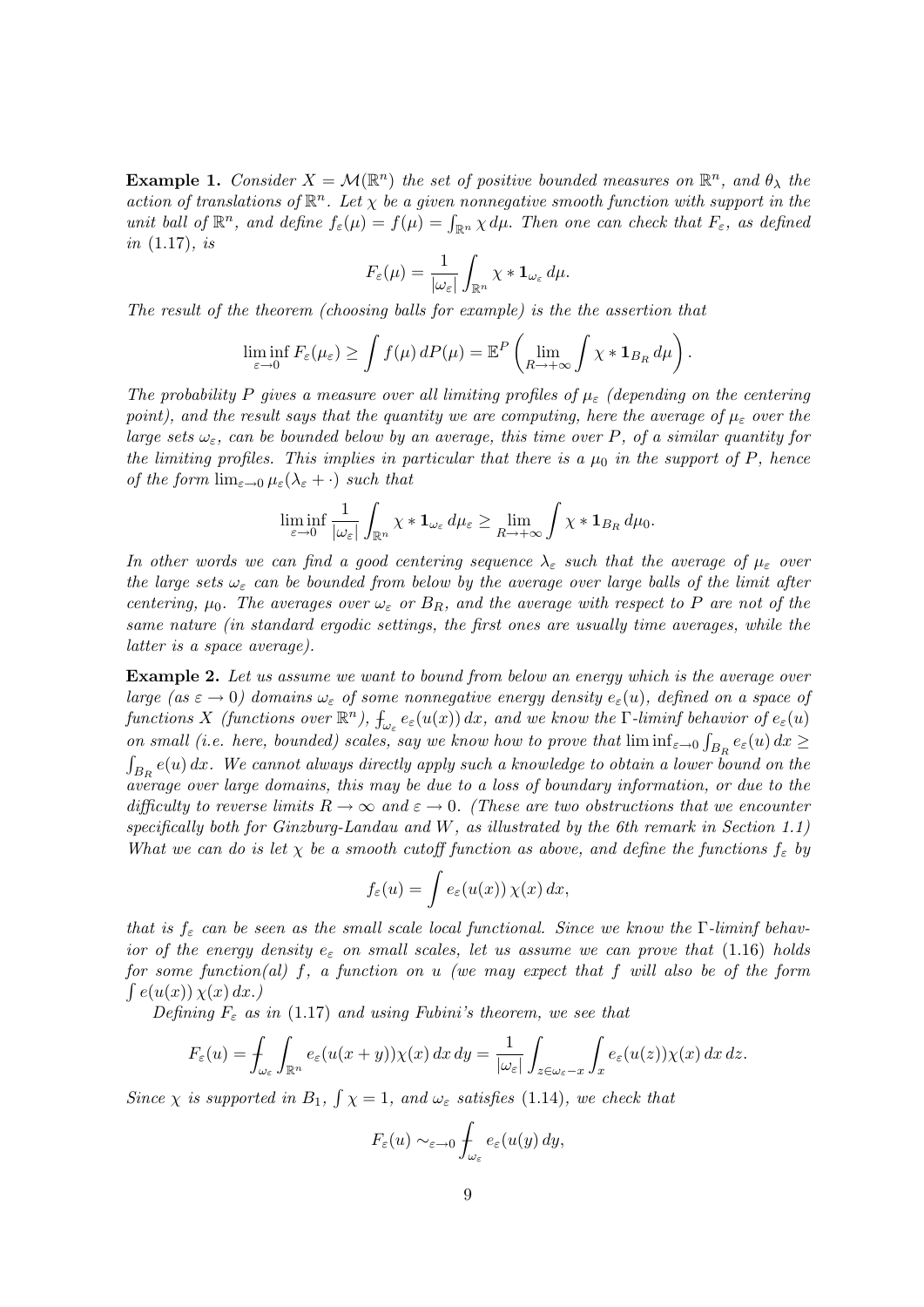hence  $F_{\varepsilon}$  is asymptotically equal to the average we wanted to bound from below. We may thus apply the theorem and it yields a lower bound for the desired quantity:

$$
\liminf_{\varepsilon \to 0} F_{\varepsilon}(u_{\varepsilon}) \ge \int f^*(u) \, dP(u)
$$

with

(1.21) 
$$
f^*(u) = \lim_{R \to \infty} \int_{B_R} f(u(x + \cdot)) dx
$$

The "cell-function"  $f^*$  is simply an average over large balls of the local  $\Gamma$ -liminf f. If typically f is of the form  $\int e(u(x)) \chi(x) dx$  then we can compute by Fubini that

$$
f^*(u) = \lim_{R \to \infty} \frac{1}{|B_R|} \int e(u(x)) (\chi * \mathbf{1}_{B_R})(x) dx.
$$

#### 1.4 The Ginzburg-Landau model

Our original motivation in this article is to analyze the behaviour of minimizers of the Ginzburg-Landau energy, given by

(1.22) 
$$
G_{\varepsilon}(u, A) = \frac{1}{2} \int_{\Omega} |\nabla_A u|^2 + |\text{curl } A - h_{\text{ex}}|^2 + \frac{(1 - |u|^2)^2}{2\varepsilon^2}.
$$

This is a celebrated model in physics, introduced by Ginzburg and Landau in the 1950's as a model for superconductivity. Here  $\Omega$  is a two dimensional bounded and simply connected domain,  $u$  is a complex-valued function, "order parameter" in physics, describing the local state of the superconductor,  $A: \Omega \mapsto \mathbb{R}^2$  is the vector potential of the magnetic field  $h =$ curl  $A = \nabla \times A$ , and  $\nabla_A$  denotes the operator  $\nabla - iA$ . Finally the parameter  $h_{\text{ex}}$  denotes the intensity of the applied magnetic field and  $\varepsilon$  is a constant corresponding to a characteristic lengthscale (of the material). It is the inverse of  $\kappa$ , the Ginzburg-Landau parameter in physics. We are interested in the  $\varepsilon \to 0$  asymptotics. The quantity  $|u|^2$  measures the local density of superconducting electron pairs ( $|u| \leq 1$ ). The material is in the superconducting phase wherever  $|u| \approx 1$  and in the normal phase where  $|u| \approx 0$ . We focus our attention on the zeroes of u with nonzero topological degree (recall that  $u$  is complex-valued), also known as the vortices of u. Here the typical lengthscale of the set where  $|u|$  is small, hence of the vortex "cores", is  $\varepsilon$ .

The Euler-Lagrange equations associated to this energy with natural boundary conditions are the Ginzburg-Landau equations

(1.23) 
$$
\begin{cases}\n-(\nabla_A)^2 u = \frac{u}{\varepsilon^2} (1 - |u|^2) & \text{in } \Omega \\
-\nabla^{\perp} h = (iu, \nabla_A u) & \text{in } \Omega \\
h = h_{\text{ex}} & \text{on } \partial\Omega \\
\nu \cdot \nabla_A u = 0 & \text{on } \partial\Omega.\n\end{cases}
$$

where  $\nabla^{\perp}$  denotes the operator  $(-\partial_2, \partial_1)$ ,  $\nu$  the outer unit normal to  $\partial\Omega$  and  $(\cdot, \cdot)$  the canonical scalar product in  $\mathbb C$  obtained by identifying  $\mathbb C$  with  $\mathbb R^2$ .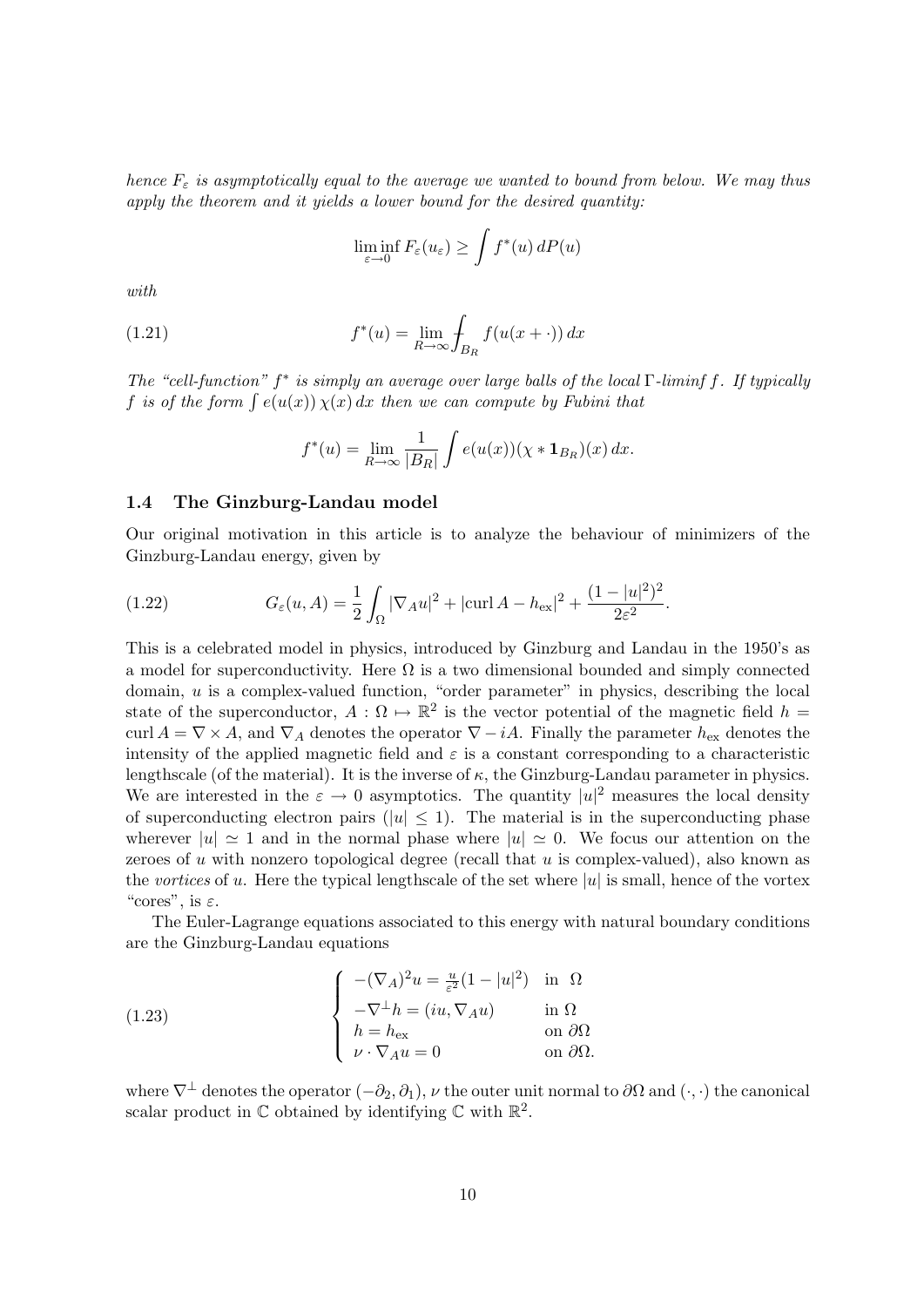This model is also famous as the simplest "Abelian gauge theory". Indeed it admits the  $\mathbb{U}(1)$  gauge-invariance: the energy  $(1.22)$ , the equation  $(1.23)$ , and all the physical quantities are invariant under the transformation

$$
\begin{cases}\n u \to u e^{i\Phi} \\
 A \to A + \nabla \Phi.\n\end{cases}
$$

For a more detailed mathematical presentation of the functional, one may refer to [SS4] and the references therein.

# 1.5 Physical behaviour: critical fields and vortex lattices

Here and in all the paper  $a \ll b$  means  $\lim a/b = 0$ .

For  $\varepsilon$  small, the minimizers of (1.22) depend on the intensity  $h_{\text{ex}}$  of the applied field as follows.

- If  $h_{\text{ex}}$  is below a critical value called the *first critical field* and denoted by  $H_{c_1}$ , the superconductor is in the so-called *Meissner state* characterized by the expulsion of the magnetic field and the fact that  $|u| \approx 1$  everywhere. Vortices are absent in this phase.
- If  $h_{\text{ex}}$  is above  $H_{c_1}$ , which is equivalent to  $\lambda_{\Omega}$  |log  $\varepsilon$ | as  $\varepsilon \to 0$ , then energy minimizers have one vortex, then two,... The number of vortices increases with  $h_{\rm ex}$ , so as to become equal to leading order to  $h_{ex}/2\pi$  for fields much larger than  $|\log \varepsilon|$  (see [SS4]). In this case, according to the picture we owe to A. Abrikosov and dating back to the late 1950's, vortices repell each other and organize themselves in *triangular lattices* named *Abrikosov* lattices. The theoretical predictions of Abrikosov have received ample experimental confirmation and there are numerous and striking observations of the lattices.
- If  $h_{\text{ex}}$  increases beyond a second critical value  $H_{c_2} = 1/\varepsilon^2$ , another phase transition occurs where superconductivity disappears from the material, except for a boundary layer. Even this boundary layer completely disappears when  $h_{\text{ex}}$  is above a third critical field  $H_{c_3}$ .

Since the works of Ginzburg, Landau and Abrikosov, this model has been largely studied in the physics literature. We refer to the classic monographs and textbooks by De Gennes [DeG], Saint-James Sarma - Thomas [SST], Tinkham [Ti].

The above picture describes the phenomenology of the model for small values of  $\varepsilon$  (or high values of  $\kappa$ ) in a casual way, but by now many rigorous mathematical results support this picture. Except for the third critical field however, whose existence was proven in a strong sense by Fournais and Helffer [FH1, FH2], mathematical results really prove the existence of intervals where the transition between the different types of behaviour occur, rather than critical values, with estimates on these intervals as  $\varepsilon \to 0$ .

Our goal is the study and description of the vortices in the whole range  $H_{c_1} < h_{ex} \ll H_{c_2}$ , where minimizers of the Ginzburg-Landau energy have a large number of vortices, expected to form Abrikosov lattices.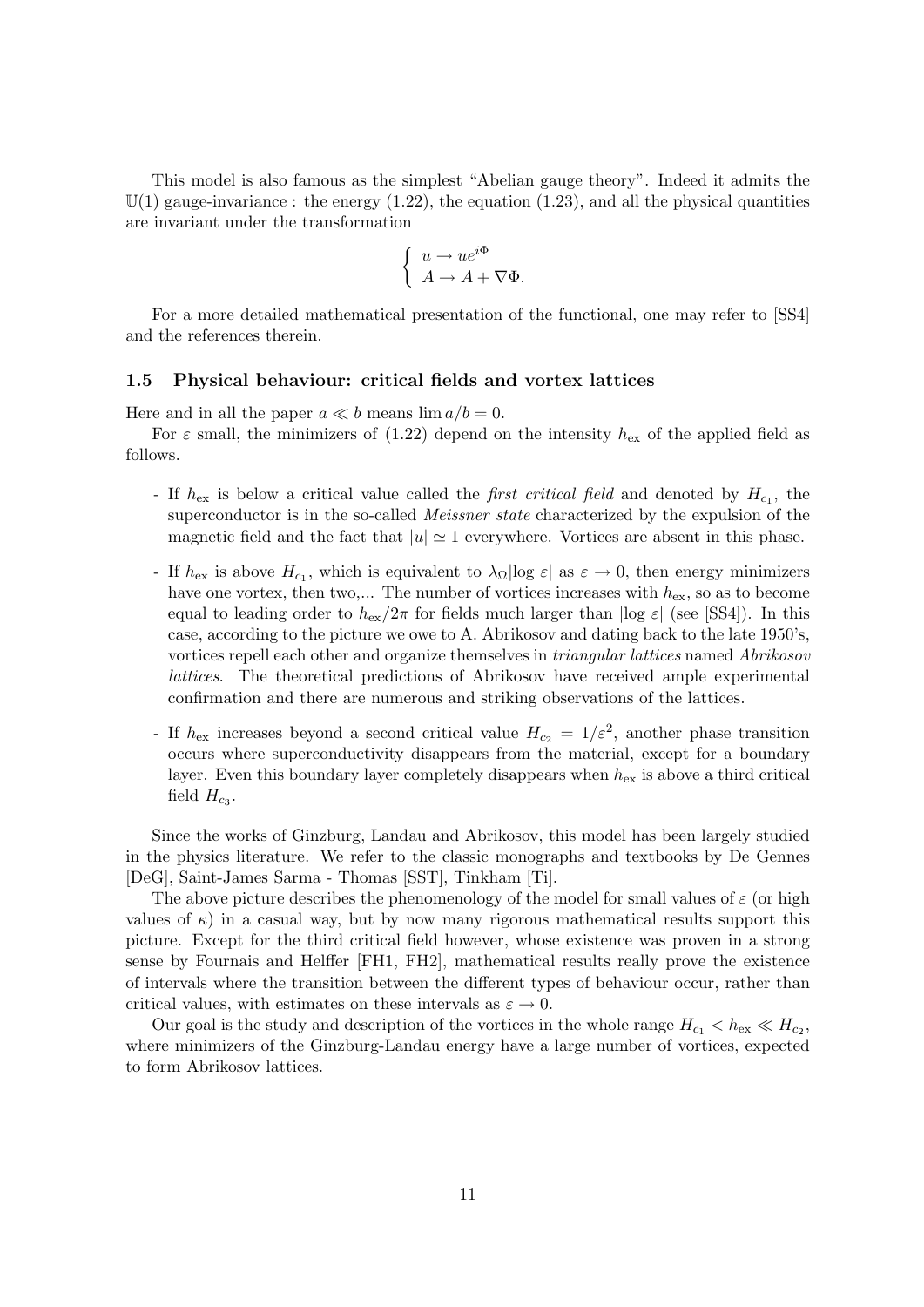## 1.6 Connection to earlier mathematical works

There is an abundant mathematical literature related to the study of (1.22) and to the justification of the physics picture above. A relatively extensive bibliography is given in [SS4], Chap. 14.

The techniques most relevant to us for the description of vortices originate in the pioneering book of Bethuel-Brezis-Hélein [BBH] and have been further expanded by several authors including in particular Jerrard, Soner [Je, JS], ourselves, etc... For a more detailed description of these techniques we refer to [SS4]. In that book we describe how these techniques allow to derive the asymptotic values of the critical field  $H_{c_1}$  as  $\varepsilon \to 0$  as well as the mean-field description of minimizers and their vortices in the regimes  $h_{\text{ex}} \ll H_{c_2}$ .

In order to describe the vortices of minimizers, one introduces the vorticity associated to a configuration  $(u, A)$ , defined by

(1.24) 
$$
\mu(u, A) = \text{curl } j(u, A) + \text{curl } A, \text{ where } j(u, A) := (iu, \nabla_A u)
$$

is the superconducting current. Here  $(a, b)$  denotes the Euclidean scalar product in  $\mathbb C$  identified with  $\mathbb{R}^2$ , so  $j(u, A)$  may also be written as  $\frac{i}{2} (u \overline{\nabla_A u} - \bar{u} \nabla_A u)$ , or as  $\rho^2 (\nabla \varphi - A)$  if  $u = \rho e^{i\varphi}$ , at least where  $\rho \neq 0$ .

This vorticity is the appropriate quantity to consider in this context, rather than the quantity curl  $(iu, \nabla_A u)$  which could come to mind first. It may be seen as a gauge-invariant version of curl (iu,  $\nabla u$ ) which is also (twice) the Jacobian determinant of u. Indeed if  $A = 0$ , then  $\mu(u, A) = 2\partial_x u \times \partial_y u$ . One can prove (this is the so-called Jacobian estimate, see [JS, SS4]) that assuming a suitable bound on  $G_{\varepsilon}(u, A)$ , the vorticity  $\mu(u, A)$  is well approximated, in some weak sense, as  $\varepsilon \to 0$  by a measure of the form  $2\pi \sum_i d_i \delta_{a_i}$ . As points of concentration of the vorticity, the points  $\{a_i\}_i$  are naturally called vortices of u and  $d_i$ , which is an integer, is called the degree of  $a_i$ . The vorticity  $\mu(u, A)$  may either describe individual vortices or, after normalization by the number of vortices, their density.

In previous work (summarized in [SS4], Chap. 7) we showed that

$$
(1.25) \t\t\t H_{c_1} \sim \lambda_{\Omega} |\log \varepsilon|,
$$

for a constant  $\lambda_{\Omega} > \frac{1}{2}$  $\frac{1}{2}$  depending only on  $\Omega$  (and such that  $\lambda_{\Omega} \to \frac{1}{2}$  as  $\Omega \to \mathbb{R}^2$ ). More precisely, letting  $h_{\text{ex}} = \lambda |\log \varepsilon|$ , we established by a Γ-convergence approach that minimizers  $(u_{\varepsilon}, A_{\varepsilon})$  of  $G_{\varepsilon}$  satisfy

(1.26) 
$$
\frac{\text{curl } A_{\varepsilon}}{h_{\text{ex}}}
$$
 converges to  $h_{\lambda}$ , 
$$
\frac{\mu(u_{\varepsilon}, A_{\varepsilon})}{h_{\text{ex}}}
$$
 converges to  $\mu_{\lambda}$ , as  $\varepsilon \to 0$ ,

where  $\mu_{\lambda} = -\Delta h_{\lambda} + h_{\lambda}$ , and  $h_{\lambda}$  is the solution of the following minimization problem

(1.27) 
$$
\min_{h-1 \in H_0^1(\Omega)} \frac{1}{2\lambda} \int_{\Omega} | -\Delta h + h | + \frac{1}{2} \int_{\Omega} |\nabla h|^2 + |h-1|^2.
$$

This problem is in turn equivalent to an obstacle problem, and as a consequence there exists a subdomain  $\omega_{\lambda}$  such that

(1.28) 
$$
\mu_{\lambda} = m_{\lambda} \mathbf{1}_{\omega_{\lambda}}, \text{ where } m_{\lambda} = 1 - \frac{1}{2\lambda},
$$

and where  $\mathbf{1}_A$  denotes the characteristic function of A. In other words the optimal limiting vortex density  $\mu_{\lambda}$  is uniform and equal to  $m_{\lambda}$  over a subregion of Ω, completely determined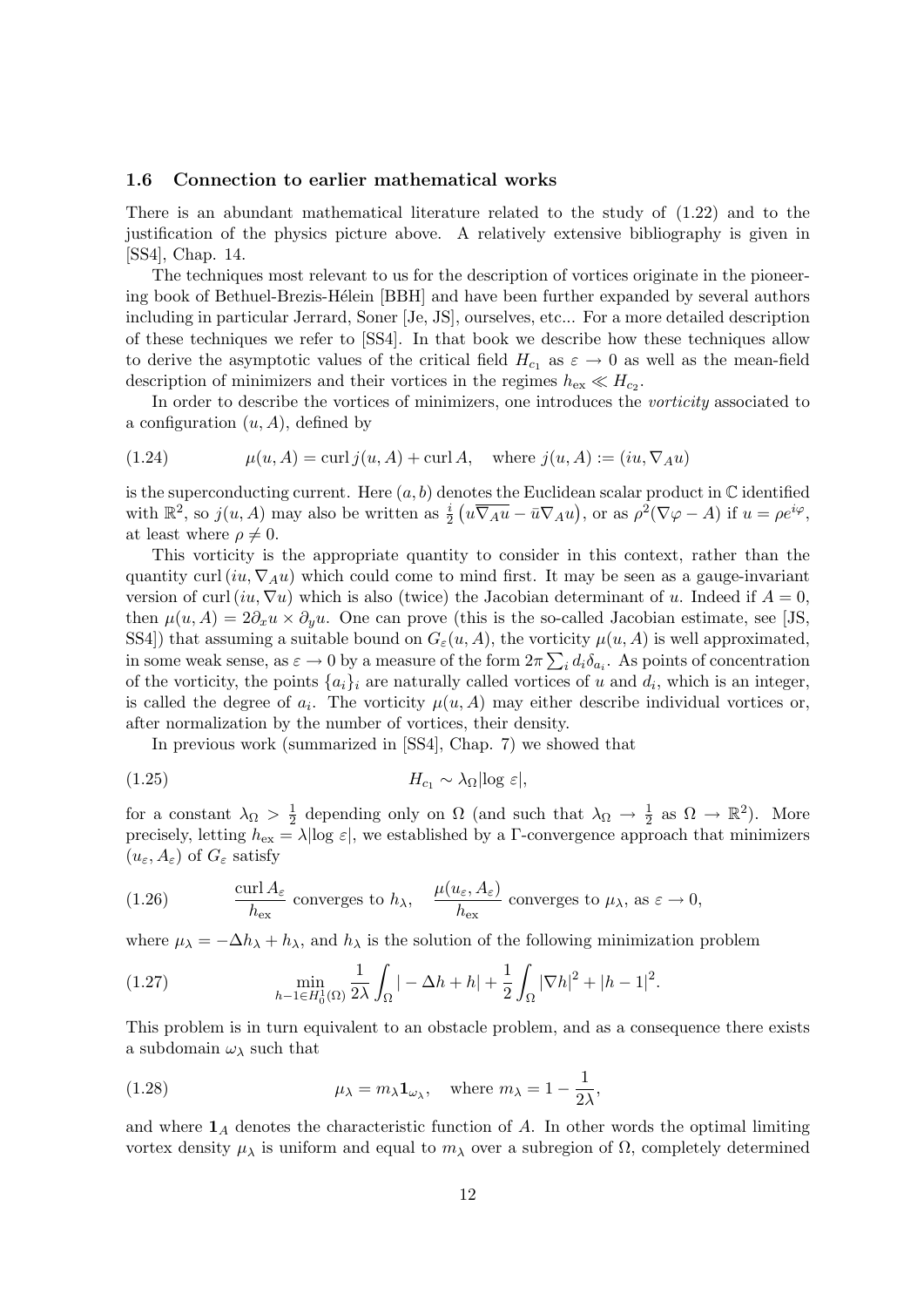by  $\lambda$  i.e. by the applied field  $h_{\text{ex}}$ . The constant  $\lambda_{\Omega}$  introduced in (1.25) is characterized by the fact that  $\omega_{\lambda} = \varnothing$  if and only if  $\lambda < \lambda_{\Omega}$ . Since  $\lambda_{\Omega} > \frac{1}{2}$  $\frac{1}{2}$ , if  $\omega_{\lambda} \neq \emptyset$  we have

(1.29) 
$$
1 \ge m_{\lambda} \ge 1 - \frac{1}{2\lambda_{\Omega}} > 0.
$$

Since the number of vortices is proportional to  $h_{\text{ex}} = \lambda |\log \varepsilon|$ , it tends to  $+\infty$  as  $\varepsilon \to 0$ . It is also established in [SS4] that as  $\varepsilon \to 0$ , the minimal energy has the following expansion,

$$
(1.30) \quad \min G_{\varepsilon} = \frac{1}{2} h_{\text{ex}} \log \frac{1}{\varepsilon \sqrt{h_{\text{ex}}}} \int_{\Omega} \mu_{\lambda} + \frac{h_{\text{ex}}^2}{2} \int_{\Omega} |\nabla h_{\lambda}|^2 + |h_{\lambda} - 1|^2 + o\left(h_{\text{ex}} \log \frac{1}{\varepsilon \sqrt{h_{\text{ex}}}}\right).
$$

When the applied field is much larger than  $|\log \varepsilon|$ , but much less than  $1/\varepsilon^2$ , (1.26) and (1.30) still hold, replacing  $\lambda$  by  $+\infty$ . In this case  $h_{\lambda} = 1$  and  $\omega_{\lambda} = \Omega$ .

There are other cases where the distribution of vortices for minimizers of the Ginzburg-Landau functional is understood. First in a periodic setting: Minimizing the Ginzburg-Landau energy among configurations  $(u, A)$  which are periodic (modulo gauge equivalence) with respect to a certain lattice independent of  $\varepsilon$ , one obtains (see [Ay, AyS]) as above a limiting vortex density  $\mu_{\lambda} = -\Delta h_{\lambda} + h_{\lambda}$  where  $h_{\lambda}$  minimizes the energy in (1.27) among periodic functions. The minimizer in this case is clearly a constant, which is easily found to be max  $\left(1-\frac{1}{2}\right)$  $\frac{1}{2\lambda}, 0$ .

Second, in the regime of applied fields  $h_{\text{ex}}$  where the number of vortices tends to  $+\infty$ , but is negligible compared to  $|\log \varepsilon|$ , (this corresponds to applied fields such that  $\log |\log \varepsilon|$ )  $h_{\text{ex}} - \lambda_{\Omega} |\log \varepsilon| \ll |\log \varepsilon|$  as  $\varepsilon \to 0$ , it is shown in [SS4] that for simply connected domains satisfying a certain generic property (see  $(1.31)$  below) — including convex domains — vortices concentrate around a single point (a finite number of points for general simply connected domains). Then, blowing up at the suitable scale and normalizing the vorticity, one obtains in the limit a probability measure  $\mu$  which describes the distribution of vortices around the point, and  $\mu$  is the unique minimizer among probability measures in  $\mathbb{R}^2$  of

$$
I(\mu) = -\pi \iint \log |x - y| d\mu(x) d\mu(y) + \pi \int Q(x) d\mu(x).
$$

Note that here Q is a positive definite quadratic form which depends on the domain  $\Omega$ . It is the Hessian of a certain function at the point of concentration of the vortices. Note that the precise regime of applied field modifies the number of vortices, i.e. the normalizing factor of the vorticity, and the scaling, but does not influence the limit distribution  $\mu$ , which is a characteristic of Q.

In our previous work, the treatment for the "intermediate" regime  $\log |\log \varepsilon| \ll h_{\text{ex}} \lambda_{\Omega}$ log  $\varepsilon \ll |\log \varepsilon|$  and for the regime  $h_{\text{ex}} = \lambda |\log \varepsilon|$ ,  $\lambda > \lambda_{\Omega}$  were different, the former one being more delicate. Here we provide (and this is part of the technical difficulties) a unified approach for both, and treat all regimes  $h_{\text{ex}} \ll H_{c_2}$  where the number of vortices is blowing up.

## 1.7 Main result on Ginzburg-Landau

The mean field description above tells us that the vortices tend to be distributed uniformly in  $\omega_{\lambda}$  but is insensitive to the pattern formed by vortices. This pattern is in fact, as we shall see, selected by the minimization of the next term in the asymptotic expansion of the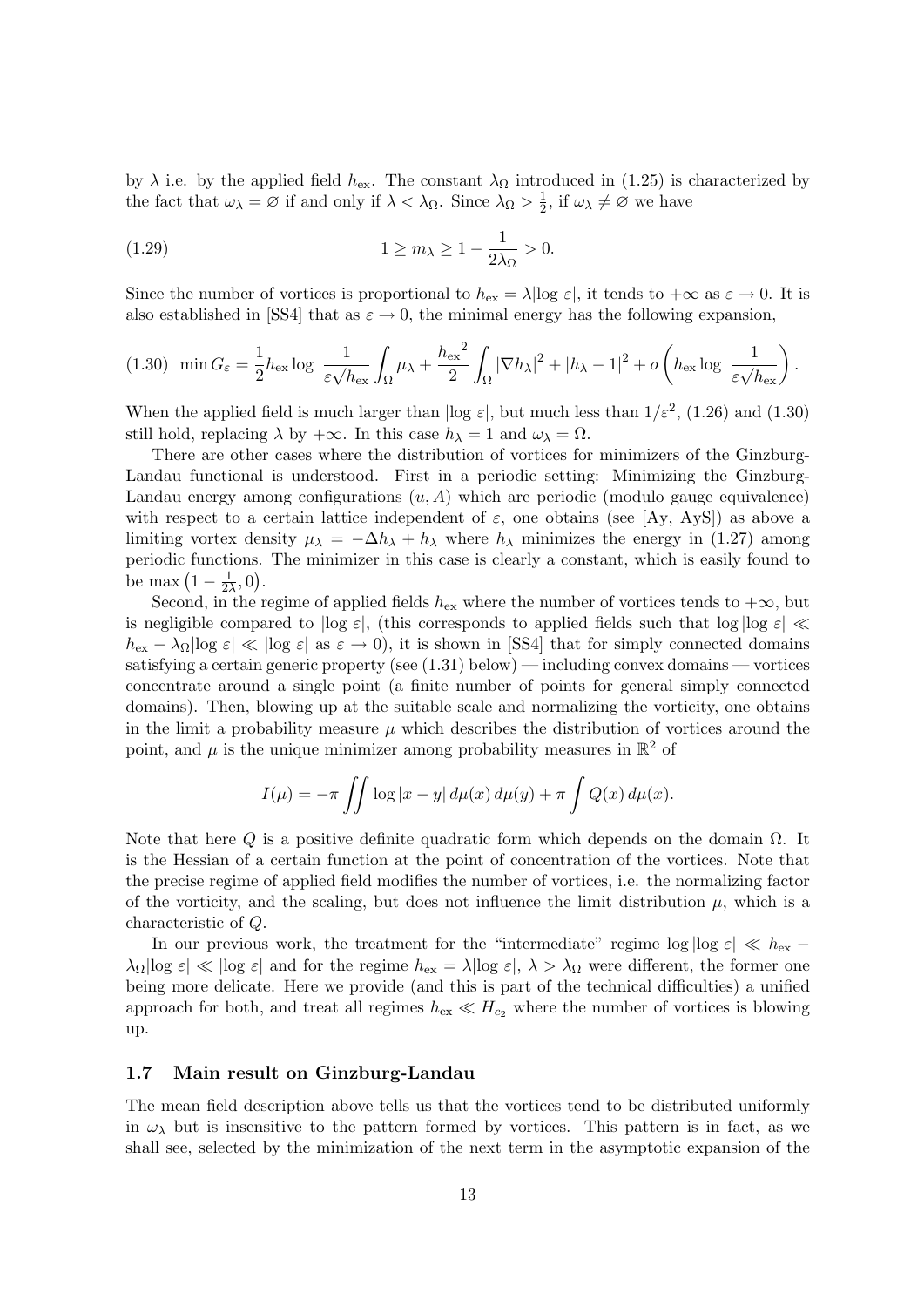energy as  $\varepsilon \to 0$ . The proof of this is achieved in this paper by a splitting of the energy that separates the leading order term found in (1.30) from a remainder term, and then by studying the remainder term after blow up at the scale of the expected intervortex distance, which from the above considerations is of the order of  $1/\sqrt{h_{\text{ex}}};$  this remainder term is then shown to Γ-converge to W (as introduced in Section 1.1), hence allows to distinguish among vortex configurations.

As before, we use the current  $j(u, A) = (iu, \nabla_A u)$  (cf. (1.24)) to describe the vortex locations, we study through the abstract framework of Section 1.3 the probability measure carried by all possible limiting profiles of blow ups of j at the scale  $1/\sqrt{h_{\rm ex}}$  centered at all possible blow-up points in  $\omega_{\lambda}$ , and show that this probability is concentrated on minimizers of W.

Before stating the simplest form of our main result, let us explain the main assumptions we need to make. First, we make the simplifying assumption that the domain  $\Omega$  is convex. This is only used at one point in the proof (the upper bound construction) and avoids the possibility that  $\omega_{\lambda}$  may have cusps. We believe our results still hold without this restriction. Then letting  $h_0$  be the solution to  $-\Delta h_0 + h_0 = 0$  with  $h_0 = 1$  on  $\partial\Omega$  — which is consistent with the definition of  $h_{\lambda}$  in (1.27) — it is known (see Caffarelli-Friedman [CF], the result in dimensions greater than two can be found in [KL]) that in the case where  $\Omega$  is convex,  $h_0$  is strictly convex hence achieves its minimum at a unique point  $x_0 \in \Omega$ . Moreover this minimum is nondegenerate:

 $(1.31)$  $\min_{\Omega} h_0$  is achieved at a unique point  $x_0$  and  $Q := D^2 h_0(x_0)$  is positive definite.

For a family  $(u_{\varepsilon}, A_{\varepsilon})$ , we denote

(1.32) 
$$
\tilde{\jmath}_{\varepsilon,x}(\cdot) := \frac{1}{\sqrt{h_{\text{ex}}}} j(u_{\varepsilon}, A_{\varepsilon}) \left(x + \frac{\cdot}{\sqrt{h_{\text{ex}}}}\right)
$$

their blown-up current, where in the right-hand side  $j(u_{\varepsilon}, A_{\varepsilon})$  is implicitly extended by 0 outside the domain Ω.

We have

**Theorem 4.** Assume that  $\Omega$  is convex, so that (1.31) is satisfied, and that

$$
h_{\text{ex}} = \lambda |\log \varepsilon| \text{ with } \lambda > \lambda_{\Omega} .
$$

Let  $(u_{\varepsilon}, A_{\varepsilon})$  be a minimizer of  $G_{\varepsilon}$ , and let  $\tilde{\jmath}_{\varepsilon,x}$  be as in (1.32) for  $x \in \omega_{\lambda}$ . Then, given  $1 < p < 2$ , there exists a probability measure P on  $L_{loc}^p(\mathbb{R}^2, \mathbb{R}^2)$  such that the following hold:

1. Up to extraction, for any bounded continuous function  $\Phi$  on  $L_{loc}^p(\mathbb{R}^2, \mathbb{R}^2)$ , we have

(1.33) 
$$
\lim_{\varepsilon \to 0} \frac{1}{|\omega_{\lambda}|} \int_{\omega_{\lambda}} \Phi(\tilde{\jmath}_{\varepsilon,x}) dx = \int \Phi(j) dP(j).
$$

2. P-almost every j minimizes W over  $\mathcal{A}_{m_{\lambda}}$  and

(1.34) 
$$
G_{\varepsilon}(u_{\varepsilon}, A_{\varepsilon}) = G_{\varepsilon}^{N_0} + h_{\text{ex}} |\omega_{\lambda}| (\min W + cst) + o(h_{\text{ex}}) \quad as \varepsilon \to 0,
$$

where  $G_{\varepsilon}^{N_0} \in \mathbb{R}$  is explicited in (1.39) below.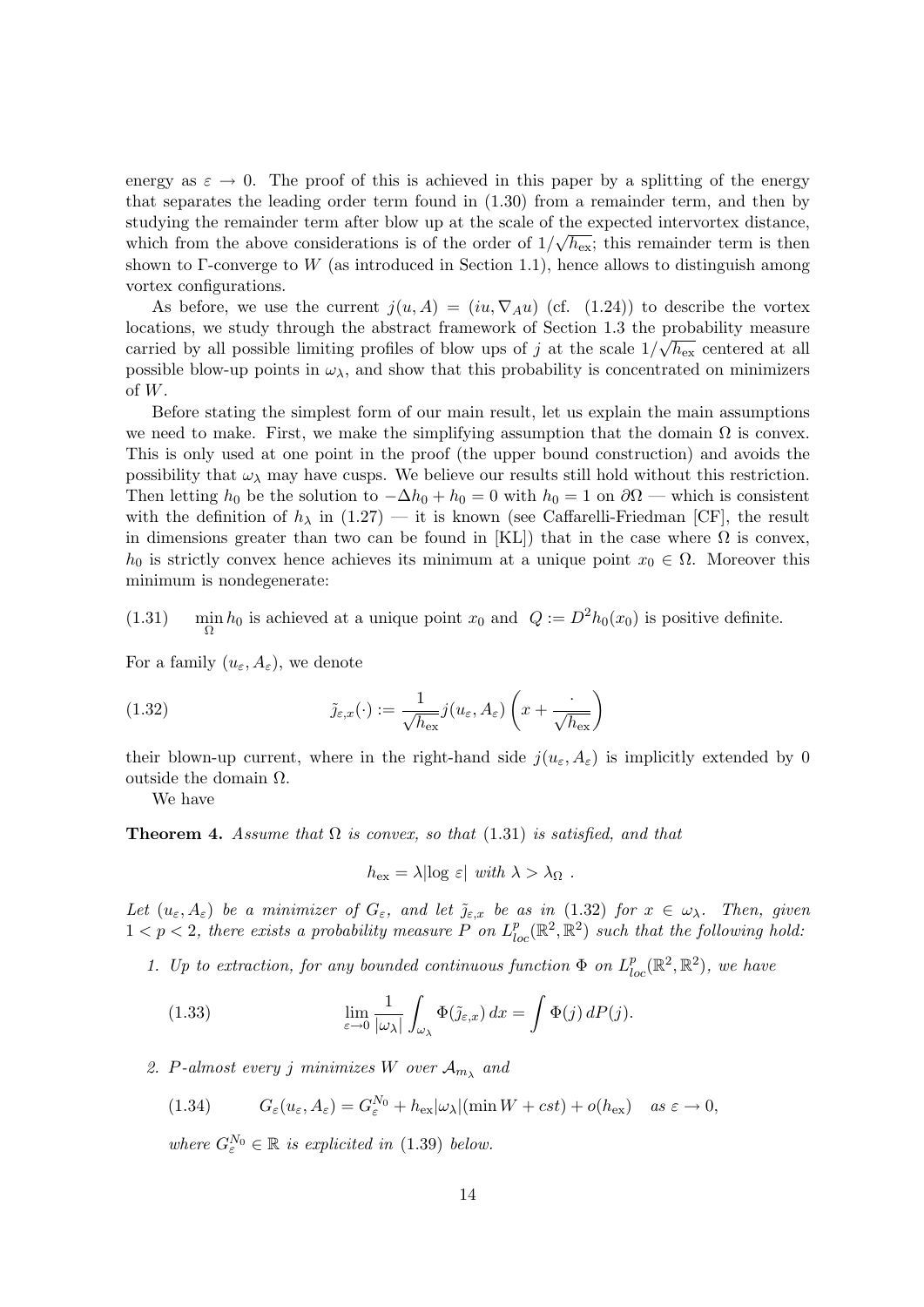We may informally describe  $G_{\varepsilon}^{N_0}$ : It is the minimum value for an obstacle problem similar to (1.27). But whereas (1.27) is derived assuming the vortex energy is  $\pi$ |log  $\varepsilon$ |, to obtain  $G_{\varepsilon}^{N_0}$ we must use instead the more precise value  $\pi |\log \varepsilon'|$ , where

$$
\varepsilon' = \varepsilon \sqrt{h_{\mathrm{ex}}}.
$$

As  $\varepsilon \to 0$  we have  $|\log \varepsilon| \approx |\log \varepsilon'|$ , but using  $|\log \varepsilon'|$  induces a correction which is not  $o(h_{\rm ex})$ , hence is important to us.

As we have seen in Section 1.2,  $W$  allows to distinguish between configurations of points since it distinguishes between lattices, and it is expected to favor the triangular lattice. The result of Theorem 4 can be informally understood as follows: if one chooses a point at random in  $\omega_{\lambda}$  and blows up at the scale  $1/\sqrt{h_{\rm ex}}$ , then in the limit  $\varepsilon \to 0$ , almost surely (with respect to the blow up center), one sees a minimizer of  $W$ . This derivation of this limiting energy W is, to our knowledge, the first rigorous justification of the Abrikosov triangular lattice in this regime: at least the triangular lattice is the best among lattice configurations, and it is conjectured to be a global minimizer (see Section 1.2).

In Theorem 5 below, we will give a more precise and a full Γ-convergence version of Theorem 4, valid for the other regimes of applied field where vortex lattices are expected to arise. The latter result encompasses the regimes of Theorems 1.3, 1.4 and 1.5 in [SS4] and allows to reprove these results.

Returning to the reference to the Theta function (1.13) in Section 1.2, it is striking to observe that the problem of minimizing the Theta function also arises in the context of Ginzburg-Landau, but in a very different regime: when  $h_{\text{ex}} \sim H_{c_2}$  or more precisely when  $h_{\text{ex}} = \frac{b}{\varepsilon^2}$  $\frac{b}{\varepsilon^2}$  with  $b \nearrow 1$ . As seen in [SS2, AS] this is a regime which is essentially linear (contrarily to the one we study here) and the energy minimization can be reduced to the minimization of a function on a finite dimensional space (the "lowest Landau level"- this is essentially the result of Abrikosov's original calculation). This function can be viewed as the linear analogue of W and reduces, in the case where the points are on a lattice, to the  $\theta$  function  $\theta_{\Lambda}$  (and so again the optimal lattice is the triangular one). In that sense the limiting lattice energies for Ginzburg-Landau in the regime  $H_{c_1} \ll h_{ex} \ll H_{c_2}$  and in the regime  $h_{ex} \sim H_{c_2}$  can be viewed as Mellin transforms of each other.

We now go into more detail on the method of the proof of Theorem 4. It follows from a result of Γ-convergence, i.e. by showing a general lower bound for the energy and a matching upper bound via an explicit construction. Thus the minimality of  $(u_{\varepsilon}, A_{\varepsilon})$  and the Euler-Lagrange equation it solves is not used per se. The proof of the lower bound involves three ingredients: an energy splitting, a blow-up, and the abstract method of Theorem 3.

## 1.8 The energy splitting

The first ingredient of the proof, detailed in Section 5, is a new algebraic splitting of the energy, which allows to isolate the constant leading order part from the next-order.

First we define a mean field  $h_{0,\varepsilon}$  similar to  $h_{\text{ex}}h_{\lambda}$ , except that when computing it we take more precisely into account the cost of a vortex which is  $\pi |\log \varepsilon'|$ , where we recall  $\varepsilon' = \varepsilon \sqrt{h_{\rm ex}}$ . Accordingly, assuming  $h_{\text{ex}} < 1/\varepsilon^2$ , we let  $h_{0,\varepsilon}$  be the minimizer of

(1.35) 
$$
\min_{h-h_{\text{ex}} \in H_0^1(\Omega)} \frac{1}{2} |\log \varepsilon'| \int_{\Omega} |-\Delta h + h| + \frac{1}{2} \int_{\Omega} |\nabla h|^2 + |h - h_{\text{ex}}|^2.
$$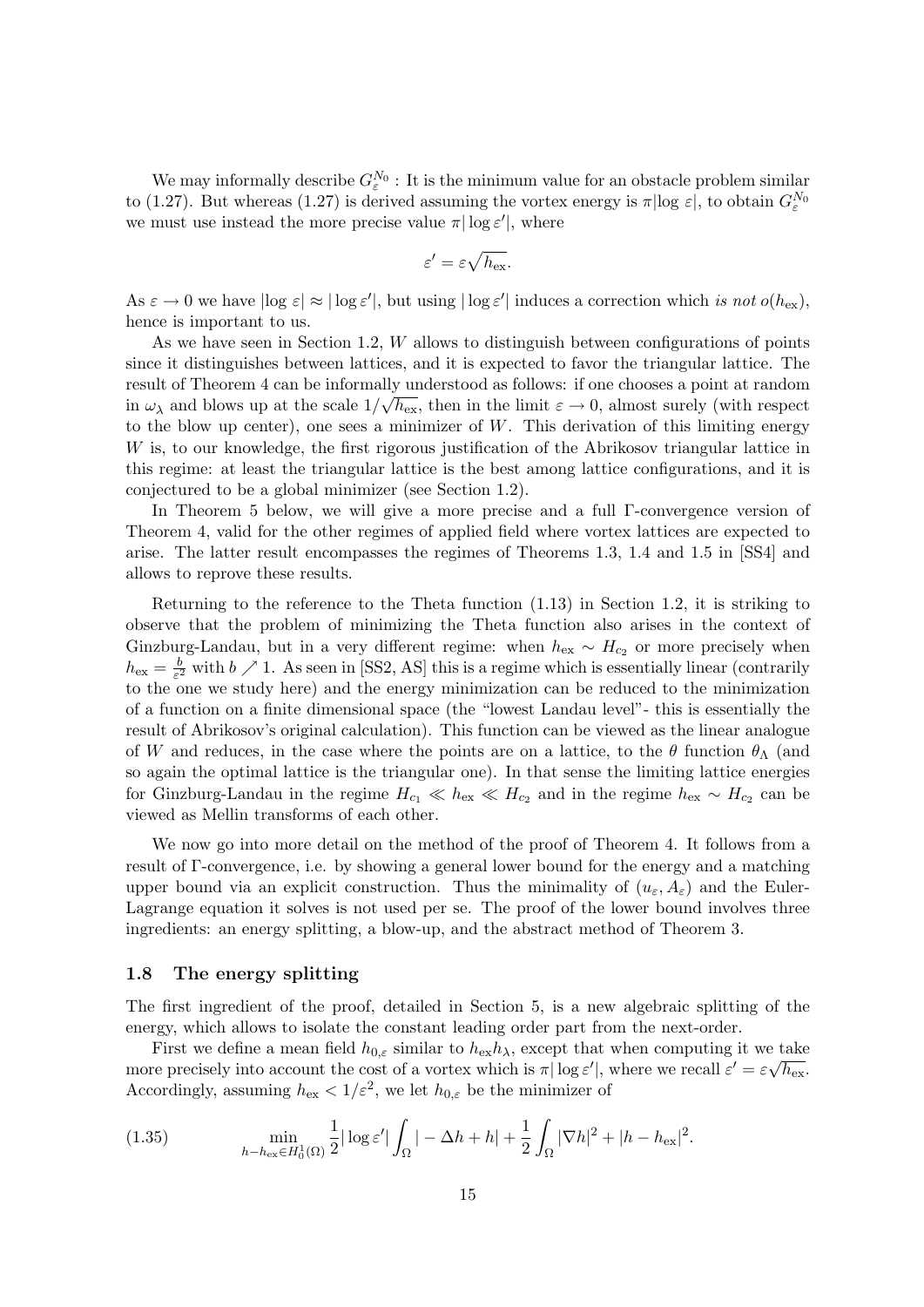Thus  $h_{0,\varepsilon}/h_{\text{ex}}$  solves (1.27), with  $\lambda$  replaced by  $\lambda_{\varepsilon} = \frac{h_{\text{ex}}}{|\log \varepsilon'|}.$ 

This is equivalent (see [Br, BS]) to saying that  $h_{0,\varepsilon}/h_{\text{ex}}$  minimizes the  $H^1$  norm subject to the constraints  $h_{0,\varepsilon}/h_{\text{ex}} = 1$  on  $\partial\Omega$  and

(1.36) 
$$
\frac{h_{0,\varepsilon}}{h_{\text{ex}}} \ge m_{0,\varepsilon} := 1 - \frac{|\log \varepsilon'|}{2h_{\text{ex}}} \quad \text{in } \Omega.
$$

In other words  $h_{0,\varepsilon}$  is the solution to an obstacle problem with constant obstacle. Letting then  $\mu_{0,\varepsilon} = -\Delta h_{0,\varepsilon} + h_{0,\varepsilon}$ , we have

(1.37) 
$$
\mu_{0,\varepsilon} = m_{0,\varepsilon} h_{\text{ex}} \mathbf{1}_{\omega_{0,\varepsilon}}, \quad \text{where} \quad \omega_{0,\varepsilon} = \{x \mid h_{0,\varepsilon}(x) = h_{\text{ex}} m_{0,\varepsilon}\}.
$$

We define

(1.38) 
$$
N_0 = \frac{1}{2\pi} \int_{\Omega} \mu_{0,\varepsilon}.
$$

The splitting function could be taken to be  $h_{0,\varepsilon}$  in most regimes of applied field. Then one should define  $G_{\varepsilon}^{N_0}$  in Theorem 4 as

(1.39) 
$$
G_{\varepsilon}^{N_0} := \pi N_0 |\log \varepsilon'| + \frac{1}{2} ||h_{0,\varepsilon} - h_{\text{ex}}||_{H^1(\Omega)}^2,
$$

where  $\|\cdot\|_{H^1}$  denotes the Sobolev space norm  $(\|\cdot\|_{L^2}^2 + \|\nabla \cdot \|_{L^2}^2)^{\frac{1}{2}}$ .

However, when  $h_{\text{ex}} - \lambda_{\Omega} |\log \varepsilon| \ll |\log \varepsilon| - \text{i.e.}$  when the number of vortices is small compared to  $h_{\text{ex}}$  though divergent as  $\varepsilon \to 0$  — then (1.35), which is a refinement of (1.27), must itself be refined to take into account the constraint that the vorticity is quantized. For the other regimes, the error made by ignoring this constraint is negligible in our analysis.

More precisely, given N such that  $0 \leq N \leq \frac{1}{2}$  $\frac{1}{2\pi}h_{\text{ex}}|\Omega|$ , we consider  $h_{\varepsilon,N}$  the minimizer of

(1.40) 
$$
\min_{\substack{h-h_{\text{ex}} \in H_0^1(\Omega) \\ \int_{\Omega} |\Delta h + h| = 2\pi N}} \frac{1}{2} \int_{\Omega} |\nabla h|^2 + |h - h_{\text{ex}}|^2,
$$

and we define

(1.41) 
$$
G_{\varepsilon}^N := \pi N |\log \varepsilon'| + \frac{1}{2} ||h_{\varepsilon,N} - h_{\text{ex}}||_{H^1(\Omega)}^2.
$$

Since  $h_{\text{ex}}$  will be a given function of  $\varepsilon$ , we denote the dependence of  $h_{\varepsilon,N}$  as of  $\varepsilon$  instead of  $h_{\text{ex}}$ .  $G_{\varepsilon}^N$  is minimal at  $N = N_0$  and we will see that  $h_{\varepsilon,N_0} = h_{0,\varepsilon}$ .

The refinement with respect to  $(1.35)$  consists in taking N to be an integer, when  $N_0$ is not necessarily one. More precisely, N will be taken to be either  $N_0^-$ , the largest integer  $\leq N_0$ , or  $N_0^+$ , the smallest integer  $\geq N_0$ . With that choice, we will sometimes call  $h_{\varepsilon,N}$  the "splitting function".

The leading order term in the energy is not exactly  $G_{\varepsilon}^{N_0}$  but rather  $\min_{N \in \{N_0^-, N_0^+\}} G_{\varepsilon}^N$ . We may immediately check however that for  $N \in \{N_0^-, N_0^+\}$ , as  $\varepsilon \to 0$ ,

$$
G_{\varepsilon}^{N} \sim G_{\varepsilon}^{N_0} \sim \frac{1}{2} h_{\text{ex}} |\log \varepsilon'| \int_{\Omega} \mu_{\lambda} + \frac{h_{\text{ex}}^{2}}{2} \int_{\Omega} |\nabla h_{\lambda}|^{2} + |h_{\lambda} - 1|^{2}
$$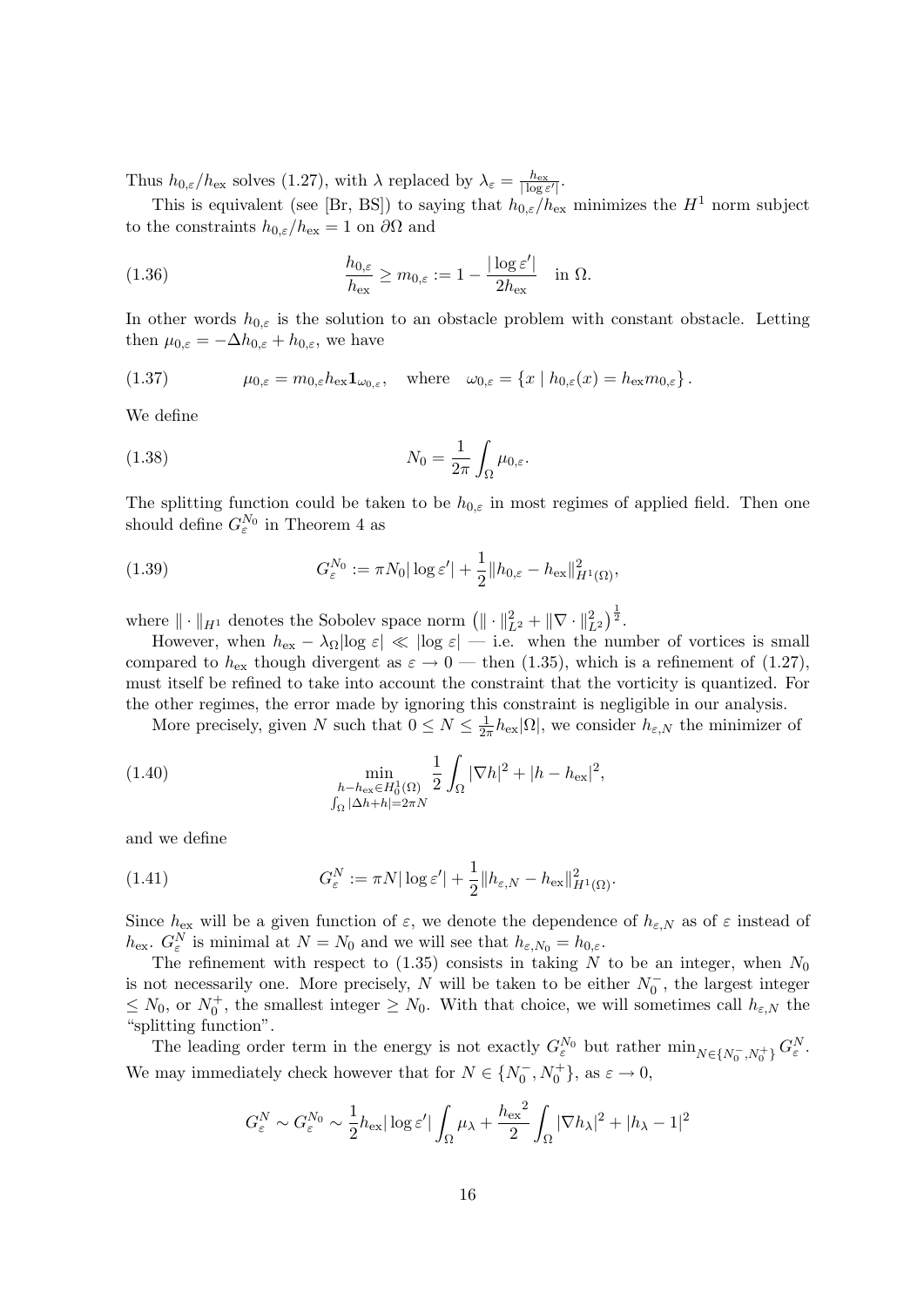when  $h_{\text{ex}} \sim \lambda |\log \varepsilon|$  in the notation of Section 1.6, hence it recovers the leading order term of the minimal energy (1.30). The difference between  $\min_{N \in \{N_0^-, N_0^+\}} G_{\varepsilon}^N$  and  $G_{\varepsilon}^{N_0}$  is  $o(h_{\text{ex}})$ hence it is negliglible for the precision of  $o(N)$  we want to achieve as soon as  $\lambda > \lambda_{\Omega}$ , but not always when  $\lambda = \lambda_{\Omega}$ .

 $h_{\varepsilon,N}$  is the solution to an obstacle problem and we have  $h_{\varepsilon,N} \ge m_{\varepsilon,N} h_{\text{ex}}$  and  $-\Delta h_{\varepsilon,N}$  +  $h_{\varepsilon,N} = h_{\text{ex}} m_{\varepsilon,N} \mathbf{1}_{\omega_{\varepsilon,N}}$  where  $\omega_{\varepsilon,N} = \{h_{\varepsilon,N} = m_{\varepsilon,N} h_{\text{ex}}\}\$ is called the coincidence set, for some constant  $m_{\varepsilon,N}$  such that  $m_{\varepsilon,N} \to m_\lambda$  as  $\varepsilon \to 0$ . Note that  $\omega_{\varepsilon,N}$  will depend on the choice of  $N = N_0^-$  or  $N_0^+$  but sometimes we will forget it and simply write  $\omega_{\varepsilon}$ . We let  $\mu_{\varepsilon,N} = -\Delta h_{\varepsilon,N} + h_{\varepsilon,N} = h_{\text{ex}} m_{\varepsilon,N} \mathbf{1}_{\omega_{\varepsilon,N}}$ . It is a perturbation of  $\mu_{\lambda}$  and  $\omega_{\varepsilon,N}$  a perturbation of  $\omega_{\lambda}$ , defined in Section 1.6. We have the relation

(1.42) 
$$
|\omega_{\varepsilon,N}|m_{\varepsilon,N}h_{\text{ex}} = \int_{\Omega} \mu_{\varepsilon,N} = 2\pi N.
$$

Then we (temporarily) introduce  $A_{0,\varepsilon} = \nabla^{\perp} h_{\varepsilon,N}$ . Letting  $(u, A)$  be a configuration of finite energy, we will write

$$
A_{1,\varepsilon} = A - A_{0,\varepsilon} = A - \nabla^{\perp} h_{\varepsilon,N},
$$

where  $A_{0,\varepsilon} = \nabla^{\perp} h_{\varepsilon,N}$  is understood as the leading order term, and  $A_{1,\varepsilon}$  as a remainder term. The energy-splitting is the observation of the following identity (valid even if  $N$  is not an integer):

(1.43)

$$
G_{\varepsilon}(u, A) = G_{\varepsilon}^{N} + \int_{\Omega} (h_{\varepsilon, N} - h_{\text{ex}}) \mu(u, A_{1, \varepsilon}) + \frac{1}{2} \int_{\Omega} |\nabla_{A_{1, \varepsilon}} u|^{2} + |\text{curl } A_{1, \varepsilon} - \mu_{\varepsilon, N}|^{2} + \frac{(1 - |u|^{2})^{2}}{2\varepsilon^{2}} - c_{\varepsilon, N} \int_{\Omega} \mu_{\varepsilon, N} - \frac{1}{2} \int_{\Omega} (1 - |u|^{2}) |\nabla h_{\varepsilon, N}|^{2},
$$

where we recall (1.24), and  $c_{\varepsilon,N}$  is a constant explicited in (5.3). The last term in (1.43) can be shown to be negligible if  $G_{\varepsilon}(u, A)$  is not too large. Thus the study of the energy near its minimum reduces to that of the remainder

$$
(1.44) \quad F_{\varepsilon}(u, A_{1,\varepsilon}) := \frac{1}{2} \int_{\Omega} |\nabla_{A_{1,\varepsilon}} u|^2 + |\text{curl}\, A_{1,\varepsilon} - \mu_{\varepsilon,N}|^2 + \frac{(1 - |u|^2)^2}{2\varepsilon^2} + \int_{\Omega} (h_{\varepsilon,N} - h_{\text{ex}}) \mu(u, A_{1,\varepsilon}) - c_{\varepsilon,N} \int_{\Omega} \mu_{\varepsilon,N}.
$$

It turns out that when we make the right specific choice  $N = N_0^-$  or  $N = N_0^+$  (depending on  $(u_{\varepsilon}, A_{\varepsilon})$ , this expression simplifies and one has

$$
(1.45)\ \ F_{\varepsilon}(u, A_{1,\varepsilon}) \ge \frac{1}{2} \int_{\Omega} |\nabla_{A_{1,\varepsilon}} u|^2 + |\text{curl}\, A_{1,\varepsilon} - \mu_{\varepsilon,N}|^2 + \frac{(1-|u|^2)^2}{2\varepsilon^2} - \int_{\Omega} \zeta_{\varepsilon} \mu(u, A_{1,\varepsilon}) + o(1)
$$

where  $\zeta_{\varepsilon}$  is a positive function, equal to its maximum  $\frac{1}{2}|\log \varepsilon'|$  on  $\omega_{\varepsilon,N} = \text{Supp}(\mu_{\varepsilon,N})$ . It is this remainder  $F_{\varepsilon}$  (with this choice of N) whose Γ-convergence we study. We will see through the upper bound construction that

$$
\min F_{\varepsilon} \leq Ch_{\text{ex}}|\omega_{\varepsilon,N}|
$$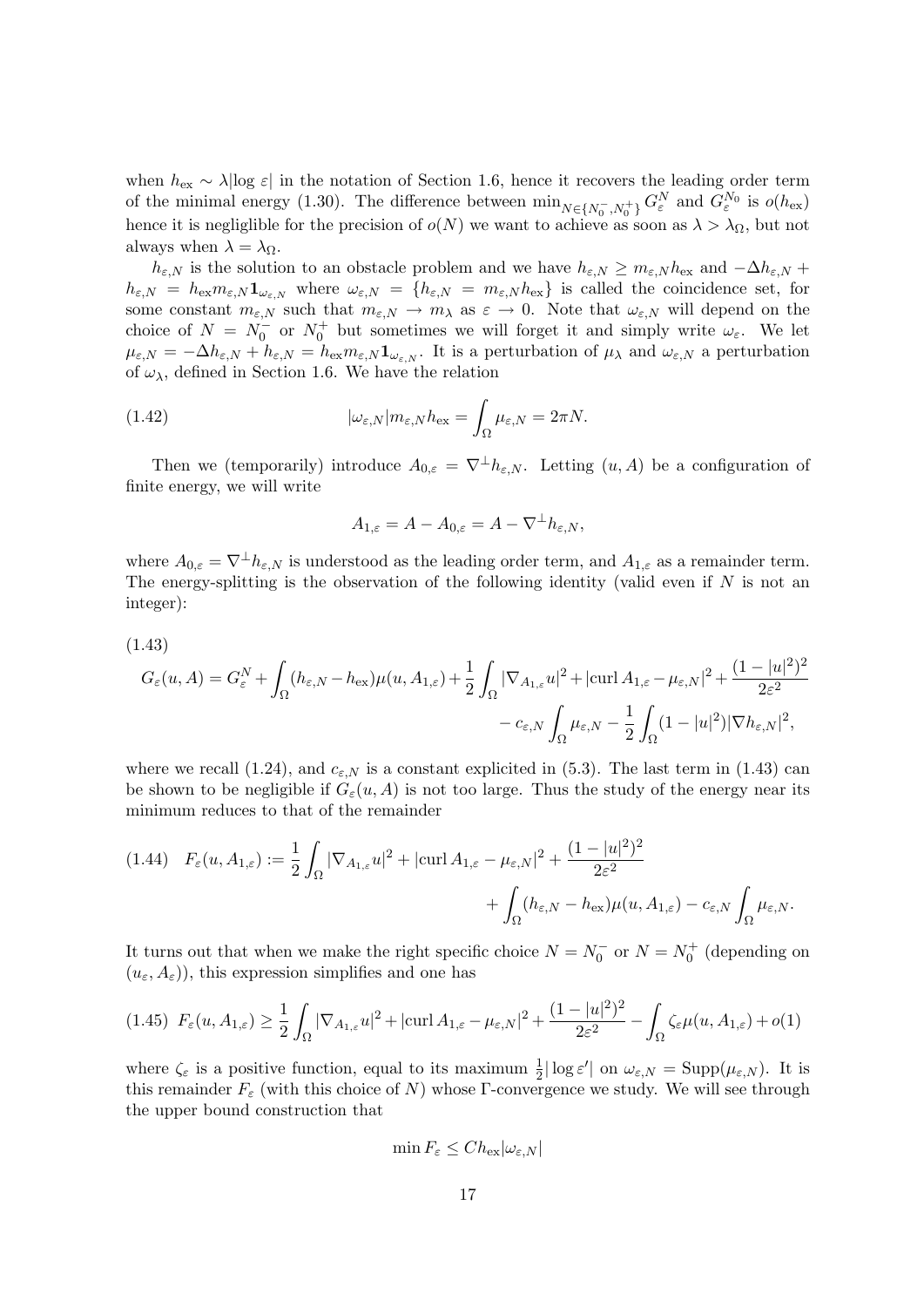(this is equivalent to  $\min F_{\varepsilon} \leq CN$  or  $\leq CN_0$  from (1.42)), and we will work in that class  $F_{\varepsilon}(u, A_{1,\varepsilon}) \leq C N_0$ , thus reducing to a relatively narrow class of "almost minimizers" i.e. configurations whose leading order energy is the minimal one  $G_{\varepsilon}^{N_0}$ . Note that once we know that this remainder  $F_{\varepsilon}$  is of lower order, this shows that the leading order component in  $A = \nabla^{\perp} h_{\varepsilon,N} + A_{1,\varepsilon}$  is  $\nabla^{\perp} h_{\varepsilon,N}$  (in other words  $A_{1,\varepsilon} \ll A_{0,\varepsilon}$ ) so also at leading order  $\mu(u_{\varepsilon}, A_{\varepsilon}) \sim$  $\mu_{\varepsilon,N} \sim \mu_{\lambda}$  and this allows to recover in essence the results of [SS4] Theorems 1.3, 1.4, 1.5 for all configurations in this almost minimizing class.

comigurations in this almost minimizing class.<br>The next step is to make the change of scales  $x' = \sqrt{ }$  $h_{\text{ex}}x$  in order to study (1.44). Under this rescaling, the inter-vortex distance becomes of order 1 (recall that the average vortex density is precisely  $m_{\varepsilon, N} h_{\varepsilon} \mathbf{1}_{\omega_{\varepsilon}}$  with  $m_{\varepsilon, N} \to m_{\lambda}$  and (1.28)). After this change of scales the right-hand side of (1.45) becomes, in terms of  $u'(x') = u(x)$  and  $A'(x') = A(x)/\sqrt{h_{\text{ex}}},$  and  $\zeta'_{\varepsilon}(x') = \zeta(x),$ (1.46)

$$
F'_{\varepsilon}(u',A') = \frac{1}{2} \int_{\Omega'_{\varepsilon}} |\nabla_{A'} u'|^2 + h_{\text{ex}} |\text{curl } A' - m_{\varepsilon} \mathbf{1}_{\omega'_{\varepsilon}}|^2 + \frac{(1 - |u'|^2)^2}{2\varepsilon'^2} - \int_{\Omega'_{\varepsilon}} \zeta'_{\varepsilon}(x') \mu(u',A') + o(1)
$$

where  $\omega_{\varepsilon}'$  is the rescaled domain  $\sqrt{h_{\mathrm{ex}}}\omega_{\varepsilon,N}$  and we recall  $\varepsilon' = \varepsilon \sqrt{N}$  $h_{\mathrm{ex}}$ .

Combining all these elements, the conclusion of the splitting procedure, found in Section 5 is

**Proposition 1.7.** For any  $(u, A)$ , there exists  $N \in \{N_0^+, N_0^-\}$  such that

$$
G_{\varepsilon}(u, A) \ge G_{\varepsilon}^{N} + F_{\varepsilon}'(u', A') + o(1)
$$

where  $F'_{\varepsilon}$  is as in (1.46),  $u'(x') = u(x'/\sqrt{h_{\varepsilon x}})$ ,  $A'(x') = A(x'/\sqrt{h_{\varepsilon x}})$  $\overline{h_{\rm ex}}$ ) and  $\zeta'$  is a positive function, equal to its maximum  $\frac{1}{2}|\log \varepsilon'|$  on  $\omega_{\varepsilon}'$ .

# 1.9 Full version of the main result

We may now give the more complete version of Theorem 4 and the stronger statement of Γ-convergence of  $\frac{1}{N}(G_{\varepsilon}(u, A) - G_{\varepsilon}^{N})$ . In all the paper, the weak convergence of probabilities will mean convergence against bounded continuous test-functions, see [Bi]. We will say that a probability measure is concentrated on a set if that set has probability 1.

We consider configurations  $(u_{\varepsilon}, A_{\varepsilon})$  and assume that  $|u_{\varepsilon}| \leq 1$  everywhere together with the second Ginzburg-Landau equation, i.e. we assume

(1.47) 
$$
|u| \le 1
$$
 in  $\Omega$ ,  $-\nabla^{\perp} \text{curl } A = (iu, \nabla_A u)$  in  $\Omega$ 

is satisfied. This is obviously true for minimizers and critical points of (1.22). Moreover given  $(u, A)$ , replacing u by  $u/|u|$  wherever  $|u| \geq 1$  and replacing A by the minimizer of  $A \mapsto G_{\varepsilon}(u, A)$ , with u remaining fixed, decreases the energy without displacing the vortices, and the modified  $(u, A)$  verify (1.47). Since the change can only decrease the energy, our results allow to bound from below  $G_{\varepsilon}(u_{\varepsilon}, A_{\varepsilon})$  for the original arbitrary  $(u, A)$ . Thus, assuming (1.47) is no loss of generality. Note that the only consequence of (1.47) that we will really use is that div  $j(u, A) = 0$ .

Note that when  $h_{\text{ex}} - \lambda_{\Omega} |\log \varepsilon| = O(\log |\log \varepsilon|)$  we already know from [SS4], Chap. 12, that the number of vortices remains bounded as  $\varepsilon \to 0$  and we already characterized their limiting location. For  $h_{\text{ex}} \geq \frac{\beta}{\varepsilon^2}$  $\frac{\beta}{\varepsilon^2}$  the study of vortices involves an analysis quite different from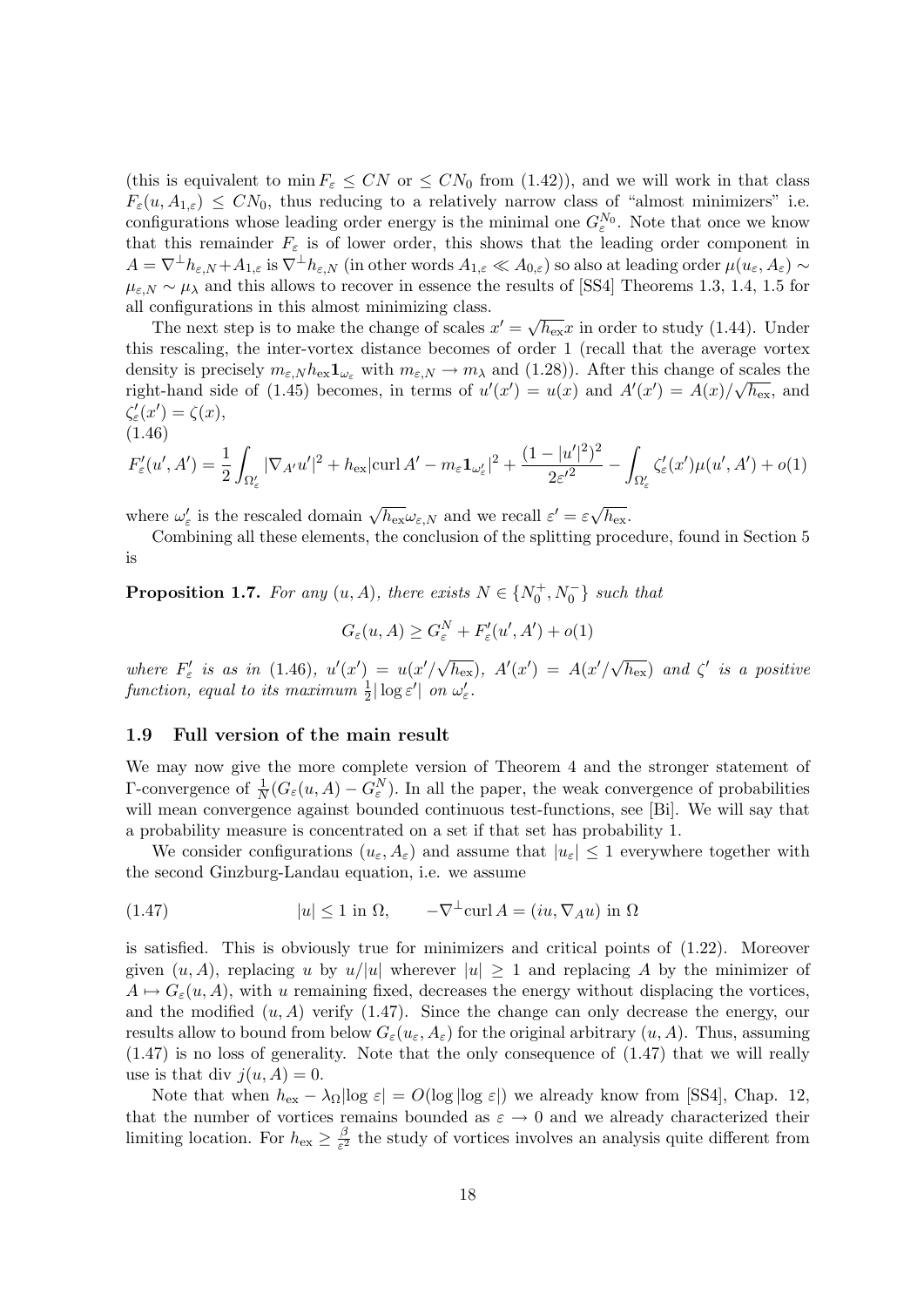that used in the present paper, see [SS2, AS, FH2]. So we focus on the remaining regimes, namely

(1.48) 
$$
\log |\log \varepsilon| \ll h_{\text{ex}} - \lambda_{\Omega} |\log \varepsilon| \quad \text{and} \quad h_{\text{ex}} \ll 1/\varepsilon^2,
$$

and we have

**Theorem 5.** Assume  $\Omega$  is convex, hence satisfies (1.31). Assume (1.48) and  $\frac{h_{\text{ex}}}{|\log \varepsilon|} \to \lambda$  $[\lambda_{\Omega}, +\infty]$  as  $\varepsilon \to 0$ . Let any  $1 < p < 2$  be chosen.

1. Let  $(u_{\varepsilon}, A_{\varepsilon})$  satisfy (1.47), and

$$
G_{\varepsilon}(u_{\varepsilon}, A_{\varepsilon}) \leq \min_{N \in \{N_0^-, N_0^+\}} G_{\varepsilon}^N + CN_0
$$

for some C independent of  $\varepsilon$ . Then there is a choice of  $N \in \{N_0^-, N_0^+\}$  such that, letting  $P_{\varepsilon}$  be the probability measure on  $L_{\text{loc}}^p(\mathbb{R}^2, \mathbb{R}^2)$  defined as the push-forward of the normalized uniform measure on  $\omega_{\varepsilon,N}$  by the map  $x \mapsto \tilde{\jmath}_{\varepsilon,x}$  (cf. (1.32)), as  $\varepsilon \to 0$  the measures  $\{P_{\varepsilon}\}_{\varepsilon}$  converge up to extraction to a probability measure P on  $L_{\text{loc}}^p(\mathbb{R}^2,\mathbb{R}^2)$ which is invariant under the action of translations, concentrated on  $\mathcal{A}_{m_{\lambda}}$  ( $m_{\lambda}$  as in  $(1.28)$ ) and

$$
(1.49) \tG_{\varepsilon}(u_{\varepsilon}, A_{\varepsilon}) \geq \min_{N \in \{N_0^-, N_0^+\}} G_{\varepsilon}^N + N\left(\frac{2\pi}{m_{\lambda}} \int W_U(j) dP(j) + \gamma + o(1)\right),
$$

where  $\gamma$  is defined in (1.52), and  $W_U$  is computed according to (1.8) relatively to any family of sets satisfying  $(1.4)$ – $(1.5)$ .

In the case  $h_{\text{ex}} \leq \frac{1}{\varepsilon^{\beta}}$  $\frac{1}{\varepsilon^{\beta}}$  for some  $\beta > 0$  small enough, then

(1.50) 
$$
\|\mu(u_{\varepsilon}, A_{\varepsilon}) - \mu_{\varepsilon, N}\|_{W^{-1,p}(\Omega)} \leq C_p \sqrt{N}.
$$

2. For any probability P on  $L_{\text{loc}}^p(\mathbb{R}^2, \mathbb{R}^2)$  which is invariant under the action of translations and concentrated on  $\mathcal{A}_{m_\lambda}$  and for every  $N \in \{N_0^-, N_0^+\}$ , there exists  $(u_\varepsilon, A_\varepsilon)$  such that, letting  $P_{\varepsilon}$  be the push-forward of the normalized Lebesgue measure on  $\omega_{\varepsilon,N}$  by the map  $x \mapsto \frac{1}{\sqrt{h}}$  $\frac{1}{h_{\text{ex}}}j(u_{\varepsilon}, A_{\varepsilon})\left(x+\frac{\cdot}{\sqrt{h_{\text{ex}}}}\right)$ , we have as  $\varepsilon \to 0$ ,  $P_{\varepsilon} \to P$  and

(1.51) 
$$
G_{\varepsilon}(u_{\varepsilon}, A_{\varepsilon}) \leq G_{\varepsilon}^{N} + N\left(\frac{2\pi}{m_{\lambda}}\int W_{K}(j) dP(j) + \gamma + o(1)\right),
$$

where  $W_K$  is the renormalized energy relative to the family of squares  $\{K_R\}_R$ , where  $K_R = [-R/2, R/2]^2$ , as defined in (1.8).

- 3. If we assume that  $(u_{\varepsilon}, A_{\varepsilon})$  minimizes  $G_{\varepsilon}$  then it satisfies all the assumptions of item 1), *P*-almost every j minimizes W over  $\mathcal{A}_{m_{\lambda}}$ , and there is equality in (1.49).
- **Remark 1.8.** The constant  $\gamma$  in (1.49) and (1.51) was introduced in *[BBH]* and may be defined by

(1.52) 
$$
\gamma = \lim_{R \to \infty} \left( \frac{1}{2} \int_{B_R} |\nabla u_0|^2 + \frac{(1 - |u_0|^2)^2}{2} - \pi \log R \right),
$$

where  $u_0(r, \theta) = f(r)e^{i\theta}$  is the unique (up to translation and rotation) radially symmetric degree-one vortex (see [BBH, Mi]).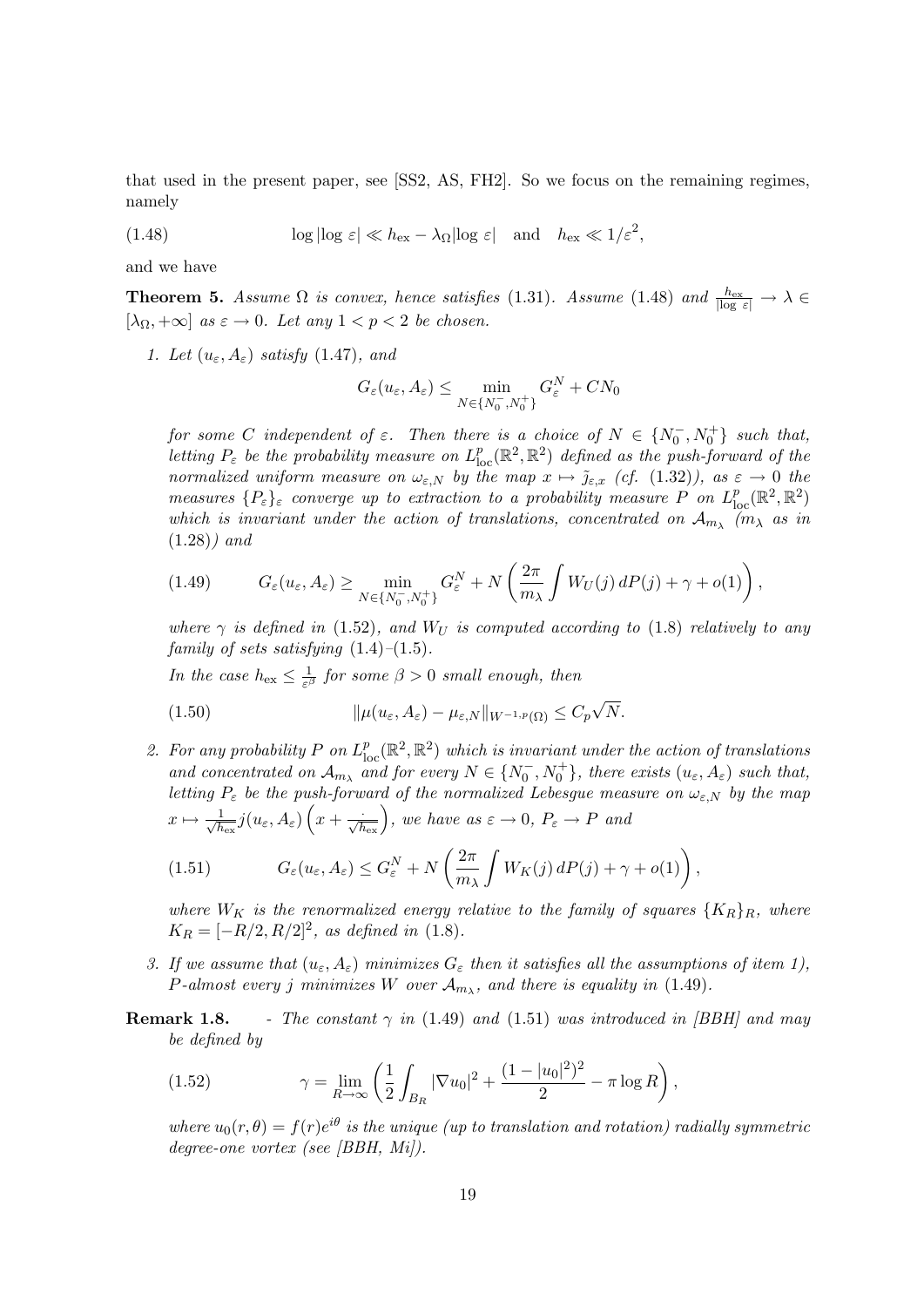- There exists  $\{(u_{\varepsilon}, A_{\varepsilon})\}_{\varepsilon}$  satisfying (1.51) for any N such that  $1 \ll N \leq \frac{h_{\text{ex}}|\Omega|}{2\pi}$  $rac{\log |\Delta L|}{2\pi}$ , see Theorem 7 in Section 7.
- As we already mentioned in Section 1.8, this theorem allows to retrieve the results of [SS4], but it gives a stronger result: in [SS4] we establish the leading order behaviour of the vorticity for minimizers:  $\mu(u_{\varepsilon}, A_{\varepsilon}) \sim h_{\exp \lambda} \sim \mu_{\varepsilon, N}$ , while here (1.50) gives (at least for small enough applied fields) for the whole class of "almost minimizers" the order of for small enough applied fields) for the whole class of "almost minimizers" the order of the vorticity around the constant density  $\mu_{\varepsilon,N}$ : it is of order  $\sqrt{N}$ , the fuctuations of the vorticity around the constant density  $\mu_{\varepsilon, N}$ : it is of<br>hence in particular the number of vortices is N with an error of order  $\sqrt{N}$ .
- For energy minimizers it is possible to deduce from this result that  $\overline{N}$ , now being defined as the total degree of the vortices, satisfies  $G_{\varepsilon}^{\overline{N}} = \min_{N \in \mathbb{N}} G_{\varepsilon}^N + o(N)$ . On the other hand  $\min_{N \in \mathbb{N}} G_{\varepsilon}^N$  is achieved at  $N_0^-$  or  $N_0^+$ . From examining carefully the variations of  $N \mapsto G_{\varepsilon}^N$  one should be able to deduce that  $\bar{N} = N_0^-$  or  $N_0^+$  with a smaller error than previously (at least for  $h_{\text{ex}} \leq H_{c_1}+O(\sqrt{|\log \varepsilon|})$  we expect this error to be 0), see Remark 6.7 for more details. So we expect, for small enough fields, to be able to estimate exactly the total degree of the vortices of a minimizer, and for larger fields, to estimate it with the total aegree of the vortices of a minim<br>an error which is at least better than  $\sqrt{N}$ .

# 1.10 Use of the ergodic theorem for Ginzburg-Landau

As announced, the method consists in applying the framework of Section 1.3 to the Ginzburg-Landau energy.

We sketch the method in the case  $h_{\text{ex}} = \lambda |\log \varepsilon|$ ,  $\lambda_{\Omega} < \lambda < +\infty$ . The case of higher fields  $h_{\text{ex}} \gg |\text{log } \varepsilon|$  will reduce to this one by scaling.

Let  $(u_\varepsilon, A_\varepsilon)$  — or  $(u'_\varepsilon, A'_\varepsilon)$  in rescaled coordinates — denote a minimizer of  $G_\varepsilon$  and let  $\mu'_{\varepsilon} = \mu(u'_{\varepsilon}, A'_{\varepsilon}).$  The splitting result of Section 1.8 combined with the blow up procedure reduces us (cf. Proposition 1.7) to bounding from below  $F'_{\varepsilon}(u'_{\varepsilon}, A'_{\varepsilon})$ .

Thus we are in the setting of Example 2 in Section 1.3, i.e. the case where we want to bound from below the average over large domains  $\omega'_{\varepsilon}$  of some energy density  $e_{\varepsilon}$ . Here the energy density is of the form

$$
e_{\varepsilon}(u, A) = \frac{1}{2} |\nabla_A u|^2 + h_{\text{ex}} |\text{curl } A - m \mathbf{1}_{\omega_{\varepsilon}'}|^2 + \frac{(1 - |u|^2)^2}{2\varepsilon^2} - \int \zeta' d\mu(u, A).
$$

From the Jacobian estimate  $\mu'_{\varepsilon}$  is well approximated by  $\nu_{\varepsilon} = 2\pi \sum_i d_i \delta_{a_i}$  (where  $a_i$  denotes the vortex center and  $d_i$  its degree) and we should have  $a_i \in \omega'_\varepsilon$ . Using in addition that  $\zeta' = \frac{1}{2}$  $\frac{1}{2}|\log \varepsilon'|$  there, we may thus formally replace the energy-density above by

$$
e_{\varepsilon}(u, A) = \frac{1}{2} |\nabla_A u|^2 + h_{\text{ex}} |\text{curl } A - m \mathbf{1}_{\omega_{\varepsilon}'}|^2 + \frac{(1 - |u|^2)^2}{2\varepsilon^2} - \pi \sum |\log \varepsilon| \sum_i d_i \delta_{a_i}.
$$

To apply the framework of Section 1.3 we need to check the coercivity and Γ-liminf properties of  $f_{\varepsilon}(u, A) = \int e_{\varepsilon}(u, A) \chi$  for a cut-off function  $\chi$  as in the example of Section 1.3. But the framework also requires that  $f_{\varepsilon}$  be nonnegative (or bounded below by a constant will do) but this is obviously not the case, and one of the major difficulties of our analysis consists in getting around this problem. This part of the analysis was carried out in our companion paper [SS3], where we introduced a method that consists in displacing the negative part of  $e_{\varepsilon}$ so as to absorb it into the positive part and to obtain a density bounded below, called  $g_{\varepsilon}$ . We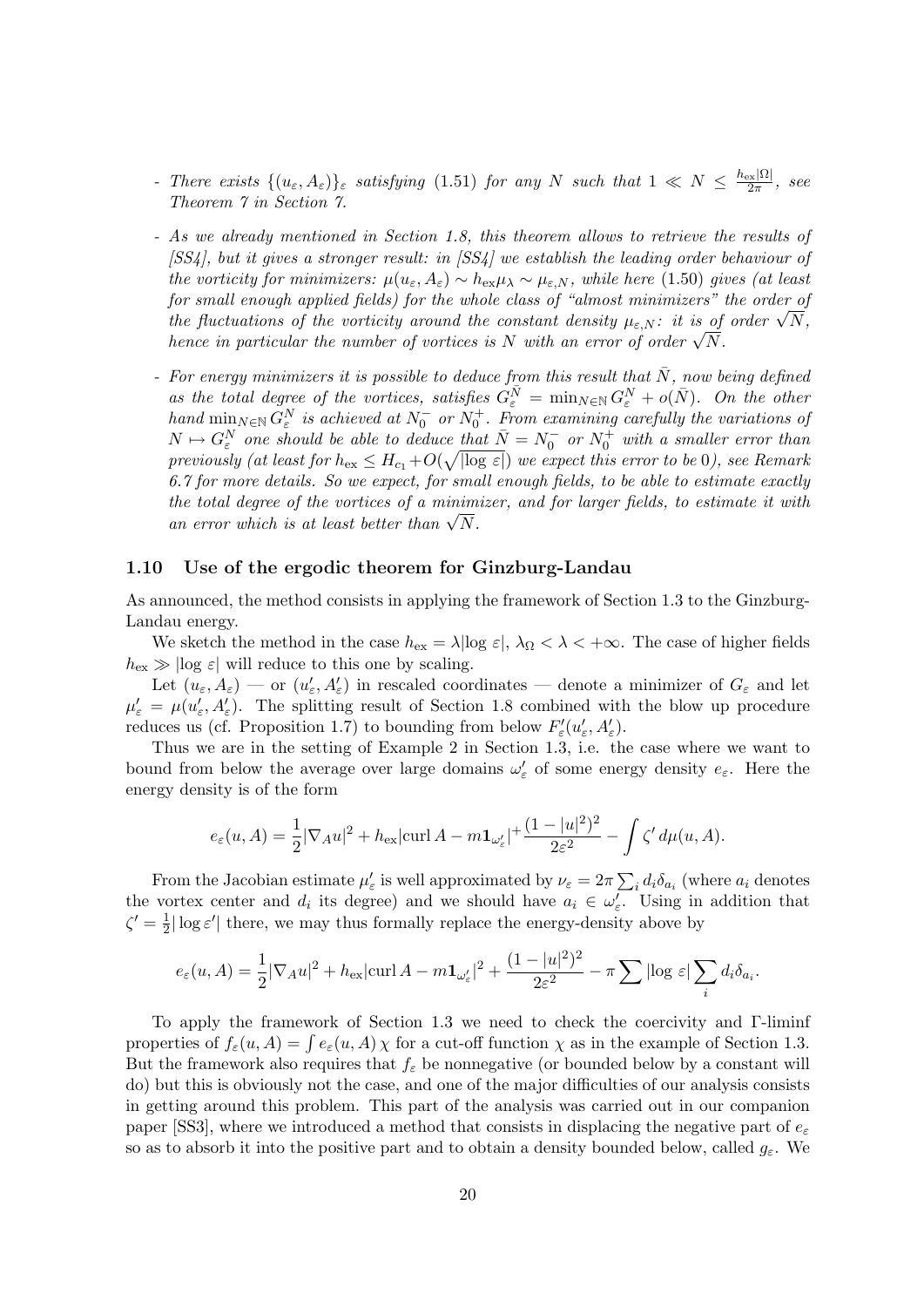show there that  $e_{\varepsilon}$  can be replaced by  $g_{\varepsilon} \geq -C$  with making only a small error (in average at the small scale). Note that since we are dealing with cancelling leading order terms, we need very precise estimates of the free-energy  $f_{\varepsilon}$ , in fact we need to make errors which are at most  $o(1)$  per vortex (the total acceptable error is  $o(N)$ ). Hence in [SS3] we need refined estimates in the "ball construction methods" which are devised to obtain general lower bounds for the energy of the vortices even when their number is unbounded. We also show in [SS3] the crucial fact that  $g_{\varepsilon}$  controls the number of vortices.

Returning to the question of proving the coercivity of  $f_{\varepsilon}$ , we may now heuristically replace  $e_{\varepsilon}$  by  $g_{\varepsilon}$ , and the coercivity requires proving 1.15 which in our case becomes

$$
\forall R > 0, \limsup_{\varepsilon \to 0} \int g_{\varepsilon}(\chi * \mathbf{1}_{B_R}) < \infty \Longrightarrow (u_{\varepsilon}, A_{\varepsilon}) \text{ compact.}
$$

This is satisfied thanks to the fact that  $g_{\varepsilon}$  controls the number of vortices, in other words we have roughly

$$
\forall R > 0, \ \limsup_{\varepsilon \to 0} \int g_{\varepsilon}(\chi * \mathbf{1}_{B_R}) < \infty \Longrightarrow \sum_{a_i \in B_R} |d_i| \leq C_R.
$$

To prove the Γ-liminf relation on  $f_{\varepsilon}$ , we may reduce to that setting, i.e. that where the number of vortices is bounded independently of  $\varepsilon$  on the compact support of  $\chi$ . In that setting, it is now standard to retrieve very precise estimates for the Ginzburg-Landau energy, using an analysis of the type of [BBH]. This way, we obtain the precise Γ-liminf for  $f_{\varepsilon}$  and can show it can be expressed as a function of j (limit of  $j(u'_{\varepsilon}, A'_{\varepsilon})$  and is equal (up to a constant) to  $f(j) = W(j, \chi)$ . But then, using the definition (1.20), the "cell-energy" is

$$
f^*(j) = \lim_{R \to +\infty} \int_{\mathbf{U}_R} W(j(\lambda + \cdot), \chi) d\lambda.
$$

One may immediately check, using Fubini, that this is equal to  $\lim_{R\to+\infty} \frac{1}{|\mathbf{U}_R|} W(j, \chi * \mathbf{1}_{\mathbf{U}_R}),$ which is in turn clearly equal to  $W_U(j)$  (cf. (1.8) and the first item in Theorem 1). Combining all these elements, the result of Theorem 3 yields

$$
\liminf_{\varepsilon\to 0} \int_{\omega'_\varepsilon} \frac{1}{2} |\nabla_{A'_\varepsilon} u'_\varepsilon|^2 + h_{\text{ex}} |\text{curl}\, A'_\varepsilon - m\mathbf{1}_{\omega'_\varepsilon}|^2 \frac{(1-|u'_\varepsilon|^2)^2}{2\varepsilon^2} - \int \zeta' \, d\mu(u'_\varepsilon,A'_\varepsilon) \ge \int W(j)\, dP(j),
$$

which is essentially the desired lower bound.

The rigorous proof of this is detailed in Section 6.

## 1.11 Plan of the paper

The paper contains two parts. The first part is completely independent of the Ginzburg-Landau energy and can thus be read independently. It starts in Section 2 with the proof of Theorem 3. In Section 3, we prove Theorem 2 i.e. that  $W$  is minimized among lattice configurations by the triangular lattice. In Section 4, we study W more generally, and prove Theorem 1.

The second part is about the application of the tools of the first part to the Ginzburg-Landau energy and the derivation of W as its Γ-limit. In Section 5, we prove the new energy-splitting formula, in the same section we recall or prove some results on the splitting function that will be needed in the sequel and we also derive simple a priori bounds for energyminimizers. In Section 6, we show how to apply the abstract framework of Section 1.3 in the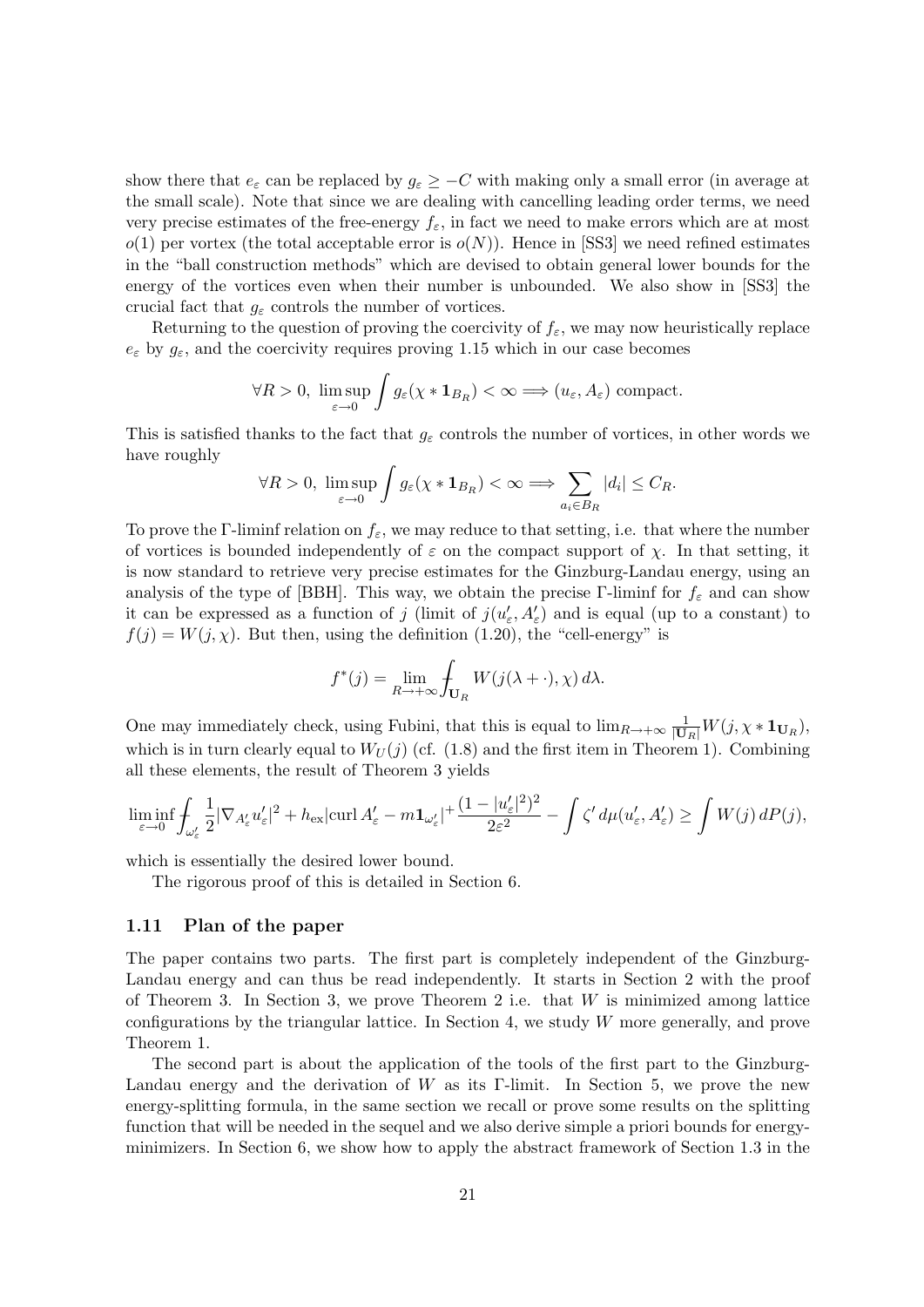specific case of the Ginzburg-Landau energy, and this way we obtain the main energy lower bound, and prove Theorems 4 and 5 assuming the upper bound, which is proven in Section 7. This requires the improved lower bounds for the energy of vortices borrowed from [SS3]. In Section 7, we prove the matching upper bound for the energy via an explicit construction, using the periodic minimizing sequence found in Theorem 1.

In the Appendix, we prove some additional qualitative results on the solutions to the obstacle problem which can be of independent interest, in particular estimates when the size of the coincidence set is small, which are needed in the regime  $h_{\text{ex}} - H_{c_1} \ll |\log \varepsilon|$ .

Acknowledgements: We would like to thank warmly S.R.S. Varadhan for his suggestion to use the ergodic theorem. Many thanks also to our colleagues A. Venkatesh, C.S. Guntürk, L. Caffarelli, A. Chambert-Loir, N. Fournier, L. Mazet, M. Traizet and E. Lesigne for providing information and/or help on various steps. We also thank the referee, as well as our students and post-docs H. Ben Moussa, D. Goldman and A. Contreras, for their careful and critical reading. This work would also not have been possible without several invitations of E.S to New York University and S.S to Paris XII. We thank these two institutions, and acknowledge the financial support of the National Science Foundation, an EURYI award (SS), and the Institut Universitaire de France (ES).

# Part I The renormalized energy

# 2 Proof of Theorem 3

Before giving the proof of the theorem, we state a preliminary lemma.

**Lemma 2.1.** (E. Lesigne) Assume  $P_n$  are Borel probability measures on a Polish metric space X and that for any  $\delta > 0$  there exists  $\{K_n\}_n$  such that  $P_n(K_n) \geq 1 - \delta$  for every n and such that if  $\{x_n\}_n$  satisfies for every n that  $x_n \in K_n$ , then any subsequence of  $\{x_n\}_n$  admits a convergent subsequence (note that we do not assume  $K_n$  to be compact).

Then  $\{P_n\}_n$  admits a subsequence which converges tightly, i.e. converges weakly to a probability measure P.

Proof. From Prohorov's Theorem, it suffices to show that the sequence of measures is tight. As a finite Borel measure on a Polish space, the measure  $P_n$  is regular [Co], thus there is a compact subset  $K'_n \subset K_n$  such that  $P_n(K'_n) \geq 1-2\delta$ . Then, letting

$$
K = \overline{\bigcup_{n} K'_n},
$$

we have  $P_n(K) \geq 1-2\delta$  for every n and the assumption made on  $\{K_n\}_n$  implies that K is compact. Indeed, a sequence in K is either included in a finite union of the compact sets  $K_n$ (then is compact) or has a subsequence which can be relabelled  $(x_n)$  and satisfied  $x'_n \in K'_n$ along a subsequence  $n'$ , hence compact by assumption. Therefore  $\{P_n\}_n$  is tight.

We now start proving the theorem. First we choose a sequence  $\{\varepsilon_n\}_n$  tending to 0 such that

$$
\lim_{n \to +\infty} F_{\varepsilon_n}(u_{\varepsilon_n}) = \liminf_{\varepsilon \to 0} F_{\varepsilon}(u_{\varepsilon}).
$$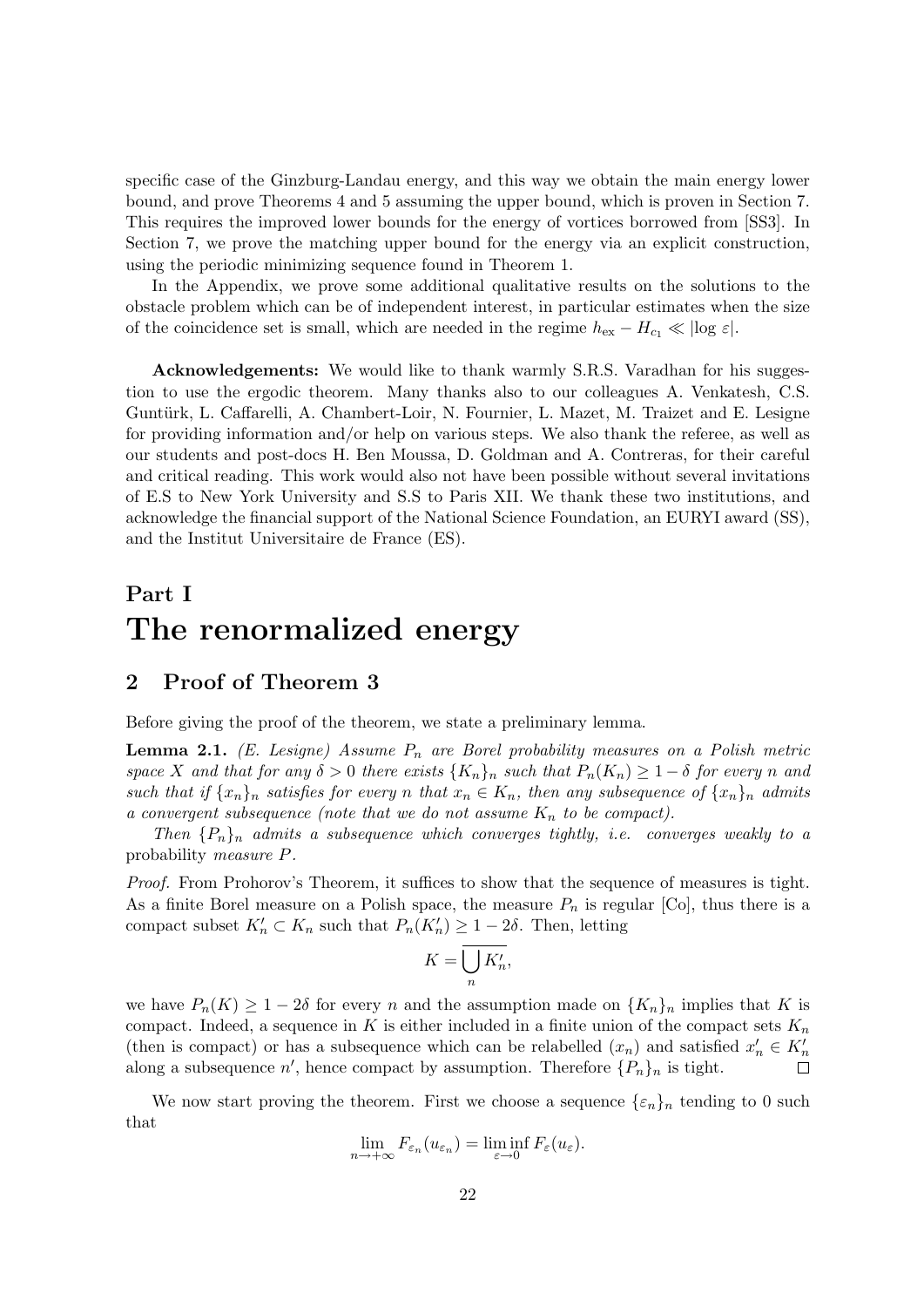In this proof,  $\varepsilon$  will always be assumed to belong to this sequence, and  $\lim_{\varepsilon\to 0}$  will mean the limit along this sequence.

Recall that  $P_{\varepsilon}$  is the image of the normalized Lebesgue measure restricted to  $\omega_{\varepsilon}$  under the map  $\lambda \mapsto \theta_{\lambda}u_{\varepsilon}$ . In particular for any positive measurable function  $\Phi$  on X

(2.1) 
$$
\int \Phi(u) dP_{\varepsilon}(u) = \int_{\omega_{\varepsilon}} \Phi(\theta_{\lambda} u_{\varepsilon}) d\lambda.
$$

Step 1:  $\{P_{\varepsilon}\}_\varepsilon$  is tight. Letting  $\omega_{\varepsilon,R} = \{x \in \omega_{\varepsilon} \mid \text{dist}(x,\partial \omega_{\varepsilon}) > R\}$  we have

$$
\int_{\omega_{\varepsilon,R}} \int_{B_R} f_{\varepsilon}(\theta_{\lambda+\mu} u_{\varepsilon}) d\lambda d\mu = \iint_{\mathbb{R}^2 \times \mathbb{R}^2} \mathbf{1}_{\omega_{\varepsilon,R}}(\lambda) \mathbf{1}_{B_R}(\mu) f_{\varepsilon}(\theta_{\lambda+\mu} u_{\varepsilon}) d\lambda d\mu
$$
\n
$$
= \int_{\mathbb{R}^2} \mathbf{1}_{\omega_{\varepsilon,R}} * \mathbf{1}_{B_R}(\lambda) f_{\varepsilon}(\theta_{\lambda} u_{\varepsilon}) d\lambda
$$
\n
$$
\leq |B_R| \int_{\omega_{\varepsilon}} f_{\varepsilon}(\theta_{\lambda} u_{\varepsilon}) d\lambda \leq C |B_R| |\omega_{\varepsilon}|.
$$

Let us denote  $Y_{\varepsilon,R}$  the image of  $\omega_{\varepsilon,R}$  by  $\lambda \mapsto \theta_\lambda u_\varepsilon$ , and

$$
X_{R,K}^{\varepsilon} = \left\{ u \in X \mid \int_{B_R} f_{\varepsilon}(\theta_{\lambda} u) d\lambda > K \right\}.
$$

The left-hand side in (2.2) is larger than  $K|B_R||\omega_{\varepsilon}|P_{\varepsilon}\left(X_{R,K}^{\varepsilon}\cap Y_{\varepsilon,R}\right)$ . In addition  $P_{\varepsilon}(X_{R,K}^{\varepsilon})\geq$  $P_\varepsilon\left(X_{R,K}^\varepsilon\cap Y_{\varepsilon,R}\right)-P_\varepsilon(Y_{\varepsilon,R}^c)\geq P_\varepsilon\left(X_{R,K}^\varepsilon\cap Y_{\varepsilon,R}\right)-\tfrac{|\omega_\varepsilon\setminus \omega_{\varepsilon,R}|}{|\omega_\varepsilon|}$  $\frac{\langle \omega_{\varepsilon,R} \rangle}{|\omega_{\varepsilon}|}$ , so we deduce from  $(2.2)$  that

$$
P_{\varepsilon}(X_{R,K}^{\varepsilon}) \leq \frac{C}{K} + \frac{|\omega_{\varepsilon} \setminus \omega_{\varepsilon,R}|}{|\omega_{\varepsilon}|}.
$$

From (1.14) and for any  $\delta > 0$ , there exists a subsequence  $\{\varepsilon_n\}_n$  such that

$$
\frac{|\omega_{\varepsilon_n}\setminus\omega_{\varepsilon_n,R}|}{|\omega_{\varepsilon_n}|}<\delta2^{-n}
$$

and then

$$
P_{\varepsilon_n} \left( \bigcup_{k=1}^n X_{k,2^k/\delta}^{\varepsilon_n} \right) \le C\delta.
$$

Now we have that the hypotheses of Lemma 2.1 are satisfied. Indeed, letting  $K_n$  be the complement of  $\cup_{k=1}^n X_{k,i}^{\varepsilon_n}$  $\sum_{k=2k/ \delta}^{\varepsilon_n}$ , we have  $P_{\varepsilon_n}(K_n) \geq 1 - C\delta$ . Moreover, if  $u_n \in K_n$  for every n then  $\forall R > 0, \, \forall n > R$  we have  $u_n \notin X^{\varepsilon_n}_{R,2^R/\delta}$ , i.e.

$$
\int_{B_R} f_{\varepsilon_n}(\theta_\lambda u_n) d\lambda \leq \frac{2^R}{\delta}.
$$

Then, from the coercivity assumption, a subsequence of  $\{u_n\}$  converges.

Applying Lemma 2.1 we can conclude that  ${P_{\varepsilon_n}}$  is tight and then that a subsequence converges weakly to a probability measure P.  $\Box$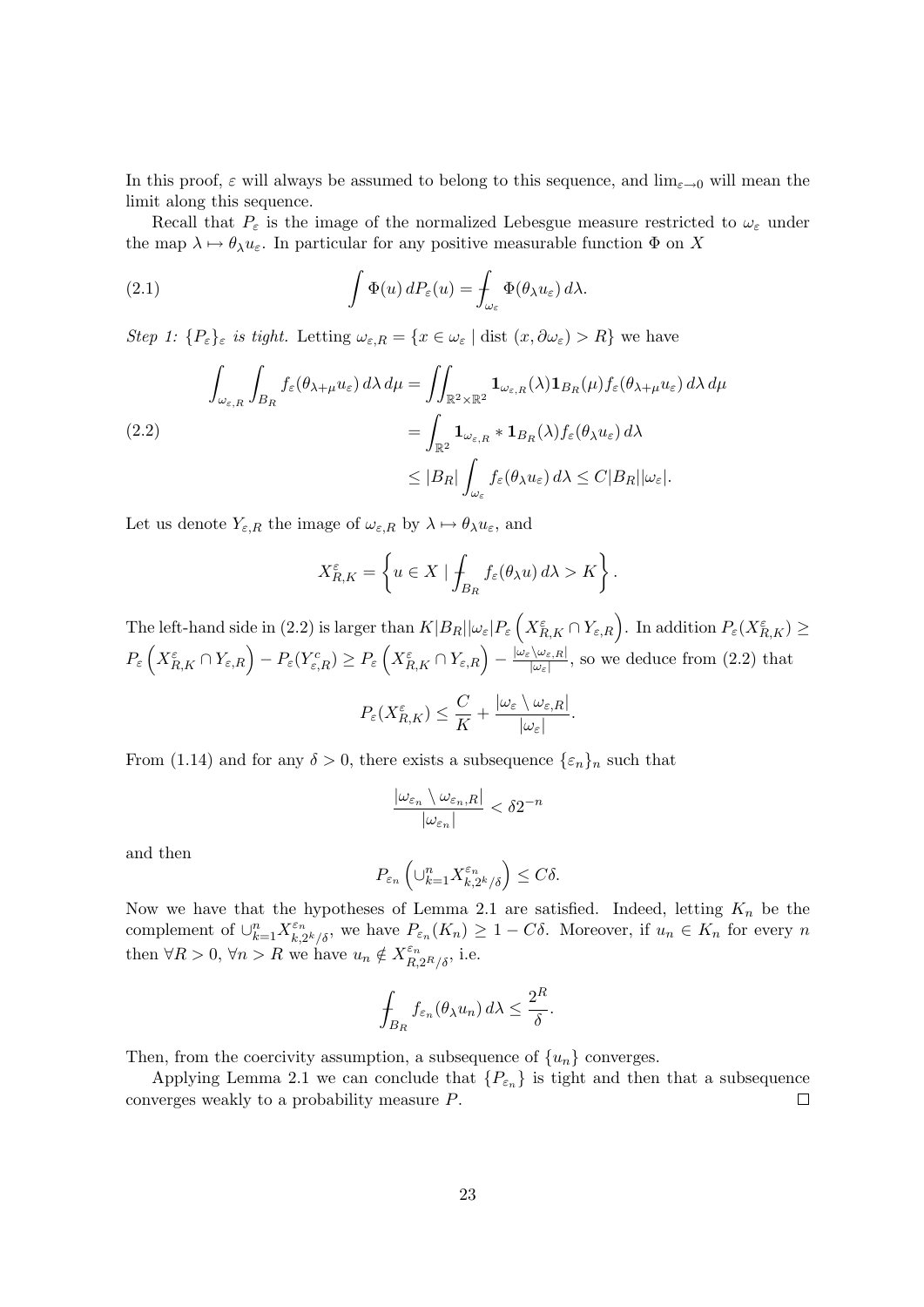Step 2: P is  $\theta$ -invariant. Let  $\Phi$  be bounded continuous on X. Then from the definition of  $P_{\varepsilon}$ ,

$$
\int \Phi(u) dP(u) = \lim_{\varepsilon \to 0} \int \Phi(u) dP_{\varepsilon}(u) = \lim_{\varepsilon \to 0} \int_{\omega_{\varepsilon}} \Phi(\theta_{\lambda} u_{\varepsilon}) d\lambda.
$$

Moreover,

$$
\int_{\omega_{\varepsilon}} \Phi(\theta_{\lambda} u_{\varepsilon}) d\lambda - \int_{\omega_{\varepsilon}} \Phi(\theta_{\lambda + \lambda_0} u_{\varepsilon}) d\lambda = \int_{\omega_{\varepsilon}} \Phi(\theta_{\lambda} u_{\varepsilon}) d\lambda - \int_{\omega_{\varepsilon} + \lambda_0} \Phi(\theta_{\lambda} u_{\varepsilon}) d\lambda.
$$

Thus,

$$
\left|\int_{\omega_{\varepsilon}} \Phi(\theta_{\lambda} u_{\varepsilon}) d\lambda - \int_{\omega_{\varepsilon}} \Phi(\theta_{\lambda + \lambda_0} u_{\varepsilon}) d\lambda\right| \leq \frac{|\omega_{\varepsilon} \wedge (\omega_{\varepsilon} + \lambda_0)|}{|\omega_{\varepsilon}|} \|\Phi\|_{L^{\infty}},
$$

where  $\Delta$  denotes the symmetric difference between sets, and follows from (1.14) that  $|\omega_{\varepsilon} \Delta$  $(\omega_{\varepsilon} + \lambda_0)| = o(|\omega_{\varepsilon}|)$  as  $\varepsilon \to 0$ . We deduce that

$$
\int \Phi(u) dP(u) = \lim_{\varepsilon \to 0} \int_{\omega_{\varepsilon}} \Phi(\theta_{\lambda + \lambda_0} u_{\varepsilon}) d\lambda = \int \Phi(\theta_{\lambda_0} u) dP(u),
$$

 $\Box$ 

hence P is invariant under the action  $\theta$ .

We state the proof of (1.18) as a lemma.

**Lemma 2.2.** Assume that X is a Polish metric space, that  $\{P_{\varepsilon}\}_{{\varepsilon}>0}$ , P are Borel probability measures on X such that  $P_{\varepsilon} \to P$  as  $\varepsilon \to 0$ , and that  $\{f_{\varepsilon}\}_{{\varepsilon}>0}$  and f are positive measurable functions on X such that  $\liminf_{\varepsilon\to 0} f_{\varepsilon}(x_{\varepsilon}) \geq f(x)$  whenever  $x_{\varepsilon} \to x$ . Then,

(2.3) 
$$
\liminf_{\varepsilon \to 0} \int f_{\varepsilon} dP_{\varepsilon} \ge \int f dP.
$$

This is (1.18) since  $\int f_{\varepsilon} dP_{\varepsilon} = \int_{\omega_{\varepsilon}} f_{\varepsilon}(\theta_{\lambda} u) d\lambda$ .

*Proof of the Lemma.* It suffices to show that for any  $\lambda, \delta > 0$ , we have

(2.4) 
$$
\liminf_{\varepsilon \to 0} P_{\varepsilon}(\{f_{\varepsilon} > \lambda - \delta\}) \ge P(\{f > \lambda\}).
$$

Indeed, using the standard expression for the integral of a positive function  $f$ 

$$
\int f(x) d\mu(x) = \int_0^\infty \mu({f > \lambda}) d\lambda,
$$

we find by applying it to  $f_{\varepsilon}$  and  $P_{\varepsilon}$ , and then to f and P, in view of (2.4) that

$$
\liminf_{\varepsilon \to 0} \int f_{\varepsilon}(u) dP_{\varepsilon}(u) = \liminf_{\varepsilon \to 0} \int_0^{\infty} P_{\varepsilon}(\{f_{\varepsilon} > \lambda\}) d\lambda
$$
  
\n
$$
\geq \int_0^{\infty} \liminf_{\varepsilon \to 0} P_{\varepsilon}(\{f_{\varepsilon} > \lambda\}) d\lambda
$$
  
\n
$$
\geq \int_0^{\infty} P(\{f > \lambda + \delta\}) d\lambda
$$
  
\n
$$
\geq \int_0^{\infty} P(\{f > \lambda\}) d\lambda - \delta
$$
  
\n
$$
= \int f(u) dP(u) - \delta,
$$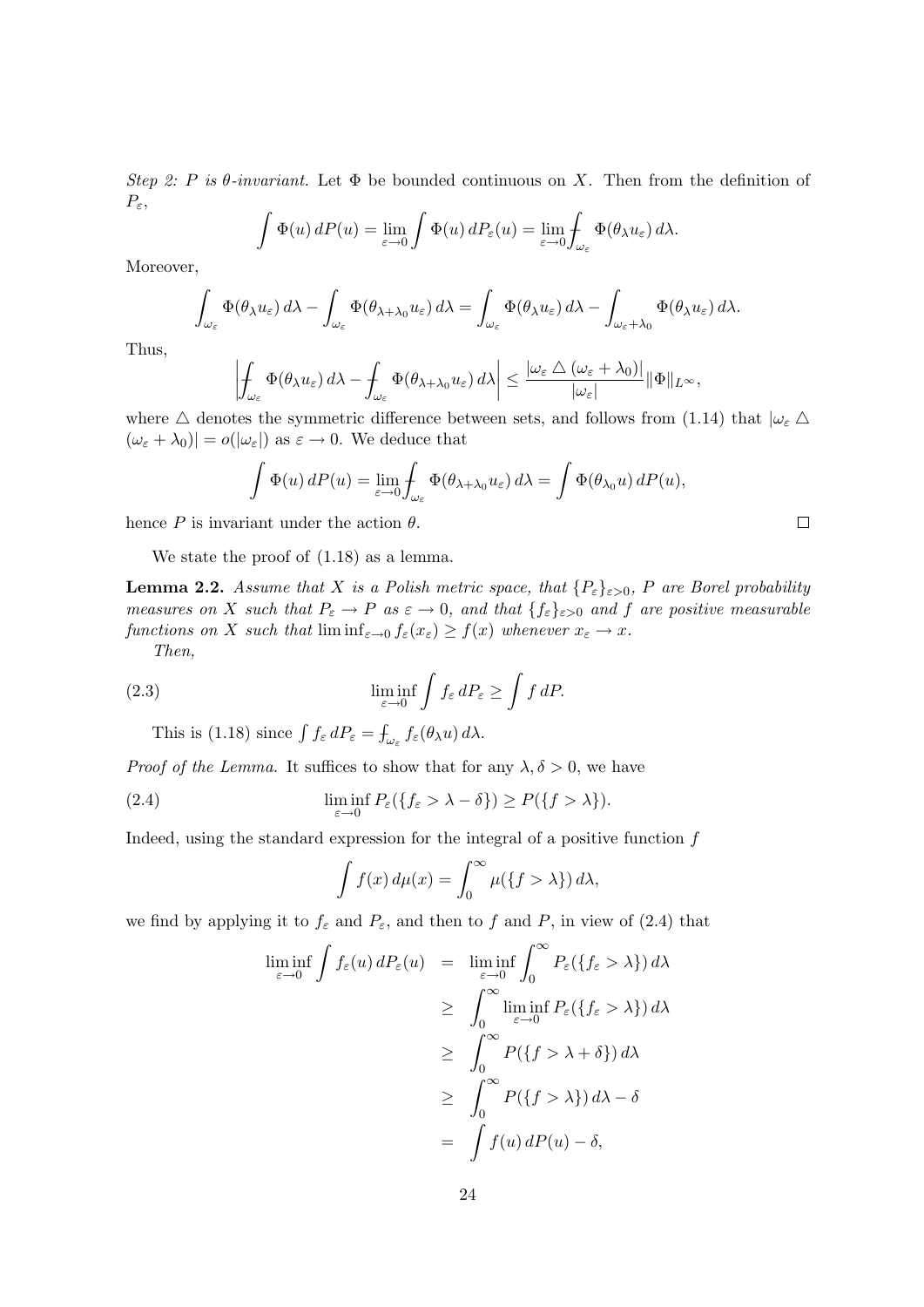where we have used Fatou's lemma, and the fact that  $P$  is a probability measure. Since this is true for any  $\delta > 0$ , we have  $(2.3)$ .

We prove (2.4). For any  $\delta > 0$  and  $u \in X$  we claim that there exists an open neighborhood  $V_u$  of u and  $\eta > 0$  such that,

(2.5) 
$$
\forall \varepsilon < \eta, \forall v \in V_u, f_{\varepsilon}(v) > F(u) - \delta.
$$

Indeed, assume this were wrong, then there would exist  $\delta > 0$  and  $u \in X$  together with a sequence  $\{\varepsilon\}$  tending to 0 and a corresponding sequence  $\{u_{\varepsilon}\}\varepsilon$  tending to u such that  $f_{\varepsilon}(u_{\varepsilon}) \leq f(u) - \delta$ , thus contradicting the Γ-liminf assumption. Hence (2.5) holds.

We denote by  $\mathcal{V}_\eta$  the set of u's such that  $f_\varepsilon(v) > F(u) - \delta$  holds on  $V_u$  for every  $\varepsilon < \eta$ . Clearly,  $\{\mathcal{V}_\eta\}_\eta$  is decreasing and from the above  $\cup_{\eta>0}\mathcal{V}_\eta=X$ . Thus, if we let for some  $\lambda>0$ 

$$
E = \{ u \in X \mid f(u) > \lambda \}, \quad E_{\eta} = E \cap \mathcal{V}_{\eta},
$$

then  ${E_n}_\eta$  is decreasing and  $E = \bigcup_{\eta} E_{\eta}$ . Moreover, from the definition of  $\mathcal{V}_{\eta}$ , we have  $f_{\varepsilon}$  $\lambda - \delta$  on the open set  $O_{\eta} = \bigcup_{u \in E_{\eta}} V_u$  for every  $\varepsilon < \eta$ .

It follows that for any  $\varepsilon < \eta$ ,

(2.6) 
$$
P_{\varepsilon}(\{f_{\varepsilon} > \lambda - \delta\}) \ge P_{\varepsilon}(O_{\eta}).
$$

Then, since  $P_{\varepsilon} \to P$  and since  $O_{\eta}$  is open and contains  $E_{\eta}$ , we have

$$
\liminf_{\varepsilon \to 0} P_{\varepsilon}(O_{\eta}) \ge P(O_{\eta}) \ge P(E_{\eta}).
$$

It then follows from (2.6) that

$$
\liminf_{\varepsilon \to 0} P_{\varepsilon} (\{ f_{\varepsilon} > \lambda - \delta \}) \ge P(E_{\eta}).
$$

Since  $E_n \nearrow E$  as  $\eta \searrow 0$  we deduce by monotone convergence that (2.4) holds.

Step 4: Proof of (1.19). Since P is invariant w.r.t. the action  $\theta$ , we may apply the ergodic theorem as stated in [Be] to obtain that

 $\Box$ 

 $\Box$ 

$$
\mathbf{E}^{P}(f(u)) = \mathbf{E}^{P}(f^{*}(u)),
$$

where  $f^*$  is  $\theta$ -invariant and P-a.e. equal to

(2.7) 
$$
\lim_{R \to \infty} \oint_{B_R} f(\theta_\lambda u) d\lambda.
$$

It is also true (see [Be]) that this limit exists for  $P$ -a.e.  $u$ , and that balls may be replaced by any Vitali family satisfying (1.4). This proves (1.19).

#### Remark 2.3.

1. The lower bound of Theorem 3 implies in particular that  $\liminf_{\varepsilon\to 0} F_{\varepsilon}(u_{\varepsilon}) \geq \min f^*$ where  $f^*$  is given by  $(2.7)$ . If we assume in addition that for some family there is equality i.e. that  $\limsup_{\varepsilon\to 0} F_{\varepsilon}(u_{\varepsilon}) \leq \min f^*$ , then comparing with the lower bound obtained in Theorem 3 we deduce that we have

$$
f^*(u) = \min f^* \quad \text{ for } P - a.e.u.
$$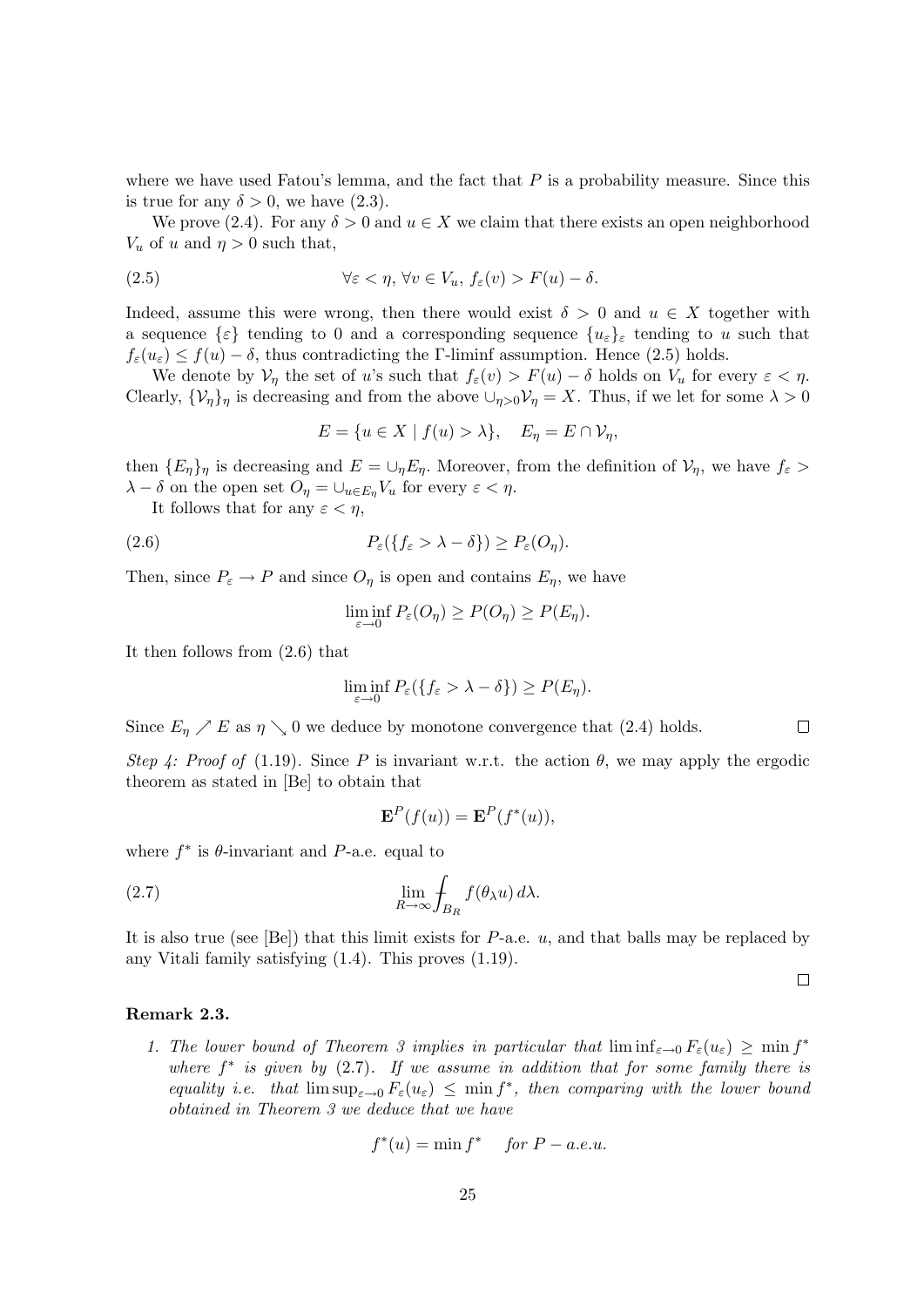2. We may apply the same reasoning as Theorem 3 in  $B(x_{\varepsilon}, R)$  instead of  $\omega_{\varepsilon}$ , with R large, to the functional  $\int_{B(x_{\varepsilon}, R)} f_{\varepsilon}(\theta_{\lambda} u) d\lambda$ , and we will obtain

$$
\liminf_{\varepsilon \to 0} \int_{B(x_{\varepsilon}, R)} f_{\varepsilon}(\theta_{\lambda} u_{\varepsilon}) d\lambda \ge \min f^* + o_R(1)
$$

where  $o_R(1) \to 0$  as  $R \to \infty$  (the  $o_R(1)$  is due to near boundary errors). If in addition we know that for some  $x_{\varepsilon}$ ,

(2.8) 
$$
\limsup_{\varepsilon \to 0} \int_{B(x_{\varepsilon}, R)} f_{\varepsilon}(\theta_{\lambda} u) d\lambda \leq \min f^* + o_R(1)
$$

we deduce

(2.9) 
$$
\lim_{R \to \infty} \lim_{\varepsilon \to 0} \int_{B(x_{\varepsilon}, R)} f_{\varepsilon}(\theta_{\lambda} u_{\varepsilon}) d\lambda = \min f^*.
$$

But if we assume  $\limsup_{\varepsilon\to 0} F_{\varepsilon}(u_{\varepsilon}) \leq \min f^*$ , by a Fubini argument (2.8) holds for most  $x_{\varepsilon} \in \omega_{\varepsilon}$ , so the local estimate (2.9) too. This says that when the upper and lower bounds match, the energy density is essentially uniformly distributed, at any scale  $\gg 1$ .

# 3 Minimization of W in the periodic case : optimality of the triangular lattice

## 3.1 Calculation of  $W$  in the periodic case

In this section we study the minimization of the renormalized energy  $W(j)$  among lattices in the following sense: We assume that  $\Lambda = \mathbb{Z}\vec{u} + \mathbb{Z}\vec{v}$ , where the vectors  $(\vec{u}, \vec{v})$  form a basis of  $\mathbb{R}^2$ , that j is invariant w.r.t. translations by the vectors  $\vec{u}, \vec{v}$  and

$$
\operatorname{curl} j = 2\pi \sum_{p \in \Lambda} \delta_p - 1, \qquad \text{div } j = 0.
$$

It is not difficult to check that there exists such a current j if and only if  $\det(\vec{u}, \vec{v}) = 2\pi$ . We will denote  $\mathbb{T}_{\Lambda}$  the torus  $\mathbb{T}_{\Lambda} = \mathbb{R}^2/\Lambda$ . We have

**Proposition 3.1.** Assume  $\Lambda = \mathbb{Z} \vec{u} + \mathbb{Z} \vec{v}$  and j are as above. Then, letting  $\{U_R\}$  be any family satisfying  $(1.4)$ ,  $(1.5)$ , defining  $W_U(j)$  as in  $(1.8)$  we have

(3.1) 
$$
W_U(j) = \lim_{\eta \to 0} \frac{1}{2\pi} \left( \frac{1}{2} \int_{\mathbb{T}_{\Lambda} \setminus B(0,\eta)} |j|^2 + \pi \log \eta \right).
$$

Moreover, letting  $H_{\Lambda}$  be the unique solution (with mean zero) on  $\mathbb{T}_{\Lambda}$  to

$$
(3.2) \t-\Delta H_{\Lambda} = 2\pi \delta_0 - 1,
$$

and denoting

$$
(3.3)\t\t\t j_{\Lambda} = -\nabla^{\perp} H_{\Lambda}
$$

we have that  $j - j_\Lambda$  is a constant and

 $W_U(j) \geq W_U(j_\Lambda)$ 

with equality if and only if  $j = j<sub>\Lambda</sub>$ .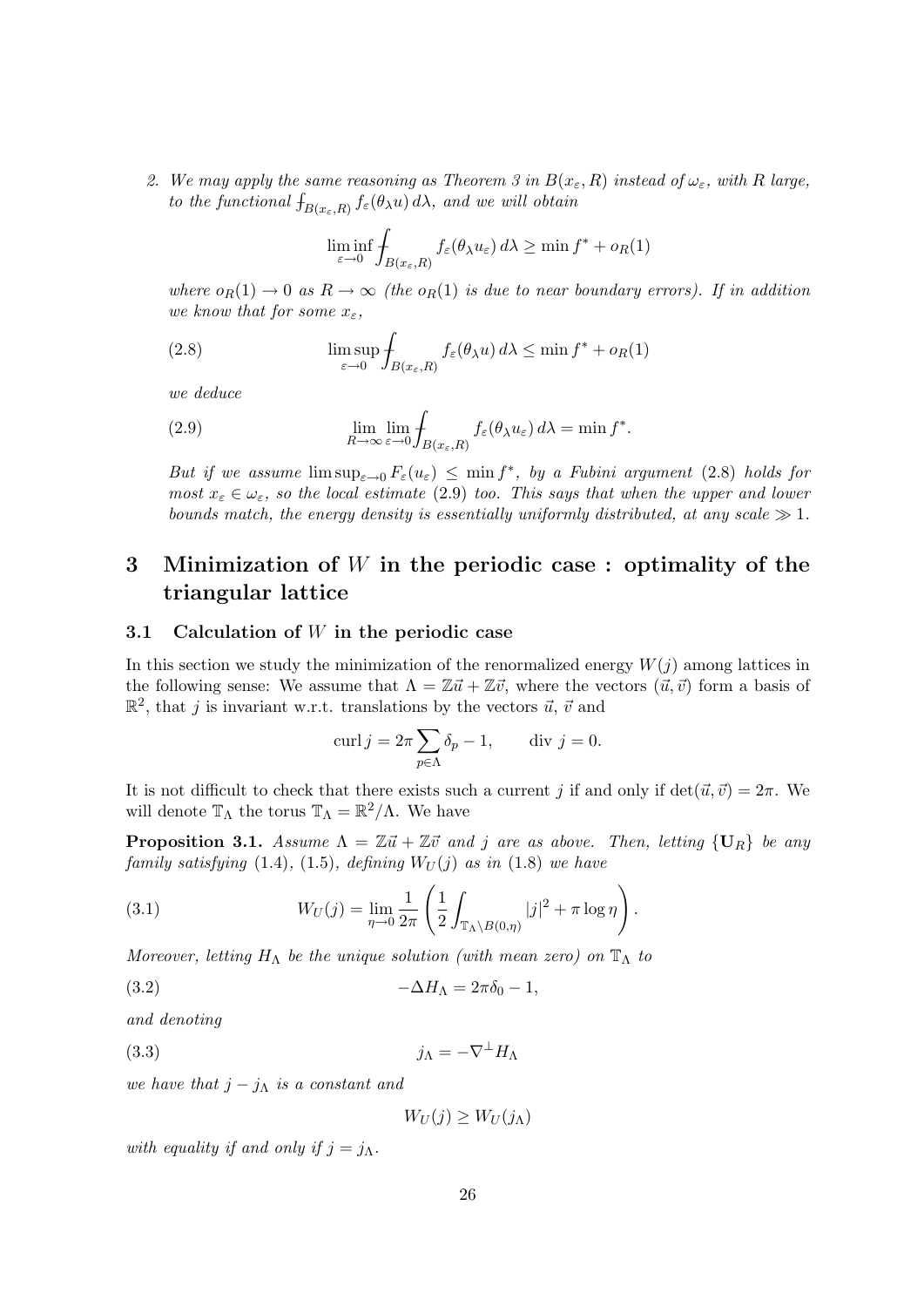We will denote  $W_U(j_\Lambda)$  simply  $W(\Lambda)$ : it is the minimum of  $W_U(j)$  among  $\Lambda$ -periodic configurations, and using (3.1) it is given by

$$
W(\Lambda) = \lim_{\eta \to 0} \frac{1}{2\pi} \left( \frac{1}{2} \int_{\mathbb{T}_{\Lambda} \backslash B(0,\eta)} |\nabla H_{\Lambda}|^2 + \pi \log \eta \right).
$$

*Proof.* Since curl  $(j - j<sub>\Lambda</sub>) = \text{div} (j - j<sub>\Lambda</sub>) = 0$  and  $j, j<sub>\Lambda</sub>$  are periodic, we have that  $j - j<sub>\Lambda</sub>$  is constant. We now prove (3.1). Let us denote by K the set of cells K of the form  $\{t\vec{u} + s\vec{v}, t \in$  $(l - \frac{1}{2})$  $\frac{1}{2}, l + \frac{1}{2}$  $(\frac{1}{2}), s \in (m - \frac{1}{2})$  $\frac{1}{2}, m + \frac{1}{2}$  $\frac{1}{2}$ }, where  $l, m \in \mathbb{Z}$ . For  $K \in \mathcal{K}$ , let  $c_K$  be the center of the cell. The cells of K tile  $\mathbb{R}^2$ , hence for every  $R > 0$ , writing  $\chi_R$  for  $\chi_{\mathbf{U}_R}$ ,

$$
W(j, \chi_R) = \lim_{\eta \to 0} \sum_{K \in \mathcal{K}} \frac{1}{2} \int_{K \setminus B(c_K, \eta)} |j|^2 \chi_R + \pi \chi_R(c_K) \log \eta.
$$

There are only finitely many K's on which  $\chi_R$  is not identically zero, thus we may write

$$
W(j, \chi_R) = \sum_{K \in \mathcal{K}} w_K(j, \chi_R)
$$

where

$$
w_K(j, \chi_R) = \lim_{\eta \to 0} \frac{1}{2} \int_{K \backslash B(c_K, \eta)} |j|^2 \chi_R + \pi \chi_R(c_K) \log \eta.
$$

Then, if  $\chi_R \equiv 1$  on K, we have (by periodicity of j)

(3.4) 
$$
w_K(j, \chi_R) = \lim_{\eta \to 0} \int_{\mathbb{T}_{\Lambda} \backslash B(0, \eta)} |j|^2 + \pi \log \eta.
$$

On the other hand, there exists  $C > 0$  such that,

(3.5) 
$$
\forall R > 0, \forall K \in \mathcal{K}, \quad |w_K(j, \chi_R)| \leq C.
$$

Indeed,  $j = cst - \nabla^{\perp} H_{\Lambda}$  with  $H_{\Lambda}(x) = -\log |x| + U(x)$  where U is a  $C^2$  function, so for any  $r > 0$ , we have

$$
E(r) := \frac{1}{2} \int_{\mathbb{T}_{\Lambda} \setminus B(0,r)} |j|^2 \leq C + \pi \log \frac{1}{r}.
$$

From this we deduce first, by letting  $r = \eta$ , that

$$
\left|\frac{1}{2}\int_{\mathbb{T}_{\Lambda}\setminus B(0,\eta)}|j|^2\chi_R(0)+\pi\chi_R(0)\log\eta\right|\leq C,
$$

and second, that, since  $|\nabla \chi_R| \leq C$ , for any  $0 < \eta < r_0$ ,

$$
\left| \int_{B(0,r_0)\setminus B(0,\eta)} |j|^2(\chi_R - \chi_R(0)) \right| \le C \int_{B(0,r_0)\setminus B(0,\eta)} |j|^2 |x| = -C \int_{\eta}^{r_0} E'(t) t \, dt
$$
  
= -C\left( E(r\_0)r\_0 - E(\eta)\eta + \int\_{\eta}^{r\_0} E(r) \, dr \right) \le C.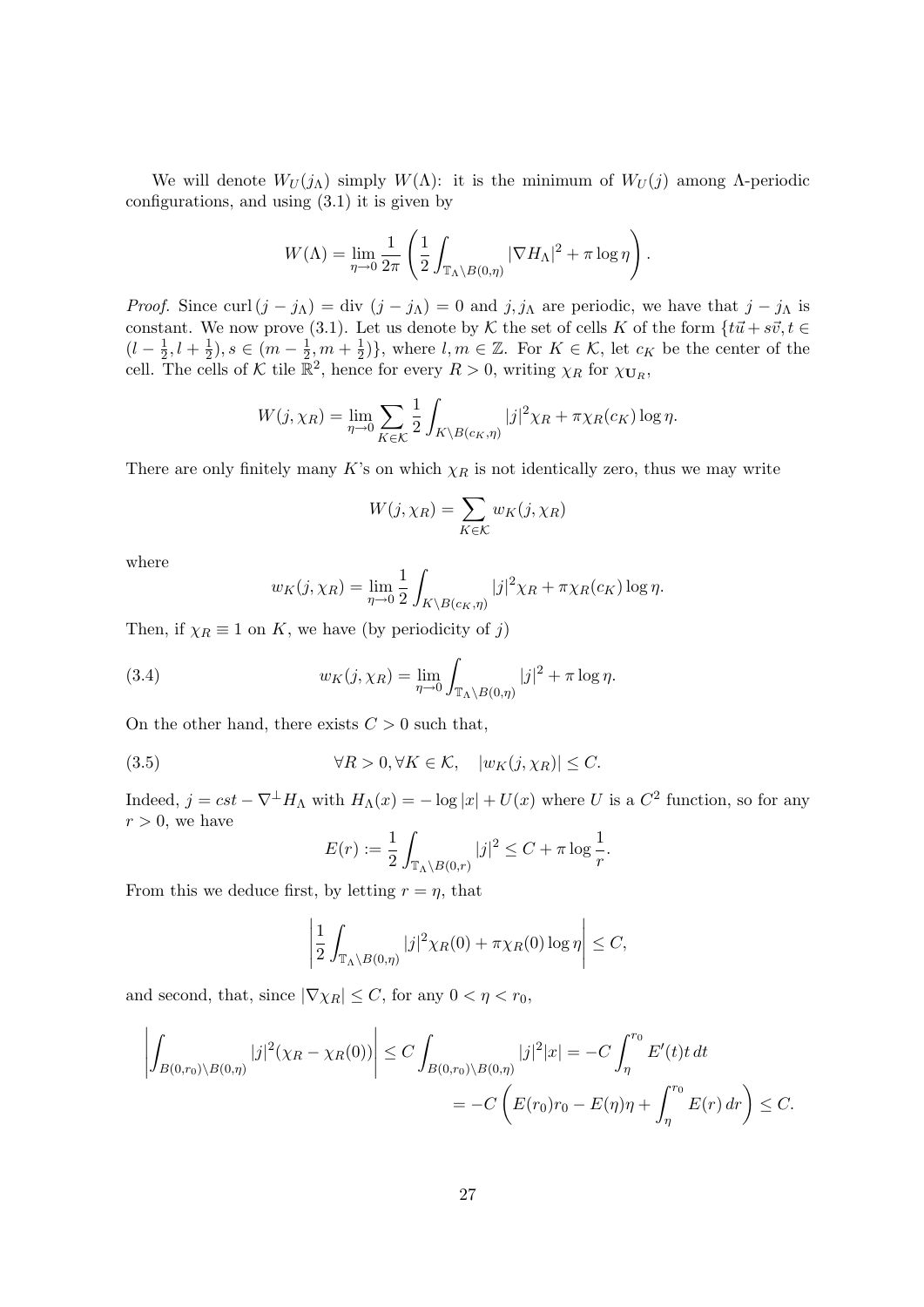Adding the two proves (3.5). To conclude, we note that by definition of  $\chi_R$  and (1.5)

$$
\#\{K \in \mathcal{K} | \chi_R \equiv 1 \text{ on } K\} \sim_{R \to \infty} \frac{|\mathbf{U}_R|}{2\pi}
$$
  

$$
\#\{K \in \mathcal{K} | \chi_R \not\equiv 0 \text{ and } \chi_R \not\equiv 1 \text{ on } K\} = o(|\mathbf{U}_R|) \text{ as } R \to +\infty.
$$

Together with  $(3.4)$ – $(3.5)$  this yields

$$
W(j, \chi_R) = \frac{|\mathbf{U}_R|}{2\pi} \lim_{\eta \to 0} \int_{\mathbb{T}_{\Lambda} \backslash B(0,\eta)} |j|^2 + \pi \log \eta + o(|\mathbf{U}_R|).
$$

Combining with (1.8), we deduce (3.1). It remains to show that  $W_U(j) \geq W_U(j_\Lambda)$  with equality iff  $j = j_{\Lambda}$ . Since  $j = j_{\Lambda} + c$ , using (3.1), we have

$$
4\pi W_U(j) = \lim_{\eta \to 0} \int_{\mathbb{T}_{\Lambda} \backslash B(0,\eta)} |j_{\Lambda}|^2 + |c|^2 + 2c \cdot j_{\Lambda} + \pi \log \eta = 4\pi W_U(j_{\Lambda}) + |\mathbb{T}_{\Lambda}|c^2
$$

since  $\int_{\mathbb{T}_{\Lambda}} c \cdot j_{\Lambda} = -c \cdot \int_{\mathbb{T}_{\Lambda}} \nabla^{\perp} H_{\Lambda} = 0$ . The result follows.

We next express  $W(\Lambda)$  as a series using the Fourier decomposition of  $H_{\Lambda}$ .

**Lemma 3.2.** For all  $\Lambda \in \mathcal{L}$  we have

(3.6) 
$$
W(\Lambda) = \frac{1}{2} \lim_{x \to 0} \left( \sum_{p \in \Lambda^* \setminus \{0\}} \frac{e^{2i\pi p \cdot x}}{4\pi^2 |p|^2} + \log |x| \right),
$$

where  $\Lambda^*$  denotes the lattice dual to  $\Lambda$ .

Proof. Integrating by parts and using (3.2) we find

$$
(3.7) \qquad \frac{1}{2} \int_{\mathbb{T}_{\Lambda} \backslash B(0,\eta)} |\nabla H_{\Lambda}|^2 + \pi \log \eta = \frac{1}{2} \left( \int_{\partial (B(0,\eta))} H_{\Lambda} \frac{\partial H_{\Lambda}}{\partial \nu} - \int_{\mathbb{T}_{\Lambda} \backslash B(0,\eta)} H_{\Lambda} \right) + \pi \log \eta.
$$

But  $\int_{\mathbb{T}_\Lambda} H_\Lambda = 0$  and  $H_\Lambda(x) + \log |x|$  is a  $C^1$  function in a neighbourhood of 0, thus passing to the limit  $\eta \to 0$  above we find

(3.8) 
$$
W(\Lambda) = \frac{1}{2} \lim_{x \to 0} (H_{\Lambda}(x) + \log |x|).
$$

Using the following normalisation of the Fourier transform

$$
\hat{f}(y) = \int_{\mathbb{R}^2} f(x)e^{-2i\pi x \cdot y} dx,
$$

since  $-\Delta H_{\Lambda} = 2\pi \sum_{p \in \Lambda} \delta_p - 1$  in  $\mathbb{R}^2$  and  $H_{\Lambda}$  has zero mean we have

$$
\hat{H_{\Lambda}}(y) = \frac{1}{4\pi^2|y|^2} \sum_{p \in \Lambda^* \backslash \{0\}} \delta_p(y),
$$

where  $\Lambda^*$  is the dual lattice of  $\Lambda$ , i.e. the set of vectors q such that  $p \cdot q \in \mathbb{Z}$  for every  $p \in \Lambda$ . By Fourier inversion formula, we obtain the expression of  $H_{\Lambda}$  in Fourier series:

(3.9) 
$$
H_{\Lambda}(x) = \sum_{p \in \Lambda^* \setminus \{0\}} \frac{e^{2i\pi p \cdot x}}{4\pi^2 |p|^2},
$$

and the result follows from (3.8).

 $\Box$ 

 $\Box$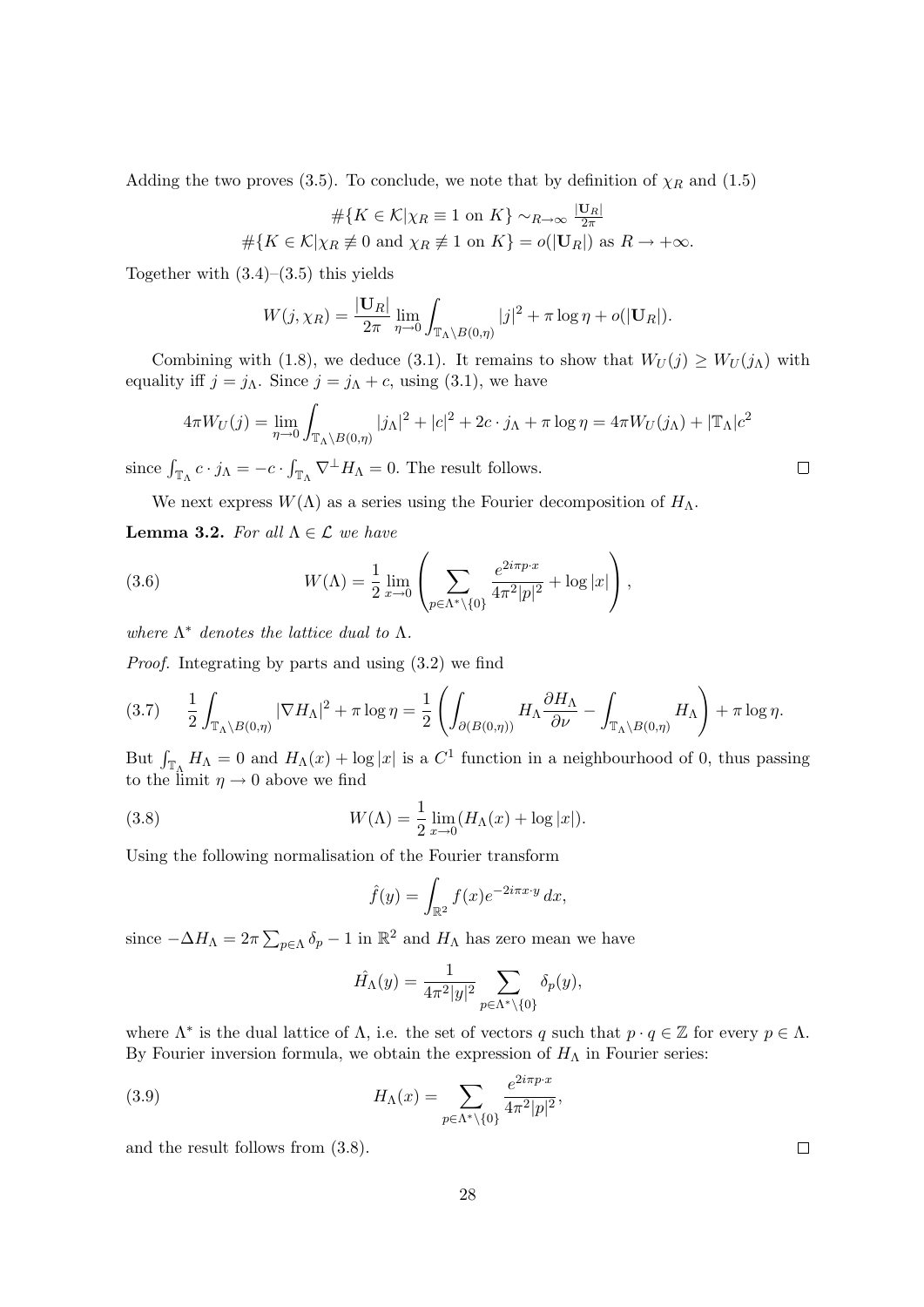We may now prove Lemma 1.3. For the more general periodic situation of Lemma 1.3 where  $\Lambda$  is assumed to be merely  $(\vec{u}, \vec{v})$  periodic instead of being itself a lattice, and j is also  $(\vec{u}, \vec{v})$  periodic with curl  $j = 2\pi \sum_{p \in \Lambda} \delta_p - n$ , we observe that Proposition 3.1 can be adapted with identical proofs. In this case, denoting by  $\mathbb{T}_{(\vec{u},\vec{v})}$  the quotient  $\mathbb{R}^2/(\mathbb{Z}\vec{u}+\mathbb{Z}\vec{v})$ , the configuration  $\Lambda$  may be seen as a finite family of points  $(a_1, \ldots, a_n)$  in  $\mathbb{T}_{(\vec{u}, \vec{v})}$ , and the statements of Proposition 3.1 remain true, replacing  $\mathbb{T}_\Lambda$  by  $\mathbb{T}_{(\vec{u},\vec{v})}$ , replacing  $\mathbb{T}_\Lambda \setminus B(0,\eta)$ by  $\mathbb{T}_{(\vec{u},\vec{v})} \setminus \cup_i B(a_i,\eta)$  and replacing  $-\Delta H_\Lambda = 2\pi \delta_0 - 1$  by  $-\Delta H_{\{a_i\}} = 2\pi \sum_{i=1}^n \delta_{a_i} - n$ , in particular  $W_U(j_{\{a_i\}}) = \frac{1}{2\pi} W(j_{\{a_i\}}, \mathbf{1}_{\mathbb{T}_{(\vec{a},\vec{v})}})$ . Moreover, writing  $j_{\{a_i\}}$  as  $-\nabla^{\perp} H_{\{a_i\}}$  and using the translation invariance of the equation, we have

$$
H_{\{a_i\}}(x) = \sum_{i=1}^{n} G(x - a_i)
$$

where G is the solution to  $-\Delta G(x) = 2\pi \delta_0 - 1$  on the torus  $\mathbb{T}_{(\vec{u},\vec{v})}$ . We may also define  $R(x) = G(x) + \log |x|$ , which is known to be a continuous function. Next, integrating by parts exactly as in  $(3.7)$ – $(3.8)$ , we easily find that

$$
W(j_{\{a_i\}}) = \frac{1}{2} \left( \sum_{i \neq j} G(a_i - a_j) + \sum_{i=1}^n R(0) \right),
$$

i.e. we deduce the result of Lemma 1.3.

Note that we may also compute  $W$  in Fourier series just as above and we find  $(1.11)$  i.e.

$$
W(j_{\{a_i\}}) = \frac{1}{2} \sum_{i \neq j} \sum_{p \in (\mathbb{Z} \vec{u} + \mathbb{Z} \vec{v})^* \setminus \{0\}} \frac{e^{2i\pi p \cdot (a_i - a_j)}}{4\pi^2 |p|^2} + \frac{n}{2} \lim_{x \to 0} \left( \sum_{p \in (\mathbb{Z} \vec{u} + \mathbb{Z} \vec{v})^* \setminus \{0\}} \frac{e^{2i\pi p \cdot x}}{4\pi^2 |p|^2} + \log |x| \right),
$$

which is formula (1.11).

This may also be rewritten in the form

$$
W(j_{\{a_i\}}) = \frac{1}{2} \sum_{i \neq j} H_{\mathbb{Z} \vec{u} + \mathbb{Z} \vec{v}} (a_i - a_j) + nW(\mathbb{Z} \vec{u} + \mathbb{Z} \vec{v})
$$

where  $H_{\mathbb{Z}\vec{u}+\mathbb{Z}\vec{v}}$  is as in (3.2) or (3.9) and  $W(\mathbb{Z}\vec{u}+\mathbb{Z}\vec{v})$  as in (3.8). This way W is expressed as a sum of the form  $\sum_{i\neq j} f(a_i - a_j)$ . Note that the series defining  $H_{\mathbb{Z}\vec{u}+\mathbb{Z}\vec{v}}$  is an Eisenstein series and can thus be expressed in terms of the Dedekind eta function via the "second Kronecker limit formula" as in the proof of Lemma 3.3 below, see also [BoS] for more computations.

# 3.2 Proof of Theorem 2

First, from (1.12) we may consider only the case  $m = 1$ . Thus the lattice  $\Lambda$  is in  $\mathcal L$  iff its fundamental cell has area  $2\pi$ . We return to the expression (3.6) for  $W(\Lambda)$ , and, using standard functions and formulas from number theory, give a closed form for it in terms of the Dedekind eta function. One can also view the series expression of  $W(\Lambda)$  as a regularization, or renormalization, of the divergent series

$$
\sum_{p\in \Lambda^*\backslash\{0\}}\frac{1}{8\pi^2|p|^2}.
$$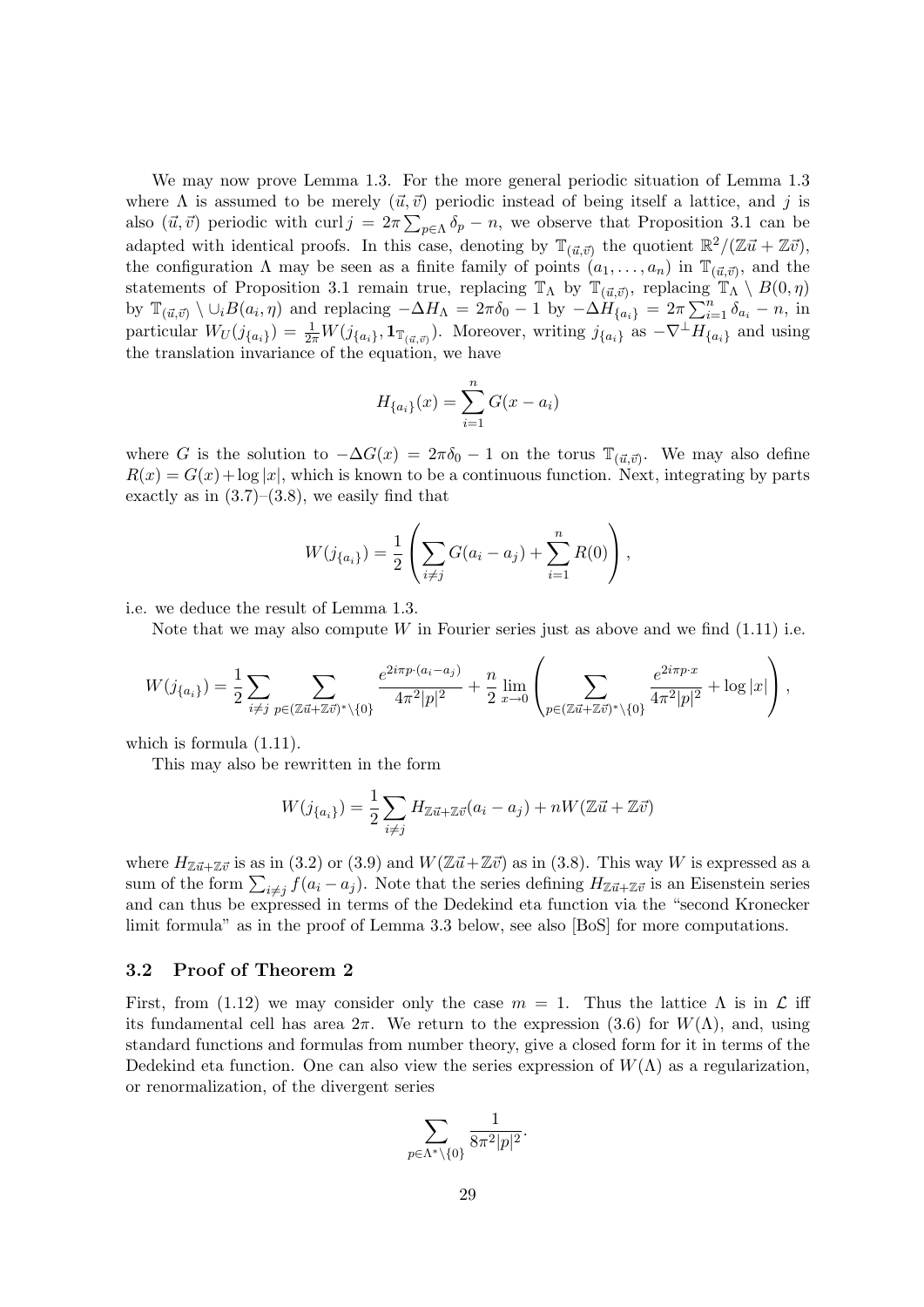We also show that modulo a constant independent of  $\Lambda$ , this particular regularization is equal to the regularization which uses the Zeta functions

$$
\zeta_{\Lambda^*}(x) = \sum_{p \in \Lambda^* \backslash \{0\}} \frac{1}{8\pi^2 |p|^{2+x}},
$$

for which the minimizers w.r.t.  $\Lambda$  are known. Both results are the object of the following lemmas:

Lemma 3.3. We have

(3.10) 
$$
W(\Lambda) = -\frac{1}{2}\log(\sqrt{2\pi b}|\eta(\tau)|^2)
$$

with  $\eta$  the Dedekind eta function, where the dual lattice  $\Lambda^*$  to  $\Lambda$  has, up to rotation, a fundamental cell given by the vectors  $\frac{1}{\sqrt{2\pi b}}(1,0)$  and  $\frac{1}{\sqrt{2\pi b}}(a,b)$ , and  $\tau$  denotes  $a+ib$ .

*Proof.* We may parametrize  $\Lambda^*$  as  $\{\frac{1}{\sqrt{2\pi b}}(m\tau+n), (m,n) \in \mathbb{Z}^2\}$ . Then for  $x = (x_1, x_2)$  we have

$$
(3.11) \qquad \sum_{p \in \Lambda^* \setminus \{0\}} \frac{e^{2i\pi p \cdot x}}{4\pi^2 |p|^2} = \frac{1}{2\pi} \sum_{(m,n) \in \mathbb{Z}^2 \setminus \{0\}} e^{\frac{2i\pi}{\sqrt{2\pi b}} (m(ax_1 + bx_2) + nx_1)} \frac{b}{|m\tau + n|^2}.
$$

One can recognize that this is an Eisenstein series i.e. of the form

$$
E_{u,v}(\tau) = \sum_{(m,n)\in\mathbb{Z}^2\backslash\{0\}} e^{2i\pi(mu+nv)} \frac{b}{|m\tau+n|^2}
$$

with  $\tau = a + ib$ ,  $u = \frac{1}{\sqrt{2\pi b}}(ax_1 + bx_2)$  and  $v = \frac{1}{\sqrt{2\pi b}}x_1$ . But the "second Kronecker limit formula" (see [La1]) states that

$$
E_{u,v}(\tau) = -2\pi \log|f(u - v\tau, \tau)q^{v^2/2}|
$$

where

$$
f(z,\tau) := q^{1/12} (p^{1/2} - p^{-1/2}) \prod_{n \ge 1} (1 - q^n p)(1 - q^n/p)
$$

with  $q = e^{2i\pi\tau}$ ,  $p = e^{2i\pi z}$ . Here  $z = u - v\tau = \sqrt{\frac{b}{2i\pi}}$  $\frac{b}{2\pi}(x_2 - ix_1)$ . As  $x \to 0$ , we have  $p \to 1$ , and then the expression above can be expressed in terms of the Dedekind eta function

$$
\eta(\tau) := q^{1/24} \prod_{n \ge 1} (1 - q^n).
$$

Inserting all the above in (3.11) we obtain that as  $|x| \to 0$ ,

$$
\sum_{p \in \Lambda^* \setminus \{0\}} \frac{e^{2i\pi p \cdot x}}{4\pi^2 |p|^2} \sim -\log(\sqrt{2\pi b} |\eta(\tau)|^2 |x|)
$$

and combining with (3.6) we find the result (3.10).

 $\Box$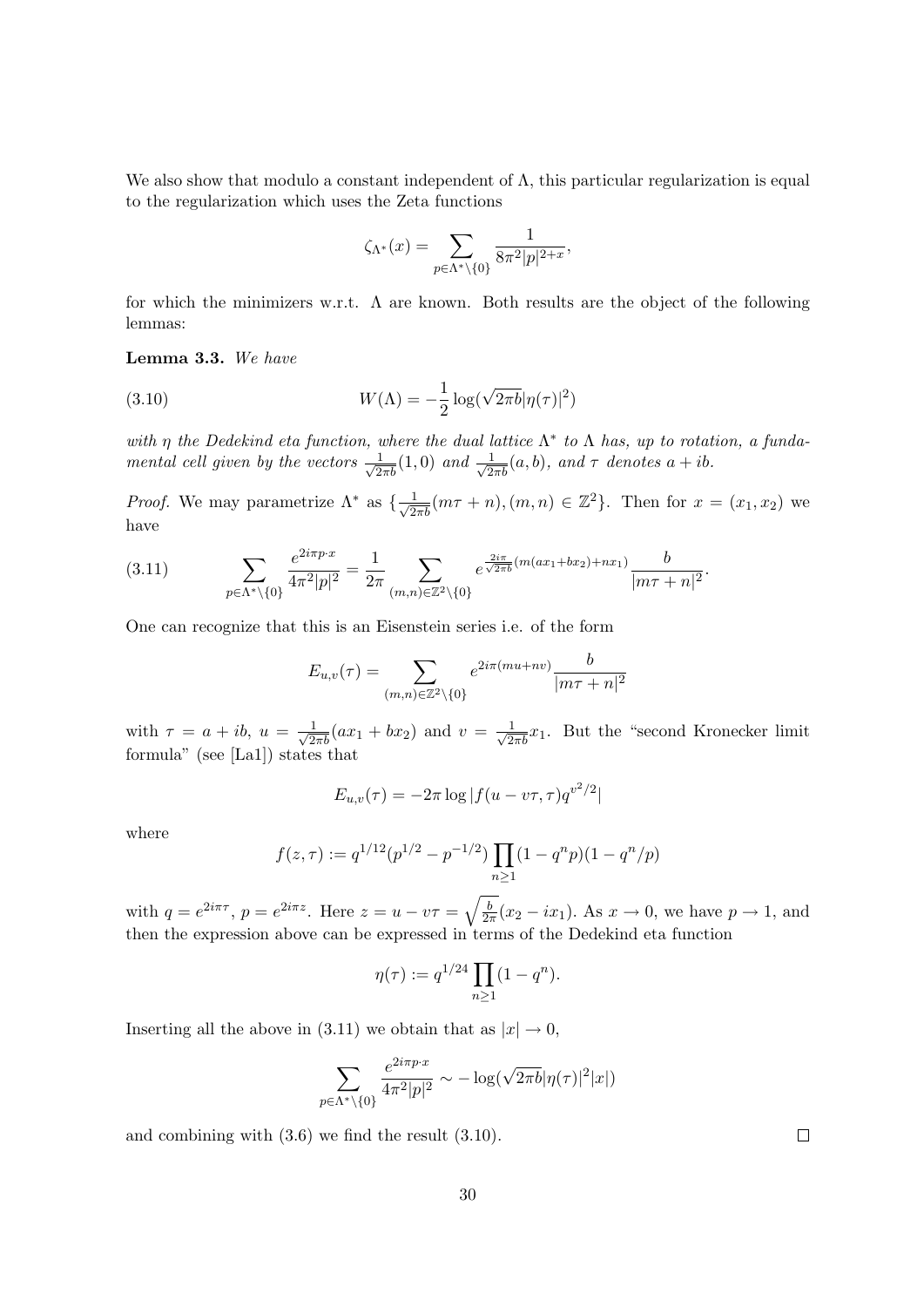**Lemma 3.4.** There exists  $C \in \mathbb{R}$  such that for any  $\Lambda \in \mathcal{L}$  we have

$$
W(\Lambda) = C + \lim_{x \to 0} \left( \zeta_{\Lambda^*}(x) - \int_{\mathbb{R}^2} \frac{\pi}{1 + 4\pi^2 |y|^{2+x}} \, dy \right).
$$

Two proofs can be given for this : one, which we give in the following subsection below, uses standard analysis methods. The other uses the closed form (3.10) and the fact that the Dedekind eta function is in turn related to the Epstein zeta function

$$
Z(\tau,s)=\sum_{(m,n)\in\mathbb{Z}^2\backslash 0}\frac{b^s}{|m\tau+n|^{2s}}=\frac{1}{(2\pi)^s}\sum_{p\in\frac{1}{\sqrt{2\pi b}}(\mathbb{Z}+\tau\mathbb{Z})\backslash 0}\frac{1}{|p|^{2s}}
$$

via the "first Kronecker limit formula"

$$
Z(\tau, s) = \frac{\pi}{s - 1} + 2\pi(\gamma_0 - \log 2 - \log(\sqrt{b}|\eta(\tau)|^2)) + O(s - 1) \text{ as } s \to 1,
$$

where  $\gamma_0$  is this time the Euler constant. Putting these pieces together correctly yields a proof of Lemma 3.4.

Then, in order to minimize  $W(\Lambda)$  over  $\mathcal{L}$ , i.e. over lattices under the constraint  $|\mathbb{T}_{\Lambda}| = 2\pi$ , one is reduced to the question of minimizing  $\zeta_{\Lambda^*}(x)$ . It is proven in [Mont] that

$$
\frac{2^{1+\frac{x}{2}} 8\pi^2 \Gamma(1+x/2)}{(2\pi)^{1+x/2}} \zeta_{\Lambda^*}(x) = \frac{2}{x} - \frac{1}{1+\frac{x}{2}} + \int_1^{\infty} (\theta_{\Lambda^*}(a) - 1)(a^{-x/2} + a^{1+x/2}) \frac{da}{a}
$$

where

(3.12) 
$$
\theta_{\Lambda}(a) = \sum_{p \in \Lambda} e^{-\pi a|p|^2}
$$

is the Jacobi Theta function and  $\Gamma$  is the Gamma function. Moreover, from [Cas, Ran, En1, Di, Mont] and modulo rotation, the minimum of  $\theta$  over  $\mathcal{L}^*$  is uniquely achieved by  $(\Lambda_0)^*$ , where  $\Lambda_0 = \alpha \left( \mathbb{Z}(1,0) + \mathbb{Z}(1/2,\sqrt{3}/2) \right)$  and the factor  $\alpha$  is chosen such that  $|\mathbb{T}_{\Lambda_0}| = 2\pi$ . But, from the above formula,

$$
(3.13) \quad \frac{2^{1+\frac{x}{2}} 8\pi^2 \Gamma(1+x/2)}{(2\pi)^{1+x/2}} (\zeta_{\Lambda^*}(x) - \zeta_{\Lambda_0^*}(x)) = \int_1^\infty (\theta_{\Lambda^*}(a) - \theta_{\Lambda_0^*}(a)) (a^{-x/2} + a^{1+x/2}) \frac{da}{a}.
$$

In view of (3.12) the integrand in (3.13) is dominated by an integrable function independently of  $x$ . Hence, letting  $x$  tend to 0, Lebesgue's dominated convergence theorem yields

$$
8\pi\Gamma(1)\lim_{x\to 0}\zeta_{\Lambda^*}(x)-\zeta_{\Lambda_0^*}(x)=\int_1^\infty(\theta_{\Lambda^*}(a)-\theta_{\Lambda_0^*}(a))(1+a)\,\frac{da}{a}.
$$

Hence, using Lemma 3.4, we have

$$
8\pi\Gamma(1)(W(\Lambda)-W(\Lambda_0))=\int_1^\infty(\theta_{\Lambda^*}(a)-\theta_{\Lambda_0^*}(a))(1+a)\,\frac{da}{a}.
$$

We deduce that  $W(\Lambda) \geq W(\Lambda_0)$  for any  $\Lambda$ , with equality if and only if  $\theta_{\Lambda^*}(a) = \theta_{\Lambda_0^*}(a)$  for almost every a, i.e. if, modulo rotations,  $\Lambda = \Lambda_0$ . This proves Theorem 2.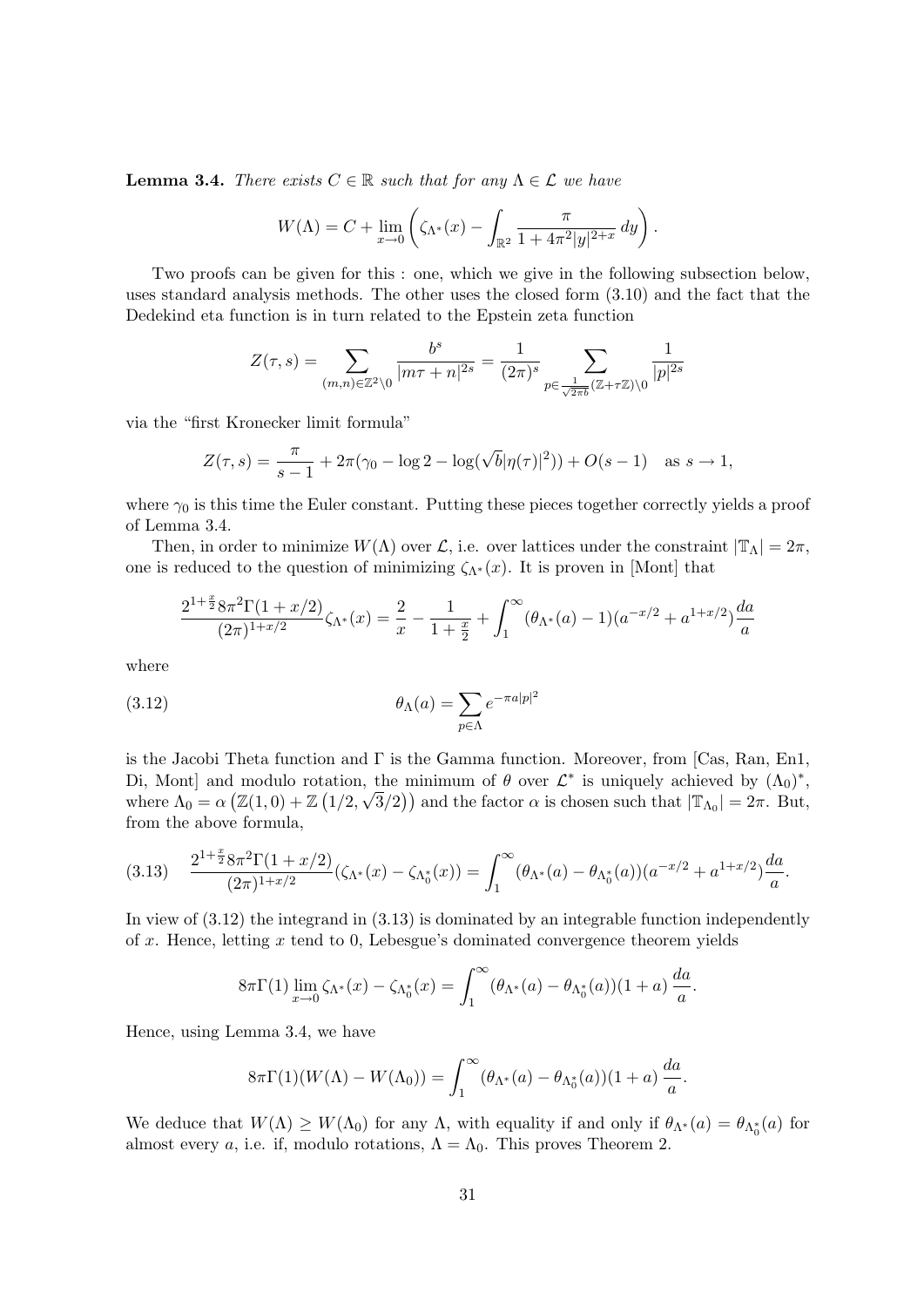# Analytic proof of Lemma 3.4

Denoting by  $G_0$  the unique solution of  $-\Delta G_0 + G_0 = 2\pi \delta_0$  in  $\mathbb{R}^2$ , we may write

$$
H_{\Lambda}(x) + \log |x| = U_{\Lambda} + (G_0(x) + \log |x|),
$$

where  $U_{\Lambda} = H_{\Lambda} - G_0$  and  $G_0(x) + \log |x|$  are  $C^1$  near the origin. Taking limits, we obtain from (3.8)

$$
W(\Lambda) = \gamma_0 + \frac{1}{2}U_{\Lambda}(0),
$$

where  $\gamma_0 = \frac{1}{2}$  $\frac{1}{2} \lim_{x\to 0} (G_0(x) + \log |x|)$ . Denote by  $\varphi(x) = (2\pi)^{-1} e^{-|x|^2/2}$  the Gaussian distribution in  $\mathbb{R}^2$  and for any  $n \in \mathbb{N}$  let  $\varphi_n(x) = n^2 \varphi(nx)$ , so that  $\{\varphi_n\}_n$  is an approximate identity. We have  $\hat{\varphi}_n(y) = e^{-|y|^2/2n^2}$ . Then, since  $U_{\Lambda}$  is continuous at 0 and bounded in  $\mathbb{R}^2$ , we have

$$
U_{\Lambda}(0) = \lim_{n \to +\infty} w(n, \Lambda), \text{ where } w(n, \Lambda) = \int_{\mathbb{R}^2} \varphi_n(x) U_{\Lambda}(x) dx = \int_{\mathbb{R}^2} \hat{\varphi}_n(y) \hat{U_{\Lambda}}(y) dy.
$$

Also, it is standard that  $\hat{G}_0 = 2\pi/(1 + 4\pi^2|y|^2)$ . Then, since  $\hat{U}_\Lambda = \hat{H}_\Lambda - \hat{G}_0$ , we get

$$
w(n,\Lambda) = \sum_{p \in \Lambda^* \backslash \{0\}} \frac{e^{-|p|^2/2n^2}}{4\pi^2|p|^2} - 2\pi \int_{\mathbb{R}^2} \frac{e^{-|y|^2/2n^2}}{1 + 4\pi^2|y|^2} dy.
$$

Note that  $|\mathbb{T}_{\Lambda^*}| = 1/|\mathbb{T}_{\Lambda}|^{-1} = 1/2\pi$ , which accounts for the factor  $2\pi$  in front of the integral. The second step is to show that

(3.14) 
$$
\lim_{n \to +\infty} w(n,\Lambda) = \lim_{x \to 0} v(x,\Lambda), \text{ where } v(x,\Lambda) = \sum_{p \in \Lambda^* \setminus \{0\}} \frac{1}{4\pi^2 |p|^{2+x}} - \int_{\mathbb{R}^2} \frac{2\pi}{1 + 4\pi^2 |y|^{2+x}} dy.
$$

First we truncate  $w(n, \Lambda)$  and  $v(x, \Lambda)$ , letting for each  $N \in \mathbb{N}$ 

$$
w^N(n,\Lambda) = \sum_{\substack{p \in \Lambda^* \setminus \{0\} \\ |p| < N}} \frac{e^{-|p|^2/2n^2}}{4\pi^2|p|^2} - 2\pi \int_{B(0,N)} \frac{e^{-|y|^2/2n^2}}{1 + 4\pi^2|y|^2} \, dy, \quad \tilde{w}^N(n,\Lambda) = w(n,\Lambda) - w^N(n,\Lambda),
$$

and defining similarly  $v^N(x, \Lambda)$ ,  $\tilde{v}^N(x, \Lambda)$ . It is clear that for any N

$$
(3.15) \qquad \lim_{n \to +\infty} w^N(n,\Lambda) = \lim_{x \to 0} v^N(x,\Lambda) = \frac{1}{4\pi^2} \sum_{\substack{p \in \Lambda^* \setminus \{0\} \\ |p| < N}} \frac{1}{|p|^2} - 2\pi \int_{B(0,N)} \frac{1}{1 + 4\pi^2 |y|^2} \, dy.
$$

Then we claim that

(3.16) 
$$
\lim_{N \to +\infty} \lim_{n \to +\infty} \tilde{w}^N(n, \Lambda) = \lim_{N \to +\infty} \lim_{x \to 0} \tilde{v}^N(x, \Lambda) = 0,
$$

which together with (3.15) clearly implies (3.14). To prove (3.16), for any  $p \in \Lambda^*$  we let  $K_p$ be the Voronoi cell centered at p, i.e. the set of points in  $\mathbb{R}^2$  which are closer to p than to any other point of  $\Lambda^*$ . Then

(3.17) 
$$
\tilde{w}^N(n,\Lambda) = \sum_{\substack{p \in \Lambda^* \setminus \{0\} \\ |p| \ge N}} \int_{K_p} \frac{e^{-|p|^2/2n^2}}{4\pi^2|p|^2} - \frac{e^{-|y|^2/2n^2}}{1 + 4\pi^2|y|^2} dy + \delta(N,n,\Lambda),
$$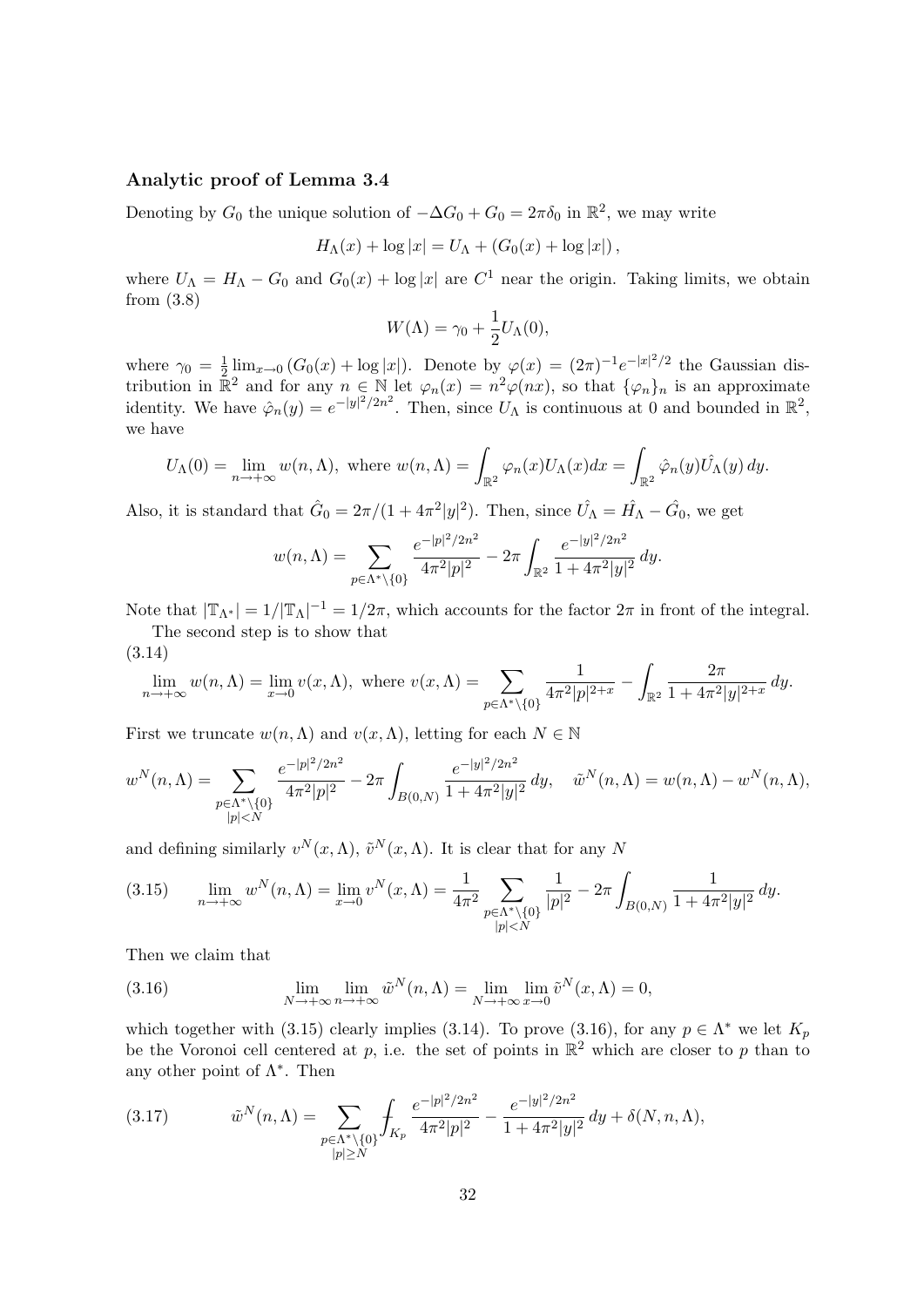where

$$
\delta(N,n,\Lambda) = 2\pi \left( \sum_{p \notin B(0,N)} \int_{K_p \cap B(0,N)} \frac{e^{-|y|^2/2n^2}}{1+4\pi^2|y|^2} dy - \sum_{p \in B(0,N)} \int_{K_p \setminus B(0,N)} \frac{e^{-|y|^2/2n^2}}{1+4\pi^2|y|^2} dy \right).
$$

We can bound  $|\delta|$  by the integral of  $(1 + 4\pi^2|y|^2)^{-1}$  over those cells which intersect both  $B(0, N)$  and its complement, the union of which is included in  $B(0, N + C<sub>\Lambda</sub>) \setminus B(0, N - C<sub>\Lambda</sub>)$ . Thus we have for every  $\Lambda$ 

(3.18) 
$$
\lim_{N \to +\infty} \lim_{n \to +\infty} \delta(N, n, \Lambda) = 0.
$$

Then we consider the sum in (3.17). If  $|p| > n^2$  it is straightforward to bound the contribution of  $K_p$ , which we denote  $M_p$ , by  $C_\Lambda e^{-|p|/2}/|p|^2$ , and from there to deduce

(3.19) 
$$
\lim_{N \to +\infty} \lim_{n \to +\infty} \sum_{\substack{p \in \Lambda^* \setminus \{0\} \\ |p| \ge n^2}} |M_p| = 0.
$$

If  $|p| \leq n^2$ , we use the fact that the gradient of  $y \to e^{-|y|^2/2n^2}$  is bounded by  $C/n$  on  $\mathbb{R}^2$ , and that  $e^{-|p|^2/2n^2} \leq 1$  to write

$$
|M_p| \le \left| \int_{K_p} \frac{1}{4\pi^2 |p|^2} - \frac{1}{1 + 4\pi^2 |y|^2} \, dy \right| + \frac{C}{n} \int_{K_p} \frac{dy}{1 + 4\pi^2 |y|^2}.
$$

The sum w.r.t  $p \in \Lambda^*$  of the first term on the right-hand side is convergent, therefore the sum w.r.t  $p \in \Lambda^*, n^2 \geq |p| \geq N$  tends to 0 as  $N \to +\infty$ , uniformly in n. For the second term, the corresponding sum may be compared with the integral

$$
\frac{C}{n}2\pi \int_{N \le |y| \le n^2} \frac{dy}{1 + 4\pi^2 |y|^2},
$$

which is  $O(\log n/n)$  as  $n \to +\infty$ . Therefore

$$
\lim_{N \to +\infty} \lim_{n \to +\infty} \sum_{\substack{p \in \Lambda^* \setminus \{0\} \\ n^2 \ge |p| \ge N}} |M_p| = 0.
$$

Together with (3.19) and (3.18), this proves that  $\lim_{N\to+\infty} \lim_{n\to+\infty} \tilde{w}^N(n,\Lambda) = 0$ . The proof that  $\lim_{N\to+\infty} \lim_{x\to0} \tilde{v}^N(x,\Lambda) = 0$  is similar, we omit it. Then (3.16) holds, which proves (3.14) and the lemma.

# 4 The renormalized energy in the general case: proof of Theorem 1

In this section we prove Theorem 1. We recall that we can reduce by scaling to studying the case of  $\mathcal{A}_m = \mathcal{A}_1$  i.e. where (see Definition 1.1)

(4.1) 
$$
\operatorname{curl} j = \nu - 1 \qquad \operatorname{div} j = 0,
$$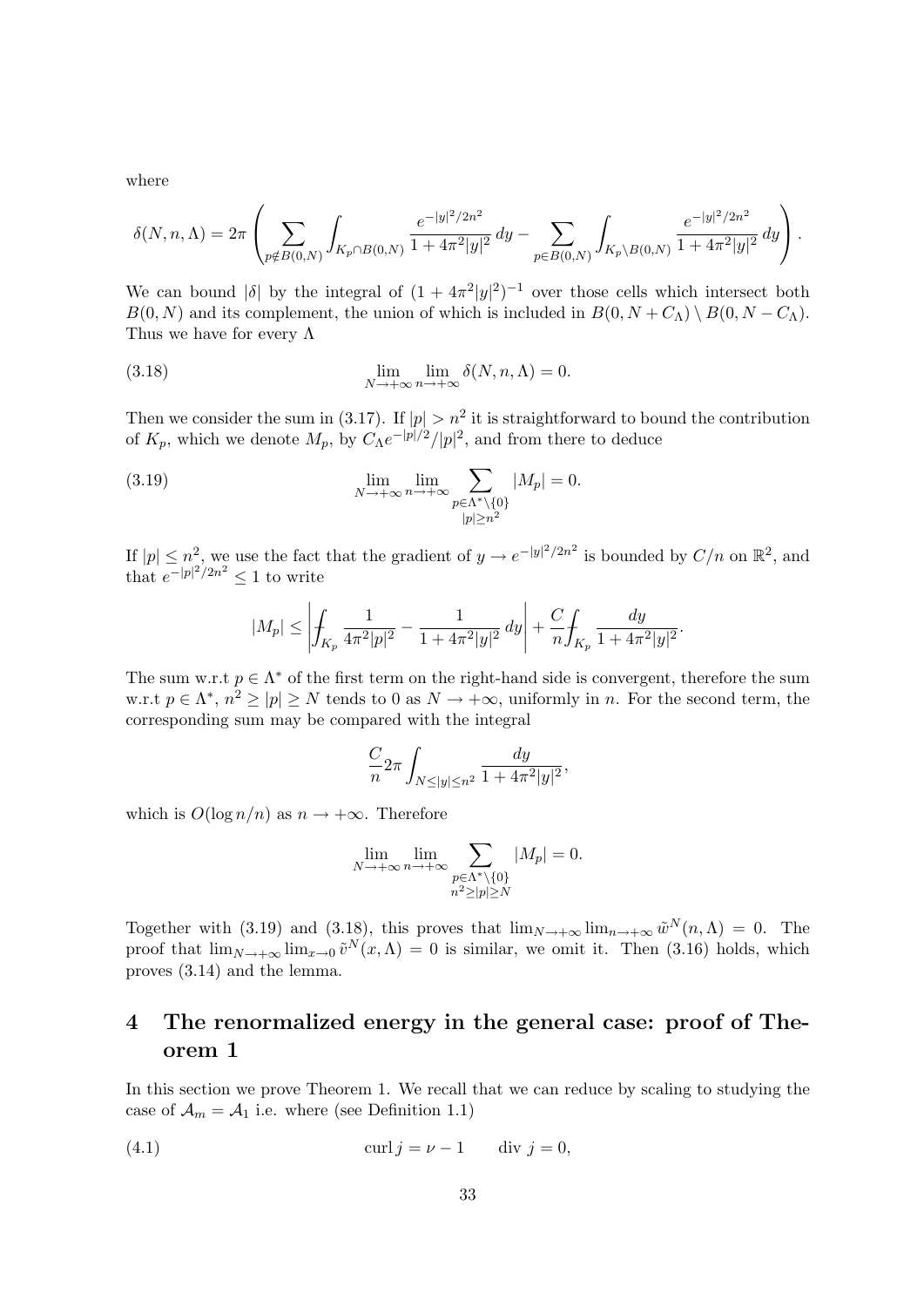where  $\nu = 2\pi \sum_{p \in \Lambda} \delta_p$  is such that  $\{\frac{\nu(B_R)}{|B_R|}\}$  $\frac{\sqrt{B_R}}{|B_R|}$  as bounded. For convenience, once the class  $\mathcal{A}_1$ has been chosen, if  $p < 2$  we may extend the definition of  $W_U$  to all  $j \in L^p_{loc}(\mathbb{R}^2, \mathbb{R}^2)$  by letting

$$
W_U(j) = +\infty \quad \text{if } j \notin \mathcal{A}_1.
$$

We now assume W has been likewise extended for a certain  $1 < p < 2$ . In what follows we will show that the minimizers and the minimum of  $W_U$  do not depend on U. However  $W_U$ itself does. When a statement is independent of  $U$ , we will sometimes write  $W$  instead of  $W_U$ .

One of the difficulties about  $W$  is that it is not lower semi-continuous. Here is a hint as to why: consider a set of points  $\Lambda_n$  which is equal to the square lattice (of density 1) in the ball  $B_n$  and to the triangular lattice (of density 1) outside  $B_n$ . Let  $j_n$  be corresponding vector fields. Then, since  $W$  is insensitive to compact perturbations, we have for every  $n$ , in informal notation,  $W(j_n) = W(\text{triangular})$ . On the other hand, as  $n \to \infty$ ,  $j_n \to j_{\text{square}}$  by construction. So if W was lower semi-continuous, we should have  $W(\text{square}) \leq W(\text{triangular})$ , which is false by Theorem 2.

However, we will show that  $W$  is lower semi-continuous "up to translations". We split the results into several propositions:

**Proposition 4.1.** Let U refer to any family  $\{U_R\}$  satisfying (1.4), (1.5). Let  $1 < p < 2$ . We have:

- The value of  $W_U(j)$  is independent of the choice of cutoff functions  $\{\chi_{\mathbf{U}_R}\}_R$  satisfying  $(1.3).$
- $W_U: L^p_{loc}(\mathbb{R}^2, \mathbb{R}^2) \to \mathbb{R} \cup \{+\infty\}$  is a Borel function.
- The sublevel sets  $\{j, W_U(j) \leq \alpha\}$  are "compact in  $L^p_{loc}(\mathbb{R}^2, \mathbb{R}^2)$  up to translation", more precisely: for every  $j_n$  such that  $\limsup_{n\to\infty} W(j_n) < +\infty$ , after extraction of a subsequence, there exists a sequence  $\lambda_n \in \mathbb{R}^2$  and  $j \in L^p_{loc}(\mathbb{R}^2, \mathbb{R}^2)$  such that  $j_n(\lambda_n + \cdot) \to j$ in  $L^p_{\text{loc}}(\mathbb{R}^2, \mathbb{R}^2)$  and

(4.2) 
$$
W_U(j) \leq \liminf_{n \to \infty} W_U(j_n).
$$

In particular  $\inf_{L^p_{loc}(\mathbb{R}^2, \mathbb{R}^2)} W_U = inf_{\mathcal{A}_1} W_U$  is achieved and is finite.

- The minimizers and the value of the minimum of  $W_U$  are independent of  $U$ .

We will also prove a result of uniform approximation by construction, which implies in particular that the minimum of  $W$  may be approximated by suitable periodic configurations. This construction will be crucial in particular in constructing test functions. In what follows  $K_R$  denotes the square  $[-R, R]^2$ , and  $W_K$  denotes the renormalized energy relative to  $\{K_R\}_R$ . In the following results, squares could easily be replaced by arbitrary parallelograms.

**Proposition 4.2.** Let  $G \subset A_1$  be such that there exist  $C > 0$  such that for any  $j \in G$ , we have

(4.3) 
$$
\forall R > 1, \quad \frac{\nu(K_R)}{|K_R|} < C
$$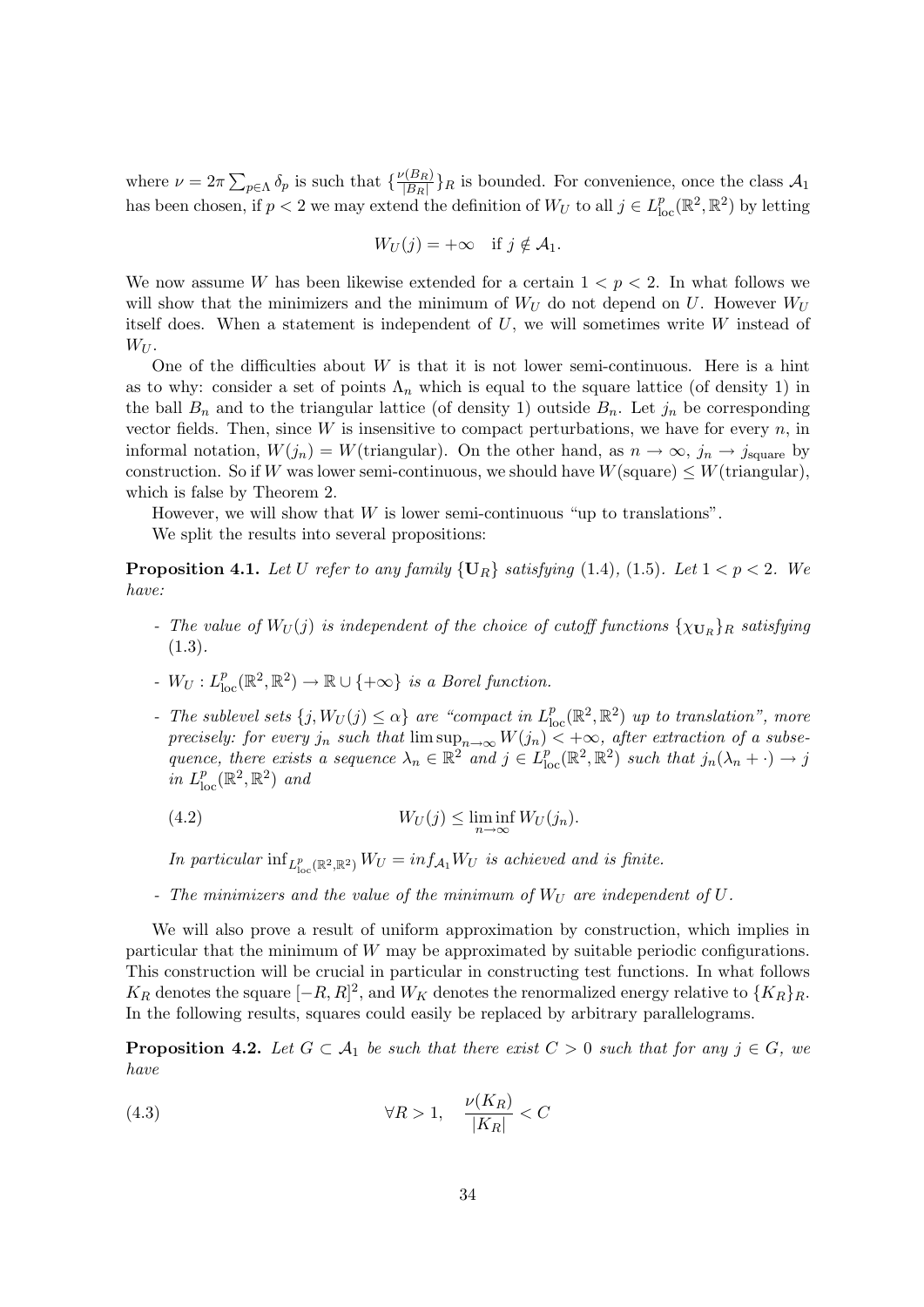for the associated  $\nu$ 's and such that, uniformly with respect to  $j \in G$ ,

(4.4) 
$$
\lim_{R \to +\infty} \frac{W(j, \chi_{K_R})}{|K_R|} = W_K(j) \leq C.
$$

Then for any  $\varepsilon > 0$ , there exists  $R_0 > 0$  such that if  $R > R_0$  and  $|K_R| \in 2\pi N$ , for any  $j \in G$ there exists  $j_R$  such that

(4.5) 
$$
\begin{cases} \text{curl } j_R = 2\pi \sum_{p \in \Lambda_R} \delta_p - 1 & \text{in } K_R, \\ j_R \cdot \tau = 0 & \text{on } \partial K_R, \end{cases}
$$

where  $\Lambda_R$  is a discrete subset of the interior of  $K_R$ , and

- if 
$$
x \in K_{R-2R^{3/4}}
$$
 then  $j_R(x) = j(x)$ ,  
- 
$$
\frac{W(j_R, \mathbf{1}_{K_R})}{|K_R|} \leq W_K(j) + \varepsilon.
$$

**Remark 4.3.** An inspection of the proof allows to see that the construction can alternatively be made in any rectangle which is a small perturbation of the square  $K_R$ , i.e whose sidelengths are in  $[2R, 2R(1 + \eta)]$ , where  $\eta$  depends on  $\varepsilon$ .

Note that this result is close to establishing that  $A_1$  is "uniformly W-approximable" in the sense of [AM], Definition 4.14.

The following corollaries are proved at the end of this section.

**Corollary 4.4.** Given any j such that  $W_K(j) < \infty$ , there exists a sequence  $\{j_R\}_{R^2 \in 2\pi\mathbb{N}}$  in  $\mathcal{A}_1$  such that each j<sub>R</sub> is  $K_R$  periodic (i.e. j<sub>R</sub>(x + 2Rke<sub>1</sub> + 2Rle<sub>2</sub>) = j<sub>R</sub>(x) for k, l  $\in \mathbb{Z}$  where  $(e_1, e_2)$  is the canonical basis of  $\mathbb{R}^2$ ) and

(4.6) 
$$
\limsup_{R \to \infty} W_K(j_R) = \limsup_{R \to \infty} \frac{W(j_R, \mathbf{1}_{K_R})}{|K_R|} \le W_K(j).
$$

In particular there exists a minimizing sequence for  $\min_{A_1} W$  consisting of periodic vectorfields.

**Corollary 4.5.** Let  $p < 2$  and let P be a probability measure on  $L_{loc}^p(\mathbb{R}^2, \mathbb{R}^2)$  which is invariant under the action of translations and concentrated in  $A_1$ . Then there exists a sequence  $R \rightarrow$  $+\infty$  and a sequence  $\{j_R\}_R$  of vector fields defined over  $K_R$  such that

- There exists a finite subset  $\Lambda_R$  of the interior of  $K_R$  such that

(4.7) 
$$
\begin{cases} \operatorname{curl} j_R = 2\pi \sum_{p \in \Lambda_R} \delta_p - 1 & \text{in } K_R \\ j_R \cdot \tau = 0 & \text{on } \partial K_R. \end{cases}
$$

- Letting  $P_R$  be the probability measure on  $L_{loc}^p(\mathbb{R}^2, \mathbb{R}^2)$  which is defined as the image of the normalized Lebesgue measure on  $K_R$  by  $x \mapsto j_R(x + \cdot)$  where  $j_R$  is extended periodically to the whole  $\mathbb{R}^2$ , we have  $P_R \to P$  weakly as  $R \to \infty$ .

$$
\text{-} \limsup_{R \to \infty} \frac{W(j_R, \mathbf{1}_{K_R})}{|K_R|} \leq \int W_K(j) \, dP(j).
$$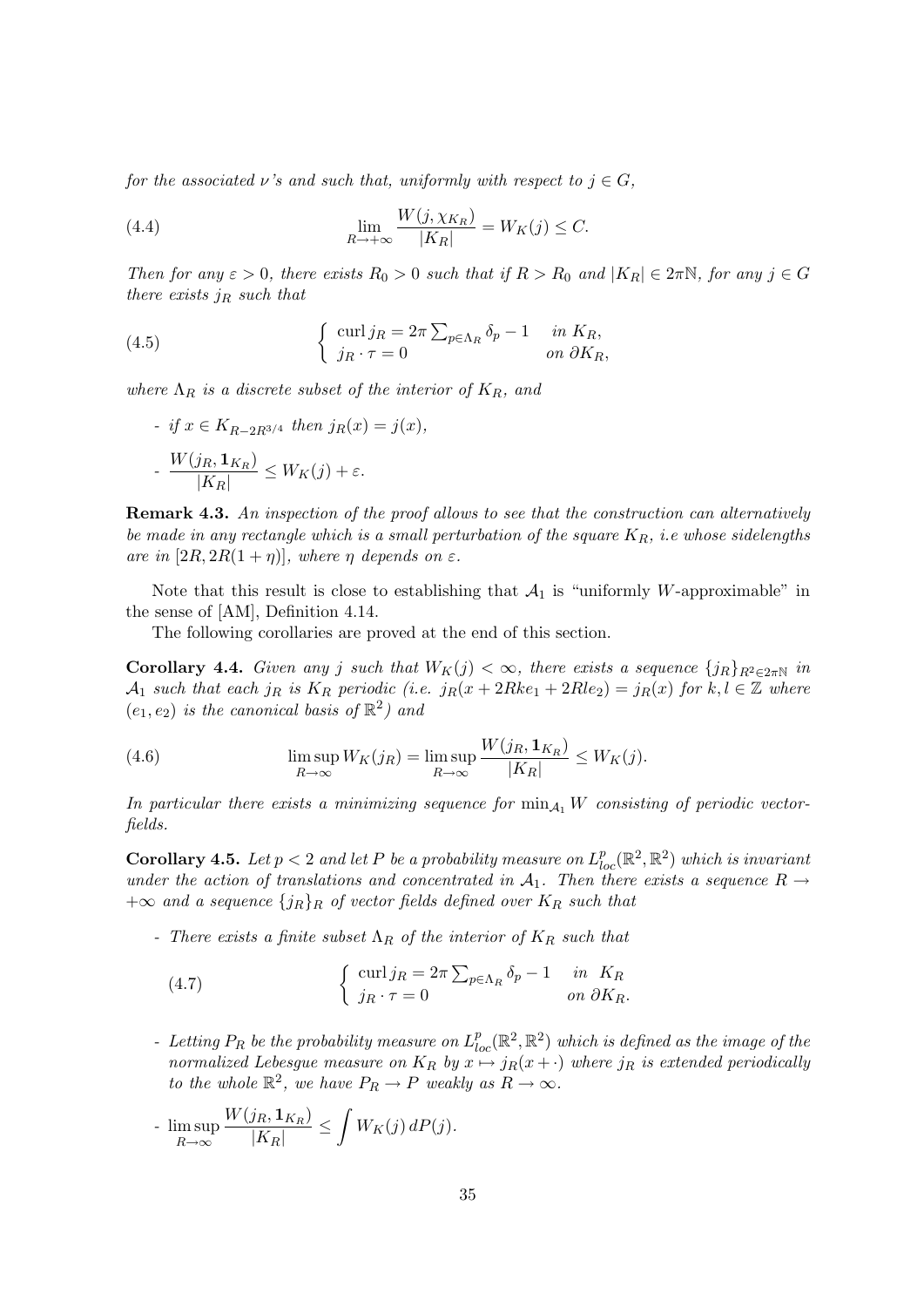#### 4.1 A mass displacement result

In this subsection, we show that even though the integrand in the definition of  $W$  is not bounded below, we can somehow reduce to that case by a "mass displacement" method, which is an adaptation of that of [SS3]. The situation is much simpler here due to the fact that all degrees are  $+1$ . It follows the same steps however, consisting in ball construction combined with mass displacement.

We begin with a ball construction argument  $\lambda$  la Sandier and Jerrard [Sa, Je]. For the sake of generality, we prove the result for an average density m which may depend on x.

**Proposition 4.6.** Assume curl  $j = \nu - m$  in the sense of distributions in some open set U, where  $m \in L^{\infty}(U)$  and  $\nu = 2\pi \sum_{p \in \Lambda} \delta_p$  for some finite subset  $\Lambda$  of U, and that  $j \in L^2_{loc}(U \setminus \Lambda)$ . Let  $n = #\Lambda$  and  $\eta_0 > 0$  be the minimal distance between points of  $\Lambda$ . Then there exists for any  $r \in (0,1]$  a family of disjoint closed balls  $\mathcal{B}_r$  of total radius r covering  $\Lambda$  such that:

- If  $\Lambda = \{p\}$  then  $\mathcal{B}_r = \{B(p, r)\}.$
- If  $r/n \leq \eta_0$ , then  $\mathcal{B}_r = \{B(p, \frac{r}{n})\}_{p \in \Lambda}$ .
- The set  $\cup_{B\in\mathcal{B}_r}B$  is increasing as a function of r. Moreover, for any  $\eta \le r/n$ , and every  $B \in \mathcal{B}_r$  such that  $B \subset U$  we have, letting  $d_B = \#(\Lambda \cap B)$ ,

$$
\frac{1}{2} \int_{B \setminus \cup_{p \in \Lambda} B(p,\eta)} |j|^2 \geq \pi d_B \left( \log \frac{r}{n\eta} - \|m\|_{\infty} \frac{r^2}{2} \right).
$$

- If  $B \in \mathcal{B}_r$  and  $\chi$  is a positive function with support in U, then

$$
\int_{B\setminus\cup_{p\in\Lambda}B(p,\eta)}\chi|j|^2-2\pi\left(\log\frac{r}{n\eta}-\|m\|_{\infty}\frac{r^2}{2}\right)\sum_{p\in B\cap\Lambda}\chi(p)\geq-2r\nu(B)\|\nabla\chi\|_{\infty}.
$$

*Proof of the first three items.* We let  $M = ||m||_{\infty}$ . The first items are obtained by a standard ball construction argument à la Jerrard/Sandier. Since curl  $j = \nu - m$  we have for any circle  $C = \partial B$  of radius  $r(B)$  not intersecting  $\Lambda$ , and letting  $d_B = \#(\Lambda \cap B)$ ,

$$
\int_C j \cdot \tau \ge \nu(B) - M\pi r_B^2 = 2\pi d_B - M\pi r_B^2.
$$

Using the Cauchy-Schwarz inequality and the fact that  $d<sub>B</sub>$  is a nonnegative integer, we deduce that

(4.8) 
$$
\int_C |j|^2 \ge \frac{2\pi}{r_B} (d_B)^2 - 2\pi M d_B r_B \ge 2\pi d_B \left(\frac{1}{r_B} - Mr_B\right).
$$

Define  $\mathcal{F}(x,r) = \int_{B(x,r)} |j|^2$ . The above yields

$$
\frac{\partial \mathcal{F}}{\partial r} \ge 2\pi d_B \left(\frac{1}{r_B} - Mr_B\right).
$$

In order to define  $\mathcal{B}_r$ , we first fix a reference family of balls produced via a ball-growth. Set  $\eta_1 = \min{\{\eta_0/3, 1/(n+1)\}}$  and let  $\mathcal{B}_0 = {\{\overline{B}(p, \eta_1)\}}_{p \in \Lambda}$ . According to the definition of  $\eta_0$ , we have that  $\mathcal{B}_0$  is a finite, disjoint collection of closed balls of total radius  $n\eta_1 < 1$ . We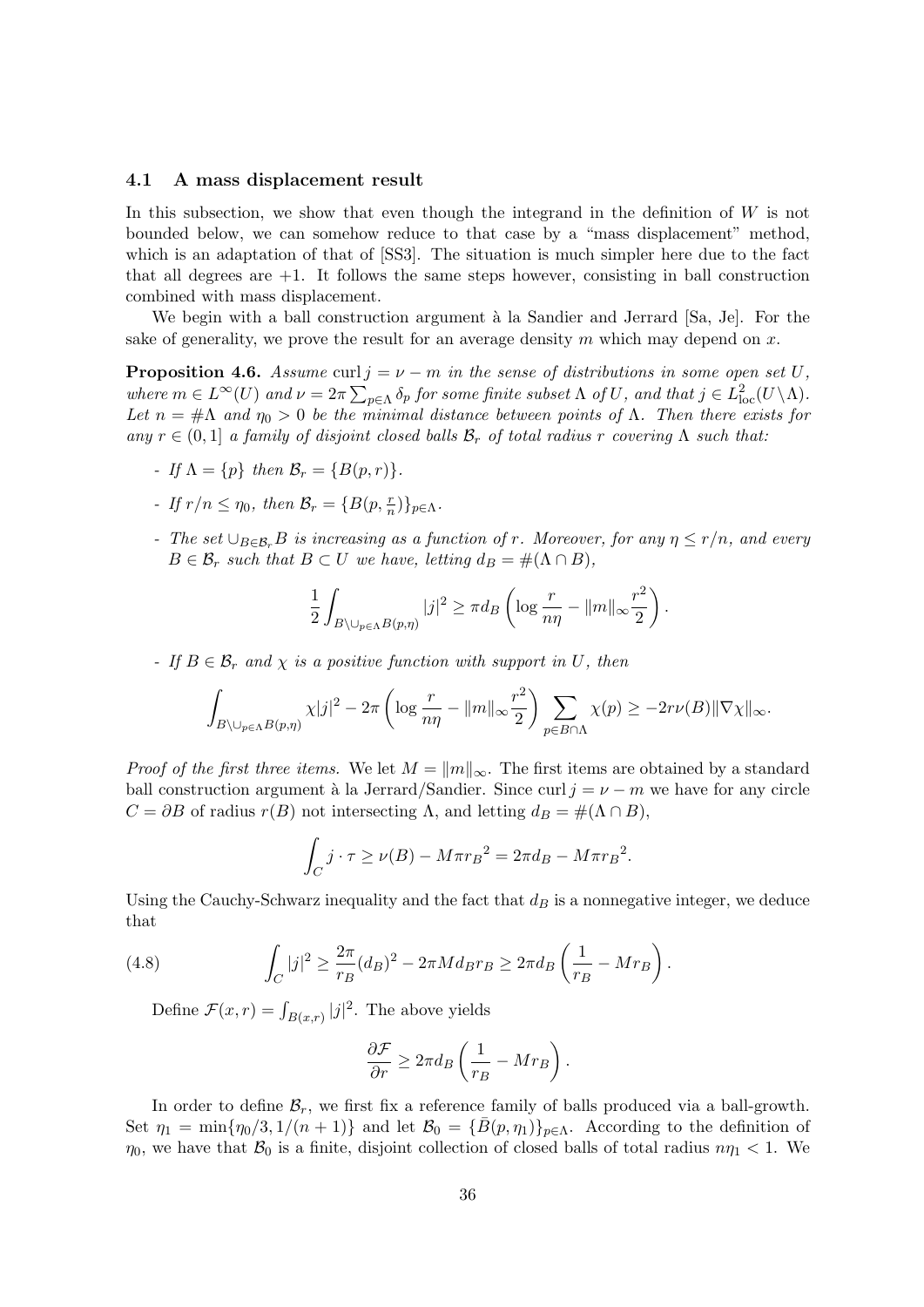then apply Theorem 4.2 of [SS4] to  $\mathcal{B}_0$  to produce a family of collections  $\{\mathcal{B}(s)\}_{s\in[0,\log\frac{1}{n\eta_1}]}$ , such that the total radius of the balls in  $\mathcal{B}(s)$  is  $r = n\eta_1 e^s$ . Then, given  $n\eta_1 < r < 1$  we may choose  $s = \log \frac{r}{n\eta_1}$  and write  $\mathcal{B}_r$  for  $\mathcal{B}(s)$ . We then extend this reference family "backward" to radii smaller than  $n\eta_1$  by letting  $\mathcal{B}_r = {\overline{B}(p,r/n)}_{p \in \Lambda}$  for any  $0 < r \leq n\eta_1$ .

Since the balls in these collections never become tangent when  $r < n\eta_1$ , for any  $\eta > 0$  we may trivially view  $\{\mathcal{B}(s)\}_s$ , where  $\mathcal{B}(s) = \mathcal{B}_r$ , with  $r = np e^s$  as having been generated by a ball-growth from  $\mathcal{B}(0) = \{B(p, \eta)\}_{p \in \Lambda}$ , i.e. satisfying all the results of Theorem 4.2 in [SS4]. Then each  $\mathcal{B}_r$  has total radius r and covers  $\Lambda$  and from Proposition 4.1 in [SS4] for every  $B \in \mathcal{B}_r = \mathcal{B}(s)$ , with  $r = n\eta e^s$ ,

$$
\int_{B\setminus\bigcup_{p\in\Lambda}B(p,\eta)}|j|^2\geq\int_0^s\sum_{\substack{B'\in\mathcal{B}(t)\\B'\subset B}}2\pi d_{B'}(1-M{r_{B'}}^2)\,dt.
$$

Since the sum of the  $d_{B'}$ 's is  $\#(B \cap \Lambda)$  and since the sum of the  $r_{B'}$ 's is less than  $n\eta e^t$ , we find

$$
\int_{B\setminus\cup_{p\in\Lambda}B(p,\eta)}|j|^2\geq 2\pi d_B\int_0^s(1-M(n\eta e^t)^2)\,dt=2\pi d_B\left(\log\frac{r}{n\eta}-M\frac{r^2-n^2\eta^2}{2}\right).
$$

Since this is true for any  $0 < \eta < r/n$ , the first three items are satisfied.

*Proof of the last item.* Let  $B_{\eta} = B \setminus \cup_{p \in \Lambda} B(p, \eta)$ . Then by the "layer-cake" theorem

(4.9) 
$$
\int_{B_{\eta}} \chi |j|^2 = \int_0^{+\infty} \left( \int_{B_{\eta} \cap \{\chi > t\}} |j|^2 \right) dt.
$$

Now if  $a \in \Lambda \cap B$ , then for any  $s \in (0, r]$  there exists a closed ball  $B_{a,s} \in \mathcal{B}_s$  containing a. For  $t > 0$  we call

$$
s(a,t) = \sup\{s \in (0,1], B_{a,s} \subset \{\chi > t\}\}\
$$

if this set is nonempty, and let  $s(a, t) = 0$  otherwise, i.e. if  $\chi(a) \leq t$ . Then we let  $B_a^t = B_{a,s(a,t)}$ . Note that a is not necessarily the center of  $B_a^t$ , note also that  $s(a, t)$  bounds from above the radius of  $B_a^t$ , but is not necessarily equal to it.

As noted above  $s(a, t) = 0$  iff  $\chi(a) \leq t$  while if  $s(a, t) \in (0, r)$  then  $B_a^t \not\subset {\chi > t}$ , otherwise there would exist  $s' > s(a, t)$  such that  $B_{a,s'} \subset {\{\chi > t\}}$ , contradicting the definition of  $s(a, t)$ . Thus, choosing y in  $B_a^t \setminus {\{\chi > t\}}$ , we have

(4.10) 
$$
\chi(a) - t \leq \chi(a) - \chi(y) \leq 2s(a, t) \|\nabla \chi\|_{\infty}.
$$

Also, for any  $t \geq 0$  the collection  ${B_a^t}_{a}$ , where  $a \in \Lambda$  and the a's for which  $s(a, t) = 0$  have been excluded, is disjoint. Indeed if  $a, b \in \Lambda$  and  $s(a, t) \geq s(b, t)$  then, since  $\mathcal{B}_{s(a,t)}$  is disjoint, the balls  $B_{a,s(a,t)}$  and  $B_{b,s(a,t)}$  are either equal or disjoint. If they are disjoint we note that  $s(a,t) \geq s(b,t)$  implies that  $B_{b,s(b,t)} \subset B_{b,s(a,t)}$  and therefore  $B_b^t = B_{b,s(b,t)}$  and  $B_a^t = B_{a,s(a,t)}$ are disjoint. If they are equal, then  $B_{b,s(a,t)} \subset E_t \cap B$  and therefore  $s(b,t) \geq s(a,t)$ , which implies  $s(b, t) = s(a, t)$  and then  $B_b^t = B_a^t$ .

Now assume that  $B' \in \{B_a^t\}_a$  and let s be the common value of  $s(a, t)$  for a's in  $B' \cap \Lambda$ and  $n = #\Lambda$ . Then the previous item of the proposition yields for any  $\eta < \min(\eta_0, r/n)$  (but the inequality is trivially true if  $\eta > r/n$ ,

$$
\int_{B' \setminus \bigcup_{p \in \Lambda} B(p,\eta)} |j|^2 \ge \nu(B') \left( \log \frac{s}{n\eta} - M \frac{s^2}{2} \right)_+.
$$

 $\Box$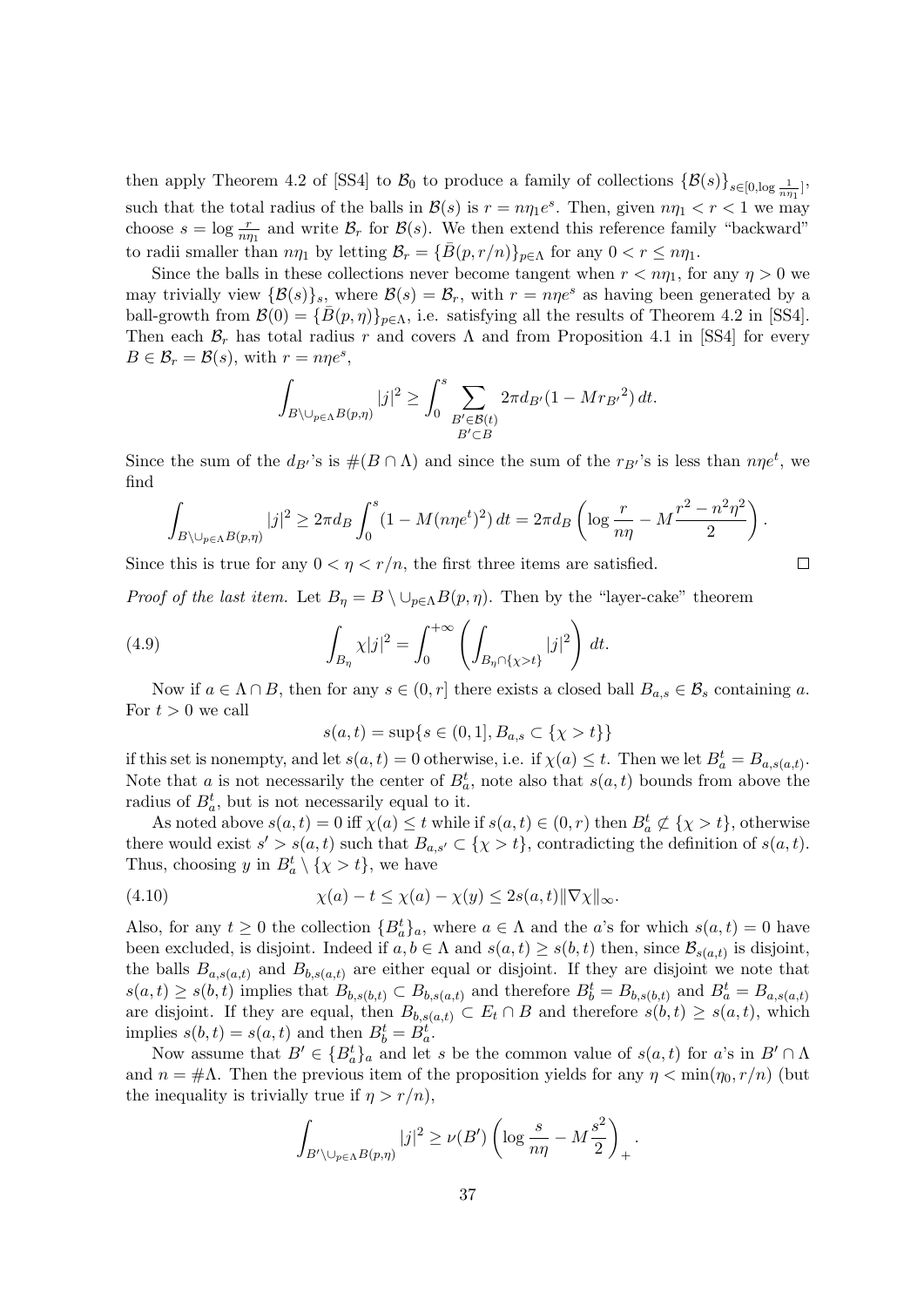We may rewrite the above as

$$
\int_{B' \setminus \bigcup_{p \in \Lambda} B(p,\eta)} |j|^2 \geq 2\pi \sum_{a \in B' \cap \Lambda} \left( \log \frac{s(a,t)}{n\eta} - M \frac{s(a,t)^2}{2} \right)_+
$$

and summing over  $B' \in \{B_a^t\}_a$  we deduce, noting that the a's for which  $s(a, t) = 0$  do not contribute to the sum,

$$
\int_{B_{\eta} \cap \{\chi > t\}} |j|^2 \geq 2\pi \sum_{a \in B \cap \Lambda} \left( \log \frac{s(a,t)}{n\eta} - M \frac{s(a,t)^2}{2} \right)_+.
$$

Integrating the above in view of (4.9) yields, using (4.10) and the fact that  $s(a, t) \leq r$ ,

$$
\int_{B_{\eta}} \chi |j|^2 \geq 2\pi \sum_{a \in B \cap \Lambda} \int_0^{\chi(a)} \left( \log \frac{s(a,t)}{n\eta} - M \frac{s(a,t)^2}{2} \right)_+ dt \geq
$$
  

$$
2\pi \sum_{a \in B \cap \Lambda} \int_0^{\chi(a)} \left( \log \frac{r}{n\eta} + \log \left( \frac{\chi(a) - t}{2r \|\nabla \chi\|_{\infty}} \wedge 1 \right) - M \frac{r^2}{2} \right) dt.
$$

The right-hand side is greater than

$$
2\pi \sum_{a \in B \cap \Lambda} \left( \chi(a) \left( \log \frac{r}{n\eta} - M\frac{r^2}{2} \right) - 2r \|\nabla \chi\|_{\infty} \right),\,
$$

which proves the result.

We deduce a control of j by W, which we point out is substantially improved in [ST] into a control in a critical Lorentz space.

**Lemma 4.7.** Let  $\chi$  be a positive function compactly supported in an open set U and assume that curl  $j = \nu - m$  in

$$
\widehat{U} := \{ x \mid d(x, U) < 1 \}
$$

where  $\nu = 2\pi \sum_{p \in \Lambda} \delta_p$  for some finite subset  $\Lambda$  of  $\overline{U}$ . Then, there exists  $C > 0$  universal and for any  $p \in [1, 2), C_p > 0$  depending only on p, such that

$$
\int_{U} \chi^{p/2} |j|^p \leq C(|U| + C_p)^{1-p/2} \left( W(j, \chi) + n(\log n + ||m||_{\infty}) ||\chi||_{\infty} + n||\nabla \chi||_{\infty} \right)^{p/2}.
$$

where  $n = \nu(\widehat{U})/2\pi = \#\Lambda$ .

*Proof.* We use an argument of M. Struwe [St]. Let  $M = ||m||_{\infty}$ . We construct as above balls  $\mathcal{B}_r$  in U and define for  $k \geq 1$  the set  $U_k = \mathcal{B}_{2^{-k}} \setminus \mathcal{B}_{2^{-(k+1)}}$  and  $U_0 = U \setminus \mathcal{B}_{1/2}$ . Then since  $\chi$  is supported in  $U$ , we have by Hölder's inequality,

$$
(4.11) \qquad \int_U \chi^{p/2} |j|^p = \int_{\widehat{U}} \chi^{p/2} |j|^p = \sum_{k=0}^\infty \int_{U_k} \chi^{p/2} |j|^p \le \sum_{k=0}^\infty |U_k|^{1-p/2} \left( \int_{U_k} \chi |j|^2 \right)^{p/2}.
$$

 $\Box$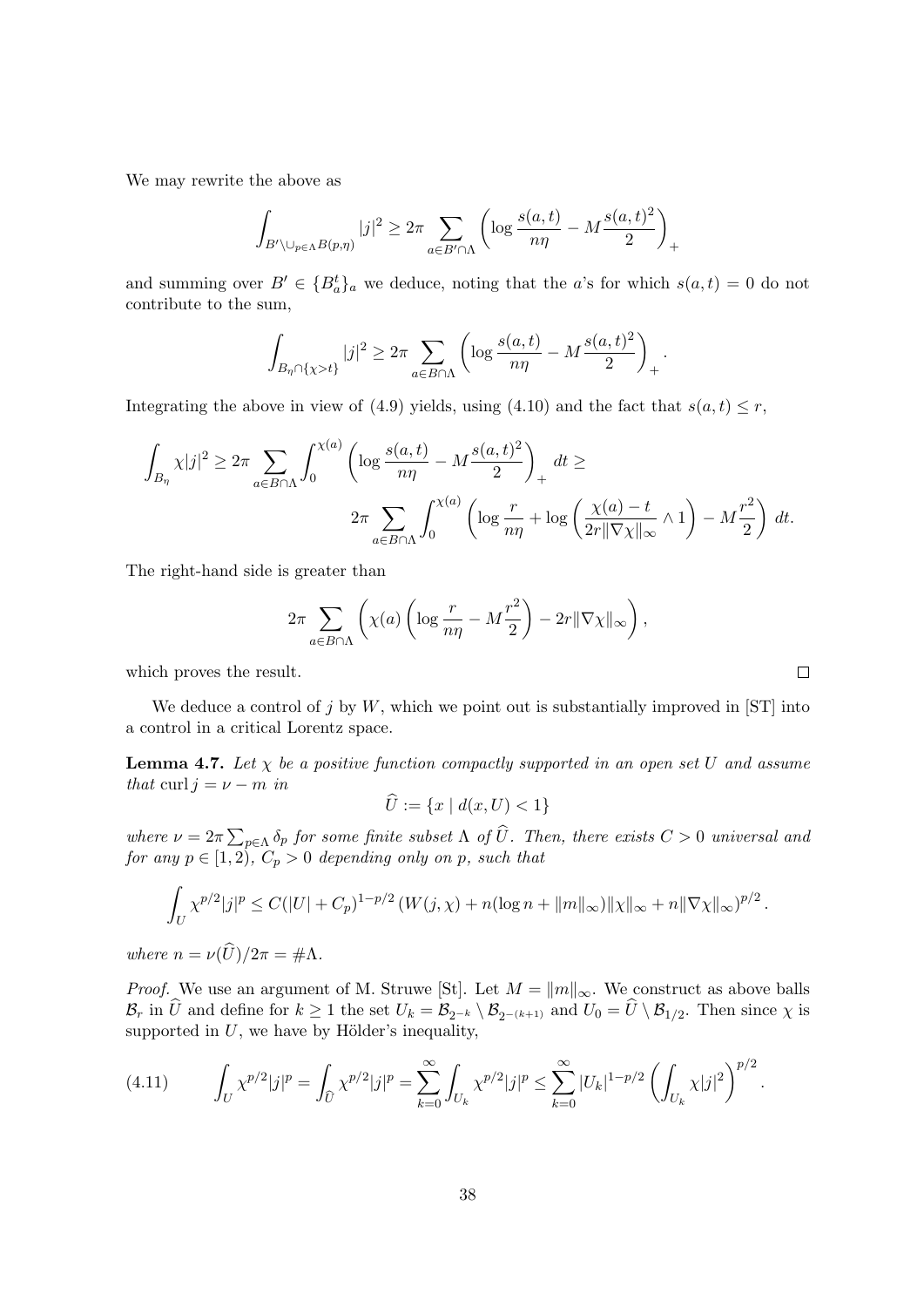For any given  $k \in \mathbb{N}$  and if  $\eta$  is small enough we have  $U_k \subset U_{\eta} \setminus (\mathcal{B}_{2^{-(k+1)}})_{\eta}$ , where we have written  $A_{\eta} = A \setminus \cup_{p \in \Lambda} B(p, \eta)$ . For any ball  $B \in \mathcal{B}_{2^{-(k+1)}},$  if B intersects the support of  $\chi$ then  $B \subset U$  and thus the previous proposition yields

$$
\int_{B_{\eta}} \chi|j|^2 \geq 2\pi \left( \log \frac{2^{-(k+1)}}{n\eta} - CM \right) \sum_{p \in B \cap \Lambda} \chi(p) - C\nu(B) \|\nabla \chi\|_{\infty}.
$$

Summing over balls in  $\mathcal{B}_{2^{-(k+1)}}$  and subtracting from  $\int_{U_{\eta}} \chi |j|^2$  we find

$$
\int_{U_k} \chi|j|^2 \leq \int_{U_\eta} \chi|j|^2 - 2\pi \left( \log \frac{2^{-(k+1)}}{n\eta} - CM \right) \sum_{p \in U \cap \Lambda} \chi(p) + C\nu(U) \|\nabla \chi\|_{\infty}.
$$

Taking the limit  $\eta \to 0$  and plugging into (4.11) we find, recalling that  $n = \text{\#A}$ ,

$$
\int_{U} \chi^{p/2} |j|^p \leq \sum_{k=0}^{\infty} |U_k|^{1-p/2} \left( W(j, \chi) + Cn \left( M + k + \log n \right) ||\chi||_{\infty} + Cn ||\nabla \chi||_{\infty} \right)^{p/2}.
$$

We have  $|U_0| \leq |U|$  while for  $k \geq 1$  we have  $|U_k| \leq C2^{-k}$ . It follows easily that for some  $C_p, C > 0,$ 

$$
\int_U \chi^{p/2} |j|^p \le C(|U| + C_p)^{1-p/2} \left( 2W(j, \chi) + n(\log n + M) ||\chi||_{\infty} + n||\nabla \chi||_{\infty} \right)^{p/2}.
$$

 $\Box$ 

**Lemma 4.8.** Assume that  $m \in L^{\infty}(B_R)$  and  $\{(j_n,\nu_n)\}_n$  is a sequence in  $L^p_{loc}(\mathbb{R}^2,\mathbb{R}^2) \times \mathcal{M}$ such that  $\nu_n$  restricted to  $B_R$  is of the form  $2\pi \sum_i \delta_{a_i}$  for every n, with div  $j_n = 0$  and curl  $j_n = \nu_n - m$ , and which converges in the distributional sense to  $(j, \nu)$  on  $B_R$ .

Then div  $j = 0$  and curl  $j = \nu - m$  on  $B_R$ , where  $\nu$  is a locally finite sum of the form  $2\pi\sum_{p\in\Lambda}d_p\delta_p$ , where  $\Lambda$  is a discrete subset of  $B_R$  and  $d_p \in \mathbb{N}^*$ . Moreover, if  $\chi \in C_c^{\infty}(B_R)$  is positive and  $\sup_n W(j_n, \chi) < +\infty$ , then  $d_p = 1$  for every p such that  $\chi(p) \neq 0$ . In addition, for any smooth function  $\xi$  compactly supported in  $\{\chi > 0\}$  we have

$$
\liminf_{n \to +\infty} W(j_n, \xi) = W(j, \xi).
$$

Proof. This is essentially a consequence of the type of analysis of [BBH].

First, since  $\nu_n$  is positive for each n, the distributional convergence of  $\{\nu_n\}_n$  is in fact a weak convergence of the measures, and  $\{\nu_n\}_n$  is locally bounded on  $B_R$ , and we deduce that  $\nu$  is of the form  $2\pi \sum_{p \in \Lambda} d_p \delta_p$  with  $d_p \in \mathbb{N}^*$ . That div  $j = 0$  and curl  $j = \nu - m$  on  $B_R$  follows by passing to the limit in the corresponding equations satisfied by  $j_n$ ,  $\nu_n$ .

Now assume  $\sup_n W(j_n, \chi) < +\infty$ , let U be an open set compactly included in  $B_R$  and containing the support of  $\chi$ , and choose  $\eta > 0$ . Let  $U_{\eta} = U \setminus \cup_{p \in \Lambda} B(p, \eta)$ . If n is large enough depending on  $\eta$  we have  $\Lambda_n \cap U_\eta = \varnothing$  hence div  $(j - j_n) = \text{curl}(j - j_n) = 0$  in  $U_\eta$ . Elliptic regularity then implies that  $j_n \to j$  in  $C^k(U_{2n})$  for any  $k \in \mathbb{N}$  and thus we have convergence in  $C^k_{\text{loc}}(B_R \setminus \Lambda)$ . In particular we have for any  $\rho > 0$ 

$$
\lim_{n \to \infty} \frac{1}{2} \int_{U_{\rho}} \chi |j_n|^2 = \frac{1}{2} \int_{U_{\rho}} \chi |j|^2.
$$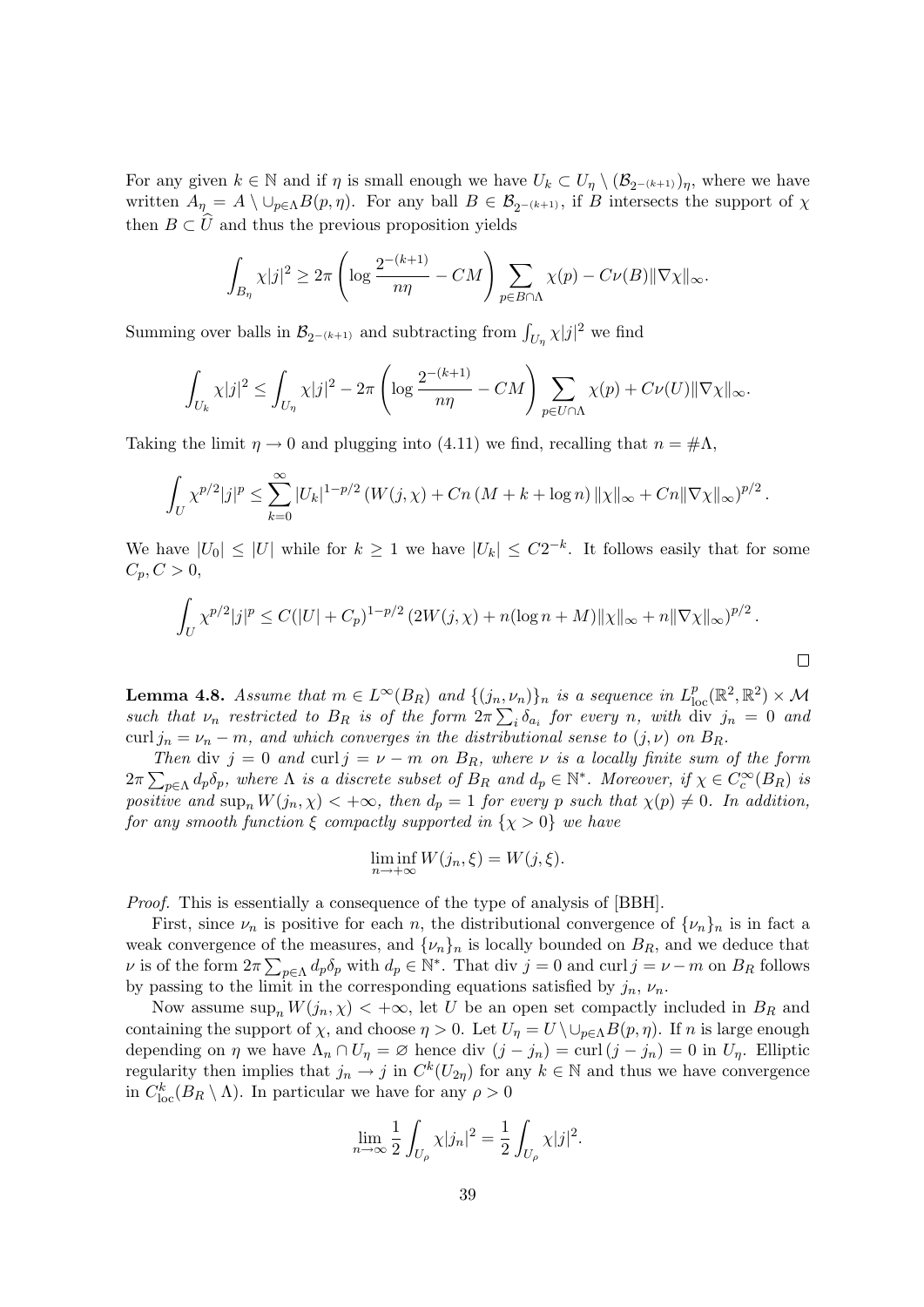We choose  $\rho$  small enough so that the balls  $B(p, \rho)$  for  $p \in \Lambda \cap U$  are disjoint. Then for each  $p \in \Lambda \cap U$  and n large enough, there are exactly  $d_p \geq 1$  points  $p_n^1, \ldots, p_n^{d_p}$  in  $\Lambda_n \cap B(p, \rho)$ , and these points converge to p. We apply Proposition 4.6 to  $(j_n, \nu_n)$  in  $B(p, \rho)$ , with  $r = \rho^2$ . We deduce the existence of a family of balls  $\mathcal{B}_n$  of total radius  $\rho^2$  containing the points  $p_n^k$ and such that for  $\eta > 0$  small enough

$$
\int_{\mathcal{B}_n\setminus\cup_k B(p_n^k,\eta)} \chi|j_n|^2 - 2\pi \left(\log \frac{\rho^2}{d_p\eta} - CM\right) \sum_{k=1}^{d_p} \chi(p_n^k) \ge -C d_p \rho^2 \|\nabla \chi\|_{\infty}.
$$

Moreover, since the  $p_n^k$ 's converge to p as  $n \to +\infty$ , if n is chosen large enough then they are at distance less than  $\rho^2$  from p hence  $\mathcal{B}_n \subset B(p, 2\rho^2)$ . Using (4.8) to bound from below  $\int_{\partial B(p,t)} |j_n|^2$  for  $2\rho^2 < t < \rho$ , we find

$$
\frac{1}{2} \int_{B(p,\rho)\setminus\mathcal{B}_n} \chi |j_n|^2 \geq \frac{1}{2} \left( \min_{B(p,\rho)} \chi \right) \int_{B(p,\rho)\setminus\mathcal{B}_n} |j_n|^2 \geq \pi \left( \min_{B(p,\rho)} \chi \right) d_p^2 \log \frac{\rho}{2\rho^2} - C d_p \rho.
$$

Also, since on  $B(p, \rho)$  we have  $\min_{B(p, \rho)} \chi \geq \chi - 2\rho \|\nabla \chi\|_{\infty}$ , we may write

$$
\left(\min_{B(p,\rho)} \chi\right) d_p^2 \ge \sum_k \chi(p_n^k) + \chi(p) \left(d_p^2 - d_p\right) - C\rho d_p^2 \|\nabla \chi\|_{\infty}.
$$

Putting together the above lower bounds, replacing  $\chi(p_n^k)$  by  $\chi(p) - C\rho ||\nabla \chi||_{\infty}$ , and summing with respect to  $k$  and  $p$ , we deduce

$$
\frac{1}{2} \int_{U \setminus \bigcup_{p \in \Lambda_n} B(p,\eta)} \chi |j_n|^2 \ge \frac{1}{2} \int_{U_\rho} \chi |j_n|^2 + \pi \log \frac{\rho^2}{\eta} \sum_{p \in \Lambda_n} \chi(p) + \pi \log \frac{\rho}{2\rho^2} \sum_{p \in \Lambda_n} \chi(p)
$$

$$
+ \pi \log \frac{\rho}{2\rho^2} \sum_{p \in \Lambda} (d_p^2 - d_p) \chi(p) - C \sum_{p \in \Lambda} d_p (\log d_p + 1) C(\chi) - C\rho \log \frac{1}{2\rho} \sum_{p \in \Lambda} d_p^2 C(\chi),
$$

where  $C(\chi)$  denotes a constant depending only on the function  $\chi$  and possibly on M. Adding  $\pi \log \eta \sum_{p} \chi(p)$  on both sides and passing to the limit  $\eta \to 0$  we find

$$
W(j_n, \chi) \ge \frac{1}{2} \int_{U_\rho} \chi |j_n|^2 + \pi \log \frac{\rho}{2} \sum_{p \in \Lambda_n} \chi(p) + \pi \log \frac{1}{2\rho} \sum_{p \in \Lambda} (d_p^2 - d_p) \chi(p) - R,
$$

where the error term R is bounded independently of  $\rho \in (0,1], n$ . This inequality is true for n large enough, but the left-hand side was assumed to be bounded above independently of  $n$ , hence the right-hand side is bounded above independently of  $\rho$ , n, which can only be true if  $(d_p^2 - d_p - 1)\chi(p) \leq 0$  for every  $p \in \Lambda$ , i.e. (since  $d_p$  is a nonzero integer) if  $d_p = 1$  for every  $p \in \Lambda$  such that  $\chi(p) \neq 0$ .

We now prove that  $\liminf_{n\to+\infty} W(j_n,\xi)=W(j,\xi)$  if  $\text{Supp}(\xi)\subset\{\chi>0\}$ . For this we note that since  $j_n \to j$  in  $C^k_{loc}(B_R \setminus \Lambda)$ , then for any  $\rho > 0$  we have

$$
I(j_n, \rho) := \frac{1}{2} \int_{U_\rho} \xi |j_n|^2 + \pi \sum_{p \in \Lambda_n} \xi(p) \log \rho \xrightarrow{n \to +\infty} I(j, \rho).
$$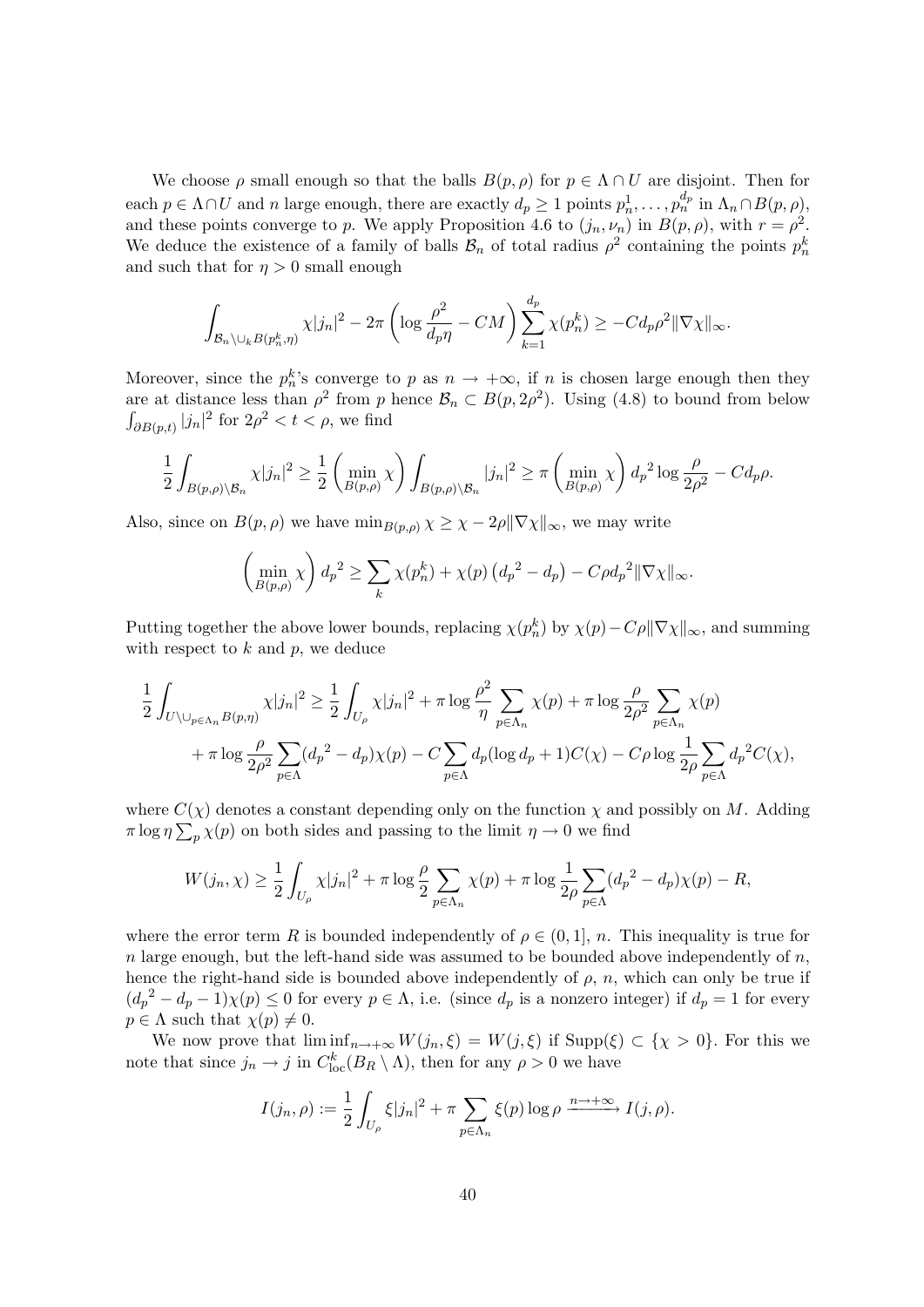Then, the convergence of  $W(j_n, \xi)$  to  $W(j, \xi)$  will follow if we may reverse the limits  $n \to \infty$ and  $\rho \to 0$ , which is the case provided for instance that  $I(j_n, \rho)$  tends to  $W(j_n, \xi)$  as  $\rho \to 0$ uniformly with respect to n.

We prove this fact. Denote by  $\{p_1, \ldots, p_k\}$  the set  $\Lambda \cap \text{Supp}(\xi)$ . We know already that the points are distinct hence there exist a neighborhood  $V$  of  $\text{Supp}(\xi)$  and k sequences  $\{p_i^n\}_n$ ,  $1 \leq i \leq k$  such that  $\Lambda_n \cap \mathcal{V} = \{p_i^n\}_i$  and such that  $p_i^n \to p_i$  as  $n \to +\infty$ . There exists  $N_0$  such that if  $n > N_0$  then  $|p_i^n - p_i| < \rho_0$  when  $i \neq j$ , where  $\rho_0 = \frac{1}{4} \min_{i \neq j} |p_i - p_j|$ .

Now choose  $\rho_1 < \rho_2 < \rho_0$  and  $n > N_0$ . We have  $j_n = -\overline{\nabla}^{\perp} H_n$ , where  $-\Delta H_n = 2\pi \delta_{p_i^n} - m$ in  $B(p_i^n, 2\rho_0)$  with  $||m||_{\infty} < M$ . Then  $H_n = \log |\cdot - p_i^n| + H_{i,n}$ , where  $H_{i,n}$  is bounded by a constant independent of n in  $C^1(B(p_i^n, \rho))$ . It follows straightforwardly by writing  $|j_n|^2 = |\nabla \log + \nabla H_{i,n}|^2$ , expanding and estimating each term, that

$$
\left|\frac{1}{2}\int_{B(p_i^n,\rho_2)\setminus B(p_i^n,\rho_1)}\xi|j_n|^2-\pi\xi(p_i^n)\log\frac{\rho_2}{\rho_1}\right|\leq C\rho_2\|\nabla\xi\|_{\infty}+C\sqrt{\rho_2}\|\xi\|_{\infty},
$$

where C is independent of  $n \leq N_0$ . The left-hand side is nothing but  $|I(j_n, \rho_2) - I(j_n, \rho_1)|$ thus we have proved the uniform convergence w.r.t. n of  $I(j_n, \rho)$  as  $\rho \to 0$ , and then it follows that  $W(j_n, \xi) \to W(j, \xi)$ .  $\Box$ 

The energy density defining W,  $|j|^2 + \log \eta \sum_p \delta_p$  has no sign, which makes it impossible to apply directly Theorem 3 to it. We now show that it can be modified into a density bounded below by a constant, using again the mass displacement method introduced in [SS3] (but in a simpler setting), that is by absorbing the negative part into the positive part while making a controlled error.

The next proposition summarizes the properties of the modified density g.

**Proposition 4.9.** Assume  $U \subset \mathbb{R}^2$  is open and  $(j, \nu)$  are such that  $\nu = 2\pi \sum_{p \in \Lambda} \delta_p$  for some finite subset  $\Lambda$  of  $\widehat{U}$  and curl  $j = \nu - m$ , div  $j = 0$  in  $\widehat{U}$ , where  $m \in L^{\infty}(\widehat{U})$ . Then there exists a measure q supported on  $\widehat{U}$  and such that

- $-g \geq -C(||m||^2_{\infty} + 1)$  on  $\widehat{U}$ , where C is a universal constant.
- For any function  $\chi$  compactly supported in U we have

(4.12) 
$$
\left|W(j,\chi)-\int \chi \, dg\right| \leq Cn(\log n+\|m\|_{\infty})\|\nabla \chi\|_{\infty},
$$

where  $n = \#\{p \in \Lambda \mid B(p, C) \cap \text{Supp}(\nabla \chi) \neq \emptyset\}$  and C is universal.

- For any  $E \subset U$ ,

(4.13) 
$$
\#(\Lambda \cap E) \leq C \left(1 + ||m||_{\infty}^2 |\widehat{E}| + g(\widehat{E})\right),
$$

where C is universal.

*Proof.* The proof follows the method of [SS3]. Throughout  $M = ||m||_{\infty}$ . We cover  $\mathbb{R}^2$  by the balls of radius 1/4 whose centers are in  $\frac{\mathbb{Z}}{4} \times \frac{\mathbb{Z}}{4}$  $\frac{\mathbb{Z}}{4}$ . We call this cover  $\{U_{\alpha}\}_{\alpha}$  and  $\{x_{\alpha}\}_{\alpha}$  the centers. In each  $U_{\alpha} \cap \widehat{U}$  and for any  $r \in (0, 1/4)$  we construct disjoint balls  $\mathcal{B}_{r}^{\alpha}$  using Proposition 4.6. Then choosing a small enough  $\rho \in (0, 1/4)$  to be specified below, we may extract from  $\cup_{\alpha} \mathcal{B}_{\rho}^{\alpha}$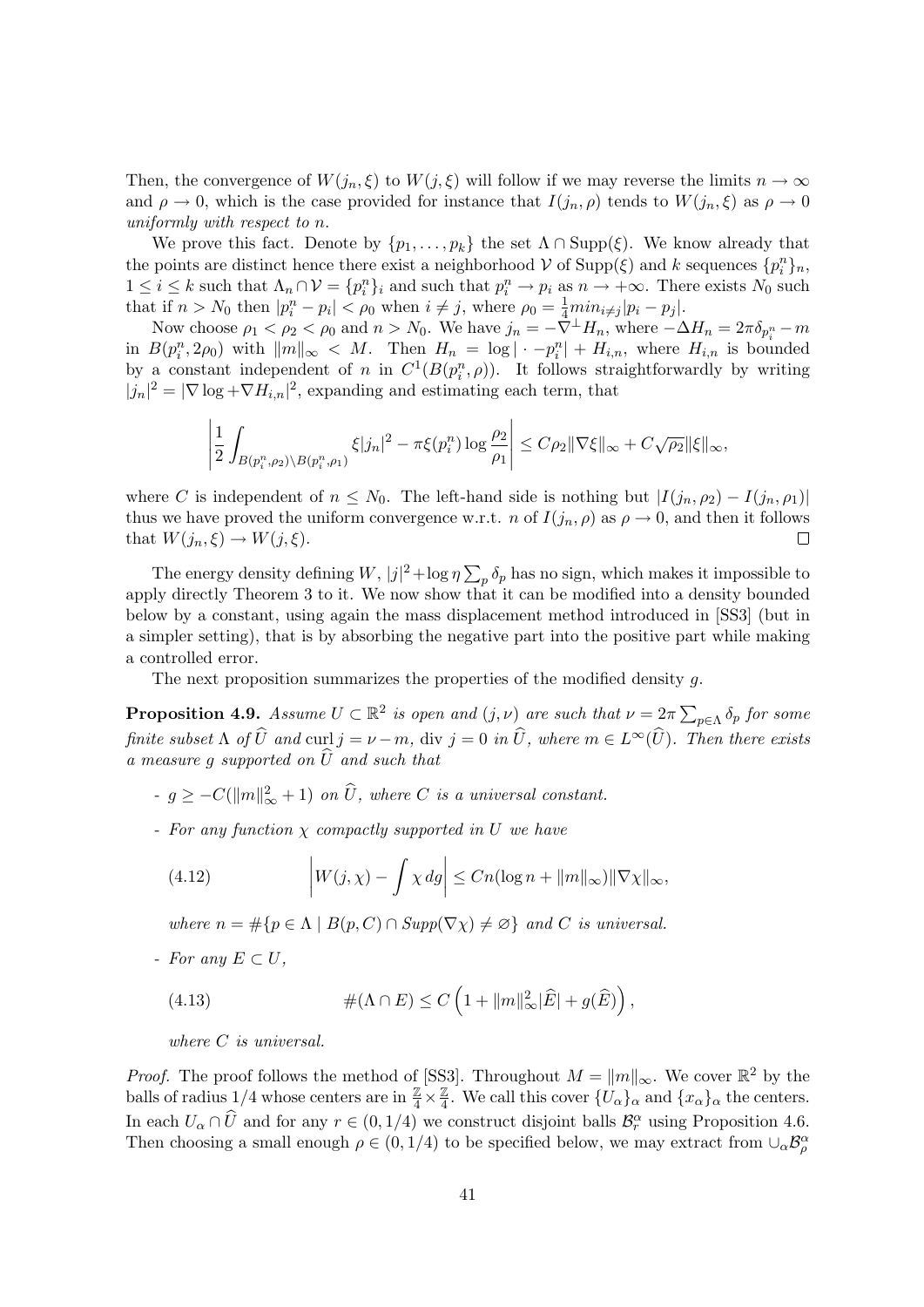a disjoint family which still covers  $\Lambda$  as follows: Denoting by  $\mathcal C$  a connected component of  $\cup_\alpha \mathcal{B}_\rho^\alpha$ , we claim that there exists  $\alpha_0$  such that  $\mathcal{C} \subset U_{\alpha_0}$ . Indeed if  $x \in \mathcal{C}$  and letting  $\ell$  be a Lebesgue number of the covering  $\{U_{\alpha}\}_{\alpha}$  (in our case  $\ell \leq 1/4$ ), there exists  $\alpha_0$  such that  $B(x,\ell) \subset U_{\alpha_0}$ . If C intersected the complement of  $U_{\alpha_0}$ , there would exist a chain of balls connecting x to  $(U_{\alpha_0})^c$ , each of which would intersect  $U_{\alpha_0}$ . Each of the balls in the chain would belong to some  $\mathcal{B}_{\rho}^{\beta}$  with  $\beta$  such that dist  $(U_{\beta}, U_{\alpha_0}) \leq 2\rho < 1/2$ . Thus, calling k the maximum number of  $\beta$ 's such that dist  $(U_{\beta}, U_{\alpha_0}) < 1/2$ , the length of the chain is at most  $2k\rho$  and thus  $\ell \leq 2k\rho$ . If we choose  $\rho < \ell/2k$ , this is impossible and the claim is proven. Let us then choose  $\rho = \ell/4k$ . By the above, each C is included in some  $U_{\alpha}$ .

Then, to obtain a disjoint cover of  $\Lambda$  from  $\cup_{\alpha} \mathcal{B}_{\rho}^{\alpha}$ , we let C run over all the connected components of  $\cup_{\alpha} \mathcal{B}_{\rho}^{\alpha}$  and for a given C such that  $\mathcal{C} \subset U_{\alpha_0}$ , we remove from C the balls which do not belong to  $\mathcal{B}_{\rho}^{\alpha_0}$ . We will still denote  $\mathcal{B}_{\rho}^{\alpha}$  the family with deleted balls, and let  $\mathcal{B}_{\rho} = \cup_{\alpha} \mathcal{B}_{\rho}^{\alpha}$ . Then  $\mathcal{B}_{\rho}$  covers  $\Lambda$  and is disjoint.

We then proceed to the mass displacement. Note that by construction every ball in  $\mathcal{B}_{\rho}^{\alpha}$  is included in  $U_{\alpha}$ .

From the last item of Proposition 4.6 applied to a ball  $B \in \mathcal{B}_{\rho}^{\alpha}$ , if  $\eta$  is small enough then, letting  $B_{\eta} = B \setminus \cup_{p \in \Lambda} B(p, \eta)$ , for any function  $\chi$  vanishing outside  $B \cap \hat{U}$  we have

$$
\int_{B_{\eta}} \chi |j|^2 - 2\pi \left( \log \frac{\rho}{n_{\alpha} \eta} - CM \right) \sum_{p \in B \cap \Lambda} \chi(p) \geq -C\nu(B) \|\nabla \chi\|_{L^{\infty}(B)},
$$

where  $n_{\alpha} = \nu(U_{\alpha})$  and  $M = ||m||_{\infty}$ . Then applying Lemma 3.1 of [SS3] to

$$
f_{B,\eta} = \frac{1}{2} \left( |j|^2 \mathbf{1}_{B_{\eta}} - \left( \log \frac{\rho}{n_{\alpha} \eta} - CM \right) 2\pi \sum_{p \in B \cap \Lambda} \delta_p \right)
$$

we deduce the existence of a positive measure  $g_{B,\eta}$  such that  $||f_{B,\eta} - g_{B,\eta}|| \leq C(\mu(B))$ , where the norm is that of the dual of the space Lip of Lipschitz functions in  $B$  which vanish outside  $B \cap \hat{U}$ . Now we let  $\eta \to 0$ . Since  $g_{B,\eta} \geq 0$ , it subsequentially converges to a positive measure  $g_B$  and for any  $\chi \in \text{Lip}$ ,

(4.14) 
$$
\left| \int \chi \, dg_B - W_B(j,\chi) \right| \leq C \nu(B) \|\nabla \chi\|_{L^\infty(B)}, \quad \text{where} \quad W_B(j,\chi) = \lim_{\eta \to 0} \int \chi \, df_{B,\eta}.
$$

Next we note that, letting  $W'(j, \chi) = W(j, \chi) - \sum_{B \in \mathcal{B}_{\rho}} W_B(j, \chi)$ , we have

$$
W'(j,\chi) = \int \chi \, df', \quad \text{where} \quad f' = \frac{1}{2}|j|^2 \mathbf{1}_{U \setminus \mathcal{B}_\rho} + \pi \sum_{p \in \Lambda} \left( \log \frac{\rho}{n_{\alpha_p}} - CM \right) \delta_p,
$$

where, denoting  $\Lambda_{\alpha}$  the set of  $p \in \Lambda$  belonging to a ball of  $\mathcal{B}_{\rho}^{\alpha}$ , we define  $\alpha_p$  as the index  $\alpha$ such that p belongs to  $\Lambda_{\alpha}$ .

We define a set  $C_{\alpha}$  as follows: recall that  $\rho$  was assumed equal to  $\ell/4k$ , where  $\ell \leq 1/4$ and k bounds the number of  $\beta$ 's such that dist  $(U_{\beta}, U_{\alpha}) < 1/2$  for any given  $\alpha$ . Therefore the total radius of the balls in  $\mathcal{B}_{\rho}$  which are at distance less than  $\frac{1}{2}$  from  $U_{\alpha}$  is at most  $k\rho < 1/16$ . In particular, letting  $T_{\alpha}$  denote the set of  $t \in \left(\frac{1}{4}\right)$  $\frac{1}{4}, \frac{1}{2}$  $\frac{1}{2}$ ) such that the circle of center  $x_{\alpha}$  (where we recall  $x_{\alpha}$  is the center of  $U_{\alpha}$ ) and radius t does not intersect  $\mathcal{B}_{\rho}^{\alpha}$ , we have  $|T_{\alpha}| \geq 3/16$ . We let  $C_{\alpha} = \{x \mid |x - x_{\alpha}| \in T_{\alpha}\}\$ and  $D_{\alpha} = U_{\alpha} \cup C_{\alpha}$ . If  $U_{\alpha} \cap U \neq \emptyset$  then  $d(x_{\alpha}, U) \leq 1/4$  hence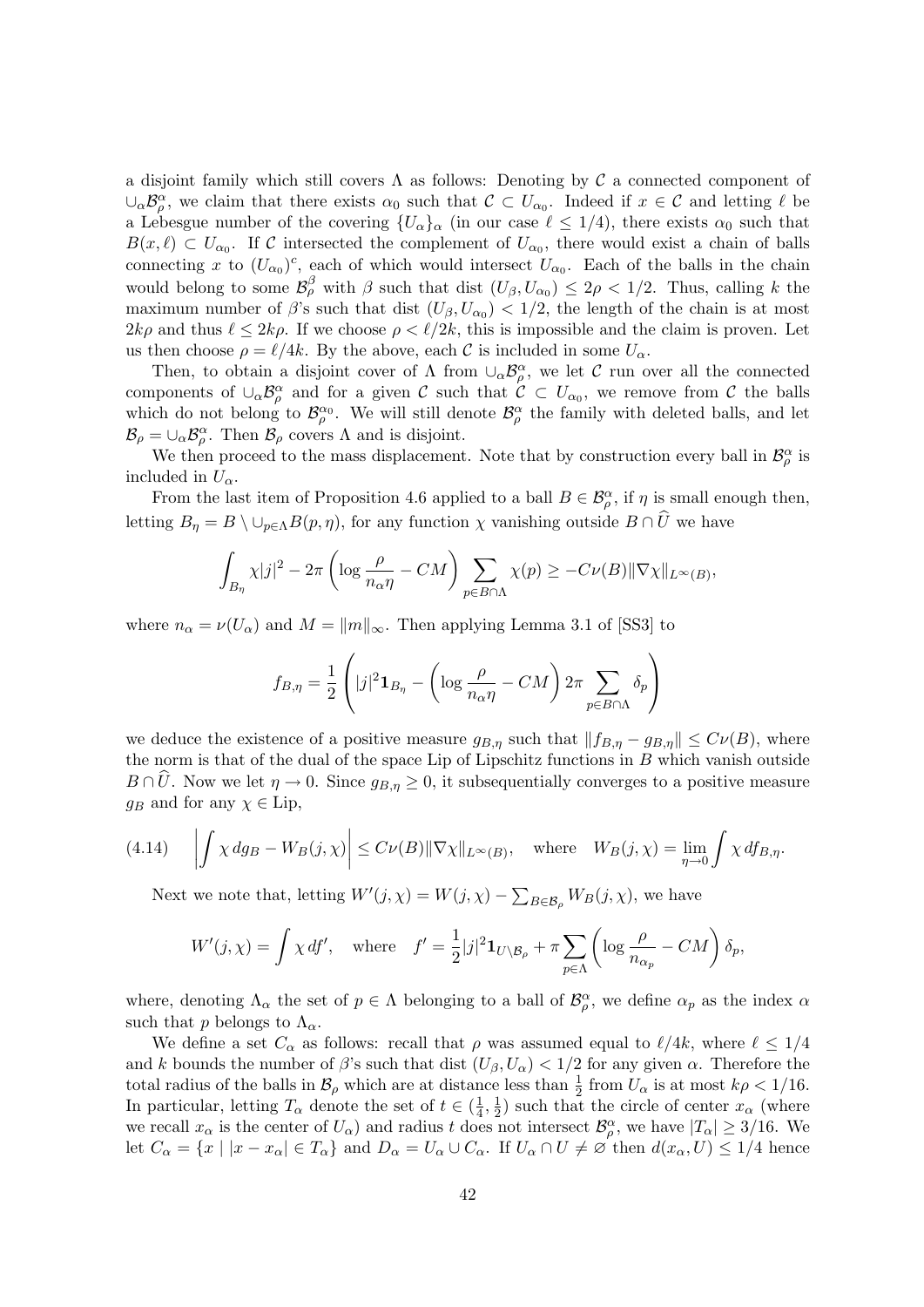$B(x_\alpha, \frac{1}{2})$  $(\frac{1}{2}) \subset U$ . In particular, we have  $C_{\alpha} \subset D_{\alpha} \subset U$ . Then there exists universal constants  $c > 0$  and C such that

(4.15) 
$$
\int_{C_{\alpha}} |j|^2 \geq c n_{\alpha}^2 - C M^2.
$$

To see this, apply the lower bound (4.8) on the circle  $S_t = \{ |x - x_\alpha| = t \}$ , i.e. with  $r_B = t$  and  $d_B = \#(\Lambda \cap B(x_\alpha, t))$ . Using  $d_B \geq n_\alpha$  and  $t \in (\frac{1}{8})$  $\frac{1}{8}, \frac{1}{2}$  $\frac{1}{2}$ ) we deduce that  $\int_{S_t} |j|^2 \ge \pi (n_\alpha)^2 - \pi M n_\alpha$ and integrating with respect to  $t \in T_\alpha$  yields (4.15).

The overlap number of the sets  ${C_{\alpha}}_{\alpha}$ , defined as the maximum number of sets to which a given x belongs is bounded by the overltap number of  $\{B(x_\alpha, 3/4)\}_\alpha$ , call it k'. Then, letting

$$
f_{\alpha} = \frac{1}{2k'}|j|^2 \mathbf{1}_{C_{\alpha}} + \pi \sum_{p \in \Lambda_{\alpha}} \left( \log \frac{\rho}{n_{\alpha}} - CM \right) \delta_p,
$$

we have

(4.16) 
$$
f' - \sum_{\alpha} f_{\alpha} \ge |j|^2 \mathbf{1}_{U \setminus \mathcal{B}_{\rho}} - \frac{1}{2k'} |j|^2 \mathbf{1}_{C_{\alpha}} \ge \frac{1}{2} |j|^2 \mathbf{1}_{U \setminus \mathcal{B}_{\rho}} \ge 0
$$

and, from (4.15),

(4.17) 
$$
f_{\alpha}(D_{\alpha}) = \frac{1}{2k'} \int_{C_{\alpha}} |j|^2 + \pi n_{\alpha} \left( \log \frac{\rho}{n_{\alpha}} - CM \right) \geq c n_{\alpha}^2 - C(M^2 + 1),
$$

where the constants may have changed. We then apply [SS3] Lemma 3.2 over  $D_{\alpha}$  to  $f_{\alpha}$  +  $C(M^2+1)$  $\frac{M^2+1}{|D_{\alpha}|}$ , where C is the constant in the right-hand side of (4.17). We deduce for any  $\alpha$  such that  $U_{\alpha} \cap U \neq \emptyset$  the existence of a measure  $g_{\alpha}$  supported in  $D_{\alpha}$  such that  $g_{\alpha} \geq -\frac{C(M^2+1)}{|D_{\alpha}|}$ and such that, for every Lipschitz function  $\chi$ 

$$
(4.18)\ \int \chi \, d(f_\alpha - g_\alpha) \leq C \|\nabla \chi\|_{L^\infty(D_\alpha)} (f_\alpha)_-(D_\alpha) \leq C n_\alpha (\log n_\alpha + C(M+1)) \|\nabla \chi\|_{L^\infty(D_\alpha)}.
$$

In particular, taking  $\chi = 1$ ,

(4.19) 
$$
g_{\alpha}(D_{\alpha}) = f_{\alpha}(D_{\alpha}) \ge cn_{\alpha}^{2} - C(M^{2} + 1).
$$

Now we let

$$
g = \sum_{B \in \mathcal{B}_{\rho}} g_B + \sum_{\substack{\alpha \text{ s.t.} \\ U_{\alpha} \cap U \neq \varnothing}} g_{\alpha} + \left( f' - \sum_{\alpha} f_{\alpha} \right).
$$

The term  $g_B$  is positive for every B,  $f' - \sum_{\alpha} f_{\alpha}$  is bounded below by (4.16), and  $\sum_{\alpha} g_{\alpha}$  is bounded below by  $-k'C(M^2 + 1)$  since  $g_{\alpha} \geq -C(M^2 + 1)$ . Thus g is bounded below by<br> $\frac{1}{2}|i|^2\text{Im}\,g = C(M^2 + 1) \geq -C(M^2 + 1)$  and we have proved the first item. In addition if x  $\frac{1}{2}|j|^2\mathbf{1}_{U\setminus\mathcal{B}_{\rho}}-C(M^2+1)\geq -C(M^2+1)$ , and we have proved the first item. In addition, if  $\chi$ has support in  $U$  then

$$
\sum_{\alpha} \int \chi \, df_{\alpha} = \sum_{\substack{\alpha \text{ s.t.} \\ U_{\alpha} \cap U \neq \varnothing}} \int \chi \, df_{\alpha}
$$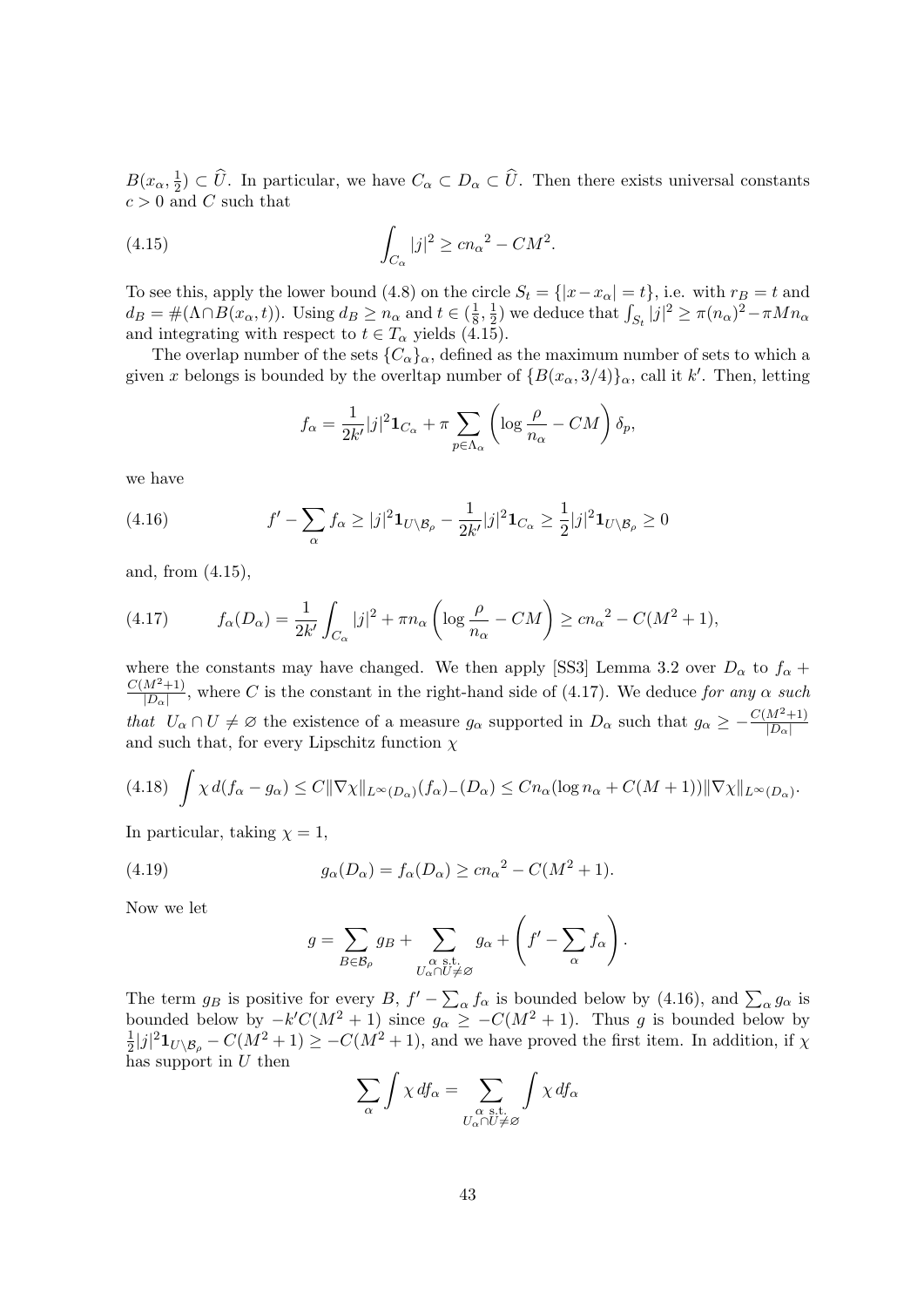hence

$$
\int \chi \, dg = \int \chi \, d \left( \sum_B g_B + \sum_{\substack{\alpha \text{ s.t.} \\ U_\alpha \cap U \neq \varnothing}} (g_\alpha - f_\alpha) + f' \right) = \sum_{\substack{\alpha \text{ s.t.} \\ \alpha \text{ s.t.} \\ U_\alpha \cap U \neq \varnothing}} \int \chi \, d(g_\alpha - f_\alpha) + W'(j, \chi)
$$

hence in view of the definition of  $W'$ , (4.14) and (4.18),

(4.20)  
\n
$$
\int \chi \, dg - W(j, \chi) = \sum_{B \in \mathcal{B}_{\rho}} \left( \int \chi \, dg_B - W_B(j, \chi) \right) + \sum_{\substack{\alpha \text{ s.t.} \\ U_{\alpha} \cap U \neq \varnothing}} \int \chi \, d(g_{\alpha} - f_{\alpha})
$$
\n
$$
\leq C \left( \sum_{B \in \mathcal{B}_{\rho}} \nu(B) \|\nabla \chi\|_{L^{\infty}(B)} + \sum_{\alpha} n_{\alpha} (\log n_{\alpha} + C(M+1)) \|\nabla \chi\|_{L^{\infty}(D_{\alpha})} \right).
$$

Then if we denote by A the set of  $\alpha$ 's such that  $\|\nabla \chi\|_{L^{\infty}(D_{\alpha})} \neq 0$ , and k is the overlap number of the  $U_{\alpha}$ 's,

$$
2\pi \sum_{\alpha \in A} n_{\alpha} \leq k \nu \left( \cup_{\alpha \in A} U_{\alpha} \right),
$$

and  $x \in U_\alpha$  with  $\alpha \in A$  implies that  $\nabla \chi(y) \neq 0$  for some  $y \in D_\alpha$  hence  $B(x, 5/4) \cap \text{Supp} \nabla \chi \neq 0$  $\emptyset$ . It follows that  $\sum_{\alpha \in A} n_{\alpha} \leq kn$ , where n is defined after (4.12). Similarly, the sum of  $\nu(B)$ for B's in  $\mathcal{B}_{\rho}$  such that  $\|\nabla \chi\|_{L^{\infty}(B)} \neq 0$  is less then  $2\pi n$ . Thus (4.20) may be rewritten as  $(4.12).$ 

Finally, summing (4.19) for  $\alpha$ 's such that  $U_{\alpha} \cap E \neq \emptyset$  and recalling that  $g - \sum_{\alpha} g_{\alpha} \geq 0$ , we easily deduce (4.13).  $\Box$ 

Remark 4.10. We have in fact proved the following stronger property on g: There exists  $\rho > 0$  and a family  $\mathcal{B}_{\rho}$  of disjoint closed balls covering  $\Lambda$ , such that the sum of the radii of the balls in  $\mathcal{B}_{\rho}$  intersected with any ball of radius 1 is bounded by  $C\rho < \frac{1}{2}$ , and such that on  $\hat{U}$ 

$$
g \geq -C(||m||_{\infty}^2 + 1) + \frac{1}{2}|j|^2 \mathbf{1}_{U \setminus \mathcal{B}_{\rho}}.
$$

## 4.2 Application: proof of Proposition 4.1

We start with

**Lemma 4.11.** Assume  $j \in A_1$ . Then, for any family  $\{U_R\}_R$  satisfying (1.5) and  $R > C$ , for any  $p > 1$ ,

$$
\max\left\{|\nu(\mathbf{U}_R)-|\mathbf{U}_R||, \ \nu(\widehat{\mathbf{U}_R})-\nu(\mathbf{U}_R)\right\}\leq C\left(R^{\theta}+R^{\theta(1-\frac{1}{p})}\right)\left(\|j\|_{L^p(\mathbf{U}_{R+C})}+1\right),
$$

where  $\theta < 2$  is the exponent in (1.5), and C only depends on the constants in (1.5).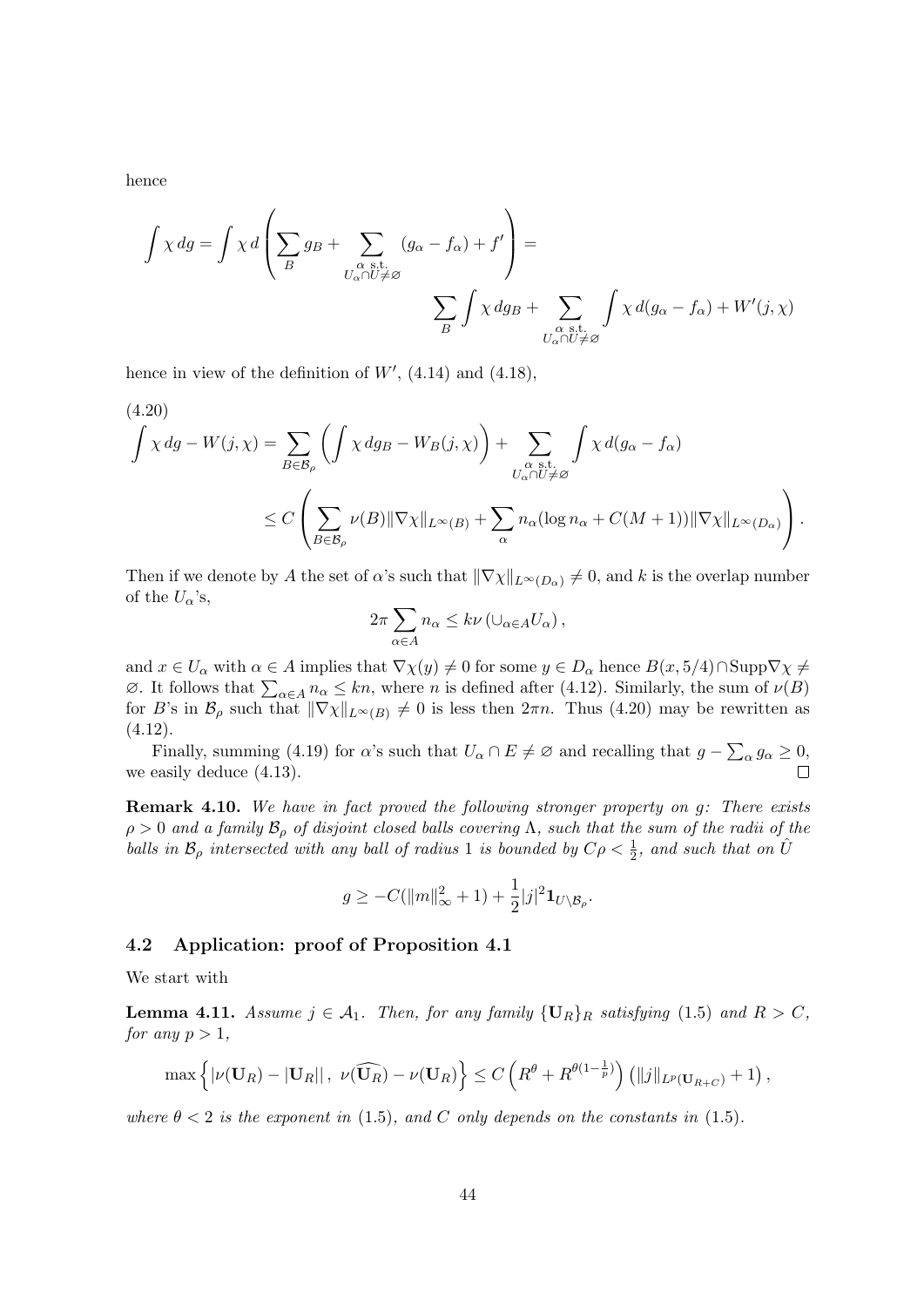*Proof.* Let  $d_R$  denote the signed distance to  $\partial \mathbf{U}_R$ , i.e.  $d_R(x) = -d(x, \mathbf{U}_R)^c$  if  $x \in \mathbf{U}_R$  and  $d_R(x) = d(x, \mathbf{U}_R)$  otherwise. Let  $\mathbf{U}_R{}^t = \{x \mid d_R(x) \le t.\}.$ 

Integrating (4.1) over  $\mathbf{U}_R{}^t$  and using Hölder's inequality we find

(4.21) 
$$
\left|\nu(\mathbf{U}_R{}^t) - |\mathbf{U}_R{}^t|\right| = \left|\int_{\partial \mathbf{U}_R{}^t} j \cdot \tau\right| \leq |\partial \mathbf{U}_R{}^t|^{1-\frac{1}{p}} \|j\|_{L^p(\partial \mathbf{U}_R{}^t)}.
$$

Then, using the coarea formula,

$$
\int_0^1 |\partial \mathbf{U}_R^t| dt = |\mathbf{U}_R^1 \setminus \mathbf{U}_R|, \qquad \int_0^1 ||j||^p_{L^p(\partial \mathbf{U}_R^t)} dt = ||j||^p_{L^p(\mathbf{U}_R^1 \setminus \mathbf{U}_R)}
$$

and from (1.5) there exists  $C > 0$  such that  $\mathbf{U}_{R}^{-1} \subset \mathbf{U}_{R+C}$ . Using a mean-value argument and (1.5) again there exists  $t \in (0, 1)$  such that

$$
|\partial \mathbf{U}_R{}^t| \leq C R^{\theta}, \quad \|j\|_{L^p(\partial \mathbf{U}_R{}^t)}^p \leq 2 \|j\|_{L^p(\mathbf{U}_R{}^1)}^p \leq 2 \|j\|_{L^p(\mathbf{U}_{R}{}^+C)}^p,
$$

and therefore

(4.22) 
$$
\left|\nu(\mathbf{U}_R^t) - |\mathbf{U}_R^t|\right| \leq C R^{\theta(1-\frac{1}{p})} \|j\|_{L^p(\mathbf{U}_{R+C})}.
$$

A similar mean value argument yields the existence of  $s \in (-1,0)$  such that

$$
|\nu(\mathbf{U}_R^s) - |\mathbf{U}_R^s|| \leq C R^{\theta(1-\frac{1}{p})} ||j||_{L^p(\mathbf{U}_R)}.
$$

Since  $t \mapsto \nu(\mathbf{U}_R{}^t)$  is increasing we deduce, since  $\mathbf{U}_{R-C} \subset \mathbf{U}_R{}^s$ ,

$$
\nu(\mathbf{U}_R{}^s) - |\mathbf{U}_R{}^s| \leq \nu(\mathbf{U}_R) - |\mathbf{U}_R| + |\mathbf{U}_R \setminus \mathbf{U}_{R-C}| \leq \nu(\mathbf{U}_R{}^t) - |\mathbf{U}_R{}^t| + |\mathbf{U}_{R+C} \setminus \mathbf{U}_{R-C}|,
$$

which in view of (4.21)-(4.22) and (1.5) proves the bound for  $|\nu(\mathbf{U}_R) - |\mathbf{U}_R|$ . The bound for  $\nu(\widehat{\mathbf{U}_R}) - \nu(\mathbf{U}_R)$  follows easily since  $\mathbf{U}_R \subset \widehat{\mathbf{U}_R} \subset \mathbf{U}_{R+C}$ .  $\Box$ 

Corollary 4.12. Assume that  $j \in A_1$ , that  $\{U_R\}_R$ ,  $\{V_R\}_R$  satisfy (1.5) and that  $c > 0$  is such that  $U_{cR} \subset V_R$  for any  $R \ge 1$  (it is easy to show from (1.5) that such a c exists). We assume that either  $W_U(j) < +\infty$ , or  $W_V(j) < +\infty$ .

Then, denoting  $g_{U_R}$  the result of applying Proposition 4.9 to  $(j,\nu)$  in  $U_R$ , we have

(4.23) 
$$
\lim_{R \to +\infty} \frac{1}{R^2} \left( \int_{\mathbf{U}_{cR}} \chi_{\mathbf{U}_{cR}} \, dg_{\mathbf{V}_R} - W(j, \chi_{\mathbf{U}_{cR}}) \right) = 0.
$$

In particular if  $\{V_R\}_R = \{U_R\}_R$ , we may take  $c = 1$  to obtain

(4.24) 
$$
\lim_{R \to +\infty} \frac{1}{R^2} \left( \int_{\mathbf{U}_R} \chi_{\mathbf{U}_R} \, dg_{\mathbf{U}_R} - W(j, \chi_{\mathbf{U}_R}) \right) = 0.
$$

As a consequence,  $W_U$  does not depend on the particular choice of  $\chi_{U_R}$  satisfying (1.3).

**Remark 4.13.** Let  $G \subset A_1$  satisfy the hypothesis of Proposition 4.2 and let  $\{U_R\}_R = \{K_R\}_R$ . Then the convergence in (4.24) is uniform with respect to  $j \in G$ .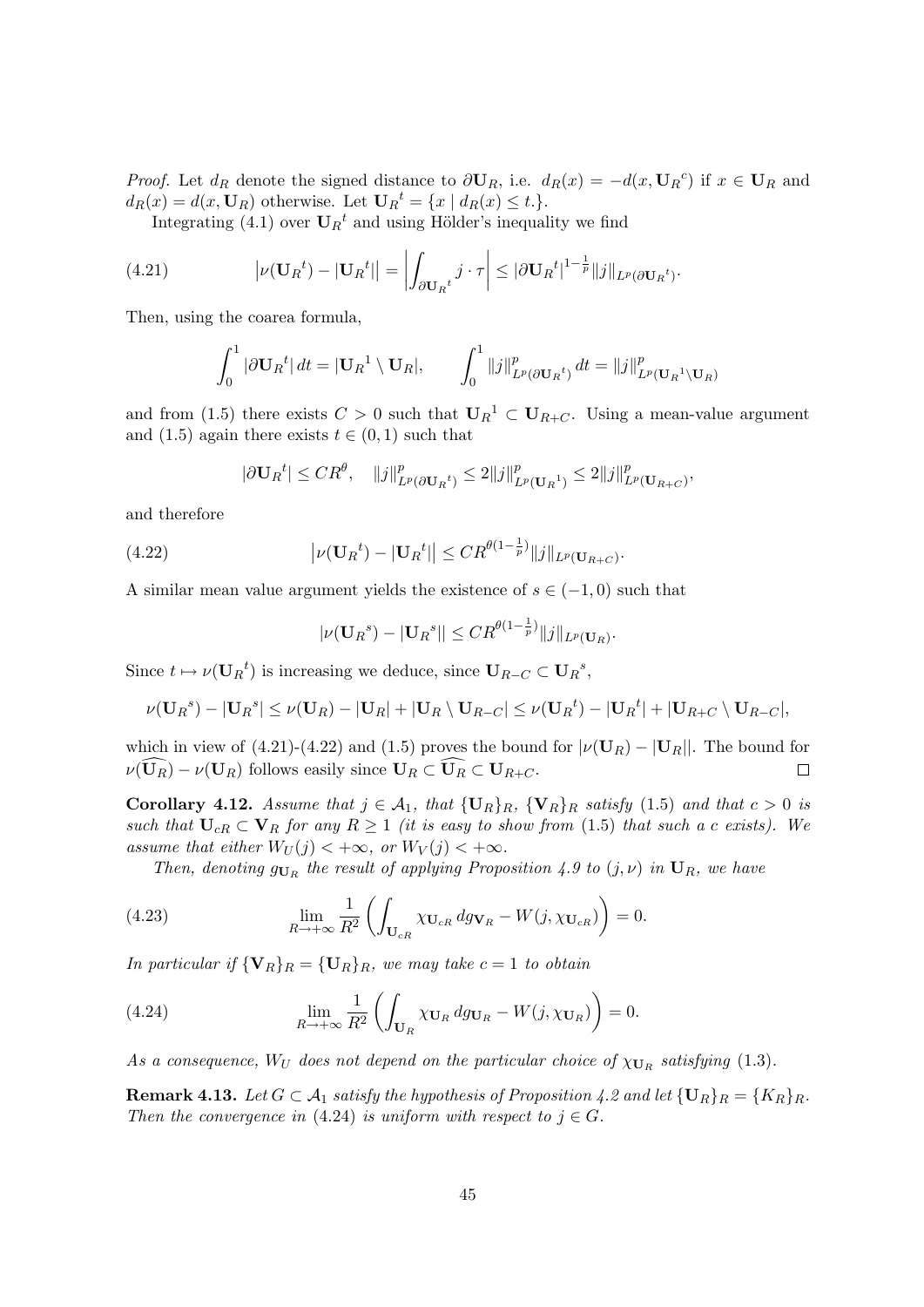*Proof.* Since  $W_U(j) < +\infty$  and  $j \in \mathcal{A}_1$ , both  $W(j, \chi_{\mathbf{U}_R})$  and  $\nu(\mathbf{U}_R)$  are  $O(R^2)$  as  $R \to \infty$ . Applying Lemma 4.7 in  $U_{R+C}$  we find, choosing some  $p \in (1,2)$ , that  $\int_{U_R} |j|^p = O(R^2 \log R)$ . Then, using Lemma 4.11, we have  $|\nu(\mathbf{U}_R) - \nu(\mathbf{U}_R)| = O(R^{\theta_p})$  for some exponent  $\theta_p \in (0, 2)$ , and thus the same holds for  $|\nu(\mathbf{U}_R) - \nu(\mathbf{U}_{R-C})|$ . Inserting into (4.12) yields

(4.25) 
$$
\left| \frac{W(j, \chi_{\mathbf{U}_{cR}})}{|\mathbf{U}_{cR}|} - \int_{\mathbf{U}_{cR}} \chi_{\mathbf{U}_{cR}} \, dg \mathbf{v}_R \right| \xrightarrow{R \to +\infty} 0,
$$

hence  $(4.23)$ , and  $(4.24)$  easily follows.

In view of (4.24), proving that the definition of  $W_U$  is independent of the choice of  $\{\chi_{\mathbf{U}_R}\}_R$ satisfying (1.3) now reduces to proving the same statement for

$$
\limsup_{R\to+\infty}\int_{\mathbf{U}_R}\chi_{\mathbf{U}_R}dg_{\mathbf{U}_R}.
$$

But, since  $g_{\mathbf{U}_R} \geq -C$  and since  $\mathbf{U}_{R-C} \subset \{\chi_{\mathbf{U}_R} = 1\},\$ 

$$
g_{\mathbf{U}_R}(\mathbf{U}_{R-C})-C|\mathbf{U}_R\setminus \mathbf{U}_{R-C}|\leq \int_{\mathbf{U}_R}\chi_{\mathbf{U}_R}\,dg_{\mathbf{U}_R}\leq g_{\mathbf{U}_R}(\mathbf{U}_R)+C|\mathbf{U}_R\setminus \mathbf{U}_{R-C}|.
$$

Dividing by  $|\mathbf{U}_R|$  and in view of (1.5) we obtain that

$$
\limsup_{R \to +\infty} \int_{\mathbf{U}_R} \chi_{\mathbf{U}_R} \, dg_{\mathbf{U}_R} = \limsup_{R \to +\infty} \frac{g_{\mathbf{U}_R}(\mathbf{U}_R)}{|\mathbf{U}_R|},
$$

which is clearly independent of  $\chi_{\mathbf{U}_R}$  and finite thanks to (4.24).

The proof of Remark 4.13 follows from the fact that under the hypothesis of Proposition 4.2 we clearly have bounds  $\nu(K_R) < CR^2$  and  $W(j, \chi_{K_R}) < CR^2$  which are uniform with respect to  $j \in G$  and thus that the convergence in (4.25) is uniform with respect to  $j \in G$  as well, when  $\{U_R\}_R = \{K_R\}_R$ .  $\Box$ 

We may now give the proof of Proposition 4.1, in several steps.

 $W_U$  is measurable. First we show that  $\mathcal{A}_1$  (recall Definition 1.1) is a Borel subset of X :=  $L_{\text{loc}}^p(\mathbb{R}^2, \mathbb{R}^2)$ . For  $R, \varepsilon > 0$  we let  $A_{R,\varepsilon}$  be the set of  $j \in L_{\text{loc}}^p(\mathbb{R}^2, \mathbb{R}^2)$  such that first curl  $j = \nu - 1$ and div  $j = 0$ , where the restriction of  $\nu$  to  $B_{2R}$  is of the form  $2\pi \sum_i \delta_{a_i}$  with  $a_i \in B_R$  and  $|a_i - a_j| \geq \varepsilon$  (in particular the sum is finite), and second  $||j||_{L^p(B_{2R})} \leq 1/\varepsilon$ . We also let

$$
A_{R,\varepsilon,C} = \{ j \in A_{R,\varepsilon} \mid \nu(B_R) \leq CR^2 \}.
$$

Clearly both  $A_{R,\varepsilon}$ , and  $A_{R,\varepsilon}$  are closed. Noting that

$$
A_1 = (\cup_{C>1} \cap_{R>1} \cup_{\varepsilon>0} A_{R,\varepsilon,C}),
$$

we find that  $\mathcal{A}_1$  is a Borel subset of X.

For  $j \in A_1$  we have  $W(j) = \limsup_R W(j, \chi_{\mathbf{U}_R})/|\mathbf{U}_R|$ , hence proving that W is Borel reduces to proving that

$$
W_{\chi} : j \mapsto \begin{cases} W(j, \chi) & \text{if } j \in \mathcal{A}_1 \\ +\infty & \text{otherwise} \end{cases}
$$

is Borel for any smooth, positive  $\chi$  with compact support.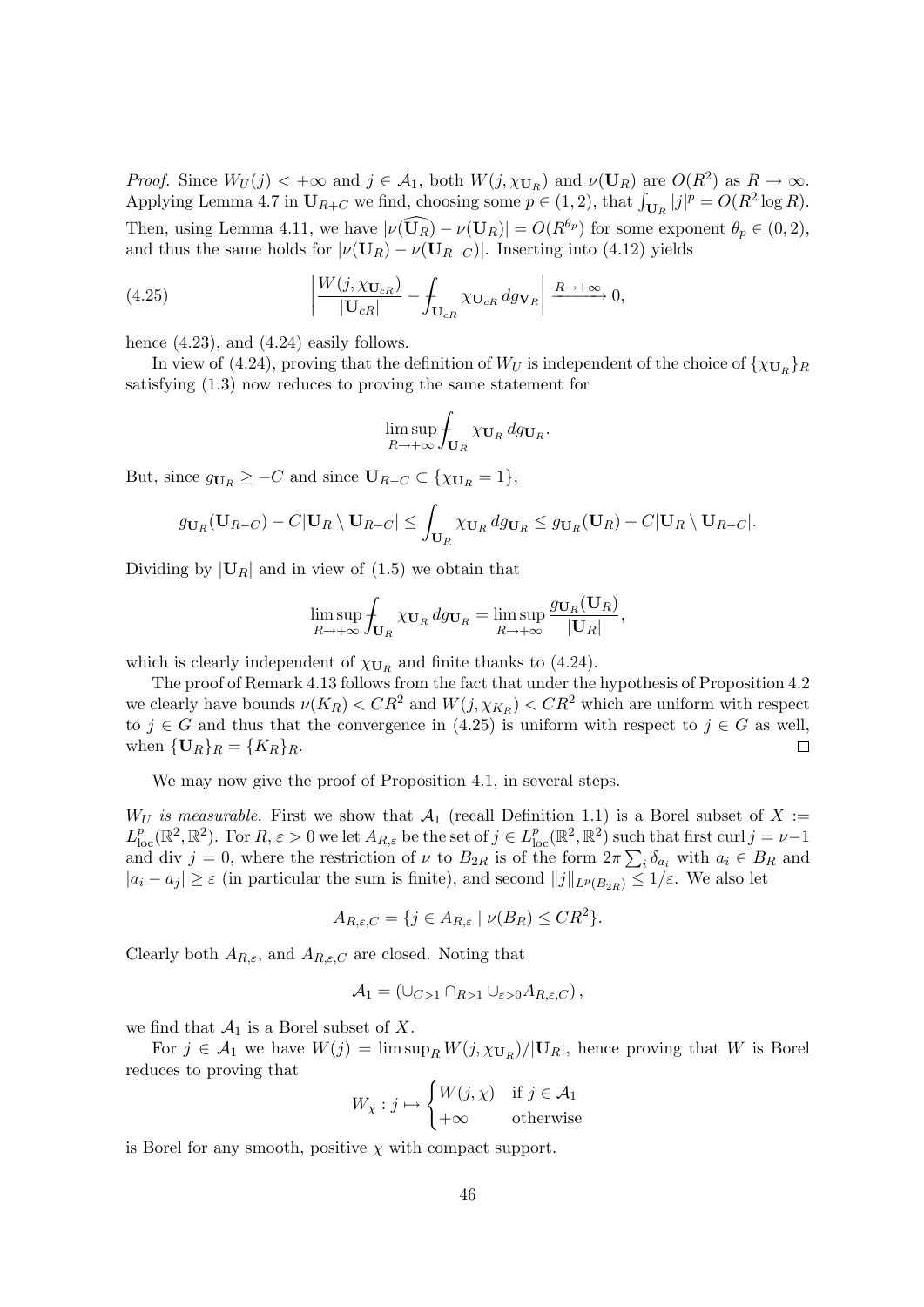This follows from Lemma 4.8. Choosing  $R > 0$  such that  $\text{Supp}(\chi) \subset B_R$  the lemma implies that  $W_\chi$  restricted to the closed set  $A_{R,\varepsilon}$  is continuous, therefore  $\{j \in A_{R,\varepsilon} \mid W_\chi \leq t\}$ is closed for any  $t$ , and

$$
\{j \in \mathcal{A}_1 \mid W_{\chi}(j) \le t\} = \mathcal{A}_1 \cap (\cap_{R>0} \cup_{\varepsilon>0} \{j \in A_{R,\varepsilon} \mid W_{\chi} \le t\})
$$

 $\Box$ 

is Borel.

 $\inf_{\mathcal{A}_1} W_U$  is finite. The results of Section 3 for example show that inf  $W_U < +\infty$ . The fact that inf  $W_U > -\infty$  is a direct consequence of Corollary 4.12 and the fact that for any  $R > 0$ we have  $g_{\mathbf{U}_R} \geq -C$ , where  $g_{\mathbf{U}_R}$  is the result of applying Proposition 4.9 on  $\mathbf{U}_R$ .  $\Box$ 

Sub-level sets are compact up to translation, min  $W_U$  is achieved. Consider a family  $\{V_R\}_R$ satisfying  $(1.4)$ – $(1.5)$  and consider a sequence  $\{\bar{\jmath}_n\}_n$  such that  $W_V(\bar{\jmath}_n) \leq \alpha$ . In particular  $\bar{j}_n \in \mathcal{A}_1$ . Let  $\bar{\nu}_n$  be curl  $\bar{j}_n + 1$ . Then since  $\bar{\nu}_n(B_R) = O(R^2)$  and from the definition of  $W_V$ as a lim sup, for any fixed arbitrary  $C > 0$  and any  $\theta > 1$  there exists a sequence  $R_n \to +\infty$ such that

$$
\liminf_{n\to+\infty}\left(W_V(\bar{\jmath}_n)-\frac{W(\bar{\jmath}_n,\chi_{V_{R_n}})}{|V_{R_n}|}\right)\geq 0,\quad \bar{\nu}_n\left(V_{R_n+C}\setminus V_{R_n-C}\right)\leq R_n^{\theta}.
$$

Indeed, given n, the second relation is satisfied by arbitrarily large  $R$ 's, using a mean value argument.

Now, letting  $V_n = V_{R_n}$ , we apply Proposition 4.9 to  $(\bar{j}_n, \bar{\nu}_n)$  with  $U = V_n$  and deduce the existence of a measure  $\bar{g}_n \geq -C$  satisfying the properties described there. The choice of  ${R_n}_n$  ensures that

(4.26) 
$$
\liminf_{n \to +\infty} W_V(\bar{\jmath}_n) \ge \liminf_{n \to +\infty} \frac{W(\bar{\jmath}_n, \chi_{V_n})}{|V_n|} = \liminf_{n \to +\infty} \int_{V_n} \chi_{V_n} d\bar{g}_n,
$$

using (4.12).

Now we apply the abstract scheme described in Theorem 3. Let  $X = L^p_{loc}(\mathbb{R}^2, \mathbb{R}^2) \times \mathcal{M}_0$ , where  $\mathcal{M}_0$  is the space of Radon measures on  $\mathbb{R}^2$  bounded below by twice the fixed constant given by item 1 of Proposition 4.9 (this means that we are considering measures  $\mu$  such that  $\mu + C$  is a positive Radon measure), and the topology is that of convergence in  $L_{\text{loc}}^p(\mathbb{R}^2, \mathbb{R}^2)$ and weak convergence on  $\mathcal{M}_0$ . X is a Polish space, and on it we have the natural continuous action  $\theta_{\lambda}(j,g) = (j(\lambda + \cdot), g(\lambda + \cdot))$ . We may check the hypotheses of Section 2 are satisfied. Then we choose a smooth positive  $\chi$  with compact support in  $B(0, 1)$  and integral 1, we let  $V'_n = V_{R_n-C}$  where C is chosen (according to (1.5)) such that

(4.27) 
$$
\chi_{V_n} \ge \chi * \mathbf{1}_{V_n'} \text{ everywhere and } \chi_{V_n} = \chi * \mathbf{1}_{V_n'} = 1 \text{ in } V_{R_n - 2C}
$$

and define

$$
\mathbf{f}_n(j,g) = \begin{cases} \int \chi(y) \, dg(y) & \text{if there exists } \lambda \in V_n' \text{ such that } (j,g) = \theta_\lambda(\bar{\jmath}_n, \bar{g}_n), \\ +\infty & \text{otherwise.} \end{cases}
$$

We also let

$$
\mathbf{F}_n(j,g) = \int_{V'_n} \mathbf{f}_n\left(\theta_\lambda(j,g)\right) d\lambda = \begin{cases} \frac{1}{|V'_n|} \int \chi * \mathbf{1}_{V'_n} d\bar{g}_n & \text{if } (j,g) = (\bar{j}_n, \bar{g}_n), \\ +\infty & \text{otherwise.} \end{cases}
$$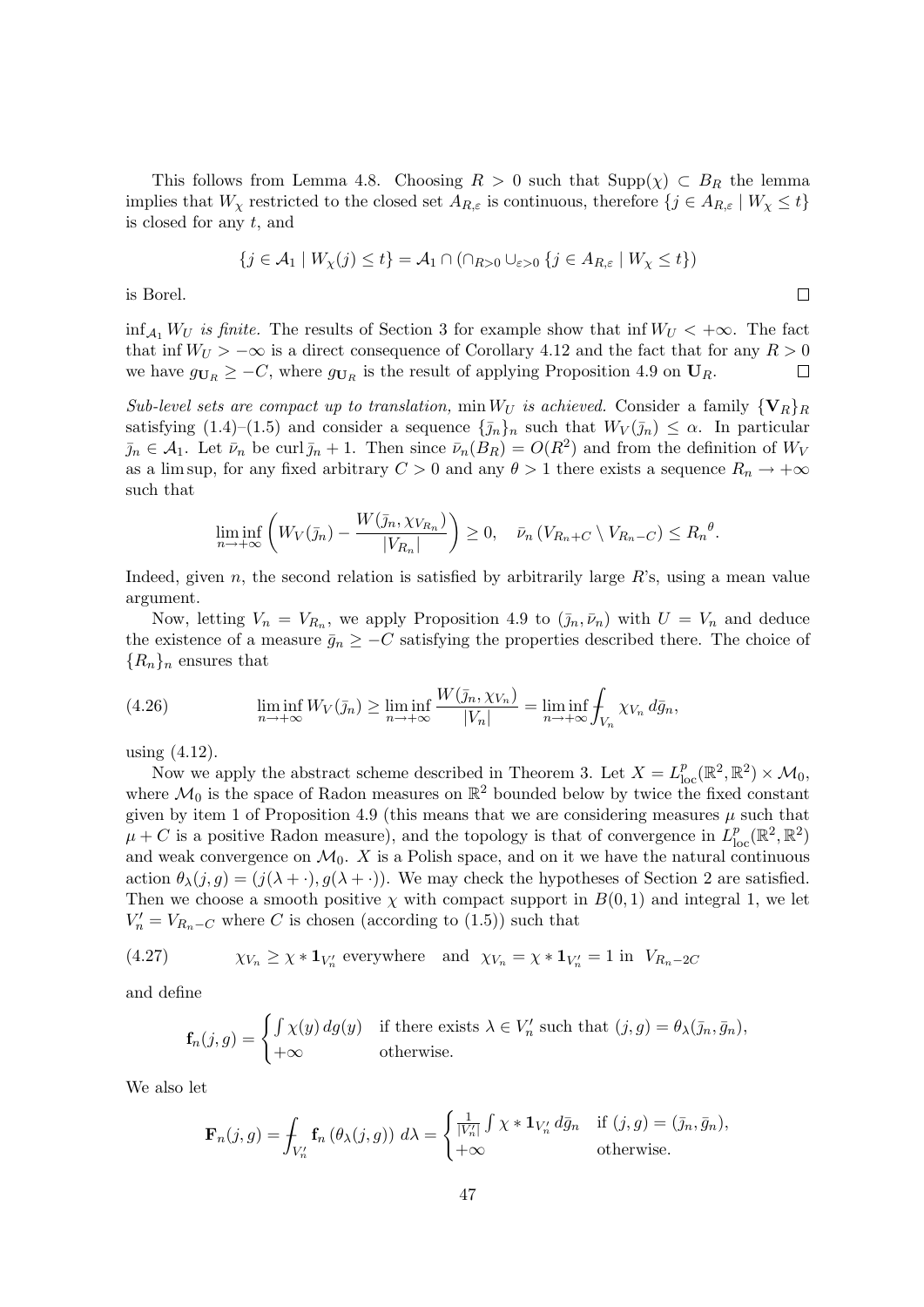Since  $\bar{g}_n \geq -C$ , the property (4.27) implies that

(4.28) 
$$
\int \chi_{V_n} d\bar{g}_n \ge |V'_n| \mathbf{F}_n(\bar{g}_n, \bar{g}_n) - O(R_n).
$$

Then we check the coercivity and Γ-lim inf properties of  $\{f_n\}_n$  as in (1.15)–(1.16). The latter is the trivial observation that if  $(j_n, g_n) \to (j, g)$  then for any subsequence (not relabeled) such that  $\{\mathbf{f}_n(j_n, g_n)\}_n$  is bounded we have

$$
\lim_{n \to \infty} \mathbf{f}_n(j_n, g_n) = \lim_{n \to +\infty} \int \chi \, dg_n = \mathbf{f}(j, g), \quad \text{where} \quad \mathbf{f}(j, g) = \int \chi \, dg.
$$

To prove coercivity, assume as in  $(1.15)$  that for every R

(4.29) 
$$
\limsup_{n \to +\infty} \int_{B_R} \mathbf{f}_n(\theta_\lambda(j_n, g_n)) d\lambda < +\infty.
$$

Then for every R, if n is large enough the integrand is finite a.e. hence there exists  $\lambda_n \in V'_n$ such that  $(j_n, g_n) = \theta_{\lambda_n}(\bar{y}_n, \bar{g}_n)$  and  $\lambda + \lambda_n \in V_n'$  for almost every  $\lambda \in B_R$ , i.e.  $\lambda_n + B_R \subset V_n'$ . Then (4.29) reads

$$
\limsup_{n \to +\infty} \int_{B_R} \int \chi(x - \lambda_n - \lambda) \, d\bar{g}_n(x) \, d\lambda = \int \chi * \mathbf{1}_{\lambda_n + B_R} \, d\bar{g}_n < +\infty,
$$

which is equivalent to saying that  $\{g_n = \bar{g}_n(\lambda_n + \cdot)\}_n$  is bounded in  $L^1(B_R)$  for every R. This implies that a subsequence converges in  $\mathcal{M}_0$ .

Then, in view of (4.13) this proves that  $\{\bar{\nu}_n(\lambda_n + \cdot)\}_n$  is locally bounded. Inserting this information into (4.12) we find that  $\{W(\bar{\jmath}_n(\lambda_n + \cdot), \chi_R)\}_n$  is bounded and then using Lemma 4.7 we deduce that  $\{\bar{j}_n(\lambda_n + \cdot)\}_n$  is bounded in  $L^p(B_R)$  for any R. Thus going to a further subsequence  ${j_n = \bar{j}_n(\lambda_n + \cdot)}_n$  converges to j locally weakly in  $L^p$ . Moreover div  $j_n = 0$  and by the above curl  $j_n$  is locally bounded in the sense of measure, hence weakly compact in  $W_{loc}^{-1,p}$ . By elliptic regularity it follows that the convergence of  $j_n$  to j is strong in  $L_{\text{loc}}^p(\mathbb{R}^2, \mathbb{R}^2)$ . This proves coercivity.

We may now apply Theorem 3. Letting  $P_n$  be the image of the normalized Lebesgue measure on  $B'_n$  by the map  $\lambda \mapsto \theta_\lambda(\bar{j}_n, \bar{g}_n)$ , there is a subsequence such that  $P_n \to P$ , where P is a probability measure on X and

$$
\liminf_{n \to +\infty} \mathbf{F}_n(\bar{\jmath}_n, \bar{g}_n) \ge \int \mathbf{f}_U^*(j, g) dP(j, g), \quad \text{where} \quad \mathbf{f}_U^*(j, g) = \lim_{R \to +\infty} \int_{\mathbf{U}_R} \int \chi(x - \lambda) dg(x) d\lambda,
$$

for any family of open sets  $\{U_R\}_{R>0}$  satisfying (1.4).

We claim that if  $(j, g) \in \text{Supp}(P)$  and  $\mathbf{f}_{U}^{*}(j, g) \leq +\infty$ , then

(4.30) 
$$
j \in \mathcal{A}_1 \text{ and } \mathbf{f}_U^*(j, g) = W_U(j).
$$

Assuming this, and choosing  $(j, g) \in \text{Supp}(P)$  such that  $\mathbf{f}_U^*(j, g) \leq \liminf_n \mathbf{F}_n(\bar{j}_n, \bar{g}_n)$  we obtain, using (4.26) and (4.28),

(4.31) 
$$
\liminf_{n} W_V(\bar{\jmath}_n) \ge \liminf_{n} \mathbf{F}_n(\bar{\jmath}_n, \bar{g}_n) \ge W_U(j).
$$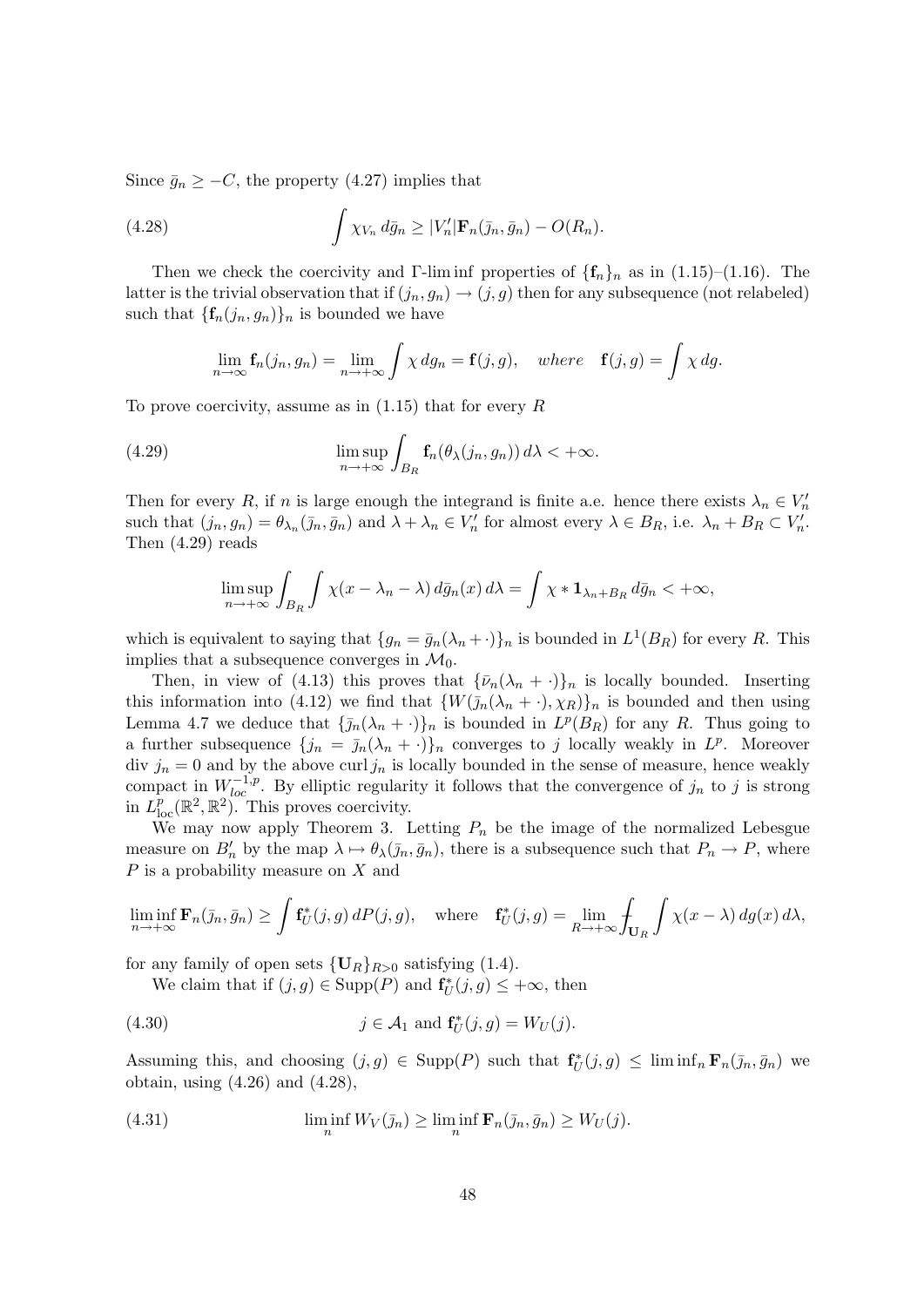Choosing  $V = U$  shows that  $\inf_{\mathcal{A}_1} W_U$  is achieved. Taking for  $\bar{\jmath}_n$  a minimizing sequence for  $W_V$ , it follows from (4.31) that  $\min_{\mathcal{A}_1} W_V \geq \min_{\mathcal{A}_1} W_U$ , hence the value of  $\min_{\mathcal{A}_1} W_U$  is independent of U.

We prove the claim (4.30). Since  $f_U^*(j, g) \leq +\infty$ , we have  $g(U_R) < C|U_R| \leq CR^2$  and thus  $\forall R > 1$  there exists  $N_R \in \mathbb{N}$  such that  $n \ge N_R$  implies  $g_n(\mathbf{U}_R) \le CR^2$ . Using (4.13) this in turn implies that if  $n \geq N_R$  then  $\nu_n(\mathbf{U}_R) \leq CR^2$  and then, passing to the limit  $n \to \infty$ , that  $\nu(\mathbf{U}_R) \leq CR^2$ , so that in particular  $j \in \mathcal{A}_1$ .

Moreover, still if  $n > N_R$ , from  $g_n(\mathbf{U}_R)$ ,  $\nu_n(\mathbf{U}_R) \leq CR^2$  and using (4.12) we deduce that  $W(j_n, \chi_{\mathbf{U}_R}) \leq C R^2 \log R$  and then, as in the proof of Corollary 4.12, that

$$
\left| W(j_n, \chi_{\mathbf{U}_R}) - \int \chi_{\mathbf{U}_R} dg_n \right| \le o(R^2),
$$

for some  $\theta < 2$ . Passing to the liminf  $n \to \infty$  we obtain in view of Lemma 4.8 the same relation for j, g. Dividing by  $|\mathbf{U}_R|$  — which is bounded below by  $cR^2$  for some  $c > 0$  — and letting  $R \to +\infty$  we find that  $W_U(j) = \mathbf{f}_U^*(j, g)$ , which finishes the proof of (4.30).

 $\Box$ 

Independence w.r.t. the shape. We have just seen that if U and V refer to two families of sets, the infimum of  $W_V$  and  $W_U$  are both achieved and are equal. There remains to show that minimizers are also the same.

Consider  $j_V$  a minimizer of  $W_V$ . By Corollary 4.12 we have for any  $\{U_R\}_R$  satisfying  $(1.5),$ 

(4.32) 
$$
\lim_{R \to \infty} \frac{W(j_V, \chi_{\mathbf{U}_R})}{|\mathbf{U}_R|} - \int_{\mathbf{U}_R} \chi_{\mathbf{U}_R} dg_{\mathbf{U}_R} = 0,
$$

where  $g_{U_R}$  is the result of applying Proposition 4.9 in  $U_R$ . We deduce that

(4.33) 
$$
W_U(j_V) = \limsup_{R \to \infty} \int_{\mathbf{U}_R} \chi_{\mathbf{U}_R} dg_{\mathbf{U}_R} = \limsup_{R \to \infty} \int_{\mathbf{f}(j,g)} \mathbf{f}(j,g) dP_{\mathbf{U}_R}(j,g) \ge \liminf_{R \to \infty} \int_{\mathbf{f}(j,g)} \mathbf{f}(j,g) dP_{\mathbf{U}_R}(j,g) \ge \int_{\mathbf{f}(j,g)} \mathbf{f}(j,g) dP_U(j,g),
$$

where  $f(j, g) = \int \chi dg$ ,  $\chi_{U_R} = \mathbf{1}_{U_{R-C}} * \chi$ , and where  $P_{U_R}$  is the image of the normalized Lebesgue measure on  $U_{R-C}$  by  $\lambda \mapsto \theta_{\lambda}(j_V, g_{U_R})$ . Moreover we have chosen a subsequence  $\{R\}$  such that  $\{P_{\mathbf{U}_R}\}_R$  converges to a probability measure  $P_U$ .

Since  $P_U$  is  $\theta$ -invariant and using the ergodic theorem and  $(4.30)$  we get

$$
\int \mathbf{f}(j,g) \, dP_U(j,g) = \int \mathbf{f}_U^*(j,g) \, dP_U(j,g) = \int W_U(j) \, dP_U(j,g) \ge \min_{\mathcal{A}_1} W,
$$

where W can be defined using any family of sets satisfying  $(1.4)$ ,  $(1.5)$ , not necessarily the *family U.* Together with  $(4.33)$  we get

(4.34) 
$$
W_U(j_V) = \limsup_{R \to \infty} \int \mathbf{f}(j,g) dP_{\mathbf{U}_R}(j,g) \ge \int \mathbf{f}(j,g) dP_U(j,g) = \int W_U(j) dP_U(j,g)
$$

and this is bounded below by  $\min_{A_1} W$ . From the minimality of  $j_V$  and since  $\min W_U =$ min  $W_V$ , applying (4.34) to  $\{U_R\}_R = \{V_R\}_R$  implies that there is equality everywhere and therefore

(i) 
$$
\limsup_{R} \int f dP_{V_R} = \int f dP_V
$$
, (ii)  $P_V$ -almost every j minimizes W.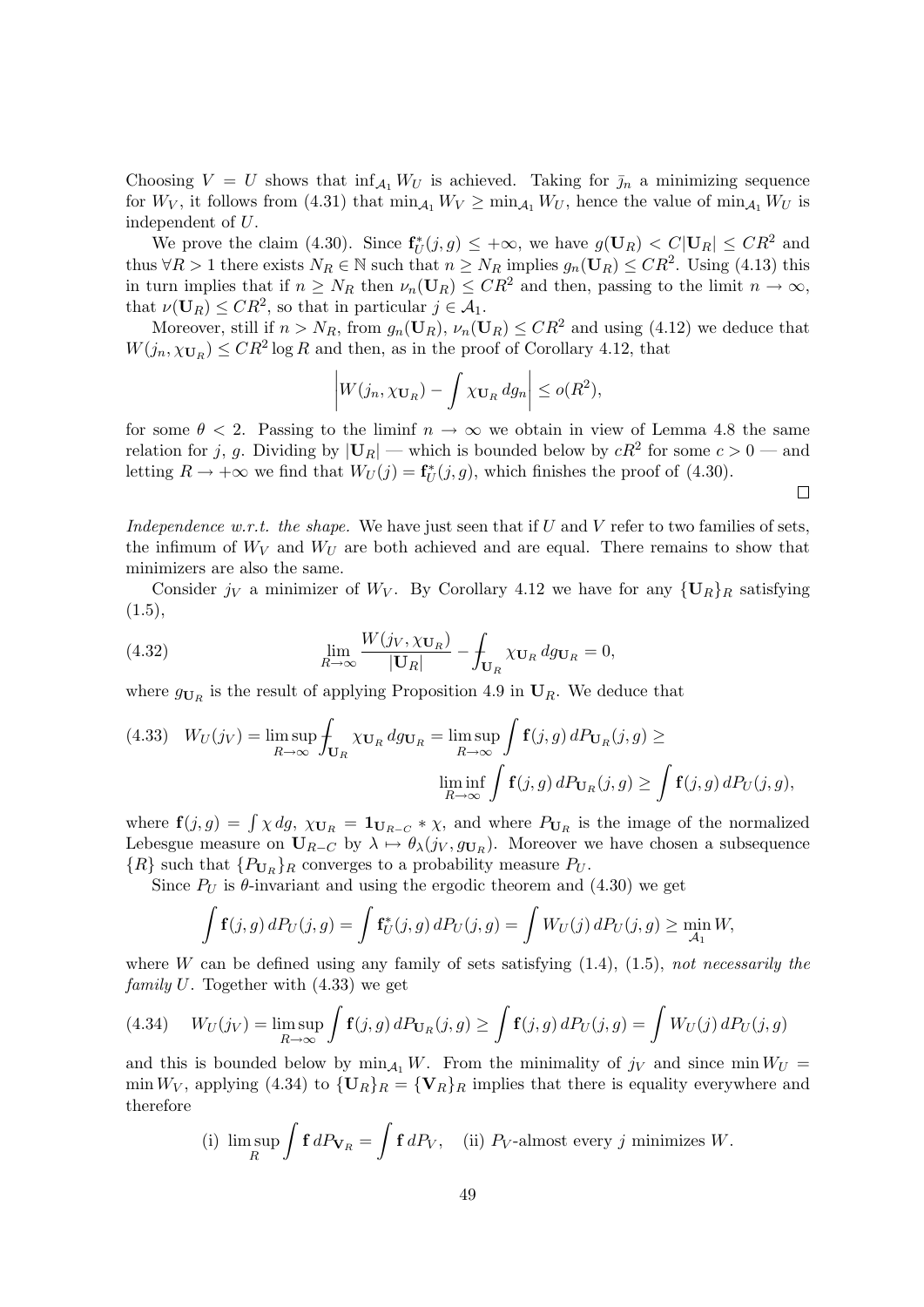Since **f** is continuous and bounded below on the support of  $P_{\mathbf{V}_R}$  independently of R,

$$
\limsup_{R} \int f dP_{\mathbf{V}_R} = \int f dP_V \iff \sup_{R} \int_{\{\mathbf{f} > M\}} \mathbf{f} dP_{\mathbf{V}_R} \xrightarrow{M \to +\infty} 0.
$$

Now choose  $c > 0$  such that  $U_{cR} \subset V_{R-C}$  for every  $R \ge 1$  and let  $P'_{V_R}$  be the image of the normalized Lebesgue measure on  $U_{cR}$  by  $\lambda \mapsto \theta_{\lambda}(j_V, g_{\mathbf{V}_R})$ . Then

(4.35) 
$$
P_{\mathbf{V}_R} \geq \frac{|\mathbf{U}_{cR}|}{|\mathbf{V}_{R-C}|} P'_{\mathbf{V}_R} \geq \delta P'_{\mathbf{V}_R},
$$

for some  $\delta > 0$  independent of R (this follows from (1.5)). It follows that

$$
\sup_{R} \int_{\{\mathbf{f} > M\}} \mathbf{f} \, dP'_{\mathbf{V}_R} \xrightarrow{M \to +\infty} 0
$$

and then that, choosing a subsequence  $\{R\}$  such that  $P'_{\mathbf{V}_R} \to P'_V$ , that  $\limsup_R \int f dP'_{\mathbf{V}_R} =$  $\int \mathbf{f} \, dP'_V$  (cf. [Bi, Du]).

Now we claim that the support of  $P'_V$  is included in the support of  $P_V$ . Indeed if  $\varphi \geq 0$  is continuous with compact support in (Supp  $P_V)^c$ , then  $\int \varphi \, dP_{V_R} \to \int \varphi \, dP_V = 0$  hence from (4.35)

$$
\delta \int \varphi \, dP'_{\mathbf{V}_R} \xrightarrow{R \to \infty} 0
$$

and thus  $\int \varphi \, dP'_V = \lim_R \int \varphi \, dP'_{\mathbf{V}_R} = 0.$ 

It follows that  $P'_V$ -almost every j minimizes  $W_U$  and that

(4.36) 
$$
\int f dP'_{\mathbf{V}_R} \xrightarrow{R \to \infty} \min W_U.
$$

But  $\int f dP'_{\mathbf{V}_R} = \int_{\mathbf{U}_{cR}} \chi_{\mathbf{U}_{cR}} d g_{\mathbf{V}_R}$  by definition of  $f$  and  $P'_{\mathbf{V}_R}$  and using Corollary 4.12, we have that  $f_{\mathbf{U}_{cR}} \chi_{\mathbf{U}_{cR}} d(g_{\mathbf{V}_R} - g_{\mathbf{U}_{cR}})$  tends to 0 as  $R \to +\infty$ . Therefore  $\int f d(P'_{\mathbf{V}_R} - P_{\mathbf{U}_{cR}})$  tends to 0 as well, which together with  $(4.36)$  and  $(4.34)$  yields

$$
W_U(j_V) = \limsup_{R \to +\infty} \int \mathbf{f} \, dP_{\mathbf{U}_{cR}} = \min_{\mathcal{A}_1} W_U.
$$

It follows that  $j_V$  minimizes  $W_U$ .

## 4.3 Proof of Proposition 4.2 and Corollaries 4.4, 4.5

The first lemma (whose proof is postponed to the end of the subsection) serves to extract a good boundary. We denote by  $W_K$  the renormalized energy relative to the family  $\{K_R =$  $[-R, R]^2\}_R.$ 

**Lemma 4.14.** Let G satisfy the assumptions of Proposition 4.2. Then for any  $\gamma \in (0,1)$ , any R large enough depending on  $\gamma$ , and any  $p \in [1,2)$  there exists, for any  $j \in G$ , some  $t \in [R - 2R^{\gamma}, R - R^{\gamma}]$  such that

(4.37) 
$$
\int_{\partial K_t} |j|^p \leq C_p R^{2-\gamma}
$$

 $\Box$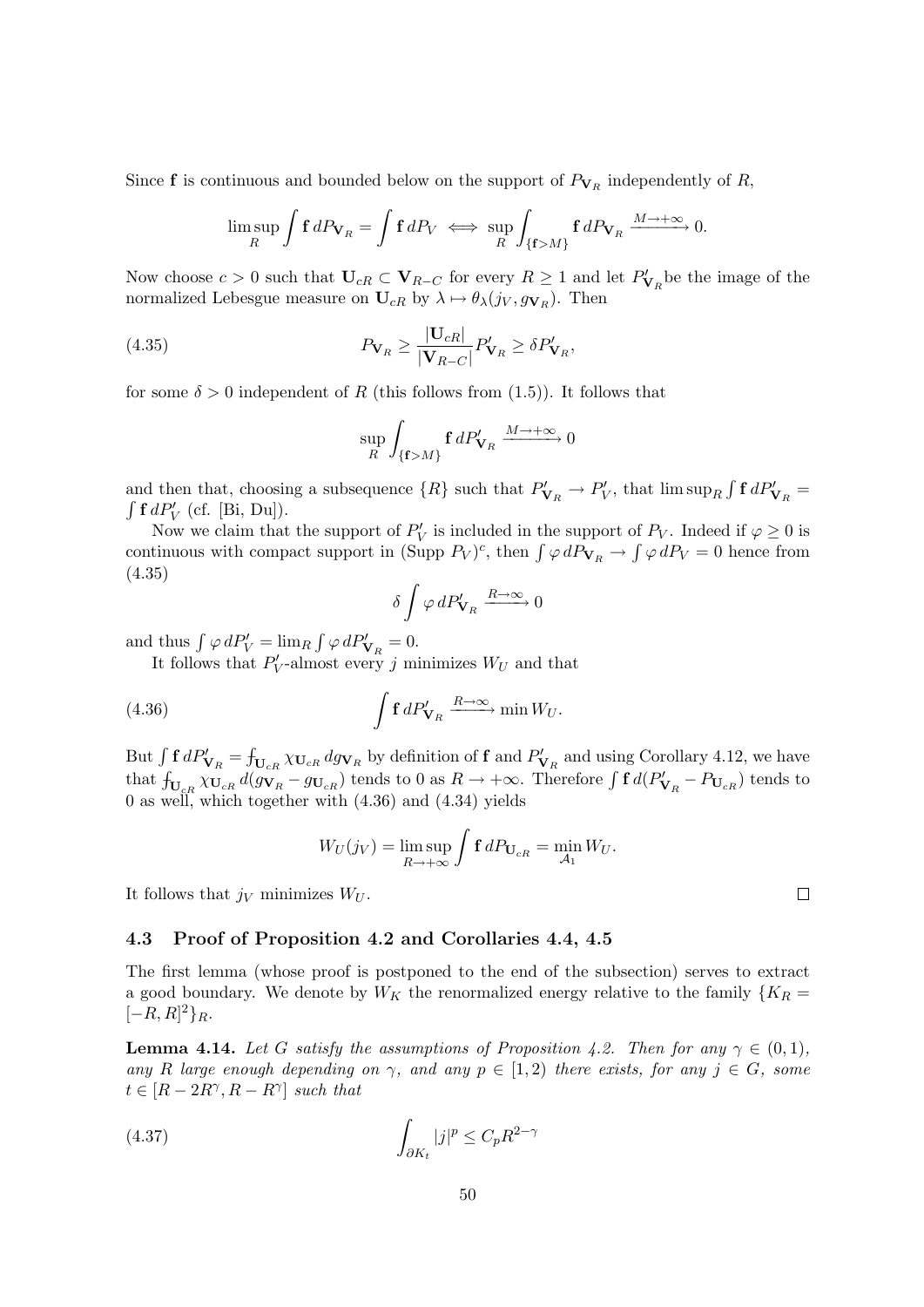(4.38) 
$$
\lim_{R \to \infty} \frac{W(j, \mathbf{1}_{K_t})}{|K_t|} = W_K(j), \qquad |\nu(K_t) - |K_t|| \leq C R^{2-\gamma},
$$

where C,  $C_p$  do not depend on  $j \in G$ , and where the convergence in (4.38) is uniform with respect to  $j \in G$ .

The next steps consist in modifying j in  $K_R\backslash K_t$  so that  $j \cdot \tau = 0$  on  $\partial K_R$ , and so that the ensuing modification of  $W(j, 1<sub>K<sub>R</sub></sub>)$  is negligible compared to  $R<sup>2</sup>$  as  $R \to +\infty$ . This relies on the following two lemmas.

**Lemma 4.15.** Let  $\mathcal{R}$  be a rectangle with sidelengths in  $\left[\frac{L}{2}\right]$  $\frac{L}{2}, \frac{3L}{2}$  $\frac{\partial L}{2}$ . Let  $p \in (1, 2)$ . Let  $g \in L^p(\partial \mathcal{R})$ be a function which is 0 except on one side of the rectangle  $\mathcal{R}$ . Let m be a constant such that  $(m-1)|\mathcal{R}| = -\int_{\partial \mathcal{R}} g$ . Then the mean zero solution to

(4.39) 
$$
\begin{cases} -\Delta u = m - 1 & \text{in } \mathcal{R} \\ \frac{\partial u}{\partial \nu} = g & \text{on } \partial \mathcal{R} \end{cases}
$$

satisfies for every  $q \in [1, 2p]$ 

(4.40) 
$$
\int_{\mathcal{R}} |\nabla u|^q \leq C_{p,q} L^{2-\frac{q}{p}} \|g\|_{L^p(\partial \mathcal{R})}^q.
$$

*Proof.* We write the solution u of  $(4.39)$  as  $u = u_1 + u_2$  where

(4.41) 
$$
\begin{cases} -\Delta u_1 = m - 1 & \text{in } \mathcal{R} \\ \frac{\partial u_1}{\partial \nu} = \bar{g} & \text{on } \partial \mathcal{R} \end{cases}
$$

where  $\bar{g}$  is equal to the average of g on the side where g is supported and is 0 on the other sides; and

$$
\begin{cases}\n-\Delta u_2 = 0 & \text{in } \mathcal{R} \\
\frac{\partial u_2}{\partial \nu} = g - \bar{g} & \text{on } \partial \mathcal{R}.\n\end{cases}
$$

Assume that  $\mathcal{R} = [0, \ell_1] \times [0, \ell_2]$ , with  $\ell_i \in [\frac{L}{2}]$  $\frac{L}{2}, \frac{3L}{2}$  $\frac{3L}{2}$ , and that  $\bar{g}$  is supported on the side  $x_2 = 0$ . Then, up a constant, the solution of  $(4.41)$  is  $u_1(x_1, x_2) = \frac{m-1}{2}(x_2 - \ell_2)^2$ . Therefore

$$
\int_{\mathcal{R}} |\nabla u_1|^q = (m-1)^q \ell_1 \int_0^{\ell_2} (x_2 - \ell_2)^q dx_2 = (m-1)^q \ell_1 \frac{\ell_2^{q+1}}{q+1} \le C(m-1)^q L^{2+q}.
$$

Then,  $m-1 = -\frac{1}{\ell_1 l}$  $\frac{1}{\ell_1\ell_2} \int_{\partial \mathcal{R}} g$  and using Hölder's inequality  $|m-1| \leq CL^{-2} ||g||_{L^p(\partial \mathcal{R})} L^{1-\frac{1}{p}}$ . Inserting above we are led to

(4.42) 
$$
\int_{\mathcal{R}} |\nabla u_1|^q \leq C_{p,q} L^{2-\frac{q}{p}} \|g\|_{L^p(\partial \mathcal{R})}^q.
$$

For  $u_2$ , note that the conjugate harmonic function  $u_2^*$  has trace  $\varphi$  which satisfies  $\partial_{\tau}\varphi =$  $g - \bar{g}$ , hence  $\|\nabla \varphi\|_{L^p(\partial \mathcal{R})} \leq \|g - \bar{g}\|_{L^p(\partial \mathcal{R})}$ . Then from the Sobolev imbedding  $W^{1,p}(\partial \mathcal{R}) \hookrightarrow$  $W^{1-\frac{1}{2p},2p}(\partial \mathcal{R})$ , which is the trace space of  $W^{1,2p}(\mathcal{R})$ , and elliptic regularity it follows that

$$
\|\nabla u_2\|_{L^{2p}(\mathcal{R})}=\|\nabla u_2^*\|_{L^{2p}(\mathcal{R})}\leq C_{\mathcal{R}}\|g-\bar{g}\|_{L^p(\partial\mathcal{R})},
$$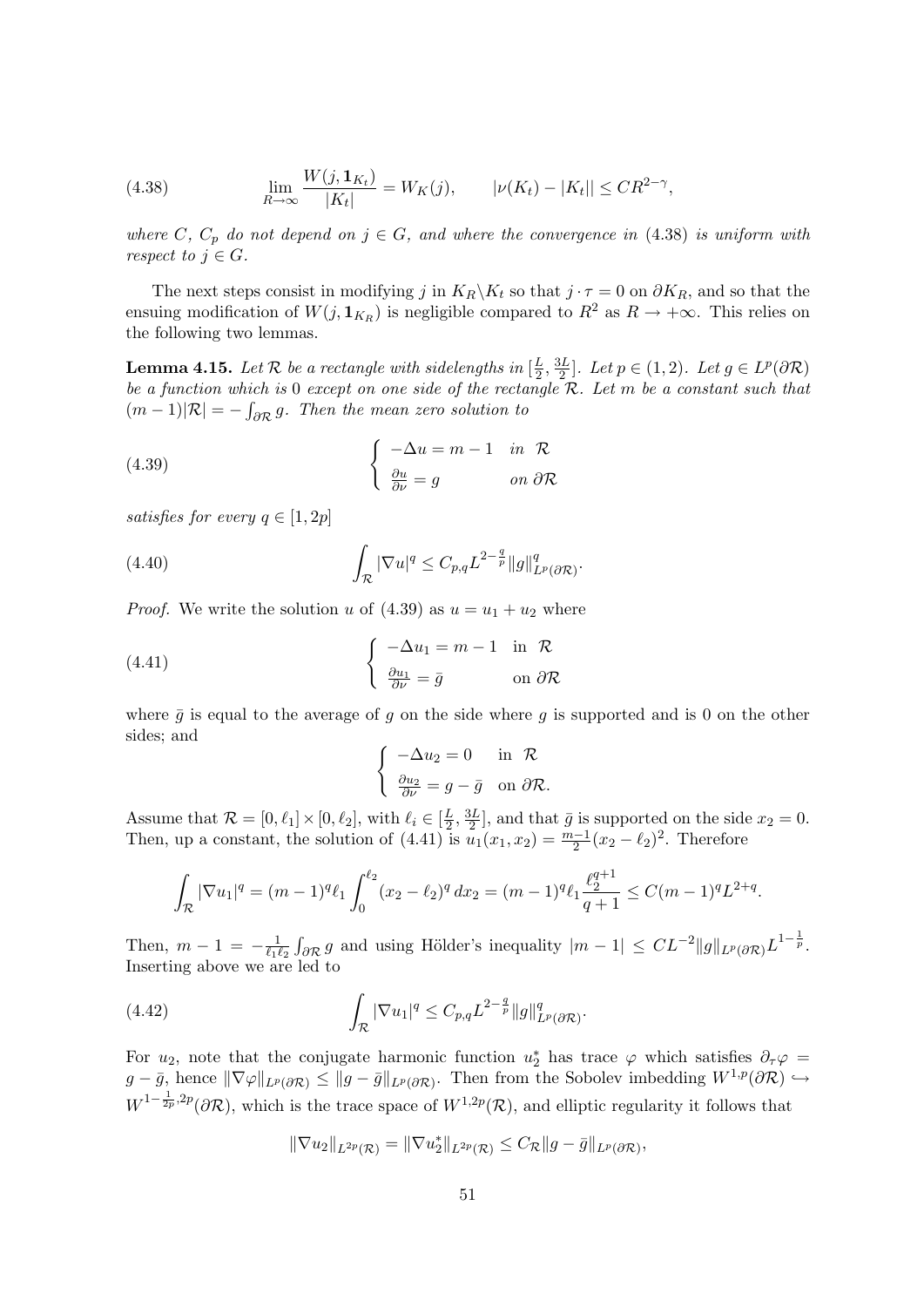and it is easy to check that the constant  $C_{\mathcal{R}}$  may be chosen to depend only on p, L and not on  $\ell_i$ , as long as  $\ell_i \in [\frac{L}{2}]$  $\frac{L}{2}, \frac{3L}{2}$  $\frac{3L}{2}$ . Scaling arguments then show that for some  $C_{p,q}$  independent of L we have

(4.43) 
$$
\int_{\mathcal{R}} |\nabla u_2|^q \leq C_{p,q} L^{2-\frac{q}{p}} \|g\|_{L^p(\partial \mathcal{R})}^q.
$$

Combining (4.42) and (4.43), we obtain the result (4.40).

**Lemma 4.16.** Let  $\mathcal{R}$  be a rectangle of barycenter 0, and sidelengths  $\in$ √  $\overline{2\pi}[\frac{1}{2}]$  $\frac{1}{2}, \frac{3}{2}$  $\frac{3}{2}$ , and let m be a constant such that  $m|\mathcal{R}| = 2\pi$ . Then the solution to

$$
\begin{cases}\n-\Delta f = 2\pi \delta_0 - m & \text{in } \mathcal{R} \\
\frac{\partial f}{\partial \nu} = 0 & \text{on } \partial \mathcal{R}\n\end{cases}
$$

satisfies

(4.44) 
$$
\lim_{\eta \to 0} \left| \int_{\mathcal{R} \setminus B(0,\eta)} |\nabla f|^2 + 2\pi \log \eta \right| \leq C
$$

where C is universal, and for every  $1 \le q < 2$ 

$$
(4.45)\qquad \qquad \int_{\mathcal{R}} |\nabla f|^q \leq C_q,
$$

where  $C_q$  depends only on q.

*Proof.* This is a standard computation, of the type of [BBH], Chap. 1, observing that  $f =$  $-\log|x| + S(x)$  where S is a  $C^1$  function.  $\Box$ 

#### 4.3.1 Proof of Proposition 4.2

Let  $j \in G$ . Apply Lemma 4.14 with  $p \in \left(\frac{3}{2}\right)$  $(\frac{3}{2}, 2)$  and  $\gamma = \frac{3}{4}$  $\frac{3}{4}$ . For any R large enough it provides us with a square  $K_t$ , where t depends on  $j \in G$  but satisfies

$$
(4.46) \t\t R^{\frac{3}{4}} \le R - t \le 2R^{\frac{3}{4}}.
$$

We wish to extend j in  $K_R \backslash K_t$ , keeping j and  $\Lambda$  unchanged in  $K_R \backslash K_t$ , to obtain a  $j_R$  satisfying  $j_R \cdot \tau = 0$  on  $\partial K_R$  and  $\text{curl } j_R = 2\pi \sum_{p \in \Lambda_R} \delta_p - 1$  — while the extension's contribution to the renormalized energy remains negligible compared to  $R^2$ , uniformly with respect to  $j \in G$ .

Below, the notations  $o(\cdot)$ ,  $\sim$  and  $O(\cdot)$  are understood with respect to  $R \to +\infty$ , and uniform with respect to  $j \in G$ .

form with respect to  $j \in G$ .<br>We divide each side of  $K_t$  into  $[\sqrt{R}]$  intervals, so that there are a total of  $4[\sqrt{R}]$  intervals, we divide each side of  $\mathcal{A}_t$  into [ $\sqrt{\mathcal{R}}$ ] intervals, so that there are a total or 4[ $\sqrt{\mathcal{R}}$ ] intervals,<br>which we label  $\{I_i\}_i$ , of length  $\frac{2t}{|\sqrt{\mathcal{R}}|}$ , which is equivalent to  $2\sqrt{\mathcal{R}}$  as  $\mathcal{R} \to +\$ respect to t satisfying (4.46). For each i we consider the square  $K_i \subset K_R \setminus K_t$  with one side equal to  $I_i$ . By perturbing the length of the other side of an amount which is  $O(1/\sqrt{R})$  as  $R \to \infty$  we may obtain a rectangle  $\mathcal{R}_i$  whose aspect ratio tends to 1. and such that

(4.47) 
$$
|\mathcal{R}_i| - \int_{I_i} j \cdot \tau \in 2\pi \mathbb{N}.
$$

 $\Box$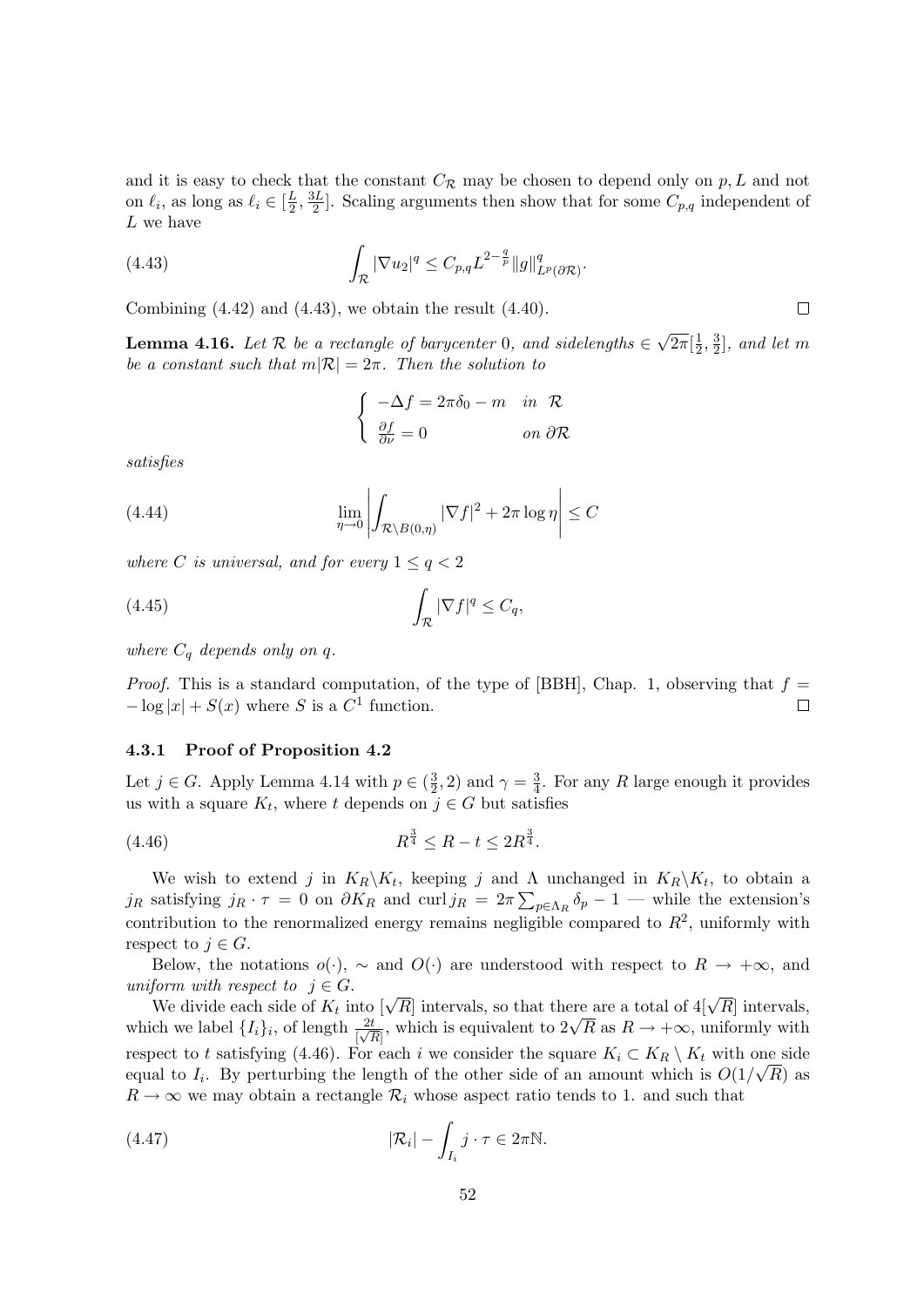We let  $g_i$  denote the restriction of  $j \cdot \tau$  to  $I_i$  (and extend it by 0 on the rest of  $\partial \mathcal{R}_i$ ), and let  $m_i = 1 - \frac{\int_{\partial \mathcal{R}_i} g_i}{|\mathcal{R}_i|}$  $\frac{\partial \mathcal{R}_i^{(3)}}{\partial \mathcal{R}_i}$ . Using Hölder's inequality, we have

$$
|m_i - 1| \le \frac{C}{|\mathcal{R}_i|} \left( \int_{I_i} |j \cdot \tau|^p \right)^{\frac{1}{p}} R^{\frac{1}{2}(1 - \frac{1}{p})} \le C R^{\frac{1}{2}(-1 - \frac{1}{p})} \left( \int_{\partial K_t} |j|^p \right)^{\frac{1}{p}}.
$$

In view of (4.37), we deduce

$$
|m_i - 1| = O(R^{-\frac{1}{2} - \frac{1}{2p} + \frac{2}{p} - \frac{\gamma}{p}}) = o(1),
$$

since  $\gamma = \frac{3}{4}$  $\frac{3}{4}$  and  $p > \frac{3}{2}$ .

By (4.47) and by choice of  $m_i$  we also have  $m_i|\mathcal{R}_i| \in 2\pi\mathbb{N}$ . We may thus tile  $\mathcal{R}_i$  by by (4.4*t*) and by choice of  $m_i$  we also have  $m_i | \kappa_i | \in 2\pi$  is. We an integer number of rectangles  $\mathcal{R}_{ik}$ , whose sidelengths are in  $\sqrt{2\pi}[\frac{1}{2}]$  $\frac{1}{2}, \frac{3}{2}$  $\frac{3}{2}$  and such that for each *i*, *k*, we have  $m_i|\mathcal{R}_{ik}| = 2\pi$ . Since  $m_i \sim 1$ , the number of rectangles inside each  $\mathcal{R}_i$  is equivalent to  $\frac{|R_i|}{2\pi} \sim R/2\pi$  as  $R \to +\infty$ .

On each of these rectangles, we may apply Lemma 4.16, which yields a function  $f_{ik}$ satisfying (4.44)–(4.45). We then define the vector field  $j_1$  in  $\cup_i \mathcal{R}_i$  by  $j_1 = -\nabla f_{ik}$  in each  $\mathcal{R}_{ik}$ . We can check that  $j_1$  satisfies

(4.48) 
$$
\begin{cases} \operatorname{curl} j_1 = 2\pi \sum_{p \in \Gamma} \delta_p - \sum_i m_i \mathbf{1}_{\mathcal{R}_i} & \text{in } \cup_i \mathcal{R}_i \\ j_1 \cdot \tau = 0 & \text{on } \partial(\cup_i \mathcal{R}_i) \end{cases}
$$

where  $\Gamma$  is the union over i, k, of the centers of the rectangles  $\mathcal{R}_{ik}$ . Indeed since  $\frac{\partial f_{ij}}{\partial \nu} = 0$ no curl is created at the interfaces between the  $\mathcal{R}_{ik}$ 's, and no curl is created either at the interfaces between the  $\mathcal{R}_i$ 's.

Moreover, by  $(4.44)$ – $(4.45)$ , since the number of  $\mathcal{R}_{ik}$  for each i is of order  $|\mathcal{R}_i|$ , and since the number of  $\mathcal{R}_i$ 's is  $O(\sqrt{R})$ , j<sub>1</sub> satisfies

(4.49) 
$$
\lim_{\eta \to 0} \left| \int_{\bigcup_i \mathcal{R}_i \setminus \bigcup B(p,\eta)} |j_1|^2 + \pi \# \Gamma \log \eta \right| \leq C R^{\frac{3}{2}},
$$

and for  $q < 2$ 

(4.50) 
$$
\int_{\cup_i \mathcal{R}_i} |j_1|^q \leq C_q R^{\frac{3}{2}}.
$$

Since  $(m_i - 1)|\mathcal{R}_i| = -\int_{\partial \mathcal{R}_i} g_i$ , we may also apply Lemma 4.15 in each  $\mathcal{R}_i$  with  $g = g_i$  for boundary data. It yields a function  $u_i$  satisfying (4.40). We then define the vector field  $j_2$  as  $-\nabla^{\perp} u_i$  in each  $\mathcal{R}_i$ . It satisfies

(4.51) 
$$
\begin{cases} \operatorname{curl} j_2 = \sum_i m_i \mathbf{1}_{\mathcal{R}_i} - 1 & \text{in } \cup_i \mathcal{R}_i \\ j_2 \cdot \tau = g & \text{on } \partial \cup_i \mathcal{R}_i \end{cases}
$$

where  $g = j \cdot \tau$  on  $\partial K_t$  and 0 on the rest of  $\partial (\cup_i \mathcal{R}_i)$ . Indeed,  $g_i$  is only supported on the  $I_i$ i.e. on the sides of the  $\mathcal{R}_i$  which are in  $\partial K_t$ , so  $j_2 \cdot \tau = 0$  on all the boundaries of the  $\mathcal{R}_i$ which intersect, therefore again no curl is created there. For every  $1 \le q \le 2p$  we have, since which intervals  $|I_i| \sim \sqrt{R}$ ,

$$
\int_{\mathcal{R}_i} |j_2|^q \leq C_{p,q} R^{1-\frac{q}{2p}} \|g_i\|_{L^p(\partial \mathcal{R}_i)}^q.
$$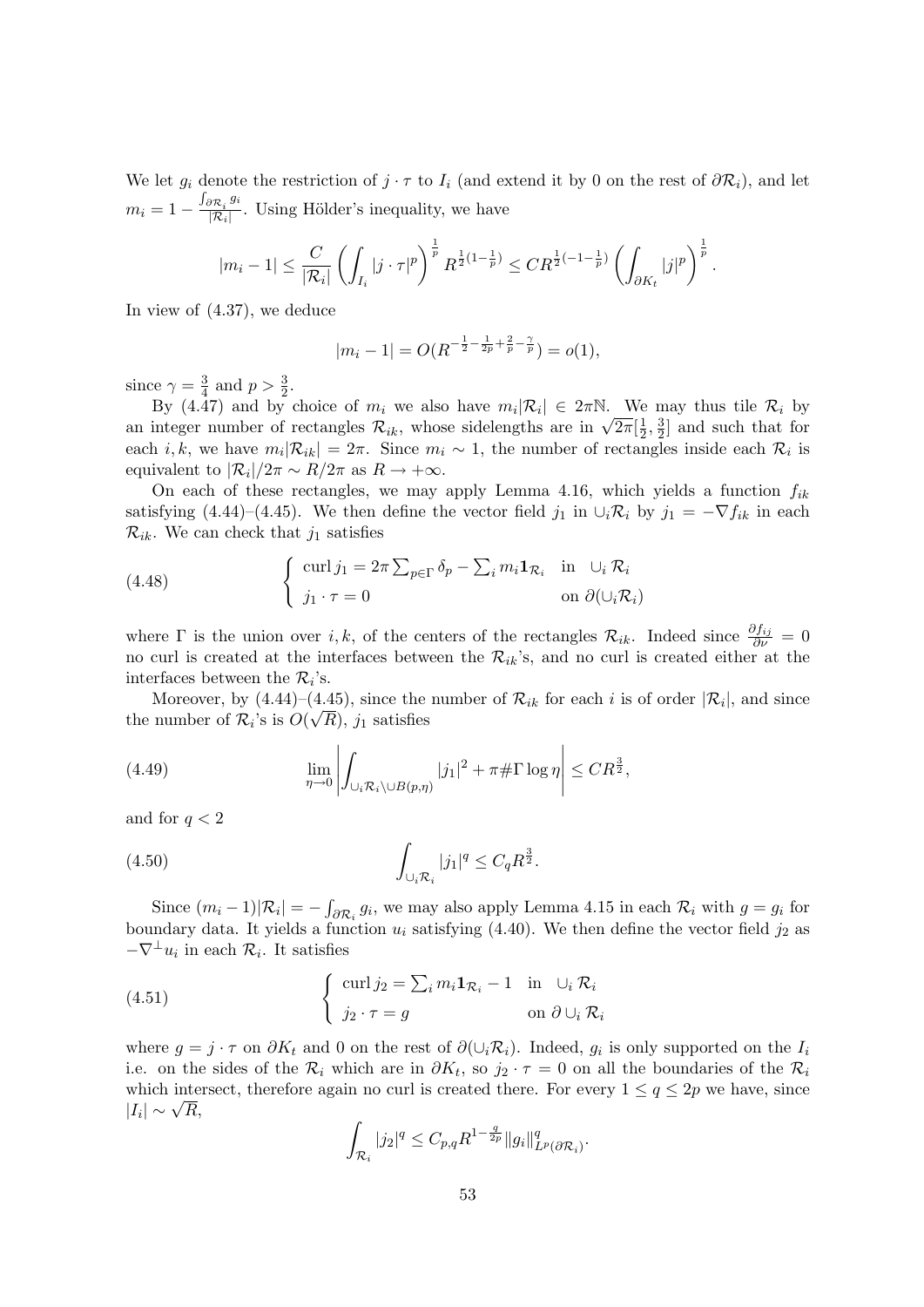Adding these relations, we obtain

$$
\int_{\cup_i \mathcal{R}_i} |j_2|^q \leq C_{p,q} R^{1-\frac{q}{2p}} \sum_i \left( \int_{\partial \mathcal{R}_i} |g_i|^p \right)^{\frac{q}{p}}.
$$

But when  $q/p > 1$  we have  $\sum_i x_i^{q/p} \leq (\sum_i \max(1, x_i))^{q/p}$  and number of  $\mathcal{R}_i$ 's is  $O(n)$ √ R) hence,

$$
\int_{\bigcup_i \mathcal{R}_i} |j_2|^q \leq C_{p,q} R^{1-\frac{q}{2p}} \left( \int_{\partial K_t} |g|^p + \sqrt{R} \right)^{\frac{q}{p}}.
$$

Using (4.37), we deduce, for all  $1 \le q \le 2p$ 

(4.52) 
$$
\int_{\bigcup_i \mathcal{R}_i} |j_2|^q \leq C_{p,q} R^{1 - \frac{q}{2p} + \frac{q}{p}(2 - \frac{3}{4})} \leq C_{p,q} R^{1 + \frac{3q}{4p}}.
$$

From now on we choose  $p \in (\frac{3}{2})$  $(\frac{3}{2}, 2)$  and we have for every  $q < \frac{4p}{3}$ ,

(4.53) 
$$
\int_{\cup_i \mathcal{R}_i} |j_2|^q \leq C_q R^{\sigma}, \text{ for some } \sigma < 2.
$$

We can now define  $j_R$  more precisely. In  $\cup_i \mathcal{R}_i$  we let  $j_R = j_1 + j_2$  and  $\nu_R = 2\pi \sum_{p \in \Gamma} \delta_p$ . By summing  $(4.48)$  and  $(4.51)$  we have

$$
\begin{cases} \operatorname{curl} j_R = 2\pi \sum_{p \in \Gamma} \delta_p - 1 & \text{in } \cup_i \mathcal{R}_i \\ j_R \cdot \tau = g & \text{on } \partial(\cup_i \mathcal{R}_i), \end{cases}
$$

where  $g = j \cdot \tau$  on  $\partial(\cup_i \mathcal{R}_i) \cap \partial K_t$  and  $g = 0$  elsewhere. Also,

(4.54) 
$$
\int_{\bigcup_i \mathcal{R}_i \setminus \bigcup B(p,\eta)} |j_R|^2 = \int_{\bigcup_i \mathcal{R}_i \setminus \bigcup B(p,\eta)} |j_1|^2 + |j_2|^2 + 2j_1 \cdot j_2.
$$

We have

$$
\left|\int_{\bigcup_i \mathcal{R}_i \setminus \bigcup B(p,\eta)} j_1 \cdot j_2 \right| \le \left(\int_{\bigcup_i \mathcal{R}_i} |j_1|^{q'}\right)^{1/q'} \left(\int_{\bigcup_i \mathcal{R}_i} |j_2|^q\right)^{1/q'}
$$

where  $q > 2$  and  $\frac{1}{q'} = 1 - \frac{1}{q}$  $\frac{1}{q}$ . Using (4.50) and (4.53) where we can choose  $q > 2$  since  $p > \frac{3}{2}$ , we find

$$
\left| \int_{\bigcup_i \mathcal{R}_i \setminus \bigcup B(p,\eta)} j_1 \cdot j_2 \right| \leq C R^{\frac{3}{2q'} + \frac{\sigma}{q}} = o(R^2),
$$

since  $\sigma < 2$  and  $\frac{1}{q'} + \frac{1}{q}$  $\frac{1}{q}$  = 1. Inserting into (4.54) and combining with (4.49) and (4.52) we obtain

$$
\lim_{\eta \to 0} \left| \int_{\cup_i \mathcal{R}_i \setminus \cup B(p,\eta)} |j_R|^2 + \pi \# \Gamma \log \eta \right| = O(R^{\frac{3}{2}}) + o(R^2) = o(R^2).
$$

There remains to define  $j_R$  in  $A := K_R \setminus (K_t \cup_i \mathcal{R}_i)$ . First we note that  $|A| \in 2\pi\mathbb{N}$ . Indeed, from curl  $j = \nu - 1$  and (4.47), we have

$$
2\pi\#(\Lambda\cap K_t) - |K_t| = \int_{\partial K_t} j \cdot \tau = \sum_i |\mathcal{R}_i| \; (\text{mod } 2\pi),
$$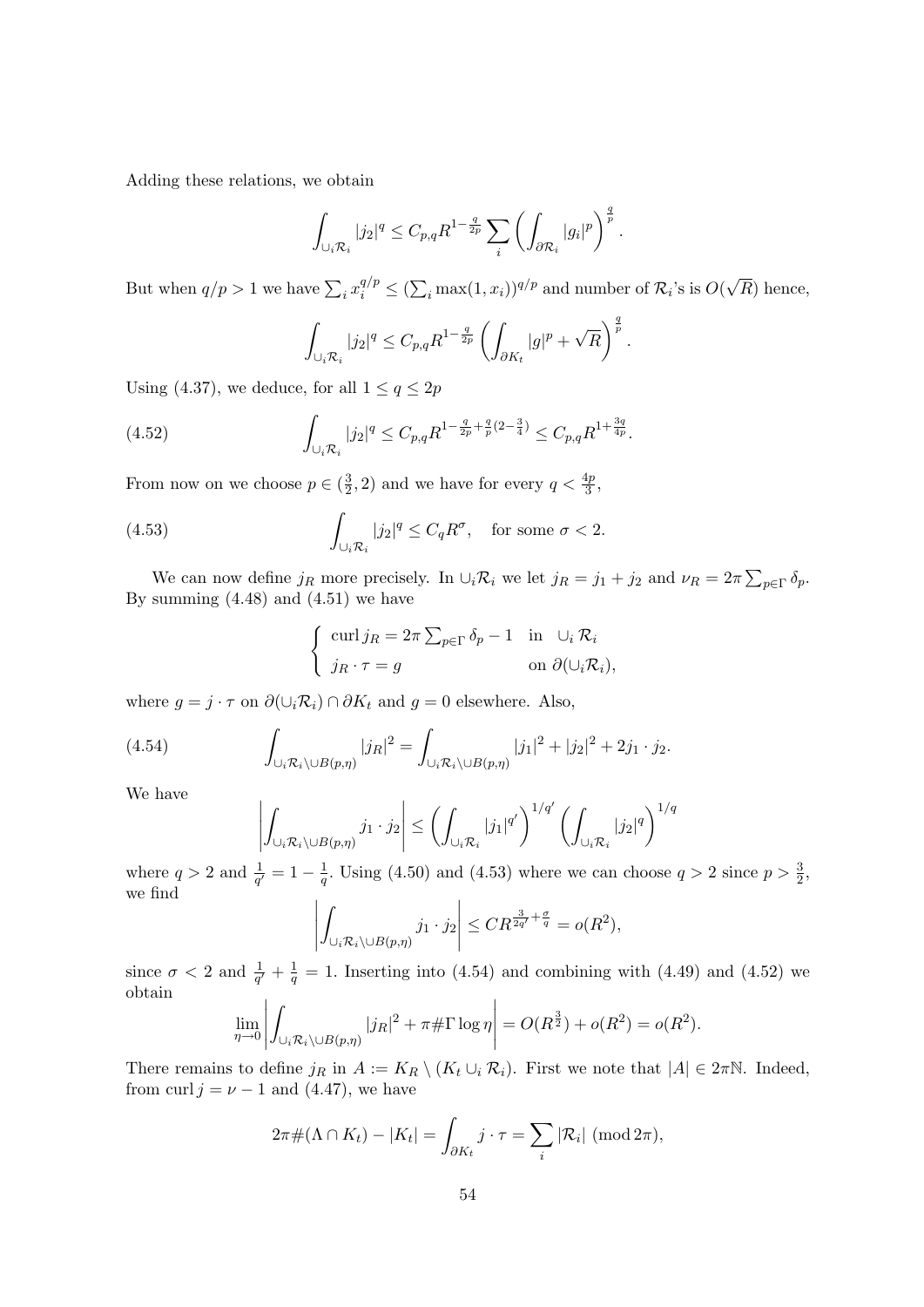thus  $|A| = |K_R| - \sum_i |\mathcal{R}_i| - |K_t|$  is in  $2\pi \mathbb{N}$  if  $|K_R| \in 2\pi \mathbb{N}$ .

The set A can be described as follows: It is the union of four squares of sidelength  $R - t$ positioned at the corners of  $K_R$ , and a union  $\cup_i \mathcal{R}'_i$ , where  $\mathcal{R}'_i$  is a rectangle having a side of length  $|I_i|$  in common with  $\mathcal{R}_i$ , and such that their union is isometric to  $I_i \times [0, R - t]$ . Since both dimensions of these rectangles as well as those of the four squares tend to  $+\infty$  as  $R \to +\infty$ , and since  $|A| \in 2\pi\mathbb{N}$ , it is possible to tile A by rectangles of area  $2\pi$  and aspect ratio close to 1. Applying Lemma 4.16 in each of them yields a current  $j_A$  which satisfies curl  $j_A = 2\pi \sum_{p \in \Gamma'} \delta_p - 1$  in A and  $j_A \cdot \tau = 0$  on  $\partial A$  — where  $\Gamma'$  is the set of centers of the rectangles tiling A.

The cardinal of  $\Gamma'$  is  $|A|/2\pi$ , which is  $O(R^{1+\frac{3}{4}})$ , and therefore from (4.44) we deduce

(4.55) 
$$
\lim_{\eta \to 0} \left| \int_{K_R \setminus (K_t \cup_i \mathcal{R}_i)} |j_A|^2 + \pi \# \Gamma' \log \eta \right| = O(R^{\frac{7}{4}}),
$$

and from (4.45), for all  $1 \leq q < 2$ ,

(4.56) 
$$
\int_{K_R \setminus (K_t \cup_i \mathcal{R}_i)} |j_A|^q \leq C_q R^{\frac{7}{4}}.
$$

Letting  $j_R = j_A$  in A and

$$
\Lambda_R = (\Lambda \cap K_t) \cup \Gamma \cup \Gamma', \quad \nu_R = 2\pi \sum_{p \in \Lambda_R} \delta_p
$$

we have  $j = j_R$  in  $K_t$ ,  $\nu_R = \nu$  in  $K_t$ , curl  $j_R = \nu_R - 1$  in  $K_R$ ,  $j_R \cdot \tau = 0$  on  $\partial K_R$ , and combining (4.55), (4.54) and (4.38) we get

(4.57) 
$$
\frac{W(j_R, \mathbf{1}_{K_R})}{|K_R|} = W_K(j) + o(1) \quad \text{as } R \to +\infty,
$$

where the  $o(1)$  is uniform with respect to  $j \in G$ . This completes the proof of Proposition 4.2. We also note that from (4.50), (4.53) and (4.56), for every  $1 \leq q < 2$ , we have

(4.58) 
$$
\int_{K_R \backslash K_t} |j_R|^q \leq R^{\sigma} \text{ for some } \sigma < 2.
$$

## 4.3.2 Proof of Lemma 4.14

Let G satisfy the assumptions of Proposition 4.2, and  $R > 2$  with  $|K_R| \in 2\pi N$ ,  $0 < \gamma < 1$  be given. Assume  $j \in G$ . In this proofs the constants and limits as  $R \to +\infty$  are understood to be uniform with respect to  $j \in G$ .

Step 1: Denote by  $g_R$  the result of applying Proposition 4.9 in  $K_R$  to  $(j, \nu)$ . We apply (4.12) to functions of the form  $\chi(x) = \rho(||x||_{\infty})$ , i.e. whose level sets are squares, with the additional assumption that  $\rho'(t) = 0$  outside  $[R-2, R-1]$  and  $\rho = 0$  on  $[R-1, +\infty]$ . Since for any Radon measure  $\mu$  on  $K_R$  we have

$$
\int \chi d\mu = -\int_0^{R-1} \rho'(t)\mu(K_t) dt,
$$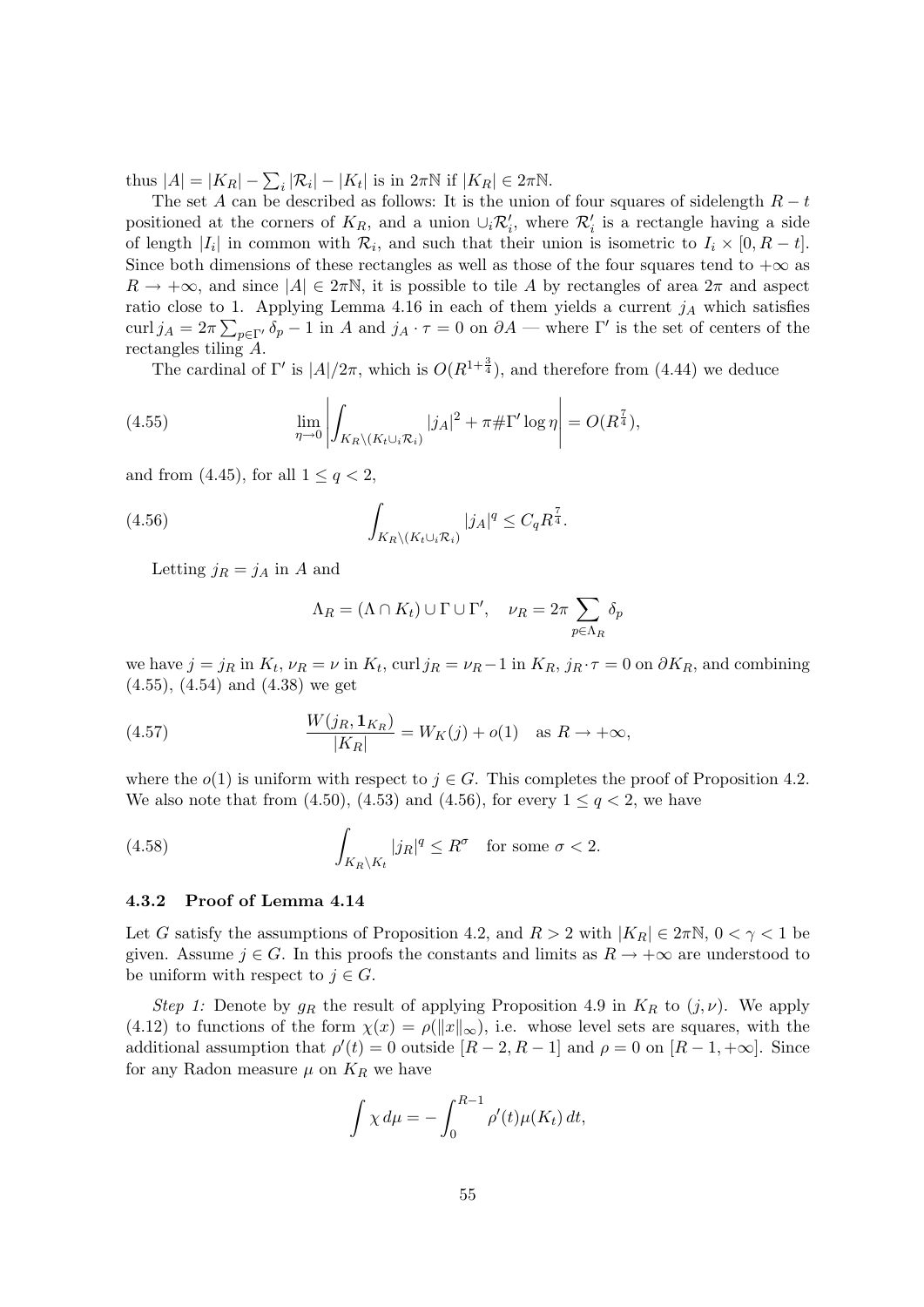we deduce that

$$
(4.59) \quad \int_{R-2}^{R-1} \left( W(j, \mathbf{1}_{K_t}) - g_R(K_t) \right) \rho'(t) \, dt = -W(j, \chi) + \int \chi \, dg_R \le Cn(\log n + 1) \|\rho'\|_{\infty},
$$

where the last inequality is (4.12), and  $n = \#\{p \in \Lambda, B(p, C) \cap \text{Supp } \nabla \chi \neq \emptyset\}$ , so that  $2\pi n \leq \nu(K_{R+C}) - \nu(K_{R-C})$ . Here C denotes a universal constant, hence independant of  $j \in G$ . We deduce by duality that for some universal  $C > 0$  we have

(4.60) 
$$
\int_{R-2}^{R-1} |W(j, \mathbf{1}_{K_t}) - g_R(K_t)| \ dt \le Cn(\log n + 1).
$$

On the other hand, Lemma 4.7 yields that for any  $p \in [1, 2)$  and  $R > 0$ ,

$$
||j||_{L^p(K_R)} \leq C R^{2/p} \log^{1/2} R,
$$

where C depends only on p and on the constants in  $(4.3)$  and  $(4.4)$ . Arguing as in the proof of Lemma 4.11 this implies that

$$
(4.61) \quad n \le \frac{1}{2\pi} |\nu(K_{R+C}) - \nu(K_R)| \le CR^{\theta(1-\frac{1}{p})} ||j||_{L^p(K_{R+2C})} \le CR^{\theta(1-\frac{1}{p}) + \frac{2}{p}} \log^{\frac{1}{2}} R \le CR^{\beta}
$$

for some  $\beta$  < 2, where we have chosen  $p < 2$  close enough to 2 and used  $\theta < 2$  in (1.5). It then follows from  $(4.60)$ ,  $(4.61)$  that

(4.62) 
$$
\frac{1}{R^2} \int_{R-2}^{R-1} |W(j, \mathbf{1}_{K_t}) - g_R(K_t)| \, dt \leq C R^{\beta - 2} \log R.
$$

Now denote by  $\{\chi_R\}_R$  a family of functions satisfying (1.3) relative to the family  $\{K_R\}_R$ . We also assume  $\chi_R \leq 1$ . Since  $g_R \geq -C$  and since  $\chi_R = 1$  on  $K_{R-1}$  we have for any  $t \in [R-2, R-1]$  the inequalities

$$
\int \chi_{R-2} dg_R - C|K_{R-1} \setminus K_{R-3}| \le g_R(K_t) \le \int \chi_R dg_R + C|K_R \setminus K_{R-2}| \le \int \chi_R dg_R + CR.
$$

and thus

(4.63) 
$$
\int \chi_{R-2} dg_R - CR \leq g_R(K_t) \leq \int \chi_R dg_R + CR.
$$

Step 2: For any integer  $k \ge 1$  let  $\xi_k = \chi_{k+1} - \chi_k$ , and let  $\xi_0 = \chi_1$ . Then  $\xi_k \ge 0$ , since  $\chi_{k+1} = 1$  on  $K_k$  and since  $\chi_k \leq 1$  and is supported in  $K_k$ . Moreover  $\xi_k$  is supported in  $\mathcal{C}_k := K_{k+1} \setminus K_{k-1}$ . Since (4.3) holds, the number of integers k in  $[R - 2R^{\gamma} + 1, R - R^{\gamma}]$  such that  $\nu(K_{k+2} \setminus K_{k-2}) \leq CR^{2-\gamma}$  is greater than  $R^{\gamma}/2$  if C is chosen large enough. Similarly,

$$
\sum_{k=[R-2R^{\gamma}]}^{[R-R^{\gamma}]} \int \xi_k \, dg_R = \int (\chi_{[R-R^{\gamma}]+1} - \chi_{[R-2R^{\gamma}]}) \, dg_R \leq CR^2,
$$

where we use Corollary 4.12, Remark 4.13 and (4.4). Since  $g_R \geq -C$  we have  $\int \xi_k dg_R \geq -CR$ and therefore the number of integer k's between  $[R - 2R^{\gamma}] + 1$  and  $[R - R^{\gamma}]$  such that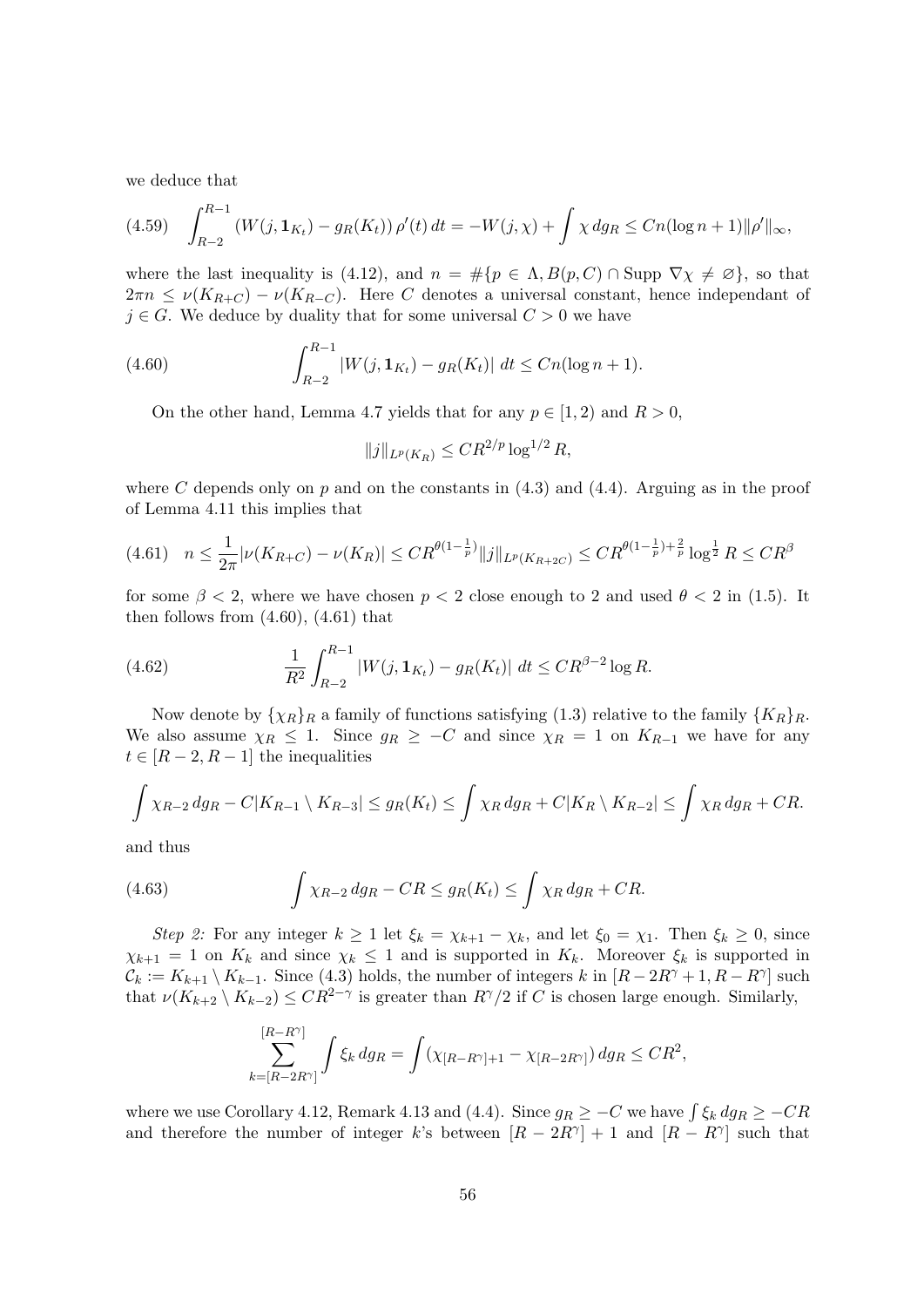$\int \xi_k dg_R \leq CR^{2-\gamma}$  is larger than  $R^{\gamma}/2$  if C and R are chosen large enough, and thus such a  $k$  satisfying

$$
\nu(K_{k+2} \setminus K_{k-2}) \leq CR^{2-\gamma}, \quad \int \xi_k \, dg_R \leq CR^{2-\gamma},
$$

for some C uniform with respect to  $j \in G$ .

Applying Proposition 4.9 in  $\mathcal{C}_k$  to  $\xi_k$ , we have

$$
\left| W(j, \xi_k) - \int \xi_k \, dg_R \right| \leq C R^{2-\gamma} \log R
$$

hence  $W(j, \xi_k) \leq C R^{2-\gamma} \log R$  and applying Lemma 4.7 we find that for  $p < 2$ ,

$$
\int_{C_k} |\xi_k|^{\frac{p}{2}} |j|^p \leq C R^{1-\frac{p}{2}} \left( R^{2-\gamma} \log R \right)^{\frac{p}{2}} \leq C R^{2-\gamma}.
$$

But  $\xi_k(x) = 1$  if  $||x||_{\infty} = k$  and thus from the gradient bound  $\xi_k \geq 1/2$  if  $k - 1/C \leq ||x||_{\infty} \leq$  $k + 1/C$ . Therefore

$$
\int_{K_{k-\frac{1}{C}}\backslash K_{k+\frac{1}{C}}}|j|^p\leq CR^{2-\gamma}.
$$

By a mean value argument on this integral as well as on  $(4.62)$  (applied with  $R = k + 1$ ), we deduce the existence  $t \in [k-1, k]$  — hence  $t \in [R - 2R^{\gamma}, R - R^{\gamma}]$  — such that, one the one hand

$$
\int_{\partial K_t} |j|^p \leq C R^{2-\gamma},
$$

proving (4.37) since C is uniform with respect to  $j \in G$  — and on the other hand

(4.64) 
$$
g_R(K_t) - W(j, \mathbf{1}_{K_t}) \leq C R^{\beta} \log R.
$$

Now, from (4.63) applied to  $R = k + 1$  and using (4.12) in Proposition 4.9 together with (4.61) we obtain

$$
W(j, \chi_{R-2}) - CR^{\beta} \log R \le g_R(K_t) \le W(j, \chi_R) + CR^{\beta} \log R,
$$

Which together with (4.64) and in view of (4.4) yields (4.38). Finally,

$$
|\nu(K_t) - |K_t|| = \left| \int_{\partial K_t} j \cdot \tau \right| \le ||j||_{L^p(\partial K_t)} |\partial K_t|^{1-\frac{1}{p}} \le C R^{2-\gamma},
$$

using (4.37). Lemma 4.14 is proved.

## 4.3.3 Proof of Corollary 4.4

Let  $j \in A_1$  be such that  $W_K(j) < +\infty$ . Let R be such that  $R^2 \in 8\pi\mathbb{N}$ , and  $j_R$  be obtained by applying Proposition 4.2 over  $K = [0, R] \times [0, R]$ . We let  $\tilde{\jmath}_R = j_R - \nabla \zeta$ , where  $\Delta \zeta = \text{div } j_R$ on K and  $\zeta = 0$  on  $\partial K$ . Then  $\tilde{\jmath}_R = -\nabla^{\perp} H_R$  in K since div  $\tilde{\jmath}_R = 0$  there, and we have  $\partial_{\nu}H_R = 0$  on  $\partial K$  since  $\tilde{j}_R \cdot \tau = j_R \cdot \tau = 0$  there. Thus defining  $H_R$  on  $K_R = [-R, R] \times [-R, R]$ by letting  $H_R(\pm x, \pm y) = H_R(x, y)$  we have  $-\Delta H_R = \sum_{p \in \Lambda_R} \delta_p - 1$ , where  $\Lambda_R$  is obtained from the restriction of curl  $j + 1$  to K by reflections across the coordinate axis. Moreover  $H_R(-R, y) = H_R(R, y)$  and  $H_R(x, -R) = H_R(x, R)$  so that we may periodize  $H_R$  to have it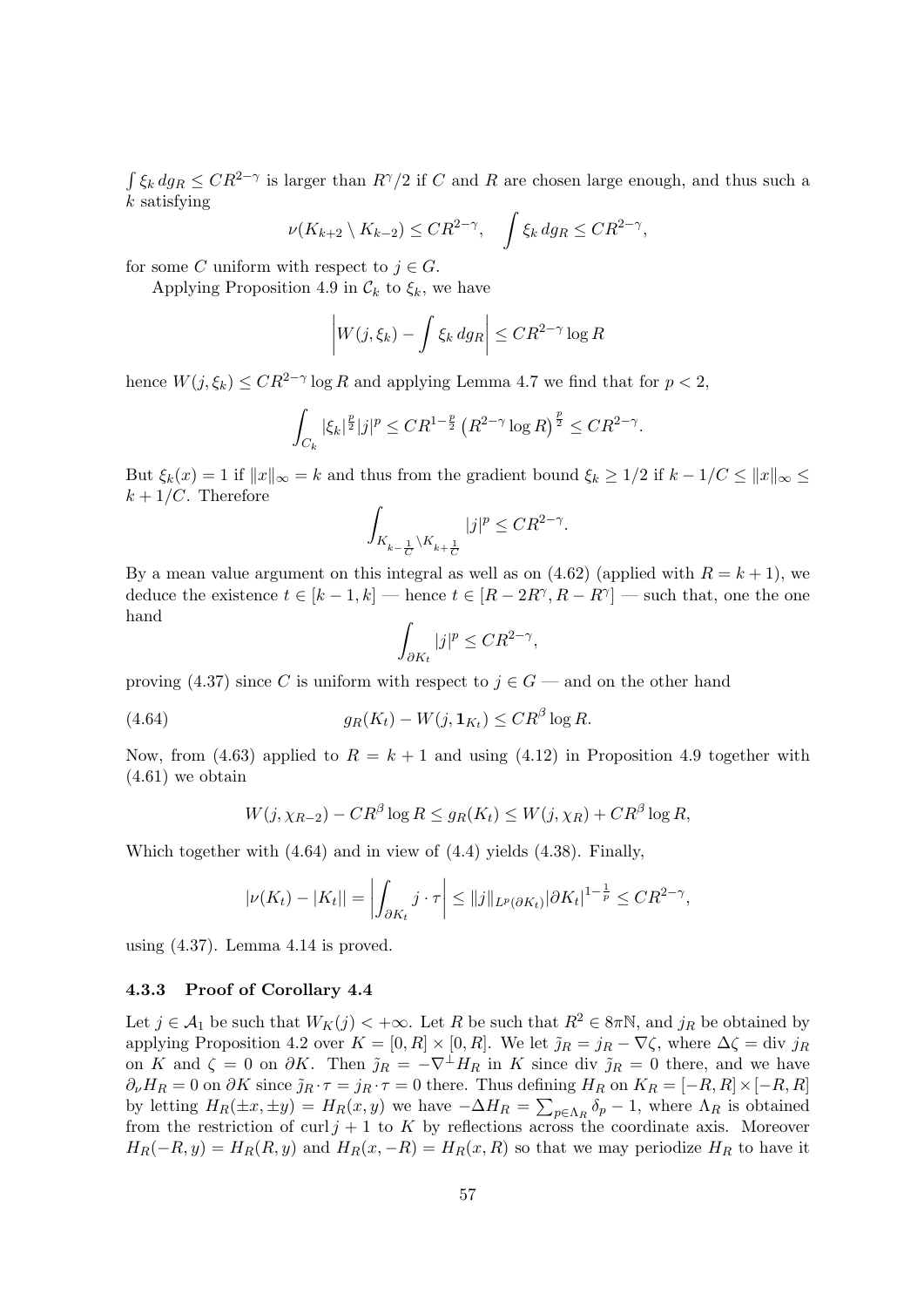defined on  $\mathbb{R}^2$ . Then  $j_R := -\nabla^{\perp} H_R$  belongs to  $\mathcal{A}_1$  and since everything is periodic W can be computed through the results of Section 3.1:

$$
W_K(j_R) = \frac{W(j_R, \mathbf{1}_{K_R})}{|K_R|} \le W_K(j) + o(1) \quad \text{as } R \to \infty.
$$

The last assertion of the Corollary follows by taking j to minimize  $W_K$  over  $\mathcal{A}_1$  (a minimizer exists by Proposition 4.1), and remembering that the minimum does not depend on the choice of shapes used.

## 4.3.4 Proof of Corollary 4.5

The proof of Corollary 4.5 consists in constructing a sequence from a Young measure on micropatterns, to use the terminology of [AM], while retaining an energy control. We thus assume P is a probability measure on  $L_{\text{loc}}^p(\mathbb{R}^2, \mathbb{R}^2)$  which is invariant under the action of translations and concentrated in  $A_1$ .

First we choose distances which metrize the topologies of  $L^p_{\text{loc}}(\mathbb{R}^2, \mathbb{R}^2)$  and  $\mathcal{B}(L^p_{\text{loc}})$ , the set of finite Borel measures on  $L_{\text{loc}}^p(\mathbb{R}^2, \mathbb{R}^2)$ . For  $j_1, j_2 \in L_{\text{loc}}^p(\mathbb{R}^2, \mathbb{R}^2)$  we let

$$
d_p(j_1, j_2) = \sum_{k=1}^{\infty} 2^{-k} \frac{\|j_1 - j_2\|_{L^p(B(0,k))}}{1 + \|j_1 - j_2\|_{L^p(B(0,k))}}.
$$

On  $\mathcal{B}(L_{\text{loc}}^p)$  we define a distance by choosing a sequence of bounded continuous functions  $\{\varphi_k\}_k$  which is dense in  $C_b(L_{\text{loc}}^p)$  and we let, for any  $\mu_1, \mu_2 \in \mathcal{B}(L_{\text{loc}}^p)$ ,

$$
d_{\mathcal{B}}(\mu_1, \mu_2) = \sum_{k=1}^{\infty} 2^{-k} \frac{|\langle \varphi_k, \mu_1 - \mu_2 \rangle|}{1 + |\langle \varphi_k, \mu_1 - \mu_2 \rangle|},
$$

where we have used the notation  $\langle \varphi, \mu \rangle = \int \varphi \, d\mu$ .

We have the following general facts.

**Lemma 4.17.** For any  $\varepsilon > 0$  there exists  $\eta_0 > 0$  such that if  $P, Q \in \mathcal{B}(L^p_{loc})$  and  $||P-Q|| < \eta_0$ , then  $d(P,Q) < \varepsilon$ . Here  $||P-Q||$  denotes the total variation of the signed measure  $P-Q$ , i.e. the supremum of  $\langle \varphi, P - Q \rangle$  over measurable functions  $\varphi$  such that  $|\varphi| \leq 1$ .

In particular, if  $P = \sum_{i=1}^{\infty} \alpha_i \delta_{x_i}$  and  $Q = \sum_{i=1}^{\infty} \beta_i \delta_{x_i}$  with  $\sum_i |\alpha_i - \beta_i| < \eta_0$ , then  $d_{\mathcal{B}}(P,Q) < \varepsilon$ .

**Lemma 4.18.** Let  $K \subset L^p_{loc}(\mathbb{R}^2, \mathbb{R}^2)$  be compact. For any  $\varepsilon > 0$  there exists  $\eta_1 > 0$  such that if  $x \in K$ ,  $y \in L^p_{loc}(\mathbb{R}^2, \mathbb{R}^2)$  and  $d_p(x, y) < \eta_1$  then  $d_{\mathcal{B}}(\delta_x, \delta_y) < \varepsilon$ .

**Lemma 4.19.** Let  $0 < \varepsilon < 1$ . If  $\mu$  is a probability measure on a set A and  $f, g : A \rightarrow$  $L_{\text{loc}}^p(\mathbb{R}^2, \mathbb{R}^2)$  are measurable and such that  $d_{\mathcal{B}}(\delta_{f(x)}, \delta_{g(x)}) < \varepsilon$  for every  $x \in A$ , then

$$
d_{\mathcal{B}}(f^{\#}\mu, g^{\#}\mu) < C\varepsilon(\log \varepsilon + 1).
$$

*Proof.* Take any bounded continuous function  $\varphi_k$  defining the distance on  $\mathcal{B}(L_{\text{loc}}^p)$ . Then if  $d_{\mathcal{B}}(\delta_{f(x)}, \delta_{g(x)}) < \varepsilon$  for any  $x \in L^p_{loc}(\mathbb{R}^2, \mathbb{R}^2)$  we have in particular

$$
\frac{|\varphi_k(f(x)) - \varphi_k(g(x))|}{1 + |\varphi_k(f(x)) - \varphi_k(g(x))|} \le 2^k \varepsilon.
$$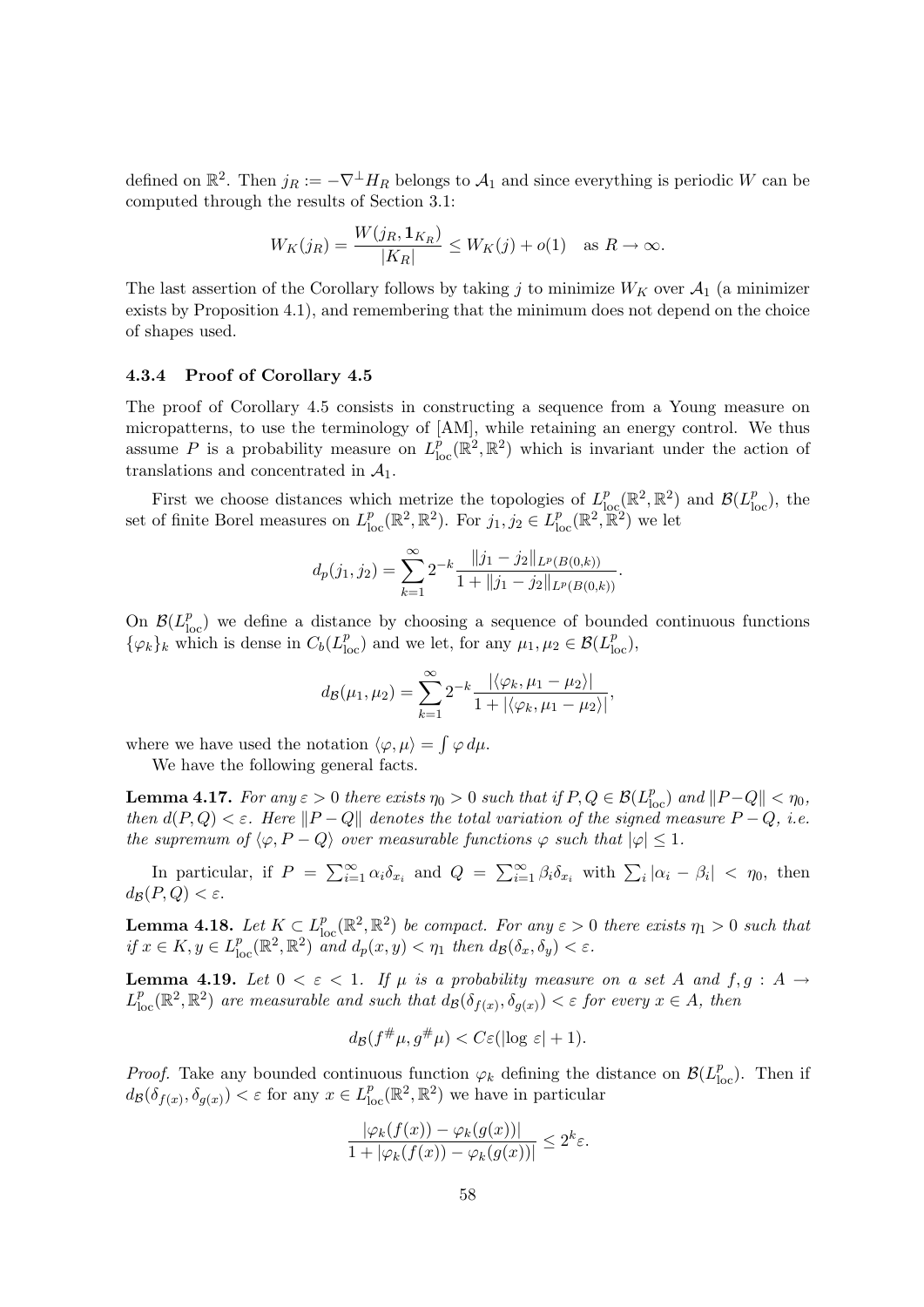It follows that

$$
d_{\mathcal{B}}(f^{\#}\mu, g^{\#}\mu) \leq \sum_{k} 2^{-k} \min(\varepsilon 2^{k}, 1) \leq \varepsilon \left( [\log_{2} \varepsilon] + 1 \right) + \sum_{k = [\log_{2} \varepsilon] + 1}^{\infty} 2^{-k} \leq C \varepsilon (\log \varepsilon + 1).
$$

Selection of a good subset of  $L_{loc}^p$ . We must restrict to a compact subset of  $L_{loc}^p(\mathbb{R}^2, \mathbb{R}^2)$  in a suitable way. This is not surprising when constructing an approximation: note that the set of micropatterns in [AM] is assumed to be compact, and we need to reduce to this case. This is the aim of the following Lemma.

**Lemma 4.20.** Given P as above and  $\varepsilon, R > 0$  there exist subsets  $H_{\varepsilon} \subset G_{\varepsilon}$  in  $L_{\text{loc}}^p(\mathbb{R}^2, \mathbb{R}^2)$ with  $G_{\varepsilon}$  compact and such that:

i)  $\eta_0$  being given by Lemma 4.17 we have

(4.65) 
$$
P(G_{\varepsilon}^{c}) < \min(\eta_{0}^{2}, \eta_{0}\varepsilon), \quad P(H_{\varepsilon}^{c}) < \min(\eta_{0}, \varepsilon).
$$

ii) For every  $j \in H_{\varepsilon}$  there is a subset  $\Gamma(j) \subset K_R$  such that

(4.66) 
$$
|\Gamma(j)| < CR^2 \eta_0 \text{ and } \lambda \notin \Gamma(j) \implies \theta_{\lambda} j \in G_{\varepsilon}.
$$

iii)

(4.67) 
$$
W_K(j)
$$
 and  $\frac{\nu(K_t)}{t^2}$  are bounded uniformly with respect to  $j \in G_{\varepsilon}$  and  $t > 1$ ,

where curl  $j = \nu - 1$ , and the convergence in the definition of  $W_K(j)$  is uniform.

iv) We have

$$
(4.68)\quad d_{\mathcal{B}}(P,P'') < C\varepsilon(|\log \varepsilon|+1), \quad where \quad P'' = \int_{H_{\varepsilon}} \frac{1}{|K_R|} \int_{K_R \backslash \Gamma(j)} \delta_{\theta_{\lambda} j} d\lambda \, dP(j).
$$

Moreover, there exists a partition  $H_{\varepsilon} = \bigcup_{i=1}^{N_{\varepsilon}} H_{\varepsilon}^i$  such that diam  $(H_{\varepsilon}^i) < \eta_3$ , where  $\eta_3$  is such that

(4.69) 
$$
j \in H_{\varepsilon}, d_p(j, j') < \eta_3, \ \lambda \in K_R \backslash \Gamma(j) \implies d_{\mathcal{B}}(\delta_{\theta, j}, \delta_{\theta, j'}) < \varepsilon;
$$

and for all  $1 \leq i \leq N_{\varepsilon}$  there exists  $J_i \in H_{\varepsilon}^i$  such that

(4.70) 
$$
W_K(J_i) < \inf_{H^i_\varepsilon} W_K + \varepsilon.
$$

*Proof.* Choice of  $G_{\varepsilon}$ . Since  $L_{loc}^p(\mathbb{R}^2, \mathbb{R}^2)$  is Polish we can always find a compact set  $G_{\varepsilon}$ satisfying (4.65) and  $P(G_{\varepsilon}^c) < \eta_0$ . Then from Lemma 4.17,  $P_{\perp}G_{\varepsilon}$  (the restriction of F to  $G_{\varepsilon}$ ) satisfies  $d_{\mathcal{B}}(P, P \sqcup G_{\varepsilon}) < \varepsilon$ .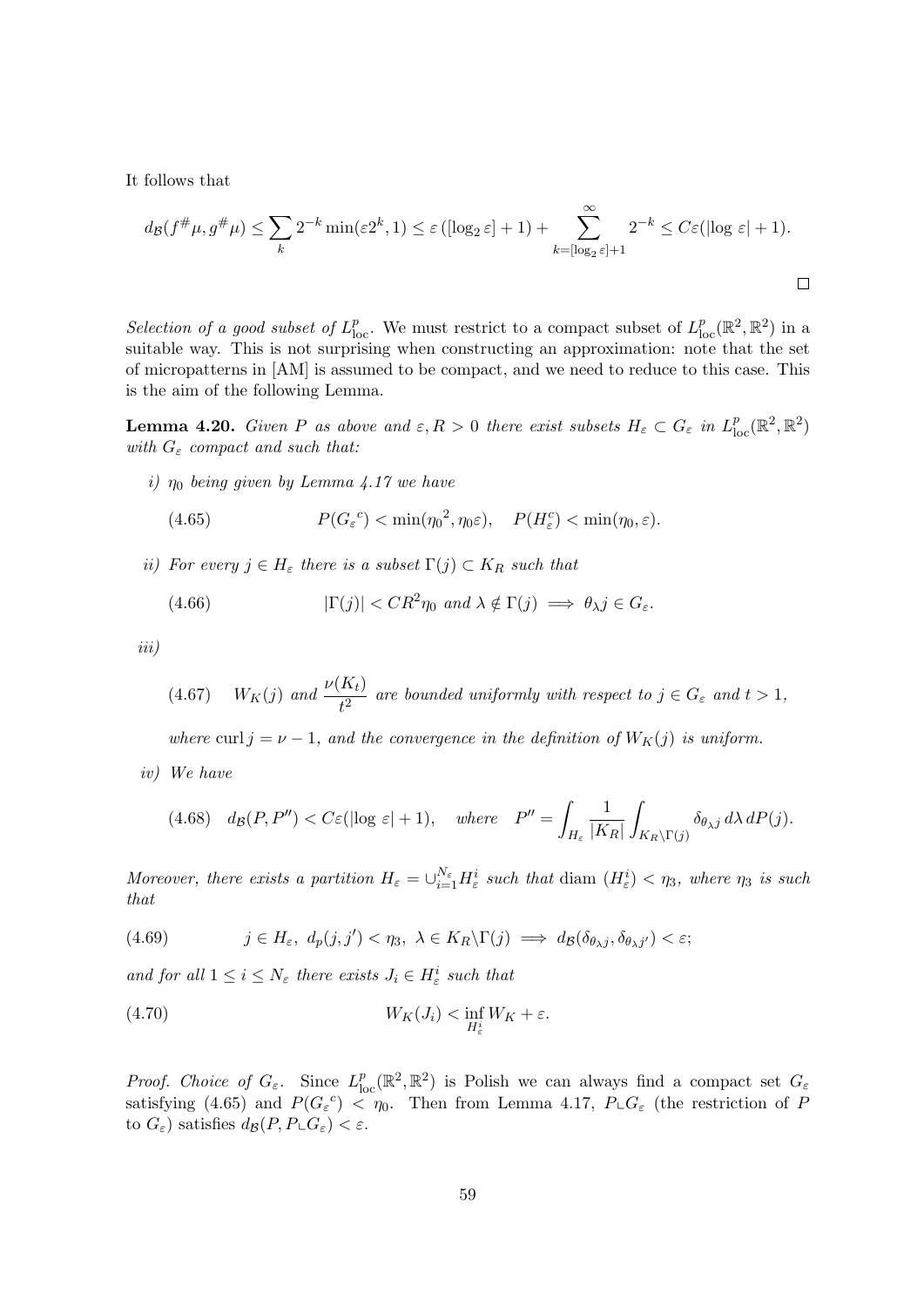From the translation-invariance of P, we have for any  $\lambda$  that  $P(\theta_\lambda G_\varepsilon) > 1 - \eta_0$  and therefore that  $d_{\mathcal{B}}(P, P \cup \theta_{\lambda} G_{\varepsilon}) < \varepsilon$ . It follows that for any  $\lambda \in \mathbb{R}^2$  we have  $||P - P_{\lambda}|| < \eta_0$  and then  $d_{\mathcal{B}}(P, P_{\lambda}) < \varepsilon$ , where

$$
P_{\lambda} = \int_{\theta_{\lambda}G_{\varepsilon}} \delta_j dP(j) = \int_{G_{\varepsilon}} \delta_{\theta_{\lambda}j} dP(j).
$$

Then using Lemma 4.19 we deduce that if  $A \subset \mathbb{R}^2$  is any measurable set of positive measure, then

(4.71) 
$$
d_{\mathcal{B}}(P, P') < C\varepsilon(\log \varepsilon | + 1), \quad \text{where} \quad P' = \int_{G_{\varepsilon}} \int_{A} \delta_{\theta_{\lambda}j} \, d\lambda \, dP(j).
$$

Moreover, since P is invariant, choosing  $\chi$  to be a smooth positive function with integral 1 supported in  $B(0,1)$ , the ergodic theorem (as in [Be]) ensures that for P-almost every j the limit

$$
\lim_{t \to +\infty} \frac{1}{|K_t|} \int_{K_t} W(j(\lambda + \cdot), \chi(\lambda + \cdot)) d\lambda
$$

exists. Then  $\mathbf{1}_{K_t} * \chi$  is a family of functions which satisfies (1.3) with respect to the family of squares  $\{K_t\}_t$ , and from the definition of the renormalized energy relative to  $\{K_t\}_t$  we may rewrite the limit above as

(4.72) 
$$
W_K(j) = \lim_{t \to +\infty} \frac{1}{|K_t|} W(j, \mathbf{1}_{K_t} * \chi).
$$

By Egoroff's theorem we may choose the compact set  $G_{\varepsilon}$  above to be such that, in addition to (4.71), the convergence in (4.72) is uniform on  $G_{\varepsilon}$ . In fact, since  $W_K(j) < +\infty$  and  $\limsup_{t} \nu(K_t)/t^2 < +\infty$  for P-a.e. j, where curl  $j = \nu - 1$ , we may choose  $G_{\varepsilon}$  such that (4.67) holds.

The difficulty we have to face next is that  $\theta_{\lambda}j$  need not belong to  $G_{\varepsilon}$  if j does.

Choice of  $H_{\varepsilon}$ . For  $j \in G_{\varepsilon}$ , let  $\Gamma(j)$  be the set of  $\lambda$ 's in  $K_R$  such that  $\theta_{\lambda} j \notin G_{\varepsilon}$ . Since, from (4.65) and the translation-invariance of P, for any  $\lambda \in \mathbb{R}^2$  we have  $P(\theta_\lambda(G_\varepsilon)^c) < \eta_0^2$ , it follows from Fubini's theorem that

$$
\int_{G_{\varepsilon}} |\Gamma(j)| dP(j) = \int_{K_R} P((\theta_{\lambda} G_{\varepsilon})^c) d\lambda < 4R^2 \min(\eta_0^2, \eta_0 \varepsilon).
$$

Therefore, letting

(4.73) 
$$
H_{\varepsilon} = \{j \in G_{\varepsilon} : |\Gamma(j)| < 4R^2 \eta_0\},
$$

we have that  $(4.65)$  holds. Combining  $(4.65)$  and  $(4.73)$  with Lemma 4.17, we deduce from (4.71) that (4.68) holds.

Then we use the fact that  $G_{\varepsilon}$  is compact and Lemma 4.18 to find that there exists  $\eta_4 > 0$ such that

(4.74) 
$$
\forall j \in G_{\varepsilon}, \forall j' \in L_{\text{loc}}^p(\mathbb{R}^2, \mathbb{R}^2), \quad d_p(j, j') < \eta_4 \implies d_B(\delta_j, \delta_{j'}) < \varepsilon.
$$

Moreover, from the continuity of  $(\lambda, j) \mapsto \theta_{\lambda} j$ , there exists  $\eta_3 > 0$  such that

$$
\forall j \in G_{\varepsilon}, \forall \lambda \in K_R, \quad d_p(j, j') < \eta_3 \implies d_p(\theta_\lambda j, \theta_\lambda j') < \eta_4.
$$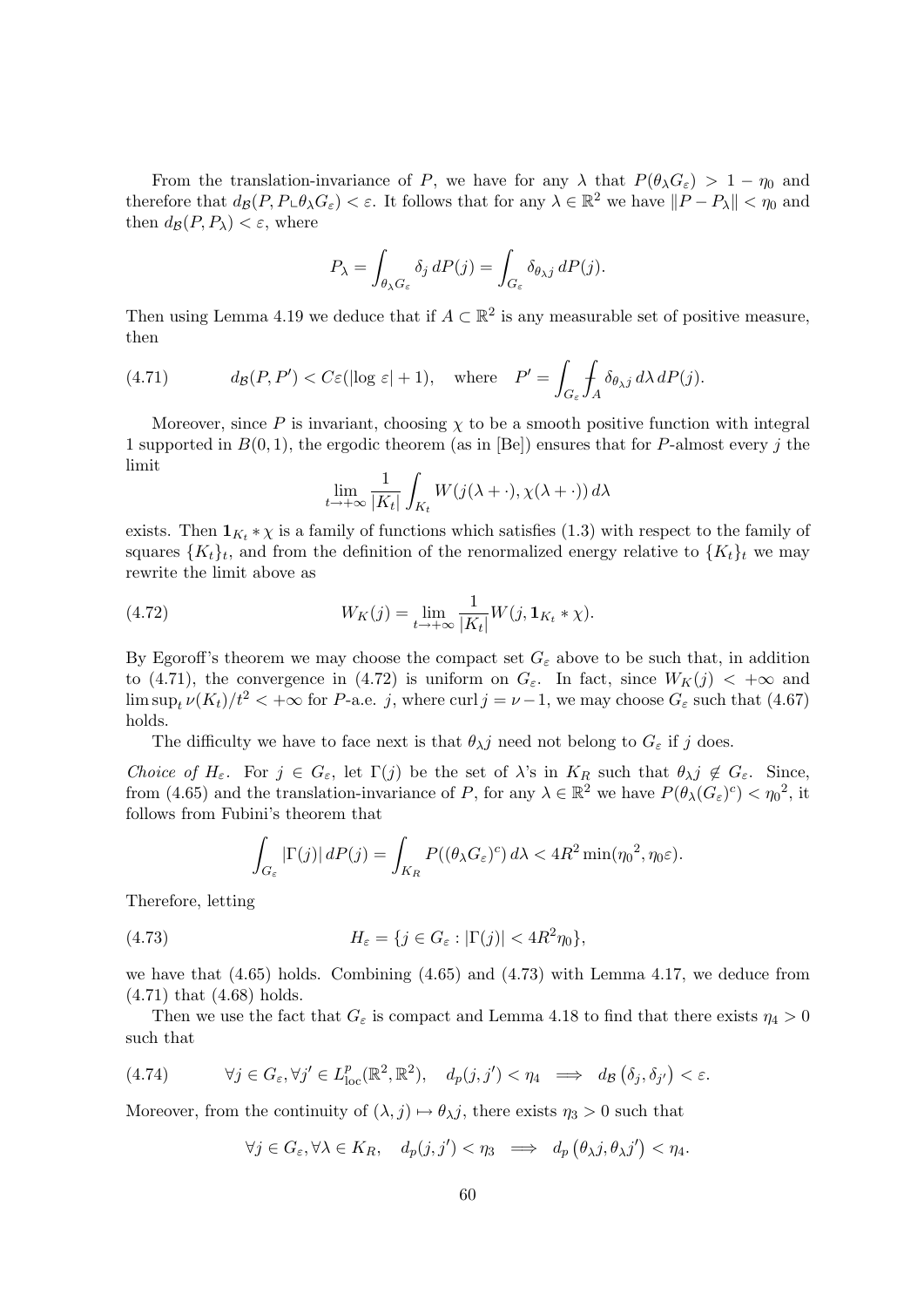Now if  $j \in H_{\varepsilon}$  and  $\lambda \in K_R$  this implies that if  $d_p(j, j') < \eta_3$  then  $d_p(\theta_\lambda j, \theta_\lambda j') < \eta_4$ . But if  $\lambda \notin \Gamma(j)$  we have  $\theta_{\lambda} j \in G_{\varepsilon}$  hence applying  $(4.74)$  to  $\theta_{\lambda} j$ ,  $\theta_{\lambda} j'$ , we get  $(4.69)$ .

Choice of  $J_1, \ldots, J_{N_\varepsilon}$ . Now we cover the relatively compact  $H_\varepsilon$  by a finite number of balls  $B_1, \ldots, B_{N_\varepsilon}$  of radius  $\eta_3/2$  and derive from it a partition of  $H_\varepsilon$  by sets with diameter less than  $\eta_3$  by letting  $H_{\varepsilon}^1 = B_1 \cap H_{\varepsilon}$  and

$$
H_{\varepsilon}^{i+1} = B_{i+1} \cap H_{\varepsilon} \setminus (B_1 \cup \cdots \cup B_i).
$$

We then have

(4.75) 
$$
H_{\varepsilon} = \bigcup_{i=1}^{N_{\varepsilon}} H_{\varepsilon}^i, \quad \text{diam } (H_{\varepsilon}^i) < \eta_3(R),
$$

where the union is disjoint. Then we may choose  $J_i \in H^i_{\varepsilon}$  such that (4.70) holds.

Completion of the construction. First we apply Proposition 4.2 with  $G = G_{\varepsilon}$ . The proposition yields  $R_0 > 1$  such that for any  $j \in G_\varepsilon$  and any  $R > R_0$  such that  $|K_R| \in 2\pi N$  there exists  $j_R$ defined in  $K_R$  such that (4.5) is satisfied and such that, if  $x \in K_{R-2R^{3/4}}$ , then  $j_R(x) = j(x)$ . Moreover,

(4.76) 
$$
\frac{W(j_R, \mathbf{1}_{K_R})}{|K_R|} \le W_K(j) + \varepsilon.
$$

We choose  $R_{\varepsilon} > R_0$  such that  $|K_{R_{\varepsilon}}| \in 2\pi\mathbb{N}$  and large enough so that

(4.77) 
$$
K_{R_{\varepsilon}(1-\eta_0)} \subset \{x: d(x, K_{R_{\varepsilon}}^{\qquad c}) > R_{\varepsilon}^{\frac{3}{4}}\}.
$$

where  $\eta_0$  is the constant in Lemma 4.17.

If  $\lambda \in K_{R_{\varepsilon}(1-\eta_0)}$  and since  $j(x) = j_{R_{\varepsilon}}(x)$  if  $d(x, K_{R_{\varepsilon}}^c) > R_{\varepsilon}^{\frac{3}{4}}$ , we deduce from (4.77) that  $\theta_{\lambda} j_{R_{\varepsilon}} = \theta_{\lambda} j$  in  $B(0, R_{\varepsilon}^{\frac{3}{4}})$  as soon as  $\eta_0 R_{\varepsilon} > 2R_{\varepsilon}^{\frac{3}{4}}$ , so that from the definition of  $d_p$ , taking  $R_{\varepsilon}$  larger if necessary,

$$
(4.78) \quad \forall j' \in L_{\text{loc}}^p(\mathbb{R}^2, \mathbb{R}^2), \forall \lambda \in K_{R_{\varepsilon}(1-\eta_0)}, \quad j' = j_{R_{\varepsilon}} \text{ on } K_{R_{\varepsilon}} \implies d_p(\theta_\lambda j, \theta_\lambda j') < \eta_1,
$$

where  $\eta_1$  comes from Lemma 4.18 applied on  $G_{\varepsilon}$ , i.e. is such that

(4.79) 
$$
j \in G_{\varepsilon}, j' \in L^p_{loc}(\mathbb{R}^2, \mathbb{R}^2) \text{ and } d_p(j, j') < \eta_1 \implies d_{\mathcal{B}}(\delta_j, \delta_{j'}) < \varepsilon.
$$

Having chosen  $R_{\varepsilon}$ , we get from Lemma 4.20 a set  $H_{\varepsilon}$  and a partition  $H_{\varepsilon} = \bigcup_{i=1}^{N_{\varepsilon}} H_{\varepsilon}^{i}$  and in each  $H_{\varepsilon}^{i}$  a current  $J_{i}$  satisfying (4.70). We also choose an arbitrary  $J_{0} \in \mathcal{A}_{1}$  such that  $W_K(J_0) < +\infty$ .

Second we choose an integer  $q_{\varepsilon}$  large enough so that

(4.80) 
$$
\frac{N_{\varepsilon}}{q_{\varepsilon}^{2}} < \eta_{0}, \qquad \frac{N_{\varepsilon}}{q_{\varepsilon}^{2}} \times \max_{0 \le i \le N_{\varepsilon}} W_{K}(J_{i}) < \varepsilon.
$$

Now if  $j \in H_{\varepsilon}^i$  then  $d_p(j, J_i) < \eta_3$  and we deduce from (4.69) that for every  $\lambda \in K_{R_{\varepsilon}} \setminus \Gamma(j)$ we have

$$
(4.81) \t\t d_B(\delta_{\theta_{\lambda}j}, \delta_{\theta_{\lambda}J_i}) < \varepsilon.
$$

 $\Box$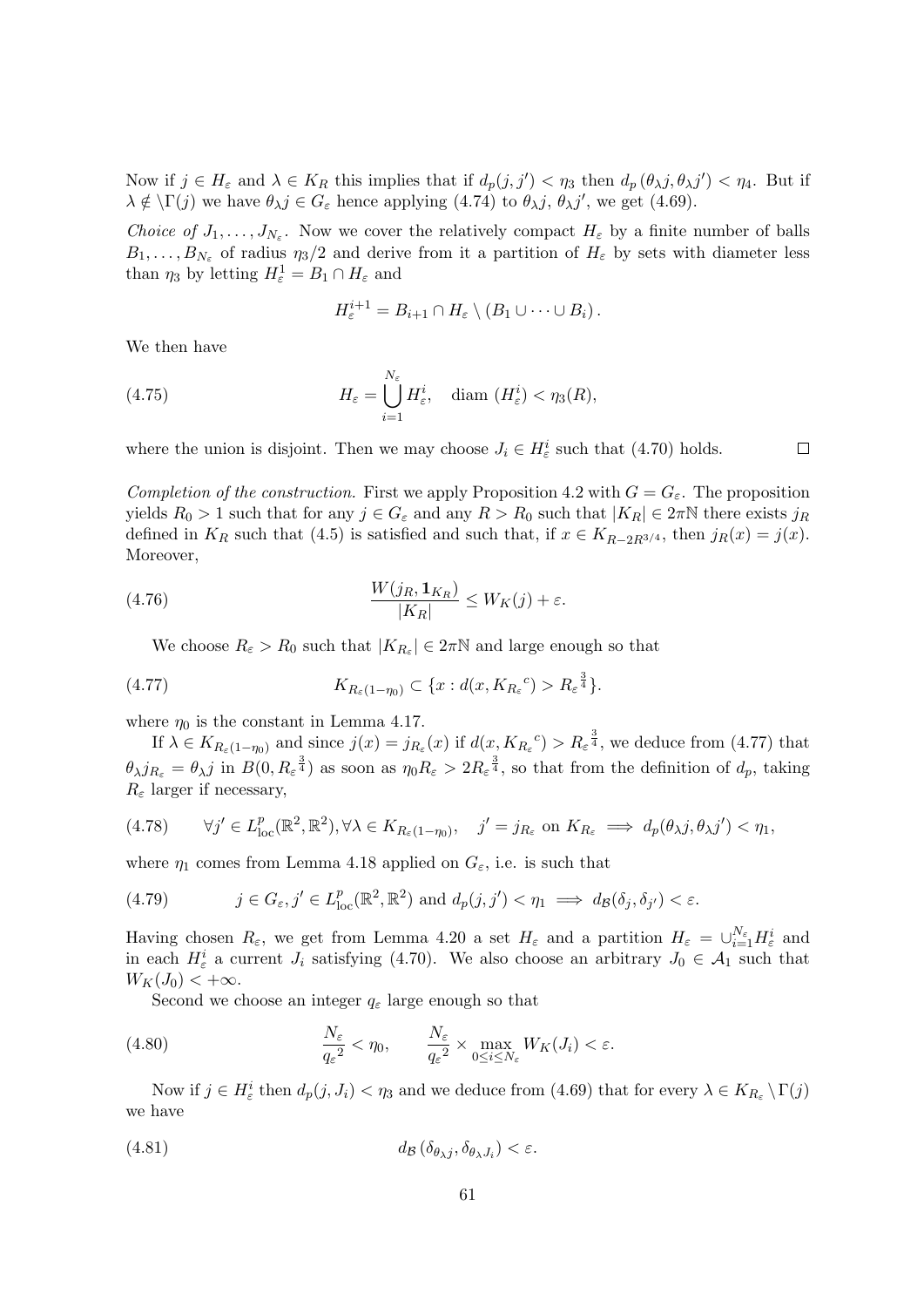Using  $(4.81)$  together with Lemmas 4.18, 4.17, and the bound  $(4.66)$ , we deduce from  $(4.68)$ that  $d_{\mathcal{B}}(P, P^{\prime\prime\prime}) < C \varepsilon(|\log \varepsilon| + 1)$ , where

(4.82) 
$$
P''' = \sum_{1 \leq i \leq N_{\varepsilon}} p_i \int_{K_{R_{\varepsilon}}} \delta_{\theta_{\lambda} J_i} d\lambda, \text{ where } p_i = P\left(H_{\varepsilon}^i\right).
$$

We now replace  $p_i$  in the definition (4.82) by

(4.83) 
$$
\frac{n_i}{q_{\varepsilon}^2}, \quad \text{where} \quad n_i = \left[ q_{\varepsilon}^2 p_i \right].
$$

Then  $\sum_{i=1}^{N_{\varepsilon}} n_i \leq q_{\varepsilon}^2$  and

(4.84) 
$$
\sum_{1 \leq i \leq N_{\varepsilon}} \left| \frac{n_i}{q_{\varepsilon}^2} - p_i \right| < \frac{N_{\varepsilon}}{q_{\varepsilon}^2} < \eta_0.
$$

Then Lemma 4.17 implies that  $d_{\mathcal{B}}(P, P^{(4)}) < C \varepsilon(|\log \varepsilon| + 1)$  where

(4.85) 
$$
P^{(4)} = \sum_{1 \leq i \leq N_{\varepsilon}} \frac{n_i}{q_{\varepsilon}^2} \int_{K_{R_{\varepsilon}}} \delta_{\theta_{\lambda} J_i} d\lambda.
$$

Now we let  $K_{\varepsilon} = [-q_{\varepsilon}R_{\varepsilon}, q_{\varepsilon}R_{\varepsilon}]^2$ , and  $n_0 := q_{\varepsilon}^2 - \sum_{i=1}^{N_{\varepsilon}} n_i$ , so that  $\sum_{i=0}^{N_{\varepsilon}} n_i = q_{\varepsilon}^2$ . Then we divide  $K_{\varepsilon}$  in a collection  $\mathcal{L}_{\varepsilon}$  of  $q_{\varepsilon}^2$  identical subrectangles which are translates of  $K_{R_{\varepsilon}}$ , and for each  $0 \leq i \leq N_{\varepsilon}$  we choose  $n_i$  subrectangles in an arbitrary way and call the collection of these subrectangles  $\mathcal{L}_{\varepsilon,i}$ , so that  $\{\mathcal{L}_{\varepsilon,i}\}_{0\leq i\leq N_{\varepsilon}}$  is a partition of  $\mathcal{L}_{\varepsilon}$ .

Let us call  $J_{i,R_{\varepsilon}}$  the currents obtained from  $J_i$  using Proposition 4.2. They satisfy (4.76) and (4.78). We claim that, as a consequence of the latter, we have for any  $L \in \mathcal{L}_{\varepsilon,i}$  that

$$
(4.86) \t j' = J_{i,R_{\varepsilon}} \text{ on } K_{R_{\varepsilon}} \implies d_{\mathcal{B}} \left( \int_{K_{R_{\varepsilon}}} \delta_{\theta_{\lambda} J_i} d\lambda, \int_{K_{R_{\varepsilon}}} \delta_{\theta_{\lambda} j'} d\lambda \right) < C \varepsilon (\log \varepsilon + 1).
$$

This goes as follows: (i) Using (4.66) and Lemma 4.17, integrating on  $K_{(1-\eta_0)R_\varepsilon} \backslash \Gamma(J_i)$  instead of  $K_{R_{\varepsilon}}$  induces an error of C $\varepsilon$ . (ii) From (4.78), and (4.79) applied to  $\theta_{\lambda} J_i$  by  $\theta_{\lambda} j'$  we have  $d_{\mathcal{B}}(\delta_{\theta_{\lambda},J_i},\delta_{\theta_{\lambda},j'}) < \varepsilon$  and thus in view of Lemma 4.19 we may replace  $\theta_{\lambda},J_i$  by  $\theta_{\lambda},j'$  in the integral with an error of  $C\varepsilon$  |log  $\varepsilon$ | at most. (iii) Using (4.66) and Lemma 4.17 again, we may integrate back on  $K_{R_{\varepsilon}}$  rather than on  $K_{(1-\eta_0)R_{\varepsilon}} \setminus \Gamma(J_i)$ , with an additional error of  $C_{\varepsilon}$ . this proves  $(4.86).$ 

Then combining (4.86) with (4.85) and  $d_{\mathcal{B}}(P, P^{(4)}) < C_{\varepsilon}(\log \varepsilon + 1)$ , using Lemma 4.19 we find  $d_{\mathcal{B}}(P, P^{(5)}) < C \varepsilon(|\log \varepsilon| + 1)$ , where

(4.87) 
$$
P^{(5)} = \sum_{1 \leq i \leq N_{\varepsilon}} \frac{n_i}{q_{\varepsilon}^2} \int_{K_{R_{\varepsilon}}} \delta_{\theta_{\lambda} \tilde{J}_{i, R_{\varepsilon}}} d\lambda,
$$

and  $\tilde{J}_{i,R_{\varepsilon}}$  is an arbitrary field in  $L_{\text{loc}}^p(\mathbb{R}^2, \mathbb{R}^2)$  such that  $\tilde{J}_{i,R_{\varepsilon}} = J_{i,R_{\varepsilon}}$  on  $K_{R_{\varepsilon}}$ , the constant C being independent of the choice of  $\tilde{J}_{i,R_{\varepsilon}}$ .

We chose above an arbitrary  $J_0$  in  $\mathcal{A}_1$  such that  $W_K(J_0) < +\infty$ . Let the sum in (4.87) range over  $0 \le i \le N_{\varepsilon}$  instead of  $1 \le i \le N_{\varepsilon}$ , this defines a measure  $P^{(6)}$  such that, by (4.80),

(4.88) 
$$
||P^{(5)} - P^{(6)}|| \leq \frac{n_0}{q_{\varepsilon}^2} \leq \eta_0,
$$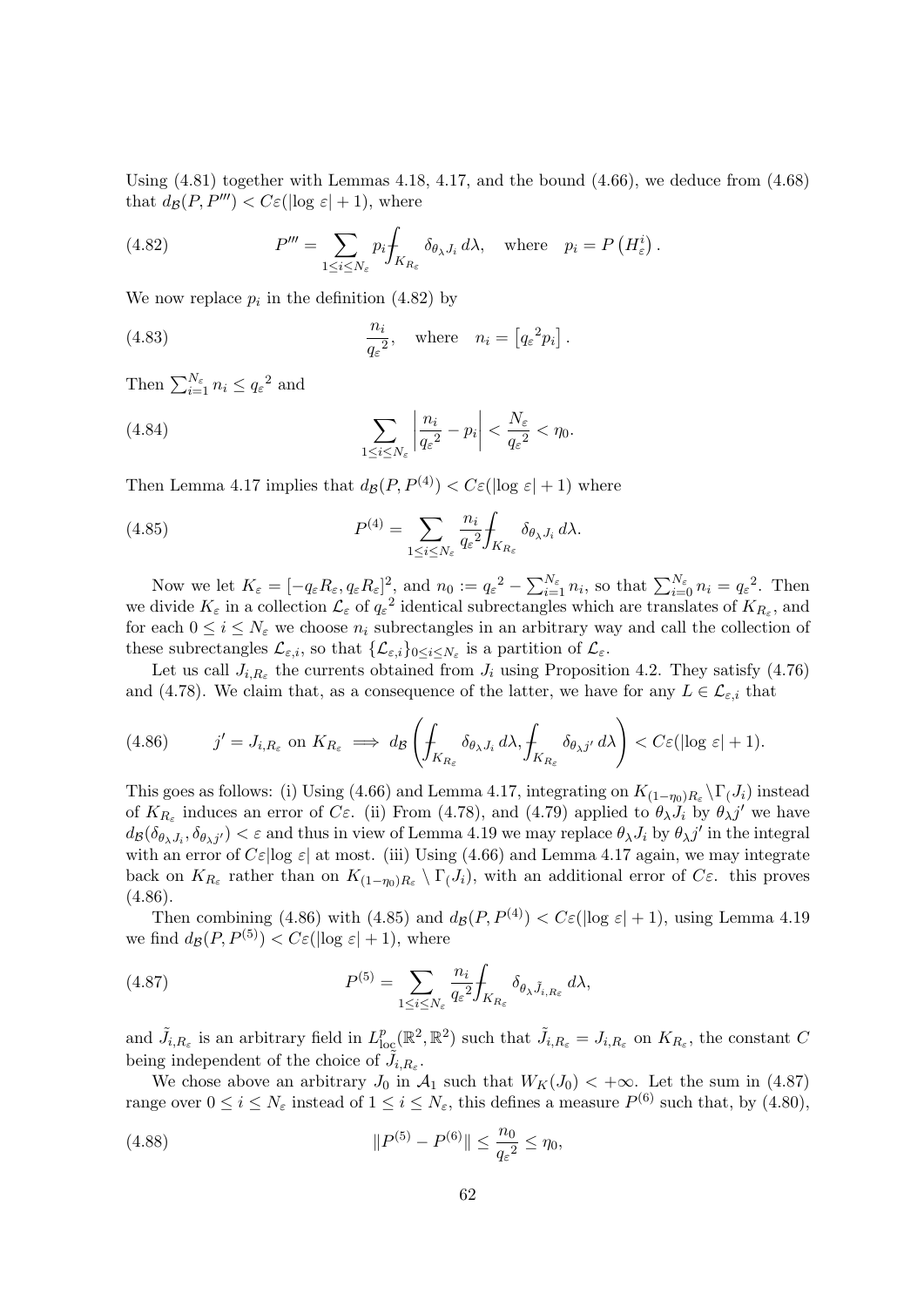where we have used (4.84) and the fact that  $1 - \sum_i p_i = P(H_\varepsilon^c) < \eta_0$ , from (4.82), (4.65). Hence using Lemma 4.17 we have  $d_{\mathcal{B}}(P^{(5)}, P^{(6)}) < \varepsilon$  and then  $d_{\mathcal{B}}(P, P^{(6)}) < C\varepsilon(\log \varepsilon + 1)$ .

We now define the vector field  $j_{\varepsilon}: \mathbb{R}^2 \to \mathbb{R}^2$  by letting  $j_{\varepsilon}(x) = J_{i,R_{\varepsilon}}(x-x_L)$  on every  $L \in \mathcal{L}_{\varepsilon,i}, 0 \leq i \leq N_{\varepsilon}$  — where  $x_L$  is the center of L and thus  $L = x_L + K_{R_{\varepsilon}}$  — and by requiring  $j_{\varepsilon}$  to be  $K_{\varepsilon}$ -periodic. For every  $L \in \mathcal{L}_{\varepsilon,i}$  we have  $j_{\varepsilon}(x_L + \cdot) = J_{i,R_{\varepsilon}}$  on  $K_{R_{\varepsilon}}$ , therefore we may choose  $\tilde{J}_{i,R_{\varepsilon}} = j_{\varepsilon}(x_L + \cdot)$  in (4.87) and then

$$
\int_{K_{\varepsilon}} \delta_{\theta_{\lambda}j_{\varepsilon}} d\lambda = \sum_{\substack{0 \le i \le N_{\varepsilon} \\ L \in \mathcal{L}_{\varepsilon,i}}} \int_{L} \delta_{\theta_{\lambda}j_{\varepsilon}} d\lambda = \sum_{\substack{0 \le i \le N_{\varepsilon} \\ L \in \mathcal{L}_{\varepsilon,i}}} \int_{K_{R_{\varepsilon}}} \delta_{\theta_{\lambda}j_{\varepsilon}(x_{L}+\cdot)} d\lambda = \sum_{0 \le i \le N_{\varepsilon}} n_{i} \int_{K_{R_{\varepsilon}}} \delta_{\theta_{\lambda}j_{i,R_{\varepsilon}}} d\lambda.
$$

Therefore we may summarize the discussion concerning  $P^{(5)}$ ,  $P^{(6)}$  by writing

(4.89) 
$$
d_{\mathcal{B}}(P, P^{(6)}) < C \varepsilon (\log \varepsilon + 1), \quad P^{(6)} = \int_{K_{\varepsilon}} \delta_{\theta_{\lambda} j_{\varepsilon}} d\lambda.
$$

Note that since  $J_{i,R_{\varepsilon}} = 0$  outside  $K_{R_{\varepsilon}}$ , and  $J_{i,R_{\varepsilon}} \cdot \tau = 0$  on  $\partial K_{R_{\varepsilon}}$  we have, in  $K_{\varepsilon}$ ,

(4.90) 
$$
j_{\varepsilon} = \sum_{\substack{1 \leq i \leq N_{\varepsilon} \\ L \in \mathcal{L}_{\varepsilon,i}}} J_{i,R_{\varepsilon}}(\cdot - x_L), \quad \text{curl } j_{\varepsilon} = 2\pi \sum_{p \in \Lambda_{\varepsilon}} \delta_p - 1, \quad j_{\varepsilon} \cdot \tau = 0 \text{ on } \partial K_{\varepsilon}.
$$

where  $\Lambda_{\varepsilon}$  is a finite subset of the interior of  $K_{\varepsilon}$ . This completes the construction of  $j_{\varepsilon}$ . Estimate of the energy. We have

$$
W(j_{\varepsilon}, \mathbf{1}_{K_{\varepsilon}}) = \sum_{\substack{0 \le i \le N_{\varepsilon} \\ L \in \mathcal{L}_{\varepsilon,i}}} W(J_{i,R_{\varepsilon}}(\cdot - x_L), \mathbf{1}_L) = \sum_{\substack{0 \le i \le N_{\varepsilon} \\ L \in \mathcal{L}_{\varepsilon,i}}} W(J_{i,R_{\varepsilon}}, \mathbf{1}_{K_{R_{\varepsilon}}}).
$$

From  $(4.76)$  applied to the  $J_i$ 's we deduce that

(4.91) 
$$
W(j_{\varepsilon}, \mathbf{1}_{K_{\varepsilon}}) \leq |K_{R_{\varepsilon}}| \sum_{i=0}^{N_{\varepsilon}} n_i \left( W_K(J_i) + C \varepsilon \right).
$$

Now from (4.84) and the fact that  $1 - \sum_i p_i = P(H_\varepsilon^c) < \varepsilon$  we deduce that  $n_0 \leq N_\varepsilon + q_\varepsilon^2 \varepsilon$ , and then from (4.80) that  $n_0 \leq C \varepsilon q_{\varepsilon}^2$ , where we have included  $W_K(J_0)$  in the constant. This and  $(4.91)$ , together with the estimates  $(4.84)$ ,  $(4.80)$  and the definition of  $p_i$  in  $(4.82)$ , implies that

$$
W(j_{\varepsilon}, \mathbf{1}_{K_{\varepsilon}}) \leq q_{\varepsilon}^{2} |K_{R_{\varepsilon}}| \left( \sum_{i=1}^{N_{\varepsilon}} P(H_{\varepsilon}^{i}) W_{K}(J_{i}) + C \varepsilon \right),
$$

and then from (4.70), and since  $|K_{\varepsilon}| = q_{\varepsilon}^2 |K_{R_{\varepsilon}}|$ , that

(4.92) 
$$
W(j_{\varepsilon}, \mathbf{1}_{K_{\varepsilon}}) \leq |K_{\varepsilon}| \left( \int_{H_{\varepsilon}} W_K(j) dP(j) + C_{\varepsilon} \right) \leq |K_{\varepsilon}| \left( \int W_K(j) dP(j) + C_{\varepsilon} \right),
$$

using (4.65) and the fact from Proposition 4.1 that  $W_K$  is bounded below.

Choosing a sequence  $\{\varepsilon\} \to 0$  we thus obtain a sequence  $\{R\}$  tending to  $+\infty$ , where  $R = q_{\varepsilon} R_{\varepsilon}$  and a sequence of currents  $\{j_R\}$ , where  $j_R = j_{\varepsilon}$  such that  $(4.7)$  is satisfied — this is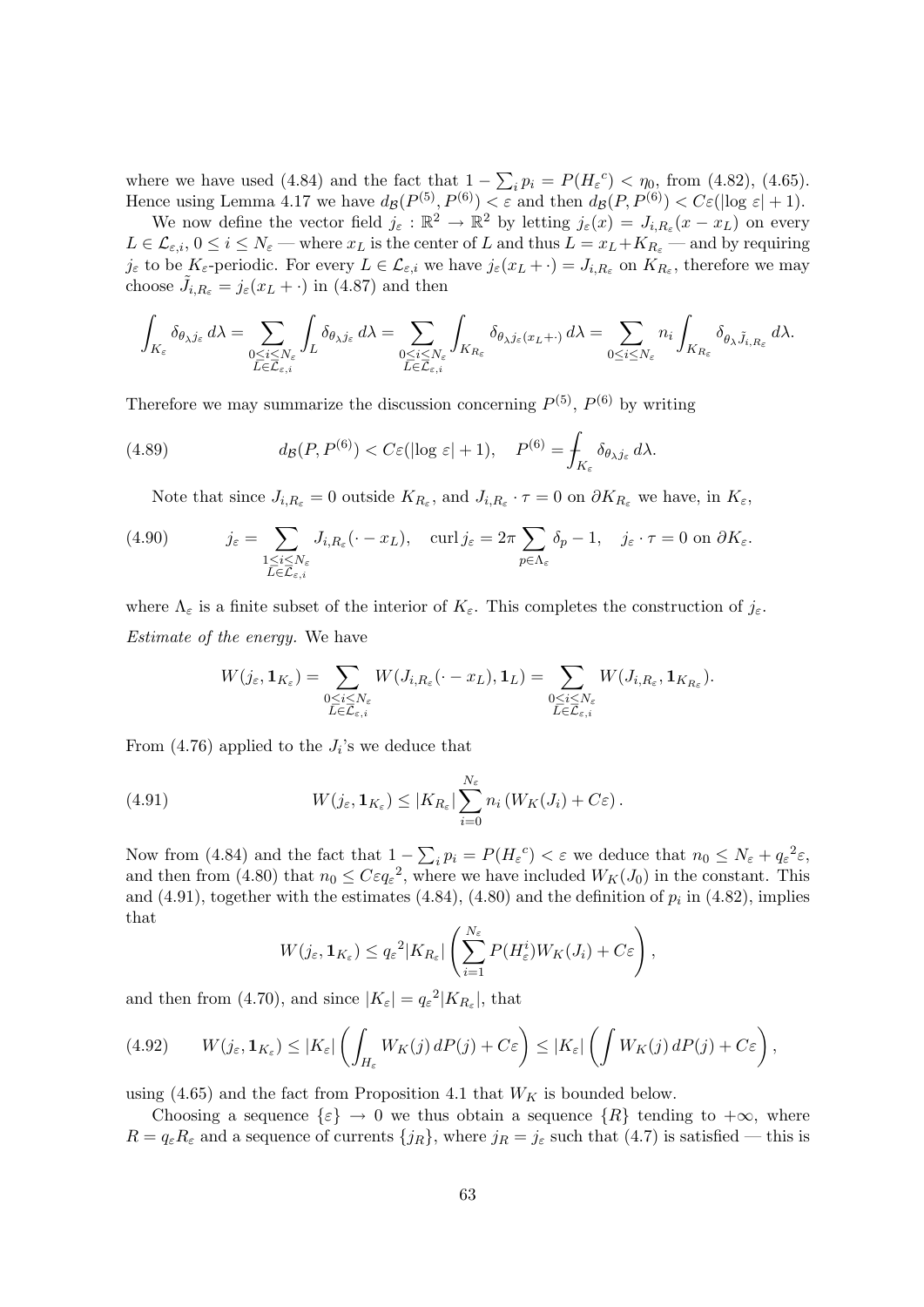$(4.90)$  — and  $\limsup$  $R\rightarrow\infty$  $W(j_R,\mathbf{1}_{K_R})$  $\frac{(j_R, \mathbf{1}_{K_R})}{|K_R|} \le \int W_K(j) dP(j)$  — this is (4.92). Moreover from (4.89) we have  $P_R \to P$ , using the notations of Corollary 4.5. Thus Corollary 4.5 is proved.

# Part II From Ginzburg-Landau to the renormalized energy

## 5 The energy-splitting formula and the blow up

In this section, we return to the Ginzburg-Landau energy and prove an algebraic splitting formula on it already discussed in Section 1.8, as well as results on the splitting function. We recall that if  $\lim_{\varepsilon\to 0} h_{\text{ex}}/|\log \varepsilon| > \lambda_{\Omega}$ , then  $h_{0,\varepsilon}$  may be used as the splitting function. Only when the limit is equal to  $\lambda_{\Omega}$  does one need to use  $h_{\varepsilon,N}$  with  $N \neq N_0$  instead.

We recall  $h_{0,\varepsilon}$  is the minimizer of (1.35) and  $h_{\varepsilon,N}$  is given by (1.40). We also introduce the notation of the appendix: for  $m \in (-\infty, 1]$ ,  $H_m$  denotes the minimizer of

(5.1) 
$$
\min_{h-1 \in H_0^1(\Omega)} (1-m) \int_{\Omega} |-\Delta H + H| + \frac{1}{2} \int_{\Omega} |\nabla H|^2 + |H-1|^2.
$$

 $H_m$  is the solution of an obstacle problem and its properties are studied in the appendix. In particular  $H_m \geq m$  and  $-\Delta H_m + H_m = m \mathbf{1}_{\omega_m}$ , where  $\omega_m = \{H_m = m\}$  is the so-called coincidence set. We have

**Lemma 5.1.** For any  $0 \leq N \leq \frac{|\Omega| h_{\text{ex}}}{2\pi}$  $\frac{2|h_{\text{ex}}|}{2\pi}$  there exists a unique  $m \in [1 - \frac{1}{2\lambda}]$  $\frac{1}{2\lambda_{\Omega}}, 1]$  (and conversely) such that  $h_{\varepsilon,N} = h_{\varepsilon} H_m$ , and m and N are related by  $2\pi N = h_{\varepsilon} m |\omega_m|$ . Moreover m and  $|\omega_m|$  are continuous increasing functions of N.

*Proof.* The minimization problem (1.40) has a unique minimizer  $h_{\varepsilon,N}$  by convexity. On the other hand, by the theory of Lagrange multipliers,  $h_{\varepsilon,N}$  is the minimizer of

$$
\min_{h-h_{\text{ex}} \in H_0^1(\Omega)} \frac{1}{2} \int_{\Omega} |\nabla h|^2 + |h - h_{\text{ex}}|^2 + \lambda \int_{\Omega} | - \Delta h + h |
$$

for some number  $\lambda$  characterized by the fact that the unique minimizer satisfies  $\int_{\Omega}$  | -  $\Delta h + h$ | = 2πN. But this minimizer is precisely  $h_{ex}H_m$  with m such that  $2\pi N$  =  $h_{\text{ex}}m|\omega_m|$  hence  $h_{\varepsilon,N} = h_{\text{ex}}H_m$ . From Proposition A.1,  $m \mapsto |\omega_m|$  is continuous increasing and one to one from  $I = \left[1 - \frac{1}{2\lambda}\right]$  $\frac{1}{2\lambda_{\Omega}}$ , 1] to [0, | $\Omega$ ], hence if  $2\pi N$  is between 0 and  $h_{\text{ex}}|\Omega|$ , then there exists a unique  $m \in I$  such that  $h_{\varepsilon,N} = h_{\text{ex}} H_m$ , and m is a continuous increasing function of  $2\pi N/h_{\rm ex}$  — hence of N — characterized by  $m|\omega_m| = 2\pi Nh_{\rm ex}$ , and obviously  $|\omega_m|$  is  $\Box$ too.

We will denote by  $m_{\varepsilon,N}$  the m corresponding to  $h_{\varepsilon,N}$ , and note that

(5.2) 
$$
0 < 1 - \frac{1}{2\lambda_{\Omega}} \le m_{\varepsilon, N} \le 1.
$$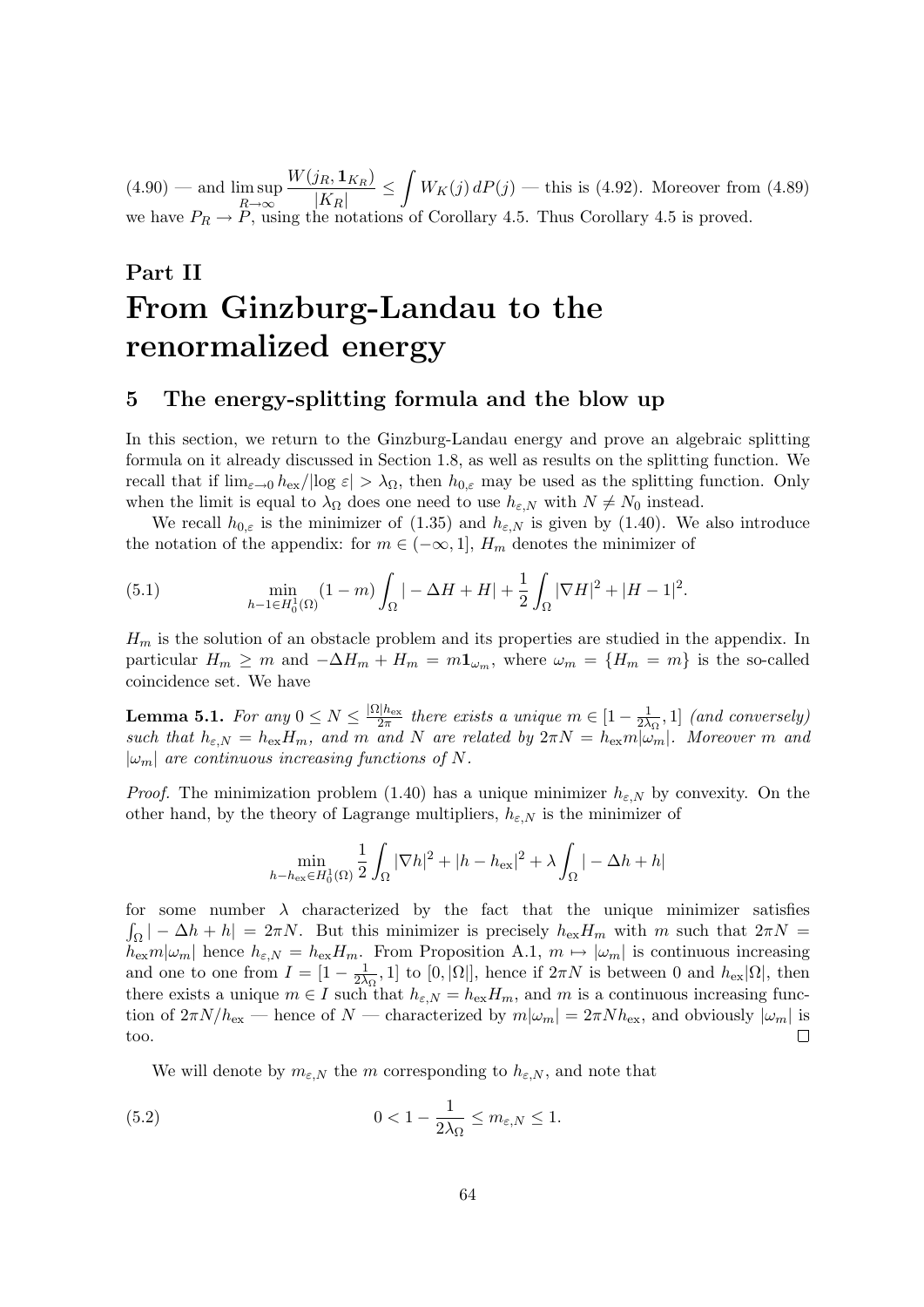It follows from Lemma 5.1 that  $h_{\varepsilon,N}$  is also the solution to an obstacle problem, hence  $h_{\varepsilon,N} \in C^{1,1}$  (see [Fr]) and satisfies  $h_{\text{ex}} m_{\varepsilon,N} \leq h_{\varepsilon,N} \leq h_{\text{ex}}$  and

$$
\mu_{\varepsilon,N}:=-\Delta h_{\varepsilon,N}+h_{\varepsilon,N}=m_{\varepsilon,N}h_{\text{ex}}\mathbf{1}_{\omega_{\varepsilon,N}},\quad\text{where}\quad\omega_{\varepsilon,N}=\{h_{\varepsilon,N}=h_{\text{ex}}m_{\varepsilon,N}\}.
$$

Note that  $\mu_{\varepsilon,N}(\Omega) = 2\pi N$ .

We will also let

(5.3) 
$$
c_{\varepsilon,N} := h_{\text{ex}}(m_{\varepsilon,N} - m_{0,\varepsilon}) = h_{\text{ex}}m_{\varepsilon,N} - h_{\text{ex}} + \frac{1}{2}|\log \varepsilon'|.
$$

It is immediate from (1.48), (5.2) that

$$
c_{\varepsilon,N}=O(h_{\text{ex}}).
$$

The minimizer  $h_{0,\varepsilon}$  of (1.35) is equal to  $h_{\varepsilon,N_0}$ , where  $N_0$  is given by (1.38). Moreover, we recall (see (1.36)) that  $h_{0,\varepsilon} = h_{\text{ex}} - \frac{1}{2}$  $\frac{1}{2}|\log \varepsilon'|$  on its coincidence set, hence  $h_{\text{ex}}m_{\varepsilon,N_0}=h_{\text{ex}}-\frac{1}{2}$  $\frac{1}{2}|\log \varepsilon'|$ and  $c_{\varepsilon,N_0}=0$ .

On the other hand  $H_m$  is increasing with respect to m, see Proposition A.1, hence if  $m_1 \leq m_2$  then  $H_{m_1} \leq H_{m_2}$  (see Proposition A.1 in the appendix) so

(5.4) 
$$
c_{\varepsilon,N} \geq 0 \quad \text{if } N \geq N_0 \qquad c_{\varepsilon,N} \leq 0 \quad \text{if } N \leq N_0.
$$

We will be most interested in the cases where  $N$  is one of the two integers closest to  $N_0$ .

## 5.1 Energy-splitting

Let  $h_{\mu}$ , a "splitting function", be any function such that  $\mu := -\Delta h_{\mu} + h_{\mu} \in L^2(\Omega)$  and  $h_{\mu} = h_{\text{ex}}$  on  $\partial \Omega$ . Let

$$
(5.5) \t\t A_1 = A - \nabla^{\perp} h_{\mu}.
$$

Then,

**Lemma 5.2.** For any  $(u, A)$  and  $h_{\mu}$  as above we have

$$
(5.6) \quad G_{\varepsilon}(u, A) = \frac{1}{2} ||h_{\mu} - h_{\text{ex}}||_{H^{1}(\Omega)}^{2} + \frac{1}{2} \int_{\Omega} (|u|^{2} - 1) |\nabla h_{\mu}|^{2} +
$$

$$
+\frac{1}{2}\int_{\Omega}|\nabla_{A_1}u|^2 + (\text{curl}\,A_1-\mu)^2 + \frac{(1-|u|^2)^2}{2\varepsilon^2} + \int_{\Omega}(h_{\mu}-h_{\text{ex}})\left(\mu(u,A_1)-\mu\right).
$$

*Proof.* From  $(5.5)$ , we have

$$
|\nabla_A u|^2 = |\nabla_{A_1} u|^2 - 2\nabla^{\perp} h_{\mu} \cdot j(u, A_1) + |u|^2 |\nabla h_{\mu}|^2,
$$

where we have used the notation  $j(u, A) = (iu, \nabla_A u)$ . Also, since curl  $A = \text{curl } A_1 + \Delta h_\mu =$ curl  $A_1 - \mu + h_\mu$ , we may write

$$
(\operatorname{curl} A - h_{\text{ex}})^2 = (h_{\mu} - h_{\text{ex}})^2 + 2(\operatorname{curl} A_1 - \mu)(h_{\mu} - h_{\text{ex}}) + (\operatorname{curl} A_1 - \mu)^2.
$$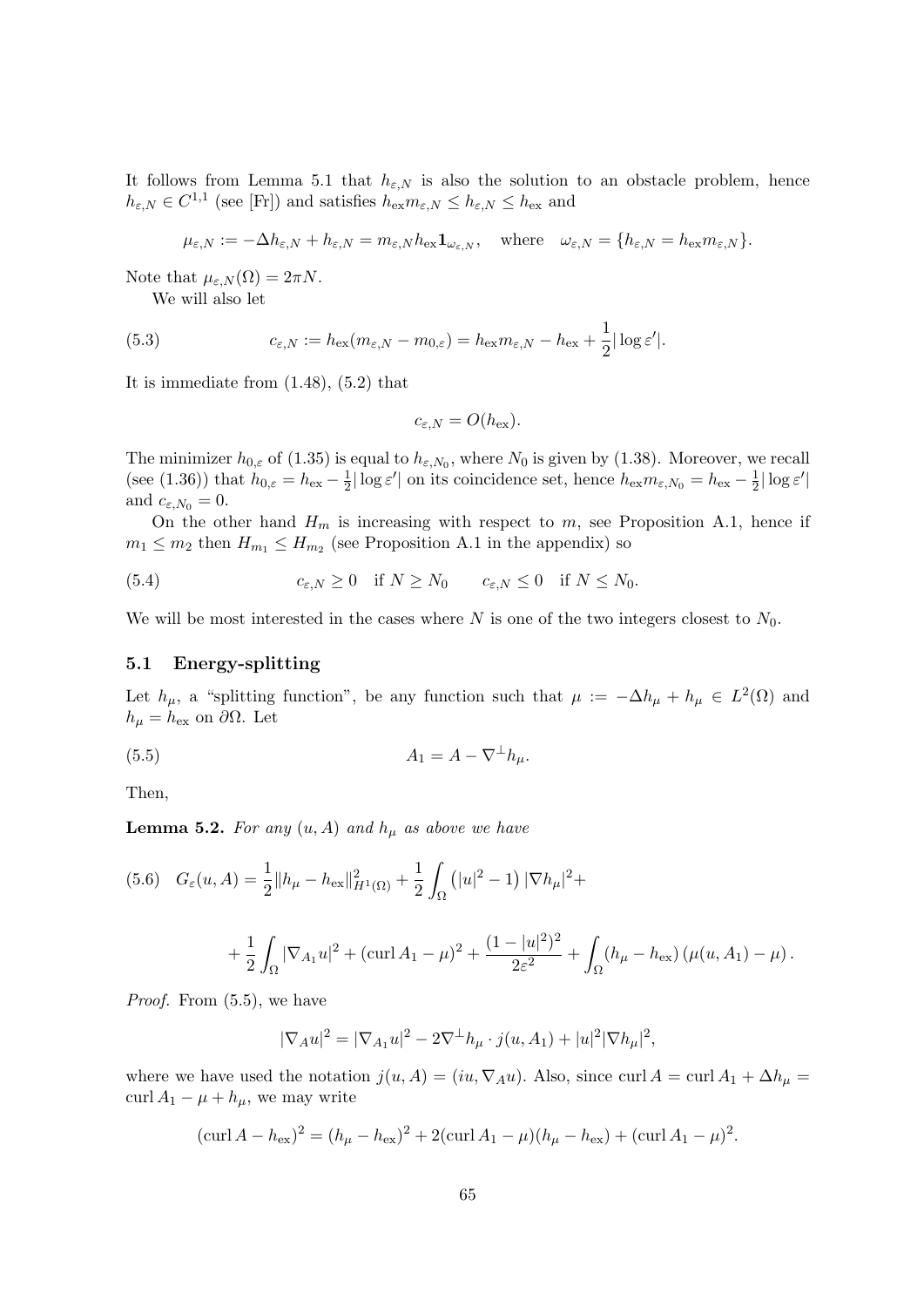Replacing in (1.22) and integrating by parts the term  $\nabla^{\perp}h_{\mu} \cdot j(u, A_1)$ , using the fact that  $h_{\mu} = h_{\text{ex}}$  on  $\partial \Omega$ , we find

$$
G_{\varepsilon}(u, A) = \frac{1}{2} ||h_{\mu} - h_{\text{ex}}||_{H^{1}(\Omega)}^{2} + \frac{1}{2} \int_{\Omega} (|u|^{2} - 1) |\nabla h_{\mu}|^{2} +
$$
  
+ 
$$
\frac{1}{2} \int_{\Omega} |\nabla_{A_{1}} u|^{2} + (\text{curl } A_{1} - \mu)^{2} + \frac{(1 - |u|^{2})^{2}}{2\varepsilon^{2}} + \int_{\Omega} (h_{\mu} - h_{\text{ex}}) (\text{curl } j(u, A_{1}) + \text{curl } A_{1} - \mu).
$$

This yields (5.6), using the fact that  $\mu(u, A_1) = \text{curl } j(u, A_1) + \text{curl } A_1$ .

Using the particular choice of splitting function  $h_{\mu} = h_{\varepsilon,N}$  in Lemma 5.2, we obtain the following result:

 $\Box$ 

**Proposition 5.3.** Let  $0 \leq N \leq \frac{h_{\text{ex}}|\Omega|}{2\pi}$  $rac{2\pi |M|}{2\pi}$  and let  $h_{\varepsilon,N}$  be the corresponding minimizer of  $(1.40)$ , then for any  $(u, A)$ , denoting  $A_{1,\varepsilon} = A - \nabla^{\perp} h_{\varepsilon,N}$ , and using the notation (1.41) we have

(5.7) 
$$
G_{\varepsilon}(u, A) = G_{\varepsilon}^{N} + F_{\varepsilon}(u, A_{1, \varepsilon}) - \frac{1}{2} \int_{\Omega} (1 - |u|^{2}) |\nabla h_{\varepsilon, N}|^{2},
$$

where

(5.8) 
$$
F_{\varepsilon}(u, A) = \frac{1}{2} \int_{\Omega} |\nabla_{A} u|^{2} + (\text{curl} A - \mu_{\varepsilon, N})^{2} + \frac{(1 - |u|^{2})^{2}}{2\varepsilon^{2}} + \int_{\Omega} (h_{\varepsilon, N} - h_{\text{ex}} - c_{\varepsilon, N}) \mu(u, A) + c_{\varepsilon, N} \int_{\Omega} (\mu(u, A) - \mu_{\varepsilon, N}).
$$

*Proof.* In (5.6), we replace  $\int_{\Omega} (h_{\varepsilon,N} - h_{\varepsilon}) (\mu(u, A_{1,\varepsilon}) - \mu_{\varepsilon,N})$  by using the fact that by definition of  $h_{\varepsilon,N}$ , on the support of  $\mu_{\varepsilon,N}$ ,  $h_{\varepsilon,N} - h_{\text{ex}} = h_{\text{ex}} m_{\varepsilon,N} - h_{\text{ex}} = -\frac{1}{2}$  $\frac{1}{2}|\log \varepsilon'| + c_{\varepsilon,N}$  and  $\int_{\Omega} \mu_{\varepsilon,N} = 2\pi N.$  $\Box$ 

Note that the functional  $F_{\varepsilon}$  depends on N but for simplicity we will not denote that dependence.

## 5.2 Dependence on N

We have the following

**Lemma 5.4.** For  $N \in [0, \frac{|\Omega| h_{\text{ex}}}{2\pi}]$  $\frac{u_{\text{lex}}}{2\pi}$  we have

(5.9) 
$$
\frac{dG_{\varepsilon}^{N}}{dN} = 2\pi h_{\text{ex}}(m - m_{0,\varepsilon})
$$

where m is the one-to-one function of N given by Lemma 5.1. Moreover,  $G_{\varepsilon}^{N}$  is minimized uniquely at  $N_0$  and minimized among integers at  $N_0^-$  or  $N_0^+$  (or both) where  $N_0^-$  is the largest integer below  $N_0$  and  $N_0^+$  the smallest integer above.

Proof. From (1.41) and Lemma 5.1 we have

(5.10) 
$$
G_{\varepsilon}^{N} = \pi N |\log \varepsilon'| + \frac{1}{2} h_{\text{ex}}^{2} \|H_{m} - 1\|_{H^{1}(\Omega)}^{2}
$$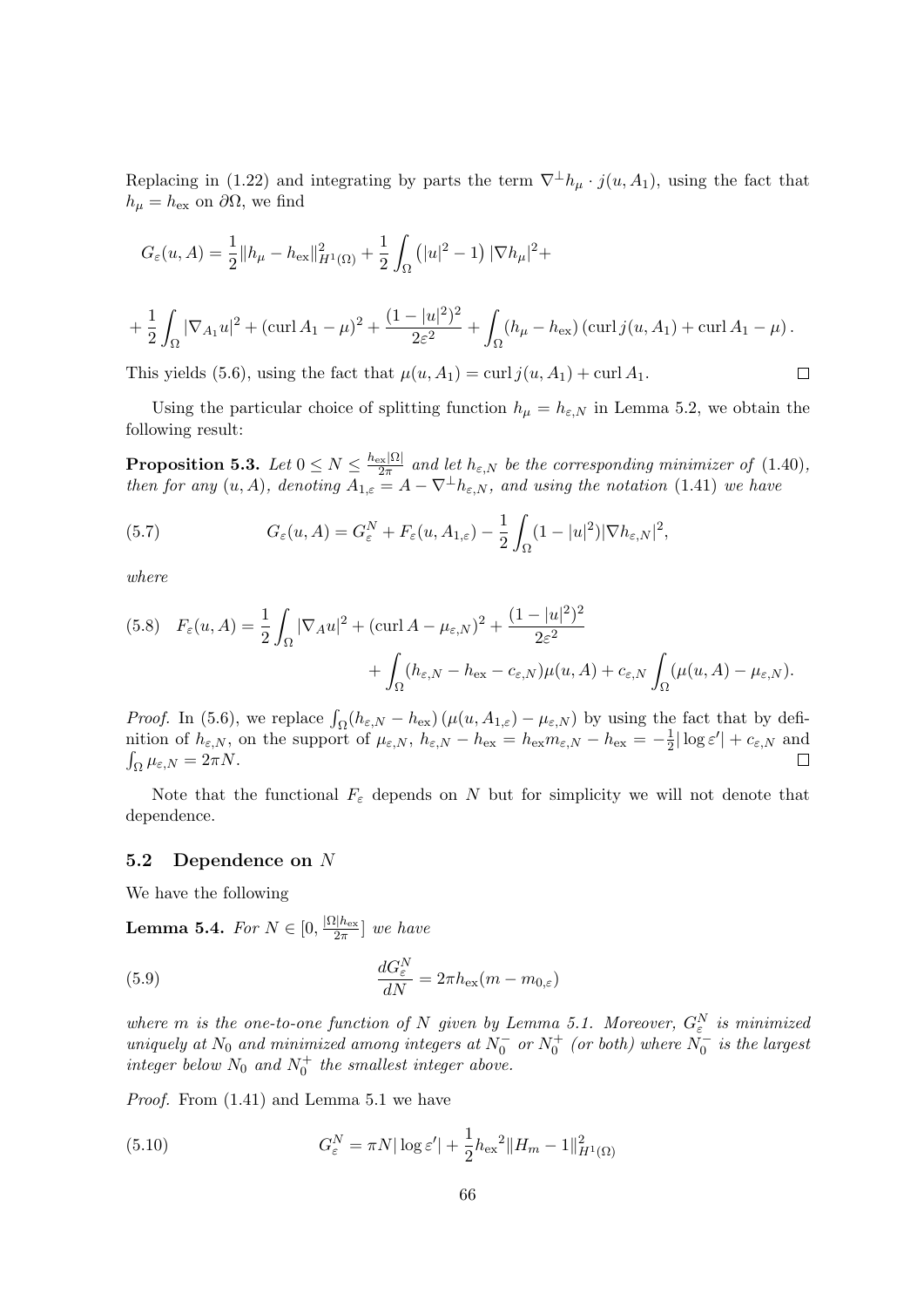where m and N are related by  $2\pi N = h_{ex}m|\omega_m|$ . On the other hand, since  $H_m$  minimizes  $(5.1)$  we have

$$
(5.11) \t(1-m)\frac{2\pi N}{h_{\text{ex}}} + \frac{1}{2}||H_m - 1||_{H^1(\Omega)}^2 \le (1-m)\frac{2\pi N'}{h_{\text{ex}}} + \frac{1}{2}||H_{m'} - 1||_{H^1(\Omega)}^2
$$

where  $2\pi N' = h_{\text{ex}}m'|\omega_{m'}|$ . Reversing the roles of m and m' and taking  $m' = m + \delta$  with  $\delta \rightarrow 0$ , we obtain

$$
\frac{d}{dm}||H_m - 1||_{H^1(\Omega)}^2 = \frac{4\pi}{h_{\text{ex}}}(m - 1)\frac{dN}{dm}
$$

(in the sense of  $BV$  derivatives). Inserting into  $(5.10)$  we deduce

$$
\frac{dG_{\varepsilon}^{N}}{dN} = \pi |\log \varepsilon'| + 2\pi h_{\text{ex}}(m-1) = 2\pi h_{\text{ex}}\left(m - 1 + \frac{|\log \varepsilon'|}{2h_{\text{ex}}}\right)
$$

hence the result (5.9) in view of (1.36). But  $m_{0,\varepsilon}$  is the m that corresponds to  $N_0$ . It immediately follows with the monotonicity of  $N \mapsto m$  that  $G_{\varepsilon}^N$  is decreasing in  $[0, N_0]$ , increasing in  $[N_0, \frac{|\Omega|h_{\text{ex}}|}{2\pi}]$  $\frac{2|h_{\text{ex}}|}{2\pi}$ , hence minimized at  $N_0$ , and minimized among integers at  $N_0^-$  or  $N_0^+$ .

For the rest of Section 5 and Section 6,  $N \in \{N_0^-, N_0^+\}$ . Since  $2\pi N_0 = \int_{\Omega} \mu_{0,\varepsilon} \leq$  $|\Omega|$   $(h_{\rm ex} - \frac{1}{2})$  $\frac{1}{2} |\log \varepsilon'|$ , see (1.37), it is clear that  $N_0^- \le N_0^+ < \frac{|\Omega|h_{\text{ex}}|}{2\pi}$  $\frac{2\pi}{2\pi}$  so Lemma 5.1 applies and the corresponding  $h_{\varepsilon,N}$  are well-defined. We also record the following

**Lemma 5.5.** If  $N_0 \gg 1$  and  $N \in \{N_0^-, N_0^+\}$  then

(5.12) 
$$
\lim_{\varepsilon \to 0} \frac{c_{\varepsilon, N}}{|\log \varepsilon'|} = 0 \qquad \lim_{\varepsilon \to 0} m_{\varepsilon, N} = m_{\lambda},
$$

where  $\lambda = \lim_{\varepsilon \to 0} \frac{h_{\text{ex}}}{|\log \varepsilon|}$  and  $m_{\lambda} = 1 - \frac{1}{2\lambda}$  $\frac{1}{2\lambda}$ .

*Proof.* First we recall that  $m_{0,\varepsilon} = 1 - \frac{|\log \varepsilon'|}{2h_{\infty}}$  $\frac{\log \varepsilon}{2h_{\text{ex}}},$  hence by definition of  $\lambda$ , we have  $\lim_{\varepsilon \to 0} m_{0,\varepsilon} =$  $m_{\lambda}$ .

Assume that  $N = N_0^+$ . We use the fact, seen in Lemma 5.1, that m and  $|\omega_m|$  are increasing functions of N. Thus, since  $N_0 \leq N \leq N_0 + 1$ , we have  $|\omega_{\varepsilon,N}| \geq |\omega_{0,\varepsilon}|$  and, using

$$
0\leq m_{\varepsilon,N}-m_{0,\varepsilon}=\frac{2\pi N_0^+}{h_{\rm ex}|\omega_{\varepsilon,N}|}-\frac{2\pi N_0}{h_{\rm ex}|\omega_{0,\varepsilon}|}\leq \frac{2\pi N_0^+}{h_{\rm ex}|\omega_{0,\varepsilon}|}-\frac{2\pi N_0}{\leq |\omega_{0,\varepsilon}|}\leq \frac{2\pi}{h_{\rm ex}|\omega_{0,\varepsilon}|}=\frac{m_{0,\varepsilon}}{N_0}\leq \frac{1}{N_0},
$$

because we always have  $m \leq 1$ . Since we are in the regime  $N_0 \gg 1$ , we find that  $m_{\varepsilon,N}$  and  $m_{0,\varepsilon}$  have the same limit, that is  $m_\lambda$ . The case  $N = N_0^-$  is treated analogously, and we deduce in both cases

(5.13) 
$$
|m_{\varepsilon,N} - m_{0,\varepsilon}| \le O(\frac{1}{N_0}).
$$

Assume then that  $h_{\text{ex}} \leq O(|\log \varepsilon|)$ , from (5.3) and (5.13), we deduce  $c_{\varepsilon,N} = o(h_{\text{ex}})$ , which proves (5.12). If  $h_{\text{ex}} \gg |\log \varepsilon|$ , then  $m_{0,\varepsilon} \sim 1$  and  $2\pi N_0 \sim h_{\text{ex}}|\Omega|$  hence combining with (5.3) and (5.13), we find  $c_{\varepsilon,N} = O(1)$  which also implies the result in this case.  $\Box$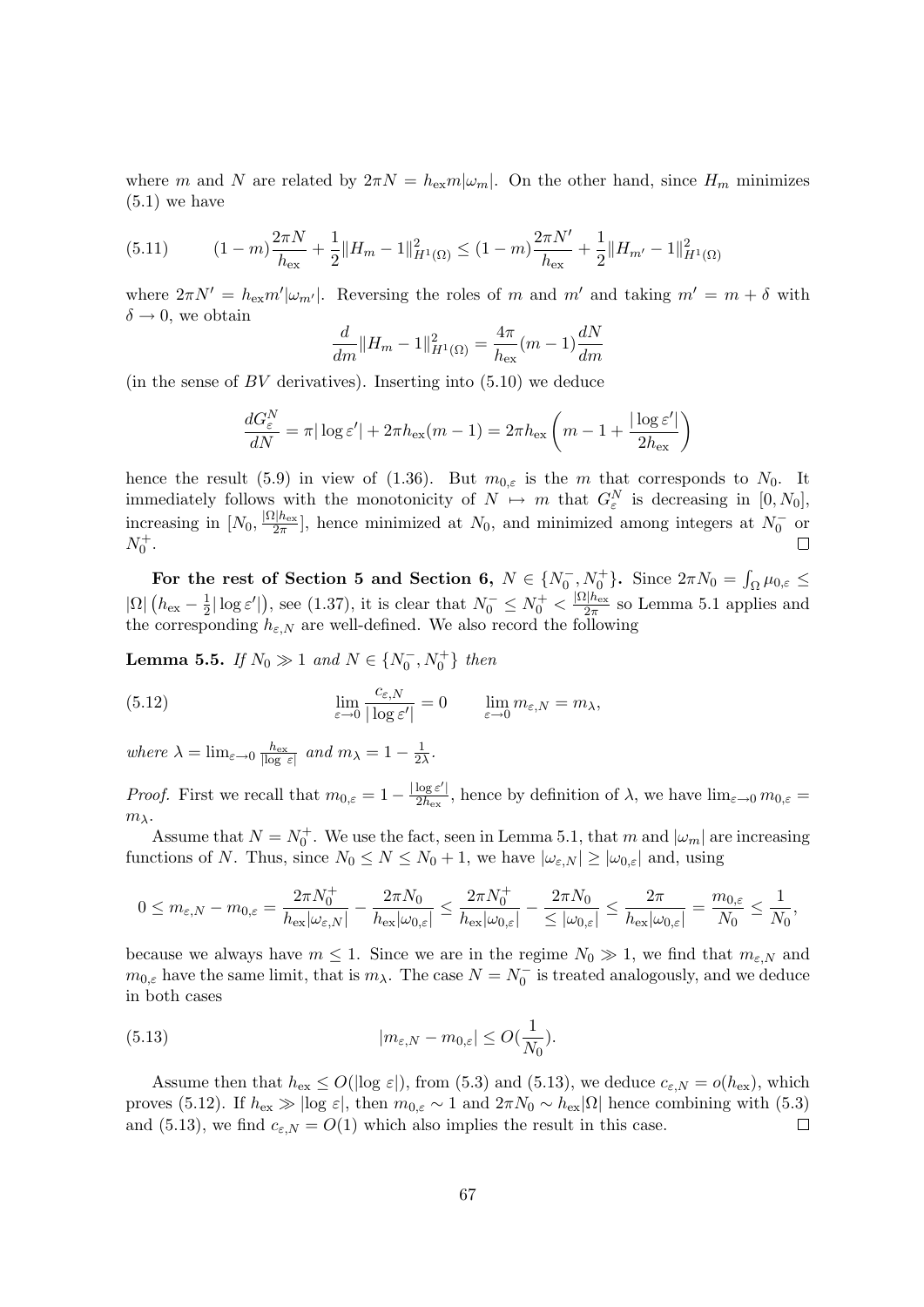## 5.3 Blow-up procedure

We write for simplicity  $\omega_{\varepsilon}$  instead  $\omega_{\varepsilon,N}$  and  $m_{\varepsilon}$  instead of  $m_{\varepsilon,N}$ , when the precise value of  $N\in\{N_0^-,N_0^+\}$  does not need to appear explicitly.

Assume (1.48) holds. Let

$$
\ell_\varepsilon = \frac{1}{\sqrt{h_\mathrm{ex}}},
$$

and, assuming  $0 \in \omega_{\varepsilon} \subset \Omega$ , write  $x = \ell_{\varepsilon} x'$ . Under this change of coordinates the domain  $\Omega$ becomes  $\Omega'_\varepsilon$  and the subdomain  $\omega_\varepsilon$  becomes  $\omega'_\varepsilon$ , both becoming infinitely large as  $\varepsilon \to 0$  this is obvious for  $\Omega'_{\varepsilon}$  and for  $\omega'_{\varepsilon}$ , it is proven to be a consequence of (1.48) in Proposition 5.6 below. We call  $F'_{\varepsilon}$  the expression of  $F_{\varepsilon}(u, A_{1,\varepsilon})$  (see (5.8)) in terms of the rescaled unknowns  $u'(x') = u(x)$  and  $A'(x') = \ell_{\varepsilon} A_{1,\varepsilon}(x)$ . It is given by

$$
(5.14) \quad F'_{\varepsilon}(u',A') = \frac{1}{2} \int_{\Omega'_{\varepsilon}} |\nabla_{A'} u'|^2 + \frac{1}{\ell_{\varepsilon}^2} |\text{curl } A' - m_{\varepsilon} \mathbf{1}_{\omega'_{\varepsilon}}|^2 + \frac{(1 - |u'|^2)^2}{2(\varepsilon')^2} - \int_{\Omega'_{\varepsilon}} \zeta_{\varepsilon'} \mu(u',A') + c_{\varepsilon,N} \int_{\Omega'_{\varepsilon}} (\mu(u',A') - m_{\varepsilon} \mathbf{1}_{\omega'_{\varepsilon}}),
$$

where  $\varepsilon', \zeta_{\varepsilon}'$  are given by

(5.15) 
$$
\varepsilon' = \frac{\varepsilon}{\ell_{\varepsilon}}, \quad \zeta_{\varepsilon}'(x') = h_{\text{ex}} - h_{\varepsilon, N}(x) + c_{\varepsilon, N}.
$$

We also define the blown-up current in  $\Omega'_\varepsilon$ 

(5.16) 
$$
j'_{\varepsilon} = \text{curl} (iu', \nabla_{A'} u')
$$

and the blow-up measure  $\mu'_{\varepsilon} = \mu(u'_{\varepsilon}, A'_{\varepsilon})$  and extend them by 0 outside  $\Omega'_{\varepsilon}$ . Note that  $j'_{\varepsilon}(x') = \ell_{\varepsilon} j_{1,\varepsilon}(\ell_{\varepsilon} x')$  if  $j_{1,\varepsilon}$  denotes the current  $(iu_{\varepsilon}, \nabla_{A_{1,\varepsilon}} u_{\varepsilon})$  in the original variables.

The function  $h_{\varepsilon,N}$  is in  $C^{1,1}(\Omega)$  and equal to  $h_{\text{ex}}$  on  $\partial\Omega$ . It attains its minimum  $h_{\text{ex}}m_{\varepsilon,N}$ on  $\omega_{\varepsilon,N}$ . From  $(5.3)$ ,  $(5.15)$ 

$$
c_{\varepsilon,N} = \min_{\Omega}(h_{\varepsilon,N} - h_{\text{ex}}) + \frac{1}{2}|\log \varepsilon'|, \quad \zeta_{\varepsilon'}(x') = \frac{1}{2}|\log \varepsilon'| - h_{\varepsilon,N}(x) + \min_{\Omega} h_{\varepsilon,N},
$$

thus  $\zeta_{\varepsilon} \in C^{1,1}(\Omega_{\varepsilon}')$ ,  $\zeta_{\varepsilon} \equiv c_{\varepsilon,N}$  on  $\partial \Omega_{\varepsilon}'$  and  $\zeta_{\varepsilon}'$  attains its maximum on  $\omega_{\varepsilon}'$ . Moreover

(5.17) 
$$
\max_{\Omega'_{\varepsilon}} \zeta_{\varepsilon}^{\prime} = \frac{1}{2} |\log \varepsilon'|, \quad \|\nabla \zeta_{\varepsilon}'\|_{\infty} \leq C \sqrt{|\log \varepsilon'|},
$$

this last assertion following from (5.20) in Proposition 5.6 below.

## 5.4 Additional results on the splitting function

In this subsection, we adapt some results from the appendix that we will need below. In the appendix we introduce an ellipse  $E_Q$  of measure 1 and a function  $U_Q \geq 0$  defined in  $\mathbb{R}^2$  such that

$$
\Delta U_Q = \frac{\Delta Q}{2} \mathbf{1}_{\mathbb{R}^2 \setminus E_Q}, \quad \{U_Q = 0\} = E_Q,
$$

where Q is the quadratic form  $D^2h_0(x_0)$  as introduced in (1.31).

The following proposition can be applied to  $N \in \{N_0, N_0^-, N_0^+\}$ . In either case we denote by  $\omega_{\varepsilon}$  the associated coincidence set, and by  $\omega_{\varepsilon}'$  its blow-up.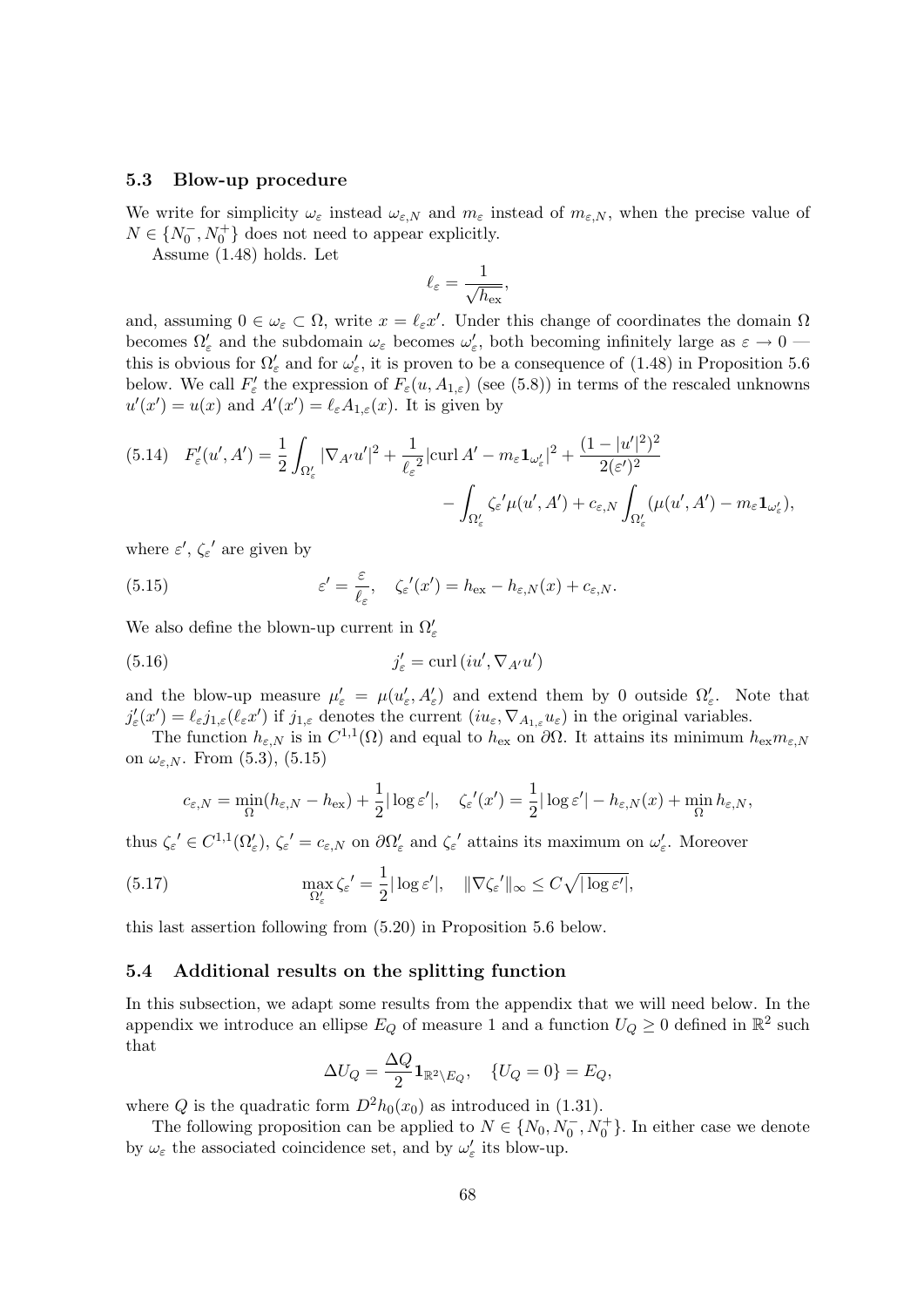**Proposition 5.6.** Assume (1.48) holds. Let  $h_{\varepsilon,N}$  be as above with  $|N - N_0| \leq 1$ .

1. We have  $N_0 \gg 1$ , and if  $h_{\text{ex}} - H_{c_1} \ll |\log \varepsilon|$  then  $N_0 \ll h_{\text{ex}}$  and

(5.18) 
$$
h_{\text{ex}} - H_{c_1} \sim \lambda_{\Omega} N_0 \log \frac{h_{\text{ex}}}{N_0}.
$$

2. For every  $x \in \Omega$ 

(5.19) 
$$
d(x,\omega_{\varepsilon}) \leq C \sqrt{\frac{|\log \varepsilon'|}{h_{\text{ex}}}}, \quad |\Omega \setminus \omega_{\varepsilon}| \leq C \sqrt{\frac{|\log \varepsilon'|}{h_{\text{ex}}}}.
$$

Moreover

(5.20) 
$$
\|\nabla h_{\varepsilon,N}\|_{L^{\infty}(\Omega)} \leq C\sqrt{h_{\text{ex}}|\log \varepsilon'}|.
$$

3. If K is any compact subset of  $(\lambda_{\Omega}, +\infty)$ ,

$$
(5.21) \lim_{\delta \to 0} \frac{|\{x \mid d(x, \partial \omega_{\varepsilon}) < \delta\}|}{|\omega_{\varepsilon}|} = 0, \quad \lim_{\delta \to 0} \frac{|\{h_{\exp}(m_{\varepsilon,N} < h_{\varepsilon,N} < h_{\exp}(m_{\varepsilon,N} + \delta h_{\exp})\}|}{|\omega_{\varepsilon}|} = 0
$$

uniformly with respect to  $\varepsilon$  such that  $\frac{h_{\text{ex}}}{|\log \varepsilon|} \in K$ .

4. If  $h_{\text{ex}}/|\log \varepsilon| \to \lambda_{\Omega}$  then there exists  $\{L_{\varepsilon}\}_{\varepsilon}$  such that for any  $\delta, M > 0$  and if  $\varepsilon$  is small enough

(5.22) 
$$
\left\{\frac{h_{\varepsilon,N} - \min_{\Omega} h_{\varepsilon,N}}{h_{\varepsilon x} L_{\varepsilon}^2} \ge M\right\} \subset x_0 + L_{\varepsilon} \{U_Q \ge M - \delta\},
$$

$$
\left\{\frac{h_{\varepsilon,N} - \min_{\Omega} h_{\varepsilon,N}}{h_{\varepsilon x} L_{\varepsilon}^2} \le M\right\} \subset x_0 + L_{\varepsilon} \{U_Q \le M + \delta\},
$$

$$
\left\{d(x,\omega_Q^c) > \delta L_{\varepsilon}\right\} \subset \omega_{\varepsilon} \subset \left\{d(x,\omega_Q) < \delta L_{\varepsilon}\right\},
$$

where  $\omega_Q = x_0 + L_{\varepsilon} E_Q$  and  $x_0$  is defined in (1.31). Moreover there is a constant  $C_{\Omega}$ depending only on  $\Omega$  such that

.

(5.23) 
$$
L_{\varepsilon}^{2}|\log L_{\varepsilon}| \sim C_{\Omega} \frac{h_{\text{ex}} - \lambda_{\Omega}|\log \varepsilon|}{h_{\text{ex}}}
$$

In particular  $\frac{\log |\log \varepsilon|}{\log |\varepsilon|} \ll L_{\varepsilon}^2 |\log L_{\varepsilon}|$  and  $\ell_{\varepsilon} \ll L_{\varepsilon}$ , and from (5.22)

$$
L_{\varepsilon}^{2}|\omega_{Q}| \sim |\omega_{\varepsilon}|, \quad \{x \mid d(x, \partial \omega_{\varepsilon}) \leq \delta \ell_{\varepsilon}\} \ll |\omega_{\varepsilon}|.
$$

5. For any  $R > 0$ ,

(5.24) 
$$
\left| \{ x \mid d(x, (\omega_{\varepsilon}')^c) > R \} \right| \sim |\omega_{\varepsilon}'|
$$

 $as \varepsilon \to 0$ , i.e.  $\omega'_{\varepsilon}$  satisfies (1.14).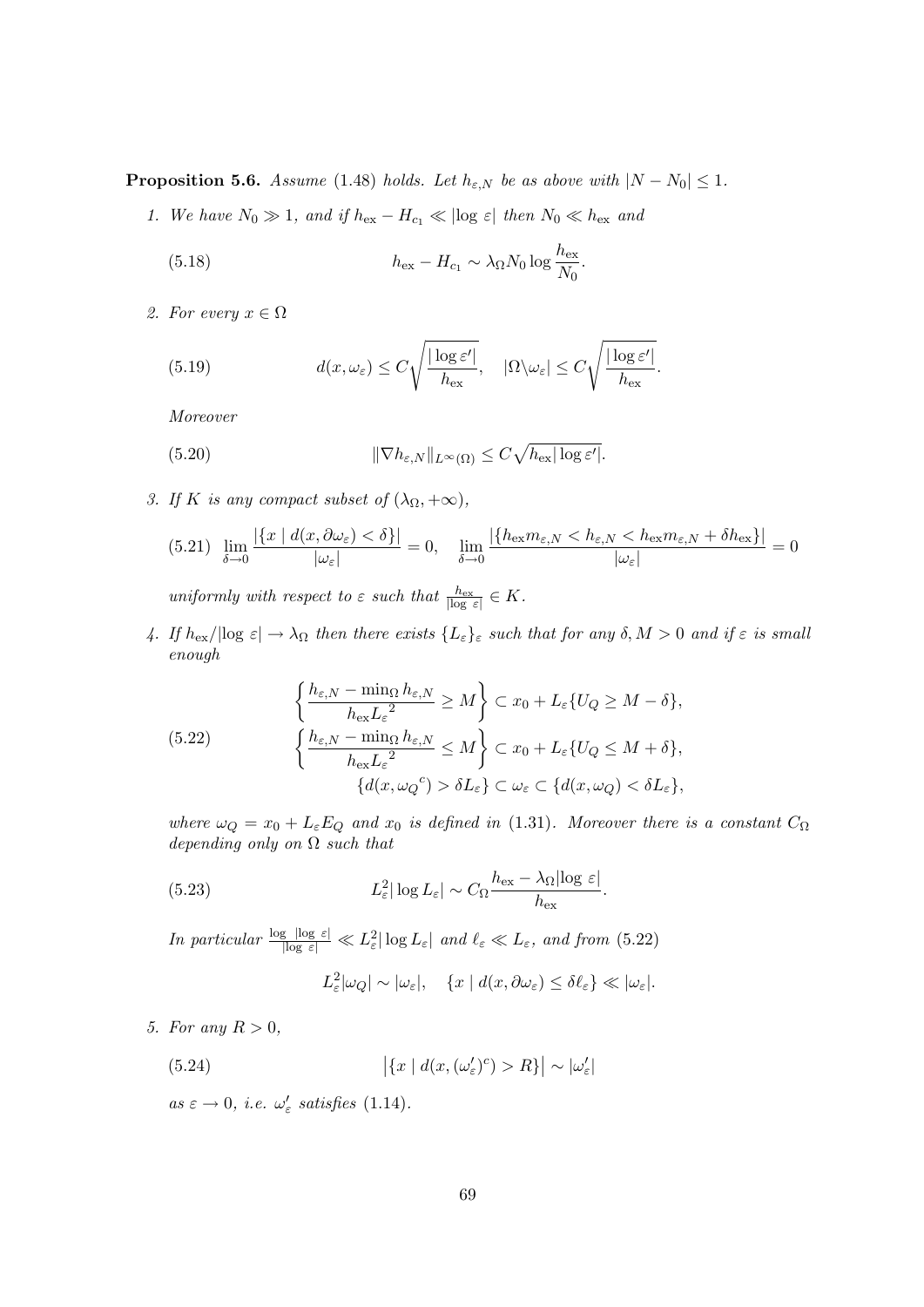6. We have

(5.25) 
$$
G_{\varepsilon}^{N} = G_{\varepsilon}^{N_{0}} + O\left(\frac{h_{\text{ex}}}{N_{0}}\right) \leq Ch_{\text{ex}}|\log \varepsilon'|.
$$

If  $|\log \varepsilon|^4 \ll h_{\rm ex} \ll \frac{1}{\varepsilon^2},$ 

(5.26) 
$$
G_{\varepsilon}^{N} = \frac{1}{2} h_{\text{ex}} |\Omega| |\log \varepsilon'| + o(h_{\text{ex}}).
$$

*Proof. Proof of item 1:* We apply Proposition A.1 to  $m_{0,\varepsilon} = 1 - \frac{|\log \varepsilon'|}{2h_{\infty}}$  $rac{\log \varepsilon}{2h_{\text{ex}}}.$  We denote by  $L_{\varepsilon}$  the  $L_m$  corresponding to  $m_{0,\varepsilon}$  given by Proposition A.1. In particular we have  $|\omega_{0,\varepsilon}| \sim L_{\varepsilon}^2$ . In that proposition  $\underline{h}_0$  denotes min  $h_0$  and is equal to  $1 - \frac{1}{2\lambda}$  $\frac{1}{2\lambda_{\Omega}}$ . Moreover  $h_{\text{ex}} - \lambda_{\Omega} |\log \varepsilon| \gg \log |\log \varepsilon|$ is equivalent to  $\frac{1}{2(1-m_{0,\varepsilon})}-\frac{1}{2(1-\varepsilon)}$  $\frac{1}{2(1-h_0)} \gg \frac{\log |\log \varepsilon|}{|\log \varepsilon|}$  which in turn is equivalent to  $m_{0,\varepsilon}-h_0 \gg$  $log$   $|log \epsilon|$  $\frac{g \log \varepsilon}{\log \varepsilon}$ . From  $(A.7)$ 

(5.27) 
$$
L_{\varepsilon}^{2} |\log L_{\varepsilon}| \sim 2\pi (m_{0,\varepsilon} - \underline{h}_{0})/\underline{h}_{0} = \frac{2\pi}{\underline{h}_{0}} \left( \frac{1}{2\lambda_{\Omega}} - \frac{|\log \varepsilon'|}{2h_{\text{ex}}} \right).
$$

Then, since  $|\omega_{0,\varepsilon}| \sim L_{\varepsilon}^2$  and  $N_0 = h_{\varepsilon x} m_{0,\varepsilon} |\omega_{0,\varepsilon}|$  we have  $L_{\varepsilon}^2 |\log L_{\varepsilon}| \sim \frac{1}{2} |\omega_{0,\varepsilon}| |\log |\omega_{0,\varepsilon}| |\sim$ 1  $\frac{1}{2} \frac{N_0}{m_{0,\varepsilon}l}$  $\frac{N_0}{m_{0,\varepsilon}h_{\text{ex}}}|\log\frac{N_0}{m_{0,\varepsilon}h_{\text{ex}}}|$  and inserting into (5.27) we find (5.28)

$$
\frac{1}{2}\frac{N_0}{m_{0,\varepsilon}h_{\text{ex}}}\left|\log\frac{N_0}{m_{0,\varepsilon}h_{\text{ex}}}\right| \sim \frac{2\pi}{\underline{h}_0}\left(\frac{1}{2\lambda_\Omega}-\frac{|\log\varepsilon'|}{2h_{\text{ex}}}\right) = \frac{\pi}{\lambda_\Omega\underline{h}_0h_{\text{ex}}}\left(h_{\text{ex}}-\lambda_\Omega|\log\,\varepsilon|+\frac{1}{2}\log h_{\text{ex}}\right).
$$

It follows, since  $m_{0,\varepsilon} \geq h_0 > 0$ , that if (1.48) holds, we must have  $N_0 \gg 1$ , for otherwise the left-hand side is  $O(\log |\log \varepsilon|)$  while the right-hand side is  $\gg \log |\log \varepsilon|$ . Moreover, if  $h_{\text{ex}} - H_{c_1} \ll |\text{log } \varepsilon| \text{ then } m_{0,\varepsilon} \sim 1 - \frac{1}{2\lambda}$  $\frac{1}{2\lambda_{\Omega}} = \underline{h}_0$  and inserting into (5.28) and rearranging terms, we obtain  $N_0 \ll h_{\text{ex}}$  and (5.18).

Proof of item 2. From (1.36),  $m_{0,\varepsilon} = 1 - \frac{|\log \varepsilon'|}{2h_{\infty}}$  $\frac{\log \varepsilon}{2h_{\text{ex}}}$  hence using Proposition A.1 we have  $\|\nabla h_{0,\varepsilon}\|_{\infty} = h_{\text{ex}} \|\nabla H_{m_{0,\varepsilon}}\|_{\infty} \leq C \sqrt{h_{\text{ex}} \log \varepsilon'}$ . If  $|N - N_0| \leq 1$  then from (5.12) we have  $|m_{0,\varepsilon} - m_{\varepsilon,N}| \ll |\log \varepsilon'|/h_{\text{ex}}$  and therefore  $m_{\varepsilon,N} \leq 1 - \frac{|\log \varepsilon'|}{h_{\text{ex}}}$  $\frac{\log \varepsilon}{h_{\text{ex}}}$  for  $\varepsilon$  small enough. Proposition A.1 applied to  $m_{\varepsilon,N}$  yields the same bound for  $\nabla h_{\varepsilon,N}$ , and (5.19) follows similarly from Proposition A.1 using  $m_{\varepsilon,N} \leq 1 - \frac{|\log \varepsilon'|}{h_{\varepsilon,N}}$  $\frac{\log \varepsilon}{h_{\rm ex}}$ .

*Proof of item 3.* First note that if  $h_{\text{ex}}/|\log \varepsilon|$  is bounded above as  $\varepsilon \to 0$  then  $|\log \varepsilon| \sim$  $|\log \varepsilon'|$  hence  $h_{\text{ex}}/|\log \varepsilon'|$  is bounded as well. Moreover, since  $|\log \varepsilon'| \leq |\log \varepsilon|$ , if  $h_{\text{ex}}/|\log \varepsilon| \geq$  $\alpha > \lambda_{\Omega}$  then  $h_{\text{ex}}/|\log \varepsilon'| \geq \alpha$  hence if  $h_{\text{ex}}/|\log \varepsilon|$  belongs to a compact subset K of  $(\lambda_{\Omega}, +\infty)$ , then  $h_{\text{ex}}/|\log \varepsilon'|$  belong to a (different) compact subset K' of  $(\lambda_{\Omega}, +\infty)$ . But, from (1.36), if this is the case then  $m_{0,\varepsilon}$  belongs to a compact subset  $\tilde{K}$  of  $(\underline{h}_0, 1)$ . Then from  $(5.12)$  and if  $\varepsilon$ is small enough the same is true of  $m_{\epsilon,N}$ , and the result follows from Proposition A.1 applied to  $m_{\varepsilon,N}$ .

*Proof of items 4,5.* This is again Proposition A.1. Indeed  $h_{ex}/\log \varepsilon \rightarrow \lambda_{\Omega}$  implies that  $m_{0,\varepsilon} \to \underline{h}_0 = 1 - \frac{1}{2\lambda}$  $\frac{1}{2\lambda_{\Omega}}$  hence  $\lim_{\varepsilon \to 0} m_{\varepsilon,N} = \underline{h}_0$  and (A.7) holds, and for any  $\delta, M > 0$ , (A.8) also if  $\varepsilon$  is small enough. It is easy to check using (5.12), (1.36) and (A.3) that (A.7) implies (5.23), and (5.22) is (A.8) since  $h_{\varepsilon,N} - \min_{\Omega} h_{\varepsilon,N} = h_{\text{ex}}(H_{m_{\varepsilon,N}} - m_{\varepsilon,N}).$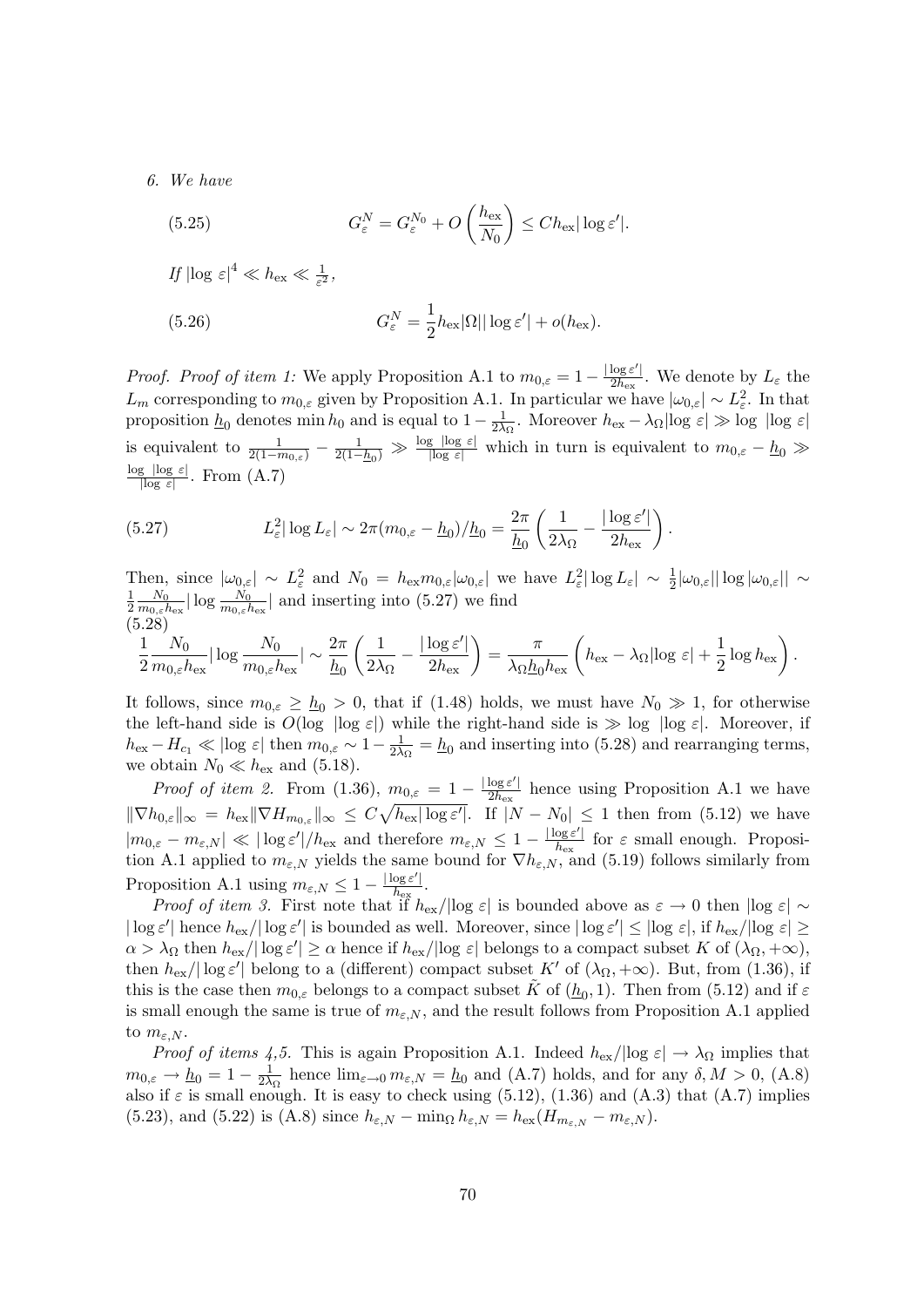To prove (5.24) we distinguish the case  $m_{\varepsilon,N} \to \underline{h}_0$  from the case where  $m_{\varepsilon,N}$  is bounded away from  $\underline{h}_0$ . In the latter and using Proposition A.1,  $|\omega_{\varepsilon,N}|$  is bounded away from 0 and

$$
\frac{|\{x \mid d(x, (\omega'_{\varepsilon})^c) > R\}|}{|\omega'_{\varepsilon}|} = \frac{|\omega_R|}{|\omega_{\varepsilon}|}, \quad \text{where } \omega_R = \{x \mid d(x, \omega_{\varepsilon}^c) > R\ell_{\varepsilon}\}.
$$

Since  $R\ell_{\varepsilon} \to 0$  we have  $|\omega_R| - |\omega_{\varepsilon}| \to 0$ , proving (5.24) in this case.

If  $m_{\varepsilon,N} \to \underline{h}_0$  then  $m_{0,\varepsilon} \to \underline{h}_0$ , i.e.  $h_{\text{ex}}/|\log \varepsilon'| \to \lambda_\Omega$ , or equivalently  $h_{\text{ex}}/|\log \varepsilon| \to \lambda_\Omega$ . Then  $L_{\varepsilon} \gg \ell_{\varepsilon}$  and therefore, using (5.22),

$$
\{d(x,\omega_Q{}^c) > \delta L_\varepsilon\} \subset \omega_R \subset \{d(x,\omega_Q) < \delta L_\varepsilon\}
$$

holds for any  $R, \delta > 0$  if  $\varepsilon$  is small enough. It follows, since  $|\omega_Q| = L_{\varepsilon}^2$ , that

$$
|\omega_R| \sim |\omega_Q|
$$

as  $\varepsilon \to 0$  for any  $R > 0$ , which implies in particular (5.24).

*Proof of item 6.* Combining  $(5.9)$  with  $(5.13)$  it follows that

$$
|G_{\varepsilon}^{N} - G_{\varepsilon}^{N_0}| = \left| \int_{N_0}^{N} 2\pi h_{\text{ex}}(m - m_{0,\varepsilon}) \right| \leq \frac{2\pi h_{\text{ex}}}{N_0}
$$

where we have used the fact that  $N \mapsto m$  is increasing and  $|N - N_0| \leq 1$ .

The upper bound part of (5.26) follows from (5.25) by noting that

$$
|\log \varepsilon'| \int \mu_{0,\varepsilon} + \|h_{0,\varepsilon} - h_{\text{ex}}\|_{H^1}^2 \leq |\Omega| |\log \varepsilon'|,
$$

which follows from the minimality of  $H_{m_{0,\varepsilon}}$  in (5.1), using 1 as a test function. Finally, for the lower bound part of  $(5.26)$  we note that from  $(5.19)$ 

$$
\begin{aligned} |\log \varepsilon'| \int \mu_{0,\varepsilon} + \|h_{0,\varepsilon} - h_{\text{ex}}\|_{H^1}^2 &\geq |\log \varepsilon'| |\omega_{0,\varepsilon}| m_{0,\varepsilon} \\ &\geq |\log \varepsilon'| \left( |\Omega| - C \sqrt{\frac{|\log \varepsilon'|}{h_{\text{ex}}}} \right) \left( 1 - \frac{|\log \varepsilon'|}{2h_{\text{ex}}} \right) \\ &\geq |\log \varepsilon'| |\Omega| + o(h_{\text{ex}}), \end{aligned}
$$

if  $h_{\text{ex}} \gg |\text{log } \varepsilon|^4$ .

**Remark 5.7.** In  $(5.18)$ , we have recovered the formula  $(9.88)$  from  $[SS4]$ .

### 5.5 A priori bounds

**Lemma 5.8.** If  $(u_{\varepsilon}, A_{\varepsilon})$  minimizes  $G_{\varepsilon}$  then

(5.29) 
$$
G_{\varepsilon}(u_{\varepsilon}, A_{\varepsilon}) \leq Ch_{\text{ex}} |\log \varepsilon'|.
$$

Moreover, for any  $(u_{\varepsilon}, A_{\varepsilon})$  satisfying (5.29) we have, if  $N \in \{N_0^-, N_0^+\}$ ,

(5.30) 
$$
G_{\varepsilon}(u_{\varepsilon}, A_{\varepsilon}) = G_{\varepsilon}^{N} + F_{\varepsilon}(u_{\varepsilon}, A_{1,\varepsilon}) + o(N),
$$

where  $F<sub>\varepsilon</sub>$  is defined in (5.8).

 $\Box$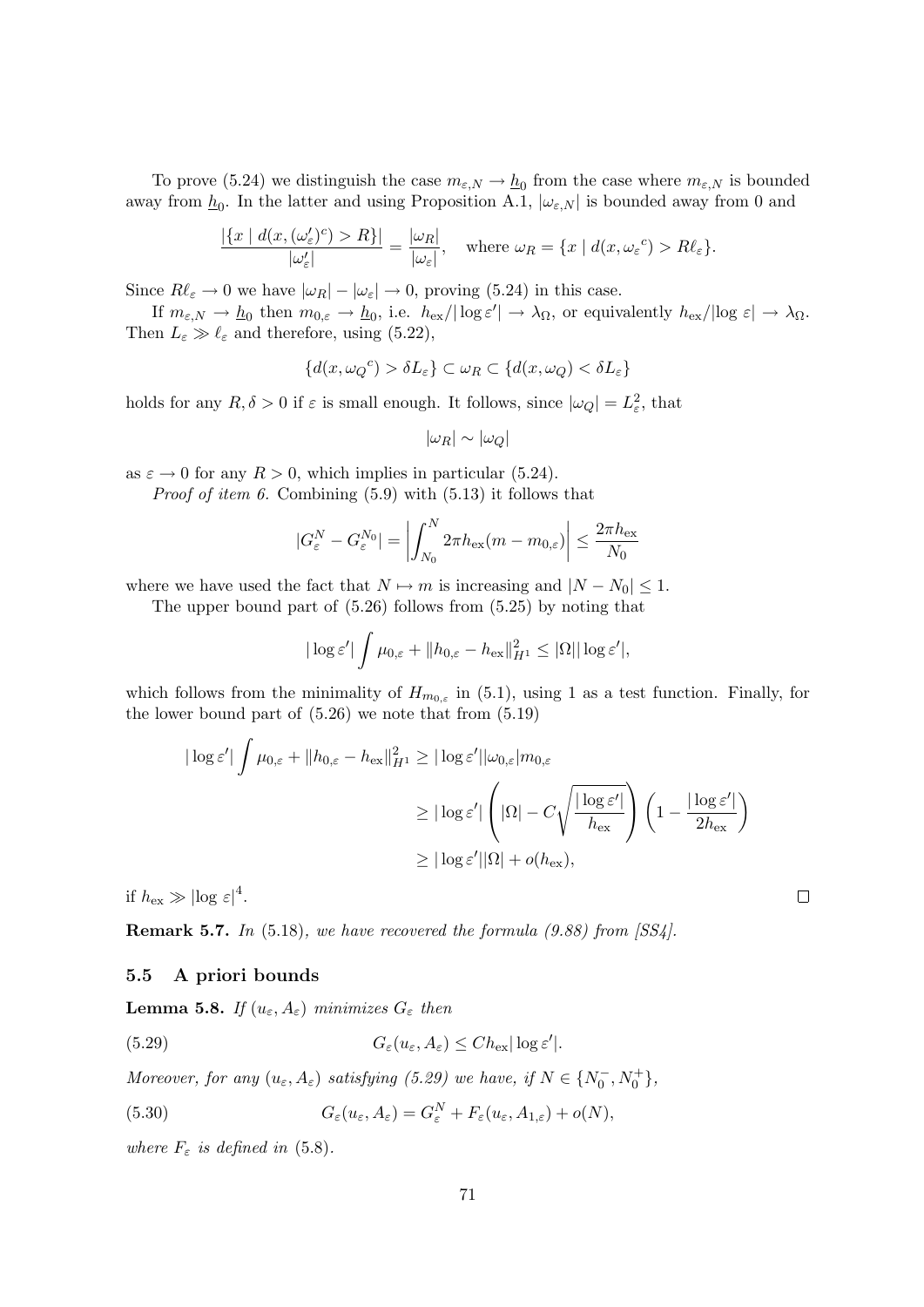*Proof.* The a priori bound  $(5.29)$  is a consequence of the upper bound in Theorem 7, see Corollary 7.1. For the other relation we observe that, since  $\nabla h_{\varepsilon,N}$  is supported in  $\Omega \setminus \omega_{\varepsilon}$ , it follows from  $(5.20)$ – $(5.19)$  that

(5.31) 
$$
\int_{\Omega} |\nabla h_{\varepsilon,N}|^4 \leq Ch_{\rm ex}^{3/2} |\log \varepsilon'|^{5/2}.
$$

We then claim that

(5.32) 
$$
\int_{\Omega} (1-|u|^2)|\nabla h_{\varepsilon,N}|^2 = o(h_{\text{ex}}|\omega_{\varepsilon,N}|).
$$

Indeed we have  $\int_{\Omega} (1 - |u|^2)^2 \leq \varepsilon^2 G_{\varepsilon}(u, A) \leq C \varepsilon^2 h_{\text{ex}} |\log \varepsilon'|$ . Applying the Cauchy-Schwarz inequality, it follows from (5.31) that

$$
\int_{\Omega} (1-|u|^2)|\nabla h_{\varepsilon,N}|^2 \leq C\varepsilon \sqrt{h_{\text{ex}}|\log \varepsilon'|} \|\nabla h_{\varepsilon,N}\|_{L^4}^2 \leq C\varepsilon h_{\text{ex}}^{5/4}|\log \varepsilon'|^{7/4}.
$$

If  $h_{\text{ex}} \leq C |\log \varepsilon|$  this is  $o(1)$  hence  $o(N)$ . If  $|\log \varepsilon| \ll h_{\text{ex}} \ll 1/\varepsilon^2$  then  $h_{\text{ex}} |\omega_{\varepsilon,N}| \sim h_{\text{ex}} |\Omega|$ and this is also  $o(h_{\text{ex}}|\omega_{\varepsilon,N}|)$ . (5.32) is proven, since we recall that  $2\pi N = m_{\varepsilon,N}h_{\text{ex}}|\omega_{\varepsilon,N}|$  with (5.2). Then (5.30) follows from (5.7).

 $\Box$ 

We also note some consequences of the second Ginzburg-Landau equation (1.47).

**Lemma 5.9.** Assume that  $(u_{\varepsilon}, A_{\varepsilon})$  satisfies (1.47). Then, letting  $A_{1,\varepsilon} = A_{\varepsilon} - \nabla^{\perp} h_{\varepsilon, N}$  and  $j_{1,\varepsilon} = j(u_{\varepsilon}, A_{1,\varepsilon})$ , we have  $\|\text{div } j_{1,\varepsilon}\|_{H^{-1}(\Omega)} = o(N)$ 

(5.33) 
$$
\|\text{curl } j_{1,\varepsilon} - \mu(u_{\varepsilon}, A_{\varepsilon}) + \text{curl } A_{1,\varepsilon}\|_{H^{-1}(\Omega)} = o(N).
$$

*Proof.* By definition of  $j_{1,\varepsilon}$  and  $A_{1,\varepsilon}$  we have  $j_{1,\varepsilon} = (iu_{\varepsilon}, \nabla_{A_{\varepsilon}} u_{\varepsilon}) - |u_{\varepsilon}|^2 \nabla^{\perp} h_{\varepsilon,N}$ . It follows that div  $j_{1,\varepsilon} = \text{div} \left( i u_{\varepsilon}, \nabla_{A_{\varepsilon}} u_{\varepsilon} \right) + \text{div} \left( (1 - |u_{\varepsilon}|^2) \nabla^{\perp} h_{\varepsilon,N} \right)$ . If  $(1.47)$  is satisfied then div  $(iu_{\varepsilon}, \nabla_{A_{\varepsilon}} u_{\varepsilon}) = 0$  and div  $j_{1,\varepsilon} = \text{div} \left( (1 - |u_{\varepsilon}|^2) \nabla^{\perp} h_{\varepsilon,N} \right)$ . On the other hand, combining  $(5.32)$  with  $|u_{\varepsilon}| \leq 1$  we find

(5.34) 
$$
\int_{\Omega} (1-|u_{\varepsilon}|^2)^2 |\nabla h_{\varepsilon,N}|^2 = o(N).
$$

It follows that

$$
\|\text{div } j_{1,\varepsilon}\|_{H^{-1}(\Omega)} = o(\sqrt{N}).
$$

By direct calculation we have  $\mu(u_{\varepsilon}, A_{1,\varepsilon}) - \mu(u_{\varepsilon}, A_{\varepsilon}) = \text{curl}((|u_{\varepsilon}|^2 - 1)\nabla^{\perp} h_{\varepsilon,N})$  and since  $\mu(u, A_{1,\varepsilon}) = \text{curl } j_{1,\varepsilon} + \text{curl } A_{1,\varepsilon}$ , (5.33) follows again from (5.34).

 $\Box$ 

## 6 Proof of Theorem 4, lower bound

In this section we state the key result from [SS3] which we need in order to apply the framework of Section 2 to the minimization of the Ginzburg-Landau functional as explained in Section 1.8. In paragraphs 2 (resp. paragraph 3) we use it to derive the lower bound part of Theorems 4, 5 in the case of moderate (resp. high) applied fields. In paragraph 4 we prove Theorems 4 and 5 assuming the upper bound of Theorem 7, proven in Section 7.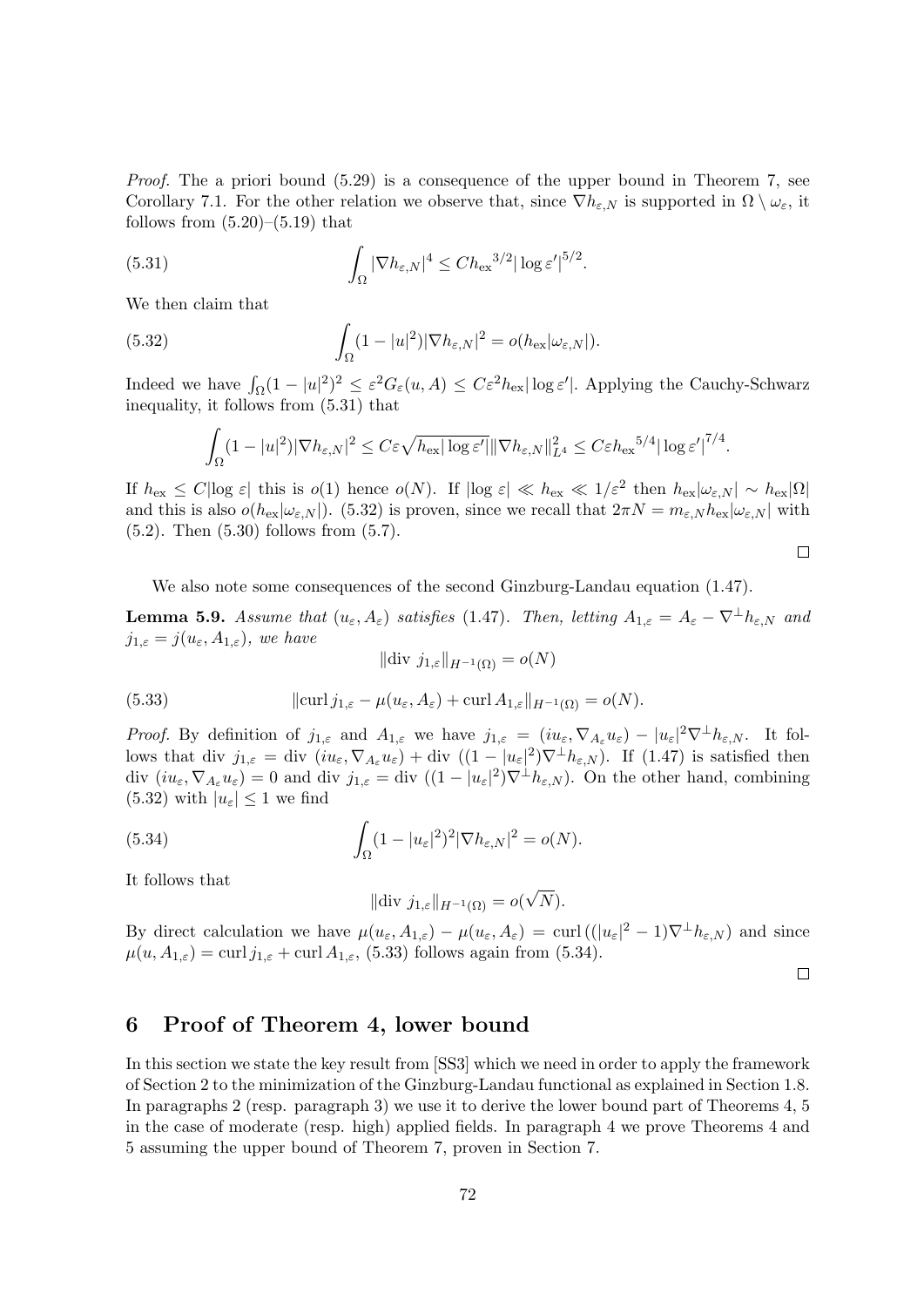### 6.1 Mass displacement

There are two problems which arise when trying to apply the abstract scheme described in Section 2 to the Ginzburg-Landau energy. The first, and less problematic one, is that  $F<sub>\varepsilon</sub>$  is not translation invariant. Indeed  $\mathbf{1}_{\omega'_\varepsilon}$  and  $\zeta_\varepsilon'$  are constant only in the subdomain  $\omega'_\varepsilon$ . Therefore we need to reduce to integrating on  $\omega'_{\varepsilon}$  rather than  $\Omega'_{\varepsilon}$ .

The second, more delicate problem, is that the integrand in  $F_{\varepsilon}$  is not positive, and not even expected to be bounded below uniformly as  $\varepsilon \to 0$ : Each vortex creates in  $F_{\varepsilon}$  two terms which get infinitely large as  $\varepsilon \to 0$  and which balance each other. To capture the difference in the limit we need to absorb the negative part in the positive part to obtain an essentially positive integrand (this will by the way solve in essence the first issue). Note that the cancellation is not a pointwise cancellation of the different terms: While the negative contribution is very concentrated near each vortex, the positive one is more spread out.

The method, introduced in [SS3] is the same that we used in Proposition 4.9 in a simpler setting, so the reader can refer to that section for an idea of it.

Let us denote the free energy functional

(6.1) 
$$
G_{\varepsilon}^{0}(u, A) = \int_{\Omega_{\varepsilon}} e_{\varepsilon}, \quad e_{\varepsilon} = \frac{1}{2} |\nabla_{A} u|^{2} + \frac{1}{2} (\text{curl } A)^{2} + \frac{1}{4\varepsilon^{2}} (1 - |u|^{2})^{2},
$$

where  $\Omega_{\varepsilon}$  is a smooth domain depending on  $\varepsilon$  and large as  $\varepsilon \to 0$ .

We now state the result of [SS3] for the sake of completeness. It contains (in a slightly different form) Theorems 1 and 2, as well as Corollary 1.1 of [SS3].

First,  $f_+$  and  $f_-\,$  will denote the positive and negative parts of a function or measure, both being positive functions or measures. If f and q are two measures, we will write  $f \leq q$ in the sense of measures to mean that  $g - f$  is a positive measure.

For any set E in the plane, E will denote the 1-tubular neighborhood of E in  $\Omega_{\varepsilon}$  i.e.

$$
\widehat{E} = \{ x \in \Omega_{\varepsilon}, \text{dist } (x, E) \le 1 \}.
$$

This way

$$
\widehat{\partial}\Omega_{\varepsilon} = \{x \in \Omega_{\varepsilon}, \text{dist}(x, \partial\Omega_{\varepsilon}) \le 1\}.
$$

For any function v on  $\Omega_{\varepsilon}$  we denote (notice the absolute value)

$$
\widehat{v}(x) = \sup_{y \in B(x,1) \cap \Omega_{\varepsilon}} |v(y)|.
$$

Note that here the choice of the number 1 is arbitrary.

**Theorem 6** ([SS3]). Let  $\{\Omega_{\varepsilon}\}_{{\varepsilon}>0}$  be a family of bounded open sets in  $\mathbb{R}^2$ . Assume that  $\{(u_{\varepsilon}, A_{\varepsilon})\}_{\varepsilon}$ , where  $(u_{\varepsilon}, A_{\varepsilon})$  is defined over  $\Omega_{\varepsilon}$ , satisfies for some  $0 < \beta < 1$  small enough

(6.2) 
$$
G_{\varepsilon}^{0}(u_{\varepsilon}, A_{\varepsilon}) \leq \varepsilon^{-\beta}.
$$

Then for any small enough  $\varepsilon$ , there exists a measure  $g_{\varepsilon}$  defined over  $\Omega_{\varepsilon}$  and a measure  $\nu_{\varepsilon}$ depending only on  $u_{\varepsilon}$  of the form  $2\pi\sum_{i} d_i\delta_{a_i}$  for some points  $a_i \in \Omega_{\varepsilon}$  and some integers  $d_i$ such that, C denoting a generic constant independent of  $\varepsilon$ :

1. We have

(6.3) 
$$
\|\mu(u_{\varepsilon}, A_{\varepsilon}) - \nu_{\varepsilon}\|_{(C_0^{0,1}(\Omega_{\varepsilon}))^*} \leq C\sqrt{\varepsilon}G_{\varepsilon}(u_{\varepsilon}, A_{\varepsilon}),
$$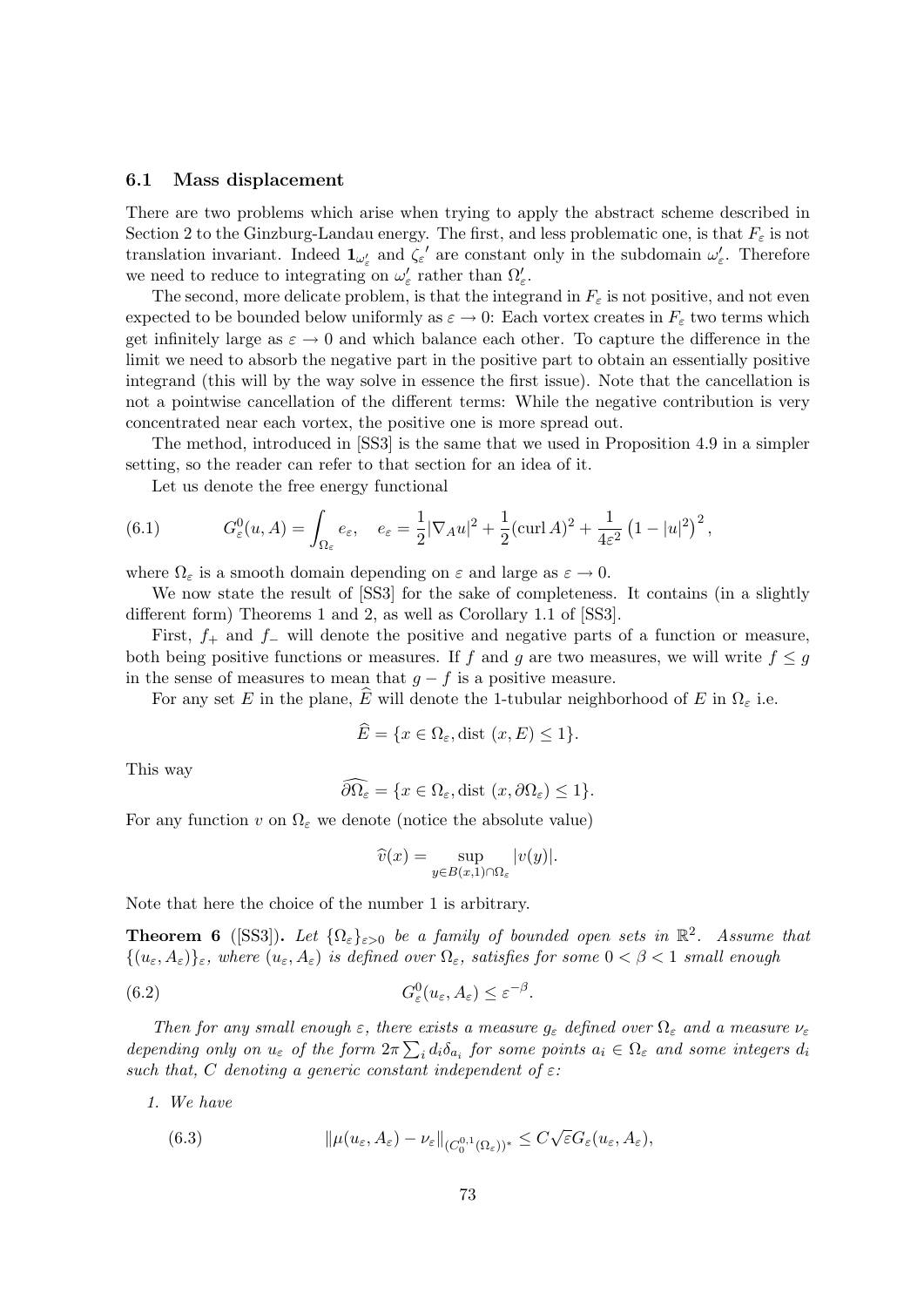2. The following inequality holds

$$
-C \le g_{\varepsilon} \le e_{\varepsilon} + \frac{1}{2} |\log \varepsilon| (\nu_{\varepsilon})_{-}.
$$

3. For any measurable set  $E \subset \Omega_{\varepsilon}$ ,

(6.4) 
$$
(g_{\varepsilon})_{-}(E) \leq C \frac{e_{\varepsilon}(\widehat{E})}{|\log \varepsilon|}, \quad (g_{\varepsilon})_{+}(E) \leq C e_{\varepsilon}(\widehat{E}).
$$

4. Letting

$$
f_{\varepsilon}=e_{\varepsilon}-\frac{1}{2}|\text{log }\varepsilon|\nu_{\varepsilon},
$$

for every Lipschitz function  $\xi$  vanishing on  $\partial\Omega_{\varepsilon}$  and every  $0 < \eta \leq 1$  we have

$$
(6.5)\ \ \int_{\Omega_{\varepsilon}} \xi \, d(f_{\varepsilon} - g_{\varepsilon}) \le C \int_{\Omega_{\varepsilon}} \widehat{\nabla \xi} \left[ d|\nu_{\varepsilon}| + (\beta + \eta) \, d(g_{\varepsilon})_{+} + \frac{|\log \eta|^2}{\eta} \, dx \right] + C \int_{\partial \widehat{\Omega}_{\varepsilon}} \widehat{\xi} e_{\varepsilon}.
$$

5. For any measurable set  $E \subset \Omega_{\varepsilon}$  and every  $0 < \eta \leq 1$  we have

(6.6) 
$$
|\nu_{\varepsilon}|(E) \leq C \left( \eta(g_{\varepsilon})_+(\widehat{E}) + \frac{1}{\eta} |\widehat{E}| + \frac{e_{\varepsilon}(\widehat{E} \cap \widehat{\partial \Omega_{\varepsilon}})}{|\log \varepsilon|} \right), \quad |\nu_{\varepsilon}|(E) \leq C \frac{e_{\varepsilon}(\widehat{E})}{|\log \varepsilon|}.
$$

6. Assuming  $|u_{\varepsilon}| \leq 1$  in  $\Omega_{\varepsilon}$ , then for every ball  $B_R$  of radius R such that  $B_{R+C} \subset \Omega_{\varepsilon}$  and every  $p < 2$ ,

$$
\int_{B_R} |j_{\varepsilon}|^p \leq C_p \left( (g_{\varepsilon})_+(B_{R+C}) + R^2 \right).
$$

7. Assume  $|u_{\varepsilon}| \leq 1$ , that dist  $(0, \partial \Omega_{\varepsilon}) \to +\infty$  as  $\varepsilon \to 0$  and that for any  $R > 0$ 

(6.7) 
$$
\limsup_{\varepsilon \to 0} g_{\varepsilon}(\mathbf{U}_R) < +\infty,
$$

where  $\mathbf{U}_R$  is any family satisfying  $(1.4)$ – $(1.5)$ .

Then, up to extraction of a subsequence and for any  $p < 2$ , the vorticities  $\{\mu(u_{\varepsilon}, A_{\varepsilon})\}_{\varepsilon}$ converge in  $W^{-1,p}_{loc}(\mathbb{R}^2)$  to a measure  $\nu$  of the form  $2\pi \sum_{p\in\Lambda} \delta_p$ , where  $\Lambda$  is a discrete subset of  $\mathbb{R}^2$ , the currents  $\{j(u_{\varepsilon}, A_{\varepsilon})\}_{\varepsilon}$  converge weakly in  $L^p_{\text{loc}}(\mathbb{R}^2, \mathbb{R}^2)$  to j, and the induced fields  $\{\text{curl } A_{\varepsilon}\}_{\varepsilon}$  converge weakly in  $L^2_{\text{loc}}(\mathbb{R}^2)$  to h which are such that

$$
\operatorname{curl} j = \nu - h, \quad \text{in } \mathbb{R}^2.
$$

8. If we replace the assumption (6.13) by the stronger assumption

$$
\limsup_{\varepsilon \to 0} g_{\varepsilon}(\mathbf{U}_R) < CR^2,
$$

where C is independent of R, then the limit j of the currents satisfies, for any  $p < 2$ ,

(6.8) 
$$
\limsup_{R \to +\infty} \int_{\mathbf{U}_R} |j|^p dx < +\infty.
$$

Moreover for every family  $\chi_{\mathbf{U}_R}$  satisfying (1.3) we have

(6.9) 
$$
\liminf_{\varepsilon \to 0} \int_{\mathbb{R}^2} \frac{\chi \mathbf{U}_R}{|\mathbf{U}_R|} dg_{\varepsilon} \ge \left( \frac{W(j, \chi \mathbf{U}_R)}{|\mathbf{U}_R|} + \frac{1}{2} \int_{\mathbf{U}_R} h^2 + \frac{\gamma}{2\pi} \int_{\mathbf{U}_R} h \right) + o_R(1),
$$

where  $\gamma$  is the constant in (1.52) and  $o_R(1)$  is a function tending to 0 as  $R \to +\infty$ .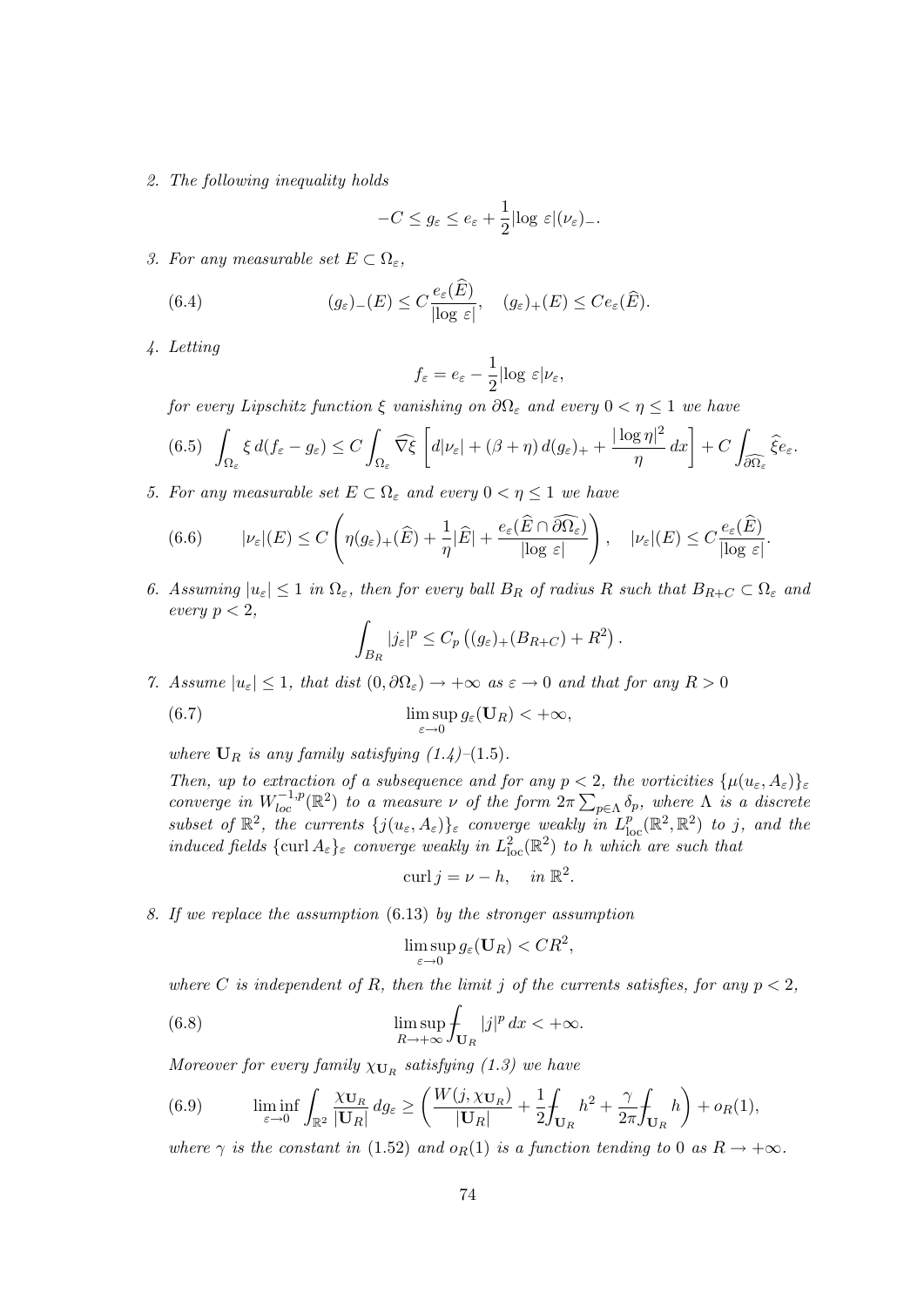The main point is that  $g_{\varepsilon}$  is a modification of  $f_{\varepsilon} = e_{\varepsilon} - \frac{1}{2}$  $\frac{1}{2}$ log  $\varepsilon|\nu_{\varepsilon}$  with a small error (measured by (6.5)) which, contrarily to  $f_{\varepsilon}$ , is bounded below according to item 2.

Now, using the notation of Section 5, we blow up at the scale  $\ell_{\varepsilon} = \sqrt{h_{\rm ex}}$ , letting  $x' = \ell_{\varepsilon} x$ ,  $\varepsilon' = \varepsilon/\ell_{\varepsilon}$ , and

(6.10) 
$$
u_{\varepsilon}'(x') = u_{\varepsilon}(x), \quad A'_{\varepsilon}(x') = \ell_{\varepsilon}(A_{\varepsilon}(x) - \nabla^{\perp} h_{\varepsilon,N}(x)).
$$

Then we deduce from Theorem 6 applied in  $\{\Omega'_{\varepsilon}\}_\varepsilon$  to  $\{(u'_{\varepsilon}, A'_{\varepsilon})\}_\varepsilon$ 

**Proposition 6.1.** Assume that as  $\varepsilon \to 0$ 

$$
\frac{h_{\text{ex}}}{|\log \varepsilon|} \to \lambda \in [\lambda_{\Omega}, +\infty], \quad \log |\log \varepsilon| \ll h_{\text{ex}} - \lambda_{\Omega} |\log \varepsilon| \quad \text{and} \quad h_{\text{ex}} \le \frac{1}{\varepsilon^{\beta}},
$$

where  $\beta$  is small enough, and that  $G_{\varepsilon}(u_{\varepsilon}, A_{\varepsilon}) \leq Ch_{\text{ex}} |\log \varepsilon'|$ . We also assume that (1.47) holds. Then there exists  $N \in \{N_0^-, N_0^+\}$  such that there exist measures  $\{g_\varepsilon'\}_\varepsilon$  defined on  $\Omega_\varepsilon'$ satisfying the following four properties, for any family  $\{U_R\}_R$  of sets satisfying (1.4), (1.5) and any family of functions  $\{\chi_{\mathbf{U}_R}\}_R$  satisfying (1.3).

- 1.  $g'_{\varepsilon}$  is bounded below by a not necessarily positive constant C independent of  $\varepsilon$ .
- 2. Defining  $F'_{\varepsilon}$  as in (5.14) we have, writing  $\omega'_{\varepsilon}$  for  $\omega'_{\varepsilon,N}$  and letting  $\tilde{\omega}'_{\varepsilon} = \{x \mid d(x, {\omega'_{\varepsilon}}^c) \geq$ 2},

(6.11) 
$$
\liminf_{\varepsilon \to 0} \frac{F'_{\varepsilon}(u'_{\varepsilon}, A'_{\varepsilon}) - g'_{\varepsilon}(\tilde{\omega}'_{\varepsilon})}{|\omega'_{\varepsilon}|} \ge 0.
$$

and for any 
$$
1 \le p < 2
$$
,  
\n(6.12)  
\n
$$
\int_{\Omega'_{\varepsilon}} |j'_{\varepsilon}|^p \le C_p \left( F'_{\varepsilon}(u'_{\varepsilon}, A'_{\varepsilon}) + |\omega'_{\varepsilon}| \right), \frac{1}{\ell_{\varepsilon}^2} \int_{\Omega'_{\varepsilon}} |\text{curl } A'_{\varepsilon} - m_{\varepsilon} \mathbf{1}_{\omega'_{\varepsilon}}|^2 \le C \left( F'_{\varepsilon}(u'_{\varepsilon}, A'_{\varepsilon}) + |\omega'_{\varepsilon}| \right),
$$
\nwhere  $j'_{\varepsilon} := (iu'_{\varepsilon}, \nabla_{A'_{\varepsilon}} u'_{\varepsilon}).$ 

3. If  $\{x_{\varepsilon}'\}_\varepsilon$  satisfies dist  $(x_{\varepsilon}', (\omega_{\varepsilon}')^c) \to +\infty$  and

(6.13) 
$$
\forall R > 0, \limsup_{\varepsilon \to 0} g_{\varepsilon}'(x_{\varepsilon}'+\mathbf{U}_R) < +\infty,
$$

then, up to extraction of a subsequence, the translated vorticities  $\{\mu'_\varepsilon(x'_\varepsilon+\cdot)\}_\varepsilon$  — where  $\mu_\varepsilon':=\ \mu(u_\varepsilon',A_\varepsilon') \ -\ \ \textit{converge in}\ \ W^{-1,p}_{loc}(\mathbb R^2) \ \ \textit{to}\ \ a\ \ \textit{measure}\ \ \nu\ \ \textit{of the form}\ \ 2\pi\sum_{p\in\Lambda} \delta_p,$ where  $\Lambda$  is a discrete subset of  $\mathbb{R}^2$ , and the translated currents  $\{j'_\varepsilon(x'_\varepsilon+\cdot)\}_\varepsilon$  converge in  $L_{\text{loc}}^p(\mathbb{R}^2, \mathbb{R}^2)$  for any  $p < 2$  to j such that div  $j = 0$  and curl  $j = \nu - m_\lambda$ .

4. If, in addition, we assume that there exists  $C > 0$  such that for any  $R > 0$ 

(6.14) 
$$
\limsup_{\varepsilon \to 0} \frac{g_{\varepsilon}'(x_{\varepsilon}'+\mathbf{U}_R)}{|\mathbf{U}_R|} < C,
$$

then  $j \in \mathcal{A}_{m_{\lambda}}$  ( $\mathcal{A}_{m_{\lambda}}$  is defined in Definition 1.1) and

(6.15) 
$$
\limsup_{R \to +\infty} \int_{\mathbf{U}_R} |j|^p dx < +\infty,
$$

and

(6.16) 
$$
\liminf_{R \to \infty} \liminf_{\varepsilon \to 0} \frac{1}{|\mathbf{U}_R|} \int \chi_{\mathbf{U}_R}(x - x_{\varepsilon}') \, dg_{\varepsilon}'(x) \ge \limsup_{R \to \infty} \frac{W(j, \chi_{\mathbf{U}_R})}{|\mathbf{U}_R|} + \frac{\gamma}{2\pi} m_\lambda.
$$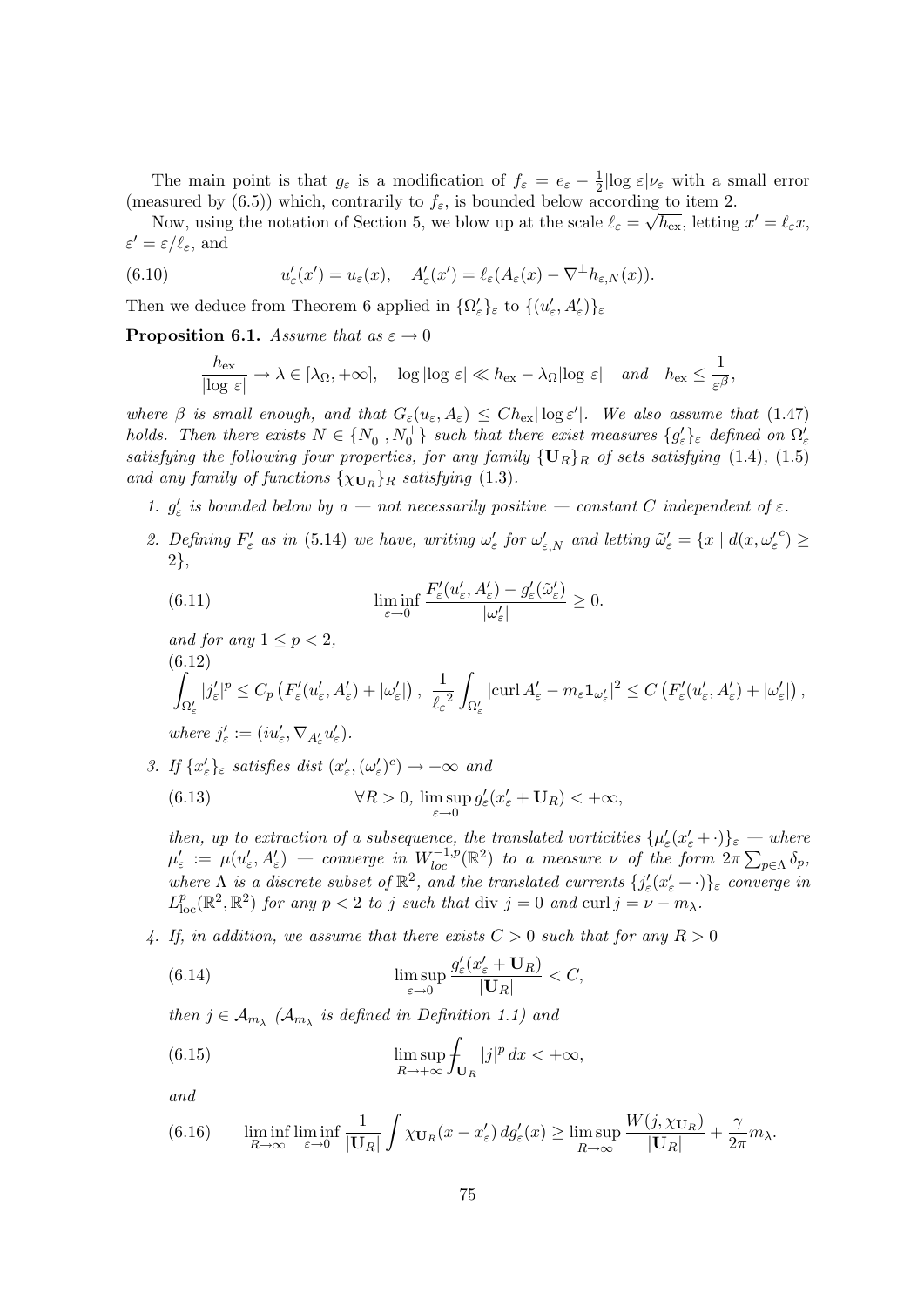*Proof of Proposition 6.1.* We apply Theorem 6 to  $\{(u'_\varepsilon, A'_\varepsilon)\}\$  on  $\Omega'_\varepsilon$ . First, we check that (6.2) holds. Since  $A'_\varepsilon(x') = \ell_\varepsilon(A_\varepsilon - \nabla^\perp h_{\varepsilon,N})(x),$ 

$$
G_{\varepsilon'}^{0}(u_{\varepsilon}', A_{\varepsilon}') = \frac{1}{2} \int_{\Omega} |\nabla_{A_{\varepsilon}-\nabla^{\perp} h_{\varepsilon,N}} u_{\varepsilon}|^{2} + \ell_{\varepsilon}^{2} (\operatorname{curl} A_{\varepsilon} - \Delta h_{\varepsilon,N})^{2} + \frac{(1-|u_{\varepsilon}|^{2})^{2}}{2\varepsilon^{2}} \n\leq 2G_{\varepsilon}(u_{\varepsilon}, A_{\varepsilon}) + \int_{\Omega} |\nabla h_{\varepsilon,N}|^{2} + \frac{1}{h_{\text{ex}}} |h_{\text{ex}} + \mu_{\varepsilon,N} - h_{\varepsilon,N}|^{2},
$$

using the fact that  $-\Delta h_{\varepsilon,N} = \mu_{\varepsilon,N} - h_{\varepsilon,N}$ . If  $N \in \{N_0^-, N_0^+\}$ , then (5.25) implies that  $||h_{\text{ex}} - h_{\varepsilon,N}||_{H^1}^2 \leq Ch_{\text{ex}} |\log \varepsilon'|$ , while

$$
\int_{\Omega} \frac{\mu_{\varepsilon,N}^2}{h_{\text{ex}}} = \int_{\Omega} h_{\text{ex}} m_{\varepsilon}^2 \leq C h_{\text{ex}}.
$$

Therefore, if  $h_{\text{ex}} \leq \varepsilon^{-\beta}$  and  $G_{\varepsilon}(u_{\varepsilon}, A_{\varepsilon}) \leq Ch_{\text{ex}} |\log \varepsilon'|$ , then  $G_{\varepsilon'}^0(u'_{\varepsilon}, A'_{\varepsilon}) \leq C \varepsilon^{-2\beta}$  if  $\varepsilon$  is small enough. We conclude by noting that if  $h_{\text{ex}} \leq \varepsilon^{-\frac{1}{2}}$  then  $\varepsilon' \leq \varepsilon^{3/4}$  hence if  $\beta$  is small enough, Theorem 6 applies.

It gives us a spread out density  $(g'_\varepsilon)_0$  of  $e'_\varepsilon$  and a measure  $\nu'_\varepsilon = 2\pi \sum_i d_i \delta_{a_i}$  depending only on  $u'_\varepsilon$ , hence on  $u_\varepsilon$ , but *not* on our choice of N. Noting that  $\frac{1}{2\pi}\nu'_\varepsilon(\Omega'_\varepsilon)$  is an integer, we let

(6.17) 
$$
\begin{cases} N = N_0^+ & \text{if } \frac{1}{2\pi} \nu_{\varepsilon}'(\Omega_{\varepsilon}') \ge N_0^+ \\ N = N_0^- & \text{if } \frac{1}{2\pi} \nu_{\varepsilon}'(\Omega_{\varepsilon}') \le N_0^- \end{cases}
$$

and this is the choice of  $N$  we make from now on.

Testing  $\mu(u'_{\varepsilon}, A'_{\varepsilon}) - \nu'_{\varepsilon}$  against  $\zeta_{\varepsilon}' - c_{\varepsilon, N}$  which is in  $C_0^{0,1}$  $0^{0,1}_{0}(\Omega_{\varepsilon}'),$  we find, in view of  $(5.14)$ 

(6.18) 
$$
F'_{\varepsilon}(u'_{\varepsilon}, A'_{\varepsilon}) = \frac{1}{2} \int_{\Omega'_{\varepsilon}} |\nabla_{A'_{\varepsilon}} u'_{\varepsilon}|^2 + \frac{1}{\ell_{\varepsilon}^2} |\text{curl } A'_{\varepsilon} - m_{\varepsilon} \mathbf{1}_{\omega'_{\varepsilon}}|^2 + \frac{(1 - |u'_{\varepsilon}|^2)^2}{2(\varepsilon')^2} - \int_{\Omega'_{\varepsilon}} \zeta_{\varepsilon} \, d\nu'_{\varepsilon} + c_{\varepsilon, N} \int_{\Omega'_{\varepsilon}} (d\nu'_{\varepsilon} - m_{\varepsilon} \mathbf{1}_{\omega'_{\varepsilon}}) + o(1).
$$

Note that  $m_{\varepsilon}|\omega'_{\varepsilon}| = \mu_{\varepsilon,N}(\omega_{\varepsilon,N}) = 2\pi N$ . But, from the choice (6.17), if  $\frac{1}{2\pi}\nu'_{\varepsilon}(\Omega'_{\varepsilon}) \geq N_0^+$  then we have  $N = N_0^+ \ge N_0$  and thus  $c_{\varepsilon, N} \ge 0$  by (5.4), hence

$$
c_{\varepsilon,N} \int_{\Omega'_{\varepsilon}} (d\nu'_{\varepsilon} - m_{\varepsilon} \mathbf{1}_{\omega'_{\varepsilon}}) \geq 2\pi c_{\varepsilon,N} (N_0^+ - N) = 0.
$$

If on the other hand  $\frac{1}{2\pi} \nu_{\varepsilon}'(\Omega_{\varepsilon}') \leq N_0^-$  then by (5.4) we have  $c_{\varepsilon,N} \leq 0$  hence

$$
c_{\varepsilon,N}\int_{\Omega'_{\varepsilon}}(d\nu'_{\varepsilon}-m_{\varepsilon}\mathbf{1}_{\omega'_{\varepsilon}})\geq 2\pi c_{\varepsilon,N}(N_0^--N)=0.
$$

So in both cases, the last term in (6.18) is nonnegative and we are led to

$$
(6.19)\ \ F'_{\varepsilon}(u'_{\varepsilon},A'_{\varepsilon}) \geq \frac{1}{2} \int_{\Omega'_{\varepsilon}} |\nabla_{A'_{\varepsilon}} u'_{\varepsilon}|^{2} + \frac{1}{\ell_{\varepsilon}^{2}} |\mathrm{curl}\, A'_{\varepsilon} - m_{\varepsilon} \mathbf{1}_{\omega'_{\varepsilon}}|^{2} + \frac{(1 - |u'_{\varepsilon}|^{2})^{2}}{2(\varepsilon')^{2}} - \int_{\Omega'_{\varepsilon}} \zeta_{\varepsilon} \, d\nu'_{\varepsilon} + o(1).
$$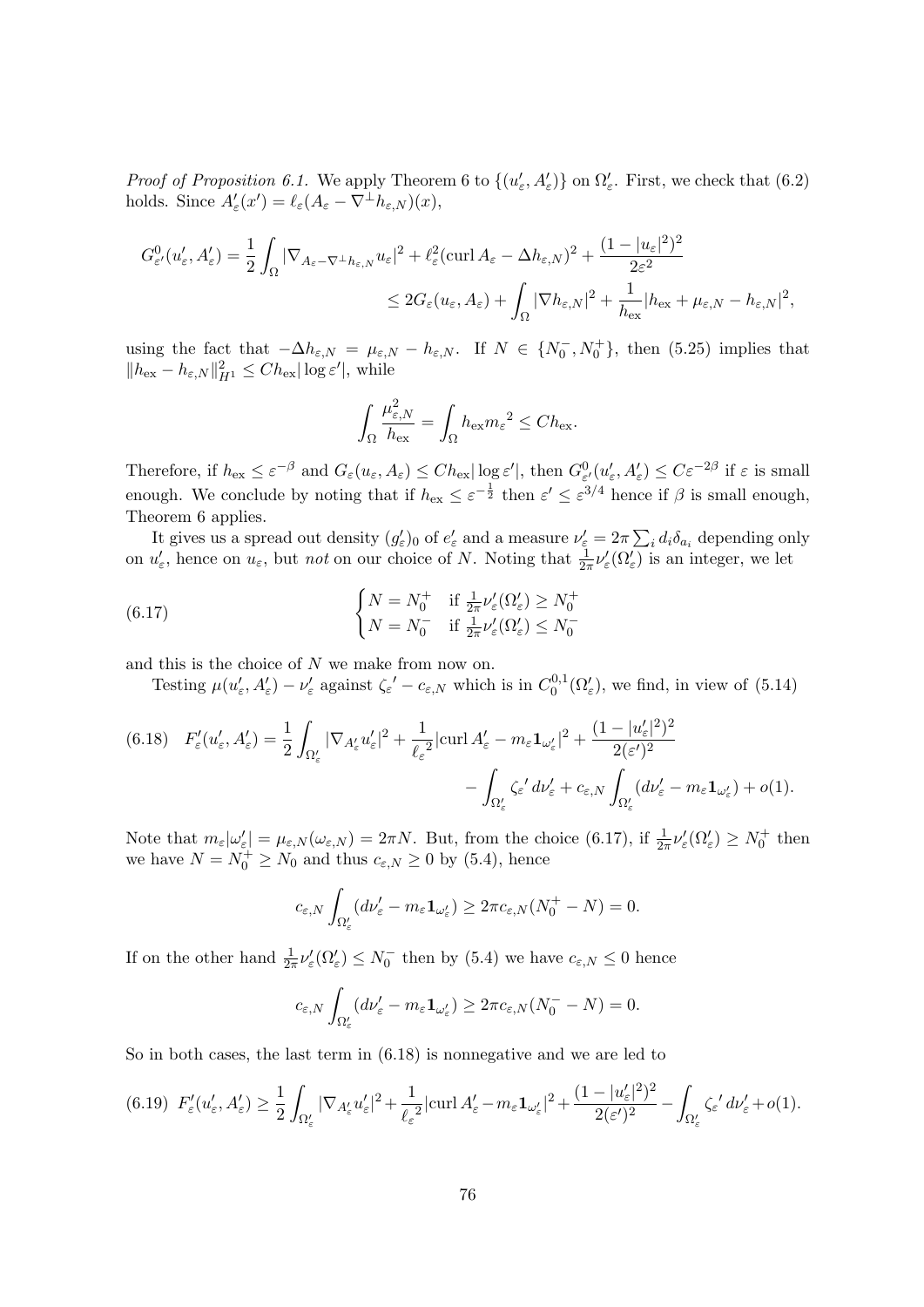To the spread out density  $(g'_{\varepsilon})_0$  we add

1

$$
(g'_{\varepsilon})_1 = \frac{1}{\ell_{\varepsilon}^2} \left( \operatorname{curl} A'_{\varepsilon} - m_{\varepsilon} \mathbf{1}_{\omega'_{\varepsilon}} \right)^2 - \frac{1}{2} (\operatorname{curl} A'_{\varepsilon})^2
$$

and call the result  $g'_{\varepsilon}$ . Using the notation (6.1) we may rewrite (6.19) as

(6.20) 
$$
F'_{\varepsilon}(u'_{\varepsilon}, A'_{\varepsilon}) \geq \int_{\Omega'_{\varepsilon}} e'_{\varepsilon} + (g'_{\varepsilon})_1 - \int_{\Omega'_{\varepsilon}} \zeta_{\varepsilon}' d\nu'_{\varepsilon} + o(1).
$$

We now check that  $g'_{\varepsilon}$  satisfies the required properties. Since  $m_{\varepsilon} \in (0,1]$  we have that  $(g'_\varepsilon)_1$  is bounded below by a universal constant if, for instance,  $\ell_\varepsilon < 1/2$ , which is true for small  $\varepsilon$  since  $\lim_{\varepsilon \to 0} \ell_{\varepsilon} = 0.$ 

- 1. Since  $(g'_\varepsilon)_0$  and  $(g'_\varepsilon)_1$  are both bounded below by a constant independent of  $\varepsilon'$ , so is  $g'_\varepsilon$ .
- 2. Item 2 will be proven in full below. We prove here the case  $\lambda_{\Omega} < \lambda < +\infty$ , which is technically simpler. Using  $f_{\varepsilon}^{\prime} = e_{\varepsilon}^{\prime} - \frac{1}{2}$  $\frac{1}{2}|\log \varepsilon'|\nu'_{\varepsilon}$ , rewrite (6.20) as

(6.21) 
$$
F'_{\varepsilon}(u'_{\varepsilon}, A'_{\varepsilon}) \geq \int_{\Omega'_{\varepsilon}} \xi \, df'_{\varepsilon} + \int_{\Omega'_{\varepsilon}} (1 - \xi) e'_{\varepsilon} + \int_{\Omega'_{\varepsilon}} (g'_{\varepsilon})_1 + o(1),
$$

where  $\xi = 2\zeta_{\varepsilon}'/|\log \varepsilon'|$ . Then, from (6.5) applied to  $-\xi$  and since from (5.17), we have  $\xi = 1$  on  $\omega'_{\varepsilon}$ , it follows that

(6.22) 
$$
\int_{\Omega'_{\varepsilon}} \xi \, df_{\varepsilon} \geq \int_{\Omega'_{\varepsilon}} \xi \, d(g'_{\varepsilon})_0 - \|\nabla \xi\|_{\infty} \int_{\Omega'_{\varepsilon} \setminus \omega'_{\varepsilon}} d(|\nu'_{\varepsilon}| + (g'_{\varepsilon})_0^+).
$$

Since again  $\xi = 1$  on  $\omega'_{\varepsilon}$ , we may write

(6.23) 
$$
\int \xi \, d(g'_{\varepsilon})_0 = (g'_{\varepsilon})_0(\tilde{\omega}'_{\varepsilon}) + \int_{\Omega'_{\varepsilon} \setminus \tilde{\omega}'_{\varepsilon}} \xi \, d(g'_{\varepsilon})_0^+ - \int_{\Omega'_{\varepsilon} \setminus \tilde{\omega}_{\varepsilon}} \xi \, d(g'_{\varepsilon})_0^-.
$$

Let  $A = \widehat{\Omega_{\varepsilon} \setminus \omega_{\varepsilon}} \cap {\{\varepsilon > 1/2\}}$ . Since, from (5.17),  $\|\nabla \xi\|_{\infty} \leq C\ell_{\varepsilon}$ , we have  $\widehat{A} \subset \tilde{A}$  :=  $\{\xi > 1/4\} \setminus \tilde{\omega}'_{\varepsilon}$  if  $\varepsilon$  is small enough. Using (6.6) with  $\eta = 1$  we deduce that

$$
(6.24)\quad |\nu_{\varepsilon}'| \left(\widehat{\Omega_{\varepsilon}' \setminus \omega_{\varepsilon}'} \cap \{\xi > 1/2\}\right) \leq C(g_{\varepsilon}')_{0}^{+}(\tilde{A}) + C|\Omega_{\varepsilon}'| \leq C \int_{\Omega_{\varepsilon}' \setminus \tilde{\omega}_{\varepsilon}'} \xi \, d(g_{\varepsilon}')_{0}^{+} + Ch_{\text{ex}}.
$$

The same bound is trivially true for  $(g'_{\varepsilon})_0^+ \left( \widehat{\Omega'_{\varepsilon}} \setminus \omega'_{\varepsilon} \cap {\{\xi > 1/2\}} \right)$ .

On the other hand, letting  $B = \widehat{\Omega_{\varepsilon}'} \setminus \omega_{\varepsilon}' \cap {\{\xi \leq 1/2\}}$ , we have  $\xi < 2/3$  on  $\widehat{B}$  if  $\varepsilon$  is small enough, therefore using (6.6) we find that

(6.25) 
$$
|\nu_{\varepsilon}'| \left(\widehat{\Omega_{\varepsilon}' \setminus \omega_{\varepsilon}'} \cap \{\xi \le 1/2\}\right) \le C e_{\varepsilon} (\{\xi < 2/3\}) \le C \int (1 - \xi) e_{\varepsilon}',
$$

<sup>&</sup>lt;sup>1</sup>At this point we could also choose N to be  $\frac{1}{2\pi}\nu_{\varepsilon}'(\Omega_{\varepsilon}')$  i.e. the total degree of  $u_{\varepsilon}$ . Then the term in factor of  $c_{\varepsilon,N}$  in (6.18) is 0, and we still have (6.19). We may then proceed with an unchanged proof of the lower bound with that N. Alternatively, we may analyse further the positive term  $c_{\varepsilon,N} \int_{\Omega'_{\varepsilon}} (d\nu'_{\varepsilon} - m_{\varepsilon} \mathbf{1}_{\omega'_{\varepsilon}})$  that has been discarded.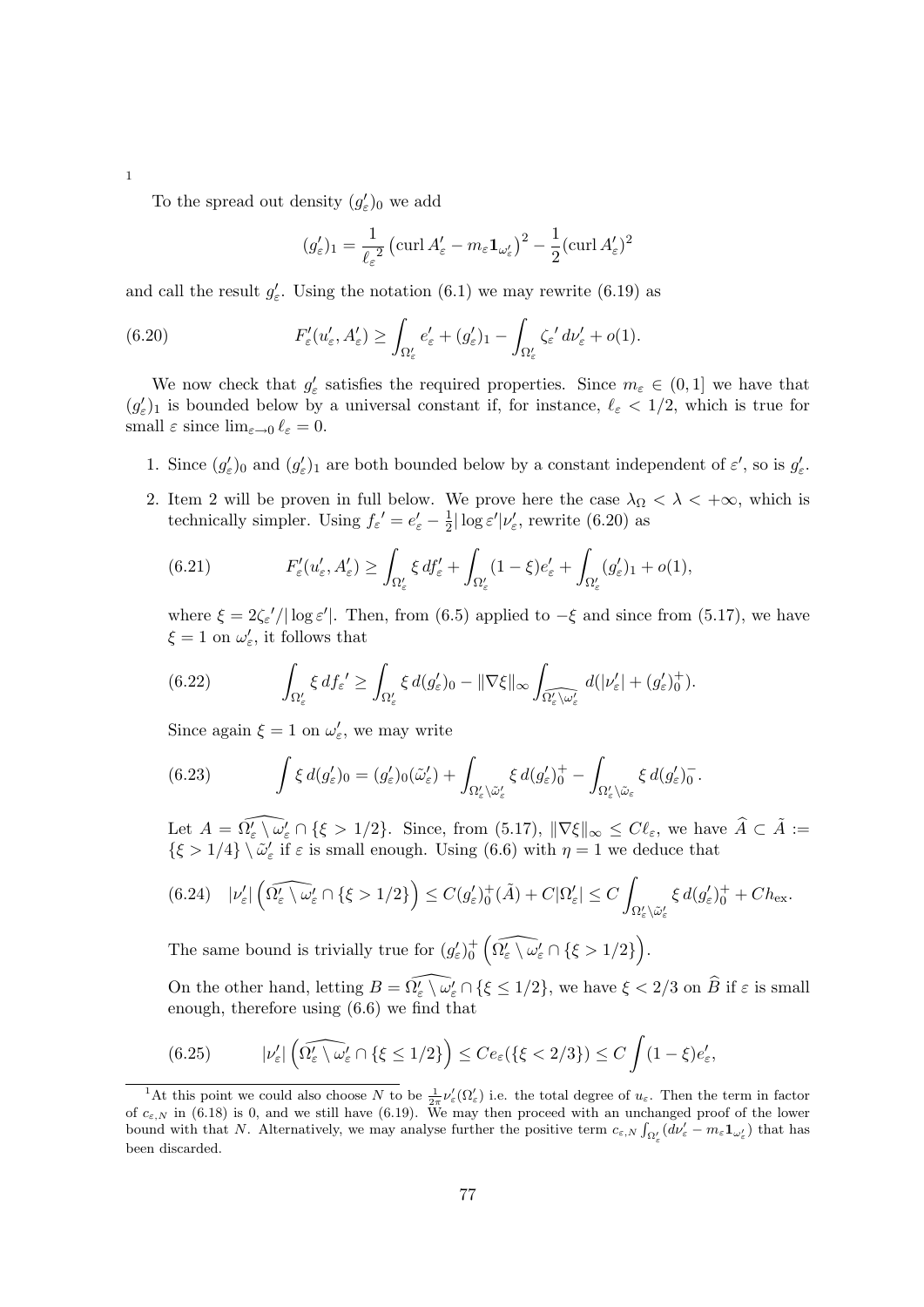and the same bound is true for  $(g'_\varepsilon)^+_{0}$   $(\widehat{\Omega'_\varepsilon \setminus \omega'_\varepsilon} \cap {\{\xi > 1/2\}})$ , using (6.4). We have thus obtained that the negative terms in the right-hand side of (6.22) can be absorbed (since  $\|\nabla \xi\|_{\infty} \leq C\ell_{\varepsilon} = o(1)$  in the positive terms of (6.21) and (6.23). There remains to absorb the negative term of the right-hand side of (6.23).

Moreover for any  $n > 0$  and letting  $A_n = \{\xi > 1 - 1/n\}$  we have if  $\varepsilon$  is small enough that  $\widehat{A_n^c} \subset A_{2n}^c$  and  $C/|\log \varepsilon| < 1/4n$ . Thus, splitting into  $A_n$  and  $A_n^c$ , and using the fact that  $(g_{\varepsilon}')_0^- \leq C$  and  $(6.4)$  we have

$$
(6.26)\ \int_{\Omega'_\varepsilon\setminus\tilde{\omega}_\varepsilon} \xi\,d(g'_\varepsilon)_0^- \leq \frac{C}{|\log\varepsilon|}e'_\varepsilon(A_{2n}^c) + (g'_\varepsilon)_0^-(A_n\setminus\tilde{\omega}_\varepsilon) \leq \frac{1}{2}\int (1-\xi)e'_\varepsilon + C|A_n\setminus\tilde{\omega}_\varepsilon|.
$$

Using the fact that  $\|\nabla \xi\|_{\infty} = o(1)$ , and the fact that  $(g_{\varepsilon}')_1 \geq 0$  outside  $\omega_{\varepsilon}'$  and is bounded below by  $-C$  in  $\omega'_{\varepsilon} \setminus \tilde{\omega}'_{\varepsilon}$  we deduce from (6.21)–(6.26) that for any  $n > 0$ 

$$
F'_{\varepsilon}(u'_{\varepsilon}, A'_{\varepsilon}) \ge (g'_{\varepsilon})_{0}(\tilde{\omega}'_{\varepsilon}) + (g'_{\varepsilon})_{1}(\tilde{\omega}'_{\varepsilon}) - C|A_{n} \setminus \tilde{\omega}_{\varepsilon}| + o(|\log \varepsilon|).
$$

Then (6.11) follows by dividing by  $|\omega_{\varepsilon}'|$  and taking the limit first as  $\varepsilon \to 0$  and then as  $n \to +\infty$ , noting that from (5.15), (5.3), (1.36), we have

$$
A_n \setminus \tilde{\omega}_{\varepsilon} = \{ x \in \omega_{\varepsilon}' \mid d(x, {\omega_{\varepsilon}'}^c) < 2 \} \cup \left\{ x \in \omega_{\varepsilon}' \mid m_{\varepsilon, N} < \frac{h_{\varepsilon, N}(\ell_{\varepsilon} x)}{h_{\text{ex}}} < m_{\varepsilon, N} + \frac{|\log \varepsilon'|}{2n} \right\}
$$

and thus — using Lemma 5.6,  $(5.21)$  — that  $\limsup_{\varepsilon \to 0} \frac{|A_n \setminus \tilde{\omega}_{\varepsilon}|}{|\log \varepsilon|}$  $\frac{A_n \setminus \omega_{\varepsilon}}{\log \varepsilon}$  tends to 0 as  $n \to +\infty$ .

3. For notational simplicity, we assume  $x'_{\varepsilon} = 0$ . Since  $(g'_{\varepsilon})_1$  is bounded below,  $\int_{\mathbf{U}_R} g'_{\varepsilon}$ being bounded above independently of  $\varepsilon$  for any  $R > 0$  implies that the same is true for  $\int_{\mathbf{U}_R} (g_\varepsilon')_0$  hence (6.7) is satisfied and from item 7 in Theorem 6 we deduce the convergence of the currents (locally weak  $L^p$ ), vorticities  $(W_{\text{loc}}^{-1,p})$  and fields (weak  $L^2_{\text{loc}}$ ) to j, v and h satisfying curl  $j = \nu - h$ . Since we assume (1.47) we have div  $j(u_{\varepsilon}, A_{\varepsilon}) = 0$ . But a direct computation (see Lemma 5.9) gives div  $j_{1,\varepsilon} = \text{div } j(u_{\varepsilon}, A_{\varepsilon}) + \text{div } ((1 |u_{\varepsilon}|^2 \nabla^{\perp} h_{\varepsilon,N} = 0$  in  $\omega_{\varepsilon,N}$  since  $\nabla h_{\varepsilon,N} = 0$  in  $\omega_{\varepsilon,N}$ . At the blown-up scale this means that when  $d(0, (\omega'_\varepsilon)^c) \to +\infty$ , we have for any  $R > 0$  and  $\varepsilon$  small enough div  $j'_\varepsilon = 0$ in  $B_R$ . We deduce that div  $j'_\varepsilon \to 0$  strongly in  $W^{-1,p}_{loc}(\mathbb{R}^2)$  and thus div  $j = 0$ . Since curl  $j'_{\varepsilon} = \mu'_{\varepsilon} + \text{curl } A'_{\varepsilon}$  we also have that  $\text{curl } j'_{\varepsilon}$  is compact in  $W_{\text{loc}}^{-1,p}(\mathbb{R}^2)$  for  $p < 2$ . It follows that  $j'_{\varepsilon}$  is compact in  $L^p_{\text{loc}}$  and the convergence of  $j'_{\varepsilon}$  is strong.

Moreover we have

(6.27) 
$$
\limsup_{\varepsilon \to 0} \int_{\mathbf{U}_R} \left( \frac{1}{\ell_{\varepsilon}^2} \left( \operatorname{curl} A_{\varepsilon}' - m_{\varepsilon} \mathbf{1}_{\omega_{\varepsilon}'} \right)^2 - \frac{1}{2} (\operatorname{curl} A_{\varepsilon}')^2 \right) < +\infty
$$

for every  $R > 0$ , from which we easily deduce that the limit h of  $\{\text{curl } A_{\varepsilon}'\}_{\varepsilon}$  is equal to  $m_\lambda$ , where  $\lambda \in [\lambda_{\Omega}, +\infty]$  is the limit of  $h_{\text{ex}}/|\log \varepsilon|$ . Indeed under the hypothesis  $d(0, (\omega'_\varepsilon)^c) \to +\infty$ , we have  $m_\varepsilon \mathbf{1}_{\omega'_\varepsilon}(x'_\varepsilon + \cdot) \to m_\lambda$  locally from (5.12). We thus have curl  $j = \nu - m_{\lambda}$ .

4. Again we assume  $x'_{\varepsilon} = 0$ . The hypothesis that  $\limsup_{\varepsilon \to 0} \int_{\mathbf{U}_R} g'_{\varepsilon}$  is bounded above independently of R implies as above that the same is true for  $\limsup_{\varepsilon\to 0}$   $\int_{\mathbf{U}_R}(g_{\varepsilon}')_0$ .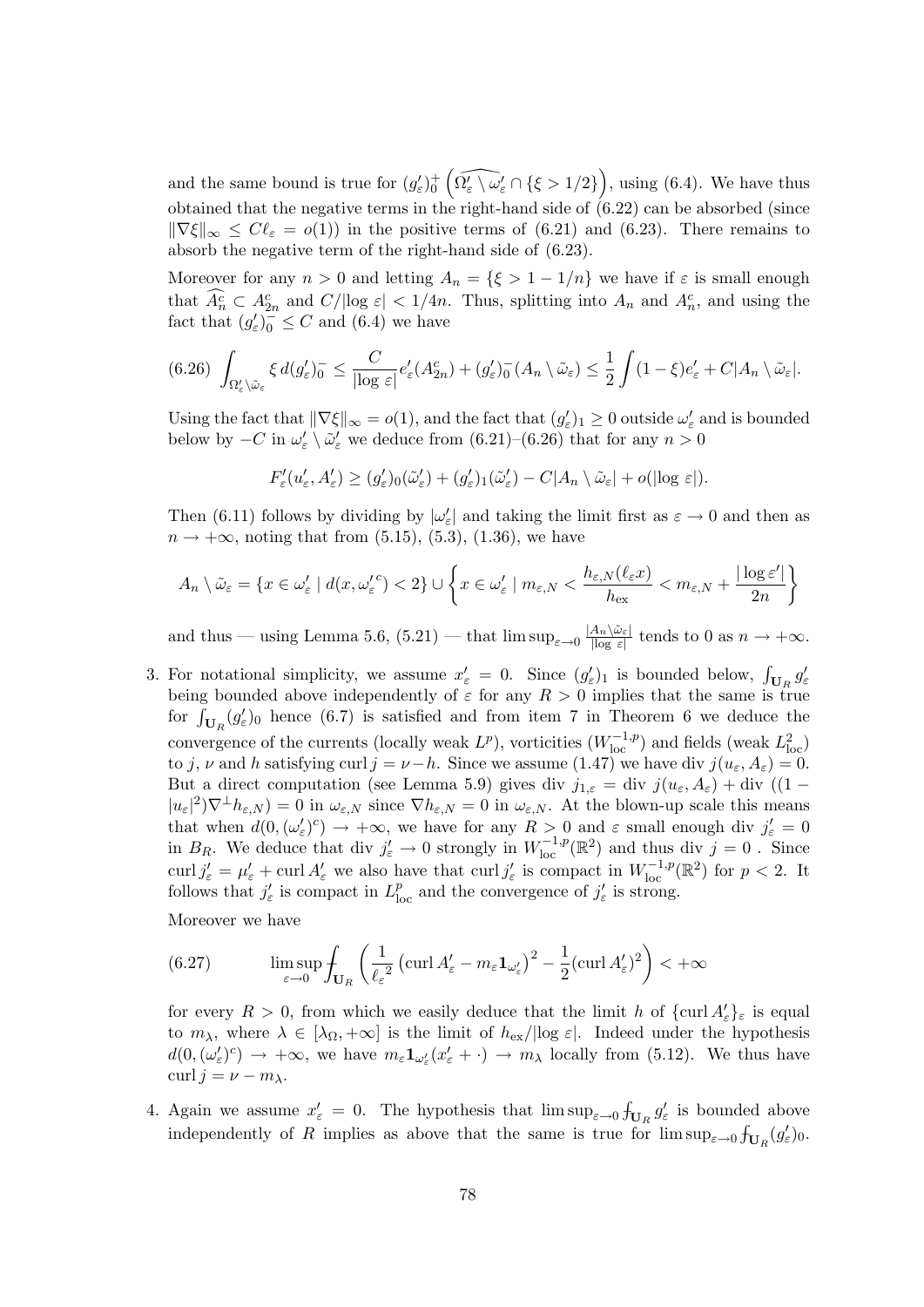Then item 8 of Theorem 6 applies and we obtain  $(6.8)$ , hence  $(6.15)$ , and from  $(6.9)$  we get

(6.28) 
$$
\liminf_{\varepsilon \to 0} \int \frac{\chi_{\mathbf{U}_R}}{|\mathbf{U}_R|} d(g_{\varepsilon}')_0 \ge \frac{W(j, \chi_{\mathbf{U}_R})}{|\mathbf{U}_R|} + \frac{1}{2} \int_{\mathbf{U}_R} m_\lambda^2 + \frac{\gamma}{2\pi} \int_{\mathbf{U}_R} m_\lambda + o_R(1),
$$

where  $\lim_{R\to+\infty} o_R(1) = 0$ . On the other hand (6.27) implies that curl  $A'_\varepsilon \to m_\lambda$  locally strongly in  $L^2$ , hence

$$
\liminf_{\varepsilon \to 0} \int \frac{\chi_{\mathbf{U}_R}}{|\mathbf{U}_R|} d(g_{\varepsilon}')_1 \geq -\frac{1}{2} m_{\lambda}^2.
$$

Together with (6.28), this proves (6.16).

To prove that  $j \in A_{m_\lambda}$  we integrate curl  $j = \nu - m_\lambda$  over  $B_{R+t}$  and  $B_{R-t}$  to obtain

$$
\pi m_{\lambda}(R-t)^2 + \int_{\partial B_{R-t}} j \cdot \tau = \nu(B_{R-t}) \le \nu(B_R) \le \nu(B_{R+t}) = \pi m_{\lambda}(R+t)^2 + \int_{\partial B_{R+t}} j \cdot \tau.
$$

Then, a mean-value argument and (6.15), with  $p = 1$ , allow to deduce the existence of  $t \in [0, \sqrt{R}]$  such that

$$
\int_{\partial B_{R-t}\cup \partial B_{R-t}}|j| \leq CR^{3/2},
$$

and we deduce that  $\nu(B_R) \sim \pi m_\lambda R^2$  as  $R \to +\infty$ , and so  $j \in \mathcal{A}_{m_\lambda}$ .

It remains to prove item 2 in all generality using Theorem 6.

Proof of item 2 in Proposition 6.1 in the general case. Recall that from its definition (5.15),  $\zeta'_{\varepsilon}$  achieves its maximum  $\frac{1}{2}|\log \varepsilon'|$  on  $\omega'_{\varepsilon}$ , and is equal to  $c_{\varepsilon,N}$  on  $\partial \Omega'_{\varepsilon}$ . Thus

$$
\xi = 2 \frac{\zeta'_\varepsilon}{|\log \varepsilon'|}
$$

achieves its maximum 1 on  $\omega'_{\varepsilon}$  and its minimum  $c_{\varepsilon,N}/|\log \varepsilon'|$ , which from (5.12) is  $o(1)$ , on  $\partial\Omega_{\varepsilon}^{\prime}$ .

We let

$$
E_1 = \{x \in \Omega'_{\varepsilon}, \xi > 1 - \delta\}, \quad E_2 = \{x \in \Omega'_{\varepsilon}, \xi > 1 - 2\delta\},
$$

and recall that

$$
\tilde{\omega}'_{\varepsilon} = \{ x \in \omega'_{\varepsilon}, \text{dist } (x, (\omega'_{\varepsilon})^c) \ge 2 \}.
$$

We will need the following lemma.

**Lemma 6.2.** For any  $M > 0$  and  $\varepsilon$  small enough there exist  $\delta > 0$  such that

(6.29) 
$$
\delta > \frac{M}{|\log \varepsilon'|}, \quad \widehat{E}_1 \subset E_2, \quad |\tilde{\omega}'_{\varepsilon}| > M |\widehat{E}_2 \setminus \tilde{\omega}'_{\varepsilon}|.
$$

 $\Box$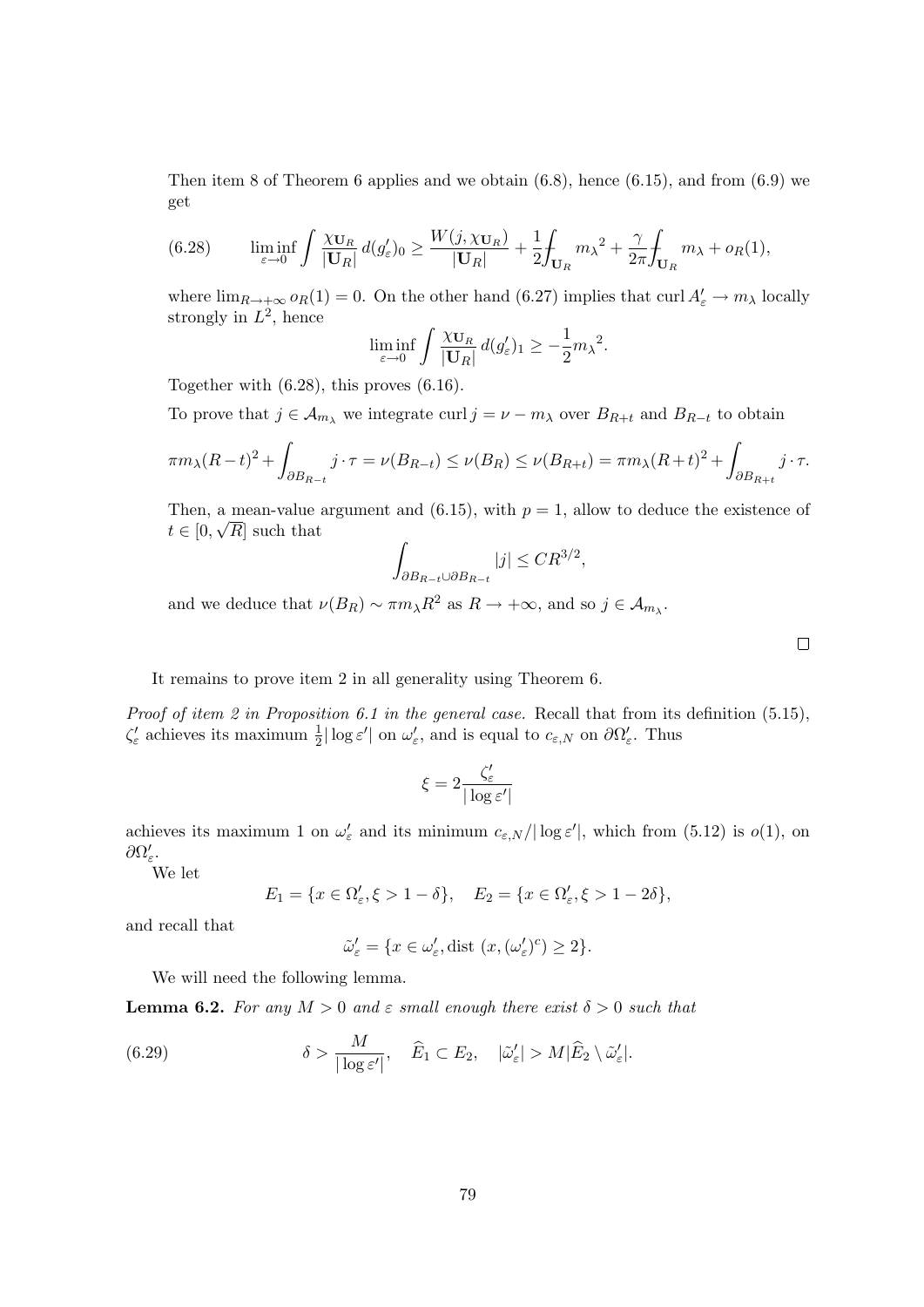*Proof.* First we treat the case where  $h_{\text{ex}}/|\log \varepsilon| \to \lambda \in (\lambda_{\Omega}, +\infty]$ . In this case, using (5.21) in Proposition 5.6 we find

$$
\lim_{\delta \to 0} \frac{|\{1 - 2\delta h_{\rm ex}/|\log \varepsilon'| < \xi < 1\}|}{|\omega_{\varepsilon}'|} = 0,
$$

uniformly with respect to  $\varepsilon \leq \varepsilon_0$ , if  $\varepsilon_0$  is small enough. Since  $h_{\text{ex}}/|\log \varepsilon'|$  has the same limit as  $h_{\text{ex}}/|\text{log } \varepsilon|$ , it is bounded away from 0 as  $\varepsilon \to 0$ . We deduce easily that  $\delta$  may be chosen small enough so that

(6.30) 
$$
\frac{|\{1-3\delta h_{\rm ex}/|\log \varepsilon'|<\xi<1\}|}{|\omega_{\varepsilon}'|}\leq \frac{2}{M},
$$

for any  $\varepsilon \leq \varepsilon_0$ .

Then we note, since from (5.15) we have  $|\nabla \xi| \le |\log \varepsilon'|^{-\frac{1}{2}}$ , that  $\widehat{E}_1 \subset E_2$  holds for  $\varepsilon$ small enough, as well as  $\widehat{E}_2 \subset \{1 - 3\delta h_{\rm ex}/|\log \varepsilon'| < \xi\}$ . It follows, in view of (6.30) and since  $\omega_{\varepsilon} = {\{\xi = 1\}},\$  that for  $\varepsilon$  small enough

(6.31) 
$$
\frac{|\widehat{E}_2 \setminus \omega_{\varepsilon}'|}{|\omega_{\varepsilon}'|} \leq \frac{2}{M}.
$$

To conclude we note that  $|\omega_{\varepsilon}' \setminus \tilde{\omega}_{\varepsilon}'| \leq |\{d(x, \partial \omega_{\varepsilon}') \leq 2\ell_{\varepsilon}\}| = o(|\omega_{\varepsilon}'|)$ , where we have used (5.21) and scaled. Thus if  $\varepsilon$  is small enough and using  $(6.31)$  we find  $|\tilde{\omega}'_{\epsilon}| > M|\tilde{E}_2 \setminus \tilde{\omega}'_{\epsilon}|$ .

If  $h_{\text{ex}}/|\log \varepsilon| \to +\infty$  then we choose  $\delta = 1/2$ . As above,  $\|\nabla \xi\|_{\infty} \to 0$  implies that  $E_1 \subset E_2$ for  $\varepsilon$  small enough, and of course  $\delta > M/|\log \varepsilon'|$  is satisfied for  $\varepsilon$  small enough depending on M. Moreover (5.19) implies that  $d(\omega_{\varepsilon}, \Omega^c) \to 0$  as  $\varepsilon \to 0$ , and  $d(\tilde{\omega}_{\varepsilon}, (\omega_{\varepsilon})^c) = 2\ell_{\varepsilon} \to 0$ as well. Therefore  $|\Omega \setminus \tilde{\omega}_{\varepsilon}| = o(|\tilde{\omega}_{\varepsilon}|)$  and after scaling  $|\Omega_{\varepsilon}' \setminus \tilde{\omega}_{\varepsilon}'| = o(|\tilde{\omega}_{\varepsilon}'|)$ , and in particular  $|\widehat{E}_2 \setminus \tilde{\omega}'_{\varepsilon}| = o(|\tilde{\omega}'_{\varepsilon}|).$ 

If  $h_{\text{ex}}/|\text{log } \varepsilon| \to \lambda_{\Omega}$ , we choose  $\delta = cL_{\varepsilon}^2$  with  $c > 0$  independent of  $\varepsilon$  to be chosen small enough depending on M. From (5.22) applied with  $M = \frac{c}{2\lambda}$  $\frac{c}{2\lambda_{\Omega}}$  and  $\delta = \frac{\eta}{2\lambda}$  $\frac{\eta}{2\lambda_{\Omega}}$ , and rewritten in terms of

$$
\xi(x) = 1 - 2 \frac{h_{\varepsilon, N}(\ell_{\varepsilon} x) - \min_{\Omega} h_{\varepsilon, N}}{|\log \varepsilon'|}
$$

we deduce that

$$
1 - \xi(x) \le c L_{\varepsilon}^2 \frac{h_{\varepsilon x}}{\lambda_{\Omega} |\log \varepsilon'|} \implies U_Q \left( \frac{\ell_{\varepsilon} x - x_0}{L_{\varepsilon}} \right) \le \frac{c + \eta}{2\lambda_{\Omega}}.
$$

Therefore, since  $\delta = cL_{\varepsilon}^2$  and  $\lambda_{\Omega} = \lim_{\varepsilon} h_{\varepsilon} / |\log \varepsilon'|$ , for any  $\eta > 0$  and if  $\varepsilon$  is small enough then

$$
1 - \xi(x) \le 2\delta \implies U_Q\left(\frac{\ell_\varepsilon x - x_0}{L_\varepsilon}\right) \le \frac{c + \eta}{2\lambda_\Omega}
$$

.

Since  $\ell_{\varepsilon}/L_{\varepsilon} \to 0$  from Proposition 5.6 this in turn implies that if  $\varepsilon$  is small enough and  $|y| < 1$ then

$$
U_Q\left(\frac{\ell_\varepsilon x - x_0}{L_\varepsilon} + \frac{\ell_\varepsilon}{L_\varepsilon}y\right) < \frac{c + 2\eta}{2\lambda_\Omega}.
$$

Using (5.22) again, this implies that  $\xi(x+y) > 1 - 2(c+3\eta)L_{\varepsilon}^2$ . Choosing  $\eta = c/6$  we have proven that  $\widehat{E_2} \subset {\xi > 1-3\delta}$  if  $\varepsilon$  is small enough. Similarly, we may prove that  $\widehat{E}_2^c \subset {\xi < 1 - \delta} = E_1^c$ . We further deduce that, as  $\varepsilon \to 0$ ,

(6.32) 
$$
|\widehat{E_2}| < \left(\frac{L_{\varepsilon}}{\ell_{\varepsilon}}\right)^2 \left| \left\{U_Q < \frac{c}{2\lambda_{\Omega}}\right\} \right| + o\left(\frac{L_m}{\ell_{\varepsilon}}\right)^2.
$$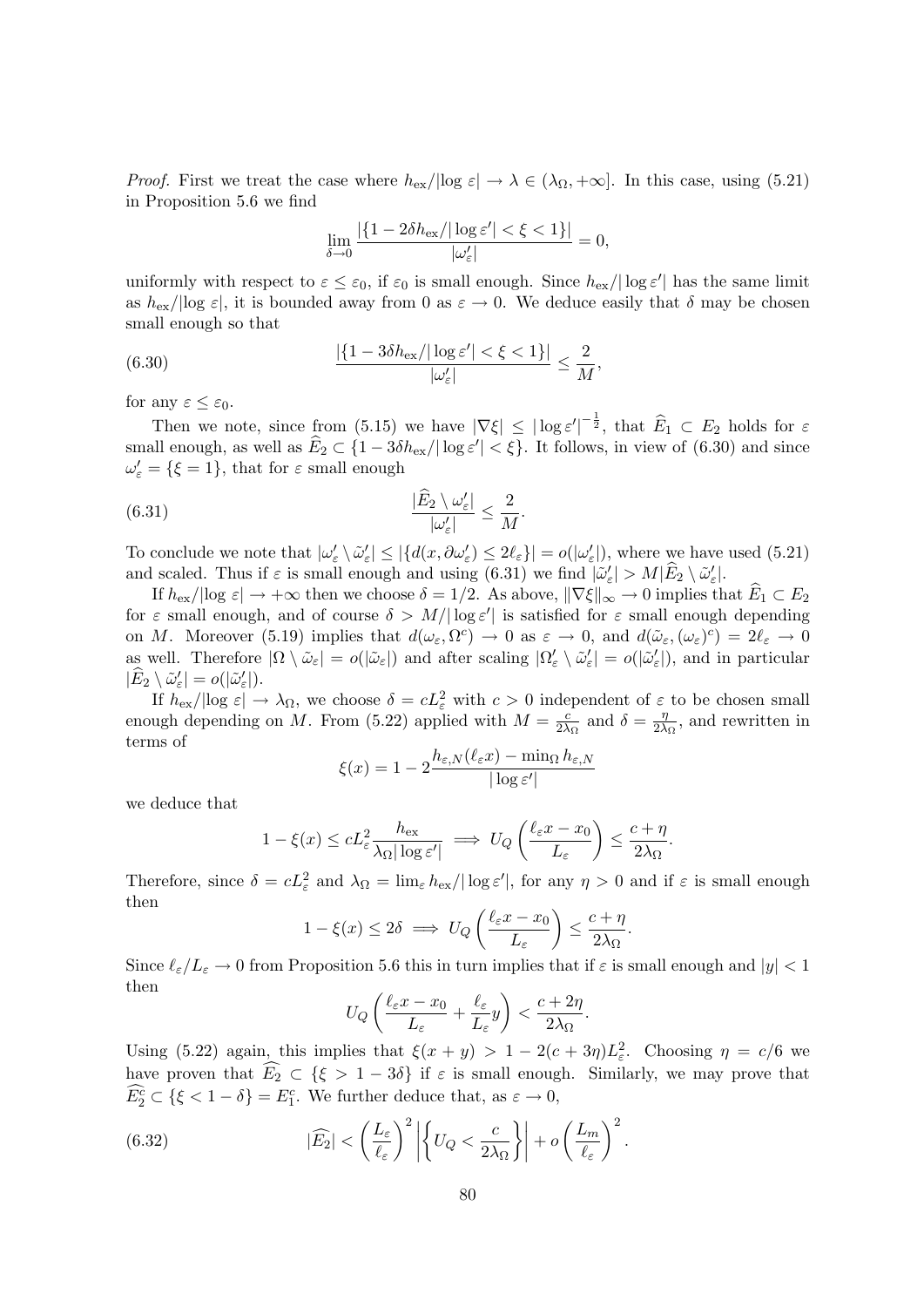$\left(\frac{L_m}{\ell_{\varepsilon}}\right)^2$ . With (6.32), and since Moreover from item 4 in Proposition 5.6 we have  $|\tilde{\omega}| \sim \left(\frac{L_m}{\ell}\right)$  $|\{U_Q\}<\frac{2c}{\lambda_C}\}|$  $\left|\frac{2c}{\lambda_{\Omega}}\right| \to |E_Q| = 1$  as  $c \to 0$ , and  $\tilde{\omega} \subset E_2$ , we deduce that  $|E_2 \setminus \tilde{\omega}|/|\tilde{\omega}|$  can be made arbitrarily small by choosing c, and then  $\varepsilon$ , small enough. This proves (6.29) and the lemma.  $\Box$ 

Returning to our proof, we start from (6.20), and we bound from below

$$
\int_{\Omega'_{\varepsilon}} e'_{\varepsilon} - \zeta_{\varepsilon}' d\nu'_{\varepsilon}.
$$

Let  $C_0$  be the constant in (6.6) i.e. such that for any set  $E \subset \Omega'_{\varepsilon}$ 

(6.33) 
$$
|\nu_{\varepsilon}|(E) \leq \frac{C_0}{|\log \varepsilon|} e_{\varepsilon}(\widehat{E})
$$

and assume that  $C_0 > 2$ .

For notational simplicity we now write  $\Omega$ , e, v, g,  $\Omega$ ,  $\tilde{\omega}_{\varepsilon}$ ,  $\zeta$  instead of  $\Omega_{\varepsilon}'$ ,  $e_{\varepsilon}'$ ,  $v_{\varepsilon}'$ ,  $(g_{\varepsilon}')_0$ ,  $\omega_{\varepsilon}'$ ,  $\tilde{\omega}'_{\varepsilon}$ ,  $\zeta'_{\varepsilon}$  and we let  $f = e - \frac{1}{2}$  $\frac{1}{2}|\log \varepsilon'|\nu$ . Since  $\xi = o(1)$  on  $\partial\Omega$  and  $\|\nabla \xi\|_{\infty} = o(1)$  (recall (5.12), (5.17)), for any  $\eta > 0$  and  $\varepsilon$  small enough there exists a smooth positive cut-off function  $\chi \leq 1$ such that  $|\nabla \chi| \leq \eta$ , such that  $\chi = 0$  on  $\{\xi(x) \leq \frac{1}{86}\}$  $\frac{1}{8C_0}$  and such that  $\chi = 1$  on  $\{\xi(x) \geq \frac{1}{4C}\}$  $\frac{1}{4C_0}$ . Moreover,  $\{x \mid d(x, \partial \Omega) \leq 2\} \subset \{\xi \leq \frac{1}{86}\}$  $\frac{1}{8C_0}$ .

We then note that since  $f = e - \frac{1}{2}$  $\frac{1}{2}|\log \varepsilon'|\nu \text{ and } \zeta = \frac{1}{2}$  $\frac{1}{2}|\log \varepsilon'|\xi$ , we may write

(6.34) 
$$
e - \zeta \nu = (1 - \chi) \left( e - \frac{1}{2} \xi |\log \varepsilon'| \nu \right) + \chi \left( \xi (f - g) + \xi g + (1 - \xi) e \right).
$$

Step 1: We first study

(6.35) 
$$
\int_{\Omega} \chi(\xi d(f - g) + \xi dg + (1 - \xi)e)
$$
  
= 
$$
\int_{\tilde{\omega}} \chi \xi dg + \left( \int_{(\tilde{\omega})^c} \chi \xi dg_+ + \int_{\Omega} \chi (1 - \xi)e \right) + \left( \int_{\Omega} \chi \xi d(f - g) - \int_{(\tilde{\omega})^c} \chi \xi dg_- \right).
$$

The first parenthesis on the right-hand side contains positive terms, while the second one contains negative terms. We use  $(6.4)$ ,  $(6.6)$  to bound from below the negative terms, and use the positive terms to balance them. From (6.35) and (6.5) (applied with  $\eta = 1$ ), and since  $\chi = \xi = 1$  on  $\tilde{\omega}$  by construction and  $\chi = 0$  on {dist  $(x, \partial \Omega) \ge 2$ }, we have

$$
(6.36)\ \int_{\Omega} \chi(\xi \, d(f-g) + \xi \, dg + (1-\xi)e) \ge \int_{\tilde{\omega}} \, dg + \frac{3}{4} \int_{\Omega} \chi(1-\xi)e + \frac{1}{2} \int_{(\tilde{\omega})^c} \chi \xi \, dg_+ + I_1 + I_2,
$$

where

$$
I_1 = -C \int_{\Omega} \widehat{\nabla(\chi\xi)} \, dg_+ + \frac{1}{4} \int_{(\tilde{\omega})^c} \chi\xi \, dg_+ + \frac{1}{8} \int_{\Omega} \chi(1-\xi) e,
$$
  
\n
$$
I_2 = -C \int_{\Omega} \widehat{\nabla(\chi\xi)} \, d|\nu| - \int_{(\tilde{\omega})^c} \chi\xi \, dg_- + \frac{1}{4} \int_{(\tilde{\omega})^c} \chi\xi \, dg_+ + \frac{1}{8} \int_{\Omega} \chi(1-\xi) e.
$$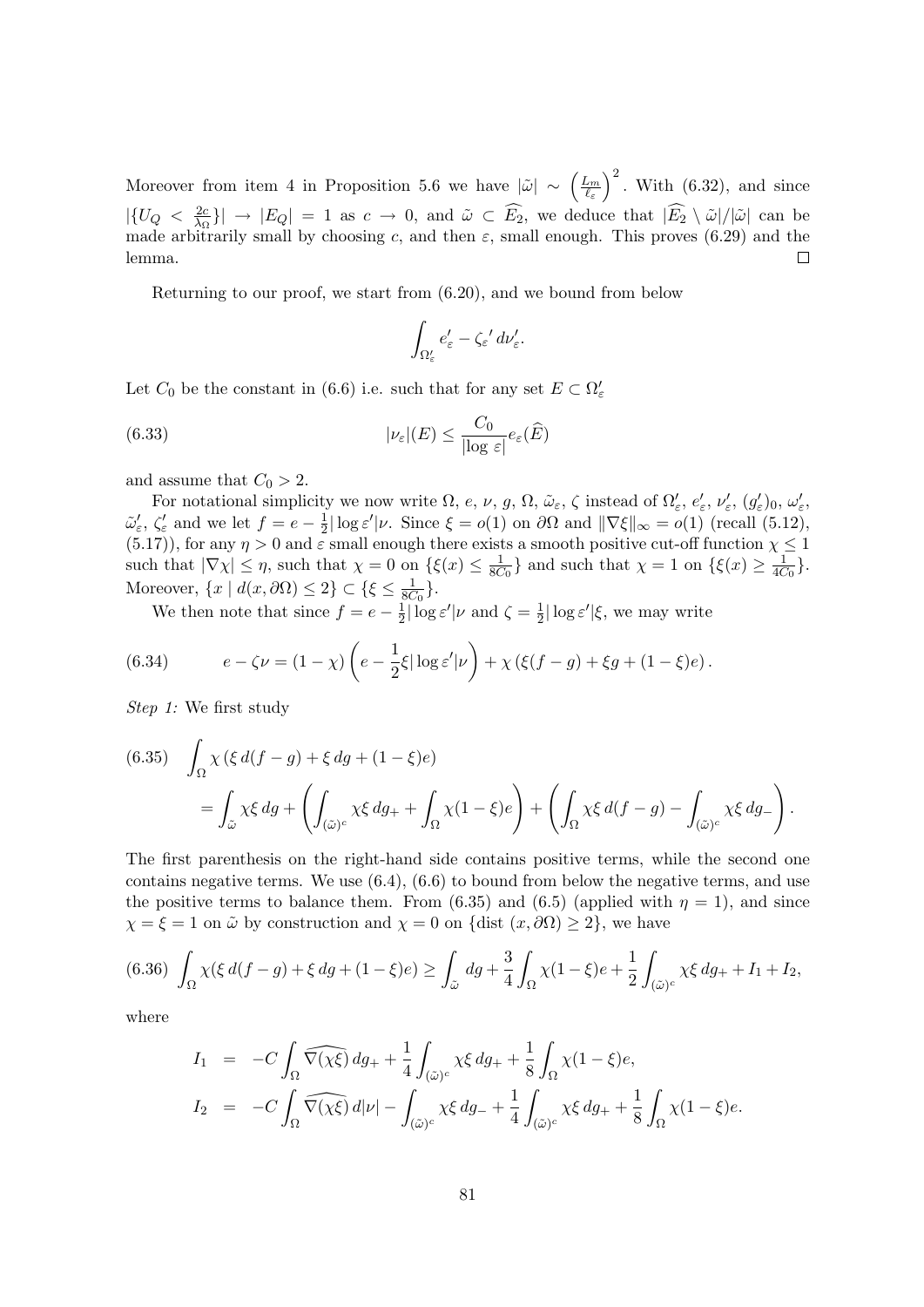We first study  $I_1$ . Since  $\nabla(\chi\xi) = 0$  in  $\omega$ , we have  $\{\widehat{\nabla(\chi\xi)} \neq 0\} \subset (\tilde{\omega})^c$ . In addition  $|\nabla(\chi\xi)| \leq \eta$ if  $\varepsilon$  is small enough since  $|\chi| \leq 1, |\xi| \leq 1, |\nabla \chi| \leq \eta$  and  $|\nabla \xi| = o(1)$ . Thus, noting that  $\chi = 1$ on  $\{\xi \geq \frac{1}{2}\}$  $\frac{1}{2}$ ,

2 Z Ω <sup>∇</sup>\(χξ) dg<sup>+</sup> <sup>≤</sup> <sup>η</sup> Z (˜ω) <sup>c</sup>∩{ξ≥ <sup>1</sup> 2 } dg<sup>+</sup> + η (˜ω) <sup>c</sup>∩{ξ≤ <sup>1</sup> 2 } dg<sup>+</sup> ≤ η Z (˜ω) <sup>c</sup>∩{ξ≥ <sup>1</sup> 2 } ξχ dg<sup>+</sup> <sup>+</sup> Cη <sup>Z</sup> Ω (1 − ξ)e

where we have used (6.4). We thus obtain, choosing  $\eta$  small enough,

$$
I_1 \ge -\frac{1}{8} \int_{\Omega} (1 - \chi)(1 - \xi)e.
$$

We turn to  $I_2$  and split the negative contributions over  $E_2$  and  $E_2^c$ . Using Lemma 6.2, choosing  $M$  large enough and using  $(6.4)$ ,  $(6.6)$  and the above, we have

$$
\int_{E_2^c} \left( \widehat{\nabla(\chi \xi)} \, d|\nu| + \chi \xi \, dg \right) \le \frac{Ce(E_2^c)}{|\log \varepsilon'|} \le \frac{1}{8} \int_{\widehat{E}_2^c} (1 - \xi) e,
$$

since  $\widehat{E_2^c} \subset E_1^c$  and  $\delta > M/|\log \varepsilon'|$ .

On the other hand, using (6.6) with  $\eta = 1$  and the fact that  $\nabla(\xi \chi) = 0$  in  $\tilde{\omega}$  and  $|\nabla(\chi \xi)| \leq \eta + o(1)$  we have, since  $\widehat{E_2 \setminus \omega} \subset \widehat{E}_2 \setminus \widetilde{\omega}$  and by choosing  $\eta$  small enough,

$$
\int_{E_2} \widehat{\nabla(\chi\xi)} d|\nu| \leq C\eta \int_{\widehat{E_2}\backslash \tilde{\omega}} (dg_+ + 1) \leq \frac{1}{4} \int_{\tilde{\omega}^c} \chi\xi \, dg_+ + C\eta |\widehat{E_2}\setminus \tilde{\omega}|,
$$

while using the fact that g is bounded below (hence  $g_-\leq C$ ), we have

$$
\int_{\tilde{\omega}^c \cap E_2} \chi \xi \, dg_- \leq C |E_2 \setminus \tilde{\omega}|.
$$

Combining all the above, we deduce that choosing  $\eta$  small enough we have, if  $\varepsilon$  is small, that

$$
I_2 \ge -\frac{1}{8} \int_{\Omega} (1 - \chi)(1 - \xi) e - C |\widehat{E}_2 \setminus \widetilde{\omega}|.
$$

From Lemma 6.2, it follows that  $\forall M > 0$  and  $\varepsilon$  small enough,  $I_2 \ge -\frac{C}{M} |\tilde{\omega}| - \frac{1}{8} \int_{\Omega} (1 - \chi)(1 - \xi) e$ . Inserting the bounds for  $I_1$  and  $I_2$  into (6.36) we find

$$
(6.37) \quad \int_{\Omega} \chi\left(\xi \, d(f-g) + \xi \, dg + (1-\xi)e\right) \ge g(\tilde{\omega}) + \frac{3}{4} \int_{\Omega} \chi(1-\xi)e + \frac{1}{2} \int_{(\tilde{\omega})^c} \chi \xi \, dg_+ \\ - \frac{1}{4} \int_{\Omega} (1-\chi)(1-\xi)e - \frac{C}{M} |\tilde{\omega}|.
$$

*Step 2:* We examine  $\int_{\Omega} (1 - \chi)(e - \frac{1}{2})$  $\frac{1}{2}\xi |\log \varepsilon' | d\nu$ ). Since  $|\xi| \leq \frac{1}{4C_0}$  on the support of  $1 - \chi$ we have there  $e-\frac{1}{2}$  $\frac{1}{2}\xi |\log \varepsilon'|\nu \geq e - \frac{1}{8C}$  $\frac{1}{8C_0}|\log \varepsilon'||\nu|.$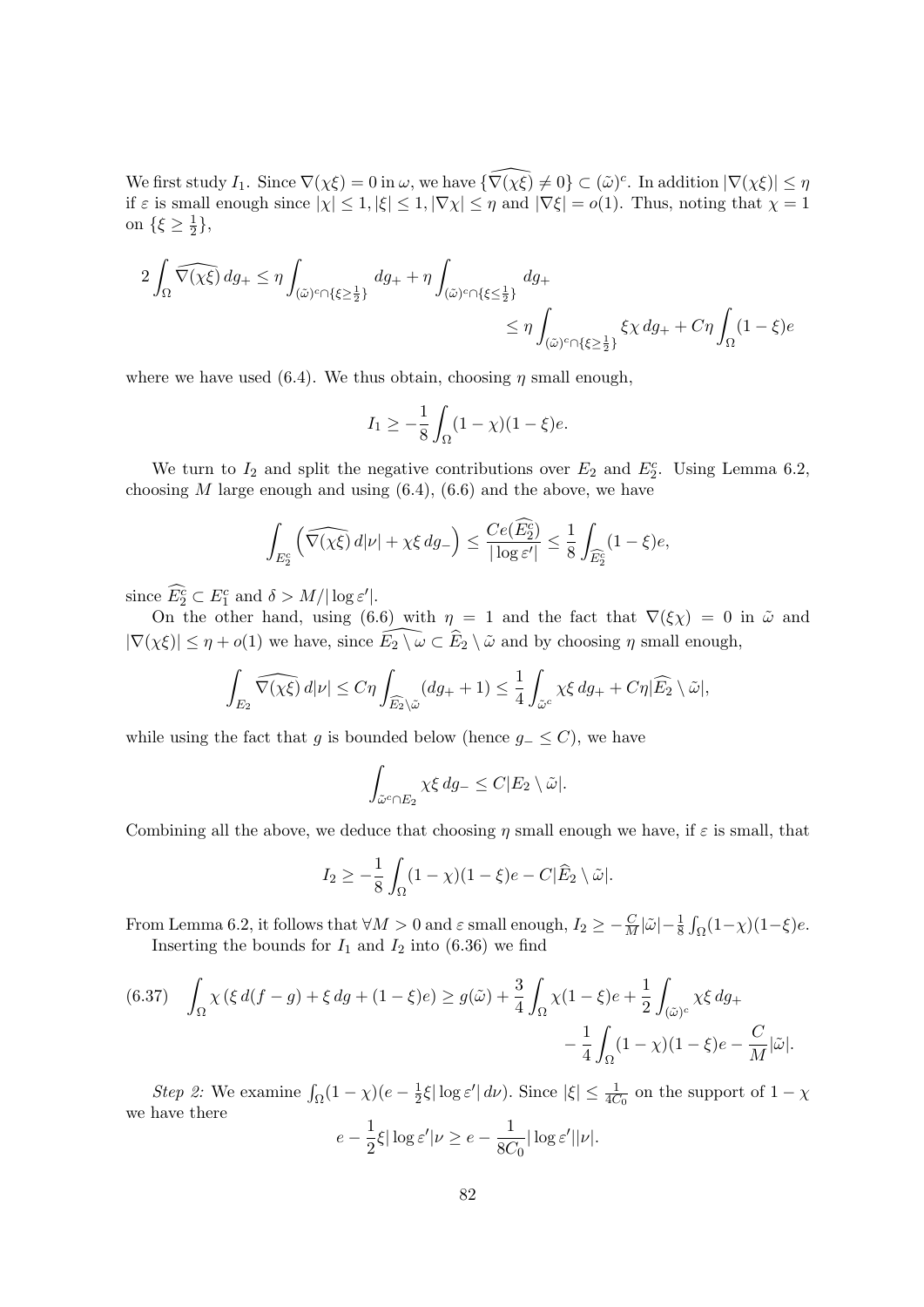On the other hand, from item 2 of Theorem 6 we have  $g_+ \leq e + \frac{1}{2}$  $\frac{1}{2}|\log \varepsilon'||\nu|$  hence on the support of  $1 - \chi$  we have

$$
e - \frac{1}{2}\xi |\log \varepsilon' | \nu \ge (1 - \frac{1}{4C_0})e + \frac{g_+}{4C_0} - \frac{2}{8C_0} |\log \varepsilon' | |\nu|
$$

and thus

$$
\int_{\Omega} (1 - \chi)(e - \frac{1}{2}\xi |\log \varepsilon'| d\nu) \ge (1 - \frac{1}{4C_0}) \int_{\Omega} (1 - \chi)e + \frac{1}{4C_0} \left( \int_{\Omega} (1 - \chi) \left( d g_+ - |\log \varepsilon'| d|\nu| \right) \right).
$$

Step 3: Inserting the above and  $(6.37)$  in  $(6.34)$  we obtain

(6.38) 
$$
\int_{\Omega} e - \zeta \, d\nu \ge g(\tilde{\omega}) + \frac{3}{4} \int_{\Omega} \chi(1 - \xi) e + \frac{1}{2} \int_{(\tilde{\omega})^c} \chi \xi \, dg_+ - \frac{1}{4} \int_{\Omega} (1 - \chi)(1 - \xi) e - \frac{C}{M} |\tilde{\omega}| + (1 - \frac{1}{4C_0}) \int_{\Omega} (1 - \chi) e + \frac{1}{4C_0} \int_{\Omega} (1 - \chi) \, dg_+ - \frac{|\log \varepsilon'|}{4C_0} \int_{\Omega} (1 - \chi) \, d|\nu|.
$$

Since  $0 \leq 1 - \xi \leq 1 + c_{\varepsilon, N} / |\log \varepsilon'| = 1 + o(1)$ , and  $C_0 > 2$  we have

$$
-\frac{1}{4} \int_{\Omega} (1 - \chi)(1 - \xi)e + \frac{3}{4} \int_{\Omega} \chi(1 - \xi)e + (1 - \frac{1}{4C_0}) \int_{\Omega} (1 - \chi)e
$$
  
\n
$$
\geq \left( (1 + o(1))(1 - \frac{1}{4C_0}) - \frac{1}{4} \right) \int_{\Omega} (1 - \chi)(1 - \xi)e + \frac{3}{4} \int_{\Omega} \chi(1 - \xi)e \geq \frac{1}{2} \int_{\Omega} (1 - \xi)e.
$$

On the other hand, by (6.33) and choice of  $\chi$  we have

$$
\frac{|\log \varepsilon'|}{4C_0} \int_{\Omega} (1 - \chi) d|\nu| \le \frac{1}{4} \int_{\{\xi < \frac{1}{4C_0}\}} e.
$$

Since  $|\nabla \xi| = o(1)$  we know that  $\{\widehat{\xi} < \frac{1}{4C_0}\} \subset \{\xi < \frac{1}{4}\}$  for  $\varepsilon$  small enough and thus

$$
\frac{|\log \varepsilon'|}{4C_0} \int_{\Omega} (1 - \chi) \, d|\nu| \le \frac{1}{3} \int_{\Omega} (1 - \xi) e.
$$

We have obtained

$$
\begin{aligned} &(6.39)\\ &-\frac{1}{4}\int_{\Omega}(1-\chi)(1-\xi)e+\frac{3}{4}\int_{\Omega}\chi(1-\xi)e+(1-\frac{1}{4C_0})\int_{\Omega}(1-\chi)e-\frac{|\log \varepsilon'|}{4C_0}\int_{\Omega}(1-\chi)\,d|\nu|\\ &\geq \frac{1}{6}\int_{\Omega}(1-\xi)e\geq 0. \end{aligned}
$$

For the terms in (6.38) involving g,  $g_+$ , we use the fact that  $\xi > \frac{1}{8C_0}$  on the support of  $\chi$ :

$$
g(\tilde{\omega}) + \frac{1}{4C_0} \int_{\Omega} (1 - \chi) \, dg_+ + \frac{1}{2} \int_{(\tilde{\omega})^c} \chi \xi \, dg_+ \ge \frac{1}{16C_0} g_+(\Omega) - g_-(\tilde{\omega}).
$$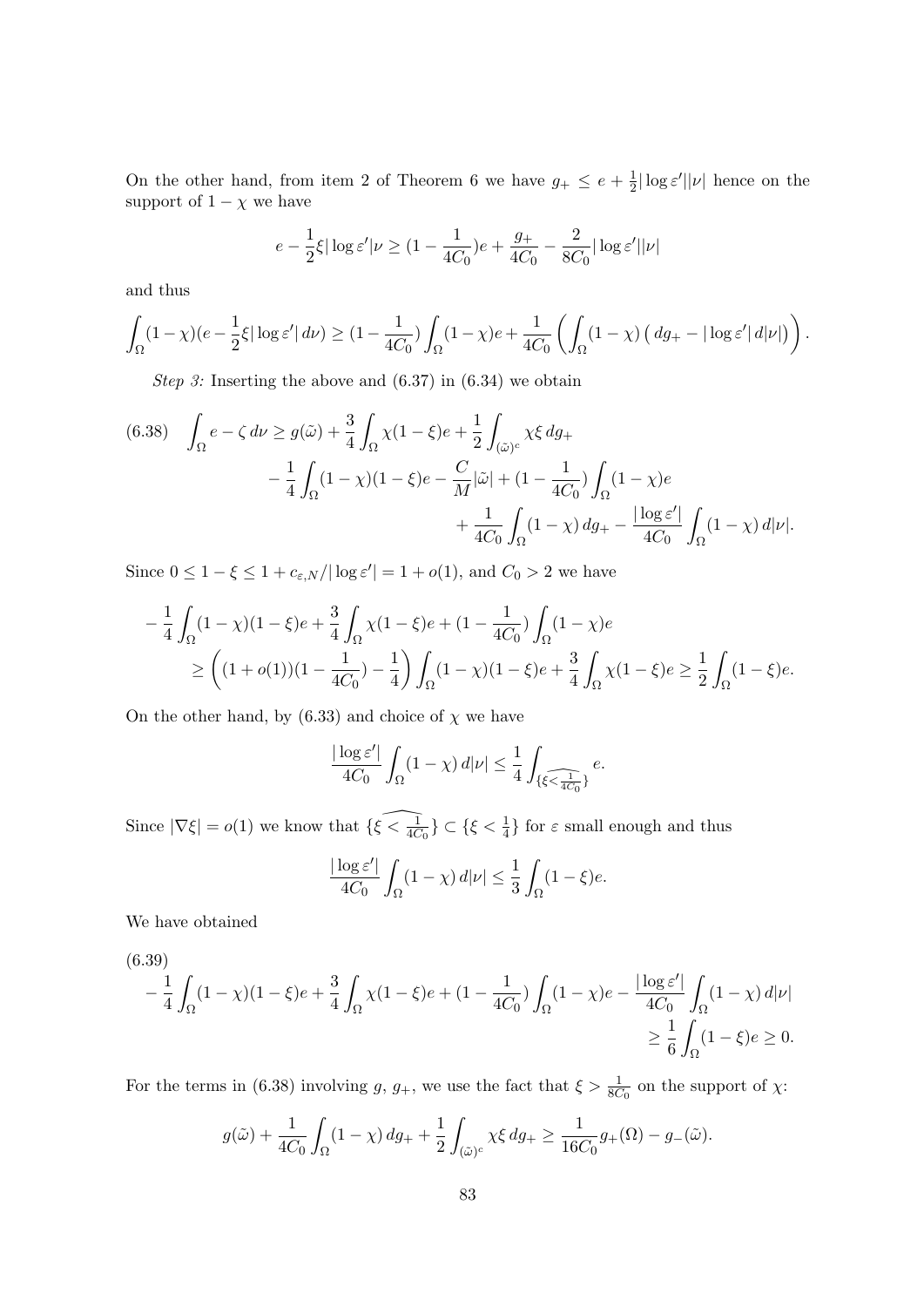We may also bound this term below by  $g(\tilde{\omega})$ . Combining with (6.39) and (6.38) we are led either to

(6.40) 
$$
\int_{\Omega} e - \zeta \, d\nu \ge g(\tilde{\omega}) - \frac{C}{M} |\tilde{\omega}|,
$$

where M can be arbitrarily large, or, using  $g_-\leq C$  and keeping  $\frac{1}{6}\int (1-\xi)e$ , to

(6.41) 
$$
\int_{\Omega} e - \zeta \, d\nu \ge \frac{1}{16C_0} g_+(\Omega) - C|\tilde{\omega}| + \frac{1}{6} \int_{\Omega} (1 - \xi)e.
$$

Step 4: Conclusion. We return to (6.20) and recall that the letter g stood for  $(g_{\varepsilon}')_0$ . We deduce from (6.40)

$$
F'_{\varepsilon}(u'_{\varepsilon}, A'_{\varepsilon}) \ge (g'_{\varepsilon})_{0}(\tilde{\omega}'_{\varepsilon}) + (g'_{\varepsilon})_{1}(\Omega'_{\varepsilon}) - \frac{C}{M}|\tilde{\omega}'_{\varepsilon}| + o(1).
$$

Since  $(g_{\varepsilon}')_1 \geq 0$  on  $\Omega'_{\varepsilon} \setminus \omega'_{\varepsilon}$ , since  $(g_{\varepsilon}')_1 \geq -C$  on  $\omega'_{\varepsilon}$  and since  $|\omega'_{\varepsilon} \setminus \tilde{\omega}'_{\varepsilon}| = o(|\omega'_{\varepsilon}|)$ , we have  $(g_{\varepsilon}')_1(\Omega_{\varepsilon}') \geq (g_{\varepsilon}')_1(\tilde{\omega}_{\varepsilon}') + o(\omega_{\varepsilon}')$ . Then we deduce from (6.40), letting  $\varepsilon \to 0$  and then  $M \to +\infty$ , that

$$
F'_{\varepsilon}(u'_{\varepsilon}, A'_{\varepsilon}) \ge g'_{\varepsilon}(\tilde{\omega}'_{\varepsilon}) + o(|\omega'_{\varepsilon}|),
$$

proving (6.11).

To prove (6.12) we combine (6.41) with item 6 in Theorem 6 to obtain

$$
F'_{\varepsilon}(u'_{\varepsilon}, A'_{\varepsilon}) \geq \frac{1}{C_p} \int_{\{d(x, (\Omega'_{\varepsilon})^c) \geq C\}} |j'_{\varepsilon}|^p - C|\tilde{\omega}'_{\varepsilon}| + \frac{1}{6} \int_{\Omega'_{\varepsilon}} (1 - \xi) e'_{\varepsilon}.
$$

This proves the first inequality in (6.12), noting that  $(1 - \xi) \geq 1/2$  on  $\{d(x, (\Omega_{\varepsilon}')^c) \geq C\}$  if  $\varepsilon$ is small enough and that  $e'_{\varepsilon} \geq \frac{1}{2}$  $\frac{1}{2} |j'_{\varepsilon}|^2$ . Finally, from (6.40),

(6.42) 
$$
F'_{\varepsilon}(u'_{\varepsilon}, A'_{\varepsilon}) \ge (g'_{\varepsilon})_0(\tilde{\omega}'_{\varepsilon}) + (g'_{\varepsilon})_1(\Omega'_{\varepsilon}) + o(|\omega'_{\varepsilon}|),
$$

and it is straightforward to check that

$$
(g'_{\varepsilon})_1 \ge \begin{cases} \frac{1}{2\ell_{\varepsilon}^2} (\operatorname{curl} A'_{\varepsilon} - m_{\varepsilon})^2 & \text{on } \omega'_{\varepsilon} \\ \frac{1}{2\ell_{\varepsilon}^2} (\operatorname{curl} A'_{\varepsilon})^2 & \text{on } \Omega'_{\varepsilon} \setminus \omega'_{\varepsilon}. \end{cases}
$$

Therefore

$$
(g_{\varepsilon}')_1(\Omega_{\varepsilon}') \ge \int_{\Omega_{\varepsilon}'} \frac{(\mathrm{curl}\, A_{\varepsilon}' - m_{\varepsilon})^2}{2\ell_{\varepsilon}^2} - C|\omega_{\varepsilon}'|,
$$

which together with  $(6.42)$  finishes the proof of  $(6.12)$ .

### 6.2 The case of small applied field

Here, by small applied field we mean fields  $h_{\text{ex}}$  that satisfy the assumptions of Proposition 6.1. We are ready to define the appropriate space and Γ-converging functions to apply the scheme described in Section 2. We choose  $X = L^p_{loc}(\mathbb{R}^2, \mathbb{R}^2) \times \mathcal{M}_0$ , where  $\mathcal{M}_0$  denotes the set of measures  $\mu$  such that  $\mu + C$  is a positive locally bounded measure on  $\mathbb{R}^2$ ,  $-C$  being the constant bounding from below  $g_{\varepsilon}$  in item 1 of Proposition 6.1. We consider on  $L_{\text{loc}}^p(\mathbb{R}^2, \mathbb{R}^2)$ the strong topology and on  $\mathcal{M}_0$  that of weak convergence. The space of positive measures

 $\Box$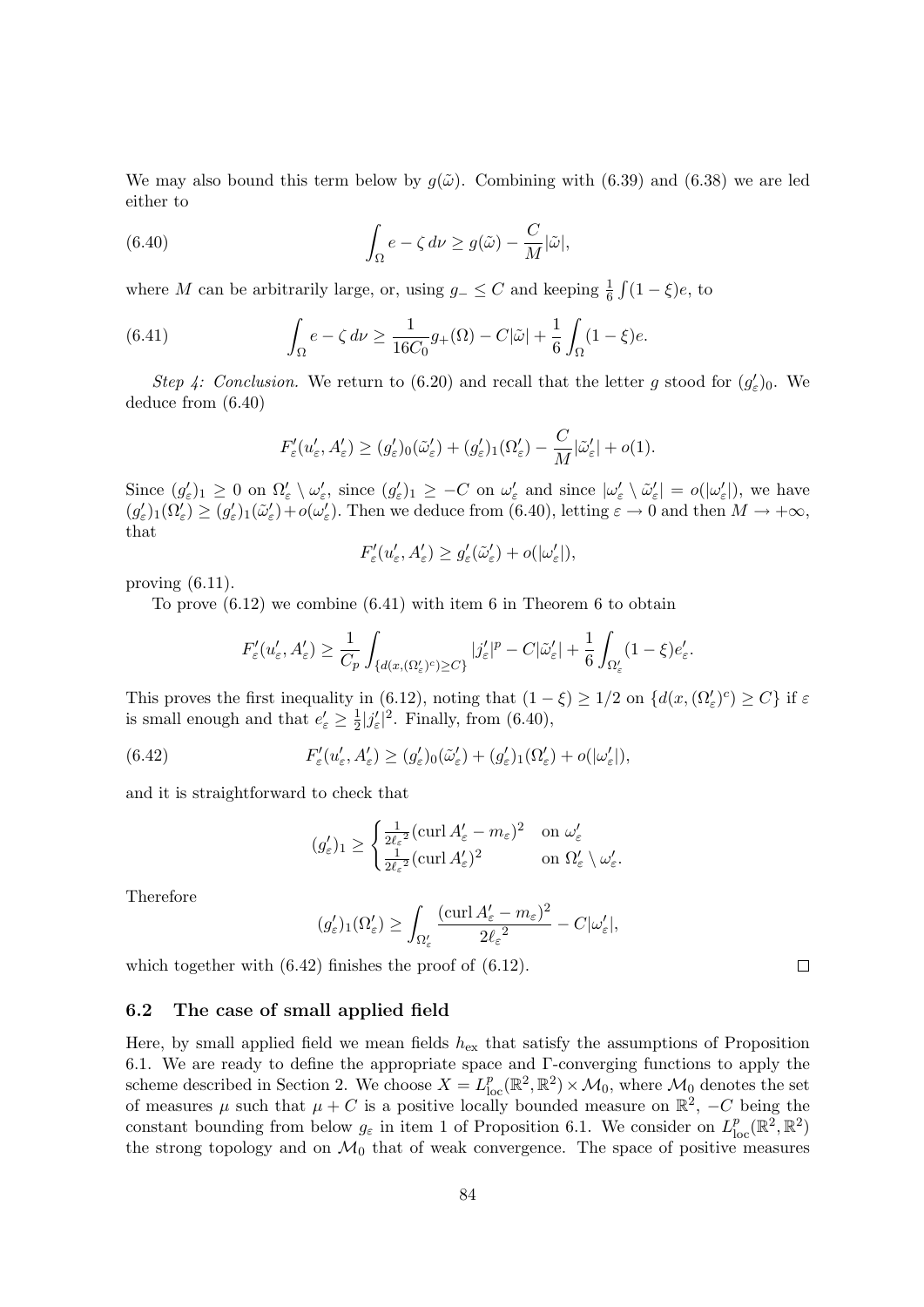equipped with the weak convergence is metrizable hence the space  $X$  is a Polish space. We will typically denote by  $x$  an element of  $X$ .

There is a natural action  $\theta$  of  $\mathbb{R}^2$  on X by translations:

$$
\theta_{\lambda}(j(\cdot),g(\cdot)) = (j(\lambda + \cdot),g(\lambda + \cdot))
$$

which is clearly continuous with respect to the couple  $(j, g)$  as well as with respect to  $\lambda$ .

Denoting as above  $\omega'_{\varepsilon}$  the rescaled coincidence set, we know from Lemma 5.6 that it satisfies (1.14). Now consider  $\{(u_{\varepsilon}, A_{\varepsilon})\}_{\varepsilon}$  satisfying the hypothesis of Proposition 6.1, then the proposition provides us with measures  $g'_{\varepsilon}$  defined on  $\Omega'_{\varepsilon}$ . We also have the rescaled current  $j'_{\varepsilon} = \text{curl} (iu'_{\varepsilon}, \nabla_{A'_{\varepsilon}} u'_{\varepsilon})$  where  $(u'_{\varepsilon}, A'_{\varepsilon})$  are as in Proposition 6.1. We define functions  $\{\mathbf{f}_{\varepsilon}\}_{\varepsilon}$  on  $X$  as follows.

Having chosen a smooth positive function  $\chi : \mathbb{R}^2 \to \mathbb{R}$  with support in the unit ball and integral equal to 1, we let

$$
\mathbf{f}_{\varepsilon}(\mathbf{x}) = \begin{cases} \int \chi(y-x) \, dg_{\varepsilon}'(y) & \text{if } \exists x \in \omega_{\varepsilon}' \text{ s.t. } \mathbf{x} = (j_{\varepsilon}'(x + \cdot), g_{\varepsilon}'(x + \cdot)) \\ +\infty & \text{otherwise.} \end{cases}
$$

Note that since  $j'_{\varepsilon}$  and  $g'_{\varepsilon}$  vanish outside a compact set, there is at most one x such that  $\mathbf{x} = (j'_{\varepsilon}(x + \cdot), g'_{\varepsilon}(x + \cdot))$  unless  $\mathbf{x} = 0$ , in which case we let  $\mathbf{f}_{\varepsilon}(\mathbf{x}) = +\infty$ .

The third statement of Proposition 6.1 implies that  $\{f_{\varepsilon}\}_{\varepsilon}$  satisfies the requirement of coercivity (1.15). Indeed assume that  $\{x_{\varepsilon}\}_{\varepsilon}$  is a sequence in X such that

(6.43) 
$$
\limsup_{\varepsilon \to 0} \int_{B_R} \mathbf{f}_{\varepsilon}(\theta_\lambda \mathbf{x}_{\varepsilon}) d\lambda < +\infty
$$

for every  $R > 0$ , then in particular this integral is finite if  $\varepsilon$  is small enough, which implies that  $f_{\varepsilon}(\theta_{\lambda} x_{\varepsilon}) < +\infty$  for almost every  $\lambda \in B_R$ . Thus there exists  $\{x_{\varepsilon}\}_\varepsilon$  such that  $x_{\varepsilon} =$  $(j'_{\varepsilon}(x_{\varepsilon}+\cdot), g'_{\varepsilon}(x_{\varepsilon}+\cdot))$  and  $\lambda+x_{\varepsilon}\in\omega'_{\varepsilon}$  for almost every  $\lambda\in B_R$ , when  $\varepsilon$  is small enough. In particular the distance of  $x_\varepsilon$  to  $\mathbb{R}^2 \setminus \omega'_\varepsilon$  is larger than R for  $\varepsilon$  small enough, and (6.43) reads

$$
\forall R > 0, \quad \limsup_{\varepsilon \to 0} \int_{B_R} \int \chi(y - \lambda - x_{\varepsilon}) \, dg_{\varepsilon}'(y) \, d\lambda < +\infty.
$$

Integrating first w.r.t.  $\lambda$  we find

$$
\limsup_{\varepsilon \to 0} \int \chi_R(y - x_\varepsilon) \, dg_\varepsilon'(y) < +\infty,
$$

where  $\chi_R = \chi * \mathbf{1}_{B_R}$ .

Since  $g'_{\varepsilon}$  is bounded from below independently of  $\varepsilon$ , and since  $\chi_R$  is a positive function equal to 1 on  $B_{R-1}$ , this implies that the second part of (6.13) is satisfied. Thus, up to a subsequence, the currents  $j'_{\varepsilon}(x_{\varepsilon}+\cdot)$  converge in  $L_{\text{loc}}^p(\mathbb{R}^2,\mathbb{R}^2)$ . Going to a further subsequence,  ${g'_{\varepsilon}(x_{\varepsilon} + \cdot)}_{\varepsilon}$  converges in M.

Finally,  $\chi$  was chosen smooth, it is clear that the Γ-liminf requirement (1.16) is satisfied if we define the function  $f$  on  $X$  by

(6.44) 
$$
\mathbf{f}(j,g) = \int \chi \, dg.
$$

Now Theorem 3 applies and combined with Proposition 6.1 gives: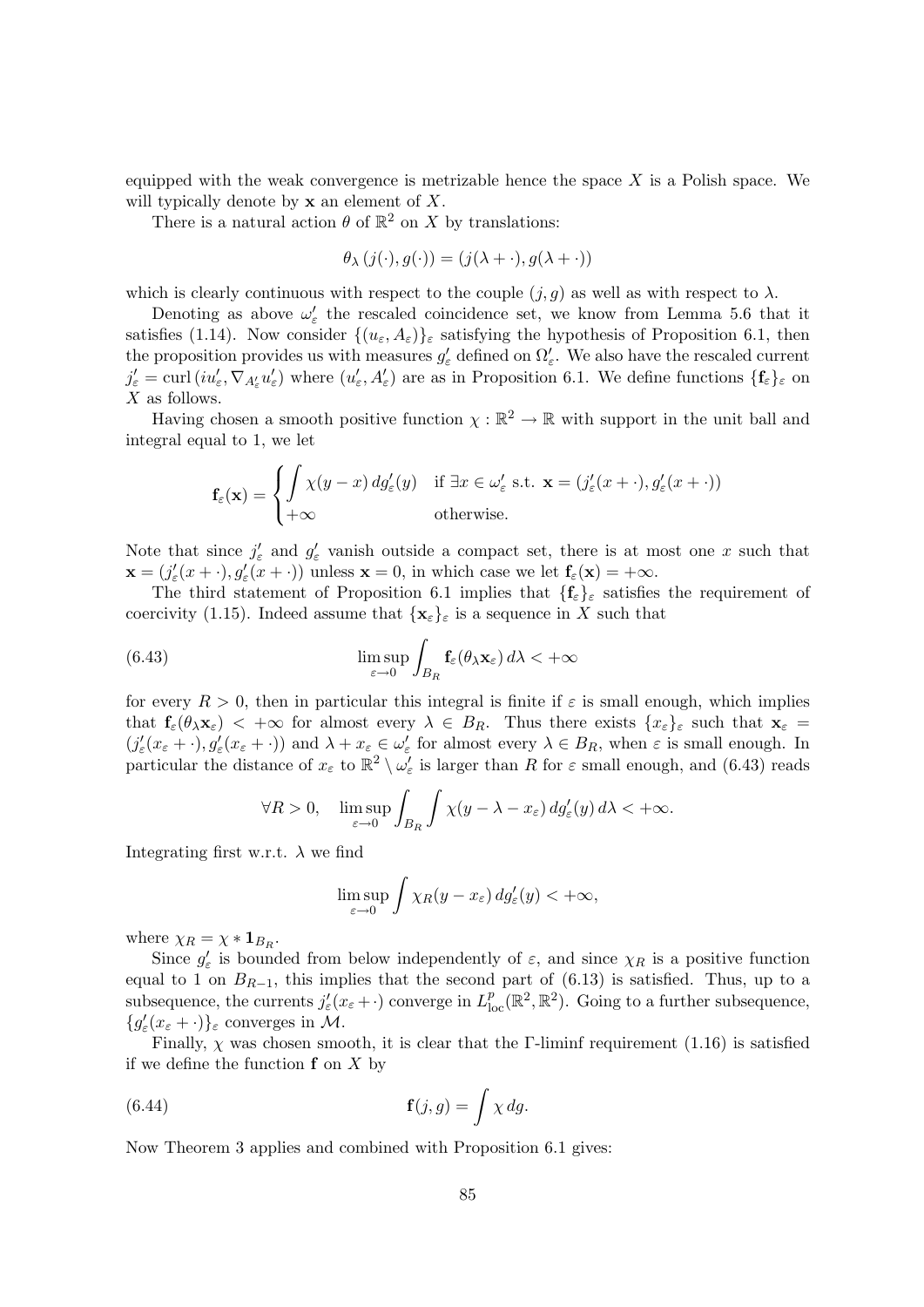**Proposition 6.3.** Assume that  $\{(u_{\varepsilon}, A_{\varepsilon})\}_{\varepsilon}$  satisfy (1.47) and

$$
G_{\varepsilon}(u_{\varepsilon}, A_{\varepsilon}) \leq \min_{N \in \{N_0^-, N_0^+\}} G_{\varepsilon}^N + CN_0
$$

for some constant C, and assume  $h_{\text{ex}}$  satisfy the hypothesis of Proposition 6.1 and (5.29). Let  $(u'_\varepsilon, A'_\varepsilon)$  and N be as in Proposition 6.1. Using the notation above, and letting  $P_\varepsilon$  be the probability measure on  $L_{\text{loc}}^p(\mathbb{R}^2, \mathbb{R}^2)$  which is the push-forward of the normalized uniform measure on  $\omega_{\varepsilon}'$  by the map  $x \mapsto j_{\varepsilon}'(x + \cdot)$ , we have the following.

- 1. A subsequence of  $\{P_{\varepsilon}\}_{\varepsilon}$  weakly converges to a translation-invariant probability measure P on  $L^p_{\text{loc}}(\mathbb{R}^2, \mathbb{R}^2)$  such that  $P$ -a.e.  $j \in A_{m_\lambda}$ .
- 2. For any family  $\{U_R\}_{R>0}$  satisfying (1.4), (1.5), we have

(6.45) 
$$
\liminf_{\varepsilon \to 0} \frac{F'_{\varepsilon}(u'_{\varepsilon}, A'_{\varepsilon})}{|\omega'_{\varepsilon}|} \ge \int W_U(j) dP(j) + m_{\lambda} \frac{\gamma}{2\pi}
$$

and

(6.46) 
$$
G_{\varepsilon}(u_{\varepsilon}, A_{\varepsilon}) \geq G_{\varepsilon}^{N} + N\left(\frac{2\pi}{m_{\lambda}}\int W_{U}(j) dP(j) + \gamma + o(1)\right).
$$

**Remark 6.4.** We claim that under the hypothesis of this proposition, the limit of  $P_{\varepsilon}$  which is the image of the normalized Lebesgue measure on  $\omega'_{\varepsilon}$  by the map

 $\varphi: x \mapsto j'_{\varepsilon}(\cdot - x)$ 

is unchanged if, in the definition of  $\varphi$ , we replace  $A'_\varepsilon(y) = \ell_\varepsilon(A_\varepsilon(x + \ell_\varepsilon y) - \nabla^\perp h_{\varepsilon,N}(x + \ell_\varepsilon y))$ by  $\ell_{\varepsilon}A_{\varepsilon}(x + \ell_{\varepsilon}y)$ , i.e. define  $P_{\varepsilon}$  as in Theorem 5.

Indeed, denote by  $\psi$  the corresponding modification of  $\varphi$  and by  $Q_{\varepsilon}$  the ensuing modification of  $P_{\varepsilon}$ . From (1.14), there exists  $\tilde{\omega}'_{\varepsilon}$  such that  $\tilde{\omega}'_{\varepsilon} + B_R \subset \omega'_{\varepsilon}$  for any  $R > 0$  if  $\varepsilon$  is small enough, and such that  $|\tilde{\omega}'_{\varepsilon}| \sim |\omega'_{\varepsilon}|$ . Since  $\tilde{\omega}'_{\varepsilon} \subset \omega'_{\varepsilon}$  and  $|\tilde{\omega}'_{\varepsilon}| \sim |\omega'_{\varepsilon}|$ , replacing  $\omega'_{\varepsilon}$  by  $\tilde{\omega}'_{\varepsilon}$  in the definition of either  $P_{\varepsilon}$  or  $Q_{\varepsilon}$  does not change their limit. Then, since  $\nabla^{\perp} h_{\varepsilon,N}(x + \ell_{\varepsilon} y) = 0$  for any  $x \in \tilde{\omega}'_{\varepsilon}$ and  $y \in B_R$  and if  $\varepsilon$  is small enough, we find that  $P_{\varepsilon}$  and  $Q_{\varepsilon}$ , seen as measures on  $L^p(B_R)$ , coincide if  $\varepsilon$  is small enough depending on R. It follows that their limits in  $L_{\text{loc}}^p(\mathbb{R}^2, \mathbb{R}^2)$  are equal, proving the claim.

*Proof of Proposition 6.3.* It is immediate that  $(u_{\varepsilon}, A_{\varepsilon})$  satisfies the hypotheses of Proposition 6.1. Let N be given by Proposition 6.1. By Lemma 5.8, we have, for that  $N, G_{\varepsilon}(u_{\varepsilon}, A_{\varepsilon}) =$  $G_{\varepsilon}^N + F_{\varepsilon}(u_{\varepsilon}, A_{1,\varepsilon}) + o(N)$ . But from the upper bound assumption,  $G_{\varepsilon}(u_{\varepsilon}, A_{\varepsilon}) \leq G_{\varepsilon}^N + CN_0$ so we deduce

$$
F_{\varepsilon}(u_{\varepsilon}, A_{1,\varepsilon}) \leq CN_0 \simeq CN = O(h_{\text{ex}}|\omega_{\varepsilon, N}|).
$$

In blown-up coordinates, this means  $F'_{\varepsilon}(u'_{\varepsilon}, A'_{\varepsilon}) \leq C |\tilde{\omega}'_{\varepsilon}|.$ 

On the other hand, from (6.11) in Proposition 6.1, we have

$$
F'_{\varepsilon}(u'_{\varepsilon}, A'_{\varepsilon}) \ge g'_{\varepsilon}(\tilde{\omega}'_{\varepsilon}) - o(|\tilde{\omega}'_{\varepsilon}|),
$$

where we recall  $\tilde{\omega}'_{\varepsilon} = \{d(x,(\omega'_{\varepsilon})^c) \geq 2\}$ . Also, since  $\int \chi = 1$ , since  $\chi$  has support in  $B_1$  and since  $g'_{\varepsilon}$  is bounded below,

$$
g_{\varepsilon}'(\omega_{\varepsilon}') \geq \int_{\bar{\omega}_{\varepsilon}'} \mathbf{f}_{\varepsilon}(\theta_{\lambda} j_{\varepsilon}', \theta_{\lambda} g_{\varepsilon}') d\lambda - o(|\omega_{\varepsilon}'|),
$$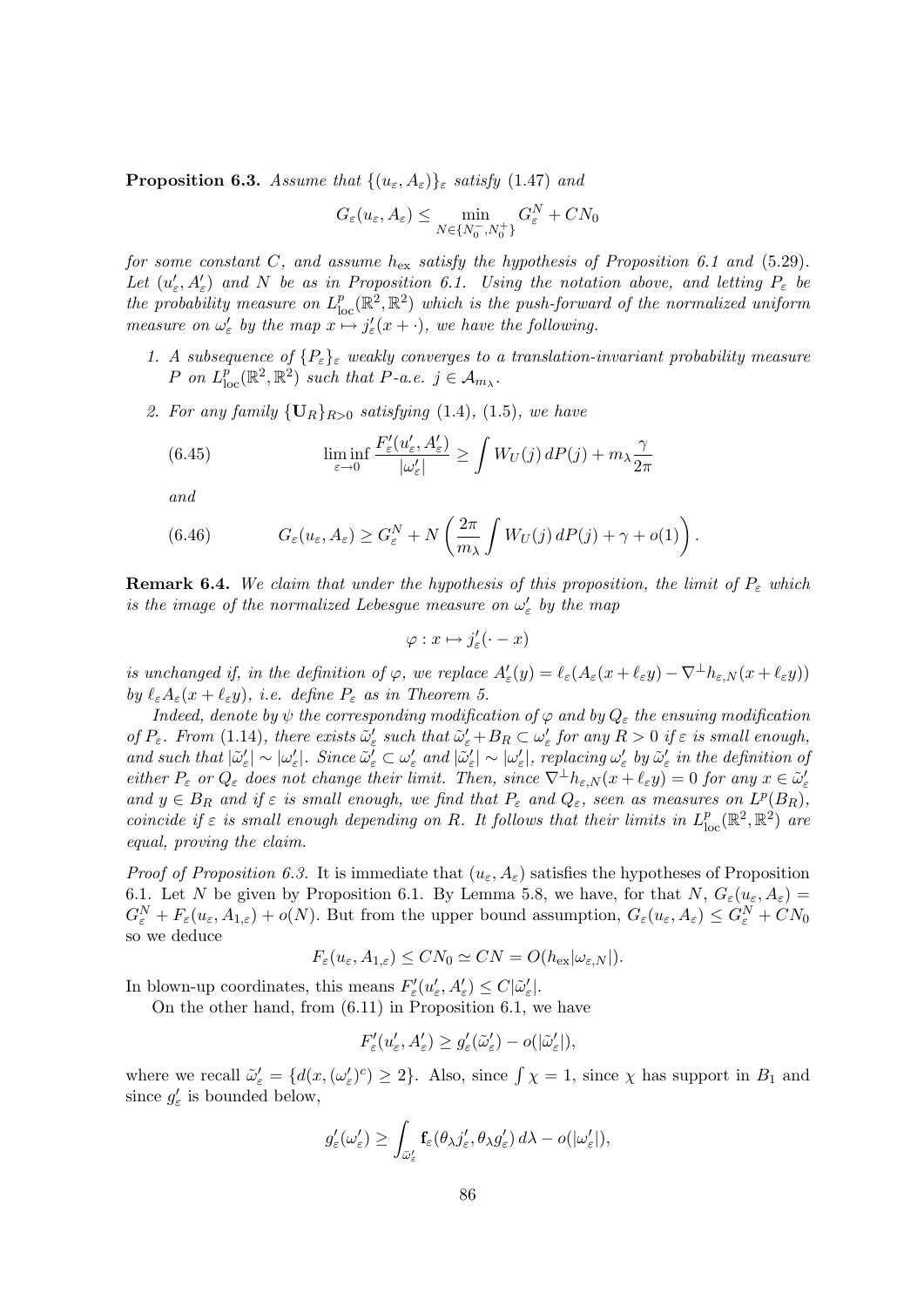where  $\bar{\omega}_{\varepsilon}' = \{d(x, (\omega_{\varepsilon}')^c) \geq 3\}$ . Combining these facts, we have

$$
F_{\varepsilon}(j'_{\varepsilon},g'_{\varepsilon}):=\int_{\bar{\omega}_{\varepsilon}'}\mathbf{f}_{\varepsilon}(\theta_{\lambda}j'_{\varepsilon},\theta_{\lambda}g'_{\varepsilon})\,d\lambda\leq C
$$

and we now apply Theorem 3 to these functionals. We deduce that the measures  $\{Q_{\varepsilon}\}_{{\varepsilon}},$ where  $Q_{\varepsilon}$  is the image under

$$
x\mapsto (j_{\varepsilon}'(x+\cdot),g_{\varepsilon}'(x+\cdot))
$$

of the uniform normalized probability measure on  $\bar{\omega}'_{\varepsilon}$ , converge to a translation invariant probability measure Q on X and

$$
\liminf_{\varepsilon \to 0} \frac{F'_{\varepsilon}(u'_{\varepsilon}, A'_{\varepsilon})}{|\bar{\omega}'_{\varepsilon}|} \ge \int_{X} \left( \lim_{R \to +\infty} \int_{\mathbf{U}_R} \mathbf{f}(\theta_{\lambda} \mathbf{x}) \right) dQ(\mathbf{x}).
$$

Moreover, since from (1.14) we have  $|\omega_{\varepsilon}'| \sim |\bar{\omega}_{\varepsilon}'|$ , we may replace  $\bar{\omega}_{\varepsilon}'$  with  $\omega_{\varepsilon}'$  in the definition of  $Q_{\varepsilon}$  and obtain the same limit. But, writing as above  $\chi_{\mathbf{U}_R} = \chi * \mathbf{1}_{\mathbf{U}_R}$ , we have as above from (6.44)

$$
\lim_{R \to +\infty} \int_{\mathbf{U}_R} \mathbf{f}(\theta_\lambda \mathbf{x}) d\lambda = \lim_{R \to +\infty} \frac{1}{|\mathbf{U}_R|} \int \chi_{\mathbf{U}_R}(x) dg(x),
$$

where  $\mathbf{x} = (j, g)$ . Now, if  $f(\mathbf{x})$  is finite and  $\mathbf{x}$  is in the support of Q, then there exists (see Remark 1.6) a sequence  $\{x_{\varepsilon}\}_{\varepsilon}$  such that  $(j'_{\varepsilon}(x_{\varepsilon}+\cdot), g'_{\varepsilon}(x_{\varepsilon}+\cdot))$  converges to **x** in X, with (6.14) satisfied with  $U_R$ . It follows from Proposition 6.1 that  $j \in \mathcal{A}_{m_\lambda}$  and that (6.16) is satisfied, thus

$$
\lim_{R \to +\infty} \frac{1}{|\mathbf{U}_R|} \int \chi_{\mathbf{U}_R}(x) \, dg(x) = \lim_{R \to +\infty} \lim_{\varepsilon \to 0} \frac{1}{|\mathbf{U}_R|} \int \chi_{\mathbf{U}_R}(x - x_{\varepsilon}) \, dg_{\varepsilon}'(x)
$$
\n
$$
\geq \limsup_{R \to \infty} \frac{W(j, \chi_{\mathbf{U}_R})}{|\mathbf{U}_R|} + m_\lambda \frac{\gamma}{2\pi} = W_U(j) + m_\lambda \frac{\gamma}{2\pi}.
$$

Letting  $P_{\varepsilon}(j)$  and  $P(j)$  denote the marginals of the measures  $Q_{\varepsilon}$  and Q with respect to the first variable, we immediately deduce that  $P_{\varepsilon} \to P$  and that (6.45) is satisfied. Replacing (6.45) in (5.30) we find (6.46), since  $|\omega_{\varepsilon}'| = h_{\text{ex}} |\omega_{\varepsilon,N}| = \frac{2\pi N}{m_{\varepsilon,N}}$  $\frac{2\pi N}{m_{\varepsilon,N}}=\frac{2\pi N}{m_{\lambda}}$  $\frac{2\pi N}{m_{\lambda}}+o(N).$ 

**Remark 6.5.** As in Remark 2.3 we can also obtain a result of equipartition of energy of  $F_{\varepsilon}$ on  $\omega_\varepsilon'.$ 

### 6.3 The case of larger applied field

We prove that the conclusions of Proposition 6.3 hold for larger fields as well, that is fields which do not satisfy the assumptions of Proposition 6.1. The technical difficulty is that the applied field is too large to have the energy upper bound that is needed to apply the result of Theorem 6, so we use the strategy of [SS4] Chapter 8: average over smaller balls where most of the time the local energy is small enough to apply Theorem 6 and the result for small applied fields. Note that in this regime, by item 6 in Proposition 5.6 we have for  $N \in \{N_0^-, N_0^+\}$ ,  $G_{\varepsilon}^N = G_{\varepsilon}^{N_0} + o(h_{\rm ex}) = \frac{1}{2} |\Omega| h_{\rm ex} |\log \varepsilon'| + o(h_{\rm ex}).$ 

Proposition 6.6. Assume that

$$
|\log \varepsilon|^4 \ll h_{\rm ex} \ll 1/\varepsilon^2
$$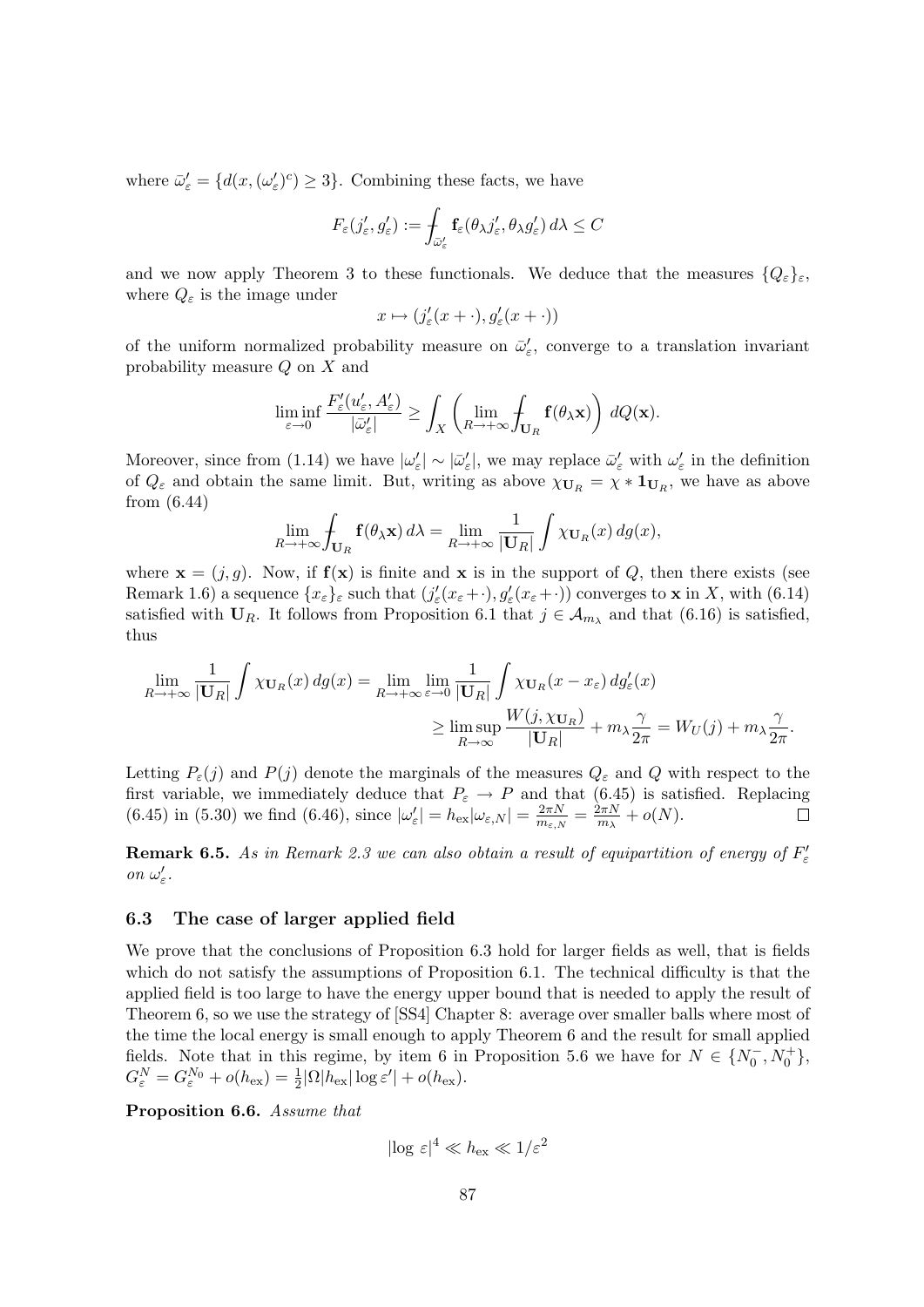and that  $G_{\varepsilon}(u_{\varepsilon}, A_{\varepsilon}) \leq \frac{h_{\varepsilon}x}{2} |\Omega| |\log \varepsilon'| + Ch_{\varepsilon}x$ . We also assume that  $|u_{\varepsilon}| \leq 1$  and that  $A_{\varepsilon}$  is a critical point of  $G_{\varepsilon}(u_{\varepsilon},\cdot)$ . Then, using the same notation as in Propositions 6.1 and 6.3, we have, for any U

(6.47) 
$$
G_{\varepsilon}(u_{\varepsilon}, A_{\varepsilon}) \geq \frac{1}{2} |\Omega| h_{\text{ex}} |\log \varepsilon'| + |\Omega| h_{\text{ex}} \left( \int W_U(j) dP(j) + \frac{\gamma}{2\pi} + o(1) \right),
$$

and P-a.e.  $j \in \mathcal{A}_1$ .

Step 1: Blow-up. The proof follows the ideas in Chapter 8 of [SS4, SS5]. We recall the rescaling formula from there. Define  $\tilde{x} = x/\sigma$  and

$$
\tilde{u}_{\varepsilon}(\tilde{x}) = u_{\varepsilon}(x), \quad \tilde{A}_{\varepsilon}(\tilde{x}) = \sigma A_{\varepsilon}(x), \quad \tilde{\Omega} = \frac{\Omega}{\sigma}, \quad \tilde{\varepsilon} = \frac{\varepsilon}{\sigma}, \quad \tilde{h}_{\text{ex}} = \sigma^2 h_{\text{ex}}.
$$

Then, denoting  $B_x^{\sigma} = B(x, \sigma)$ , we have up to translation  $G_{\varepsilon}(u_{\varepsilon}, A_{\varepsilon}, B_x^{\sigma}) = \tilde{G}_{\varepsilon}(\tilde{u}_{\varepsilon}, \tilde{A}_{\varepsilon}, B_x^1)$ where  $G_{\varepsilon}(u_{\varepsilon}, A_{\varepsilon}, B_x^{\sigma})$  denotes the Ginzburg-Landau energy restricted to  $B_x^{\sigma}$ , and

$$
\tilde{G}_{\varepsilon}(\tilde{u}_{\varepsilon}, \tilde{A}_{\varepsilon}, B_{1}) = \frac{1}{2} \int_{B_{1}} |\nabla_{\tilde{A}_{\varepsilon}} \tilde{u}_{\varepsilon}|^{2} + \frac{1}{\sigma^{2}} \left( \operatorname{curl} \tilde{A}_{\varepsilon} - \tilde{h}_{\text{ex}} \right)^{2} + \frac{\left( 1 - |\tilde{u}_{\varepsilon}|^{2} \right)^{2}}{2\tilde{\varepsilon}^{2}}
$$

As in [SS4], Chap 8, if  $|\log \varepsilon|^4 \ll h_{\rm ex} \ll 1/\varepsilon^2$  we may choose  $\sigma \ll 1$  such that

(6.48) 
$$
\tilde{h}_{\text{ex}} = (\log \tilde{\varepsilon})^4 \qquad |\log \tilde{\varepsilon}| \sim |\log \varepsilon'|,
$$

so that  $\sigma^2 \log^4 \frac{1}{\sigma} = \varepsilon^2 h_{\text{ex}}$ .

Step 2: Fubini. We give a formulation of the energy which follows from Fubini's theorem:

(6.49) 
$$
G_{\varepsilon}(u_{\varepsilon}, A_{\varepsilon}, \Omega) = \int_{x \in \mathbb{R}^2} \frac{G_{\varepsilon}(u_{\varepsilon}, A_{\varepsilon}, B_x^{\sigma} \cap \Omega)}{|B_x^{\sigma}|}.
$$

Note that if we restrict the integration to the set  $\Omega_{\sigma}$  of those x's such that  $B_x^{\sigma} \subset \Omega$ , then we have an inequality.

For  $x \in \Omega_{\sigma}$  we define  $P_{\varepsilon}^{x}$  to be the push-forward of the normalized Lebesgue measure on  $B_x^{\sigma}$  by the map  $x \mapsto j'_{\varepsilon}(\frac{x}{\ell_{\varepsilon}})$  $\frac{x}{\ell_{\varepsilon}} + \cdot$ ), where again  $j'_{\varepsilon} = (iu'_{\varepsilon}, \nabla_{A'_{\varepsilon}} u'_{\varepsilon})$ , and  $u'_{\varepsilon}, A'_{\varepsilon}$  are as in (6.10). It is an element of  $\mathcal{P}$ , the set of probability measures on  $X = L^p_{loc}(\mathbb{R}^2, \mathbb{R}^2)$ . On  $\mathcal{P}$  we define the function

$$
\mathbf{f}_{\varepsilon}(P) = \begin{cases} \frac{G_{\varepsilon}(u_{\varepsilon}, A_{\varepsilon}, B_{x}^{\sigma})}{|B_{x}^{\sigma}|} - \frac{h_{\text{ex}}}{2} |\log \varepsilon'| & \text{if } \exists x \in \Omega_{\sigma} \text{ s.t. } P = P_{\varepsilon}^{x} \\ +\infty & \text{otherwise.} \end{cases}
$$

We also define  $Q_{\varepsilon}$  to be the push-forward under  $x \mapsto P_{\varepsilon}^x$  of the normalized Lebesgue measure on  $\Omega_{\sigma}$ . It is a probability measure on P. Now (6.49) becomes, after subtracting  $\frac{h_{\text{ex}}}{2}|\Omega_{\sigma}||\log \varepsilon'|$ ,

$$
G_{\varepsilon}(u_{\varepsilon}, A_{\varepsilon}, \Omega) - \frac{h_{\varepsilon x}}{2} |\Omega_{\sigma}| |\log \varepsilon'| = |\Omega_{\sigma}| \int_{\mathcal{P}} \mathbf{f}_{\varepsilon}(P) dQ_{\varepsilon}(P).
$$

Note that since  $|\Omega \setminus \Omega_{\sigma}| = O(\sigma)$ , and since  $\sigma |\log \varepsilon'| = o(1)$  — this easily follows from  $(6.48)$  — we deduce from the above that

(6.50) 
$$
G_{\varepsilon}(u_{\varepsilon}, A_{\varepsilon}, \Omega) - \frac{h_{\text{ex}}}{2} |\Omega| |\log \varepsilon'| = o(h_{\text{ex}}) + |\Omega_{\sigma}| \int_{\mathcal{P}} \mathbf{f}_{\varepsilon}(P) dQ_{\varepsilon}(P).
$$

 $\Box$ 

 $\Box$ 

.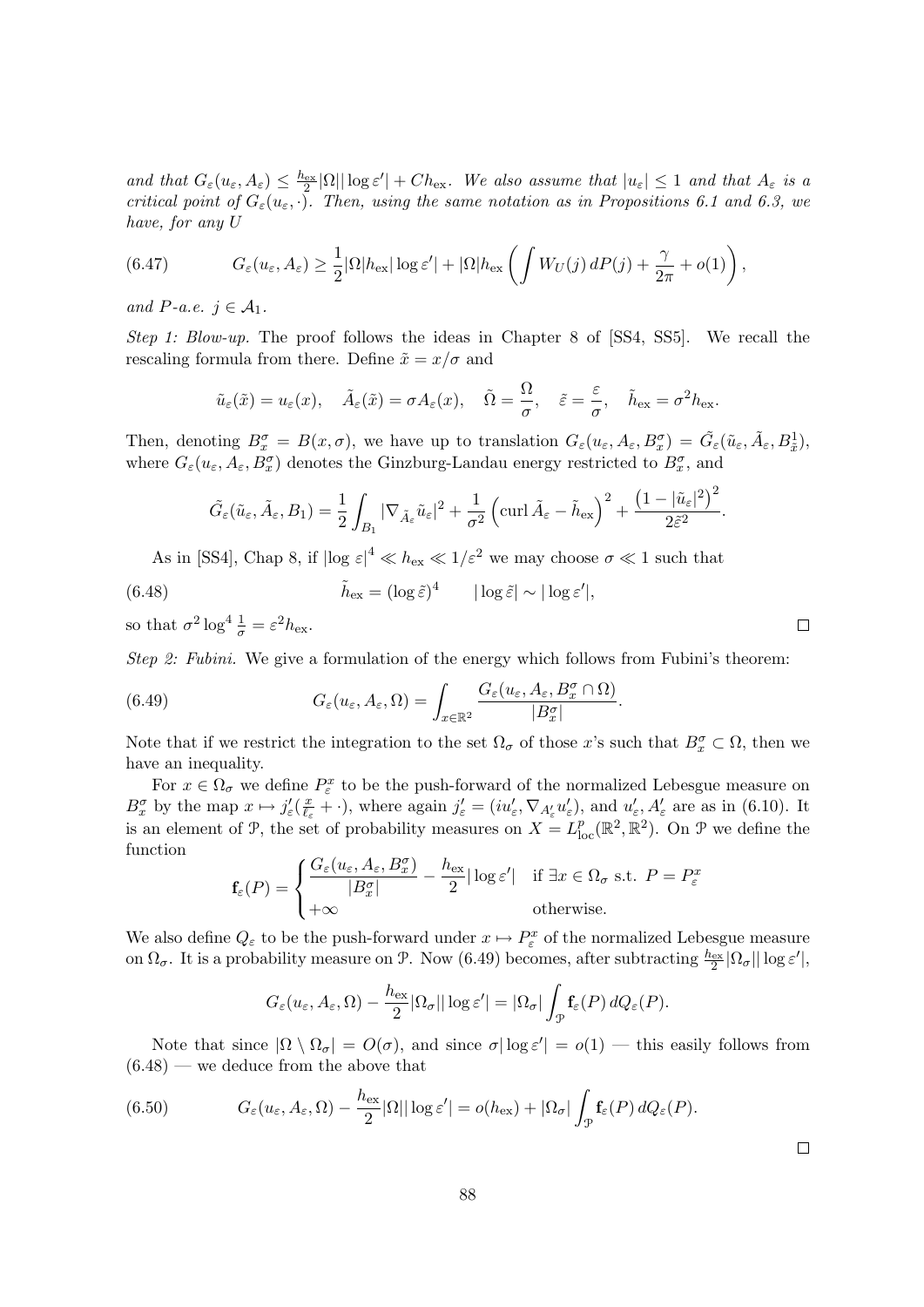Step 3: Γ-convergence of  $\frac{1}{h_{\text{ex}}}\mathbf{f}_{\varepsilon}$ . Assume that  $P_{\varepsilon}$  is a probability measure such that  $\mathbf{f}_{\varepsilon}(P_{\varepsilon}) \leq$  $Ch_{\text{ex}}$  and that  $P_{\varepsilon} \in \mathcal{P}$  converges to P. Then since  $\mathbf{f}_{\varepsilon}(P_{\varepsilon}) < \infty$ , there exists for each  $\varepsilon$  some  $x_{\varepsilon} \in \Omega_{\sigma}$  such that  $P_{\varepsilon} = P_{\varepsilon}^{x_{\varepsilon}}$  and

(6.51)  
\n
$$
\mathbf{f}_{\varepsilon}(P_{\varepsilon}) = \frac{G_{\varepsilon}(u_{\varepsilon}, A_{\varepsilon}, B_{x_{\varepsilon}}^{\sigma})}{|B^{\sigma}|} - \frac{h_{\text{ex}}}{2} |\log \varepsilon'|
$$
\n
$$
= \frac{1}{\sigma^2} \left( \frac{\tilde{G}_{\varepsilon}(\tilde{u}_{\varepsilon}, \tilde{A}_{\varepsilon}, B_{\tilde{x}_{\varepsilon}}^1)}{|B_1|} - \frac{\sigma^2 h_{\text{ex}}}{2} |\log \varepsilon'| \right)
$$
\n
$$
= \frac{1}{\sigma^2} \left( \frac{\tilde{G}_{\varepsilon}(\tilde{u}_{\varepsilon}, \tilde{A}_{\varepsilon}, B_{\tilde{x}_{\varepsilon}}^1)}{|B_1|} - \frac{\tilde{h}_{\text{ex}}}{2} |\log \varepsilon'| \right).
$$

Since  $\mathbf{f}_{\varepsilon}(P_{\varepsilon}) \leq Ch_{\text{ex}}$  we get  $\tilde{G}_{\varepsilon}(\tilde{u}_{\varepsilon}, \tilde{A}_{\varepsilon}, B_{\tilde{x}_{\varepsilon}}^1) \leq C(h_{\text{ex}}\sigma^2 + h_{\text{ex}}\sigma^2 |\log \varepsilon'|) = C\tilde{h}_{\text{ex}}(1 + |\log \varepsilon'|)$ and in view of (6.48), note that  $\varepsilon' = \varepsilon \sqrt{ }$  $\overline{h_{\text{ex}}} = \tilde{\varepsilon} \sqrt{\tilde{h}_{\text{ex}}}$ , we may apply Proposition 6.3 with  $\varepsilon$ replaced by  $\tilde{\varepsilon}$ ,  $h_{\text{ex}}$  by  $\tilde{h}_{\text{ex}}$ , etc. This way we find that,  $\tilde{N}$  being given by Proposition 6.3,  $\tilde{P}$  is concentrated on  $A_1$  and that

$$
(6.52) \quad \tilde{G}_{\varepsilon}(\tilde{u}_{\varepsilon}, \tilde{A}_{\varepsilon}, B^{1}_{\tilde{x}_{\varepsilon}}) \geq \frac{1}{2} ||h_{\tilde{\varepsilon}, \tilde{N}} - \tilde{h}_{\text{ex}}||^{2}_{H^{1}(B^{1}_{\tilde{x}_{\varepsilon}})} + \pi \tilde{N} ||\log \varepsilon'|| + \tilde{h}_{\text{ex}} |\omega_{\tilde{\varepsilon}}| \left( \int W_{U}(j) d\tilde{P}(j) + \frac{\gamma}{2\pi} + o(1), \right)
$$

where  $h_{\tilde{\varepsilon}, \tilde{N}}$  is the solution of the obstacle problem (1.35), replacing  $\Omega$  with  $B^1_{\tilde{x}_{\varepsilon}}$ ,  $h_{\text{ex}}$  with  $\tilde{h}_{\text{ex}}$ and  $\varepsilon$  with  $\tilde{\varepsilon}$ ; and  $\mu_{\tilde{\varepsilon},\tilde{N}} = -\Delta h_{\tilde{\varepsilon},\tilde{N}} + h_{\tilde{\varepsilon},\tilde{N}}$ ,  $\omega_{\tilde{\varepsilon}} = \text{Supp}(\mu_{\tilde{\varepsilon},\tilde{N}})$ . We can further check, since  $\tilde{h}_{\text{ex}} = |\log \tilde{\varepsilon}|^4$ , that from (5.19), (5.26) in Proposition 5.6, we have, as  $\tilde{\varepsilon} \to 0$ ,

$$
(6.53) \qquad |\omega_{\tilde{\varepsilon}}| = |B_1| + o(1) \qquad ||h_{\tilde{\varepsilon}, \tilde{N}} - \tilde{h}_{\text{ex}}||_{H^1}^2 + \pi \tilde{N}|\log \varepsilon'| = \frac{1}{2}\tilde{h}_{\text{ex}}|B_1||\log \varepsilon'| + o(\tilde{h}_{\text{ex}}).
$$

In (6.52),  $\tilde{P}$  is such that  $\tilde{P}$ -a.e.  $j \in \mathcal{A}_1$ , and is the limit of the probability measures  ${P_{\tilde{\varepsilon}}}_{\varepsilon}$ . Using Remark 6.4, the measure  $\tilde{P}$  is the limit of the image of the normalized Lebesgue measure on  $\omega_{\tilde{\varepsilon}}$  by  $\varphi: x \mapsto j(u_x, A_x)$ , where

$$
u_x(y) = \tilde{u}_{\varepsilon}(x + \ell_{\varepsilon}y) = u_{\varepsilon}(\sigma x + \ell_{\varepsilon}y), \quad A_x(y) = \ell_{\varepsilon}\tilde{A}_{\varepsilon}(x + \ell_{\varepsilon}y) = \ell_{\varepsilon}u_{\varepsilon}(\sigma x + \ell_{\varepsilon}y),
$$

while  $P_{\varepsilon}$  is the image of the normalized Lebesgue measure on  $B^{\sigma}_{\tilde{x}_{\varepsilon}}$  by the usual blow-up map  $x \mapsto j'_{\varepsilon}(x + \cdot)$  which, changing the variable to  $\tilde{x}$ , is equal to the image of the normalized Lebesgue measure on  $B_{\tilde{x}_{\varepsilon}}^1$  by  $\varphi$ . From  $|\omega_{\tilde{\varepsilon}}| \sim |B_1|$  and  $\omega_{\tilde{\varepsilon}} \subset B_{\tilde{x}_{\varepsilon}}^1$ , we then deduce that  $\{P_{\varepsilon}\}_{\varepsilon}$ and  $\{P_{\tilde{\varepsilon}}\}_{\varepsilon}$  have the same limit, i.e. that  $\tilde{P}=P$ . Then (6.52), (6.53) yield

$$
\tilde{G}_{\varepsilon}(\tilde{u}_{\varepsilon}, \tilde{A}_{\varepsilon}, B_1^{\tilde{x}_{\varepsilon}}) \geq \frac{1}{2} \tilde{h}_{\text{ex}} |B_1| \log \frac{1}{\tilde{\varepsilon}\sqrt{\tilde{h}_{\text{ex}}}} + \tilde{h}_{\text{ex}} |B_1| \left( \int W_U(j) \, dP(j) + \frac{\gamma}{2\pi} \right) + o(\tilde{h}_{\text{ex}}),
$$

where  $P = \lim_{\varepsilon} P_{\varepsilon}$  is concentrated on  $\mathcal{A}_1$ . Then, from (6.51),

(6.54) 
$$
\liminf_{\varepsilon \to 0} \frac{1}{h_{\text{ex}}} \mathbf{f}_{\varepsilon}(P_{\varepsilon}) \geq \int W_U(j) dP(j) + \frac{\gamma}{2\pi}.
$$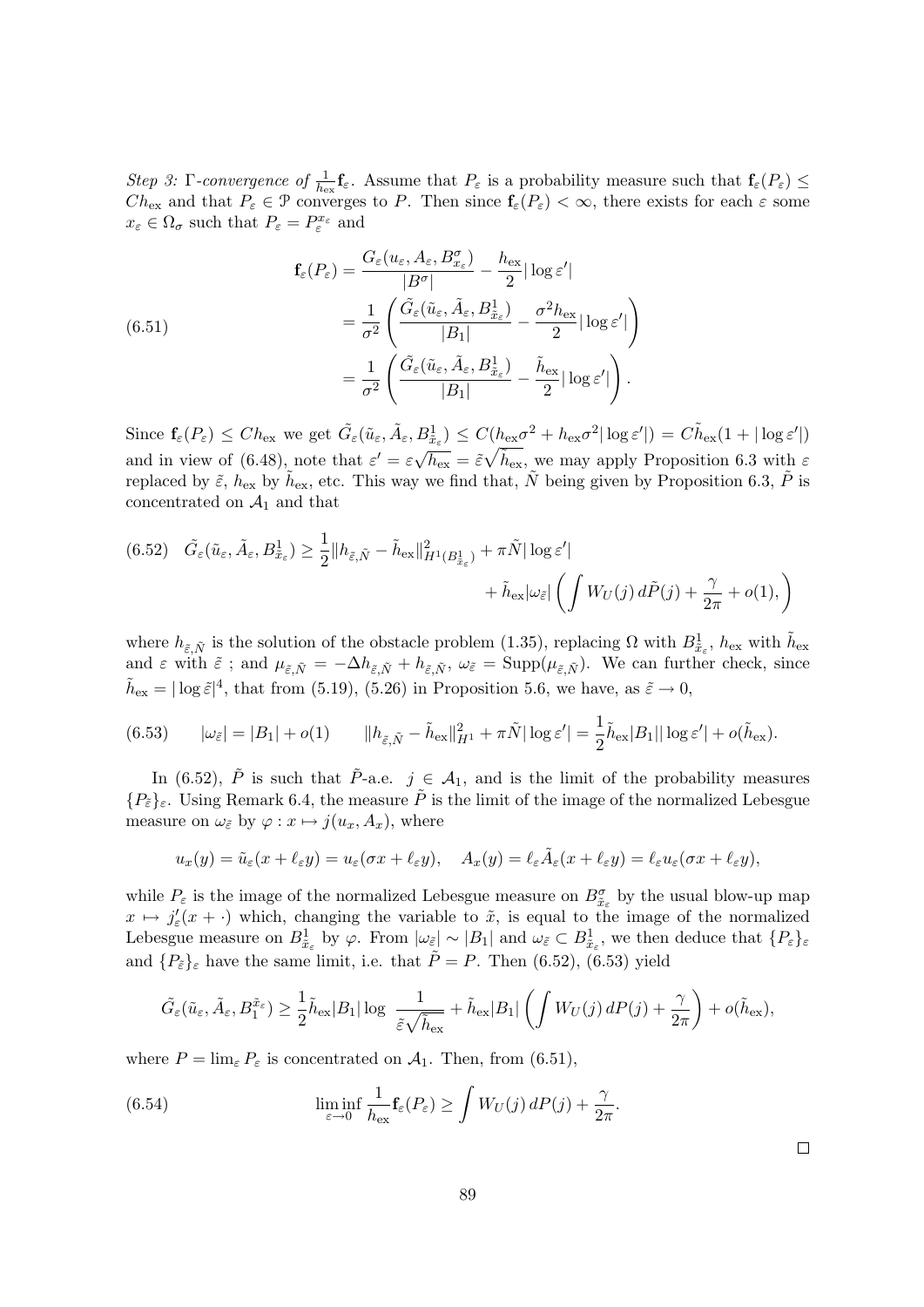Step 4:  $\{Q_{\varepsilon}\}_\varepsilon$  is tight. A consequence of (6.54) and Proposition 4.1 below is that the function  $f_{\varepsilon}$  is bounded below independently of  $\varepsilon$ , thus the results of Section 2 apply. The measures  $Q_{\varepsilon}$  are regular from their definition hence given  $\delta > 0$  there exists compact sets  $K_{\varepsilon}$  in  $\mathcal{P}$  such that  $Q_{\varepsilon}(K_{\varepsilon}) > 1 - \delta$ , and since  $h_{\text{ex}}^{-1} \int \mathbf{f}_{\varepsilon}(P) dQ_{\varepsilon}(P) < C$  from (6.50) and the energy upper bound, we can also require that  $h_{\text{ex}}^{-1} \mathbf{f}_{\varepsilon} < 1/\delta$  on  $K_{\varepsilon}$ .

Now assume  $P_{\varepsilon} \in K_{\varepsilon}$  for each  $\varepsilon > 0$ . Then  $\mathbf{f}_{\varepsilon}(P_{\varepsilon})/h_{\varepsilon}$  is bounded independently of  $\varepsilon$ and therefore from the previous step and after taking a subsequence,  $P_{\varepsilon} \to P$ . This shows that the hypotheses of Lemma 2.1 are satisfied and thus that any subsequence of  ${Q_{\varepsilon}}_{\varepsilon}$  has a convergent subsequence. In addition, we deduce that Q-almost every P satisfies that P-almost every  $j \in \mathcal{A}_1$ .

Step 5: Conclusion. Combining the convergence of  $\{Q_{\varepsilon}\}_{\varepsilon}$  and  $(6.54)$ , we deduce with the help of Lemma 2.2 that

(6.55) 
$$
\liminf_{\varepsilon \to 0} \frac{1}{h_{\text{ex}}} \int \mathbf{f}_{\varepsilon}(P) dQ_{\varepsilon}(P) \ge \int \left( \int W_U(j) dP(j) \right) dQ(P) + \frac{\gamma}{2\pi}.
$$

It remains to show that

(6.56) 
$$
\int \left( \int W_U(j) \, dP(j) \right) \, dQ(P) = \int W_U(j) \, d\overline{P}(j),
$$

where  $\overline{P} = \lim_{\varepsilon} P_{\varepsilon}$  and  $P_{\varepsilon}$  is the push-forward of the normalized uniform measure on  $\omega_{\varepsilon}'$  by the map  $x \mapsto j'_{\varepsilon}(x + \cdot)$  where  $j'_{\varepsilon}$  is the current defined from (6.10).

But, if  $\varphi$  is a continuous and bounded function on X, by definition of  $Q_{\varepsilon}$  we have

$$
\int \varphi \, dP_{\varepsilon} = \int \left( \int \varphi \, dP \right) \, dQ_{\varepsilon}(P) + o(1),
$$

since  $|\omega_{\varepsilon}'| \sim \Omega_{\sigma}$ . Hence, passing to the limit, we find

$$
\int \varphi \, d\overline{P} = \int \left( \int \varphi \, dP \right) \, dQ(P).
$$

It is straightforward to check that this equality extends to positive measurable functions, and in particular to  $W$ , which was proven to be measurable in Proposition 4.1. This proves  $(6.56)$ . In addition since Q almost every P satisfies  $j \in \mathcal{A}_1$ , and since  $\overline{P} = \int P dQ(P)$ , we also have that  $\overline{P}$  almost every  $j \in \mathcal{A}_1$ . Renaming  $\overline{P}$  by P, and since  $|\Omega_{\sigma}| \sim |\Omega|$  as  $\varepsilon \to 0$ , combining (6.50), (6.55) and (6.56) proves (6.47).  $\Box$ 

#### 6.4 Proof of Theorem 5

We may now combine the results of Propositions 6.3, 6.6, Lemma 5.8 and the upper bound of Theorem 7 below to prove Theorem 5.

Assertion 2 of the Theorem is part of Theorem 7 below.

For Assertion 1, in view of Remark 6.4, propositions 6.3 and 6.6 imply, for a suitable choice of  $N \in \{N_0^-, N_0^+\}$ , the convergence of  $P_\varepsilon$  to a translation invariant measure P on  $L^p_{\text{loc}}$ loc such that  $(1.49)$  holds.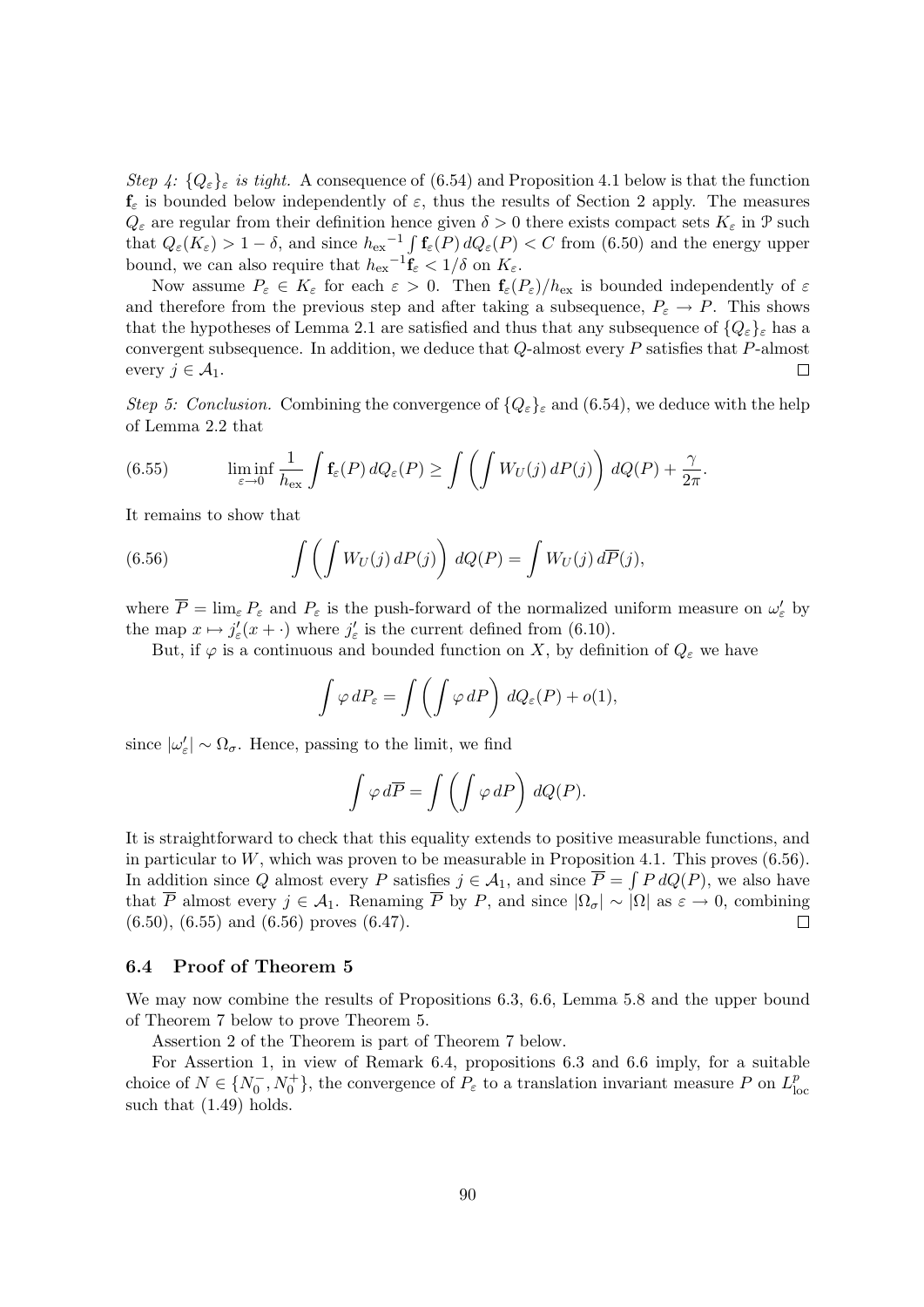We next prove  $(1.50)$ . We have seen in the subsections just above that the upper bound condition implies  $F_{\varepsilon}(u_{\varepsilon}, A_{1,\varepsilon}) \leq Ch_{\varepsilon}|\omega_{\varepsilon,N}|$  or, blowing-up,  $F_{\varepsilon}'(u_{\varepsilon}', A_{\varepsilon}') \leq C|\omega_{\varepsilon}'|$ . We may write  $\mu(u_{\varepsilon}, A_{\varepsilon}) - \mu_{\varepsilon, N} = \text{curl } j_{1, \varepsilon} + \alpha + \beta$ , where

$$
\alpha = \operatorname{curl} A_{1,\varepsilon} - \mu_{\varepsilon,N}, \quad \beta = \mu(u_{\varepsilon}, A_{\varepsilon}) - \operatorname{curl} A_{1,\varepsilon} - \operatorname{curl} j_{1,\varepsilon}.
$$

From (6.12) we have  $||\alpha||_{L^2}^2 \le C(F_{\varepsilon}'+|\omega_{\varepsilon}'|) \le Ch_{\text{ex}}|\omega_{\varepsilon,N}|$ , hence  $||\alpha||_{W^{-1,p}} \le C$ √ N. The same bound holds for  $\beta$  from (5.33). Finally, from (6.12), we have  $\int |j'|^p \leq C(F'_{\varepsilon} + |\omega'_{\varepsilon}|) \leq CN$ . Rescaling this relation, we get

$$
||j||_{L^{p}(\Omega)} \leq h_{\text{ex}}^{\frac{1}{2}-\frac{1}{p}}||j'||_{L^{p}(\Omega'_{\varepsilon})} \leq Ch_{\text{ex}}^{\frac{1}{2}-\frac{1}{p}}N^{\frac{1}{p}} \leq CN^{\frac{1}{2}}
$$

where we have used the fact that  $N \leq \frac{h_{\text{ex}}|\Omega|}{2\pi} \leq Ch_{\text{ex}}$ . Therefore  $\|\text{curl }j_{1,\varepsilon}\|_{W^{-1,p}} \leq C$ √  $N,$ which concludes the proof of  $(1.50)$ .

It remains to prove the statement concerning minimizers  $\{(u_{\varepsilon}, A_{\varepsilon})\}_{\varepsilon}$  of  $G_{\varepsilon}$ . In the case of small applied fields  $h_{\text{ex}} \leq \varepsilon^{-\beta}$ , Corollary 7.1 gives  $G_{\varepsilon}(u_{\varepsilon}, A_{\varepsilon}) \leq \min_{N \in \{N_0^-, N_0^+\}} G_{\varepsilon}^N + CN_0$ hence Proposition 6.3 applies. Comparing the lower bound  $(6.46)$  to the upper bound  $(7.2)$ in Theorem 7, we deduce that  $N$  minimizes the right-hand side and that

$$
\int W_U(j) \, dP(j) \le \min_{\mathcal{A}_{m_\lambda}} W.
$$

Since P is supported on  $\mathcal{A}_{m_\lambda}$ , we obtain that P-a.e. j minimizes  $W_U$  over  $\mathcal{A}_{m_\lambda}$ . Since minimizers of  $W_U$  are independent of  $U$ , we have the result.

In the case of large applied fields  $|\log \varepsilon|^4 \ll \frac{1}{\varepsilon^2}$ , Corollary 7.2 yields

$$
\min G_{\varepsilon} \leq \frac{h_{\text{ex}}}{2} |\Omega| |\log \varepsilon'| + |\Omega| h_{\text{ex}} \left( \min_{\mathcal{A}_1} W + \frac{\gamma}{2\pi} + o(1) \right),
$$

thus Proposition 6.6 applies and comparing the above to (6.47), we deduce that there is equality and that

$$
\int W_U(j) \, dP(j) \le \min_{\mathcal{A}_1} W.
$$

We again deduce that P-almost every j minimizes W over  $A_1$ . From (5.26) in Proposition 5.6, we get that (1.49) holds.

Note that Theorem 5 implies Theorem 4 since, from (5.25) in Proposition 5.6, if  $h_{\text{ex}} =$  $\lambda |\log \varepsilon|$  with  $\lambda > \lambda_{\Omega}$  then  $G_{\varepsilon}^{N} - G_{\varepsilon}^{N_0} = O(1)$  as  $\varepsilon \to 0$ .

**Remark 6.7.** If we had chosen from the beginning  $N = \overline{N} = \frac{1}{2d}$  $\frac{1}{2\pi}\nu_{\varepsilon}(\Omega_{\varepsilon}')$  as indicated in footnote in the proof of Proposition 6.1, the we would obtain the lower bound (1.49) with that  $\overline{N}$ . Combining with the upper bound of Theorem 7 we may deduce that  $G_{\varepsilon}^{\overline{N}} = \min_{N \in \mathbb{N}} G_{\varepsilon}^N +$  $o(\bar{N}) + o(N_0)$ . A careful examination of the variation of  $G_{\varepsilon}^N$  with N, based on Lemma 5.4 should then allow to obtain that  $\bar{N} = N_0^-$  or  $N_0^+$  up to an error which is quantified by the examination of the growth of  $G_{\varepsilon}^N = G_{\varepsilon}^{N_0}$  (this is quite delicate, though). We expect this error to be 0 for small enough applied fields, in particular for  $h_{\text{ex}} < H_{c_1} + O(\sqrt{|\log \varepsilon|}).$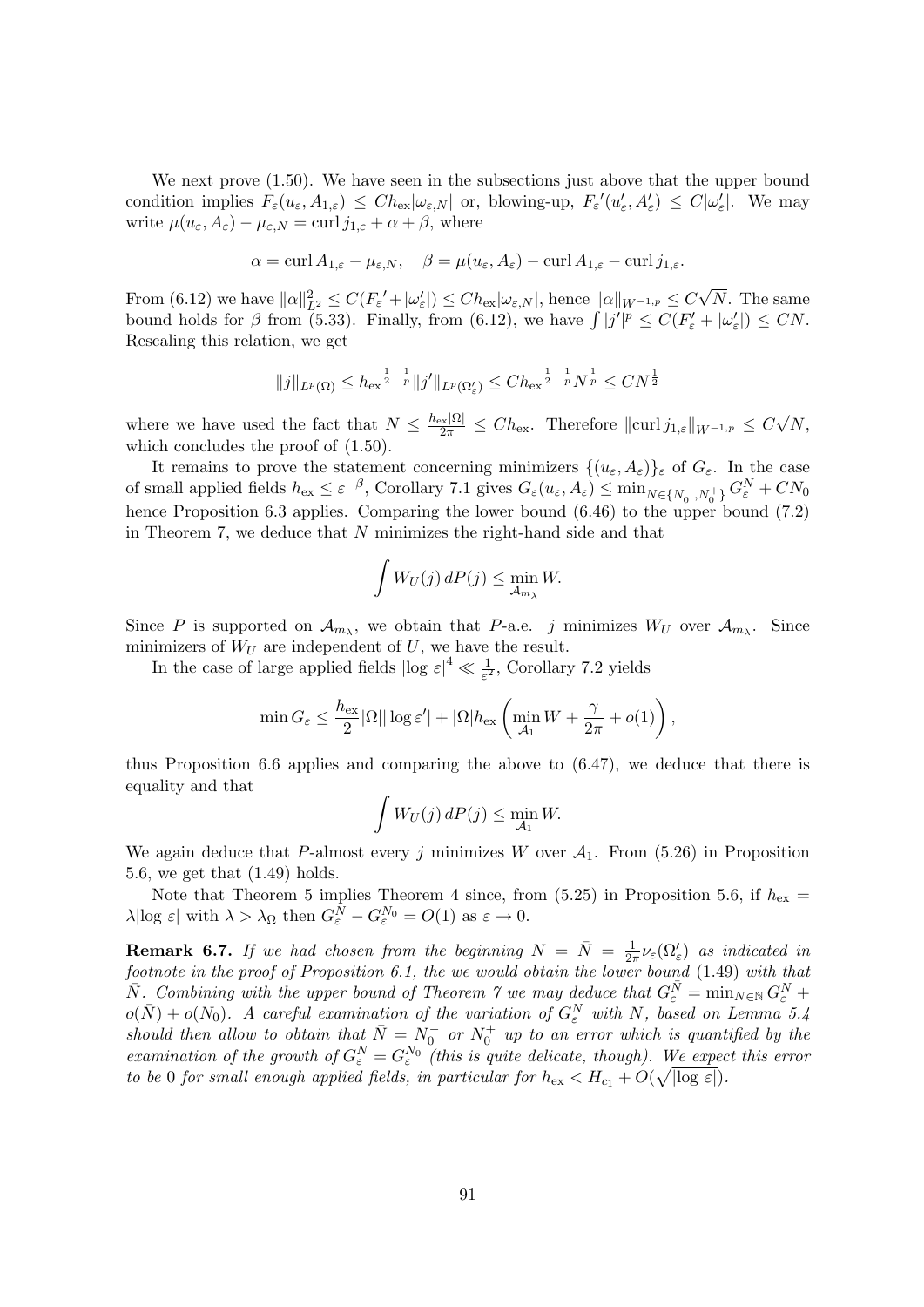# 7 Upper bound

In this section, we use the notation of Section 5, in particular the definitions of  $h_{\varepsilon,N}, \omega_{\varepsilon,N}$ ... can be found there. We make here, and here only, the assumption that  $\Omega$  is convex. This guarantees the smoothness of the solutions to the obstacle problem (A.1), see below. We do not believe this is a serious restriction, but the possible presence of cusps in the coincidence set would certainly add technical difficulties to our construction.

We prove the upper bound matching the lower bound of Theorem 5 (recall the definition of  $G_{\varepsilon}^N$  in  $(1.41)$ :

**Theorem 7.** Assume that  $\Omega$  is convex and that (1.48) holds. Then for any family of integers  $\{N\}$  depending on  $\varepsilon$  and satisfying

(7.1) 
$$
1 \ll N \leq \frac{|\Omega|h_{\text{ex}}}{2\pi}, \quad as \ \varepsilon \to 0
$$

the following holds:

1. There exists  $(u_{\varepsilon}, A_{\varepsilon})$  such that, as  $\varepsilon \to 0$ ,

(7.2) 
$$
G_{\varepsilon}(u_{\varepsilon}, A_{\varepsilon}) \leq G_{\varepsilon}^{N} + N\left(\frac{2\pi}{m_{\lambda}}\min_{A_{m_{\lambda}}} W + \gamma + o(1)\right),
$$

where  $\lambda \in [\lambda_{\Omega}, +\infty]$  is the limit of  $h_{\text{ex}}/|\log \varepsilon|$  as  $\varepsilon \to 0$ , where  $\mathcal{A}_{m_{\lambda}}$  is as in Definition 1.1, and where  $\varepsilon' = \varepsilon \sqrt{h_{\rm ex}}$ .

2. Let  $1 < p < 2$  be given. For any probability P on  $L_{loc}^p(\mathbb{R}^2, \mathbb{R}^2)$  which is invariant under the action of translations and concentrated on  $\mathcal{A}_{m_\lambda}$ , there exists  $(u_\varepsilon, A_\varepsilon)$  such that, letting  $P_{\varepsilon}$  be the push-forward of the normalized Lebesgue measure on  $\omega_{\varepsilon,N}$  by the map  $x \mapsto \frac{1}{\sqrt{k}}$  $\frac{1}{h_{\text{ex}}}j(u_\varepsilon,A_\varepsilon)\left(x+\frac{\cdot}{\sqrt{h_{\text{ex}}}}\right)$ , we have as  $\varepsilon\to 0$ ,  $P_\varepsilon\to P$  weakly and

(7.3) 
$$
G_{\varepsilon}(u_{\varepsilon}, A_{\varepsilon}) \leq G_{\varepsilon}^{N} + N\left(\frac{2\pi}{m_{\lambda}}\int W_{K}(j) dP(j) + \gamma + o(1)\right).
$$

Corollary 7.1. Under the same assumptions, we have

$$
\min G_{\varepsilon} \le \min_{N \in \{N_0^-, N_0^+\}} G_{\varepsilon}^N + C N_0 \le C h_{\text{ex}} |\log \varepsilon'|.
$$

*Proof.* To obtain an upper bound, we apply the result above with  $N = N_0^-$  and  $N = N_0^+$ (recall that  $N_0$  is not necessarily an integer) and use (5.25) in Proposition 5.6.

**Corollary 7.2.** Under the same assumptions, if  $|\log \varepsilon|^4 \ll h_{\text{ex}} \ll \frac{1}{\varepsilon^2}$ , we have

$$
\min G_{\varepsilon} \leq \frac{1}{2} |\Omega| h_{\text{ex}} |\log \varepsilon'| + h_{\text{ex}} |\Omega| \left( \min_{\mathcal{A}_1} W + \frac{\gamma}{2\pi} + o(1) \right).
$$

*Proof.* This follows from (7.2) applied with  $N = N_0^-$ , (5.26) in Proposition 5.6,  $|\omega_{\varepsilon,N}| \leq |\Omega|$ and  $\lambda = +\infty$ .  $\Box$ 

We now prove Theorem 7.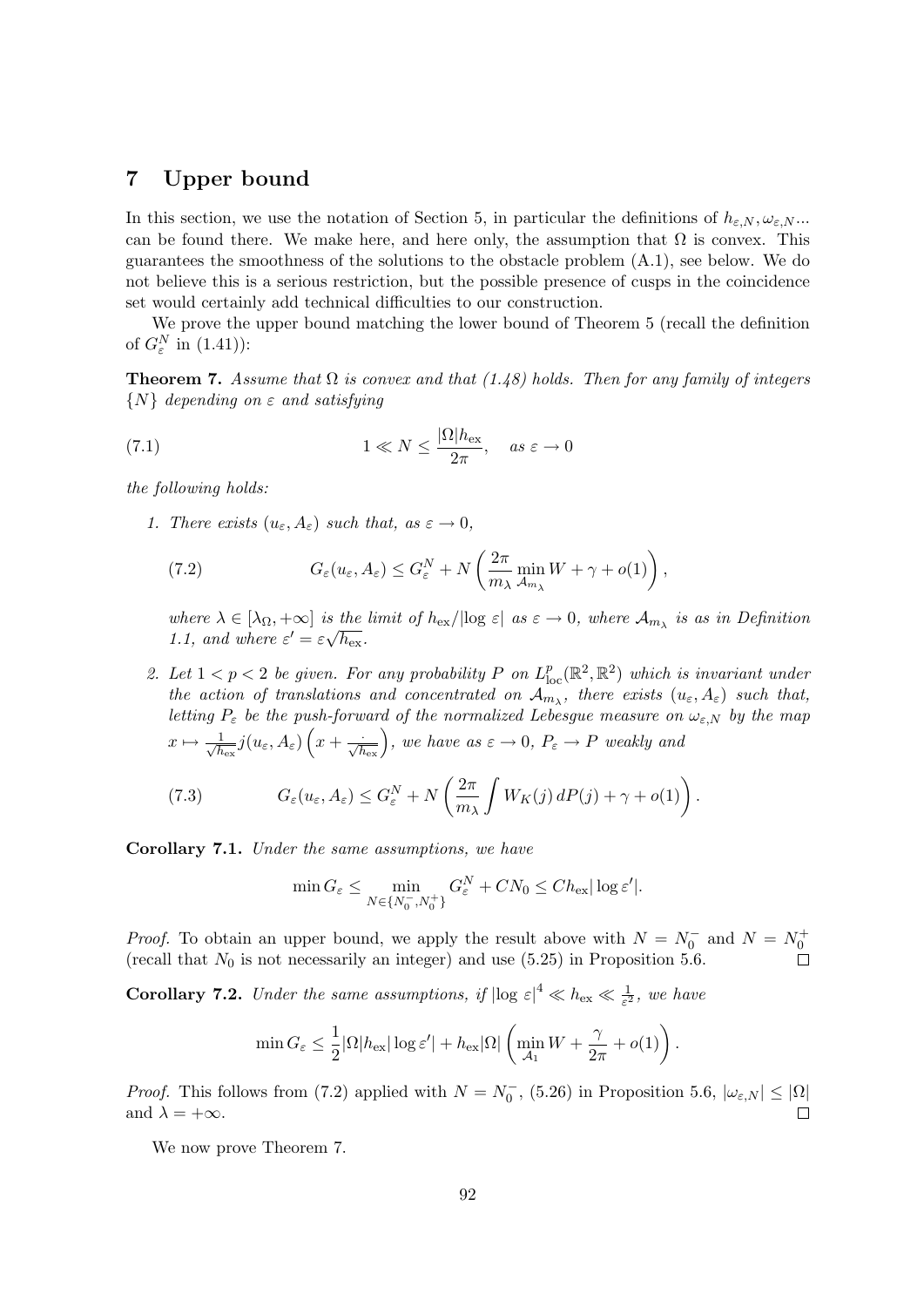### 7.1 Properties of  $\omega_{\varepsilon,N}$

The convexity of  $\Omega$  guarantees that the coincidence sets  $\{\omega_m\}_m$  for the minimizers of (A.1) are convex (Friedman-Phillips, [FP], see also [Ka], [DM]). Then the density criterion of Caffarelli [Caf] and regularity improvement of Kinderlehrer-Nirenberg [KN] and Isakov [Is] imply that it is in fact analytic for any  $m$ . We state a density estimate which is uniform with respect to  $m \in (\underline{h}_0, 1]$ . This is the only place where we use the assumption that  $\Omega$  is convex.

**Lemma 7.3.** Assume  $\Omega$  is convex (so that (1.31) is satisfied), and let  $L_m$  be as in Proposition A.1. Then there exists  $\alpha > 0$  and  $r_0 > 0$  such that for any  $m \in (\underline{h}_0, 1]$ , any  $r < r_0$ , and any  $x \in \omega_m$ 

$$
\frac{|\omega_m \cap B(x, L_m r)|}{|B(x, L_m r)|} \ge \alpha.
$$

*Proof.* We call  $d(r)$  the density ratio above. Since  $\omega_m$  is convex,  $r \mapsto d(r)$  is decreasing. But from Proposition A.1, the diameter of  $\omega_m$  is bounded by  $CL_m$  and  $|\omega_m| \geq cL_m^2$ , where  $c, C > 0$  are independent of  $m \in (\underline{h}_0, 1]$ . Therefore  $d(C) \ge c/C^2$ . Letting  $\alpha = c/C^2$  and  $r_0 = C$  proves the lemma.

Now assume the hypothesis of Theorem 7 are satisfied. Then Lemma 5.1 applies and  $\mu_{\varepsilon,N} := -\Delta h_{\varepsilon,N} + h_{\varepsilon,N} = m_{\varepsilon,N} h_{\text{ex}} \mathbf{1}_{\omega_{\varepsilon,N}}$  where  $m_{\varepsilon,N}$  satisfies (5.2) and  $m_{\varepsilon,N} h_{\text{ex}} |\omega_{\varepsilon,N}| = 2\pi N$ . Let

$$
\ell_\varepsilon' = \frac{1}{\sqrt{m_{\varepsilon,N} h_{\mathrm{ex}}}}.
$$

We have  $(\ell_{\varepsilon}')^{-2}|\omega_{\varepsilon,N}| \in 2\pi\mathbb{N}$ .

Rescaling the previous lemma we find

Corollary 7.4. There exists  $\alpha > 0$  such that for any  $R > 0$ , any  $\varepsilon$  small enough depending on R, and  $x \in \omega_{\varepsilon,N}$  we have  $|\omega_{\varepsilon,N} \cap B(x, R\ell'_{\varepsilon})| \ge \alpha |B(x, R\ell'_{\varepsilon})|$ .

*Proof.* From Proposition 5.6 we have  $\ell_{\varepsilon} \ll L_{\varepsilon}$ , where  $L_{\varepsilon}$  is the value of  $L_m$  corresponding to  $m = m_{\varepsilon,N}$ . Thus, if  $\varepsilon$  is small enough, we have  $R\ell'_{\varepsilon} \leq r_0L_{\varepsilon}$ , and the previous lemma applies.  $\Box$ 

#### 7.2 Definition of the test current

The construction follows similar lines as [SS4], Chapters 7 and 10, but the estimates must be more precise as only an error of  $o(1)$  per vortex is allowed. From now on we assume  $(1.31)$ , (1.48) and (7.1). We write for simplicity  $\omega_{\varepsilon}$  instead of  $\omega_{\varepsilon,N}$  and  $m_{\varepsilon}$  instead of  $m_{\varepsilon,N}$ .

Let  $R \in 4\pi\mathbb{N}$  be given. We tile  $\mathbb{R}^2$  in the obvious way by a collection  $\{\mathcal{K}_i\}_i$  of squares of sidelength  $2R\ell'_{\varepsilon}$ . We let

$$
I = \{i, \mathcal{K}_i \subset \omega_{\varepsilon}, \text{dist }(\mathcal{K}_i, \partial \omega_{\varepsilon}) \geq \ell_{\varepsilon}'\}, \quad \tilde{\omega}_{\varepsilon} = \cup_{i \in I} \mathcal{K}_i \quad \tilde{\omega}_{\varepsilon} = \omega_{\varepsilon} \setminus \tilde{\omega}_{\varepsilon}.
$$

To prove the first item of the theorem, we apply Corollary 4.4 to a minimizer of  $W$  to find j<sub>R</sub> in  $K_R$  such that j<sub>R</sub> ·  $\tau$  on  $\partial K_R$  where  $K_R = [-R, R]^2$ . To prove the second item, let F concentrated on  $\mathcal{A}_{m_\lambda}$  be given, and let us define  $\overline{P}$  to be the push-forward of P under the rescaling  $j \mapsto \frac{1}{\sqrt{n}}$  $\frac{1}{m_\lambda}j\left(\frac{\cdot}{\sqrt{m_\lambda}}\right)$ ). Then  $\overline{P}$  is concentrated on  $\mathcal{A}_1$  and from (1.9), we have

(7.4) 
$$
\int W_K(j) \, d\bar{P}(j) = \frac{1}{m_{\lambda}} \int W_K(j) \, dP(j) + \frac{1}{4} \log m_{\lambda}.
$$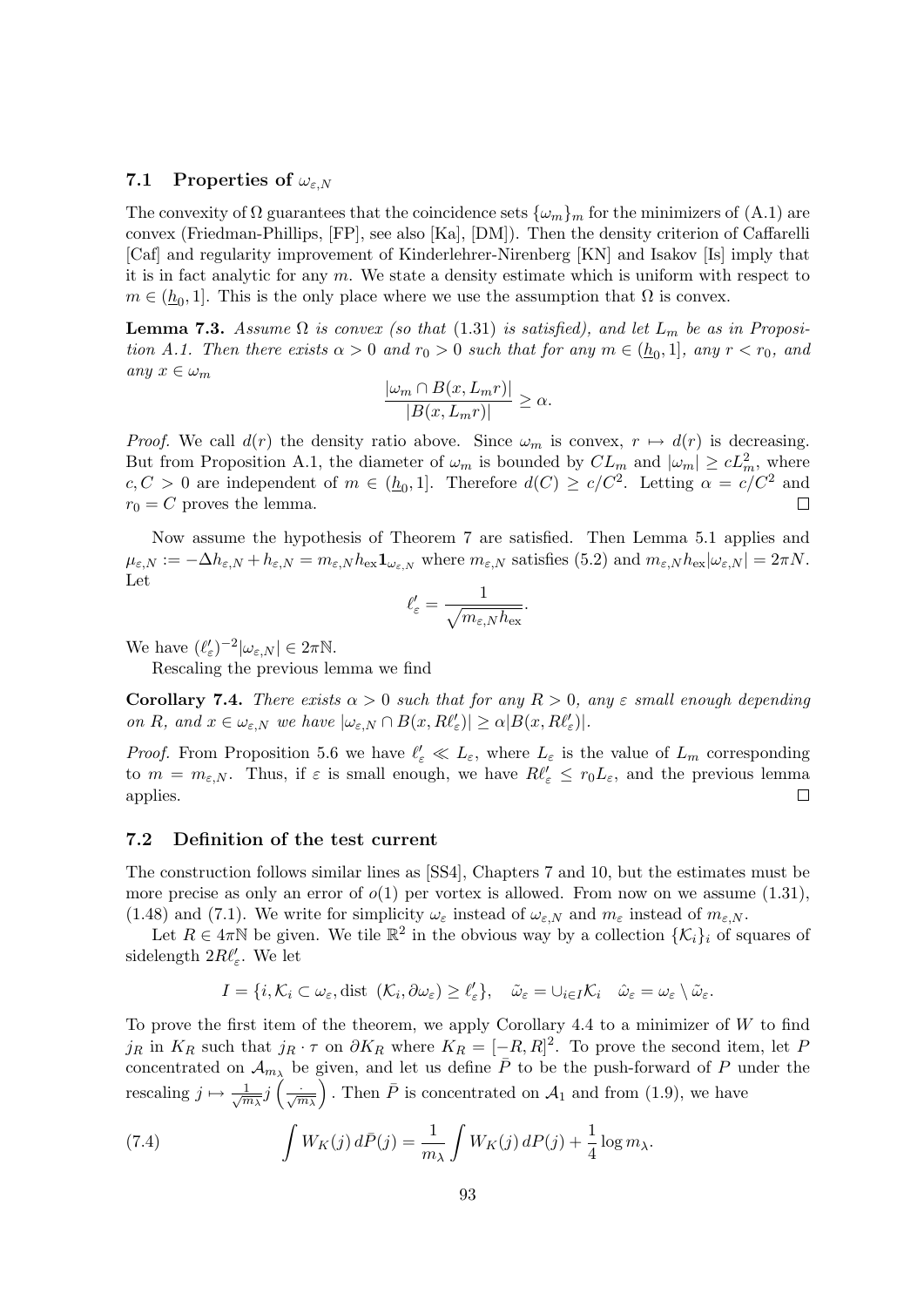We then apply Corollary 4.5 to the probability  $\bar{P}$ , it gives again a  $j_R$  in  $K_R$  such that  $j_R \cdot \tau = 0$ on  $\partial K_R$ . We continue the construction in the same way in either of these two cases.

We next extend  $j_R$  by periodicity to  $\mathbb{R}^2$  and, denoting by  $c_0$  the center of  $\mathcal{K}_{i_0}$ , where  $i_0 \in I$ is arbitrary, we let

$$
\tilde{j}_{\varepsilon}(x) = \begin{cases} \frac{1}{\ell'_{\varepsilon}} j_R\left(\frac{x-c_0}{\ell'_{\varepsilon}}\right) & \text{in } \tilde{\omega}_{\varepsilon} \\ 0 & \text{in } \mathbb{R}^2 \setminus \tilde{\omega}_{\varepsilon}.\end{cases}
$$

In particular, letting  $\tilde{\Lambda} = (c_0 + \ell'_{\varepsilon} \Lambda_R) \cap \tilde{\omega}_{\varepsilon}$ , where  $\Lambda_R$  denotes the support of  $\nu_R$ , and since  $\tilde{\jmath}_{\varepsilon} \cdot \tau = 0$  on  $\partial \tilde{\omega}_{\varepsilon}$ , we have

$$
\operatorname{curl} \tilde{\jmath}_{\varepsilon} = 2\pi \sum_{p \in \tilde{\Lambda}} \delta_p - m_{\varepsilon} h_{\text{ex}} \mathbf{1}_{\tilde{\omega}_{\varepsilon}}, \quad \text{in } \mathbb{R}^2.
$$

We define a current  $\hat{j}_{\varepsilon}$  as follows. First we note that since  $|\mathcal{K}_i|, |\omega_{\varepsilon}| \in 2\pi {\ell_{\varepsilon}'}^2 \mathbb{N}$ , we have  $|\hat{\omega}_{\varepsilon}| \in 2\pi{\ell_{\varepsilon}'}^2$ N. Then, using Corollary 7.4 we may — we omit the cumbersome details — find disjoint measurable sets  $C_1, \ldots, C_n$  and  $y_i \in C_i$  such that, for some  $c, C > 0$  independent of  $R, \varepsilon,$ 

(7.5) 
$$
\mathbf{1}_{\hat{\omega}_{\varepsilon}} = \sum_{i} \mathbf{1}_{\mathcal{C}_i}, \quad |\mathcal{C}_i| = 2\pi {\ell'_\varepsilon}^2, \quad B(y_i, c\ell'_\varepsilon) \subset \mathcal{C}_i \subset B(y_i, C\ell'_\varepsilon).
$$

We let  $j_i = -\nabla^{\perp} f_i$ , where

(7.6) 
$$
\begin{cases} -\Delta f_i = 2\pi \delta_{y_i} - m_{\varepsilon} h_{\varepsilon x} \mathbf{1}_{\mathcal{C}_i} & \text{in } B(y_i, C\ell'_{\varepsilon}) \\ \partial_{\nu} f_i = 0 & \text{on } \partial B(y_i, C\ell'_{\varepsilon}), \end{cases}
$$

and then, letting  $j_i = 0$  on  $\mathbb{R}^2 \setminus B(y_i, C\ell'_{\varepsilon})$ , we let  $\hat{j}_{\varepsilon} = \sum_{i=1}^n j_i$ . We have, letting  $\widehat{\Lambda} =$  $\{y_1,\ldots,y_n\},\$ 

$$
\operatorname{curl} \hat{\jmath}_{\varepsilon} = 2\pi \sum_{p \in \widehat{\Lambda}} \delta_p - m_{\varepsilon} h_{\text{ex}} \mathbf{1}_{\hat{\omega}_{\varepsilon}}.
$$

Finally we let  $j_{\varepsilon} = \tilde{j}_{\varepsilon} + \hat{j}_{\varepsilon}$ ,  $\Lambda = \tilde{\Lambda} \cup \hat{\Lambda}$ . We have

**Proposition 7.5.** The current  $j_{\varepsilon}$  satisfies

(7.7) 
$$
\begin{cases} \operatorname{curl} j_{\varepsilon} = 2\pi \sum_{p \in \Lambda} \delta_p - h_{\text{ex}} m_{\varepsilon} \mathbf{1}_{\omega_{\varepsilon}} & \text{in } \mathbb{R}^2 \\ j_{\varepsilon} = 0 & \text{on } \mathbb{R}^2 \setminus \Omega. \end{cases}
$$

Moreover

$$
(7.8) \qquad \limsup_{\eta \to 0} \frac{1}{m_{\varepsilon} h_{\text{ex}} |\omega_{\varepsilon}|} \left( \frac{1}{2} \int_{\Omega \setminus \cup_{p \in \Lambda} B(p,\eta \ell_{\varepsilon}')} |j_{\varepsilon}|^2 + \pi \# \Lambda \log \eta \right) \leq \frac{W(j_R, \mathbf{1}_{K_R})}{R^2} + o_{\varepsilon}(1),
$$

where  $\lim_{\varepsilon\to 0} o_{\varepsilon}(1) = 0$ .

Finally, there exists  $\eta_0 > 0$  such that for any  $\varepsilon$  small enough, any  $p \in \Lambda$  and any  $q \in$  $[1, +\infty)$  we have

(7.9) 
$$
\|j_{\varepsilon}-\nabla^{\perp}\log|\cdot-p|\|_{L^{q}(B(p,\eta_{0}\ell'_{\varepsilon}))}\leq C_{q}\ell'_{\varepsilon}^{\frac{2}{q}-1}.
$$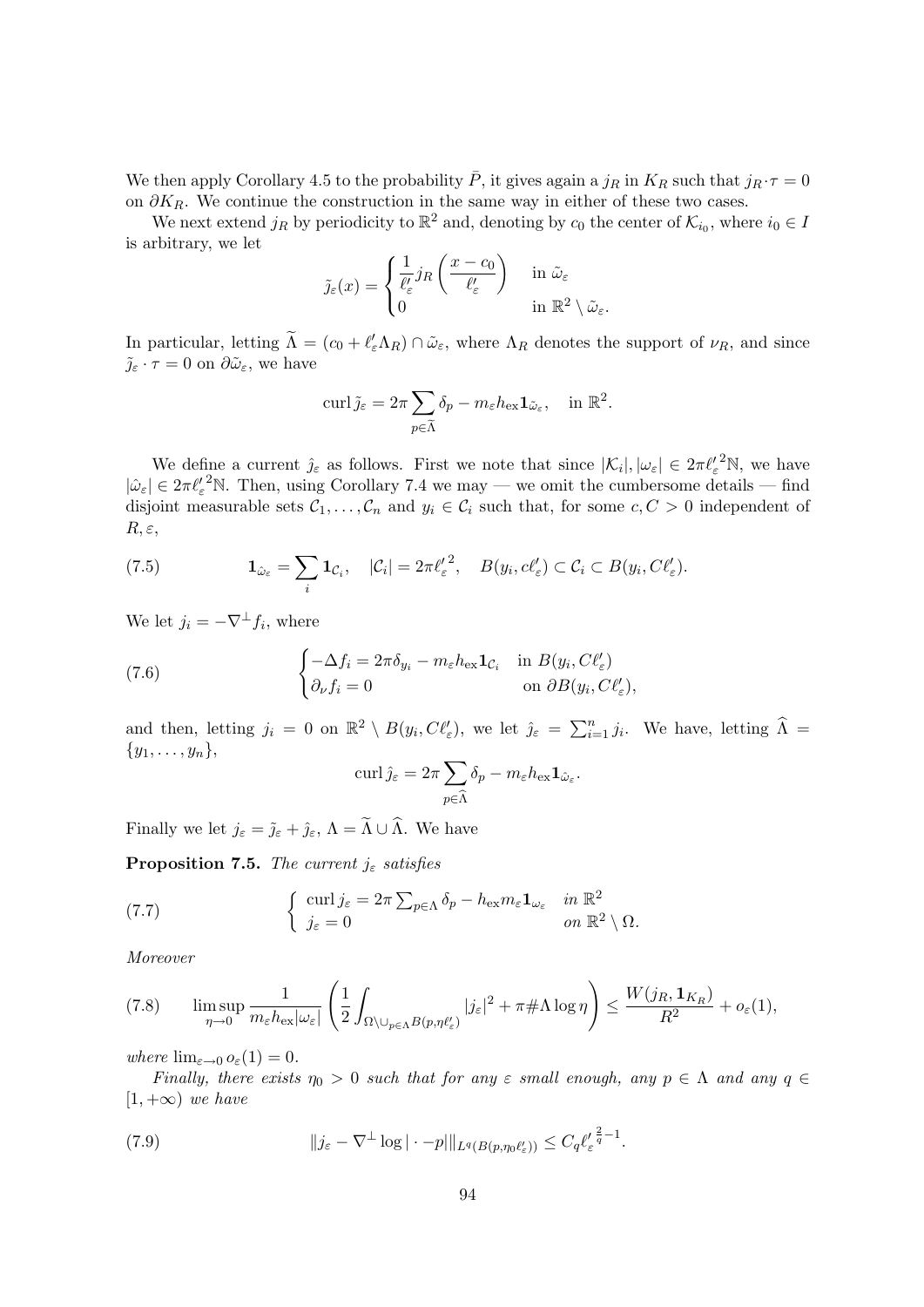*Proof.* The fact that  $\text{curl } j_{\varepsilon} = 2\pi \sum_{p \in \Lambda} \delta_p - h_{\text{ex}} m_{\varepsilon}$  is obvious, and  $j_{\varepsilon} = 0$  on  $\Omega^c$  follows from the definition of  $j_{\varepsilon}$  and the fact that  $d(\omega_{\varepsilon}, \Omega^c) \geq C\ell'_{\varepsilon}$  if  $\varepsilon$  is small enough. This is a consequence of the fact that on  $\omega_{\varepsilon}$  we have  $h_{\varepsilon,N} = m_{\varepsilon,N} h_{\text{ex}}$  while on  $\partial\Omega$  we have  $h_{\varepsilon,N} = h_{\text{ex}}$ . The difference is

$$
\Delta = h_{\text{ex}}(m_{0,\varepsilon} - m_{\varepsilon,N} + 1 - m_{0,\varepsilon}) = c_{\varepsilon,N} + \frac{1}{2} |\log \varepsilon'| \approx \frac{1}{2} |\log \varepsilon'|,
$$

using (5.12). It follows using (5.20) that  $d(\omega_{\varepsilon}, \Omega^c) \ge \sqrt{|\log \varepsilon'|/h_{\text{ex}}}\gg \ell'_{\varepsilon}$ .

We estimate  $\hat{j}_{\varepsilon}$ . From (7.6),  $f_i(y) = -\log|y - y_i| + g_i((y - y_i)/\ell'_{\varepsilon})$ , where  $g_i$  solves  $\Delta g_i(x) = \mathbf{1}_{\mathcal{C}_i}(y_i + \ell'_\varepsilon x)$  in  $B(0, C)$  and  $\partial_\nu g_i = 0$  on  $\partial B(0, C)$ . Since  $\mathbf{1}_{\mathcal{C}_i} \in L^\infty$ , elliptic regularity implies that  $\|\nabla g_i\|_{L^q} \leq C_q$  for every  $q \in [1, +\infty)$ . We easily deduce that

(7.10) 
$$
\|j_i - \nabla^{\perp} \log |\cdot - y_i| \|_{L^q(B(y_i, C\ell'_{\varepsilon}))} \leq C_q \ell'_{\varepsilon}^{\frac{2}{q}-1}.
$$

Since  $j_i = 0$  outside  $B(y_i, C\ell'_\varepsilon)$  we deduce

(7.11) 
$$
||j_i||_{L^q(\mathbb{R}^2 \setminus B(y_i, c\ell'_\varepsilon))} \leq C_q {\ell'_\varepsilon}^{\frac{2}{q}-1} (1 + c^{2-q}),
$$

(7.12) 
$$
||j_i||_{L^2(\mathbb{R}^2 \setminus B(y_i, c\ell'_{\varepsilon}))} \leq C \left(1 + \log \frac{1}{c}\right).
$$

Then we compute estimates for  $\tilde{j}_{\varepsilon}$ . Since  $j_R$  is defined independently of  $\varepsilon$ , there exists  $\eta_0 > 0$ (depending on R) which bounds from below the distances between the points in  $\Lambda_R$  and between  $\Lambda_R$  and  $\partial K_R$ . Since div  $j_R = 0$  in  $K_R$  we have that  $||j_R-\nabla^{\perp} \log |\cdot-y||_{L^q(B(y,\eta_0))} \leq C_q$ for any  $y \in \Lambda_R$  and moreover  $j_R \in C^{\infty}_{loc}(K_R \setminus \Lambda_R)$ . It follows that  $\forall y \in \tilde{\Lambda}$  and  $\forall q \in [1, +\infty)$ we have

(7.13) 
$$
\|\tilde{\jmath}_{\varepsilon} - \nabla^{\perp} \log | \cdot - y \|_{L^{q}(B(y,\eta_{0}\ell'_{\varepsilon}))} \leq C_{q} \ell'_{\varepsilon}^{\frac{2}{q}-1}.
$$

Moreover, since  $j_R$  is uniformly locally bounded in  $L^{q'}$ , for every  $q' \in [1, 2)$ , we have for every  $x \in \mathbb{R}^2$  and every  $M > 0$ 

(7.14) 
$$
\|\tilde{\jmath}_{\varepsilon}\|_{L^{q'}(B(x,M\ell'_{\varepsilon}))}\leq C_{q'}M^{\frac{2}{q'}}\ell'_{\varepsilon}^{\frac{2}{q'}-1}.
$$

We are ready to derive estimates for  $j_{\varepsilon} = \tilde{j}_{\varepsilon} + \sum_{i=1}^{n} j_i$ . First we note that from (7.5) we have that  $|y_i - y_j|$  and  $d(y_i, \tilde{\omega}_{\varepsilon})$  are bounded below by  $c\ell'_{\varepsilon}$ , if  $i \neq j$ , therefore since  $\text{Supp} j_i \subset B(y_i, C\ell'_\varepsilon)$  and  $\text{Supp} \tilde{j}_\varepsilon \subset \tilde{\omega}_\varepsilon$  the overlap number of the supports of  $\tilde{j}_\varepsilon$  and the  $j_i$ 's is bounded by a constant C independent of R,  $\varepsilon$ . Moreover  $\tilde{\omega}_{\varepsilon}$  is included in the complement of  $\cup_i B(y_i, c\ell'_{\varepsilon}).$ 

We have  $\int_{\mathbb{R}^2} \hat{j}_{\varepsilon} \cdot \tilde{j}_{\varepsilon} = \sum_i \int_{\mathbb{R}^2} j_i \cdot \tilde{j}_{\varepsilon}$ , but the number of *i*'s for which the integrals above are nonzero is bounded by  $C \frac{|\text{Supp}\tilde{j}_\varepsilon \cap \text{Supp}\hat{j}_\varepsilon|}{\sqrt{\frac{\rho_2^2}{n}}}$  $\frac{\varepsilon \cap \text{Supp}\hat{j}_{\varepsilon} \cap \text{Supp}\hat{j}_{\varepsilon}}{\ell_{\varepsilon}^{2}} \text{ since } \text{Supp}\hat{j}_{\varepsilon} \cap \text{Supp}\hat{j}_{\varepsilon} \subset \{d(x,\omega_{\varepsilon}^{c}) \leq C\ell_{\varepsilon}'\}\text{ and using }$ Proposition 5.6, item 4. Applying Hölder's inequality to each of these nonzero integrals, and using (7.11), (7.14), we deduce

$$
(7.15) \qquad \int_{\mathbb{R}^2} \hat{\jmath}_{\varepsilon} \cdot \tilde{\jmath}_{\varepsilon} \leq C \frac{|\text{Supp}\tilde{\jmath}_{\varepsilon} \cap \text{Supp}\hat{\jmath}_{\varepsilon}|}{\ell_{\varepsilon}^{\prime^2}} \times C_q \ell_{\varepsilon}^{\prime \frac{2}{q}-1} \times C_{q'} \ell_{\varepsilon}^{\prime \frac{2}{q'}-1} \leq C m_{\varepsilon} h_{\text{ex}} o_{\varepsilon}(1),
$$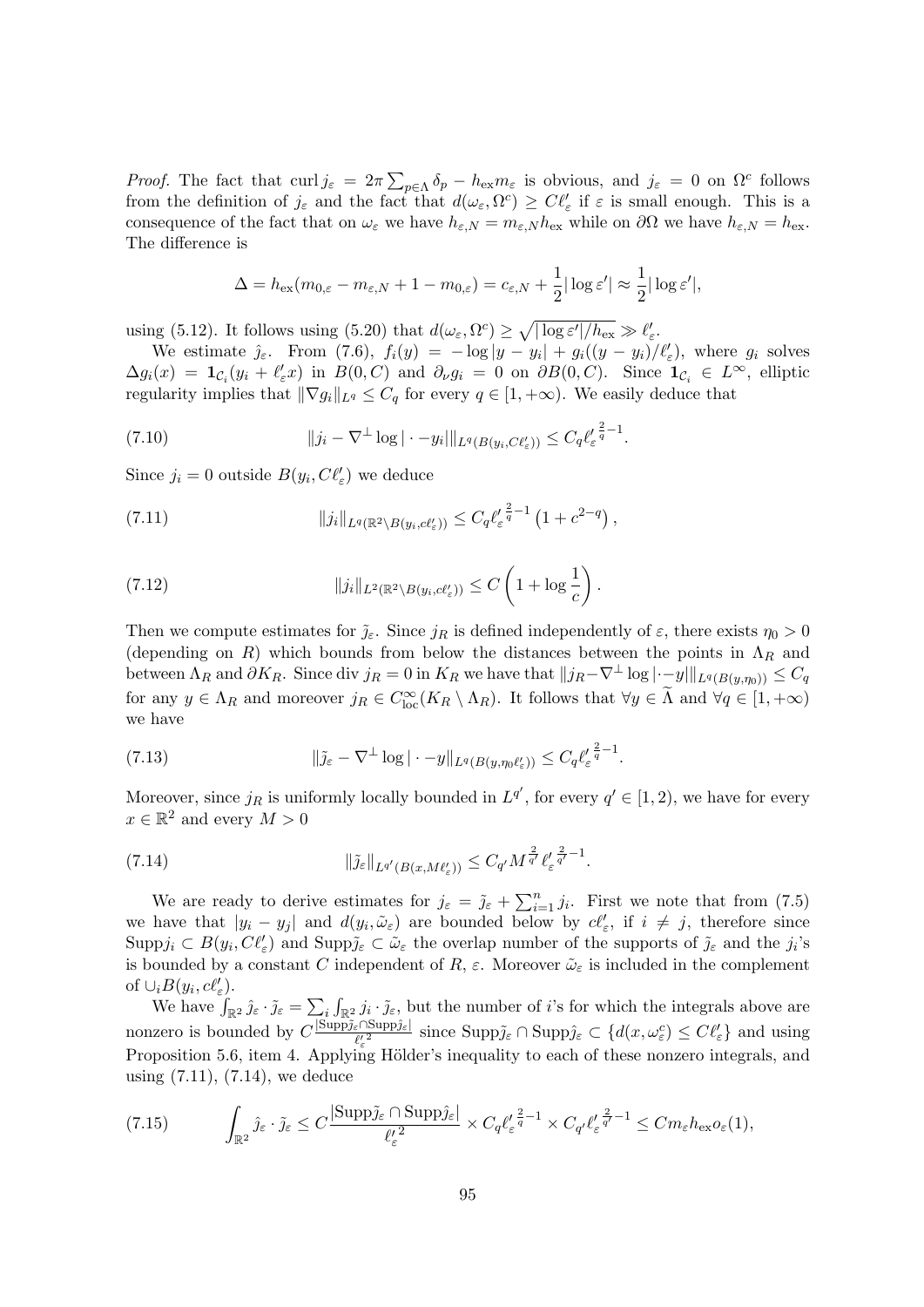Note that still from Proposition 5.6, item 4,  $|\hat{\omega}_{\varepsilon}| = o_{\varepsilon}(1)|\omega_{\varepsilon}|$  and, since  $\#\hat{\Lambda} = \ell_{\varepsilon}'^{-2}(2\pi)^{-1}|\hat{\omega}_{\varepsilon}|$ and from  $(7.10)$  applied with  $q = 2$  and  $(7.12)$ , we deduce

$$
(7.16) \qquad \left|\frac{1}{2}\int_{\mathbb{R}^2\setminus\cup_{p\in\widehat{\Lambda}}B(p,\eta\ell_{\varepsilon}')}|\hat{\jmath}_{\varepsilon}|^2 + \pi\#\widehat{\Lambda}\log\eta\right| \leq C\#\widehat{\Lambda} \leq Cm_{\varepsilon}h_{\text{ex}}|\hat{\omega}_{\varepsilon}| = o_{\varepsilon}(1)h_{\text{ex}}|\omega_{\varepsilon}|.
$$

Also, since by definition

$$
W(j_R, \mathbf{1}_{K_R}) = \lim_{\eta \to 0} \left( \frac{1}{2} \int_{K_R \setminus \cup_{p \in \Lambda_R} B(p,\eta)} |j_R|^2 + \pi \# (\Lambda_R \cap K_R) \log \eta \right),
$$

we have, multiplying by the number of squares in  $\tilde{\omega}_{\varepsilon}$ , which is  $|\tilde{\omega}_{\varepsilon}| \ell_{\varepsilon}'^{-2}/R^2 = h_{\text{ex}} m_{\varepsilon} |\tilde{\omega}_{\varepsilon}|/R^2$ , that

$$
(7.17) \qquad \lim_{\eta \to 0} \frac{1}{m_{\varepsilon} h_{\text{ex}} |\tilde{\omega}_{\varepsilon}|} \left( \frac{1}{2} \int_{\mathbb{R}^2 \setminus \cup_{p \in \tilde{\Lambda}} B(p,\eta \ell_{\varepsilon}')} |\tilde{\jmath}_{\varepsilon}|^2 + \pi \# \tilde{\Lambda} \log \eta \right) = \frac{W(j_R, \mathbf{1}_{K_R})}{R^2},
$$

and the limit is uniform in  $\varepsilon$  since, despite the notation, the left-hand side only depends on R. From (7.15), (7.16) and (7.17) we deduce

$$
\limsup_{\eta\to 0} \frac{1}{m_{\varepsilon}h_{\text{ex}}|\omega_{\varepsilon}|} \left( \frac{1}{2} \int_{\mathbb{R}^2 \setminus \cup_{p\in \Lambda} B(p,\eta \ell'_{\varepsilon})} |j_{\varepsilon}|^2 + \pi \# \Lambda \log \eta \right) \leq \left( \frac{W(j_R, \mathbf{1}_{K_R})}{R^2} \frac{|\tilde{\omega}_{\varepsilon}|}{|\omega_{\varepsilon}|} + o_{\varepsilon}(1) \right),
$$

and this holds uniformly in  $\varepsilon$ . Since  $|\hat{\omega}_{\varepsilon}| = o_{\varepsilon}(1)|\omega_{\varepsilon}|$ , which implies that  $|\tilde{\omega}_{\varepsilon}| = (1 - o_{\varepsilon}(1))|\omega_{\varepsilon}|$ , we obtain (7.8). Then (7.9) follows from (7.10), (7.13).

#### 7.3 Definition of the test-configuration

We next find  $A_{1,\varepsilon}$  such that curl  $A_{1,\varepsilon} = m_{\varepsilon} h_{\text{ex}} \mathbf{1}_{\omega_{\varepsilon}} = \mu_{\varepsilon,N}$ , and set

$$
A_{\varepsilon} = A_{1,\varepsilon} + \nabla^{\perp} h_{\varepsilon,N}.
$$

To define  $u_{\varepsilon}$ , we start by defining its phase  $\varphi_{\varepsilon}$  by requiring

$$
\nabla \varphi_{\varepsilon} = A_{1,\varepsilon} + j_{\varepsilon}.
$$

Indeed, denoting by  $\Theta$  the phase of  $\prod_{p \in \Lambda}$ z−p  $\frac{z-p}{|z-p|}$ , we have by (7.7)

$$
\operatorname{curl}\left(A_{1,\varepsilon}+j_\varepsilon-\nabla\Theta\right)=\mu_{\varepsilon,N}+2\pi\sum_{p\in\Lambda}\delta_p-m_\varepsilon h_{\text{ex}}\mathbf{1}_{\omega_\varepsilon}-2\pi\sum_{p\in\Lambda}\delta_p=0,
$$

therefore  $A_{1,\varepsilon} + j_{\varepsilon} - \nabla \Theta$  is the gradient of a function  $\psi$ , we may then let  $\varphi_{\varepsilon} = \Theta + \psi$ , this function is well-defined modulo  $2\pi$  in  $\Omega \backslash \Lambda$  and satisfies (7.18). Hence  $e^{i\varphi_{\varepsilon}}$  is well-defined in  $\Omega \backslash \Lambda$  and  $\nabla \varphi_{\varepsilon} = A_{1,\varepsilon} + j_{\varepsilon}$ .

Fixing  $M > 1$ , we then define

$$
u_{\varepsilon}(x) = e^{i\varphi_{\varepsilon}(x)} \quad \text{in } \Omega \setminus \cup_{p \in \Lambda} B(p, M\varepsilon)
$$

$$
u_{\varepsilon}(x) = \frac{1}{f(M)} f\left(\frac{|x-p|}{\varepsilon}\right) e^{i\varphi(x)} \quad \text{in } B(p, M\varepsilon),
$$

where f is the modulus of the unique radial degree-one vortex  $u_0(r, \theta) = f(r)e^{i\theta}$  (see [BBH, Mi, HH]). f is increasing from 0 to M, so that in particular we deduce  $|u_{\varepsilon}| \leq 1$  everywhere.

This construction is possible since, for fixed R, the distances between the points in  $\Lambda$ are bounded below by  $\eta_0 \ell'_{\varepsilon}$  (for some  $\eta_0$  possibly smaller than the one used before) and  $\ell'_{\varepsilon} = \frac{1}{\sqrt{m_{\varepsilon}}}$  $\frac{1}{m_{\varepsilon}h_{\text{ex}}}\gg \varepsilon$  since we assume  $h_{\text{ex}} \ll \frac{1}{\varepsilon^2}$ . The test-configuration  $(u_{\varepsilon}, A_{\varepsilon})$  is now defined and there remains to evaluate its energy and show that it satisfies (7.2), respectively (7.3).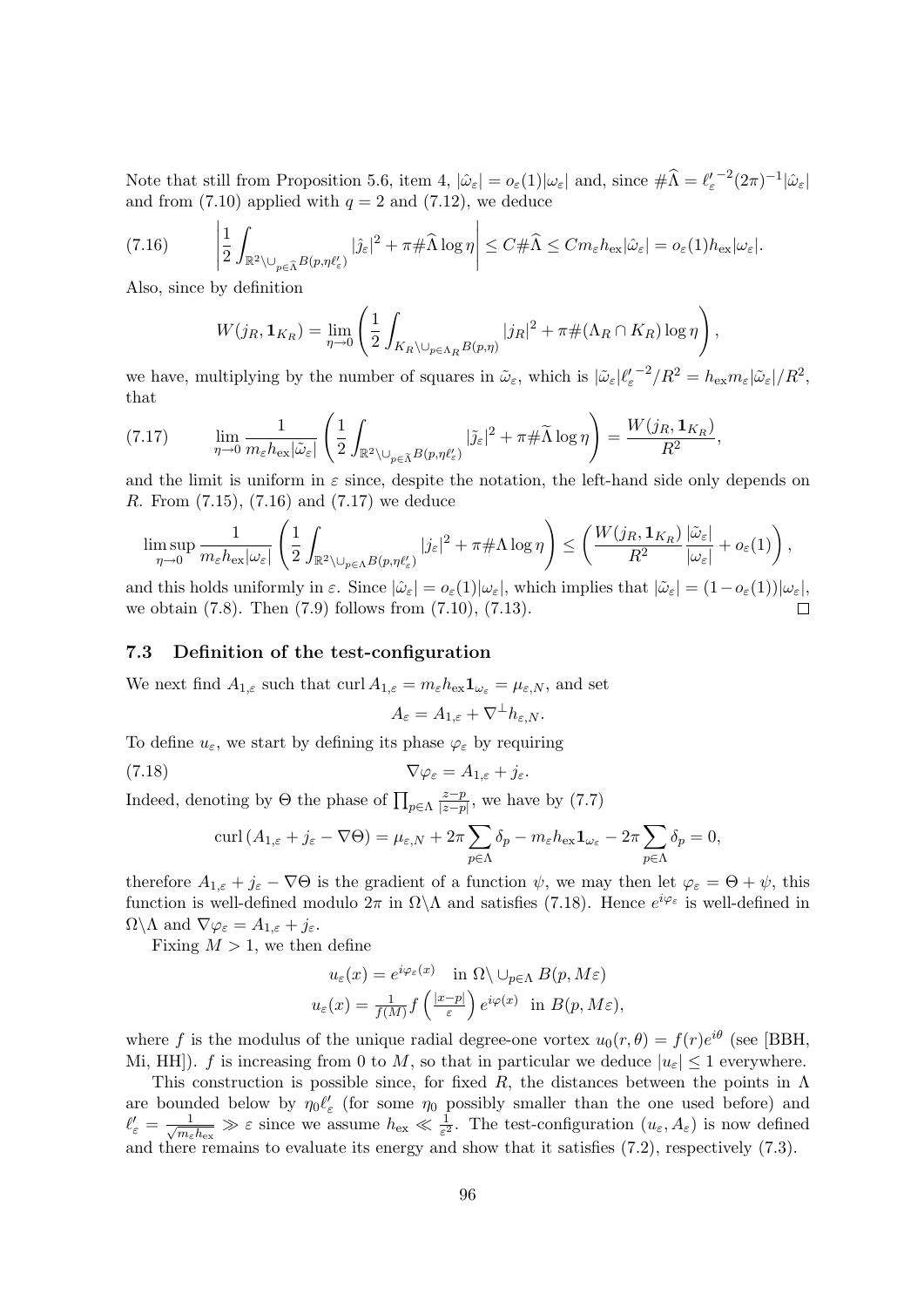# 7.4 Splitting of the energy of  $(u_{\varepsilon}, A_{\varepsilon})$

According to Proposition 5.3, we have the relation

$$
G_{\varepsilon}(u_{\varepsilon}, A_{\varepsilon}) = G_{\varepsilon}^{N} + F_{\varepsilon}(u_{\varepsilon}, A_{1, \varepsilon}) - \int_{\Omega} (1 - |u_{\varepsilon}|^{2}) |\nabla h_{\varepsilon, N}|^{2},
$$

where

$$
F_{\varepsilon}(u_{\varepsilon}, A_{1,\varepsilon}) = \frac{1}{2} \int_{\Omega} |\nabla_{A_{1,\varepsilon}} u|^2 + (\text{curl}\, A_{1,\varepsilon} - \mu_{\varepsilon,N})^2 + \frac{(1 - |u_{\varepsilon}|^2)^2}{2\varepsilon^2} + \int_{\Omega} (h_{\varepsilon,N} - h_{\text{ex}} - c_{\varepsilon,N}) \mu(u_{\varepsilon}, A_{1,\varepsilon}) + c_{\varepsilon,N} \int_{\Omega} (\mu(u_{\varepsilon}, A_{1,\varepsilon}) - \mu_{\varepsilon,N}).
$$

First we observe that  $\int_{\Omega} (1 - |u_{\varepsilon}|^2) |\nabla h_{\varepsilon,N}|^2 = 0$  since  $\nabla h_{\varepsilon,N} = 0$  in  $\omega_{\varepsilon}$  and  $|u_{\varepsilon}| = 1$ outside  $\cup_{p\in\Lambda}B(p,M\varepsilon)$ , which is included in  $\omega_{\varepsilon}$  if  $\varepsilon$  is small enough. Thus  $G_{\varepsilon}(u_{\varepsilon},A_{\varepsilon})=$  $G_{\varepsilon}^N + F_{\varepsilon}(u_{\varepsilon}, A_{1,\varepsilon})$ . There remains to evaluate  $F_{\varepsilon}(u_{\varepsilon}, A_{1,\varepsilon})$ . By definition

$$
\mu(u_{\varepsilon}, A_{1,\varepsilon}) = \operatorname{curl} (i u_{\varepsilon}, \nabla_{A_{1,\varepsilon}} u_{\varepsilon}) + \operatorname{curl} A_{1,\varepsilon} = \operatorname{curl} (|u_{\varepsilon}|^2 (\nabla \varphi_{\varepsilon} - A_{1,\varepsilon})) + \mu_{\varepsilon, N} \n= \operatorname{curl} (|u_{\varepsilon}|^2 j_{\varepsilon}) + \mu_{\varepsilon, N}.
$$

Since  $j_{\varepsilon} = 0$  on  $\Omega^c$ , we have  $\int_{\Omega} \mu(u_{\varepsilon}, A_{1, \varepsilon}) = \int_{\Omega} \mu_{\varepsilon, N} = 2\pi N$ . Moreover, a direct computation shows that  $\mu(u, A) = 0$  where  $|u| \equiv 1$  so  $\mu(u_{\varepsilon}, A_{1, \varepsilon})$  is supported in  $\omega_{\varepsilon}$ , where  $h_{\varepsilon, N} - h_{\text{ex}} - c_{\varepsilon, N} =$  $-\frac{1}{2}$  $\frac{1}{2}|\log \varepsilon'|$  (see (5.3)), so we deduce

$$
\int_{\Omega} (h_{\varepsilon,N} - h_{\rm ex} - c_{\varepsilon,N}) \mu(u_{\varepsilon}, A_{1,\varepsilon}) + c_{\varepsilon,N} \int_{\Omega} (\mu(u_{\varepsilon}, A_{1,\varepsilon}) - \mu_{\varepsilon,N}) = -\pi N |\log \varepsilon'|.
$$

On the other hand, by choice of  $\varphi_{\varepsilon}$ ,

$$
\int_{\Omega} |\nabla_{A_{1,\varepsilon}} u_{\varepsilon}|^2 = \int_{\Omega} |\nabla |u_{\varepsilon}||^2 + \int_{\Omega} |u_{\varepsilon}|^2 |\nabla \varphi_{\varepsilon} - A_{1,\varepsilon}|^2 = \int_{\Omega} |\nabla |u_{\varepsilon}||^2 + \int_{\Omega} |u_{\varepsilon}|^2 |j_{\varepsilon}|^2.
$$

Recalling that curl  $A_{1,\varepsilon} - \mu_{\varepsilon,N} = 0$ , we are thus led to

(7.19) 
$$
G_{\varepsilon}(u_{\varepsilon}, A_{\varepsilon}) = G_{\varepsilon}^{N} - \pi N |\log \varepsilon'| + \frac{1}{2} \int_{\Omega} |u_{\varepsilon}|^{2} |j_{\varepsilon}|^{2} + |\nabla |u_{\varepsilon}||^{2} + \frac{(1 - |u_{\varepsilon}|^{2})^{2}}{2\varepsilon^{2}}.
$$

It remains to estimate the terms on the right-hand side.

**Lemma 7.6** (Energy in  $B(p, M\varepsilon)$ ). For every  $p \in \Lambda$ , we have

$$
(7.20) \qquad \frac{1}{2} \int_{B(p,M\varepsilon)} |u_{\varepsilon}|^2 |j_{\varepsilon}|^2 + |\nabla |u_{\varepsilon}||^2 + \frac{(1-|u_{\varepsilon}|^2)^2}{2\varepsilon^2} = \pi \log M + \gamma + o_M(1) + o_{\varepsilon}(1)
$$

where  $o_M(1) \to 0$  as  $M \to \infty$  and  $o_{\varepsilon}(1) \to 0$  as  $\varepsilon \to 0$ , and  $\gamma$  is the constant of (1.52). *Proof.* From (1.52), and since  $u_0(r, \theta) = f(r)e^{i\theta}$ , we have

$$
\gamma = \lim_{M \to +\infty} \left( \frac{1}{2} \int_0^M \left( f'^2 + \frac{f^2}{r^2} + \frac{(1 - f^2)^2}{2} \right) 2\pi r \, dr - \pi \log M \right).
$$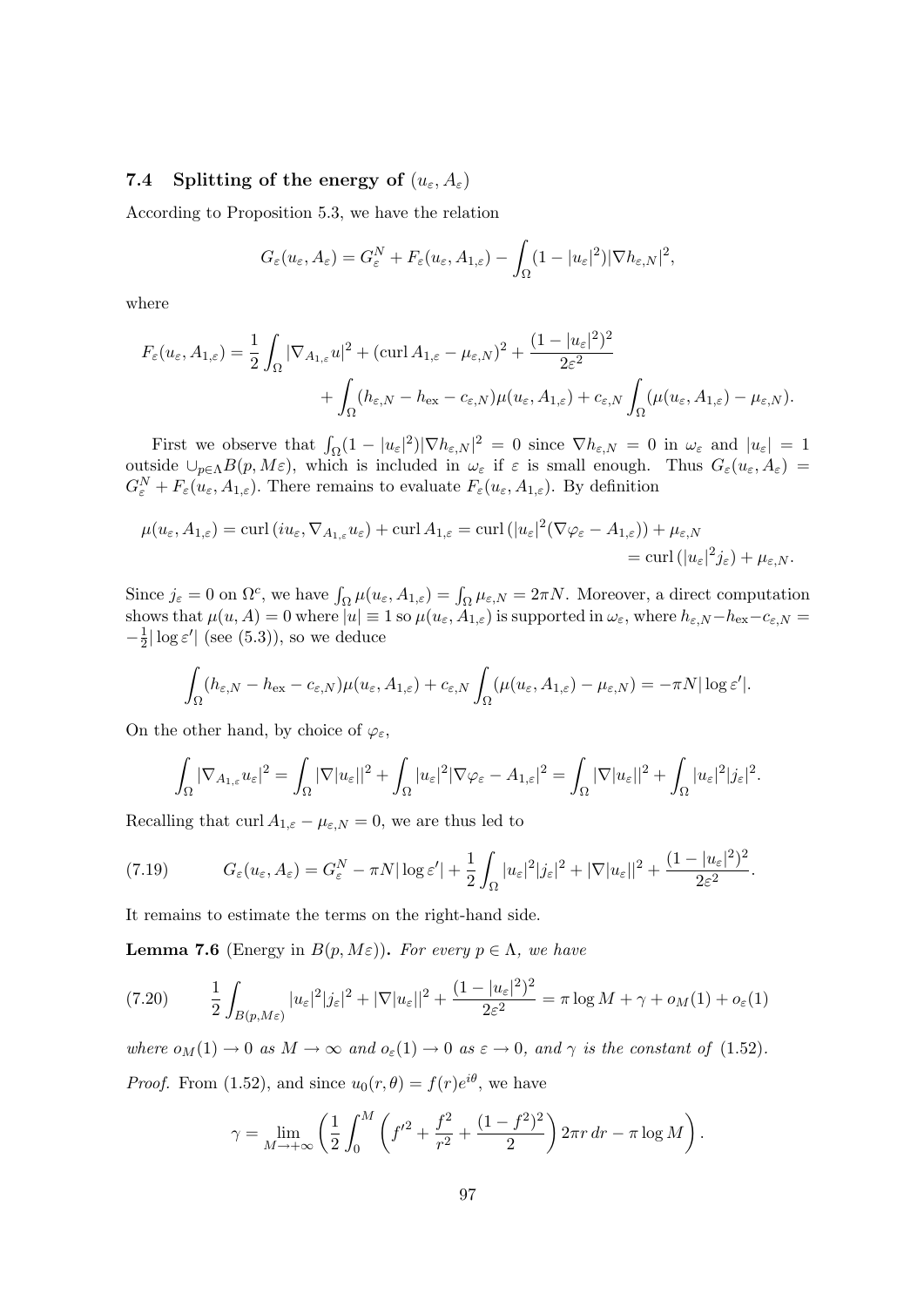On the other hand, from (7.9) in Proposition 7.5 and since  $|u_{\varepsilon}| \leq 1$ , we have for any  $p \in \Lambda$ , by Hölder's inequality

$$
\int_{B(p,M\varepsilon)} |u_{\varepsilon}|^2 |j_{\varepsilon} - \nabla^{\perp} \log |\cdot - p| \Big|^2 \le
$$
  

$$
|B(p,M\varepsilon)|^{1-\frac{2}{q}} \|j_{\varepsilon} - \nabla^{\perp} \log |\cdot - p| \|_{L^q(B(p,M\varepsilon))}^2 \le \left(\frac{M\varepsilon}{\ell_{\varepsilon}'}\right)^{2-\frac{4}{q}} = o_{\varepsilon}(1),
$$

choosing  $q > 2$  and since  $\ell'_{\varepsilon} \gg \varepsilon$ . Moreover, choosing  $q > 2$  and  $\frac{1}{q} + \frac{1}{q}$  $\frac{1}{q'}=1$ , we have by Hölder again

$$
\left| \int_{B(p,M\varepsilon)} |u_{\varepsilon}|^{2} \nabla^{\perp} \log |\cdot - p| \cdot (j_{\varepsilon} - \nabla^{\perp} \log |\cdot - p|) \right| \le
$$
  

$$
\|j_{\varepsilon} - \nabla^{\perp} \log |\cdot - p| \|_{L^{q}(B(p,M\varepsilon))} \|\frac{1}{|x|} \|_{L^{q'}(B(0,\varepsilon))} \le C(\ell_{\varepsilon}')^{\frac{2}{q}-1} \varepsilon^{\frac{2}{q'}-1} = o_{\varepsilon}(1)
$$

where we used (7.9) and the fact that  $\ell'_{\varepsilon} \gg \varepsilon$  by (1.48). Finally, since

$$
\int_{B(p,M\varepsilon)} |u_{\varepsilon}|^2 \left|\nabla^{\perp} \log |\cdot - p|\right|^2 = \int_{B(p,M\varepsilon)} \frac{f^2(|x|/\varepsilon)}{|x|^2} dx,
$$

we deduce that for each  $p \in \Lambda$ ,

$$
\int_{B(p,M\varepsilon)} |u_{\varepsilon}|^2 |j_{\varepsilon}|^2 = \int_{B(0,M\varepsilon)} \frac{f^2(|x|/\varepsilon)}{|x|^2} + o_{\varepsilon}(1).
$$

Following [SS4] p. 210, we deduce that (7.20) holds.

Next, we consider the energy in the annuli  $B(p, \ell'_{\varepsilon} \eta) \setminus B(p, M\varepsilon)$ , which are disjoint when  $\eta < \eta_0$ .

**Lemma 7.7** (Energy in the annuli). For every  $p \in \Lambda$ , we have

(7.21) 
$$
\frac{1}{2} \int_{B(p,\ell'_{\varepsilon}\eta) \backslash B(p,M_{\varepsilon})} |u_{\varepsilon}|^{2} |j_{\varepsilon}|^{2} + |\nabla |u_{\varepsilon}||^{2} + \frac{(1-|u_{\varepsilon}|^{2})^{2}}{2\varepsilon^{2}} \leq \pi \log \frac{\eta \ell'_{\varepsilon}}{M\varepsilon} + C\eta.
$$

*Proof.* Since  $|u_{\varepsilon}| = 1$  on the annulus  $A = B(p, \ell'_{\varepsilon} \eta) \setminus B(p, M\varepsilon)$  only the first term in (7.21) needs to be bounded. Using (7.9) in Proposition 7.5 we have for  $q > 2$ 

$$
\int_A |j_\varepsilon - \nabla^\perp \log |\cdot - p||^2 \le |A|^{1-\frac{2}{q}} \|j_\varepsilon - \nabla^\perp \log |\cdot - p|\|_{L^q(A)}^2 \le C_q \eta^{2-\frac{4}{q}}.
$$

A similar argument yields, for any  $q' \in [1, 2)$ ,

$$
\left| \int_A (j_{\varepsilon} - \nabla^{\perp} \log |\cdot - p|) \cdot \nabla^{\perp} \log |\cdot - p| \right| \leq C_{q'} \eta^{\frac{2}{q'} - 1}.
$$

We deduce, choosing for instance  $q = 4$ ,  $q' = 1$  above,

$$
\frac{1}{2} \int_A |j_{\varepsilon}|^2 \le \frac{1}{2} \int_A |\nabla^{\perp} \log |\cdot - p||^2 + C\eta = \pi \log \frac{\eta \ell_{\varepsilon}'}{M \varepsilon} + C\eta,
$$

proving (7.21).

| _ |  |  |
|---|--|--|
|   |  |  |
|   |  |  |
|   |  |  |
|   |  |  |

 $\Box$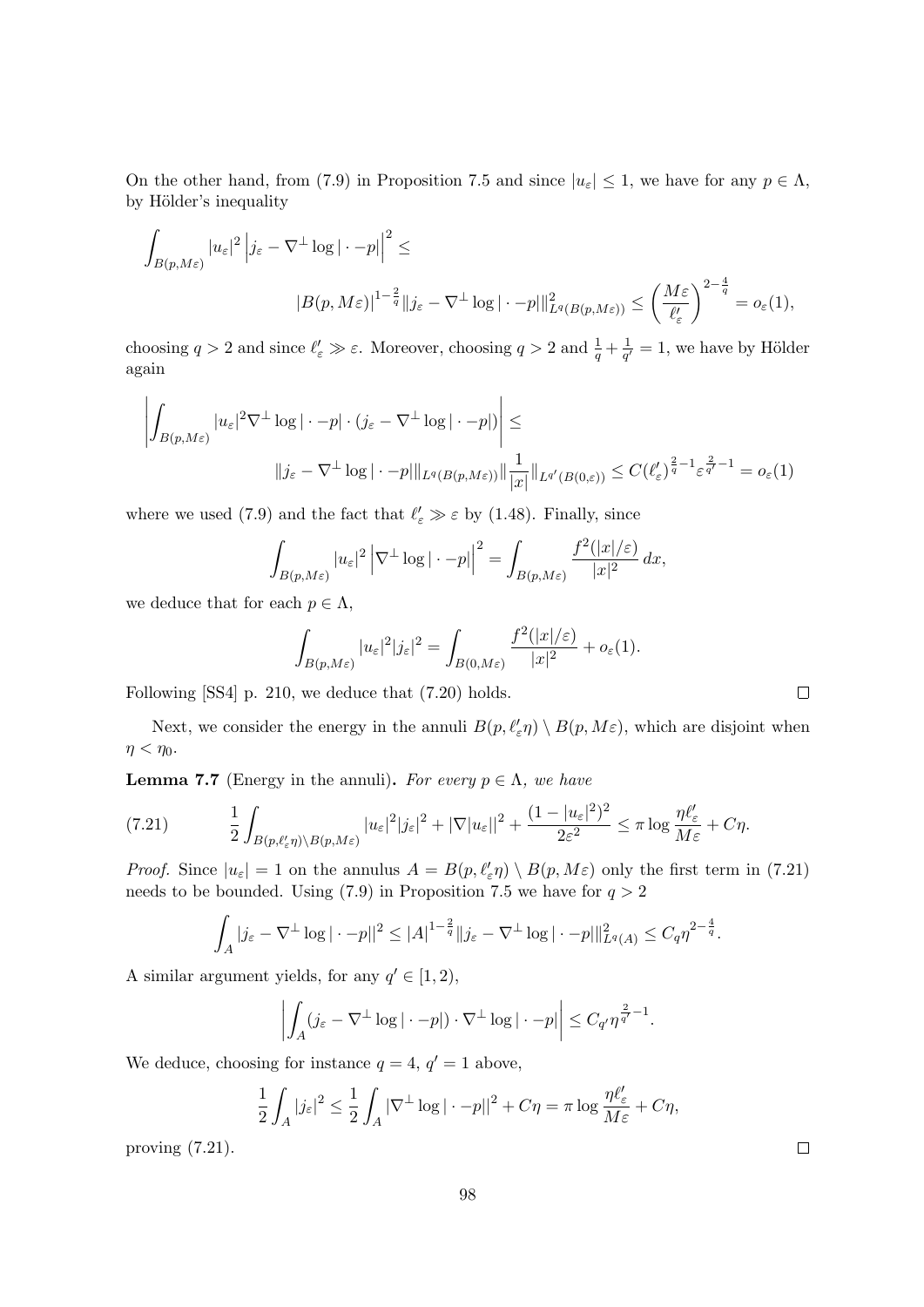From (7.19), (7.8), (7.20), (7.21), and letting  $M \to +\infty$ ,  $\eta \to 0$ , we deduce, since  $m_{\varepsilon} \to m_{\lambda}$ as  $\varepsilon \to 0$  and since  $2\pi N = m_{\varepsilon} h_{\text{ex}} |\omega_{\varepsilon}|$  and  $\frac{\ell'_{\varepsilon}}{\varepsilon} = \frac{1}{\sqrt{m}}$  $\frac{1}{m_{\varepsilon}\varepsilon'}$  that for any  $R>0$ 

(7.22) 
$$
G_{\varepsilon}(u_{\varepsilon}, A_{\varepsilon}) \leq G_{\varepsilon}^{N} + N\left(\pi \log \frac{1}{\sqrt{m_{\lambda}}} + \gamma\right) + 2\pi N \frac{W(j_{R}, \mathbf{1}_{K_{R}})}{|K_{R}|} + o_{\varepsilon}(N).
$$

We recall our choice of  $j_R$ . To prove item 1 of the theorem  $j_R$  was the result of applying Corollary 4.4 to a minimizer of  $W$ , hence from  $(4.6)$  was such that

$$
\limsup_{R \to \infty} \frac{W(j_R, \mathbf{1}_{K_R})}{|K_R|} \le \min_{\mathcal{A}_1} W,
$$

so that letting  $R \to \infty$  in (7.22) we find

$$
G_{\varepsilon}(u_{\varepsilon}, A_{\varepsilon}) \leq G_{\varepsilon}^{N} + N\left(2\pi(\min_{\mathcal{A}_{1}} W - \frac{1}{4}\log m_{\lambda}) + \gamma + o(1)\right).
$$

In view of  $(1.12)$ , this proves  $(7.2)$ .

To prove item 2 of the theorem, we chose  $j_R$  given by Corollary 4.5 applied to  $\bar{P}$ , so that, using (7.4),

$$
\limsup_{R \to \infty} \frac{W(j_R, \mathbf{1}_{K_R})}{|K_R|} \le \int W_K(j) \, d\bar{P}(j) = \frac{1}{m_\lambda} \int W_K(j) \, dP(j) + \frac{1}{4} \log m_\lambda.
$$

By letting  $R \to \infty$  in (7.22), the result (7.3) follows.

To conclude the proof of the theorem, it remains to show that  $P_{\varepsilon} \to P$ , where  $P_{\varepsilon}$  is the push-forward of the normalized Lebesgue measure on  $\omega_{\varepsilon,N}$  by  $x \mapsto \frac{1}{\sqrt{h}}$  $\frac{1}{\overline{h_{\mathrm{ex}}}} j(u_\varepsilon,A_\varepsilon) \left( x + \frac{\cdot}{\sqrt{h_{\mathrm{ex}}}} \right)$  . Equivalently it suffices to show that  $\bar{P}_{\varepsilon} \to \bar{P}$  where  $\bar{P}_{\varepsilon}$  is the push-forward of the normalized Lebesgue measure on  $\omega_{\varepsilon,N}$  by  $x \mapsto \frac{1}{\sqrt{m}}$  $\frac{1}{m_{\lambda}h_{\text{ex}}}j(u_{\varepsilon},A_{\varepsilon})(x+\frac{\cdot}{\sqrt{m_{\lambda}h_{\text{ex}}}})$ . Let  $\Phi$  be a continuous function on  $L_{\text{loc}}^p(\mathbb{R}^2, \mathbb{R}^2)$ . By definition

$$
\int \Phi(j) d\bar{P}_{\varepsilon}(j) = \int_{\omega_{\varepsilon,N}} \Phi\left(\frac{1}{\sqrt{m_{\lambda}h_{\rm ex}}}j(u_{\varepsilon}, A_{\varepsilon})(x + \frac{\cdot}{\sqrt{m_{\lambda}h_{\rm ex}}})\right) dx.
$$

For any  $\eta > 0$ , we also have

$$
\int \Phi(j) d\bar{P}_{\varepsilon}(j) = \int_{\{\text{dist } (x, \partial \tilde{\omega}_{\varepsilon} \ge \eta)\}} \Phi\left(\frac{1}{\sqrt{m_{\lambda}h_{\varepsilon}x}} j(u_{\varepsilon}, A_{\varepsilon})(x + \frac{\cdot}{\sqrt{m_{\lambda}h_{\varepsilon}x}})\right) dx + o_{\eta}(1)
$$

where  $o_n(1) \to 0$  as  $\eta \to 0$ . On the other hand by definition of  $(u_\varepsilon, A_\varepsilon)$ ,  $j(u_\varepsilon, A_\varepsilon) = j_\varepsilon +$  $(|u_{\varepsilon}|^2 - 1)j_{\varepsilon} - |u_{\varepsilon}|^2 \nabla^{\perp} h_{\varepsilon,N}$ . But  $h_{\varepsilon,N}$  is constant in  $\omega_{\varepsilon,N}$ , and  $(|u_{\varepsilon}|^2 - 1)j_{\varepsilon} \to 0$  in  $L^p$  so we deduce that in  $\{\text{dist}(x, \partial \tilde{\omega}_{\varepsilon}) \geq \eta\}$  we have  $\frac{1}{\sqrt{m}}$  $\frac{1}{m_{\lambda}h_{\text{ex}}}\hat{j}(u_{\varepsilon},A_{\varepsilon})(x+\frac{\cdots}{\sqrt{m_{\lambda}h_{\text{ex}}}}) \to j_R \text{ in } L_{\text{loc}}^p(\mathbb{R}^2,\mathbb{R}^2),$ as  $\varepsilon \to 0$ . It follows that

$$
\int \Phi(j) d\bar{P}_{\varepsilon}(j) = \int_{K_R} \Phi(j_R(x)) dx + o_{\varepsilon}(1) + o_{\eta}(1) = \int \Phi(j) dP_R(j) + o_{\varepsilon}(1) + o_{\eta}(1),
$$

where we have used the periodicity of  $j_R$ , and where  $P_R$  is as in Corollary 4.5. But  $P_R \to \bar{P}$ as  $R \to \infty$  so letting  $\varepsilon \to 0$ ,  $\eta \to 0$ , and  $R \to +\infty$ , we obtain the desired result.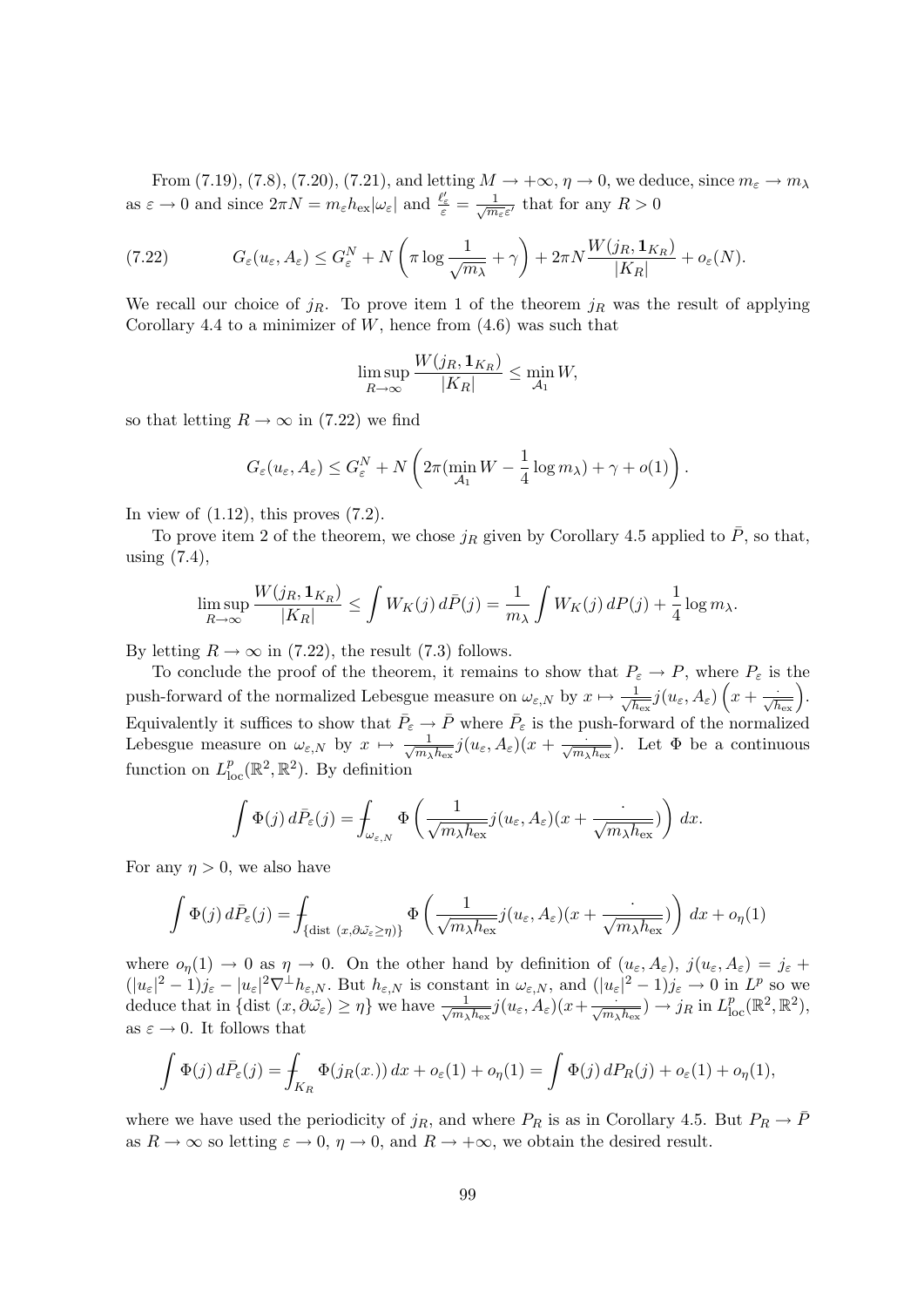## A Additional results on the obstacle problem

Here we gather a few results on the obstacle problem that we need at various places in the paper. Although these results may be known to experts, we have not been able to find them in the literature, so they may be of independent interest. We focus on the particular type of obstacle problem we are concerned with, which is an obstacle problem with constant obstacle. More precisely, letting  $\Omega$  be any smooth bounded domain in  $\mathbb{R}^2$ , for any  $m \in (-\infty, 1]$ we denote by  $H_m$  the minimizer of

(A.1) 
$$
\min_{H-1 \in H_0^1(\Omega)} (1-m) \int_{\Omega} |-\Delta H + H| + \frac{1}{2} \int_{\Omega} |\nabla H|^2 + |H-1|^2.
$$

By convex duality and the maximum principle (cf. [Br, BS]) it is equivalent to the obstacle problem

.

(A.2) 
$$
\min_{\substack{H-1 \in H_0^1(\Omega) \\ H \ge m}} \frac{1}{2} \int_{\Omega} |\nabla H|^2 + H^2
$$

We also define the coincidence set

$$
\omega_m = \{ x \in \Omega | H_m(x) = m \}.
$$

For general references on obstacle problems we refer for example to [KS]. (A.2) is a standard obstacle problem where the obstacle is constant and equal to  $m$ , and we are interested in the properties of the coincidence set  $\omega_m$  as m varies. It is known that

$$
-\Delta H_m + H_m = m \mathbf{1}_{\omega_m}.
$$

Note that the regularity of  $\omega_m$  for fixed m is well-known (see [Caf, BK] or the survey [Mo]), however this is not sufficient for our purposes, since we need estimates which are uniform in m. More precisely let us define  $h_0$  to be the minimizer of the unconstrained problem, i.e. the solution of

$$
\begin{cases}\n-\Delta h_0 + h_0 = 0 & \text{in } \Omega \\
h_0 = 1 & \text{on } \partial\Omega,\n\end{cases}
$$

and set

$$
\underline{h}_0 = \min_{\Omega} h_0.
$$

Then the situation is as follows:

1. If  $m < \underline{h}_0$  then  $\omega_m = \emptyset$  and  $H_m = h_0$ . Thus

(A.3) h<sup>0</sup> = 1 − 1 2λ<sup>Ω</sup>

where  $\lambda_{\Omega}$  is as in Section 1.6.

2. If  $\underline{h}_0 < m \leq 1$  then  $\omega_m \neq \emptyset$ . Moreover, as  $m \nearrow 1$ ,  $\omega_m \to \Omega$ , and as  $m \searrow \underline{h}_0$ ,  $\omega_m$ reduces to the set of points where  $h_0$  achieves its minimum  $\underline{h}_0$ . If we assume in addition that  $\underline{h}_0$  is achieved at a unique point  $x_0$  then as  $m \searrow \underline{h}_0$ ,  $\omega_m$  is expected to shrink down to  $x_0$  in an ellipse shape.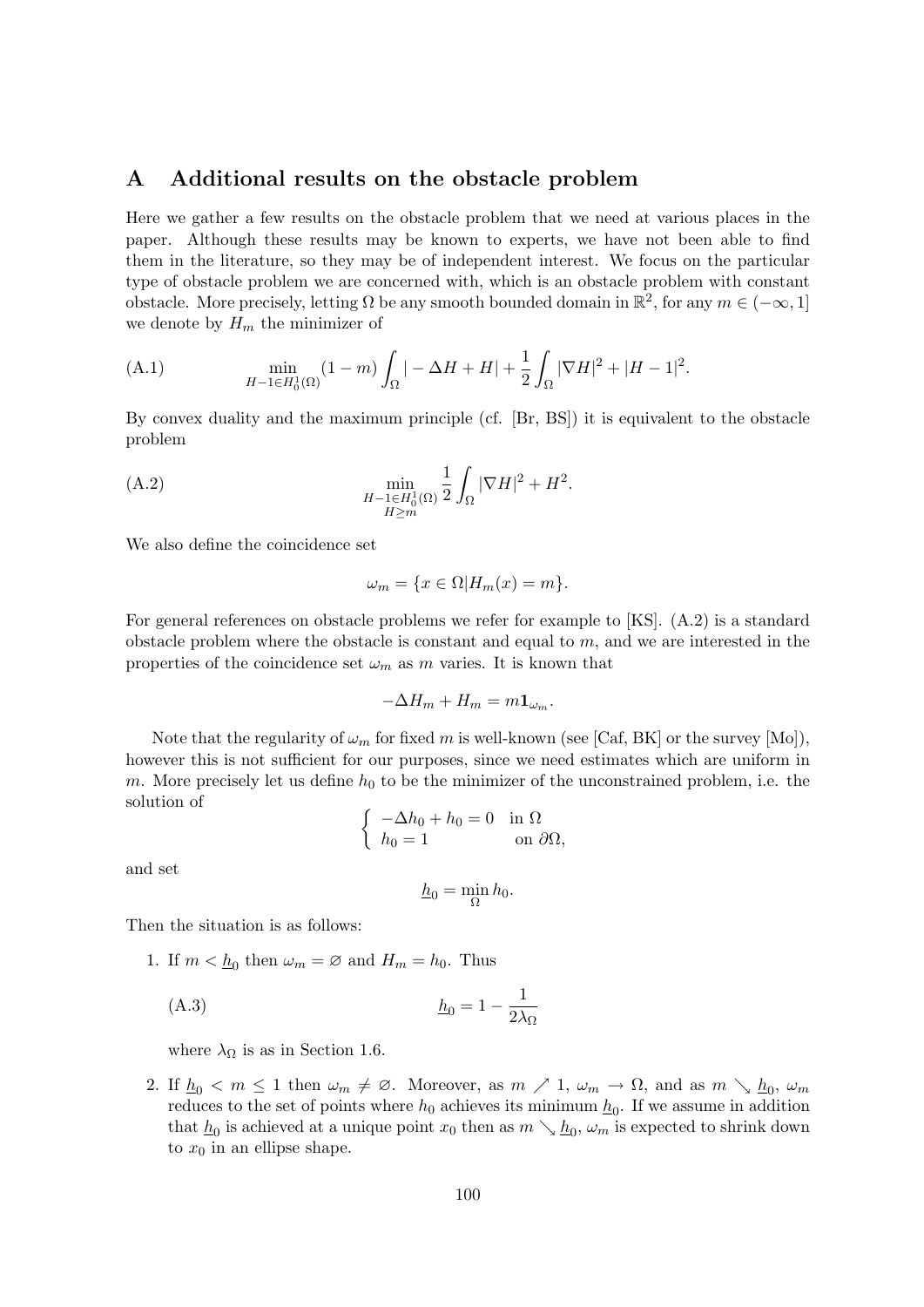Our task here is to establish more precisely this behaviour, in particular obtain some uniform estimates of convergence of  $\omega_m$  (after blow-up at a suitable scale) to an ellipse. We recall that we make the assumption (1.31). It is standard (see [ST]) that there exists an ellipse  $E_Q$ of measure 1 and a nonnegative function  $U_Q$  defined in  $\mathbb{R}^2$  such that

(A.4) 
$$
\Delta U_Q = \frac{\Delta Q}{2} \mathbf{1}_{\mathbb{R}^2 \setminus E_Q}, \quad \{U_Q = 0\} = E_Q.
$$

One may check that this  $U_Q$  is unique and that

$$
U_Q = \mathrm{Cst} + \frac{Q}{2} - \frac{\Delta Q}{4\pi} \log \ast \mathbf{1}_{E_Q}.
$$

This ellipse will be shown to be the limit of the coincidence sets  $\omega_m$  as  $m \searrow \underline{h}_0$ , rescaled at a scale  $L_m$  which is not completely obvious to guess since it contains a logarithmic factor, more precisely

(A.5) 
$$
L_m \sim \sqrt{\frac{\pi (m - \underline{h}_0)}{\underline{h}_0 |\log(m - \underline{h}_0)|}} \quad \text{as } m \searrow \underline{h}_0.
$$

Our main result is the following.

**Proposition A.1.** Let  $H_m$  be as above the minimizer of  $(A.2)$ . The following holds.

- 1. The coincidence set  $\omega_m$  is empty if  $m < \underline{h}_0$  and has positive measure if  $m > \underline{h}_0$ .  $H_m$ is increasing with m, the coincidence set  $\omega_m$  as well, and  $m \mapsto m|\omega_m|$  is a continuous, strictly increasing bijection from  $[\underline{h}_0,1]$  to  $[0,|\Omega|]$ .
- 2. If K is any compact subset of  $(\underline{h}_0, 1)$  then, uniformly with respect to  $m \in K$ ,

$$
\lim_{\delta \to 0} \frac{|\{x \mid d(x, \partial \omega_m) < \delta\}|}{|\omega_m|} = 0, \quad \lim_{\delta \to 0} \frac{|\{m < H_m < m + \delta\}|}{|\omega_m|} = 0.
$$

3. For any  $\delta > 0$ , if  $1 - m$  is small enough then  $x \in \Omega \setminus \omega_m$  implies that  $d(x, \partial \Omega)^2$  $(1 - m)(2 + \delta)$ . In particular there exists a constant C depending only on  $\Omega$  such that

(A.6) 
$$
|\Omega \setminus \omega_m| \leq C\sqrt{1-m} \qquad \|\nabla H_m\|_{L^{\infty}(\Omega)} \leq C\sqrt{1-m}.
$$

4. Assuming (1.31), there is a length  $L_m$  such that

(A.7) 
$$
L_m^2 |\log L_m| \sim 2\pi (m - \underline{h}_0) / \underline{h}_0 \quad \text{as } m \to \underline{h}_0
$$

and such that for any  $M, \delta > 0$ , if m is sufficiently close to  $\underline{h}_0$  then

$$
\{d(x, \omega_Q{}^c) > \delta L_m\} \subset \omega_m \subset \{d(x, \omega_Q) < \delta L_m\},
$$
\n
$$
\left\{\frac{H_m - m}{L_m{}^2} \le M\right\} \subset x_0 + L_m\{U_Q \le M + \delta\},
$$
\n
$$
\left\{\frac{H_m - m}{L_m{}^2} \ge M\right\} \subset x_0 + L_m\{U_Q \ge M - \delta\}.
$$

where  $\omega_Q = x_0 + L_m E_Q$ . In particular  $|\omega_m| \sim L_m^2$  as  $m \to \underline{h}_0$ .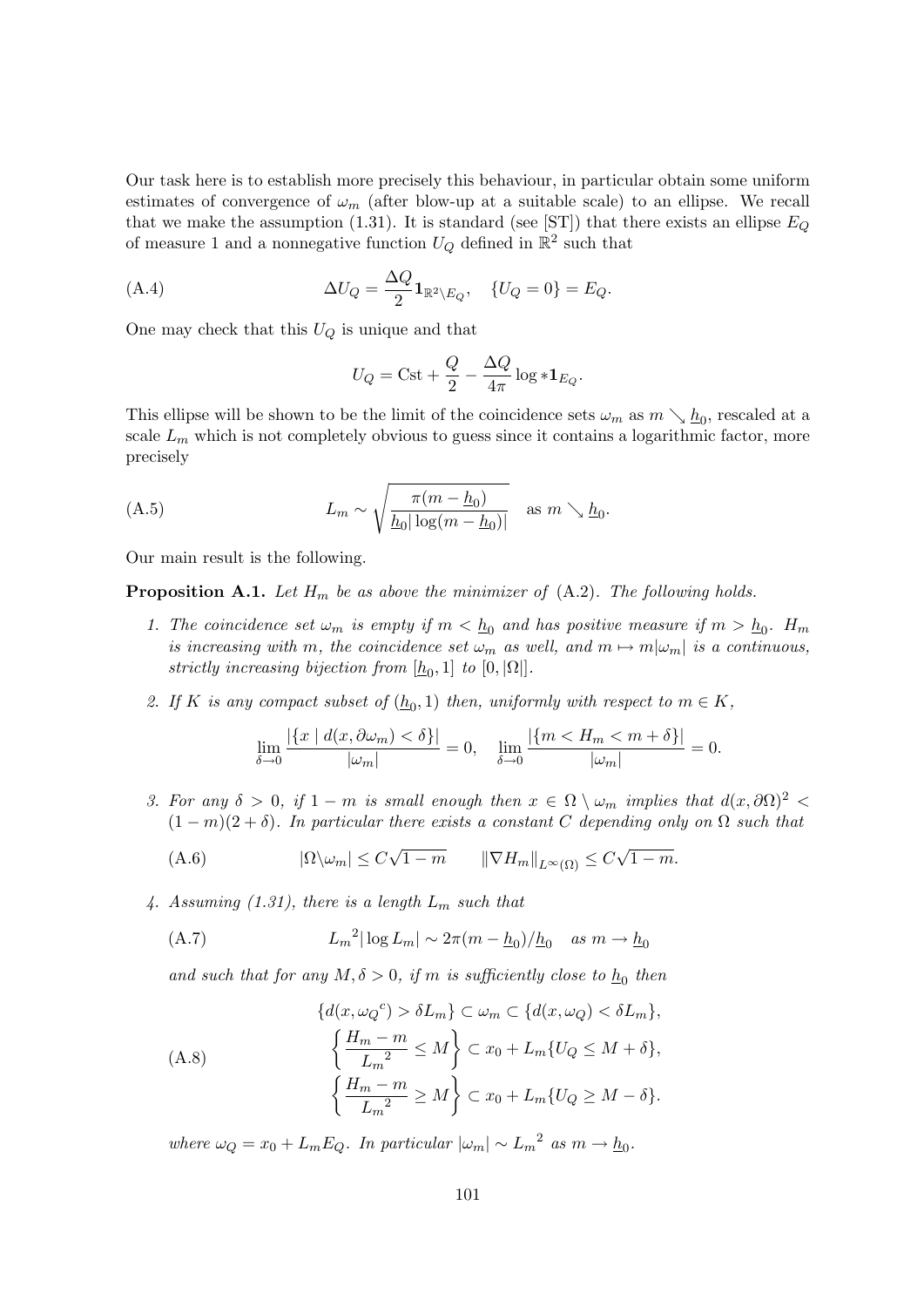The main technique is the construction of barriers:

**Lemma A.2.** Let  $H_m$  be as above. Let h be a continuous function.

Interior barrier. If  $h \geq H_m$  on  $\partial\Omega$ , if  $h \geq m$  in  $\Omega$  and if  $-\Delta h + h \geq 0$  in  $\Omega$ , then

 $h \geq H_m$  in  $\Omega$ , in particular  $\{h = m\} \subset \omega_m$ .

Exterior barrier. If  $h \leq H_m$  on  $\partial\Omega$ , if  $h \geq m$  in  $\Omega$  and if  $-\Delta h + h \leq m \mathbf{1}_{\{h=m\}}$  in  $\Omega$ , then

 $h \leq H_m$  in  $\Omega$ , in particular  $\omega_m \subset \{h = m\}.$ 

Both assertions are easy and standard applications of the maximum principle.

We now turn to the proof of the proposition. First recall that from a well known result of J. Frehse ([Fr]),  $H_m$  is  $C^{1,1}$  and, as a consequence,  $-\Delta H_m + H_m = m \mathbf{1}_{\omega_m}$ .

*Proof of 1).* If  $m < \beta$ , then  $H_m + (\beta - m)$  is an interior barrier for  $h_{\beta}$ , thus  $\omega_m \subset \omega_{\beta}$  (hence  $\omega_m$ is increasing in m). If  $m < \underline{h}_0$  then  $h_0$  is an exterior barrier for  $H_m$  hence  $\omega_m = \emptyset$ . If  $m > \underline{h}_0$ and  $\omega_m$  is negligible, then  $-\Delta H_m + H_m = m\mathbf{1}_{\omega_m} = 0$  in  $\Omega$  and  $H_m = 1$  on  $\partial\Omega$  hence  $H_m = h_0$ , which is impossible. By Lemma A.2 too, for  $m \leq m'$  we have  $H_m \leq H_{m'} \leq H_m + (m' - m)$ , so  $H_m$  is increasing in m, and also  $H_{m'} \to H_m$  uniformly in  $\Omega$  as m' tends to m from above, and then in the distributions sense too. Hence, using  $-\Delta(H_{m'}-H_m)+(H_{m'}-H_m)\geq m\mathbf{1}_{\omega_{m'}\setminus\omega_m}$ we find that  $|\omega_{m'} \setminus \omega_m|$  tends to zero as  $m' \to m$ . It follows that  $m \mapsto m|\omega_m|$  is a continuous strictly increasing function of m. For  $m = \underline{h}_0$  it is equal to 0, while for  $m = 1$ , it is immediate that  $H_m = 1$  and  $\omega_m = \Omega$ , so  $m \mapsto m[\omega_m]$  maps  $[\underline{h}_0, 1]$  to  $[0, |\Omega|]$  bijectively.  $\Box$ 

Proof of 2). Let  $\omega_{m,\delta} = \{x \mid d(x, \partial \omega_m) < \delta\}$ . Then it is true that  $\lim_{\delta \to 0} |\omega_{m,\delta}| = 0$ , indeed  $\cap_{\delta>0}\omega_{m,\delta}=\partial\omega_m$  and  $|\partial\omega_m|=0$ , see [BK]. From the previous step  $\lim_{\delta\to 0}|\omega_{m+\delta}\setminus\omega_{m-\delta}|=0$ . Thus for any  $\varepsilon > 0$  and any  $m \in K$  there exists  $\beta > m$  such that  $|\omega_{\beta} \setminus \omega_m| < \varepsilon$  and then there exists  $\delta > 0$  such that  $|\omega_{\beta,\delta}| < \varepsilon$  and  $|\omega_{m,\delta}| < \varepsilon$ . Then for any  $m' \in [m,\beta]$ , it holds that

$$
\omega_{m',\delta}\subset\omega_{m,\delta}\cup(\omega_{\beta}\setminus\omega_m)\cup\omega_{\beta,\delta}
$$

hence  $|\omega_{m',\delta}| < 3\varepsilon$ . Then by the compactness of K,  $\lim_{\delta \to 0} |\omega_{m,\delta}| = 0$  uniformly in  $m \in K$ , which is what we want since from 1) we have that  $\inf_{m \in K} |\omega_m| > 0$ .

Similarly, we have  $\bigcap_{\delta>0}\{m < H_m < m+\delta\} = \emptyset$  and, since  $m' \geq m$  implies  $H_m \leq H_{m'} \leq$  $H_m + (m'-m)$ , we have

$$
\{m' < H_{m'} < m' + \delta\} \subset \{m < H_m < m' + \delta\}.
$$

Thus for any  $m \in K$  and  $\varepsilon > 0$ , taking  $\delta$  such that  $|\{m < H_m < m + 2\delta\}| < \varepsilon$  we find  $|\{m' < H_{m'} < m' + \delta\}| < \varepsilon$  for any  $m' \in [m, m + \delta]$  and it follows as above that  $\lim_{\delta \to 0} |\{m < m'\}|\$  $H_m < m + \delta$ } = 0 uniformly in  $m \in K$ .  $\Box$ 

*Proof of 3*). We let  $d(x) = d(x, \partial\Omega)$  and

$$
h(x) = \begin{cases} (1-m)\frac{(d-\eta)^2}{\eta^2} + m & \text{if } d(x) \le \eta \\ m & \text{if } d(x) > \eta. \end{cases}
$$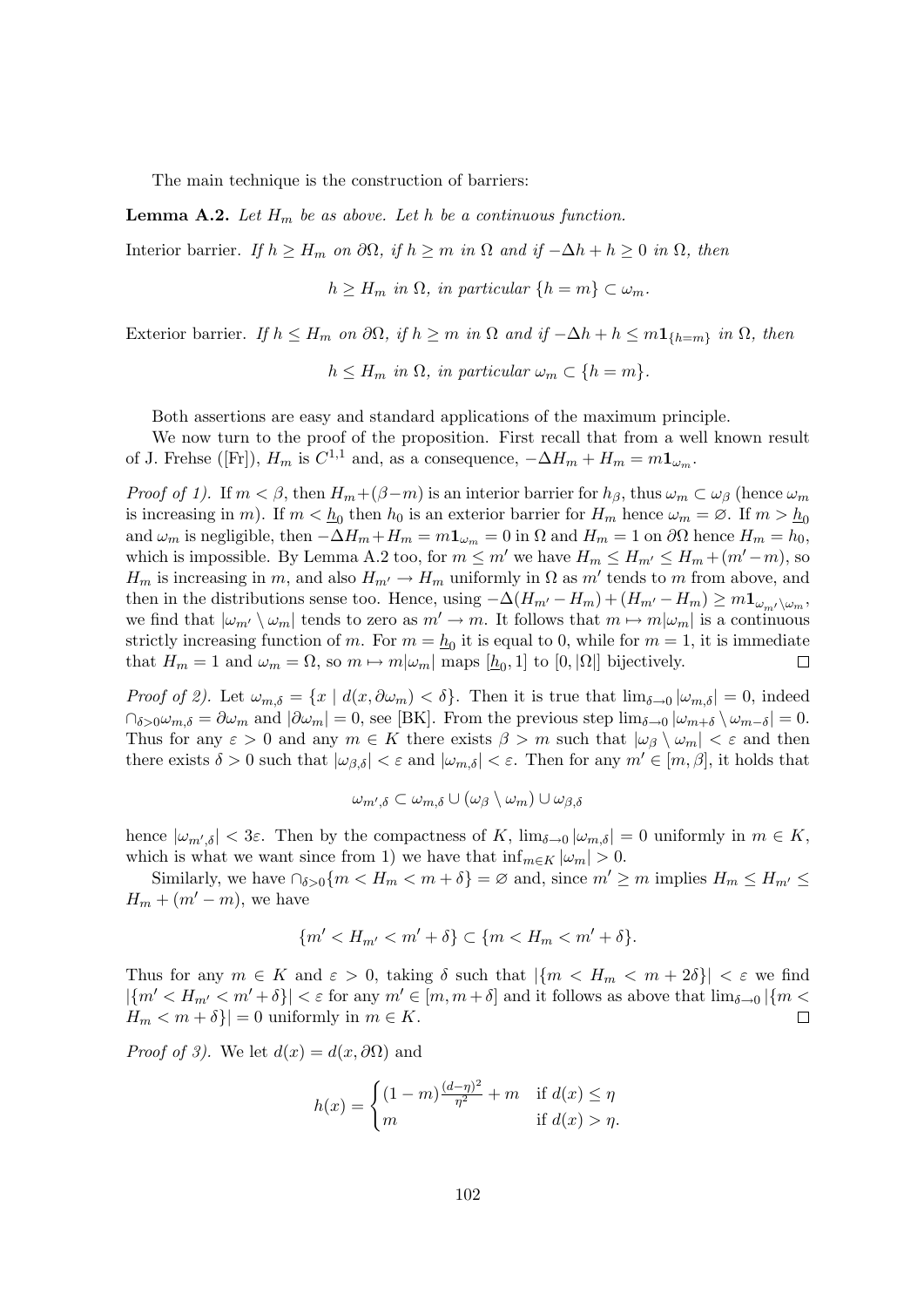We claim that if  $\eta$  is well-chosen and  $1 - m$  is small enough, the function h is an interior barrier for  $H_m$ . Indeed  $h(x) = f \circ d$  hence  $\Delta h = f''(d) |\nabla d|^2 + f'(d) \Delta d$  with

$$
f'(d) = \frac{2(1-m)}{\eta^2}(d-\eta)\mathbf{1}_{d \le \eta}, \quad f''(d) = \frac{2(1-m)}{\eta^2}\mathbf{1}_{d \le \eta}.
$$

In addition we have  $|\nabla d| = 1$  and  $|\Delta d| \leq \kappa_{\Omega}$ , where  $\kappa_{\Omega}$  is the maximum of the curvature on  $∂Ω$ . Thus  $-∆h + h$  is trivially positive on  ${d ≥ η}$  while on the set  ${d < η}$  we have

$$
-\Delta h + h \ge -2\frac{1-m}{\eta^2} - 2\frac{1-m}{\eta}\kappa_{\Omega} + m.
$$

Letting  $\eta^2 = (2+\delta)(1-m)$ , the right-hand side is positive for m close enough to 1 (depending on  $\delta$ ). Then h is an interior barrier for  $H_m$  and we deduce that  $\{d^2 > (2+\delta)(1-m)\} \subset \omega_m$ . The first result in (A.6), i.e.  $|\Omega \setminus \omega_m| \le C\sqrt{1-m}$ , follows immediately, for some appropriate C depending on  $\Omega$ . The second assertion is a consequence of the first one, together with the estimate

$$
||H_m||_{C^{1,1}(\Omega)} \leq C,
$$

with C independent of m (see [BK]). Indeed, either  $x \in \omega_m$  and then  $\nabla H_m(x) = 0$ , or  $x \notin \omega_m$ and since there exists  $y \in \omega_m$  such that  $|x - y| \leq C\sqrt{1 - m}$ , the  $C^{1,1}$  estimate implies that

$$
|\nabla H_m(x)| \le |\nabla H_m(y)| + C\sqrt{1-m} = C\sqrt{1-m}.
$$

*Proof of 4).* Let  $\omega_Q = x_0 + L_m E_Q$ , for some  $L_m$  to be specified below, and define h to be the solution of  $-\Delta h + h = m \mathbf{1}_{\omega_Q}$  in  $\Omega$  and  $h = 1$  on  $\partial \Omega$ . Then we may express h as

$$
h(x) = m \int G_{\Omega}(x, y) \mathbf{1}_{\omega_Q}(y) dy + h_0(x),
$$

where  $G_{\Omega}(\cdot, y)$  is the solution of  $-\Delta G_{\Omega} + G_{\Omega} = \delta_y$  in  $\Omega$  and  $G_{\Omega} = 0$  on  $\partial\Omega$ . We further split  $G_{\Omega}$  as

$$
G_{\Omega}(x,y) = -\frac{1}{2\pi} \log|x-y| + S_{\Omega}(x,y),
$$

where  $S_{\Omega}(\cdot, y)$  solves  $-\Delta S_{\Omega} + S_{\Omega} = (2\pi)^{-1} \log |\cdot - y|$  in  $\Omega$ , thus is  $C^1$  locally in  $\Omega$ .

Replacing accordingly in the expression of h and writing  $x = x_0 + L_m x'$ , we obtain (using the fact that the volume of  $E_Q$  is 1)

$$
h(x) = \underline{h}_0 - \frac{m}{2\pi} L_m^2 \log L_m + L_m^2 m S_{\Omega}(x_0, x_0) + L_m^2 \left(\frac{1}{2}Q(x') - \frac{m}{2\pi} \log * \mathbf{1}_{E_Q}(x')\right) + R(x),
$$

where

$$
R(x) = \left( h_0(x) - \underline{h}_0 - \frac{1}{2} L_m^2 Q(x') \right) + m \int \left( S_{\Omega}(x, y) - S_{\Omega}(x_0, x_0) \right) \mathbf{1}_{\omega_Q}(y) \, dy.
$$

The first term in  $R(x)$  is the remainder of the Taylor expansion of order 2 of  $h_0$  at  $x_0$ . It is therefore  $O(|x-x_0|^3)$  and its derivatives are  $O(|x-x_0|^2)$  since  $h_0$  is analytic. Since  $|\omega_Q|=L_m^{-2}$ and since  $y \in \omega_Q \implies |y - x_0| \leq CL_m$ , the second term in  $R(x)$  is clearly  $O(L_m^{-2}|x - x_0|)$ and, since  $S_{\Omega}$  is  $C^{1}$ , differentiating under the integral sign shows its derivatives are  $O(L_{m}^{2})$ .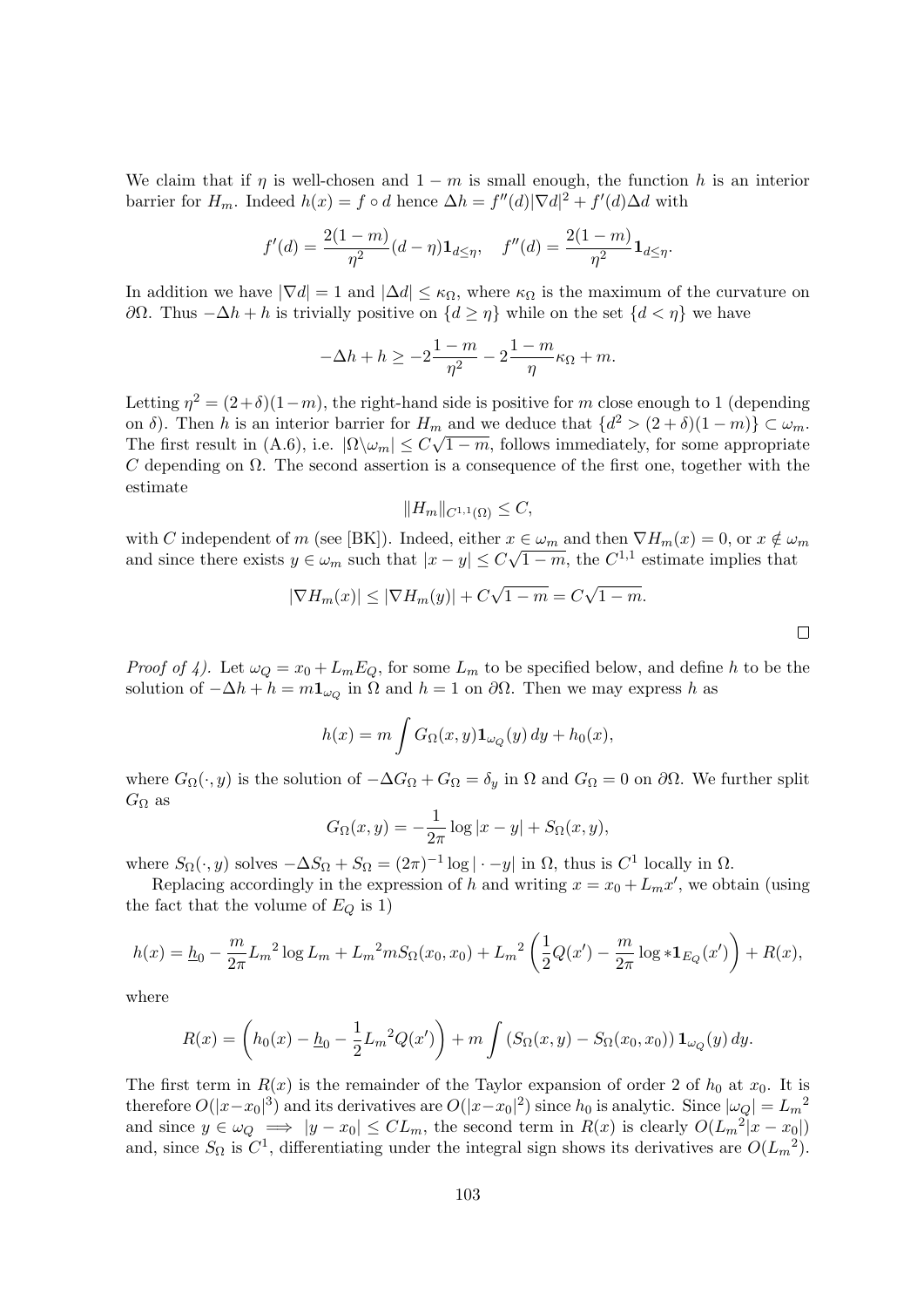Differentiating twice allows to bound its second derivatives by  $||D^2S_{\Omega}||_{L^q}||\mathbf{1}_{\omega_Q}||_{L^{q'}}$  and using the equation satisfied by  $S_{\Omega}$  we have that  $||D^2S_{\Omega}||_{L^q}$  for every  $q < +\infty$ , while  $||\mathbf{1}_{\omega_Q}||_{L^{q'}} =$  $L_m^{\frac{2}{q'}}$ . Thus the second derivatives of the second term are bounded by  $C_pL_m^{\ p}$ , for every  $p < 2$ . To sum up, for any  $p < 2$  we have (A.9)

$$
R(x) = O\left(L_m^3 + |x - x_0|^3\right), \ \nabla R(x) = O\left(L_m^2 + |x - x_0|^2\right), \ \nabla^2 R(x) = O\left(L_m^p + |x - x_0|\right).
$$

Then we note that  $\frac{1}{2}Q - \frac{h_0}{2\pi} \log * \mathbf{1}_{E_Q}$  is equal to  $U_Q + C_{\Omega,Q}$  where  $C_{\Omega,Q}$  is a constant. Indeed, note that since  $Q = D^2 h_0(x_0)$  and  $-\Delta h_0 + h_0 = 0$  we have  $\frac{1}{2}\Delta Q = \Delta h_0(x_0) = h_0(x_0) = \underline{h}_0$ , and the claim follows from  $(A.4)$ . Thus, if we choose for  $L_m$  a solution of the following equation

(A.10) 
$$
m - \underline{h}_0 = -\frac{\underline{h}_0}{2\pi} L_m^2 \log L_m + L_m^2 \left( \underline{h}_0 S_\Omega(x_0, x_0) + C_{\Omega, Q} \right),
$$

we have

(A.11) 
$$
h(x) = m + L_m^2 U_Q(x') + R'(x),
$$

where

$$
R'(x) = R(x) + L_m^2(\underline{h}_0 - m) \left( \frac{1}{2\pi} \log \ast \mathbf{1}_{E_Q}(x') + \frac{1}{2\pi} \log L_m - S_\Omega(x_0, x_0) \right).
$$

Since  $|h_0 - m| \leq CL_m^2 \log L_m$ , we easily deduce that R' satisfies the same properties as R, i.e. (A.9). Returning to (A.10), since the term  $L_m^2 \log L_m$  dominates, we deduce that  $L_m^2 |\log L_m| \sim 2\pi (m - \underline{h}_0) / \underline{h}_0$  as  $m \to \underline{h}_0$  and that (A.7) and (A.5) holds. From (A.11) and (A.9) for R', we deduce that for any  $M, \delta > 0$  and if  $m - \underline{h}_0$  is small enough, then

(A.12) 
$$
\{U_Q < M - \delta\} \subset \left\{ x' \mid \frac{h(x_0 + L_m x') - m}{L_m^2} < M \right\} \subset \{U_Q < M + \delta\}.
$$

Indeed (A.9), (A.11) imply local uniform convergence of  $\frac{h(x_0+L_m x')-m}{l^2}$  $\frac{L_m x^2 - m}{L_m^2}$  to  $U_Q$  as  $m - \underline{h}_0$ decreases to 0, which implies that  $L_m$  decreases to 0 by (A.5). Thus it suffices to check that  $h(x_0 + L_m x') \leq m + ML_m^2$  implies a uniform bound for x'. This is the case because the equation satisfied by h implies that  $||h - h_0||_{\infty} \to 0$  as  $m \searrow \underline{h}_0$ . Thus  $h(x) \le m + ML_m^2$ implies that  $x - x_0$  is small as  $m \searrow \underline{h}_0$ . Then,  $|x - x_0|^3 = o(|x - x_0|^2) = o(L_m^2 + L_m^2 U_Q(x'))$ since  $U_Q(x') \sim \frac{1}{2}Q(x')$  as  $|x'| \to +\infty$ . Therefore  $R'(x) = o(L_m^2 + L_m^2 U_Q(x'))$  and we deduce from  $(A.11)$  a bound for  $U_Q(x')$ , hence for x'. Note in particular that the minimum of  $h(x_0 + L_m x')$  is achieved in a fixed compact set of  $\mathbb{R}^2$ , and then  $(A.9)$ ,  $(A.11)$  yield

(A.13) 
$$
\underline{h} := \min_{\Omega} h = O(L_m^3 + m).
$$

Next, we use h to construct an exterior and an interior barrier for  $H_m$ . The exterior barrier is defined by  $h_{\text{out}} = \max(h - \delta L_m^2, m)$ . Where  $h_{\text{out}} = m$  it is obvious that  $-\Delta h_{\text{out}} + h_{\text{out}} = m$ . Then by definition  $h_{\text{out}}(x) \neq m$  implies that  $h(x) - \delta L_m^2 > m$  and then from  $(A.11)$ – $(A.9)$  if  $m - \underline{h}_0$  is small enough, we must have  $x \notin \omega_Q$  (recall that  $U_Q = 0$  in  $E_Q$ ). Therefore where  $h_{\text{out}} > m$  we have

$$
-\Delta h_{\text{out}} + h_{\text{out}} = -\Delta h + h - \delta L_m^2 = -\delta L_m^2.
$$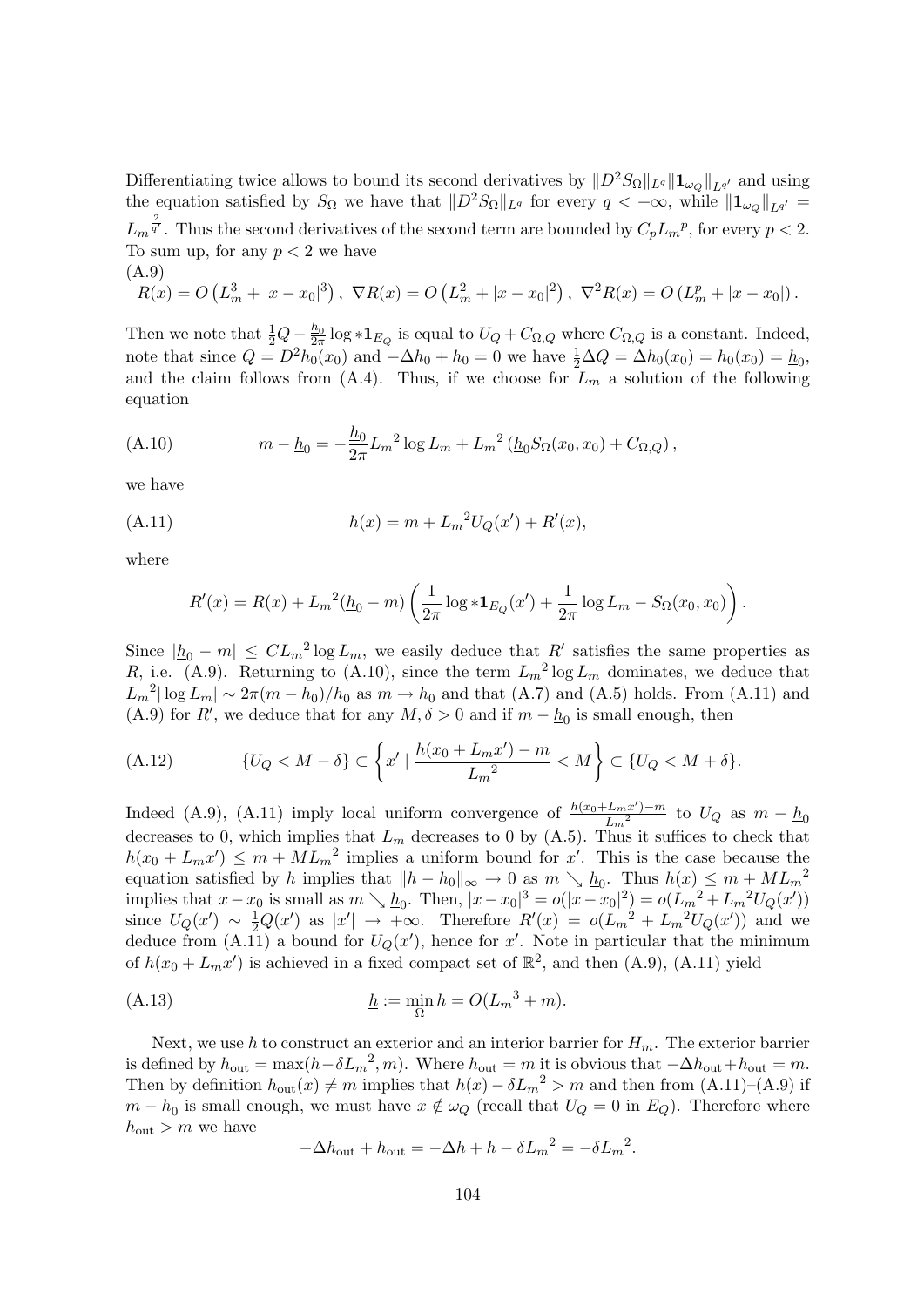Therefore  $-\Delta h_{\text{out}} + h_{\text{out}} \leq m_1$ <sub>{hout=m}</sub>. The other properties of exterior barriers are trivially verified by  $h_{\text{out}}$  thus  $h_{\text{out}} \leq H_m$  and then, using (A.12),

$$
(A.14) \qquad \omega_m \subset \{h_{\text{out}} = m\} = \{h \le m + \delta L_m^2\} \subset \{x_0 + L_m y \mid U_Q(y) \le 2\delta\}
$$

$$
\{H_m \le m + ML_m^2\} \subset \{h_{\text{out}} \le m + ML_m^2\} \subset \{h \le m + (M + \delta)L_m^2\}
$$

$$
\subset \{x_0 + L_m y \mid U_Q(y) \le M + 2\delta\}.
$$

For the interior barrier, let  $\chi : \mathbb{R}_+ \to \mathbb{R}_+$  be smooth and such that  $\chi = 1$  in a neighborhood of 0 and  $\chi_{\{1,+\infty\}}=0$ . Then let  $\underline{h}=\min(m,\min_{\Omega}h)$  and

$$
h_{\rm int}(x) = m + (h(x) - \underline{h})\varphi(x), \quad \varphi(x) = \chi\left(\frac{d(x, \omega_Q^c)}{\delta L_m}\right).
$$

We have  $-\Delta h_{\text{int}} + h_{\text{int}} = -\Delta h + m + h - \underline{h} = m - \underline{h} \ge 0$  on  $\omega_Q^c$  and  $h_{\text{int}} = 1 + (m - \underline{h}) \ge 1$ on  $\partial\Omega$ . Moreover,  $h_{\text{int}} \geq m$ . It remains to check that  $-\Delta h_{\text{int}} + h_{\text{int}} \geq 0$  in  $\omega_Q$ .

Since  $U_Q = 0$  on  $E_Q$  and using  $(A.11), (A.9)$ , we have on  $\omega_Q$ 

$$
\Delta h_{\rm int} = \varphi \Delta h + 2\nabla \varphi \cdot \nabla h + (h - \underline{h}) \Delta \varphi = O\left(L_m + \frac{L_m^2}{\delta} + \frac{L_m^3}{\delta^2}\right).
$$

Indeed, since  $U_Q = 0$  on  $\omega_Q$ , we have  $h - \underline{h} = O(L_m^3)$  and  $\nabla(h - \underline{h}) = O(L_m^2)$ ,  $\Delta(h - \underline{h}) =$  $O(L_m)$  in  $\omega_Q$ . It follows that if  $m - \underline{h}_0$  is small enough depending on  $\delta$ , then  $-\Delta h_{\rm int} + h_{\rm int} \ge$  $m/2$  in  $\omega_Q$ , finishing the proof that  $h_{\text{int}}$  is an interior barrier for  $H_m$ . Then  $h_{\text{int}} \geq H_m$  in  $\Omega$ and it follows easily using (A.12) that

(A.15) 
$$
\{d(x, \omega_Q{}^c) > \delta L_m\} \subset \{h_{\rm int} = m\} \subset \omega_m \{H_m \ge m + ML_m{}^2\} \subset \{h_{\rm int} \ge m + ML_m{}^2\} = \{h \ge m + ML_m{}^2\} \subset \{x_0 + L_m y \mid U_Q(y) \ge M - \delta\}.
$$

The relation  $\{h_{\rm int} \ge m + M L_m^2\}$  =  $\{h \ge m + M L_m^2\}$  follows from the fact that  $h_{\rm int} = h$ outside  $\omega_Q$  and that if  $m - \underline{h}_0$  is small, then both sets are disjoint from  $\omega_Q$ : Indeed if  $x \in \omega_Q$ then from (A.9), (A.11) we have  $h(x) - m = O(L_m^3)$  and  $h_{\text{int}}(x) - m = O(L_m^3)$  from (A.13). Then, (A.8) follows from (A.14), (A.15). The fact that  $|\omega_m| \sim L_m^2$  as  $m \to \underline{h}_0$  is an easy consequence.

 $\Box$ 

| ${\hbox{References}}$ |
|-----------------------|
|                       |

- [ACO] G. Alberti, R. Choksi, F. Otto, Uniform Energy Distribution for an Isoperimetric Problem With Long-range Interactions. Journal Amer. Math. Soc. 22, no 2 (2009), 569-605.
- [AM] G. Alberti, S. Müller, A new approach to variational problems with multiple scales. Comm. Pure Appl. Math. 54, no. 7 (2001), 761-825.
- [AS] A. Aftalion, S. Serfaty, Lowest Landau level approach in superconductivity for the Abrikosov lattice close to  $H_{c_2}$ . Selecta Math 13 (2007), no. 2, 183–202.
- [Ay] H. Aydi, Doctoral Dissertation. Université Paris-12, 2004.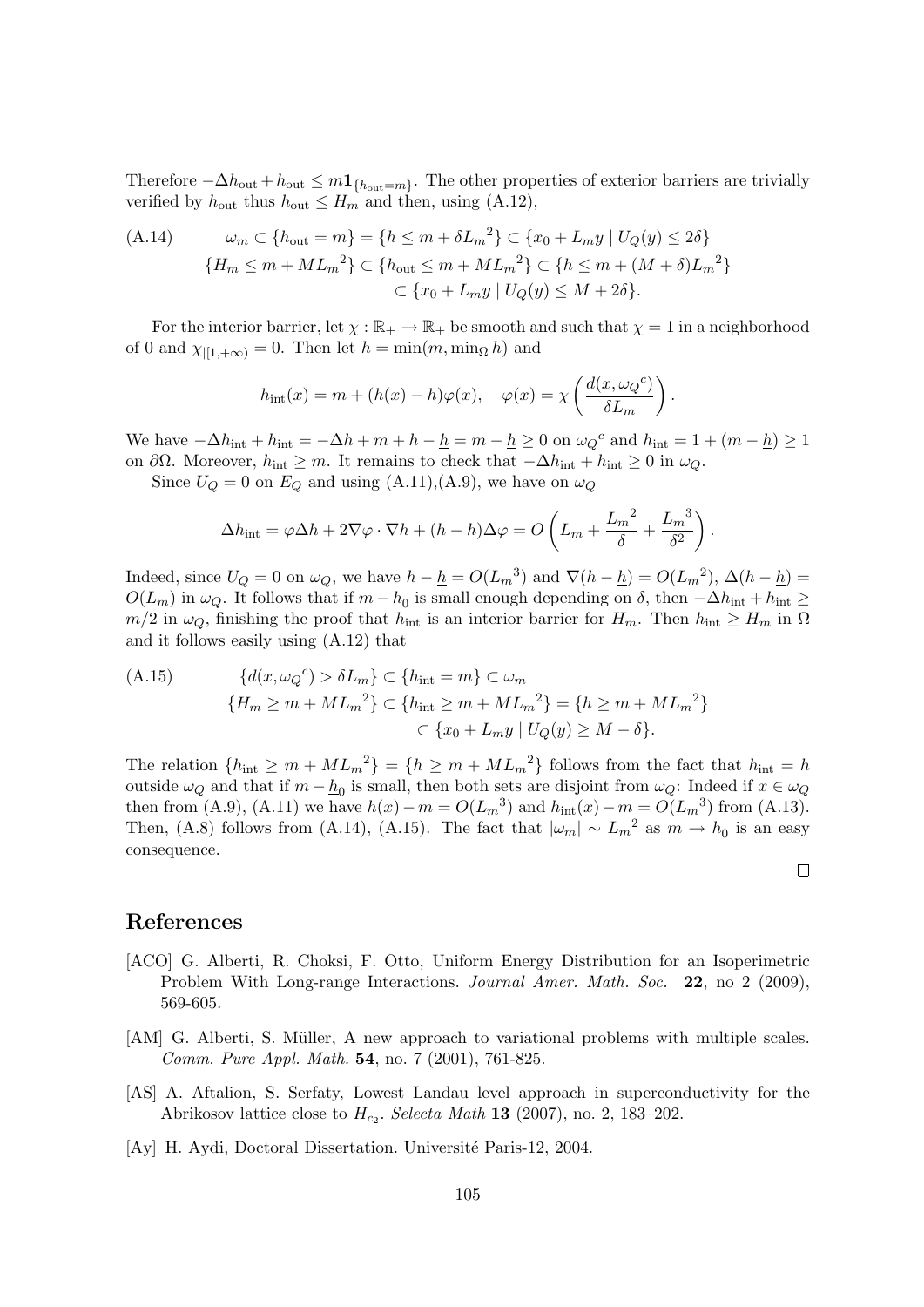- [AyS] H. Aydi, E. Sandier, Vortex analysis of the periodic Ginzburg-Landau model. Ann. Inst. H. Poincaré Anal. Non Linéaire 26 (2009), no. 4, 1223–1236.
- [Be] M. E. Becker, Multiparameter groups of measure-preserving transformations: a simple proof of Wiener's ergodic theorem. Ann Probability 9, No 3 (1981), 504–509.
- [BSS] L. Berlyand, E. Sandier, S. Serfaty, in preparation.
- [BBH] F. Bethuel, H. Brezis, F. Hélein, Ginzburg-Landau Vortices, Birkhäuser, 1994.
- [Bi] P. Billingsley, Convergence of probability measures. Second edition. Wiley & Sons, New York, 1999.
- [BoS] A. Borodin, S. Serfaty, Renormalized Energy Concentration in Random Matrices, preprint.
- [Br] H. Brezis, Problèmes unilatéraux. J. Math. Pures Appl.  $(9)$ , 51, (1972), 1–168.
- [BK] H. Brezis, D. Kinderlehrer The smoothness of Solutions to Nonlinear Variational Inequalities. Indiana Univ. Math. J. 23 (1973/74), 831–844.
- [BS] H. Brezis, S. Serfaty, A variational formulation for the two-sided obstacle problem with measure data. Commun. Contemp. Math. 4 (2002), no. 2, 357–374.
- [Caf] L. Caffarelli, The regularity of free boundaries in higher dimensions. Acta Math. 139 (1977), no. 3-4, 155–184.
- [CF] L.A. Caffarelli, A. Friedman, Convexity of solutions of semilinear elliptic equations, Duke Math. J. 52, Number 2 (1985), 431-456.
- [Cas] J. W. S. Cassels, On a problem of Rankin about the Epstein zeta-function. Proc. Glasgow Math. Assoc. 4 (1959), 73–80.
- [CO] X. Chen, Y. Oshita, An application of the modular function in nonlocal variational problems. Arch. Rat. Mech. Anal. 186 (2007) 109–132.
- [Co] D. L. Cohn, *Measure Theory*, Birkhaüser, 1980.
- [CK] H. Cohn, A. Kumar, Universally optimal distribution of points on spheres. J. Amer. Math. Soc. 20 (2007), no. 1, 99–148.
- [DeG] P. G. DeGennes, Superconductivity of metal and alloys. Benjamin, New York and Amsterdam, 1966.
- [Di] P. H. Diananda, Notes on two lemmas concerning the Epstein zeta-function. Proc. Glasgow Math. Assoc. 6, (1964), 202–204.
- [DM] J. Dolbeault, R. Monneau, Convexity Estimates for Nonlinear Elliptic Equations and Application to Free Boundary Problems. Ann. Inst. H. Poincaré, Analyse Non Linéaire 19, No 6, 903-926 (2002).
- [Du] R. Dudley, Real analysis and probability, Cambridge Studies in Advanced Mathematics, 74, Cambridge University Press, 2002.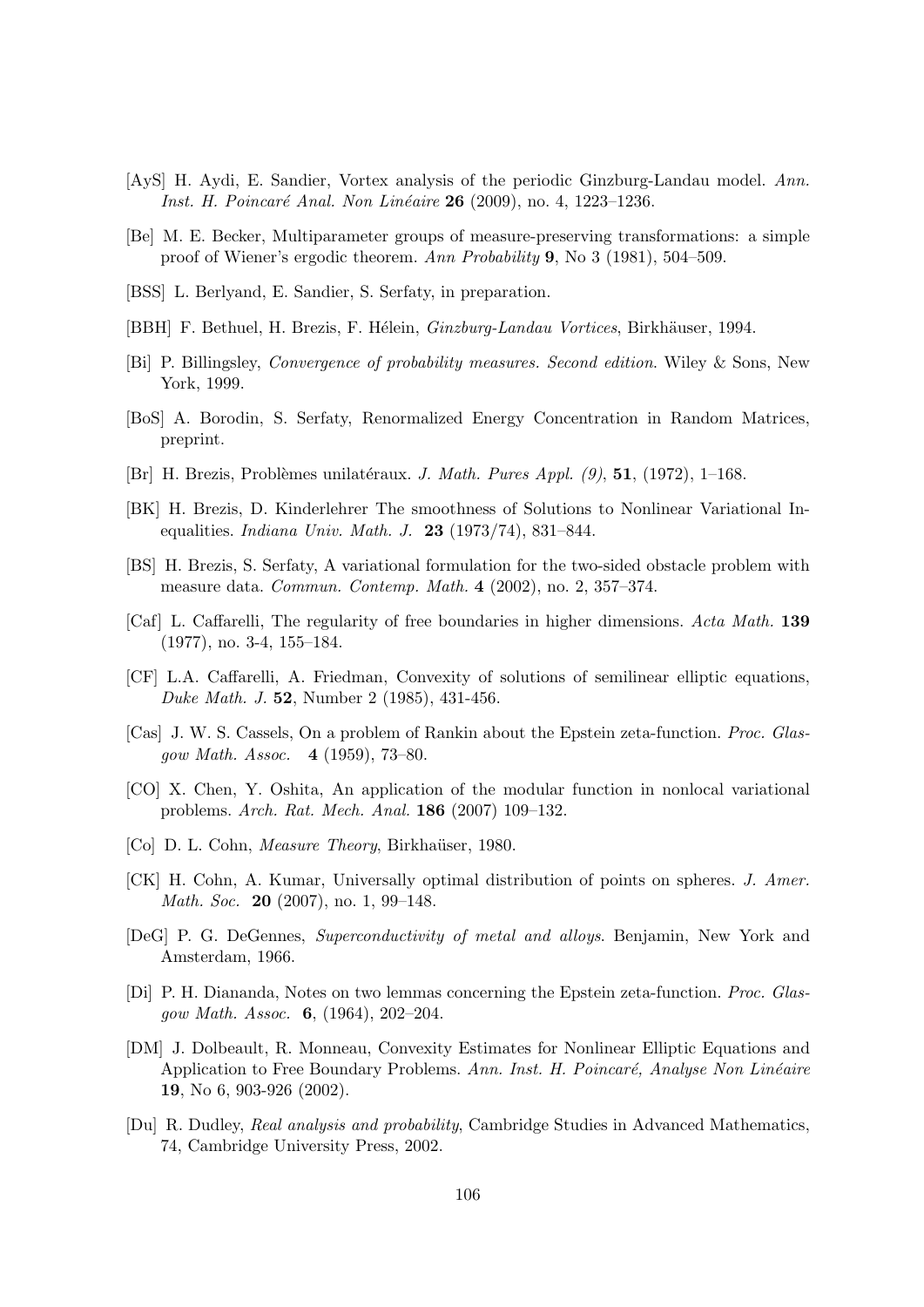- [En1] V. Ennola, A remark about the Epstein zeta function. Proc Glasg Math Assoc. 6, (1964), 198–201.
- [En2] V. Ennola, On a problem about the Epstein zeta-function. Proc. Cambridge Philos. Soc. 60 (1964), 855–875.
- [FH1] S. Fournais, B. Helffer, On the third critical field in Ginzburg-Landau theory. Comm. Math. Phys. **266**, 153-196 (2006).
- [FH2] S. Fournais, B. Helffer, Spectral Methods in Surface Superconductivity, to appear in Progress in Nonlinear Differential Equations, Birkhäuser.
- [Fr] J. Frehse, On the regularity of the solution of a second order variational inequality. Boll. Un. Mat. Ital. (4) 6 (1972), 312-315.
- [FP] A. Friedman, D. Phillips, The free boundary of a semilinear elliptic equation. Trans. Amer. Math. Soc. 282 (1984), no. 1, 153-182.
- [GMS1] D. Goldman, C. Muratov, S. Serfaty, The Γ-limit of the two dimensional Ohta-Kawasaki energy. Part I: Droplet density, http://arxiv.org/abs/1201.0222.
- [GMS2] D. Goldman, C. Muratov, S. Serfaty, The Γ-limit of the two dimensional Ohta-Kawasaki energy. Part II: Derivation of the renormalized energy, in preparation.
- [HH] R. M. Hervé, M. Hervé, Étude qualitative des solutions réelles d'une équation différentielle liée à l'équation de Ginzburg-Landau. Ann. Inst. H. Poincaré Anal. Non Linéaire 11 (1994), no. 4, 427–440.
- [Is] V. M. Isakov, Inverse theorems on the smoothness of potentials. Differencial'nye Uravnenija 11 (1975), 66–74, 202.
- [Je] R. L. Jerrard, Lower bounds for generalized Ginzburg-Landau functionals. SIAM J. Math. Anal. 30 (1999), no. 4, 721-746.
- [JS] R. L. Jerrard, H. M. Soner, The Jacobian and the Ginzburg-Landau energy. Calc. Var. Partial Differential Equations 14 (2002), no. 2, 151–191.
- [Ka] B. Kawohl, When are solutions to nonlinear elliptic boundary value problems convex?, Comm. PDE 10 (1985), 1213-1225.
- [KN] D. Kinderlehrer, L. Nirenberg, Regularity in free boundary problems. Ann. Scuola Norm. Sup. Pisa Cl. Sci. (4) 4 (1977), no. 2, 373–391.
- [KS] D. Kinderlehrer, G. Stampacchia, An introduction to variational inequalities and their applications, Pure and Applied Mathematics, 88. Academic Press, 1980.
- [KL] N. Korevaar, J.L. Lewis, Convex solutions of certain elliptic equations have constant rank Hessians. Arch. Rational Mech. Anal. 97 (1987), No. 1, 19–32.
- [La1] S. Lang, Elliptic functions, Springer-Verlag, New York, 1987.
- [La2] S. Lang, Introduction to Arakelov theory, Springer-Verlag, New York, 1988.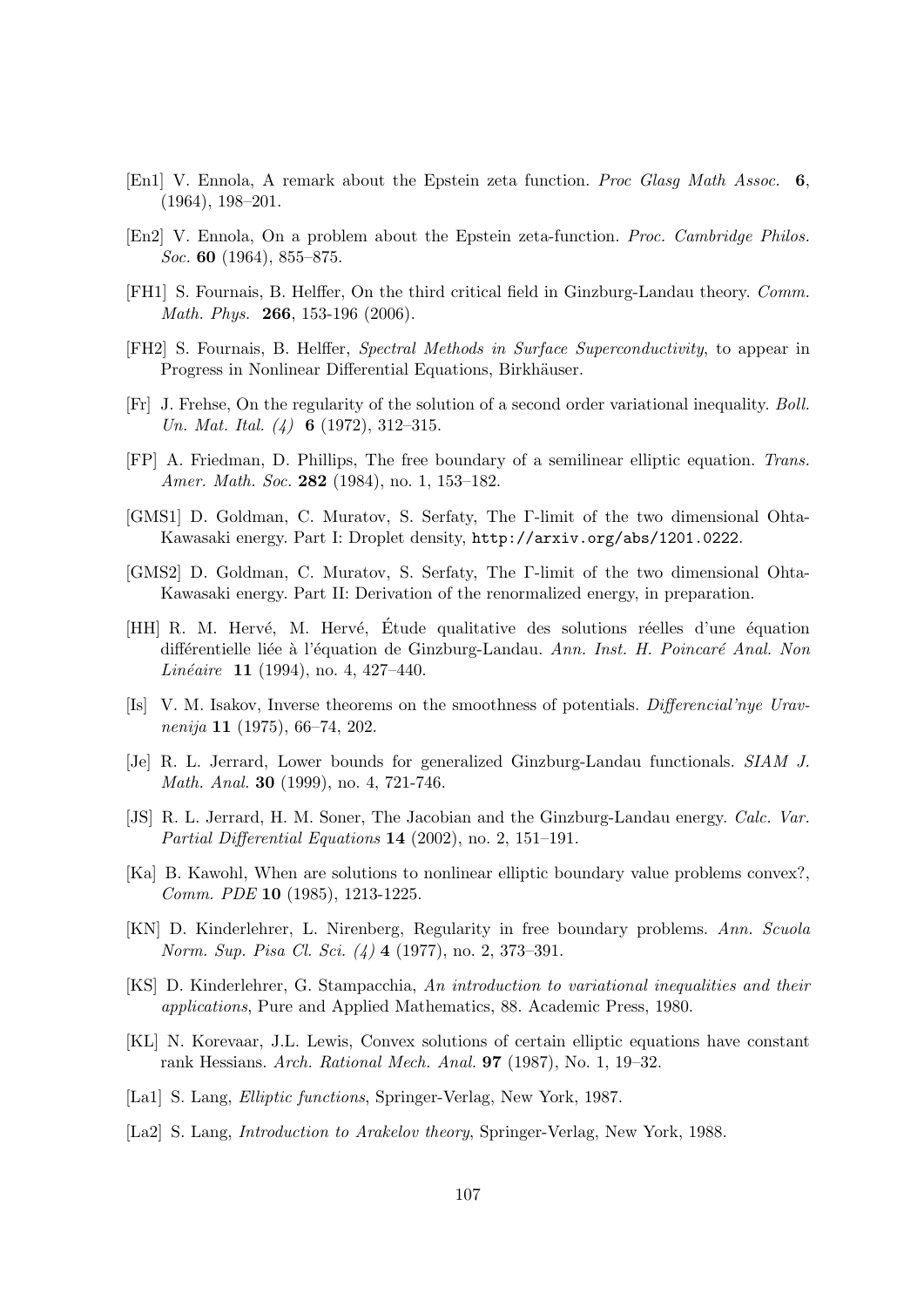- [Mi] P. Mironescu, Les minimiseurs locaux pour l'équation de Ginzburg-Landau sont à symétrie radiale. C. R. Acad. Sci. Paris Sér. I Math. 323 (1996), no. 6, 593–598.
- [Mo] R. Monneau, A brief overview on the obstacle problem. European Congress of Mathematics, Vol. II, 303-312, Progr. Math., 202, Birkhäuser, Basel, 2001
- [Mont] H. L. Montgomery, Minimal Theta functions. Glasgow Math J. 30, (1988), No. 1, 75-85, (1988).
- [Mu] C. Muratov, Droplet phases in non-local Ginzburg-Landau models with Coulomb repulsion in two dimensions, to appear in Comm. Math. Phys.
- [Rad] C. Radin, The ground state for soft disks. J. Stat. Phys. 26 (2), (1981), 367–372.
- [Ran] R. A. Rankin, A minimum problem for the Epstein zeta function,. Proc. Glasgow Math. Assoc, 1 (1953), 149-158.
- [Ri] N. M. Rivière, Singular integrals and multiplier operators. Ark. Mat. 9, 243–278. (1971).
- [ST] E. Saff, V. Totik, Logarithmic potentials with external fields, Springer-Verlag, Berlin, 1997.
- [SST] D. Saint-James, G. Sarma, E. J. Thomas, Type-II superconductivity. Pergamon Press, Oxford, 1969.
- [Sa] E. Sandier, Lower bounds for the energy of unit vector fields and applications. J. Funct. Anal. 152 (1998), No. 2, 379–403.
- [SS1] E. Sandier, S. Serfaty, Global Minimizers for the Ginzburg-Landau Functional below the First critical Magnetic Field. Annales Inst. H. Poincaré, Anal. non linéaire 17, (2000), No 1, 119-145.
- [SS2] E. Sandier, S. Serfaty, The decrease of bulk-superconductivity close to the second critical field in the Ginzburg-Landau model.  $SIAM J. Math. Anal. 34 (2003), No. 4, 939-956.$
- [SS3] E. Sandier, S. Serfaty, Improved Lower Bounds for Ginzburg-Landau Energies via Mass Displacement, to appear in Analysis and PDE, http://arxiv.org/abs/1011.4616.
- [SS4] E. Sandier, S. Serfaty, *Vortices in the Magnetic Ginzburg-Landau Model*, Birkhäuser, 2007.
- [SS5] Erratum to the above, available at www.ann.jussieu.fr/∼serfaty/publis.html
- [SS6] E. Sandier, S. Serfaty, 2D Coulomb Gases and the Renormalized Energy, preprint.
- [SS7] E. Sandier, S. Serfaty, 1D Log Gases and the Renormalized Energy, in preparation.
- [ST] S. Serfaty, I. Tice, Lorentz Space Estimates for the Coulombian Renormalized Energy, to appear in Comm. Contemp. Math.
- [St] M. Struwe, On the asymptotic behavior of minimizers of the Ginzburg-Landau model in 2 dimensions. Diff. and Int. Equations 7 (1994). No 5-6, 1613-1624.